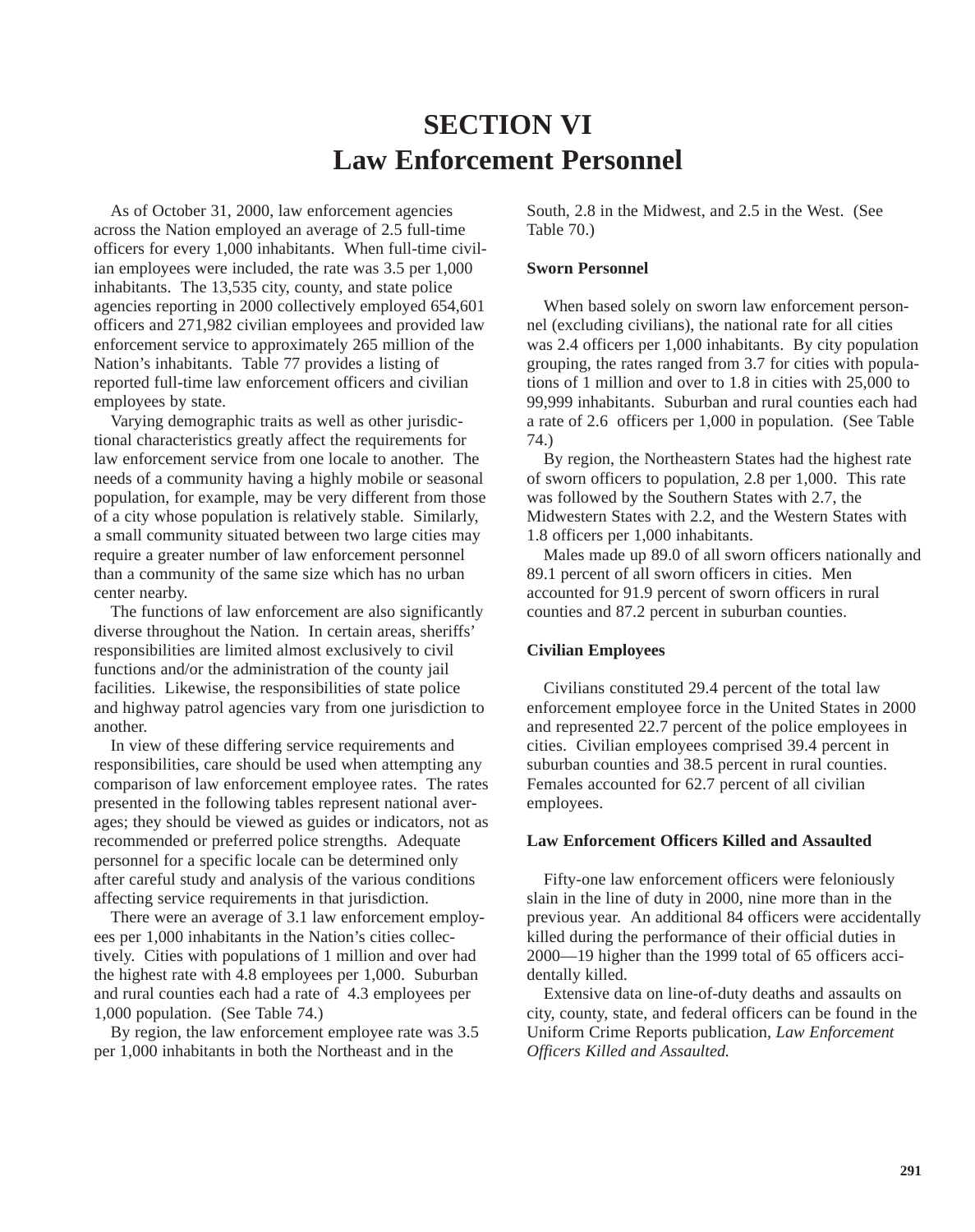#### Full-time Law Enforcement Employees<sup>1</sup> as of October 31, 2000

Number and Rate per 1,000 Inhabitants

by Geographic Region and Division by Population Group

[2000 estimated population]

|                                                                                                  |                                                               |                                                                             |                                                                                           |                                                                                | Population group                                                              |                                                                                |                                                                             |
|--------------------------------------------------------------------------------------------------|---------------------------------------------------------------|-----------------------------------------------------------------------------|-------------------------------------------------------------------------------------------|--------------------------------------------------------------------------------|-------------------------------------------------------------------------------|--------------------------------------------------------------------------------|-----------------------------------------------------------------------------|
| Geographic region/division                                                                       | <b>Total</b><br>(10,386 cities;<br>population<br>177,721,567) | Group I<br>(68 cities,<br>250,000<br>and over:<br>population<br>50,410,355) | Group II<br>$(161 \text{ cities},$<br>100,000<br>to 249,999;<br>population<br>23,931,099) | Group III<br>(376 cities,<br>50,000<br>to 99,999;<br>population<br>25,637,085) | Group IV<br>(743 cities,<br>25,000<br>to 49,999;<br>population<br>25,673,349) | Group V<br>(1,795 cities,<br>10,000<br>to 24,999;<br>population<br>28,276,838) | Group VI<br>(7,243 cities,<br>under<br>10,000;<br>population<br>23,792,841) |
| TOTAL: 10,386 cities; population 177,721,567:                                                    |                                                               |                                                                             |                                                                                           |                                                                                |                                                                               |                                                                                |                                                                             |
| <b>Number of employees</b>                                                                       | 550,971                                                       | 205,032                                                                     | 60,802                                                                                    | 59,338                                                                         | 59,491                                                                        | 68,251                                                                         | 98,057                                                                      |
| Average number of employees per 1,000 inhabitants                                                | 3.1                                                           | 4.1                                                                         | 2.5                                                                                       | 2.3                                                                            | 2.3                                                                           | 2.4                                                                            | 4.1                                                                         |
| New England: 739 cities; population 12,289,904:                                                  |                                                               |                                                                             |                                                                                           |                                                                                |                                                                               |                                                                                |                                                                             |
| Number of employees<br>Average number of employees per 1,000 inhabitants                         | 32,822<br>2.7                                                 | 2,850<br>5.0                                                                | 4,768                                                                                     | 6,348<br>2.5                                                                   | 6,809                                                                         | 7,021<br>2.2                                                                   | 5,026<br>2.9                                                                |
| Middle Atlantic: 1,634 cities; population 29,716,708:                                            |                                                               |                                                                             | 3.6                                                                                       |                                                                                | 2.3                                                                           |                                                                                |                                                                             |
| Number of employees                                                                              | 116,000                                                       | 67,305                                                                      | 4,706                                                                                     | 8,492                                                                          | 10,781                                                                        | 12,233                                                                         | 12,483                                                                      |
| Average number of employees per 1,000 inhabitants                                                | 3.9                                                           | 6.6                                                                         | 3.4                                                                                       | 2.6                                                                            | 2.4                                                                           | 2.1                                                                            | 2.7                                                                         |
| NORTHEAST: 2,373 cities; population 42,006,612:                                                  |                                                               |                                                                             |                                                                                           |                                                                                |                                                                               |                                                                                |                                                                             |
| <b>Number of employees</b>                                                                       | 148,822                                                       | 70,155                                                                      | 9,474                                                                                     | 14,840                                                                         | 17,590                                                                        | 19,254                                                                         | 17,509                                                                      |
| Average number of employees per 1,000 inhabitants                                                | 3.5                                                           | 6.6                                                                         | 3.5                                                                                       | 2.5                                                                            | 2.4                                                                           | 2.1                                                                            | 2.8                                                                         |
| East North Central: 2,009 cities; population 31,395,010:                                         |                                                               |                                                                             |                                                                                           |                                                                                |                                                                               |                                                                                |                                                                             |
| Number of employees                                                                              | 91,268                                                        | 31,543                                                                      | 6,961                                                                                     | 10,524                                                                         | 12,126                                                                        | 14,525                                                                         | 15,589                                                                      |
| Average number of employees per 1,000 inhabitants                                                | 2.9                                                           | 4.5                                                                         | 2.5                                                                                       | 2.2                                                                            | 2.2                                                                           | 2.3                                                                            | 3.2                                                                         |
| West North Central: 888 cities; population 11,883,121:<br>Number of employees                    | 29,143                                                        | 7,563                                                                       | 3,246                                                                                     | 3,154                                                                          | 3,785                                                                         | 4,786                                                                          | 6,609                                                                       |
| Average number of employees per 1,000 inhabitants                                                | 2.5                                                           | 3.5                                                                         | 2.3                                                                                       | 1.7                                                                            | 1.9                                                                           | 2.2                                                                            | 2.9                                                                         |
|                                                                                                  |                                                               |                                                                             |                                                                                           |                                                                                |                                                                               |                                                                                |                                                                             |
| <b>MIDWEST: 2,897 cities; population 43,278,131:</b><br><b>Number of employees</b>               | 120,411                                                       | 39,106                                                                      | 10,207                                                                                    | 13,678                                                                         | 15,911                                                                        | 19,311                                                                         | 22,198                                                                      |
| Average number of employees per 1,000 inhabitants                                                | 2.8                                                           | 4.3                                                                         | 2.4                                                                                       | 2.1                                                                            | 2.1                                                                           | 2.2                                                                            | 3.2                                                                         |
|                                                                                                  |                                                               |                                                                             |                                                                                           |                                                                                |                                                                               |                                                                                |                                                                             |
| South Atlantic: 1,699 cities; population 20,413,748:<br>Number of employees                      | 82,597                                                        | 19,671                                                                      | 12,563                                                                                    | 10,216                                                                         | 7,635                                                                         | 10,615                                                                         | 21,897                                                                      |
| Average number of employees per 1,000 inhabitants                                                | 4.0                                                           | 4.4                                                                         | 3.1                                                                                       | 3.1                                                                            | 3.2                                                                           | 3.4                                                                            | 6.8                                                                         |
| East South Central: 930 cities; population 8,889,213:                                            |                                                               |                                                                             |                                                                                           |                                                                                |                                                                               |                                                                                |                                                                             |
| Number of employees<br>Average number of employees per 1,000 inhabitants                         | 34,521<br>3.9                                                 | 6,547<br>3.9                                                                | 4,395<br>2.9                                                                              | 1,983<br>3.2                                                                   | 3,868<br>2.9                                                                  | 5,341<br>3.0                                                                   | 12,387<br>6.2                                                               |
| West South Central: 1,178 cities; population 21,362,243:                                         |                                                               |                                                                             |                                                                                           |                                                                                |                                                                               |                                                                                |                                                                             |
| Number of employees                                                                              | 61,531                                                        | 23,298                                                                      | 7,754                                                                                     | 5,683                                                                          | 5,673                                                                         | 6,785                                                                          | 12,338                                                                      |
| Average number of employees per 1,000 inhabitants                                                | 2.9                                                           | 2.9                                                                         | 2.4                                                                                       | 2.3                                                                            | 2.4                                                                           | 2.6                                                                            | 4.7                                                                         |
| SOUTH: 3,807 cities; population 50,665,204:                                                      |                                                               |                                                                             |                                                                                           |                                                                                |                                                                               |                                                                                |                                                                             |
| <b>Number of employees</b>                                                                       | 178,649                                                       | 49,516                                                                      | 24,712                                                                                    | 17,882                                                                         | 17,176                                                                        | 22,741                                                                         | 46,622                                                                      |
| Average number of employees per 1,000 inhabitants                                                | 3.5                                                           | 3.5                                                                         | 2.8                                                                                       | 2.8                                                                            | 2.8                                                                           | 3.0                                                                            | 6.0                                                                         |
| Mountain: 562 cities; population 12,617,051:                                                     |                                                               |                                                                             |                                                                                           |                                                                                |                                                                               |                                                                                |                                                                             |
| Number of employees                                                                              | 33,527                                                        | 13,948                                                                      | 5,733                                                                                     | 2,832                                                                          | 2,379                                                                         | 3,001                                                                          | 5,634                                                                       |
| Average number of employees per 1,000 inhabitants<br>Pacific: 747 cities; population 29,154,569: | 2.7                                                           | 2.9                                                                         | 2.1                                                                                       | 2.0                                                                            | 2.1                                                                           | 2.5                                                                            | 4.4                                                                         |
| Number of employees                                                                              | 69,562                                                        | 32,307                                                                      | 10,676                                                                                    | 10,106                                                                         | 6,435                                                                         | 3,944                                                                          | 6,094                                                                       |
| Average number of employees per 1,000 inhabitants                                                | 2.4                                                           | 2.8                                                                         | 1.9                                                                                       | 1.9                                                                            | 1.9                                                                           | 2.0                                                                            | 4.7                                                                         |
| WEST: 1,309 cities; population 41,771,620:                                                       |                                                               |                                                                             |                                                                                           |                                                                                |                                                                               |                                                                                |                                                                             |
| <b>Number of employees</b>                                                                       | 103,089                                                       | 46,255                                                                      | 16,409                                                                                    | 12,938                                                                         | 8,814                                                                         | 6,945                                                                          | 11,728                                                                      |
| Average number of employees per 1,000 inhabitants                                                | 2.5                                                           | 2.8                                                                         | 2.0                                                                                       | 1.9                                                                            | 2.0                                                                           | 2.2                                                                            | 4.5                                                                         |
|                                                                                                  |                                                               | Suburban Area and County <sup>2</sup>                                       |                                                                                           |                                                                                |                                                                               |                                                                                |                                                                             |
|                                                                                                  |                                                               |                                                                             |                                                                                           |                                                                                |                                                                               |                                                                                |                                                                             |
| Suburban Area: 6,357 agencies; population 108,189,602:<br>Number of employees                    |                                                               | 395,878                                                                     | County: 3,149 agencies; population 87,091,922:<br>Number of employees                     |                                                                                |                                                                               |                                                                                | 375,612                                                                     |
| Average number of employees per 1,000 inhabitants                                                |                                                               | 3.7                                                                         | Average number of employees per 1,000 inhabitants                                         |                                                                                |                                                                               |                                                                                | 4.3                                                                         |
|                                                                                                  |                                                               |                                                                             |                                                                                           |                                                                                |                                                                               |                                                                                |                                                                             |

<sup>1</sup> Includes civilians.

<sup>2</sup> Suburban area includes suburban city and county law enforcement agencies within metropolitan areas. Excludes central cities. Suburban cities and counties are also included in other groups. County includes total of suburban and rural counties.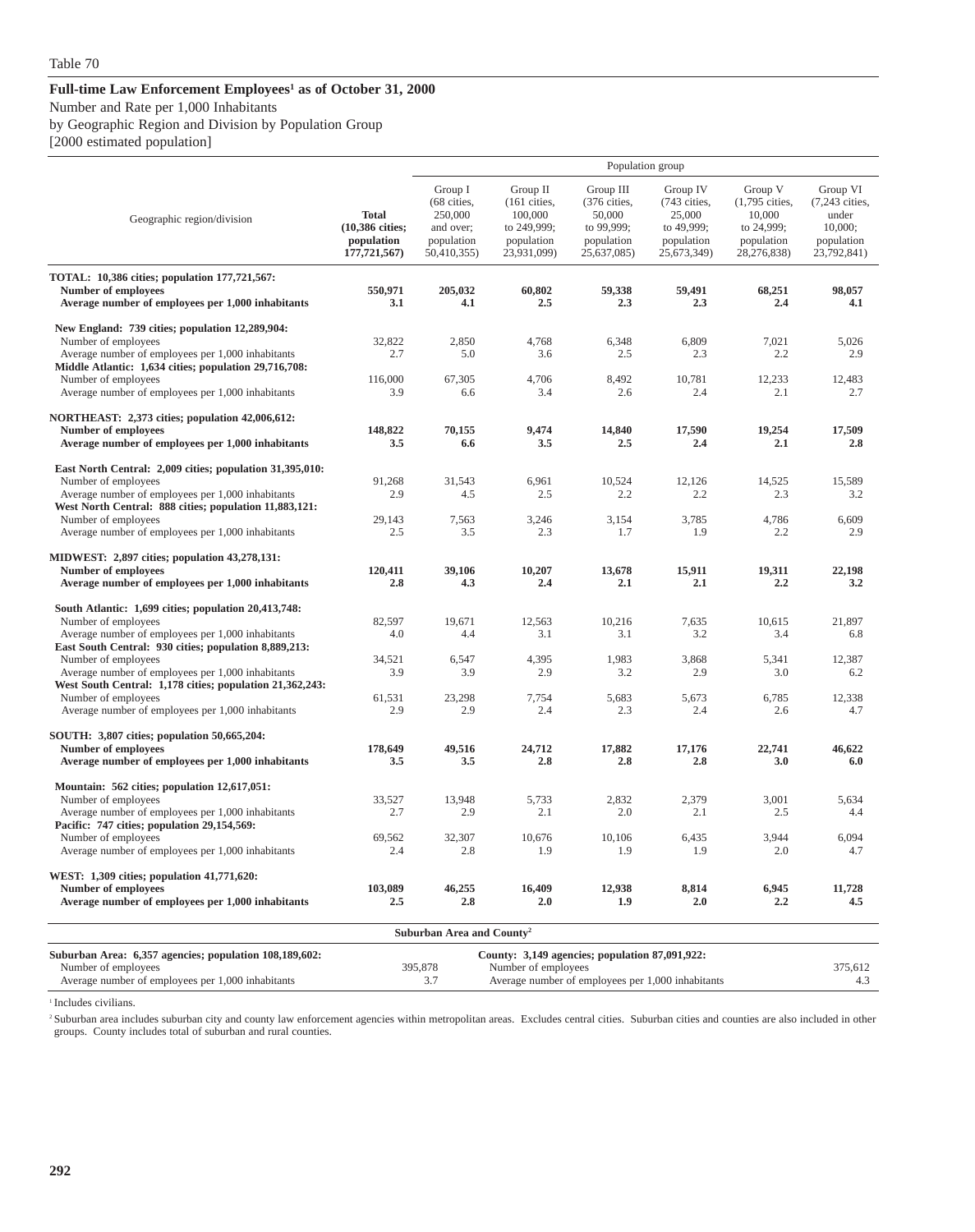#### **Full-time Law Enforcement Officers as of October 31, 2000** Number and Rate per 1,000 Inhabitants by Geographic Region and Division by Population Group [2000 estimated population]

|                                                                                                           |                                                               |                                                                             |                                                                                   |                                                                                | Population group                                                              |                                                                                  |                                                                             |
|-----------------------------------------------------------------------------------------------------------|---------------------------------------------------------------|-----------------------------------------------------------------------------|-----------------------------------------------------------------------------------|--------------------------------------------------------------------------------|-------------------------------------------------------------------------------|----------------------------------------------------------------------------------|-----------------------------------------------------------------------------|
| Geographic region/division                                                                                | <b>Total</b><br>(10,386 cities;<br>population<br>177,721,567) | Group I<br>(68 cities,<br>250,000<br>and over;<br>population<br>50,410,355) | Group II<br>$(161$ cities,<br>100,000<br>to 249,999;<br>population<br>23,931,099) | Group III<br>(376 cities,<br>50,000<br>to 99,999;<br>population<br>25,637,085) | Group IV<br>(743 cities,<br>25,000<br>to 49,999;<br>population<br>25,673,349) | Group V<br>$(1,795$ cities,<br>10,000<br>to 24,999;<br>population<br>28,276,838) | Group VI<br>(7,243 cities,<br>under<br>10,000;<br>population<br>23,792,841) |
| TOTAL: 10,386 cities; population 177,721,567:                                                             |                                                               |                                                                             |                                                                                   |                                                                                |                                                                               |                                                                                  |                                                                             |
| <b>Number of officers</b><br>Average number of officers per 1,000 inhabitants                             | 425,860<br>2.4                                                | 156,205<br>3.1                                                              | 46,100<br>1.9                                                                     | 46,080<br>1.8                                                                  | 46,836<br>1.8                                                                 | 54,533<br>1.9                                                                    | 76,106<br>3.2                                                               |
|                                                                                                           |                                                               |                                                                             |                                                                                   |                                                                                |                                                                               |                                                                                  |                                                                             |
| New England: 739 cities; population 12,289,904:                                                           |                                                               |                                                                             |                                                                                   |                                                                                |                                                                               |                                                                                  |                                                                             |
| Number of officers<br>Average number of officers per 1,000 inhabitants                                    | 26,966<br>2.2                                                 | 2,189<br>3.8                                                                | 3,930<br>3.0                                                                      | 5,459<br>2.1                                                                   | 5,694<br>1.9                                                                  | 5,776<br>1.8                                                                     | 3,918<br>2.2                                                                |
| Middle Atlantic: 1,634 cities; population 29,716,708:                                                     |                                                               |                                                                             |                                                                                   |                                                                                |                                                                               |                                                                                  |                                                                             |
| Number of officers                                                                                        | 91,718                                                        | 50,261                                                                      | 4,014                                                                             | 7,081                                                                          | 9,091                                                                         | 10,465                                                                           | 10,806                                                                      |
| Average number of officers per 1,000 inhabitants                                                          | 3.1                                                           | 5.0                                                                         | 2.9                                                                               | 2.1                                                                            | 2.0                                                                           | 1.8                                                                              | 2.3                                                                         |
| NORTHEAST: 2,373 cities; population 42,006,612:                                                           |                                                               |                                                                             |                                                                                   |                                                                                |                                                                               |                                                                                  |                                                                             |
| Number of officers                                                                                        | 118,684                                                       | 52,450                                                                      | 7,944                                                                             | 12,540                                                                         | 14,785                                                                        | 16,241                                                                           | 14,724                                                                      |
| Average number of officers per 1,000 inhabitants                                                          | 2.8                                                           | 4.9                                                                         | 2.9                                                                               | 2.1                                                                            | 2.0                                                                           | 1.8                                                                              | 2.3                                                                         |
| East North Central: 2,009 cities; population 31,395,010:                                                  |                                                               |                                                                             |                                                                                   |                                                                                |                                                                               |                                                                                  |                                                                             |
| Number of officers                                                                                        | 74,586                                                        | 26,796                                                                      | 5.671                                                                             | 8.358                                                                          | 9.472                                                                         | 11.551                                                                           | 12.738                                                                      |
| Average number of officers per 1,000 inhabitants                                                          | 2.4                                                           | 3.8                                                                         | 2.0                                                                               | 1.8                                                                            | 1.7                                                                           | 1.8                                                                              | 2.7                                                                         |
| West North Central: 888 cities; population 11,883,121:<br>Number of officers                              | 22,689                                                        | 5.508                                                                       | 2.547                                                                             | 2.518                                                                          | 2.947                                                                         | 3.804                                                                            | 5.365                                                                       |
| Average number of officers per 1,000 inhabitants                                                          | 1.9                                                           | 2.6                                                                         | 1.8                                                                               | 1.4                                                                            | 1.5                                                                           | 1.7                                                                              | 2.4                                                                         |
|                                                                                                           |                                                               |                                                                             |                                                                                   |                                                                                |                                                                               |                                                                                  |                                                                             |
| <b>MIDWEST: 2,897 cities; population 43,278,131:</b>                                                      |                                                               |                                                                             |                                                                                   |                                                                                |                                                                               |                                                                                  |                                                                             |
| Number of officers<br>Average number of officers per 1,000 inhabitants                                    | 97,275<br>2.2                                                 | 32,304<br>3.5                                                               | 8,218<br>1.9                                                                      | 10,876<br>1.7                                                                  | 12,419<br>1.6                                                                 | 15,355<br>1.8                                                                    | 18,103<br>2.6                                                               |
|                                                                                                           |                                                               |                                                                             |                                                                                   |                                                                                |                                                                               |                                                                                  |                                                                             |
| South Atlantic: 1,699 cities; population 20,413,748:                                                      |                                                               |                                                                             |                                                                                   |                                                                                |                                                                               |                                                                                  |                                                                             |
| Number of officers                                                                                        | 63,364                                                        | 14,840                                                                      | 9.501                                                                             | 7.760                                                                          | 5.789                                                                         | 8.335                                                                            | 17.139                                                                      |
| Average number of officers per 1,000 inhabitants<br>East South Central: 930 cities; population 8,889,213: | 3.1                                                           | 3.4                                                                         | 2.4                                                                               | 2.4                                                                            | 2.4                                                                           | 2.7                                                                              | 5.4                                                                         |
| Number of officers                                                                                        | 25,250                                                        | 4,620                                                                       | 3,260                                                                             | 1,506                                                                          | 3,119                                                                         | 4,178                                                                            | 8,567                                                                       |
| Average number of officers per 1,000 inhabitants                                                          | 2.8                                                           | 2.8                                                                         | 2.2                                                                               | 2.4                                                                            | 2.3                                                                           | 2.4                                                                              | 4.3                                                                         |
| West South Central: 1,178 cities; population 21,362,243:                                                  |                                                               |                                                                             |                                                                                   |                                                                                |                                                                               |                                                                                  |                                                                             |
| Number of officers<br>Average number of officers per 1,000 inhabitants                                    | 46,861<br>2.2                                                 | 18,046<br>2.3                                                               | 5,862<br>1.8                                                                      | 4,399<br>1.8                                                                   | 4,297<br>1.8                                                                  | 5,242<br>2.0                                                                     | 9,015<br>3.4                                                                |
|                                                                                                           |                                                               |                                                                             |                                                                                   |                                                                                |                                                                               |                                                                                  |                                                                             |
| SOUTH: 3,807 cities; population 50,665,204:                                                               |                                                               |                                                                             |                                                                                   |                                                                                |                                                                               |                                                                                  |                                                                             |
| <b>Number of officers</b>                                                                                 | 135,475                                                       | 37.506                                                                      | 18.623                                                                            | 13,665                                                                         | 13,205                                                                        | 17,755                                                                           | 34,721                                                                      |
| Average number of officers per 1,000 inhabitants                                                          | 2.7                                                           | 2.7                                                                         | 2.1                                                                               | 2.1                                                                            | 2.1                                                                           | 2.4                                                                              | 4.4                                                                         |
| Mountain: 562 cities; population 12,617,051:                                                              |                                                               |                                                                             |                                                                                   |                                                                                |                                                                               |                                                                                  |                                                                             |
| Number of officers                                                                                        | 23,963                                                        | 9,913                                                                       | 3,960                                                                             | 2,010                                                                          | 1,755                                                                         | 2,249                                                                            | 4,076                                                                       |
| Average number of officers per 1,000 inhabitants                                                          | 1.9                                                           | 2.1                                                                         | 1.4                                                                               | 1.4                                                                            | 1.5                                                                           | 1.9                                                                              | 3.2                                                                         |
| Pacific: 747 cities; population 29,154,569:<br>Number of officers                                         | 50,463                                                        | 24,032                                                                      | 7,355                                                                             | 6,989                                                                          | 4,672                                                                         | 2,933                                                                            | 4,482                                                                       |
| Average number of officers per 1,000 inhabitants                                                          | 1.7                                                           | 2.1                                                                         | 1.3                                                                               | 1.3                                                                            | 1.4                                                                           | 1.5                                                                              | 3.4                                                                         |
|                                                                                                           |                                                               |                                                                             |                                                                                   |                                                                                |                                                                               |                                                                                  |                                                                             |
| WEST: 1,309 cities; population 41,771,620:<br><b>Number of officers</b>                                   | 74,426                                                        | 33,945                                                                      | 11,315                                                                            | 8.999                                                                          | 6,427                                                                         | 5,182                                                                            | 8,558                                                                       |
| Average number of officers per 1,000 inhabitants                                                          | 1.8                                                           | 2.1                                                                         | 1.4                                                                               | 1.3                                                                            | 1.4                                                                           | 1.7                                                                              | 3.3                                                                         |
|                                                                                                           |                                                               |                                                                             |                                                                                   |                                                                                |                                                                               |                                                                                  |                                                                             |
|                                                                                                           |                                                               | Suburban Area and County <sup>1</sup>                                       |                                                                                   |                                                                                |                                                                               |                                                                                  |                                                                             |
| Suburban Area: 6,357 agencies; population 108,189,602:                                                    |                                                               |                                                                             | County: 3,149 agencies; population 87,091,922:                                    |                                                                                |                                                                               |                                                                                  |                                                                             |
| Number of officers                                                                                        |                                                               | 266,124                                                                     | Number of officers                                                                |                                                                                |                                                                               |                                                                                  | 228,741                                                                     |
| Average number of officers per 1,000 inhabitants                                                          |                                                               | 2.5                                                                         |                                                                                   | Average number of officers per 1,000 inhabitants                               |                                                                               |                                                                                  | 2.6                                                                         |

<sup>1</sup> Suburban area includes suburban city and county law enforcement agencies within metropolitan areas. Excludes central cities. Suburban cities and counties are also included in other groups. County includes total of suburban and rural counties.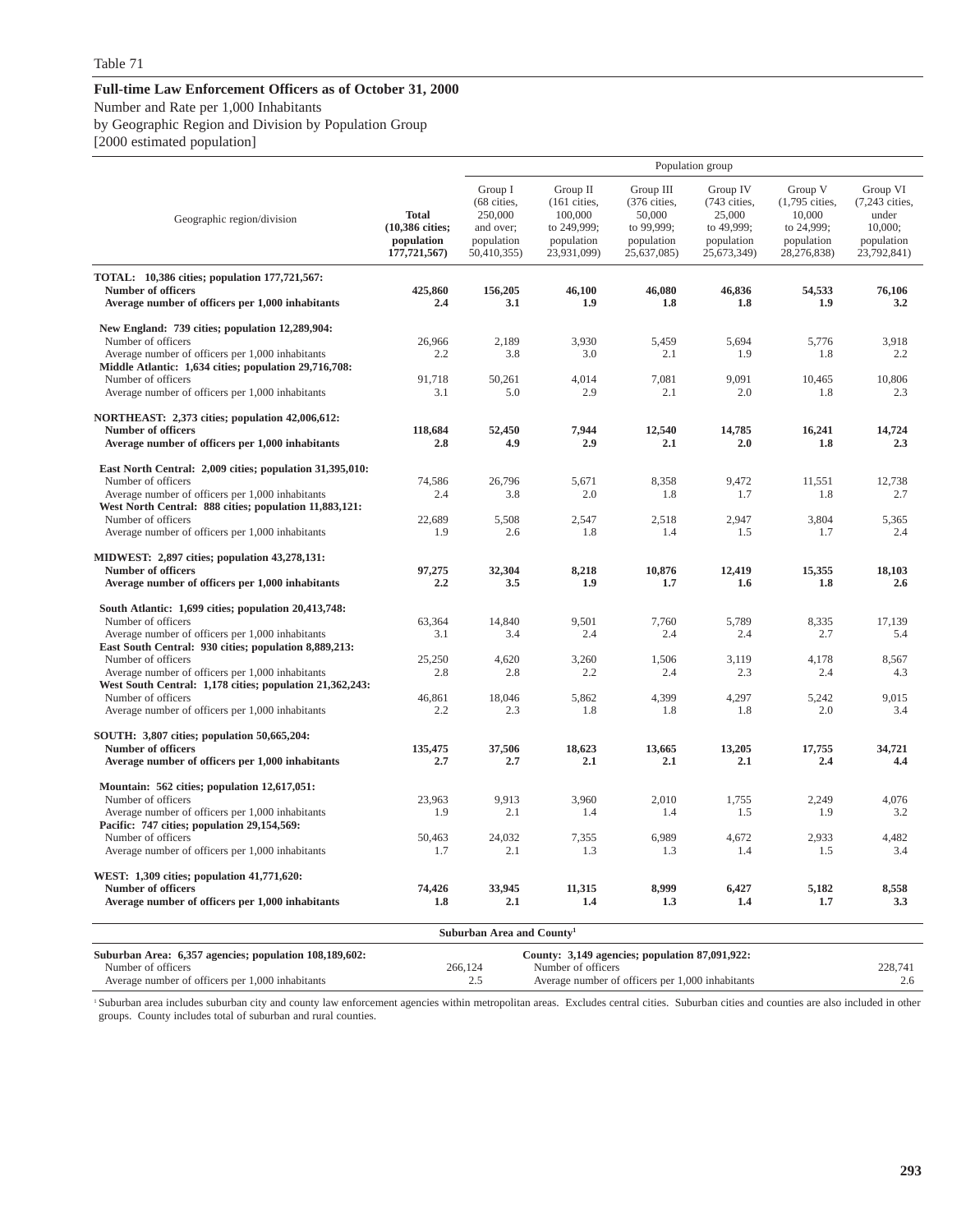#### Full-time Law Enforcement Employees<sup>1</sup> as of October 31, 2000

Range in Rate per 1,000 Inhabitants

by Population Group

[2000 estimated population]

| Rate range           |                   | Total <sup>2</sup><br>(9,582 cities;<br>population<br>177,721,567) | Group I<br>(68 cities,<br>250,000<br>and over;<br>population<br>50,410,355) | Group II<br>$(161$ cities,<br>100,000<br>to 249,999;<br>population<br>23,931,099) | Group III<br>(376 cities,<br>50,000<br>to 99,999;<br>population<br>25,637,085) | Group IV<br>(743 cities,<br>25,000<br>to 49,999;<br>population<br>25,673,349) | Group V<br>(1,795 cities,<br>10,000<br>to 24,999;<br>population<br>28,276,838) | Group VI<br>$(6,439$ cities,<br>under<br>10,000;<br>population<br>23,792,841) |
|----------------------|-------------------|--------------------------------------------------------------------|-----------------------------------------------------------------------------|-----------------------------------------------------------------------------------|--------------------------------------------------------------------------------|-------------------------------------------------------------------------------|--------------------------------------------------------------------------------|-------------------------------------------------------------------------------|
| $.1 - .5$            | Number<br>Percent | 114<br>1.2                                                         | $\overline{\phantom{a}}$<br>$\equiv$                                        | $\overline{\phantom{0}}$                                                          | $\overline{c}$<br>0.5                                                          | $\qquad \qquad -$<br>$\sim$                                                   | 10<br>0.6                                                                      | 102<br>1.6                                                                    |
| $.6 - 1.0$           | Number<br>Percent | 412<br>4.3                                                         | $\equiv$                                                                    | $\overline{\phantom{0}}$<br>L                                                     | $\overline{2}$<br>0.5                                                          | 10<br>1.3                                                                     | 51<br>2.8                                                                      | 349<br>5.4                                                                    |
| $1.1 - 1.5$          | Number            | 1,041                                                              | $\mathbf{1}$                                                                | 9                                                                                 | 37                                                                             | 87                                                                            | 177                                                                            | 730                                                                           |
|                      | Percent           | 10.9                                                               | 1.5                                                                         | 5.6                                                                               | 9.8                                                                            | 11.7                                                                          | 9.9                                                                            | 11.3                                                                          |
| $1.6 - 2.0$          | Number            | 1,777                                                              | $\sqrt{6}$                                                                  | 46                                                                                | 122                                                                            | 204                                                                           | 374                                                                            | 1,025                                                                         |
|                      | Percent           | 18.5                                                               | 8.8                                                                         | 28.6                                                                              | 32.4                                                                           | 27.5                                                                          | 20.8                                                                           | 15.9                                                                          |
| $2.1 - 2.5$          | Number            | 1,931                                                              | 12                                                                          | 46                                                                                | 108                                                                            | 219                                                                           | 508                                                                            | 1,038                                                                         |
|                      | Percent           | 20.2                                                               | 17.6                                                                        | 28.6                                                                              | 28.7                                                                           | 29.5                                                                          | 28.3                                                                           | 16.1                                                                          |
| $2.6 - 3.0$          | Number            | 1,396                                                              | 14                                                                          | 21                                                                                | 54                                                                             | 112                                                                           | 331                                                                            | 864                                                                           |
|                      | Percent           | 14.6                                                               | 20.6                                                                        | 13.0                                                                              | 14.4                                                                           | 15.1                                                                          | 18.4                                                                           | 13.4                                                                          |
| $3.1 - 3.5$          | Number            | 953                                                                | 12                                                                          | 21                                                                                | 24                                                                             | 53                                                                            | 170                                                                            | 673                                                                           |
|                      | Percent           | 9.9                                                                | 17.6                                                                        | 13.0                                                                              | 6.4                                                                            | 7.1                                                                           | 9.5                                                                            | 10.5                                                                          |
| $3.6 - 4.0$          | Number            | 569                                                                | 6                                                                           | 11                                                                                | 11                                                                             | 33                                                                            | 84                                                                             | 424                                                                           |
|                      | Percent           | 5.9                                                                | 8.8                                                                         | 6.8                                                                               | 2.9                                                                            | 4.4                                                                           | 4.7                                                                            | 6.6                                                                           |
| $4.1 - 4.5$          | Number            | 362                                                                | $\overline{7}$                                                              | $\overline{4}$                                                                    | $\tau$                                                                         | 15                                                                            | 42                                                                             | 287                                                                           |
|                      | Percent           | 3.8                                                                | 10.3                                                                        | 2.5                                                                               | 1.9                                                                            | 2.0                                                                           | 2.3                                                                            | 4.5                                                                           |
| $4.6 - 5.0$          | Number            | 246                                                                | $\sqrt{2}$                                                                  | 3                                                                                 | $\tau$                                                                         | $\sqrt{5}$                                                                    | 22                                                                             | 207                                                                           |
|                      | Percent           | 2.6                                                                | 2.9                                                                         | 1.9                                                                               | 1.9                                                                            | 0.7                                                                           | 1.2                                                                            | 3.2                                                                           |
| 5.1 and over         | Number            | 781                                                                | $\,$ 8 $\,$                                                                 | $\qquad \qquad -$                                                                 | $\overline{2}$                                                                 | $\sqrt{5}$                                                                    | 26                                                                             | 740                                                                           |
|                      | Percent           | 8.2                                                                | 11.8                                                                        | $\overline{\phantom{0}}$                                                          | 0.5                                                                            | 0.7                                                                           | 1.4                                                                            | 11.5                                                                          |
| <b>Total</b>         | <b>Number</b>     | 9,582                                                              | 68                                                                          | 161                                                                               | 376                                                                            | 743                                                                           | 1,795                                                                          | 6,439                                                                         |
| Percent <sup>3</sup> | Percent           | 100.0                                                              | 100.0                                                                       | 100.0                                                                             | 100.0                                                                          | 100.0                                                                         | 100.0                                                                          | 100.0                                                                         |

<sup>1</sup> Includes civilians.

<sup>2</sup>The number of agencies used to compile these figures differs from the other Law Enforcement Employee tables because agencies with no resident population are excluded from this table.

<sup>3</sup> Because of rounding, percentages may not add to totals.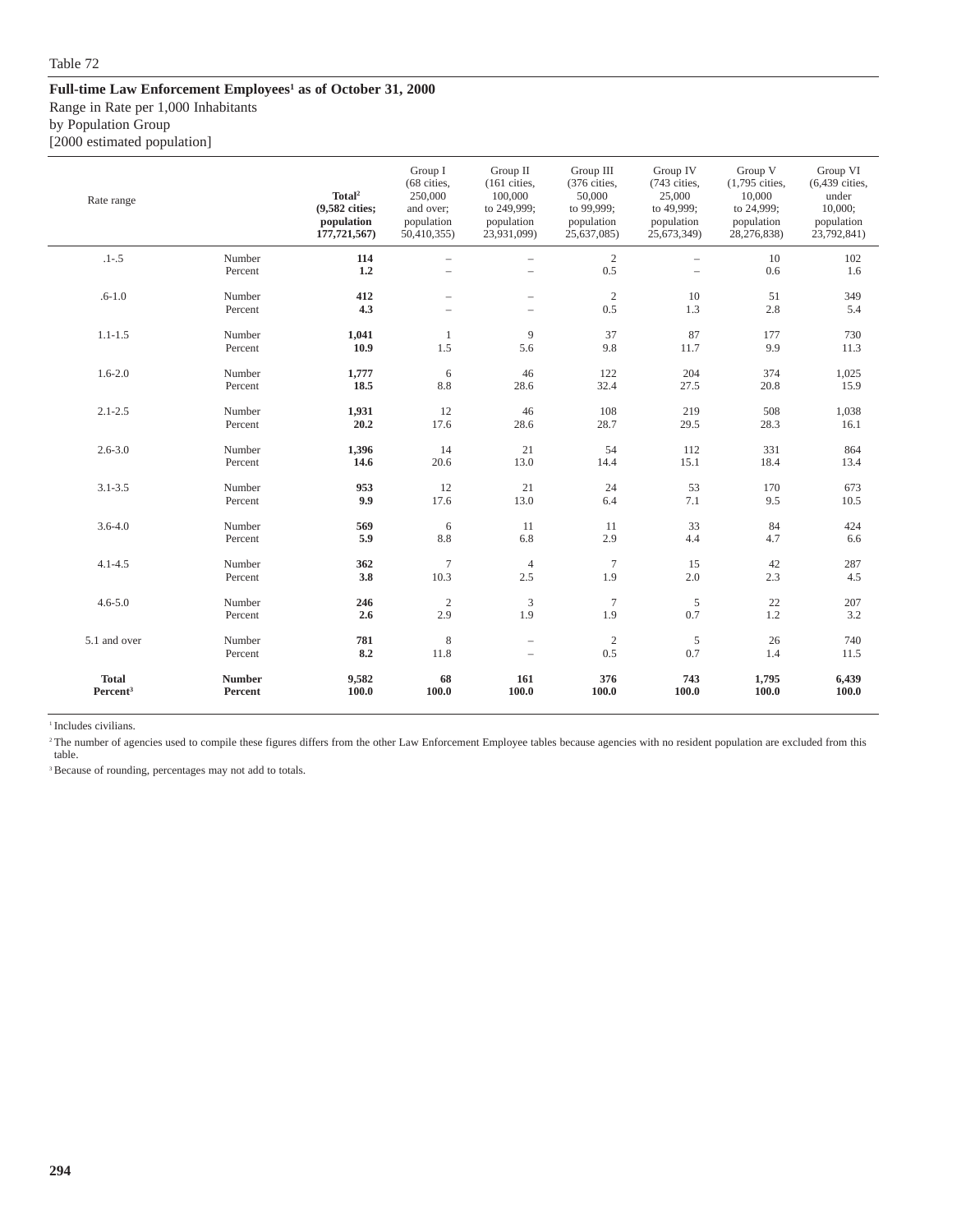#### **Full-time Law Enforcement Officers as of October 31, 2000**

Range in Rate per 1,000 Inhabitants

by Population Group

[2000 estimated population]

| Rate range                           |                          | Total <sup>1</sup><br>(9,582 cities;<br>population<br>177,721,567) | Group I<br>(68 cities,<br>250,000<br>and over:<br>population<br>50,410,355) | Group II<br>(161 cities,<br>100,000<br>to 249,999;<br>population<br>23,931,099) | Group III<br>(376 cities,<br>50,000<br>to 99,999;<br>population<br>25,637,085) | Group IV<br>(743 cities,<br>25,000<br>to 49,999;<br>population<br>25,673,349) | Group V<br>(1,795 cities,<br>10,000<br>to 24,999;<br>population<br>28,276,838) | Group VI<br>$(6,439$ cities,<br>under<br>10,000;<br>population<br>23,792,841) |
|--------------------------------------|--------------------------|--------------------------------------------------------------------|-----------------------------------------------------------------------------|---------------------------------------------------------------------------------|--------------------------------------------------------------------------------|-------------------------------------------------------------------------------|--------------------------------------------------------------------------------|-------------------------------------------------------------------------------|
| $.1 - .5$                            | Number                   | 125                                                                |                                                                             |                                                                                 | $\mathbf{2}$                                                                   | ÷                                                                             | 14                                                                             | 109                                                                           |
|                                      | Percent                  | 1.3                                                                |                                                                             |                                                                                 | 0.5                                                                            | L,                                                                            | $0.8\,$                                                                        | 1.7                                                                           |
| $.6 - 1.0$                           | Number                   | 576                                                                |                                                                             | 5                                                                               | $22\,$                                                                         | 52                                                                            | 90                                                                             | 407                                                                           |
|                                      | Percent                  | 6.0                                                                |                                                                             | 3.1                                                                             | 5.9                                                                            | 7.0                                                                           | 5.0                                                                            | 6.3                                                                           |
| $1.1 - 1.5$                          | Number                   | 1,830                                                              | $\sqrt{6}$                                                                  | 57                                                                              | 126                                                                            | 211                                                                           | 398                                                                            | 1,032                                                                         |
|                                      | Percent                  | 19.1                                                               | $8.8\,$                                                                     | 35.4                                                                            | 33.5                                                                           | 28.4                                                                          | 22.2                                                                           | 16.0                                                                          |
| $1.6 - 2.0$                          | Number                   | 2,535                                                              | 22                                                                          | 44                                                                              | 127                                                                            | 272                                                                           | 642                                                                            | 1,428                                                                         |
|                                      | Percent                  | 26.5                                                               | 32.4                                                                        | 27.3                                                                            | 33.8                                                                           | 36.6                                                                          | 35.8                                                                           | 22.2                                                                          |
| $2.1 - 2.5$                          | Number                   | 1,745                                                              | 12                                                                          | 28                                                                              | 58                                                                             | 119                                                                           | 363                                                                            | 1,165                                                                         |
|                                      | Percent                  | 18.2                                                               | 17.6                                                                        | 17.4                                                                            | 15.4                                                                           | 16.0                                                                          | 20.2                                                                           | 18.1                                                                          |
| $2.6 - 3.0$                          | Number                   | 1,026                                                              | 11                                                                          | 14                                                                              | 23                                                                             | 53                                                                            | 170                                                                            | 755                                                                           |
|                                      | Percent                  | 10.7                                                               | 16.2                                                                        | 8.7                                                                             | 6.1                                                                            | 7.1                                                                           | 9.5                                                                            | 11.7                                                                          |
| $3.1 - 3.5$                          | Number                   | 614                                                                | $7\phantom{.0}$                                                             | 10                                                                              | 9                                                                              | 27                                                                            | 72                                                                             | 489                                                                           |
|                                      | Percent                  | 6.4                                                                | 10.3                                                                        | 6.2                                                                             | 2.4                                                                            | 3.6                                                                           | 4.0                                                                            | 7.6                                                                           |
| $3.6 - 4.0$                          | Number                   | 328                                                                | $\sqrt{2}$                                                                  | $\mathfrak{Z}$                                                                  | $\tau$                                                                         | 6                                                                             | 28                                                                             | 282                                                                           |
|                                      | Percent                  | 3.4                                                                | 2.9                                                                         | 1.9                                                                             | 1.9                                                                            | 0.8                                                                           | 1.6                                                                            | 4.4                                                                           |
| $4.1 - 4.5$                          | Number                   | 199                                                                | $\sqrt{2}$                                                                  | $\qquad \qquad -$                                                               | $\mathbf{1}$                                                                   | $\hspace{1.0cm} - \hspace{1.0cm}$                                             | 9                                                                              | 187                                                                           |
|                                      | Percent                  | 2.1                                                                | 2.9                                                                         | ÷,                                                                              | 0.3                                                                            | ÷,                                                                            | 0.5                                                                            | 2.9                                                                           |
| $4.6 - 5.0$                          | Number                   | 130                                                                | $\mathfrak{Z}$                                                              | $\qquad \qquad -$                                                               | $\mathbf{1}$                                                                   | $\mathbf{1}$                                                                  | 5                                                                              | 120                                                                           |
|                                      | Percent                  | 1.4                                                                | 4.4                                                                         | $\equiv$                                                                        | 0.3                                                                            | 0.1                                                                           | 0.3                                                                            | 1.9                                                                           |
| 5.1 and over                         | Number                   | 474                                                                | $\mathfrak{Z}$                                                              | ÷                                                                               | $\overline{\phantom{0}}$                                                       | $\overline{2}$                                                                | $\overline{4}$                                                                 | 465                                                                           |
|                                      | Percent                  | 4.9                                                                | 4.4                                                                         | ÷                                                                               | ÷                                                                              | 0.3                                                                           | $0.2\,$                                                                        | 7.2                                                                           |
| <b>Total</b><br>Percent <sup>2</sup> | <b>Number</b><br>Percent | 9,582<br>100.0                                                     | 68<br>100.0                                                                 | 161<br>100.0                                                                    | 376<br>100.0                                                                   | 743<br>100.0                                                                  | 1,795<br>100.0                                                                 | 6,439<br>100.0                                                                |

<sup>1</sup>The number of agencies used to compile these figures differs from the other Law Enforcement Officer tables because agencies with no resident population are excluded from this table.

<sup>2</sup> Because of rounding, percentages may not add to totals.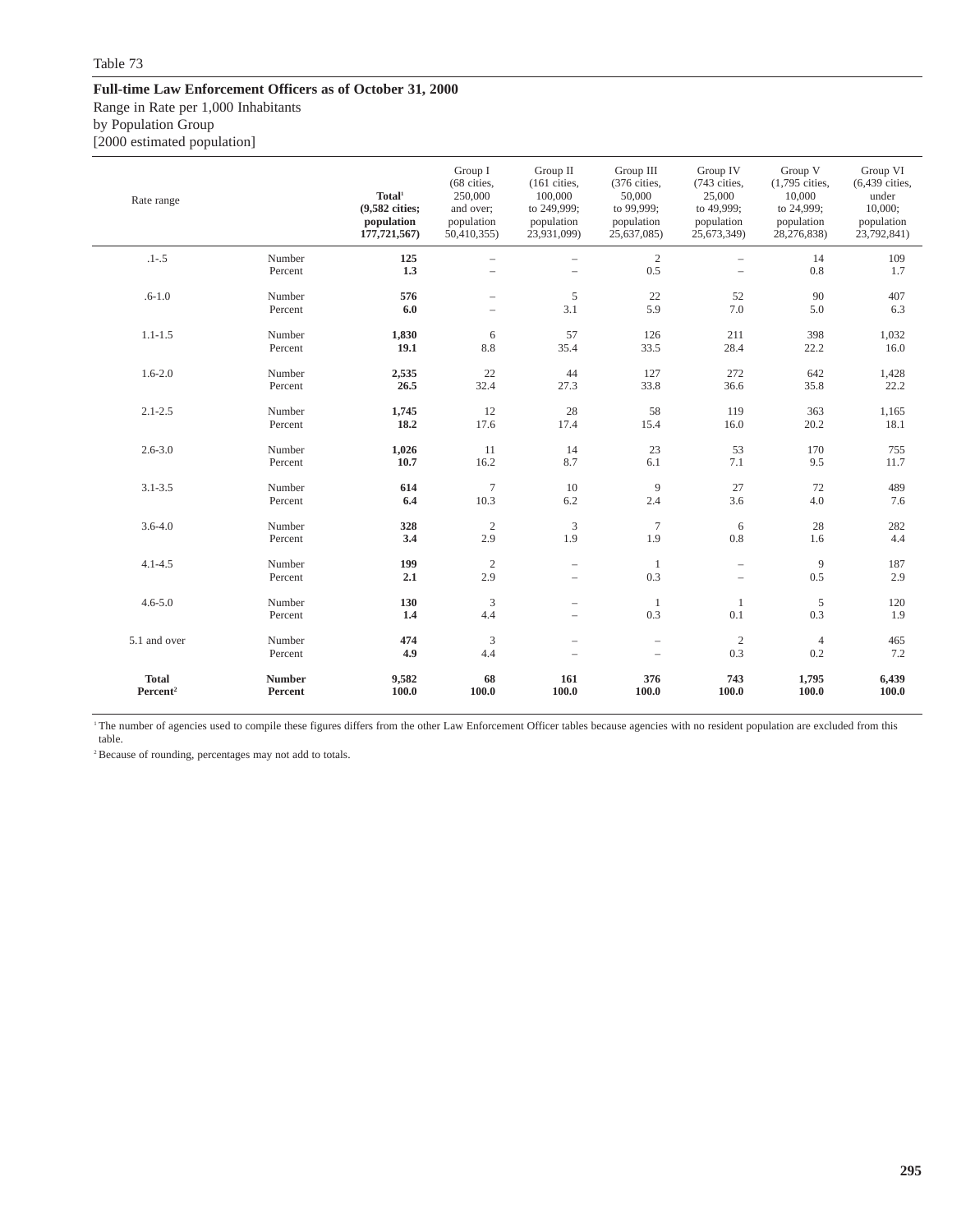Percent Male and Female

by Population Group

[2000 estimated population]

|                                                                                                                                                                                               |                              | Total police employees |                      | Police officers (sworn)     |                      |                      |                            | Civilian employees   |                      |
|-----------------------------------------------------------------------------------------------------------------------------------------------------------------------------------------------|------------------------------|------------------------|----------------------|-----------------------------|----------------------|----------------------|----------------------------|----------------------|----------------------|
| Population group                                                                                                                                                                              |                              |                        | Percent              |                             |                      | Percent              |                            |                      | Percent              |
|                                                                                                                                                                                               | Total                        | Male                   | Female               | Total                       | Male                 | Female               | Total                      | Male                 | Female               |
| TOTAL AGENCIES: 13,535 agencies;<br>population 264,813,489<br><b>TOTAL CITIES: 10,386 cities;</b><br>population 177,721,567                                                                   | 926,583<br>550,971           | 73.8<br>75.6           | 26.2<br>24.4         | 654,601<br>425,860          | 89.0<br>89.1         | 11.0<br>10.9         | 271,982<br>125,111         | 37.3<br>30.0         | 62.7<br>70.0         |
| <b>GROUP I</b><br>68 cities, 250,000 and over;<br>population 50,410,355<br>10 cities, 1,000,000 and over;<br>population 23,597,803<br>22 cities, 500,000 to 999,999;<br>population 14,230,170 | 205,032<br>113,827<br>52,751 | 71.3<br>70.8<br>72.4   | 28.7<br>29.2<br>27.6 | 156,205<br>86,926<br>40,444 | 83.8<br>83.0<br>84.1 | 16.2<br>17.0<br>15.9 | 48,827<br>26,901<br>12,307 | 31.5<br>31.4<br>34.0 | 68.5<br>68.6<br>66.0 |
| 36 cities, 250,000 to 499,999;<br>population 12,582,382                                                                                                                                       | 38,454                       | 71.3                   | 28.7                 | 28,835                      | 85.7                 | 14.3                 | 9,619                      | 28.2                 | 71.8                 |
| <b>GROUP II</b><br>161 cities, 100,000 to 249,999;<br>population 23,931,099                                                                                                                   | 60,802                       | 74.0                   | 26.0                 | 46,100                      | 89.5                 | 10.5                 | 14,702                     | 25.5                 | 74.5                 |
| <b>GROUP III</b><br>376 cities, 50,000 to 99,999;<br>population 25,637,085                                                                                                                    | 59,338                       | 77.1                   | 22.9                 | 46,080                      | 91.7                 | 8.3                  | 13,258                     | 26.3                 | 73.7                 |
| <b>GROUP IV</b><br>743 cities, 25,000 to 49,999;<br>population 25,673,349                                                                                                                     | 59,491                       | 78.6                   | 21.4                 | 46,836                      | 92.6                 | 7.4                  | 12,655                     | 27.0                 | 73.0                 |
| <b>GROUP V</b><br>1,795 cities, 10,000 to 24,999;<br>population 28,276,838                                                                                                                    | 68,251                       | 80.0                   | 20.0                 | 54,533                      | 93.5                 | 6.5                  | 13,718                     | 26.2                 | 73.8                 |
| <b>GROUP VI</b><br>7,243 cities, under 10,000;<br>population 23,792,841                                                                                                                       | 98,057                       | 79.9                   | 20.1                 | 76,106                      | 92.6                 | 7.4                  | 21,951                     | 35.9                 | 64.1                 |
| <b>SUBURBAN COUNTIES</b><br>879 agencies;<br>population 56,867,728                                                                                                                            | 246,992                      | 70.5                   | 29.5                 | 149,700                     | 87.2                 | 12.8                 | 97,292                     | 44.7                 | 55.3                 |
| <b>RURAL COUNTIES</b><br>2,270 agencies;<br>population 30,224,194                                                                                                                             | 128,620                      | 72.5                   | 27.5                 | 79,041                      | 91.9                 | 8.1                  | 49,579                     | 41.5                 | 58.5                 |
| SUBURBAN AREA <sup>1</sup><br>6,357 agencies;<br>population 108,189,602                                                                                                                       | 395,878                      | 73.9                   | 26.1                 | 266,124                     | 89.6                 | 10.4                 | 129,754                    | 41.6                 | 58.4                 |

<sup>1</sup> Includes suburban city and county law enforcement agencies within metropolitan areas. Excludes central cities. Suburban cities and counties are also included in other groups.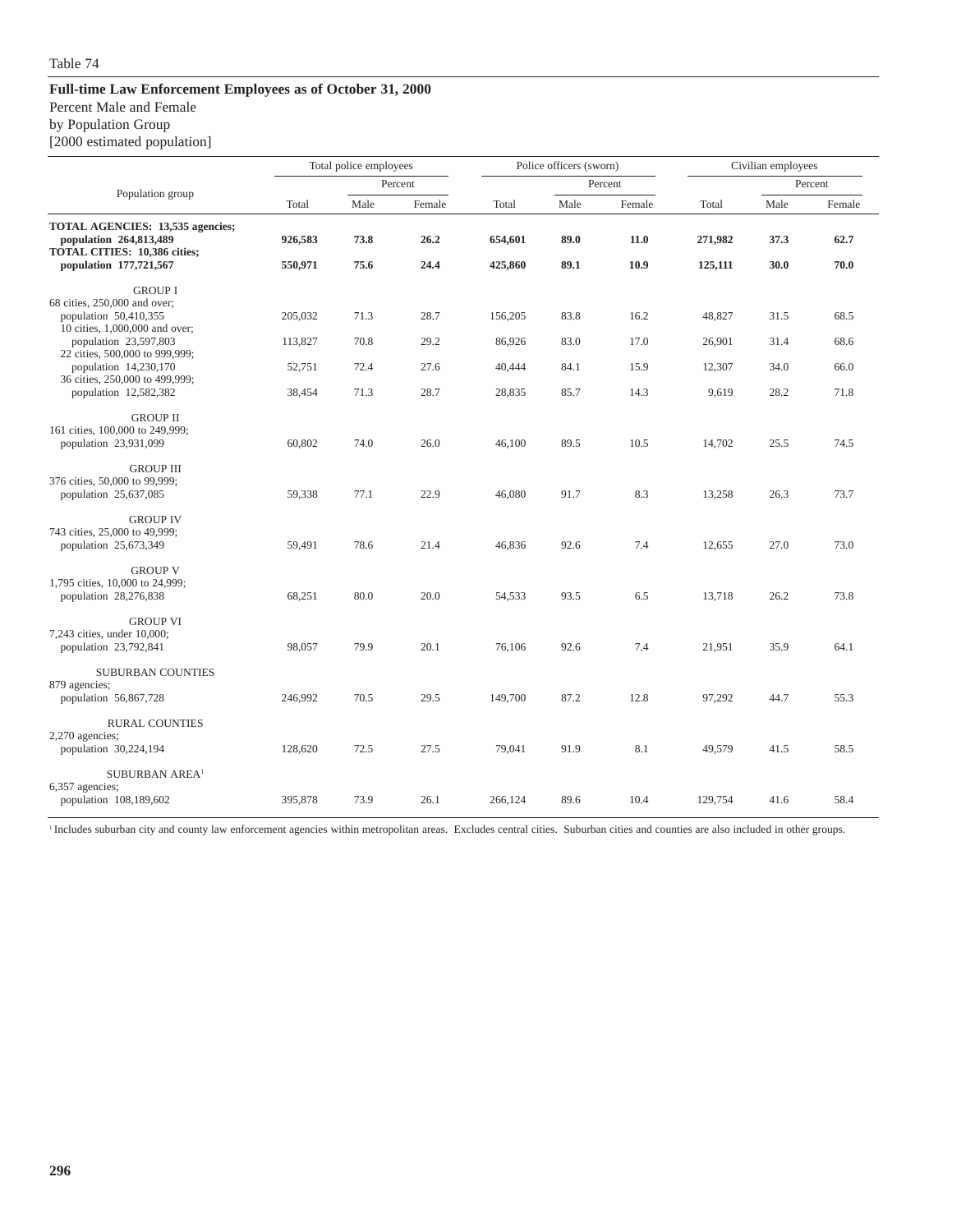#### **Full-time Civilian Law Enforcement Employees as of October 31, 2000** Percent of Total by Population Group

[2000 estimated population]

| Population group                                      | Percent<br>civilian<br>employees | Population group                                      | Percent<br>civilian<br>employees |
|-------------------------------------------------------|----------------------------------|-------------------------------------------------------|----------------------------------|
| TOTAL AGENCIES: 13,535 agencies;                      |                                  | <b>GROUP IV</b>                                       |                                  |
| population 264,813,489                                | 29.4                             | 743 cities, 25,000 to 49,999; population 25,673,349   | 21.3                             |
| TOTAL CITIES: 10,386 cities;                          |                                  | <b>GROUP V</b>                                        |                                  |
| population 177,721,567                                | 22.7                             | 1,795 cities, 10,000 to 24,999; population 28,276,838 | 20.1                             |
| <b>GROUP I</b>                                        |                                  | <b>GROUP VI</b>                                       |                                  |
| 68 cities, 250,000 and over; population 50,410,355    | 23.8                             | 7,243 cities, under 10,000; population 23,792,841     | 22.4                             |
| 10 cities, 1,000,000 and over; population 23,597,803  | 23.6                             |                                                       |                                  |
| 22 cities, 500,000 to 999,999; population 14,230,170  | 23.3                             | <b>SUBURBAN COUNTIES</b>                              |                                  |
| 36 cities, 250,000 to 499,999; population 12,582,382  | 25.0                             | 879 agencies; population 56,867,728                   | 39.4                             |
| <b>GROUP II</b>                                       |                                  | <b>RURAL COUNTIES</b>                                 |                                  |
| 161 cities, 100,000 to 249,999; population 23,931,099 | 24.2                             | $2,270$ agencies; population $30,224,194$             | 38.5                             |
| <b>GROUP III</b>                                      |                                  | <b>SUBURBAN AREA!</b>                                 |                                  |
| 376 cities, 50,000 to 99,999; population 25,637,085   | 22.3                             | $6,357$ agencies; population $108,189,602$            | 32.8                             |

<sup>1</sup> Includes suburban city and county law enforcement agencies within metropolitan areas. Excludes central cities. Suburban cities and counties are also included in other groups.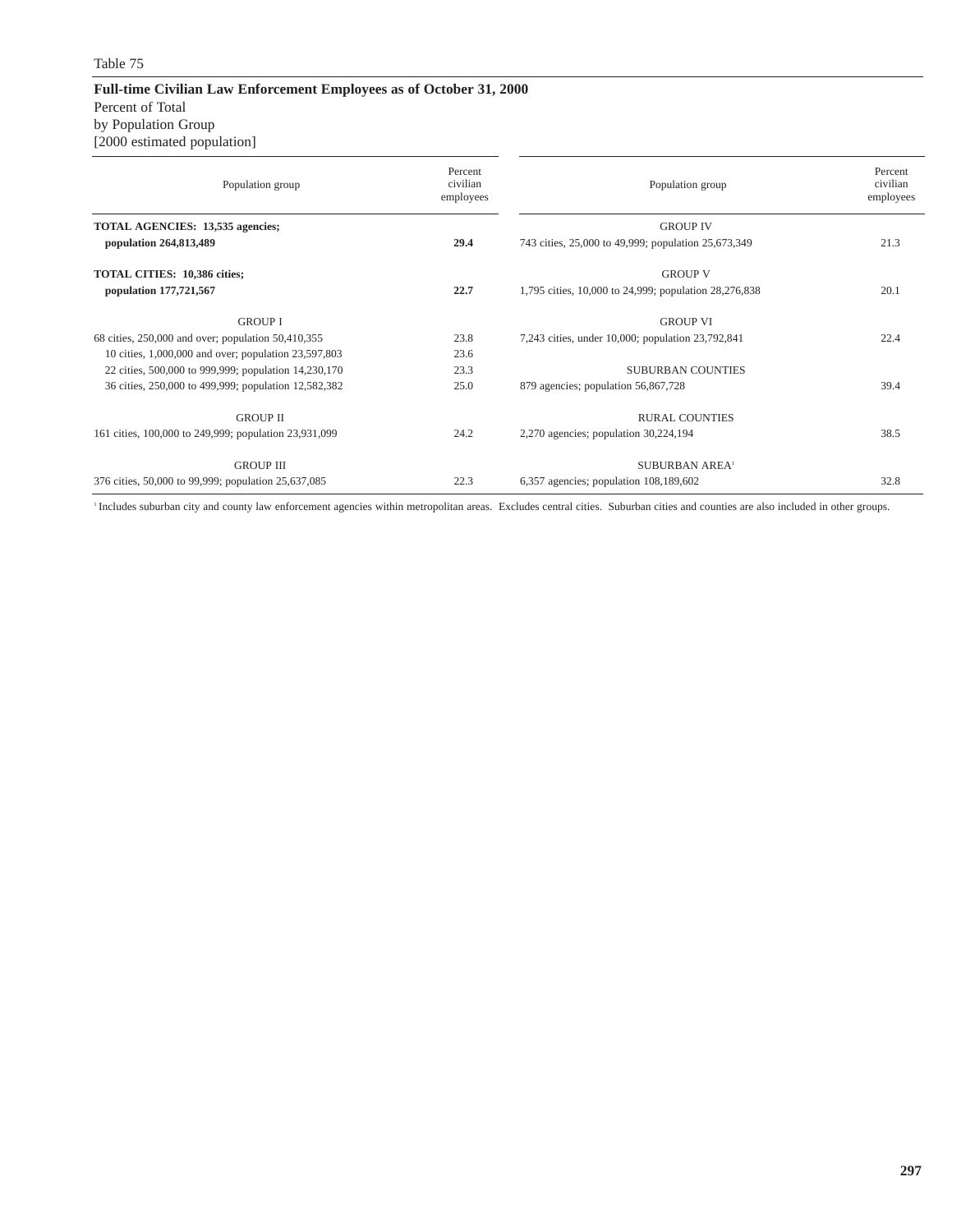by State

|                                               | Number of law enforcement employees |                |                          |                          |                 | Number of law enforcement employees                       |              |                |                          |                |                |
|-----------------------------------------------|-------------------------------------|----------------|--------------------------|--------------------------|-----------------|-----------------------------------------------------------|--------------|----------------|--------------------------|----------------|----------------|
|                                               |                                     |                | Officers                 |                          | Civilians       |                                                           |              |                | Officers                 |                | Civilians      |
| State                                         | <b>Total</b>                        | Male           | Female                   | Male                     | Female          | <b>State</b>                                              | <b>Total</b> | Male           | Female                   | Male           | Female         |
| <b>ALABAMA</b>                                |                                     |                |                          |                          |                 | <b>NEVADA</b>                                             |              |                |                          |                |                |
| Department of Public Safety                   | 1,365                               | 719            | 20                       | 217                      | 409             | <b>Highway Patrol</b>                                     | 567          | 358            | 23                       | 50             | 136            |
| Other state agencies                          | 146                                 | 115            | 3                        | 3                        | 25              | <b>NEW HAMPSHIRE</b>                                      |              |                |                          |                |                |
| <b>ALASKA</b>                                 |                                     |                |                          |                          |                 | <b>State Police</b>                                       | 453          | 280            | 28                       | 52             | 93             |
| <b>State Police</b>                           | 573                                 | 304            | 19                       | 95                       | 155             | Other state agencies                                      | 32           | 19             | $\overline{2}$           | $\overline{4}$ | $\tau$         |
| <b>ARIZONA</b>                                |                                     |                |                          |                          |                 | <b>NEW JERSEY</b>                                         |              |                |                          |                |                |
| Department of Public Safety                   | 1,819                               | 955            | 79                       | 328                      | 457             | <b>State Police</b><br>Other state agencies               | 3,716<br>26  | 2,453<br>24    | 81<br>$\mathbf{1}$       | 537<br>÷       | 645<br>-1      |
| <b>CALIFORNIA</b><br>Highway Patrol           | 9,788                               | 5,928          | 581                      | 1,438                    | 1,841           | Port Authority of New York                                |              |                |                          |                |                |
| Other state agencies                          | 773                                 | 557            | 137                      | 23                       | 56              | and New Jersey <sup>1</sup>                               | 696          | 597            | 44                       | 10             | 45             |
| <b>COLORADO</b>                               |                                     |                |                          |                          |                 | <b>NEW MEXICO</b>                                         |              |                |                          |                |                |
| <b>State Police</b>                           | 925                                 | 646            | 26                       | 67                       | 186             | <b>State Police</b>                                       | 681          | 506            | 18                       | 58             | 99             |
| Other state agencies                          | 53                                  | 13             | 3                        | 20                       | 17              | <b>NEW YORK</b>                                           |              |                |                          |                |                |
| <b>CONNECTICUT</b>                            |                                     |                |                          |                          |                 | <b>State Police</b>                                       | 5,874        | 4,546          | 376                      | 394            | 558            |
| <b>State Police</b>                           | 1,676<br>26                         | 989<br>23      | 70<br>$\mathfrak{2}$     | 304<br>$\sim$            | 313<br>1        | Other state agencies                                      | 311          | 272            | 12                       | 12             | 15             |
| Other state agencies                          |                                     |                |                          |                          |                 | Port Authority of New York<br>and New Jersey <sup>2</sup> | 678          | 616            | 41                       | 3              | 18             |
| <b>DELAWARE</b><br><b>State Police</b>        | 811                                 | 539            | 60                       | 91                       | 121             | <b>NORTH CAROLINA</b>                                     |              |                |                          |                |                |
| Other state agencies                          | 563                                 | 255            | 76                       | 40                       | 192             | <b>Highway Patrol</b>                                     | 1,773        | 1,319          | 24                       | 257            | 173            |
| <b>FLORIDA</b>                                |                                     |                |                          |                          |                 | Other state agencies                                      | 1,128        | 763            | 120                      | 55             | 190            |
| Highway Patrol                                | 2,127                               | 1,486          | 174                      | 157                      | 310             | <b>NORTH DAKOTA</b>                                       |              |                |                          |                |                |
| Other state agencies                          | 796                                 | 595            | 25                       | 64                       | 112             | Highway Patrol                                            | 189          | 118            | 6                        | 40             | 25             |
| <b>GEORGIA</b>                                |                                     |                |                          |                          |                 | <b>OHIO</b>                                               |              |                |                          |                |                |
| Department of Public Safety                   | 2,003                               | 736            | 24                       | 486                      | 757             | State Highway Patrol                                      | 2,505        | 1,283          | 139                      | 501            | 582            |
| Other state agencies                          | 597                                 | 335            | 53                       | 113                      | 96              | Other state agencies                                      | 480          | 437            | 22                       | 20             | -1             |
| <b>IDAHO</b><br><b>State Police</b>           | 335                                 | 241            | 14                       | 18                       | 62              | <b>OKLAHOMA</b>                                           |              |                |                          |                |                |
| <b>ILLINOIS</b>                               |                                     |                |                          |                          |                 | Department of Public Safety                               | 1,476        | 844            | 23                       | 279            | 330            |
| <b>State Police</b>                           | 3,835                               | 1,909          | 193                      | 692                      | 1,041           | <b>OREGON</b><br><b>State Police</b>                      | 1,250        | 731            | 74                       | 165            | 280            |
| Other state agencies                          | 632                                 | 491            | 45                       | 36                       | 60              |                                                           |              |                |                          |                |                |
| <b>INDIANA</b>                                |                                     |                |                          |                          |                 | <b>PENNSYLVANIA</b><br><b>State Police</b>                | 5,610        | 3,933          | 165                      | 683            | 829            |
| <b>State Police</b>                           | 1,934                               | 1,187          | 68                       | 252                      | 427             | Other state agencies                                      | 6            | $\overline{4}$ | $\overline{2}$           | $\sim$         | $\equiv$       |
| Other state agencies                          | $\tau$                              | $\overline{7}$ | $\overline{\phantom{0}}$ | $\overline{\phantom{a}}$ |                 | <b>RHODE ISLAND</b>                                       |              |                |                          |                |                |
| <b>IOWA</b>                                   |                                     |                |                          |                          |                 | <b>State Police</b>                                       | 264          | 200            | 19                       | 26             | 19             |
| Department of Public Safety                   | 953                                 | 626            | 40                       | 111                      | 176             | Other state agencies                                      | 47           | 34             | $\overline{4}$           | 5              | $\overline{4}$ |
| <b>KANSAS</b>                                 | 727                                 | 461            | 17                       | 94                       | 155             | <b>SOUTH CAROLINA</b>                                     |              |                |                          |                |                |
| <b>Highway Patrol</b><br>Other state agencies | 456                                 | 220            | 10                       | 92                       | 134             | <b>Highway Patrol</b>                                     | 1,154        | 906            | 31                       | 68             | 149            |
| <b>KENTUCKY</b>                               |                                     |                |                          |                          |                 | Other state agencies                                      | 1,461        | 960            | 128                      | 117            | 256            |
| <b>State Police</b>                           | 1,689                               | 935            | 30                       | 359                      | 365             | <b>SOUTH DAKOTA</b>                                       | 230          | 148            | $\overline{2}$           | 59             | 21             |
| Other state agencies                          | 721                                 | 526            | 34                       | 75                       | 86              | Highway Patrol                                            |              |                |                          |                |                |
| <b>LOUISIANA</b>                              |                                     |                |                          |                          |                 | <b>TENNESSEE</b><br>Department of Public Safety           | 2,170        | 877            | 47                       | 318            | 928            |
| <b>State Police</b>                           | 1,548                               | 1,078          | 35                       | 126                      | 309             | Other state agencies                                      | 1,346        | 524            | 63                       | 417            | 342            |
| Other state agencies                          | 3                                   | $\overline{2}$ |                          | $\overline{\phantom{a}}$ | 1               | <b>TEXAS</b>                                              |              |                |                          |                |                |
| <b>MAINE</b><br><b>State Police</b>           | 483                                 | 312            | 20                       | 77                       | 74              | Department of Public Safety                               | 6,936        | 2,904          | 161                      | 1,194          | 2,677          |
| Other state agencies                          | 272                                 | 82             | 6                        | $100\,$                  | 84              | <b>UTAH</b>                                               |              |                |                          |                |                |
| <b>MARYLAND</b>                               |                                     |                |                          |                          |                 | <b>Highway Patrol</b>                                     | 445          | 393            | 13                       | 10             | 29             |
| <b>State Police</b>                           | 2,323                               | 1,424          | 156                      | 374                      | 369             | Other state agencies                                      | 209          | 181            | 11                       | 5              | 12             |
| Other state agencies                          | 1,643                               | 965            | 172                      | 287                      | 219             | <b>VERMONT</b>                                            |              |                |                          |                |                |
| <b>MASSACHUSETTS</b>                          |                                     |                |                          |                          |                 | <b>State Police</b>                                       | 460          | 268            | 22                       | 53             | 117            |
| <b>State Police</b>                           | 2,598                               | 1,996          | 216                      | 191                      | 195             | <b>VIRGINIA</b>                                           |              |                | 70                       | 214            |                |
| <b>MICHIGAN</b>                               |                                     |                |                          |                          |                 | State Police<br>Other state agencies                      | 2,419<br>741 | 1,720<br>515   | 56                       | 72             | 415<br>98      |
| <b>State Police</b><br><b>MINNESOTA</b>       | 3,159                               | 1,824          | 259                      | 497                      | 579             | <b>WASHINGTON</b>                                         |              |                |                          |                |                |
| State Patrol                                  | 837                                 | 495            | 47                       | 177                      | 118             | State Patrol                                              | 2,106        | 949            | 69                       | 574            | 514            |
| <b>MISSISSIPPI</b>                            |                                     |                |                          |                          |                 | <b>WEST VIRGINIA</b>                                      |              |                |                          |                |                |
| Highway Safety Patrol                         | 804                                 | 520            | 8                        | 57                       | 219             | State Police                                              | 997          | 654            | 17                       | 108            | 218            |
| <b>MISSOURI</b>                               |                                     |                |                          |                          |                 | Other state agencies                                      | 129          | 121            | $\overline{\phantom{a}}$ |                | 8              |
| State Highway Patrol                          | 2,143                               | 1,016          | 41                       | 539                      | 547             | <b>WISCONSIN</b>                                          |              |                |                          |                |                |
| Other state agencies                          | 40                                  | 30             | $\overline{c}$           | $\mathbf{1}$             | $7\phantom{.0}$ | State Patrol                                              | 654          | 429            | 70                       | 60             | 95             |
| <b>MONTANA</b>                                |                                     |                |                          |                          |                 | Other state agencies                                      | 295          | 237            | 20                       | 19             | 19             |
| <b>Highway Patrol</b>                         | 252                                 | 184            | 13                       | 18                       | 37              | <b>WYOMING</b>                                            | 290          |                | 3                        | 62             | 80             |
| <b>NEBRASKA</b>                               |                                     |                |                          |                          |                 | Highway Patrol                                            |              | 145            |                          |                |                |
| State Patrol                                  | 630                                 | 436            | 20                       | 63                       | 111             |                                                           |              |                |                          |                |                |

<sup>1</sup> Figures reported are the law enforcement employee counts for the state of New Jersey.

<sup>2</sup> Figures reported are the law enforcement employee counts for the state of New York.

NOTE: The responsibilities of the various state police, highway patrol, and department of public safety agencies range from full law enforcement duties to traffic patrol only.

Any comparison of the data from state to state must take these factors and those on page iv into consideration.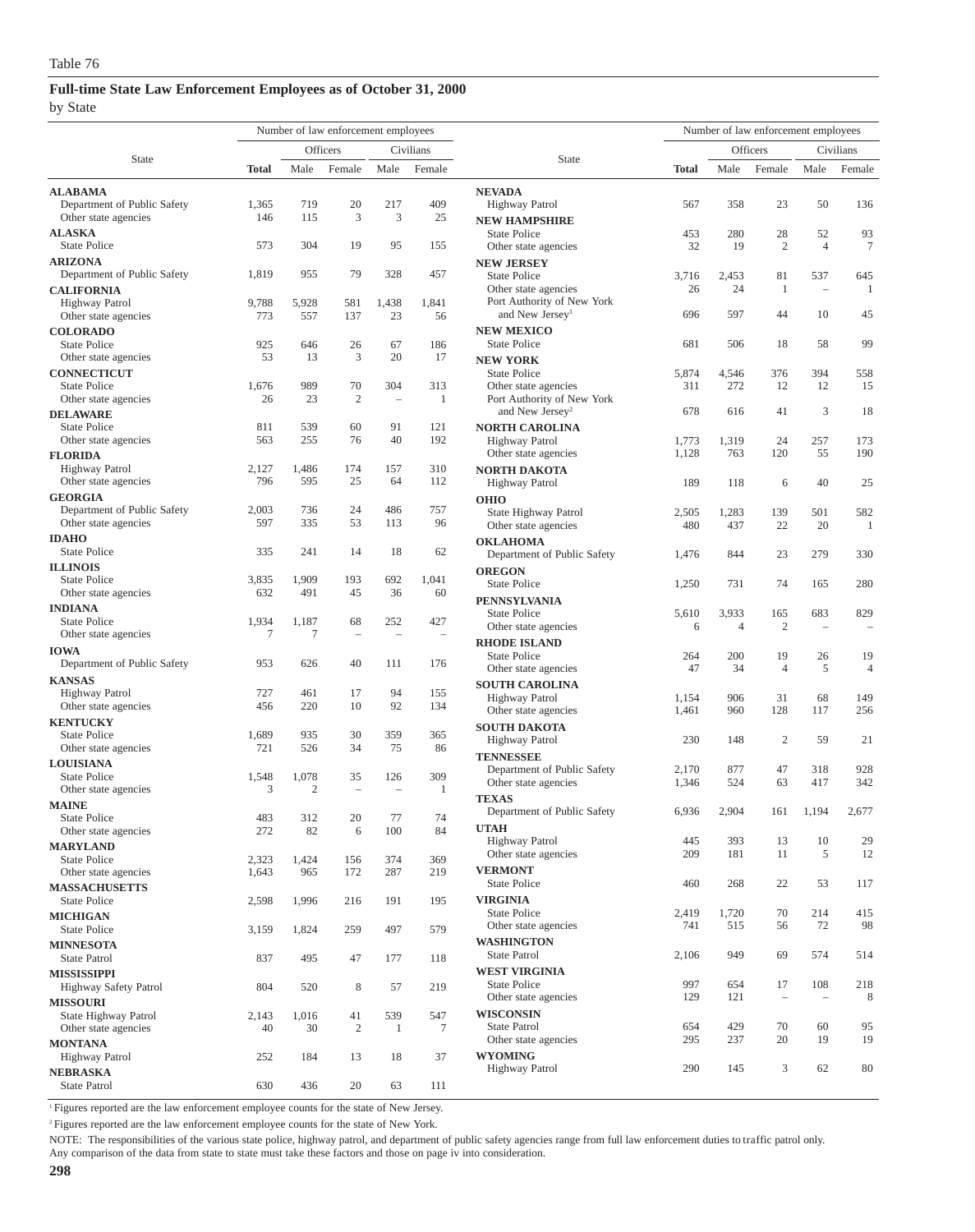#### **Full-time Law Enforcement Employees as of October 31, 2000** by State

[2000 estimated population]

|                                                            | Number of law enforcement employees |        |          |        |           | Number of law enforcement employees                         |           |        |          |        |           |
|------------------------------------------------------------|-------------------------------------|--------|----------|--------|-----------|-------------------------------------------------------------|-----------|--------|----------|--------|-----------|
| State                                                      | Total                               |        | Officers |        | Civilians | State                                                       | Total     |        | Officers |        | Civilians |
|                                                            | employees                           | Male   | Female   | Male   | Female    |                                                             | employees | Male   | Female   | Male   | Female    |
| <b>ALABAMA</b> 345 agencies;<br>population 4,405,485       | 15,113                              | 9,396  | 765      | 1,811  | 3,141     | <b>MONTANA</b> 99 agencies;<br>population 899,802           | 2,435     | 1,327  | 74       | 450    | 584       |
| <b>ALASKA</b> 38 agencies;<br>population 624,094           | 1,786                               | 1,016  | 100      | 200    | 470       | <b>NEBRASKA</b> 162 agencies;<br>population 1,695,317       | 4,531     | 2,929  | 322      | 342    | 938       |
| <b>ARIZONA</b> 101 agencies;<br>population 5,122,137       | 18,023                              | 9,330  | 1,104    | 3,334  | 4,255     | <b>NEVADA</b> 37 agencies;<br>population 1,998,257          | 7,139     | 4,303  | 511      | 591    | 1,734     |
| <b>ARKANSAS</b> 197 agencies;<br>population 2,673,400      | 7,375                               | 4,406  | 497      | 988    | 1,484     | <b>NEW HAMPSHIRE</b> 115 agencies;<br>population 879,572    | 2,475     | 1,759  | 106      | 178    | 432       |
| <b>CALIFORNIA</b> 442 agencies;<br>population 29,079,921   | 103,746                             | 60,897 | 8,216    | 12,069 | 22,564    | <b>NEW JERSEY</b> 531 agencies;<br>population 8,150,729     | 38,207    | 28,118 | 2,048    | 2,828  | 5,213     |
| <b>COLORADO</b> 208 agencies;<br>population 3,981,192      | 13,535                              | 8,246  | 1,135    | 1,253  | 2,901     | <b>NEW MEXICO</b> 98 agencies;<br>population 1,720,053      | 5,443     | 3,619  | 306      | 389    | 1,129     |
| <b>CONNECTICUT</b> 100 agencies;<br>population 3,405,565   | 9,737                               | 7,132  | 629      | 738    | 1,238     | <b>NEW YORK</b> 452 agencies;<br>population 18,127,223      | 86,528    | 57,268 | 8,259    | 7,084  | 13,917    |
| <b>DELAWARE</b> 50 agencies;<br>population 597,530         | 2,974                               | 1,892  | 247      | 310    | 525       | <b>NORTH CAROLINA</b> 512 agencies;<br>population 8,041,374 | 26,998    | 17.252 | 2,078    | 3,163  | 4,505     |
| <b>DISTRICT OF</b><br><b>COLUMBIA</b> 2 agencies;          |                                     |        |          |        |           | <b>NORTH DAKOTA</b> 97 agencies;<br>population 637,023      | 1,485     | 1,012  | 80       | 145    | 248       |
| population 572,059<br><b>FLORIDA</b> 372 agencies;         | 4,577                               | 2,767  | 880      | 261    | 669       | <b>OHIO</b> 543 agencies;<br>population 10,992,944          | 32,942    | 20,493 | 2,400    | 4,091  | 5,958     |
| population 15,519,361<br><b>GEORGIA</b> 474 agencies;      | 64,478                              | 34,005 | 5,028    | 9,600  | 15,845    | <b>OKLAHOMA</b> 303 agencies;<br>population 3,450,654       | 10,373    | 6,435  | 522      | 1,433  | 1,983     |
| population 7,246,786<br><b>HAWAII</b> 4 agencies;          | 29,403                              | 17,858 | 2,608    | 3,242  | 5,695     | <b>OREGON</b> 165 agencies;<br>population 3,394,066         | 7,704     | 5,051  | 533      | 502    | 1,618     |
| population 1,211,537<br><b>IDAHO</b> 118 agencies;         | 3,618                               | 2,615  | 249      | 216    | 538       | <b>PENNSYLVANIA</b> 789 agencies;<br>population 8,524,494   | 26,814    | 20,124 | 2,639    | 1,475  | 2,576     |
| population 1,271,895<br>ILLINOIS 759 agencies;             | 3,297                               | 2,194  | 132      | 166    | 805       | <b>RHODE ISLAND</b> 43 agencies;<br>population 1,041,849    | 3,115     | 2,304  | 146      | 309    | 356       |
| population 12,380,526<br><b>INDIANA</b> 222 agencies;      | 49,986                              | 31,553 | 5,091    | 5,735  | 7,607     | <b>SOUTH CAROLINA</b> 270 agencies;<br>population 3,498,701 | 12,286    | 8,527  | 949      | 870    | 1,940     |
| population 5,582,518<br><b>IOWA</b> 230 agencies;          | 15,587                              | 9,341  | 822      | 2,328  | 3,096     | <b>SOUTH DAKOTA</b> 120 agencies;<br>population 752,792     | 1,813     | 1,133  | 62       | 275    | 343       |
| population 2,917,550                                       | 7,443                               | 4,713  | 330      | 853    | 1,547     | <b>TENNESSEE</b> 382 agencies;                              |           |        |          |        |           |
| <b>KANSAS</b> 339 agencies;<br>population 2,674,069        | 9,700                               | 6,064  | 492      | 1,217  | 1,927     | population 5,238,529<br><b>TEXAS</b> 931 agencies;          | 21,592    | 12,400 | 1,300    | 3,052  | 4,840     |
| <b>KENTUCKY</b> 378 agencies;<br>population 3,990,782      | 9,872                               | 6,897  | 634      | 860    | 1,481     | population 20,622,676<br><b>UTAH</b> 119 agencies;          | 73,525    | 41,434 | 4,616    | 11,665 | 15,810    |
| <b>LOUISIANA</b> 211 agencies;<br>population 4,386,553     | 20,754                              | 13,776 | 3,098    | 1,192  | 2,688     | population 2,224,607<br><b>VERMONT</b> 54 agencies;         | 6,795     | 4,255  | 386      | 910    | 1,244     |
| <b>MAINE</b> 134 agencies;<br>population 1,271,363         | 2,881                               | 2,046  | 126      | 320    | 389       | population 357,836<br>VIRGINIA 279 agencies;                | 1,242     | 828    | 65       | 113    | 236       |
| <b>MARYLAND</b> 122 agencies;<br>population 5,129,364      | 18,704                              | 12,474 | 1,930    | 1,606  | 2,694     | population 7,078,515<br><b>WASHINGTON</b> 240 agencies;     | 20,413    | 14,385 | 1,651    | 1,178  | 3,199     |
| <b>MASSACHUSETTS</b> 323 agencies;<br>population 6,289,896 | 19,801                              | 15,325 | 1,284    | 1,380  | 1,812     | population 5,713,225<br><b>WEST VIRGINIA</b> 349 agencies;  | 13,670    | 8,633  | 947      | 1,489  | 2,601     |
| <b>MICHIGAN</b> 553 agencies;<br>population 9,905,097      | 28,380                              | 18,231 | 2,727    | 2,860  | 4,562     | population 1,802,649<br><b>WISCONSIN</b> 351 agencies;      | 4,048     | 3,027  | 101      | 385    | 535       |
| <b>MINNESOTA</b> 283 agencies;<br>population 4,751,560     | 11,961                              | 7,085  | 819      | 1,624  | 2,433     | population 5,180,621<br><b>WYOMING</b> 68 agencies;         | 16,834    | 10,723 | 1,600    | 1,470  | 3,041     |
| <b>MISSISSIPPI</b> 172 agencies;<br>population 2,345,430   | 7,618                               | 4,623  | 377      | 978    | 1,640     | population 493,272                                          | 1,808     | 1,112  | 80       | 163    | 453       |
| <b>MISSOURI</b> 249 agencies;<br>population 4,961,039      | 16,019                              | 10,100 | 1,067    | 1,854  | 2,998     |                                                             |           |        |          |        |           |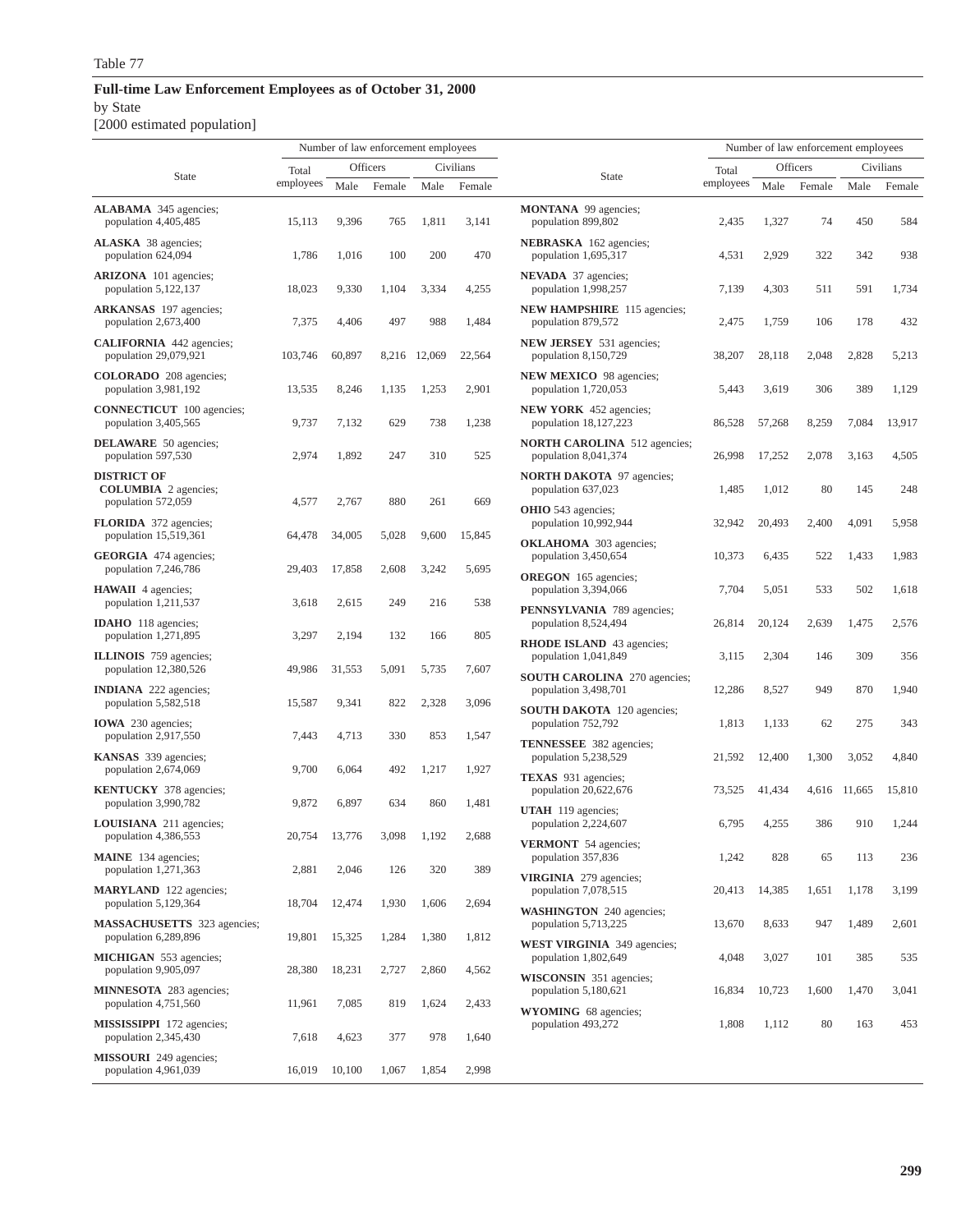#### by City by state

| City by state                       | Total<br>police<br>employees     | Total<br>officers                | Total<br>civilians                                  | City by state                      | Total<br>police<br>employees | Total<br>officers     | Total<br>civilians               |
|-------------------------------------|----------------------------------|----------------------------------|-----------------------------------------------------|------------------------------------|------------------------------|-----------------------|----------------------------------|
| <b>ALABAMA</b>                      |                                  |                                  |                                                     | ALABAMA-Continued                  |                              |                       |                                  |
| Abbeville<br>Adamsville             | 18<br>25                         | 10<br>14                         | 8<br>11                                             | Florence<br>Foley                  | 119<br>54                    | 94<br>33              | 25<br>21                         |
| Alabaster<br>Albertville            | 47<br>51                         | 41<br>34                         | 6<br>17                                             | Fort Payne<br>Fultondale           | 37<br>24                     | 34<br>19              | 3<br>$\sqrt{5}$                  |
| <b>Alexander City</b>               | 62                               | 46                               | 16                                                  | Gadsden                            | 134                          | 107                   | 27                               |
| Aliceville                          | 12                               | 8                                | $\overline{4}$                                      | Gardendale                         | 33                           | 26                    | $\tau$                           |
| Andalusia                           | 34                               | 25                               | $\overline{9}$                                      | Geneva                             | 16                           | 11                    | $\sqrt{5}$                       |
| Anniston<br>Arab                    | 131<br>34                        | 99<br>25                         | 32<br>9                                             | Glencoe<br>Goodwater               | 9<br>8                       | 6<br>$\overline{4}$   | 3<br>$\overline{4}$              |
| Ardmore                             | 10                               | 6                                | 4                                                   | Gordo                              | 1                            | $\mathbf{1}$          |                                  |
| Argo                                | 3                                | 3                                | $\qquad \qquad -$                                   | Grant                              | 3                            | 3                     |                                  |
| Ariton                              | 5                                | $\sqrt{2}$                       | 3                                                   | Graysville                         | 11                           | $\tau$                | $\overline{4}$                   |
| Ashford                             | 9                                | 5                                | $\overline{4}$                                      | Greenville                         | 37                           | 33                    | $\overline{4}$                   |
| Ashland<br>Ashville                 | 12<br>$\overline{4}$             | 8<br>$\overline{4}$              | $\overline{4}$<br>$\hspace{1.0cm} - \hspace{1.0cm}$ | <b>Gulf Shores</b><br>Guntersville | 38<br>35                     | 28<br>27              | 10<br>$\,$ 8 $\,$                |
| Athens                              | 50                               | 40                               | 10                                                  | Gurley                             | $\overline{4}$               | $\overline{4}$        | $\overline{\phantom{0}}$         |
| Atmore                              | 31                               | 23                               | $\,$ 8 $\,$                                         | Haleyville                         | 19                           | 14                    | $\sqrt{5}$                       |
| Attalla                             | 26                               | 21                               | 5                                                   | Hamilton                           | 17                           | 16                    | 1                                |
| Auburn<br><b>Bay Minette</b>        | 78<br>24                         | 67<br>19                         | 11<br>$\mathfrak s$                                 | Hanceville<br>Hartford             | 10<br>13                     | 6<br>$\boldsymbol{7}$ | 4<br>6                           |
| Bayou La Batre                      | 21                               | 16                               | 5                                                   | Hartselle                          | 35                           | 29                    | 6                                |
| Berry                               | 3                                | 3                                | $\overline{\phantom{a}}$                            | Hayneville                         | 3                            | 3                     | $\overline{\phantom{a}}$         |
| Bessemer                            | 129                              | 110                              | 19                                                  | Headland                           | 14                           | 10                    | $\overline{4}$                   |
| Birmingham                          | 1,153                            | 862                              | 291                                                 | Heflin                             | 10                           | 9                     | 1                                |
| Blountsville<br>Boaz                | 8<br>31                          | $\,$ 8 $\,$<br>21                | ÷<br>10                                             | Helena<br><b>Hobson City</b>       | 19<br>3                      | 15<br>3               | $\overline{4}$<br>÷              |
| <b>Brantley</b>                     | $\overline{4}$                   | $\mathfrak z$                    | $\mathbf{1}$                                        | Hokes Bluff                        | $\tau$                       | $\tau$                | $\overline{\phantom{a}}$         |
| <b>Brewton</b>                      | 24                               | 18                               | 6                                                   | Hollywood                          | 3                            | $\overline{c}$        | 1                                |
| Bridgeport                          | 11                               | 5                                | 6                                                   | Homewood                           | 103                          | 70                    | 33                               |
| <b>Brighton</b><br><b>Brilliant</b> | 15<br>$\overline{2}$             | 9<br>$\mathfrak{2}$              | 6                                                   | Hoover<br>Hueytown                 | 173<br>31                    | 126<br>26             | 47<br>5                          |
| Calera                              | 23                               | 15                               | 8                                                   | Huntsville                         | 512                          | 338                   | 174                              |
| Camp Hill                           | $\overline{4}$                   | $\overline{4}$                   | $\qquad \qquad -$                                   | Hurtsboro                          | 6                            | 6                     | $\overline{\phantom{a}}$         |
| Carbon Hill                         | 10                               | 5                                | $\mathfrak s$                                       | Irondale                           | 37                           | 30                    | $\tau$                           |
| Centre<br>Chatom                    | $\,$ 8 $\,$<br>6                 | $\tau$<br>6                      | 1                                                   | Jackson<br>Jacksonville            | 24<br>27                     | 18<br>22              | 6<br>5                           |
| Chickasaw                           | 22                               | 18                               | 4                                                   | Jasper                             | 74                           | 51                    | 23                               |
| Childersburg                        | 23                               | 17                               | 6                                                   | Killen                             | 6                            | 5                     | 1                                |
| Clanton                             | 25                               | 23                               | $\boldsymbol{2}$                                    | Kimberly                           | 5                            | $\overline{4}$        | 1                                |
| Clayton                             | $\overline{4}$<br>$\mathfrak{2}$ | $\overline{4}$<br>$\overline{2}$ | $\qquad \qquad -$                                   | Kinston                            | $\sqrt{2}$                   | $\sqrt{2}$<br>14      | $\overline{\phantom{a}}$         |
| Cleveland<br>Clio                   | 6                                | $\overline{4}$                   | $\overline{\phantom{a}}$<br>$\mathbf{2}$            | Lafayette<br>Lanett                | 16<br>33                     | 28                    | $\overline{c}$<br>$\sqrt{5}$     |
| Collinsville                        | 8                                | 5                                | 3                                                   | Leeds                              | 31                           | 25                    | 6                                |
| Columbiana                          | 12                               | 8                                | 4                                                   | Level Plains                       | 8                            | $\overline{4}$        | $\overline{4}$                   |
| Coosada                             | 3                                | 3                                | $\overline{\phantom{0}}$                            | Lincoln                            | 22                           | 16                    | 6                                |
| Cordova<br>Cottonwood               | 12<br>$\overline{4}$             | 7<br>$\Delta$                    | 5                                                   | Lineville<br>Littleville           | 10<br>11                     | 6<br>$\tau$           | $\overline{4}$<br>$\overline{4}$ |
| Courtland                           | $\overline{4}$                   | $\overline{4}$                   | $\qquad \qquad -$                                   | Livingston                         | 15                           | $10\,$                | 5                                |
| Creola                              | 12                               | $\,$ 8 $\,$                      | $\overline{4}$                                      | Louisville                         | 3                            | 3                     |                                  |
| Cullman                             | 64                               | 45                               | 19                                                  | Loxley                             | 11                           | $\tau$                | $\overline{4}$                   |
| Dadeville<br>Daleville              | 11<br>24                         | 11<br>17                         | $\overline{\phantom{a}}$<br>$\boldsymbol{7}$        | Luverne<br>Madison                 | 14<br>65                     | 10<br>46              | $\overline{4}$<br>19             |
| Daphne                              | 56                               | 33                               | 23                                                  | Maplesville                        | 5                            | $\overline{4}$        | 1                                |
| Decatur                             | 141                              | 125                              | 16                                                  | McIntosh                           | 6                            | 6                     |                                  |
| Demopolis                           | 24                               | 19                               | $\sqrt{5}$                                          | Midfield                           | 21                           | 17                    | $\overline{4}$                   |
| Dora<br>Dothan                      | $7\phantom{.0}$<br>225           | $\overline{4}$<br>157            | 3<br>68                                             | Midland City<br>Millbrook          | 10<br>24                     | 6<br>18               | $\overline{4}$<br>6              |
| East Brewton                        | $\boldsymbol{7}$                 | 5                                | $\overline{c}$                                      | Millry                             | $\overline{4}$               | $\overline{4}$        |                                  |
| Eclectic                            | 9                                | 5                                | $\overline{4}$                                      | Mobile                             | 671                          | 519                   | 152                              |
| Elba                                | $27\,$                           | 19                               | $\,$ 8 $\,$                                         | Monroeville                        | 24                           | 19                    | 5                                |
| Enterprise<br>Eufaula               | 64<br>51                         | 52                               | 12                                                  | Montevallo<br>Montgomery           | 17<br>641                    | 12                    | 5<br>180                         |
| Eutaw                               | 15                               | 35<br>9                          | 16<br>6                                             | Moody                              | 16                           | 461<br>15             | 1                                |
| Evergreen                           | 21                               | 16                               | 5                                                   | Morris                             | 5                            | 5                     | $\overline{\phantom{a}}$         |
| Fairfield                           | 61                               | 43                               | 18                                                  | Mosses                             | 3                            | 3                     |                                  |
| Fairhope<br>Falkville               | 23                               | 22                               | $\mathbf{1}$                                        | Moulton<br>Moundville              | 10                           | 10                    | $\overline{\phantom{0}}$         |
| Fayette                             | $\overline{4}$<br>10             | $\overline{4}$<br>9              | $\overline{\phantom{m}}$<br>$\mathbf{1}$            | Mountain Brook                     | 5<br>60                      | 4<br>47               | 1<br>13                          |
| Flomaton                            | 12                               | $\boldsymbol{7}$                 | 5                                                   | Mount Vernon                       | 9                            | 8                     | $\mathbf{1}$                     |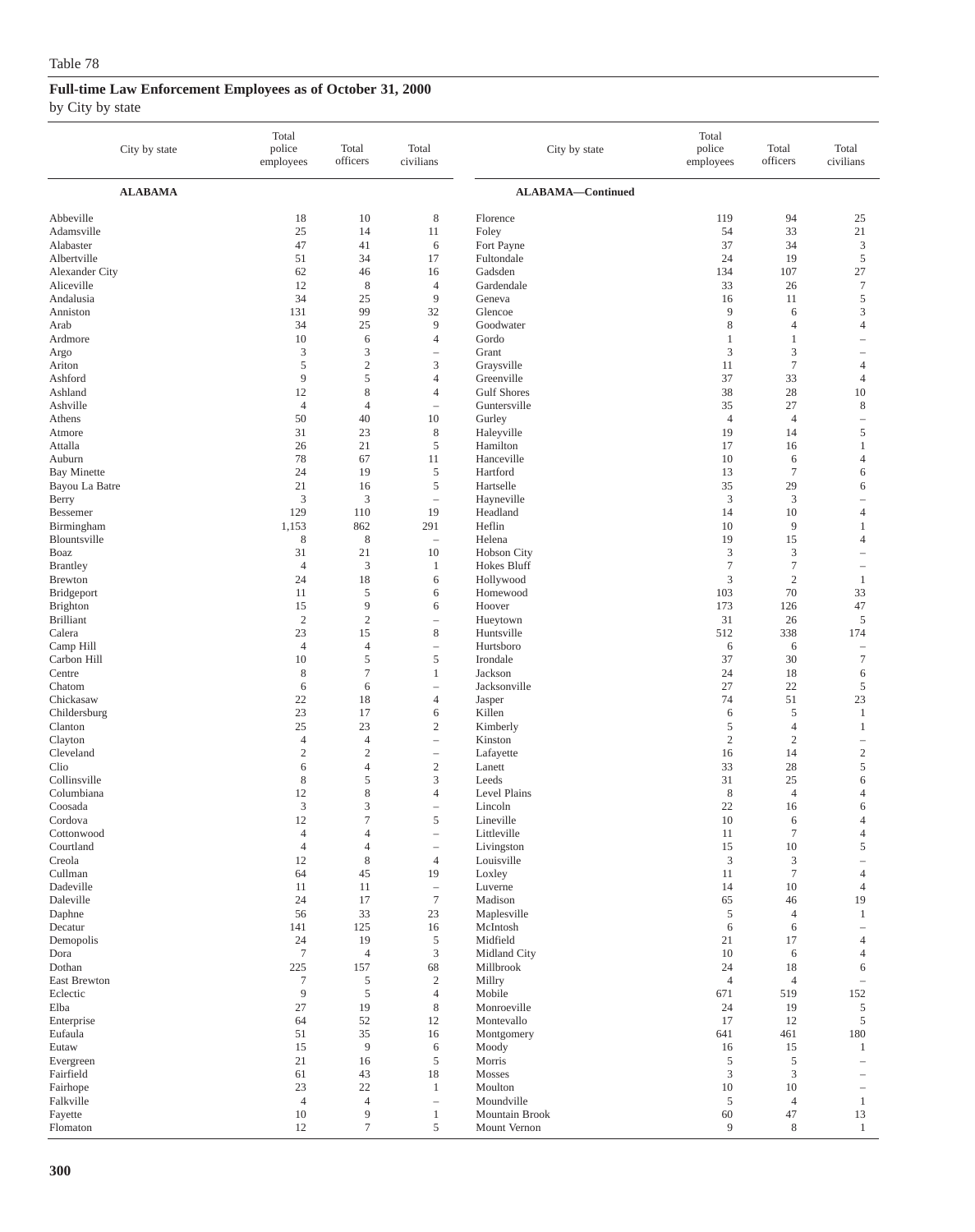| City by state                | Total<br>police<br>employees      | Total<br>officers              | Total<br>civilians                           | City by state                         | Total<br>police<br>employees | Total<br>officers              | Total<br>civilians                |
|------------------------------|-----------------------------------|--------------------------------|----------------------------------------------|---------------------------------------|------------------------------|--------------------------------|-----------------------------------|
| ALABAMA-Continued            |                                   |                                |                                              | ALABAMA-Continued                     |                              |                                |                                   |
| Muscle Shoals                | 42                                | 33                             | 9                                            | Wilton                                | $\mathbf{1}$                 | 1                              |                                   |
| Napier Field                 | $\overline{2}$<br>10              | $\sqrt{2}$<br>10               | $\qquad \qquad -$                            | Winfield<br>York                      | 11<br>$\tau$                 | 9<br>$\overline{4}$            | $\sqrt{2}$<br>3                   |
| New Hope<br>Newton           | $\mathfrak z$                     | $\sqrt{2}$                     | $\qquad \qquad -$<br>$\mathbf{1}$            |                                       |                              |                                |                                   |
| Northport                    | 62                                | 51                             | 11                                           | <b>ALASKA</b>                         |                              |                                |                                   |
| Notasulga                    | $\boldsymbol{7}$                  | $\overline{4}$                 | $\mathfrak z$                                |                                       |                              |                                |                                   |
| Oneonta                      | 20                                | 19                             | $\mathbf{1}$                                 | Anchorage                             | 484                          | 330                            | 154                               |
| Opelika                      | 95                                | 80                             | 15                                           | Bethel                                | 21                           | 11                             | 10                                |
| Opp<br>Orange Beach          | 31<br>39                          | 24<br>28                       | $\boldsymbol{7}$<br>11                       | <b>Bristol Bay Borough</b><br>Cordova | 9<br>11                      | 3<br>5                         | 6<br>6                            |
| Oxford                       | 45                                | 35                             | 10                                           | Craig                                 | 5                            | 5                              | $\overline{\phantom{a}}$          |
| Ozark                        | 49                                | 42                             | $\tau$                                       | Dillingham                            | 19                           | $\tau$                         | 12                                |
| Pelham                       | 66                                | 54                             | 12                                           | Fairbanks                             | 60                           | 44                             | 16                                |
| Pell City                    | 28<br>90                          | 26<br>73                       | $\sqrt{2}$<br>17                             | Haines<br>Homer                       | 10<br>19                     | $\sqrt{5}$<br>10               | 5<br>9                            |
| Phenix City<br>Phil Campbell | $\tau$                            | 6                              | 1                                            | Hoonah                                | 6                            | $\overline{4}$                 | $\sqrt{2}$                        |
| Pickensville                 | $\overline{2}$                    | $\sqrt{2}$                     | $\qquad \qquad -$                            | Juneau                                | 77                           | 44                             | 33                                |
| Piedmont                     | 19                                | 15                             | $\overline{4}$                               | Kenai                                 | 24                           | 15                             | 9                                 |
| Pine Hill                    | $\sqrt{5}$                        | $\sqrt{5}$                     | $\overline{\phantom{a}}$                     | Ketchikan                             | 31                           | 21                             | 10                                |
| Prattville<br>Priceville     | 92<br>$\overline{4}$              | 79<br>$\overline{4}$           | 13<br>$\overline{\phantom{a}}$               | Klawock                               | 3<br>34                      | 3<br>18                        | $\hspace{1.0cm} - \hspace{1.0cm}$ |
| Prichard                     | 111                               | 81                             | 30                                           | Kodiak<br>Kotzebue                    | 20                           | 9                              | 16<br>11                          |
| Ragland                      | 10                                | 6                              | $\overline{4}$                               | Nome                                  | 15                           | 9                              | 6                                 |
| Rainbow City                 | 33                                | 21                             | 12                                           | North Pole                            | 15                           | 11                             | $\overline{4}$                    |
| Rainsville                   | 15                                | 11                             | $\overline{4}$                               | North Slope Borough                   | 74                           | 43                             | 31                                |
| Red Bay                      | 12                                | $\tau$                         | 5                                            | Palmer                                | 24                           | 10                             | 14                                |
| Red Level<br>Reform          | $\boldsymbol{7}$<br>$\mathfrak s$ | $\mathfrak s$<br>$\mathfrak s$ | $\mathbf{2}$<br>÷,                           | Petersburg<br>Sand Point              | 12<br>$\mathfrak{Z}$         | $\boldsymbol{7}$<br>$\sqrt{2}$ | $\mathfrak s$<br>$\mathbf{1}$     |
| Riverside                    | $\sqrt{5}$                        | $\sqrt{5}$                     | $\qquad \qquad -$                            | Seldovia                              | $\overline{c}$               | $\sqrt{2}$                     | $\overline{\phantom{a}}$          |
| Roanoke                      | 26                                | 21                             | 5                                            | Seward                                | 22                           | 9                              | 13                                |
| Robertsdale                  | 14                                | 8                              | 6                                            | Sitka                                 | 30                           | 19                             | 11                                |
| Rogersville                  | $\overline{4}$                    | $\overline{4}$                 | $\overline{\phantom{0}}$                     | Skagway                               | 6                            | $\overline{4}$                 | $\sqrt{2}$                        |
| Russellville<br>Samson       | 27<br>$\,$ 8 $\,$                 | 23<br>$\overline{4}$           | $\overline{4}$<br>$\overline{4}$             | Soldotna<br>St. Paul                  | 14<br>$\,$ 8 $\,$            | 13<br>$\mathfrak{Z}$           | $\mathbf{1}$<br>5                 |
| Saraland                     | 54                                | 42                             | 12                                           | Unalaska                              | 27                           | 15                             | 12                                |
| Satsuma                      | 15                                | 11                             | $\overline{4}$                               | Valdez                                | 21                           | 11                             | 10                                |
| Scottsboro                   | 64                                | 41                             | 23                                           | Wasilla                               | 17                           | 16                             | $\mathbf{1}$                      |
| Section                      | $\sqrt{2}$                        | $\overline{c}$                 | $\qquad \qquad -$                            | Whittier                              | 3                            | 3                              | $\hspace{1.0cm} - \hspace{1.0cm}$ |
| Selma<br>Sheffield           | 112<br>37                         | 73<br>32                       | 39<br>5                                      | Wrangell                              | 13                           | $\tau$                         | 6                                 |
| Shorter                      | $\overline{9}$                    | $\mathfrak s$                  | $\overline{4}$                               | <b>ARIZONA</b>                        |                              |                                |                                   |
| Silverhill                   | $\sqrt{2}$                        | $\sqrt{2}$                     | $\qquad \qquad -$                            |                                       |                              |                                |                                   |
| Slocomb                      | 10                                | 6                              | $\overline{4}$                               | Apache Junction                       | 75                           | 50                             | 25                                |
| Southside                    | 12                                | 7                              | 5                                            | Avondale                              | 76                           | 59                             | 17                                |
| Spanish Fort<br>Springville  | 6<br>$\tau$                       | 6<br>$\tau$                    | $\qquad \qquad -$<br>$\equiv$                | Benson<br><b>Bisbee</b>               | 17<br>26                     | 11<br>20                       | 6<br>6                            |
| Stevenson                    | $10\,$                            | 6                              | 4                                            | Buckeye                               | $28\,$                       | 19                             | 9                                 |
| Sulligent                    | $\overline{4}$                    | $\overline{4}$                 | $\overline{\phantom{0}}$                     | <b>Bullhead City</b>                  | 117                          | 76                             | 41                                |
| Sumiton                      | 17                                | 13                             | $\overline{4}$                               | Camp Verde                            | 29                           | 18                             | 11                                |
| Summerdale                   | 6                                 | $\sqrt{5}$                     | $\mathbf{1}$                                 | Casa Grande                           | 74                           | 55                             | 19                                |
| Sylacauga<br>Talladega       | 43<br>50                          | 36<br>39                       | 7<br>11                                      | Chandler<br>Chino Valley              | 390<br>25                    | 249<br>16                      | 141<br>9                          |
| Tallassee                    | 23                                | 18                             | 5                                            | Clarkdale                             | $\overline{9}$               | 8                              | $\mathbf{1}$                      |
| <b>Tarrant City</b>          | 25                                | 20                             | 5                                            | Colorado City                         | 6                            | 5                              | $\mathbf{1}$                      |
| Thomasville                  | 18                                | 14                             | $\overline{4}$                               | Coolidge                              | 33                           | 26                             | $\tau$                            |
| Thorsby                      | $\overline{4}$                    | $\overline{4}$                 | $\qquad \qquad -$                            | Cottonwood                            | 37                           | 23                             | 14                                |
| <b>Troy</b><br>Trussville    | 60<br>40                          | 46<br>30                       | 14<br>10                                     | Douglas<br>Eagar                      | 52<br>11                     | 39<br>8                        | 13<br>$\ensuremath{\mathsf{3}}$   |
| Tuscaloosa                   | 278                               | 219                            | 59                                           | El Mirage                             | 40                           | 33                             | $\boldsymbol{7}$                  |
| Tuscumbia                    | 25                                | 18                             | $\tau$                                       | Eloy                                  | 40                           | 27                             | 13                                |
| Tuskegee                     | 42                                | 28                             | 14                                           | Flagstaff                             | 134                          | 87                             | 47                                |
| <b>Union Springs</b>         | 13                                | $\overline{9}$                 | $\overline{4}$                               | Florence                              | 24                           | 15                             | 9                                 |
| Valley<br>Vernon             | 30<br>$\,$ 8 $\,$                 | 23<br>$\,$ 8 $\,$              | $\boldsymbol{7}$<br>$\overline{\phantom{0}}$ | Fredonia<br>Gilbert                   | 3<br>174                     | 3<br>124                       | $\overline{\phantom{a}}$<br>50    |
| Vestavia Hills               | 52                                | 50                             | $\mathbf{2}$                                 | Glendale                              | 389                          | 289                            | 100                               |
| Wadley                       | $\overline{4}$                    | $\overline{4}$                 | $\qquad \qquad -$                            | Globe                                 | 35                           | 26                             | 9                                 |
| Weaver                       | 14                                | 9                              | 5                                            | Goodyear                              | 50                           | 38                             | 12                                |
| Wedowee                      | $\sqrt{5}$                        | $\sqrt{5}$                     | $\overline{\phantom{0}}$                     | Hayden                                | $\tau$                       | 6                              | $\mathbf{1}$                      |
| Wetumpka                     | $28\,$                            | 21                             | $\tau$                                       | Holbrook                              | 26                           | 19                             | $\boldsymbol{7}$                  |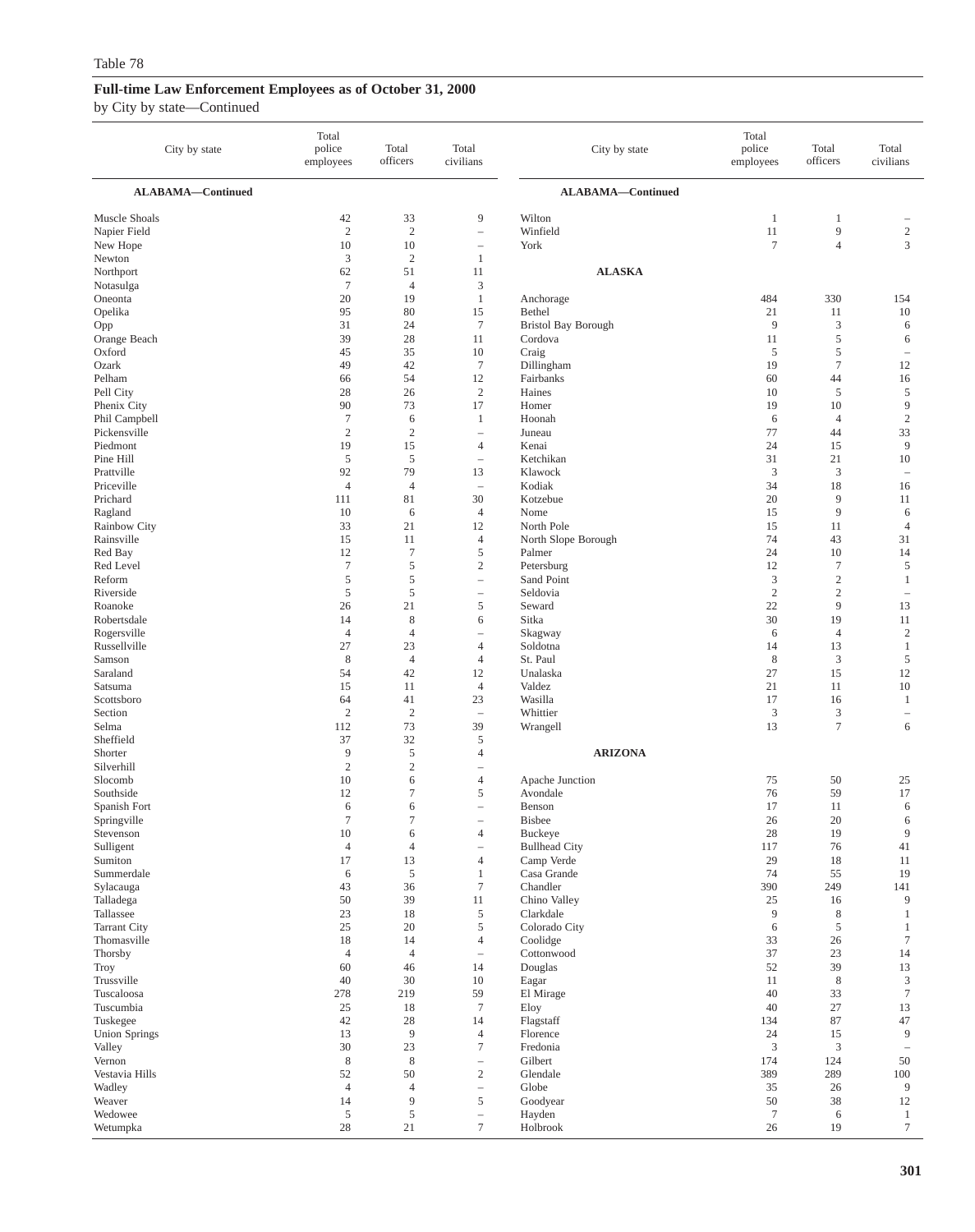| City by state               | Total<br>police<br>employees | Total<br>officers     | Total<br>civilians                | City by state                | Total<br>police<br>employees | Total<br>officers    | Total<br>civilians             |
|-----------------------------|------------------------------|-----------------------|-----------------------------------|------------------------------|------------------------------|----------------------|--------------------------------|
| <b>ARIZONA-Continued</b>    |                              |                       |                                   | <b>ARKANSAS-Continued</b>    |                              |                      |                                |
| Huachuca City               | 8                            | $\overline{4}$        | 4                                 | Corning                      | 12                           | 8                    | $\overline{4}$                 |
| Jerome                      | $\overline{4}$               | 3                     | $\mathbf{1}$                      | Crossett                     | 28                           | 16                   | 12                             |
| Kearny                      | 13                           | 8                     | 5                                 | Danville                     | 5                            | 5                    | $\overline{\phantom{a}}$       |
| Kingman                     | 69                           | 48                    | 21                                | Dardanelle                   | 15                           | 9                    | 6                              |
| Lake Havasu City<br>Mammoth | 96<br>9                      | 70<br>6               | 26<br>3                           | DeQueen<br>Dermott           | 13<br>15                     | 10<br>9              | $\mathfrak z$<br>6             |
| Marana                      | 66                           | 51                    | 15                                | Des Arc                      | $\overline{4}$               | $\overline{4}$       | $\overline{\phantom{0}}$       |
| Mesa                        | 1,166                        | 741                   | 425                               | De Witt                      | 14                           | 9                    | $\sqrt{5}$                     |
| Miami                       | 9                            | $\overline{7}$        | $\mathbf{2}$                      | Dumas                        | 27                           | 13                   | 14                             |
| Nogales                     | 80                           | 61                    | 19                                | Earle                        | 10                           | $\,$ 8 $\,$          | $\sqrt{2}$                     |
| Oro Valley                  | 85                           | 62                    | 23                                | El Dorado                    | 71                           | 54                   | 17                             |
| Page                        | 42                           | 24                    | 18                                | England                      | 13                           | 8                    | 5                              |
| Paradise Valley             | 43                           | 34                    | 9                                 | Eudora                       | 11                           | 6                    | $\sqrt{5}$                     |
| Parker                      | 15                           | 12                    | 3                                 | Eureka Springs               | 15                           | 10                   | 5                              |
| Payson<br>Peoria            | 39<br>154                    | 28<br>108             | 11<br>46                          | Farmington<br>Fayetteville   | 6<br>134                     | 6<br>89              | $\overline{\phantom{a}}$<br>45 |
| Phoenix                     | 3,498                        | 2,617                 | 881                               | Flippin                      | 8                            | $\overline{7}$       | $\mathbf{1}$                   |
| Pima                        | 3                            | 3                     | $\hspace{1.0cm} - \hspace{1.0cm}$ | Fordyce                      | 9                            | 3                    | 6                              |
| Pinetop-Lakeside            | 25                           | 16                    | 9                                 | <b>Forrest City</b>          | 41                           | 30                   | 11                             |
| Prescott                    | 91                           | 58                    | 33                                | Fort Smith                   | 186                          | 146                  | 40                             |
| Prescott Valley             | 52                           | 39                    | 13                                | Greenbrier                   | 9                            | 6                    | $\mathfrak z$                  |
| Quartzsite                  | 8                            | $\overline{7}$        | -1                                | <b>Green Forest</b>          | 8                            | 6                    | $\sqrt{2}$                     |
| Safford                     | 22                           | 19                    | 3                                 | Greenland                    | 3                            | 3                    | ÷,                             |
| Sahuarita                   | 9                            | 8                     | $\mathbf{1}$                      | Greenwood                    | 12                           | 12                   |                                |
| Scottsdale                  | 525                          | 325                   | 200                               | Gurdon                       | 5                            | 4                    | $\mathbf{1}$                   |
| Sedona                      | 34                           | 24                    | 10                                | Hamburg                      | 7                            | 6                    | $\mathbf{1}$                   |
| Show Low<br>Sierra Vista    | 36<br>75                     | 25<br>47              | 11                                | Harrisburg<br>Harrison       | 4<br>40                      | 3<br>27              | 1<br>13                        |
| Snowflake-Taylor            | 17                           | 11                    | 28<br>6                           | Hazen                        | 8                            | $\overline{4}$       | $\overline{4}$                 |
| Somerton                    | 20                           | 15                    | 5                                 | <b>Heber Springs</b>         | 21                           | 13                   | $\,$ 8 $\,$                    |
| South Tucson                | 36                           | 27                    | 9                                 | Helena                       | 25                           | 20                   | 5                              |
| Springerville               | 8                            | 6                     | $\sqrt{2}$                        | Hermitage                    | 3                            | 3                    | ÷,                             |
| St. Johns                   | 11                           | 8                     | $\mathfrak{Z}$                    | Hope                         | 33                           | 23                   | $10\,$                         |
| Surprise                    | 56                           | 43                    | 13                                | Horseshoe Bend               | $\overline{7}$               | 6                    | $\mathbf{1}$                   |
| Tempe                       | 481                          | 291                   | 190                               | <b>Hot Springs</b>           | 122                          | 97                   | 25                             |
| Thatcher                    | 11                           | 10                    | 1                                 | Hoxie                        | 8                            | $\overline{4}$       | $\overline{4}$                 |
| Tolleson                    | 26                           | 19                    | $\tau$                            | Jacksonville                 | 76                           | 64                   | 12                             |
| Tombstone                   | 10                           | 8                     | $\mathbf{2}$                      | Jonesboro                    | 124                          | 115                  | $\overline{9}$                 |
| Tucson<br>Wellton           | 1,245<br>$\overline{4}$      | 877<br>$\overline{4}$ | 368<br>$\overline{\phantom{m}}$   | Lake Village<br>Lincoln      | 13<br>$\overline{5}$         | $\tau$<br>$\sqrt{5}$ | 6<br>$\overline{\phantom{a}}$  |
| Wickenburg                  | 19                           | 12                    | $\tau$                            | Little Rock                  | 678                          | 545                  | 133                            |
| Willcox                     | 19                           | 11                    | $\,$ 8 $\,$                       | Lonoke                       | 17                           | 11                   | 6                              |
| Winslow                     | 36                           | 26                    | 10                                | Lowell                       | 12                           | 11                   | 1                              |
| Youngtown                   | 10                           | 9                     | -1                                | Magnolia                     | 26                           | 21                   | 5                              |
| Yuma                        | 187                          | 130                   | 57                                | Malvern                      | 26                           | 22                   | $\overline{4}$                 |
|                             |                              |                       |                                   | Marianna                     | 21                           | 16                   | 5                              |
| <b>ARKANSAS</b>             |                              |                       |                                   | Marion                       | 18                           | 15                   | $\mathfrak z$                  |
|                             |                              |                       |                                   | Marked Tree                  | 13                           | $\overline{9}$       | $\overline{4}$                 |
| Alma<br>Arkadelphia         | 12<br>26                     | 6<br>21               | 6<br>5                            | Maumelle<br>Mayflower        | 32<br>$\overline{5}$         | 17<br>$\overline{4}$ | 15<br>$\mathbf{1}$             |
| Ashdown                     | 12                           | 11                    | $\mathbf{1}$                      | McGehee                      | 21                           | 11                   | $10\,$                         |
| Atkins                      | $\boldsymbol{7}$             | 6                     | $\mathbf{1}$                      | Mena                         | 18                           | 15                   | 3                              |
| <b>Bald Knob</b>            | 10                           | 5                     | $\mathfrak s$                     | Monticello                   | 26                           | 20                   | 6                              |
| Barling                     | 12                           | 11                    | $\mathbf{1}$                      | Morrilton                    | 28                           | 17                   | 11                             |
| Beebe                       | 21                           | 15                    | 6                                 | Mountain Home                | 36                           | 28                   | $\,$ 8 $\,$                    |
| Benton                      | 60                           | 50                    | 10                                | <b>Mountain View</b>         | 8                            | $\tau$               | $\mathbf{1}$                   |
| Bentonville                 | 55                           | 35                    | 20                                | Mulberry                     | 3                            | $\mathfrak z$        | $\overline{\phantom{a}}$       |
| Berryville                  | $10\,$                       | 9                     | $\mathbf{1}$                      | Nashville                    | 13                           | 12                   | $\mathbf{1}$                   |
| Blytheville<br>Booneville   | 71                           | 51                    | 20<br>$\overline{4}$              | Newport<br>North Little Rock | 24                           | 17<br>203            | $\tau$                         |
| <b>Brinkley</b>             | 10<br>14                     | 6<br>10               | $\overline{4}$                    | Osceola                      | 246<br>40                    | 26                   | 43<br>14                       |
| <b>Bryant</b>               | 28                           | 21                    | $\boldsymbol{7}$                  | Ozark                        | 8                            | 6                    | $\sqrt{2}$                     |
| <b>Bull Shoals</b>          | $\mathfrak z$                | $\boldsymbol{\beta}$  | $\overline{\phantom{m}}$          | Paragould                    | 37                           | 32                   | $\mathfrak s$                  |
| Cabot                       | 39                           | 29                    | 10                                | Paris                        | 13                           | $\,$ 8 $\,$          | 5                              |
| Camden                      | 37                           | 27                    | 10                                | Piggott                      | $\overline{9}$               | $\,$ 8 $\,$          | $\mathbf{1}$                   |
| Carlisle                    | 12                           | $\tau$                | 5                                 | Pine Bluff                   | 165                          | 142                  | 23                             |
| Cherokee Village            | $\sqrt{5}$                   | $\mathfrak s$         | $\hspace{1.0cm} - \hspace{1.0cm}$ | Pocahontas                   | 13                           | 12                   | $\mathbf{1}$                   |
| Clarksville                 | 18                           | 14                    | $\overline{4}$                    | Prairie Grove                | $\tau$                       | 6                    | $\mathbf{1}$                   |
| Conway                      | 109                          | 90                    | 19                                | Prescott                     | 9                            | 8                    | $\mathbf{1}$                   |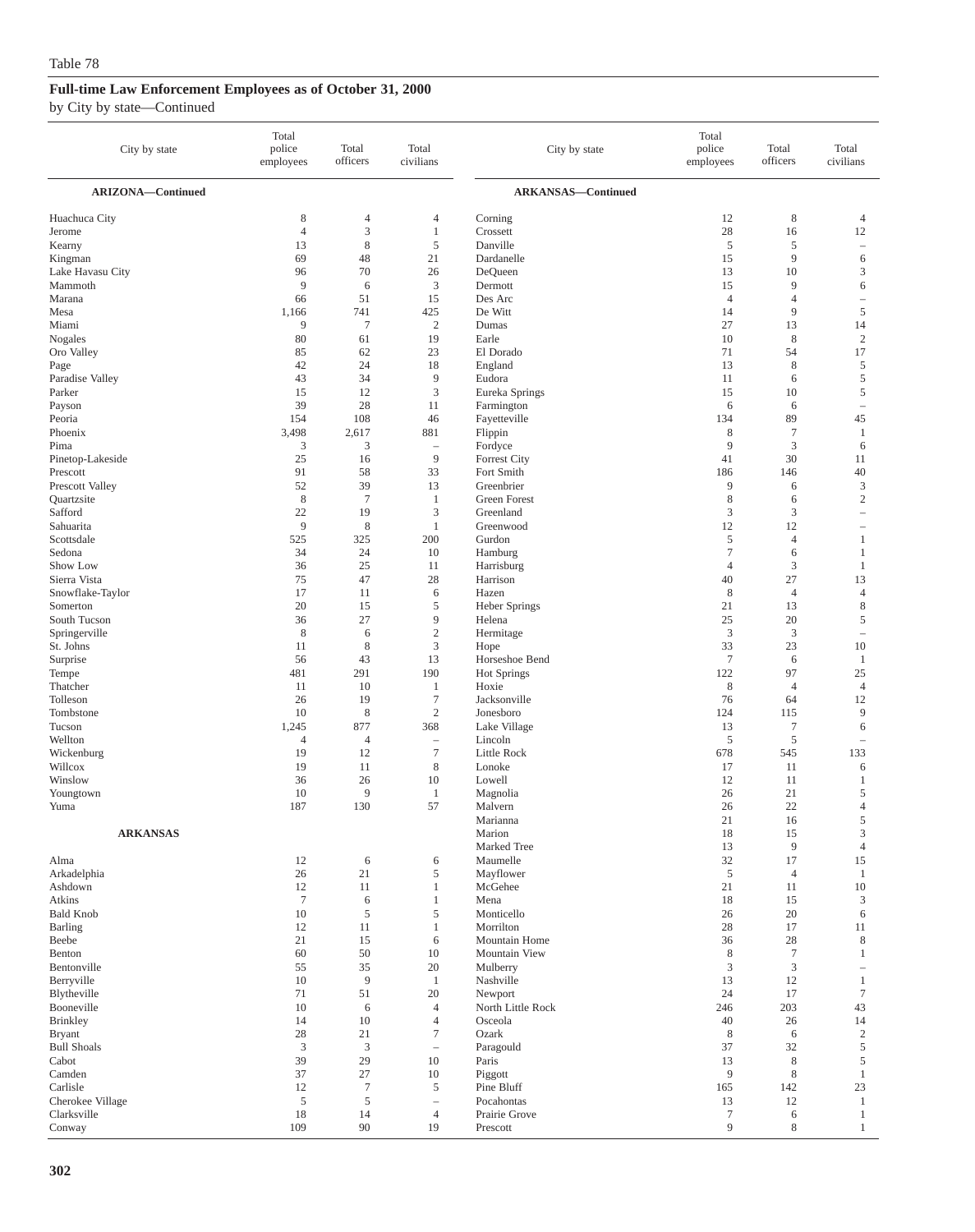| City by state                | Total<br>police<br>employees | Total<br>officers    | Total<br>civilians      | City by state                         | Total<br>police<br>employees | Total<br>officers | Total<br>civilians                |
|------------------------------|------------------------------|----------------------|-------------------------|---------------------------------------|------------------------------|-------------------|-----------------------------------|
| <b>ARKANSAS-Continued</b>    |                              |                      |                         | CALIFORNIA-Continued                  |                              |                   |                                   |
| Rogers                       | 100                          | 71                   | 29                      | Calipatria                            | 6                            | 5                 | 1                                 |
| Russellville                 | 62                           | 53                   | $\overline{9}$          | Calistoga                             | 15                           | 11                | $\overline{4}$                    |
| Searcy                       | 52                           | 39                   | 13                      | Campbell                              | 64                           | 46                | 18                                |
| Sheridan<br>Sherwood         | 26<br>76                     | 11<br>65             | 15<br>11                | Capitola<br>Carlsbad                  | 29<br>131                    | 23<br>93          | 6<br>38                           |
| Siloam Springs               | 49                           | 29                   | 20                      | Carmel                                | 24                           | 15                | 9                                 |
| Smackover                    | $\sqrt{5}$                   | $\overline{4}$       | 1                       | Cathedral City                        | 67                           | 42                | 25                                |
| Springdale                   | 128                          | 89                   | 39                      | Ceres                                 | 54                           | 38                | 16                                |
| <b>Star City</b>             | 6                            | 5                    | 1                       | Chico                                 | 118                          | 74                | 44                                |
| Stuttgart                    | 30                           | 21                   | 9                       | Chino                                 | 113                          | 83                | 30                                |
| Texarkana                    | 90                           | 79                   | 11                      | Chowchilla                            | 22                           | 16                | 6                                 |
| Trumann                      | 18                           | 13                   | 5                       | Chula Vista                           | 313                          | 207               | 106                               |
| Tuckerman<br>Van Buren       | 6                            | 5                    | $\mathbf{1}$            | Claremont                             | 57<br>12                     | 41<br>10          | 16                                |
| Waldron                      | 46<br>$\overline{7}$         | 35<br>$\overline{7}$ | 11<br>$\qquad \qquad -$ | Clayton<br>Clearlake                  | 30                           | 23                | $\boldsymbol{2}$<br>$\tau$        |
| Walnut Ridge                 | 11                           | $\tau$               | $\overline{4}$          | Cloverdale                            | 19                           | 11                | $\,$ 8 $\,$                       |
| Ward                         | $\sqrt{5}$                   | $\overline{4}$       | 1                       | Clovis                                | 126                          | 81                | 45                                |
| Warren                       | 21                           | 13                   | 8                       | Coalinga                              | 24                           | 18                | 6                                 |
| West Fork                    | 5                            | 5                    | $\qquad \qquad -$       | Colma                                 | 20                           | 15                | 5                                 |
| West Helena                  | 22                           | 16                   | 6                       | Colton                                | 86                           | 65                | 21                                |
| West Memphis                 | 95                           | 79                   | 16                      | Colusa                                | 10                           | 9                 | $\mathbf{1}$                      |
| Wynne                        | 19                           | 17                   | $\mathfrak{2}$          | Concord                               | 214                          | 157               | 57                                |
| <b>CALIFORNIA</b>            |                              |                      |                         | Corcoran                              | 24<br>18                     | 17<br>11          | 7<br>$\tau$                       |
|                              |                              |                      |                         | Corning<br>Corona                     | 211                          | 141               | 70                                |
| Adelanto                     | 29                           | 20                   | 9                       | Coronado                              | 55                           | 40                | 15                                |
| Alameda                      | 149                          | 108                  | 41                      | Costa Mesa                            | 218                          | 150               | 68                                |
| Albany                       | 32                           | 28                   | $\overline{4}$          | Cotati                                | 19                           | 13                | 6                                 |
| Alhambra                     | 127                          | 81                   | 46                      | Covina                                | 80                           | 52                | 28                                |
| Alturas                      | 9                            | $\,$ 8 $\,$          | 1                       | <b>Crescent City</b>                  | 11                           | 10                | $\mathbf{1}$                      |
| Anaheim                      | 565                          | 388                  | 177                     | <b>Culver City</b>                    | 165                          | 125               | 40                                |
| Anderson                     | 24                           | 14                   | 10                      | Cypress                               | 70                           | 53                | 17                                |
| Angels Camp<br>Antioch       | 8<br>132                     | $\tau$<br>95         | 1<br>37                 | Daly City<br>Davis                    | 148<br>75                    | 118<br>50         | 30<br>25                          |
| Arcadia                      | 113                          | 74                   | 39                      | Delano                                | 62                           | 43                | 19                                |
| Arcata                       | 31                           | 20                   | 11                      | Del Rey Oaks                          | 5                            | 5                 | ۰                                 |
| Arroyo Grande                | 36                           | 26                   | 10                      | Desert Hot Springs                    | 18                           | 14                | 4                                 |
| Arvin                        | 20                           | 14                   | 6                       | Dinuba                                | 28                           | 21                | 7                                 |
| Atascadero                   | 38                           | 29                   | 9                       | Dixon                                 | 24                           | 20                | $\overline{4}$                    |
| Atherton                     | 23                           | 17                   | 6                       | Dos Palos                             | 9                            | 9                 | $\hspace{1.0cm} - \hspace{1.0cm}$ |
| Atwater                      | 38                           | 30                   | 8                       | Downey                                | 159                          | 112               | 47                                |
| Auburn                       | 31<br>88                     | 20                   | 11                      | East Palo Alto                        | 62                           | 47                | 15                                |
| Azusa<br>Bakersfield         | 425                          | 57<br>302            | 31<br>123               | El Cajon<br>El Centro                 | 211<br>70                    | 140<br>50         | 71<br>20                          |
| <b>Baldwin Park</b>          | 93                           | 72                   | 21                      | El Cerrito                            | 35                           | 28                | $\tau$                            |
| Banning                      | 44                           | 32                   | 12                      | El Monte                              | 205                          | 146               | 59                                |
| <b>Barstow</b>               | 61                           | 43                   | 18                      | El Segundo                            | 94                           | 67                | $27\,$                            |
| <b>Bear Valley</b>           | 11                           | $\boldsymbol{7}$     | $\overline{4}$          | Emeryville                            | 56                           | 37                | 19                                |
| Beaumont                     | 27                           | 20                   | $\tau$                  | Escalon                               | 11                           | 9                 | $\overline{c}$                    |
| Bell                         | $45\,$                       | 37                   | $\,$ 8 $\,$             | Escondido                             | 224                          | 156               | 68                                |
| <b>Bell Gardens</b>          | 63                           | 46                   | 17                      | Eureka                                | 81                           | 50                | 31                                |
| Belmont<br>Belvedere         | 43<br>$\boldsymbol{7}$       | 32<br>6              | 11<br>$\mathbf{1}$      | Exeter<br>Fairfax                     | 17<br>15                     | 15<br>11          | $\sqrt{2}$<br>$\overline{4}$      |
| Benicia                      | 44                           | 34                   | 10                      | Fairfield                             | 153                          | 100               | 53                                |
| Berkeley                     | 301                          | 197                  | 104                     | Farmersville                          | 13                           | 12                | $\mathbf{1}$                      |
| <b>Beverly Hills</b>         | 193                          | 133                  | 60                      | Ferndale                              | $\overline{4}$               | $\overline{4}$    | $\qquad \qquad -$                 |
| Bishop                       | 21                           | 14                   | $\boldsymbol{7}$        | Firebaugh                             | 16                           | 11                | $\mathfrak s$                     |
| <b>Blue Lake</b>             | 12                           | $\tau$               | 5                       | Folsom                                | 65                           | 48                | 17                                |
| Blythe                       | 32                           | 21                   | 11                      | Fontana                               | 195                          | 136               | 59                                |
| <b>Brawley</b>               | 40                           | 30                   | 10                      | Fort Bragg                            | 18                           | 14                | $\overline{4}$                    |
| <b>Brea</b>                  | 144                          | 109                  | 35                      | Fortuna                               | 20                           | 12                | 8                                 |
| Brentwood<br><b>Brisbane</b> | 39<br>20                     | 29<br>18             | 10<br>$\sqrt{2}$        | <b>Foster City</b><br>Fountain Valley | 57<br>85                     | 41<br>60          | 16<br>25                          |
| Broadmoor                    | 10                           | 9                    | $\mathbf{1}$            | Fowler                                | 6                            | 5                 | $\mathbf{1}$                      |
| <b>Buena Park</b>            | 144                          | 94                   | 50                      | Fremont                               | 314                          | 209               | 105                               |
| Burbank                      | 281                          | 168                  | 113                     | Fresno                                | 1,024                        | 682               | 342                               |
| Burlingame                   | 68                           | 49                   | 19                      | Fullerton                             | 223                          | 152               | 71                                |
| Calexico                     | 56                           | 41                   | 15                      | Galt                                  | 32                           | 20                | 12                                |
| California City              | 19                           | 13                   | 6                       | Gardena                               | 96                           | 78                | 18                                |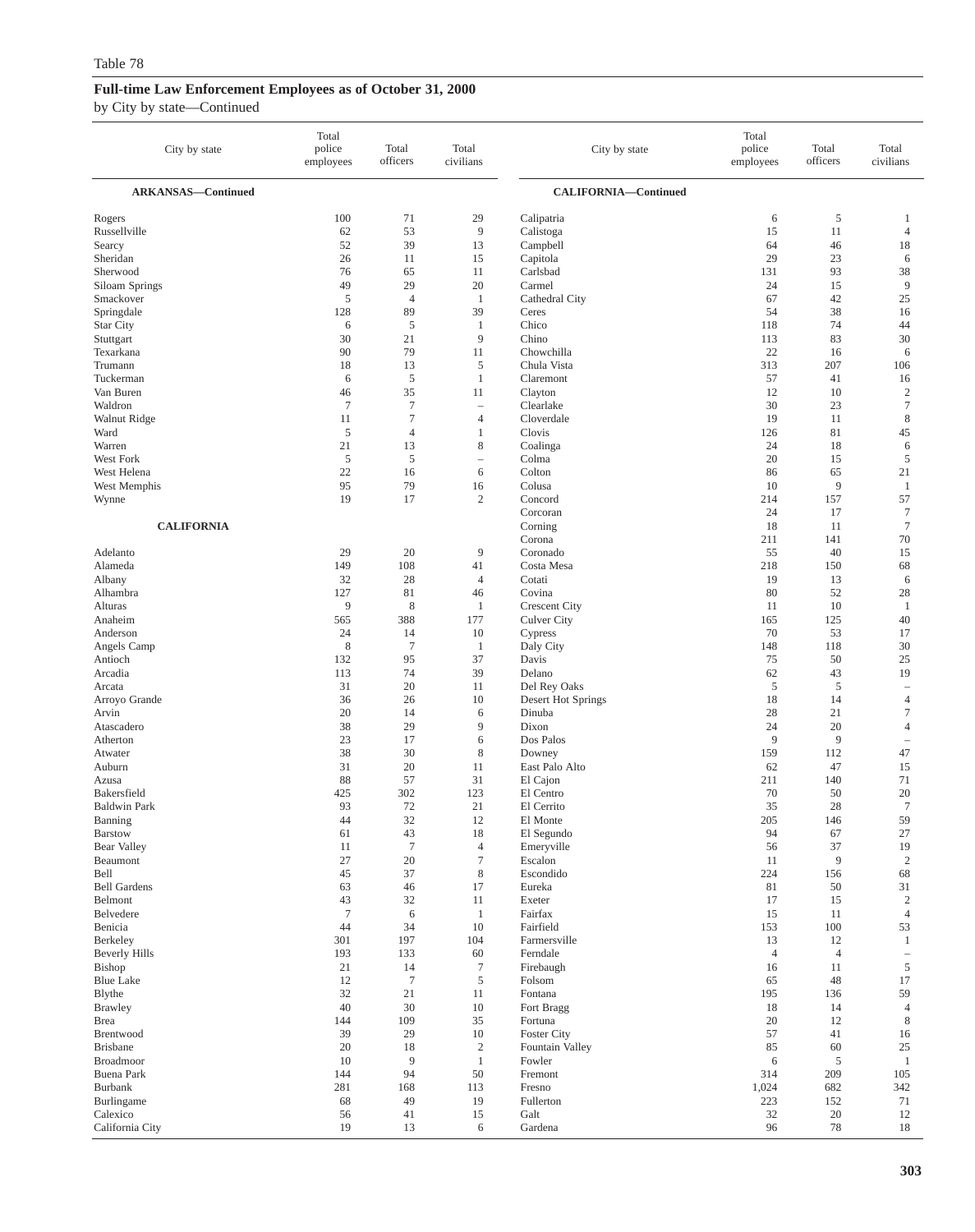| City by state                                      | Total<br>police<br>employees | Total<br>officers    | Total<br>civilians                                   | City by state                                    | Total<br>police<br>employees | Total<br>officers             | Total<br>civilians                |
|----------------------------------------------------|------------------------------|----------------------|------------------------------------------------------|--------------------------------------------------|------------------------------|-------------------------------|-----------------------------------|
| <b>CALIFORNIA-Continued</b>                        |                              |                      |                                                      | <b>CALIFORNIA-Continued</b>                      |                              |                               |                                   |
| Garden Grove                                       | 223                          | 160                  | 63                                                   | Monrovia                                         | 80                           | 60                            | 20                                |
| Gilroy                                             | 97                           | 57                   | 40                                                   | Montclair                                        | 76                           | 52                            | 24                                |
| Glendale                                           | 350                          | 238                  | 112                                                  | Montebello                                       | 122                          | 87                            | 35                                |
| Glendora                                           | 79                           | 55                   | 24                                                   | Monterey                                         | 83                           | 62                            | 21                                |
| Gonzales                                           | 13                           | 11                   | $\boldsymbol{2}$                                     | <b>Monterey Park</b>                             | 113                          | 80                            | 33                                |
| <b>Grass Valley</b>                                | 27                           | 19                   | 8                                                    | Moraga                                           | 13                           | 12                            | 1                                 |
| Greenfield                                         | 14                           | 12                   | $\mathbf{2}$                                         | Morgan Hill                                      | 45                           | 31                            | 14                                |
| Gridley                                            | 17                           | 12                   | 5                                                    | Morro Bay                                        | 27                           | 20                            | $\tau$                            |
| Grover Beach                                       | 28                           | 20                   | 8                                                    | Mountain View                                    | 122                          | 90                            | 32                                |
| Guadalupe                                          | 12                           | 10                   | $\mathbf{2}$                                         | Mount Shasta                                     | 16                           | 9                             | $\tau$                            |
| Gustine                                            | 9                            | 8                    | $\mathbf{1}$                                         | Murrieta                                         | 43                           | 33                            | 10                                |
| Half Moon Bay                                      | 18                           | 15                   | 3                                                    | Napa                                             | 117                          | 72                            | 45                                |
| Hanford                                            | 54                           | 42                   | 12                                                   | <b>National City</b>                             | 110                          | 84                            | 26                                |
| Hawthorne                                          | 120                          | 83                   | 37                                                   | Nevada City                                      | 10                           | 9                             | 1                                 |
| Hayward                                            | 304                          | 193                  | 111                                                  | Newark                                           | 77                           | 51                            | 26                                |
| Healdsburg                                         | 30                           | 16                   | 14                                                   | Newman                                           | 13                           | 12                            | 1                                 |
| Hemet                                              | 84                           | 62                   | 22                                                   | Newport Beach                                    | 215                          | 137                           | 78                                |
| Hercules                                           | 23                           | 21                   | $\overline{c}$                                       | Novato                                           | 79                           | 59                            | 20                                |
| Hermosa Beach                                      | 47                           | 36                   | 11                                                   | Oakdale                                          | 33                           | 25                            | 8                                 |
| Hillsborough                                       | 34                           | 27                   | $\tau$                                               | Oakland                                          | 1,131                        | 737                           | 394                               |
| Hollister                                          | 41                           | 34                   | $\tau$                                               | Ontario                                          | 318                          | 218                           | 100                               |
| Holtville                                          | 11                           | 8                    | 3                                                    | Orange                                           | 217                          | 151                           | 66                                |
| Hughson                                            | 8                            | $\tau$               | 1                                                    | Orland                                           | 12                           | 11                            | 1                                 |
| Huntington Beach                                   | 390                          | 234                  | 156                                                  | Oroville                                         | 22                           | 22                            | i.                                |
| <b>Huntington Park</b>                             | 107                          | 72                   | 35                                                   | Oxnard                                           | 322                          | 202                           | 120                               |
| Huron                                              | 12                           | $\tau$               | 5                                                    | Pacifica                                         | 51                           | 38                            | 13                                |
| Imperial                                           | 13                           | 12                   | $\mathbf{1}$                                         | Pacific Grove                                    | 40                           | 30                            | 10                                |
| Indio                                              | 67                           | 49                   | 18                                                   | Palm Springs                                     | 113                          | 85                            | 28                                |
| Ione                                               | $\overline{7}$               | 6                    | $\mathbf{1}$                                         | Palo Alto                                        | 162                          | 93                            | 69                                |
| Irvine                                             | 224                          | 158                  | 66                                                   | Palos Verdes Estates                             | 38                           | 24                            | 14                                |
| Irwindale                                          | 28                           | 22                   | 6                                                    | Paradise                                         | 35                           | 26                            | 9                                 |
| Isleton                                            | $\mathfrak z$                | 3                    | L,                                                   | Parlier                                          | 12                           | 11                            | $\mathbf{1}$                      |
| Jackson<br>Kensington<br>Kerman                    | 13<br>10<br>19<br>19         | 10<br>10<br>17<br>16 | 3<br>$\overline{\phantom{0}}$<br>$\mathfrak{2}$<br>3 | Pasadena<br>Paso Robles<br>Patterson<br>Petaluma | 349<br>47<br>15<br>96        | 223<br>36<br>13<br>66         | 126<br>11<br>$\overline{c}$<br>30 |
| King City<br>Kingsburg<br>Laguna Beach<br>La Habra | 20<br>82<br>112              | 15<br>49<br>70       | 5<br>33<br>42                                        | Piedmont<br>Pinole<br>Pismo Beach                | 28<br>33<br>29               | 20<br>22<br>21                | 8<br>11<br>$\,$ 8 $\,$            |
| Lakeport                                           | 16                           | 14                   | $\overline{c}$                                       | Pittsburg                                        | 91                           | 71                            | 20                                |
| Lake Shastina                                      | 5                            | $\overline{4}$       | $\mathbf{1}$                                         | Placentia                                        | 77                           | 60                            | 17                                |
| La Mesa                                            | 86                           | 63                   | 23                                                   | Placerville                                      | 28                           | 18                            | 10                                |
| La Palma                                           | 34                           | 26                   | 8                                                    | Pleasant Hill                                    | 63                           | 43                            | 20                                |
| La Verne                                           | 63                           | 46                   | 17                                                   | Pleasanton                                       | 113                          | 80                            | 33                                |
| Lemoore                                            | 32                           | 26                   | 6                                                    | Pomona                                           | 288                          | 165                           | 123                               |
| Lincoln                                            | 25                           | 13                   | 12                                                   | Porterville                                      | 66                           | 44                            | 22                                |
| Lindsay                                            | 25                           | 17                   | 8                                                    | Port Hueneme                                     | $26\,$                       | 21                            | $\mathfrak s$                     |
| Livermore                                          | 128                          | 85                   | 43                                                   | Red Bluff                                        | 35                           | 24                            | 11                                |
| Livingston                                         | 25                           | 19                   | 6                                                    | Redding                                          | 159                          | 107                           | 52                                |
| Lodi                                               | 112                          | $77 \,$              | 35                                                   | Redlands                                         | 132                          | 77                            | 55                                |
| Lompoc                                             | 68                           | 47                   | 21                                                   | Redondo Beach                                    | 154                          | 107                           | 47                                |
| Long Beach                                         | 1,461                        | 902                  | 559                                                  | Redwood City                                     | 143                          | 99                            | 44                                |
| Los Alamitos                                       | 26                           | 21                   | 5                                                    | Reedley                                          | 38                           | 24                            | 14                                |
| Los Altos                                          | 35                           | 22                   | 13                                                   | Rialto                                           | 144                          | 102                           | 42                                |
| Los Angeles<br>Los Banos<br>Los Gatos<br>Madera    | 12,156<br>42<br>61<br>55     | 9,192<br>29<br>41    | 2,964<br>13<br>20<br>10                              | Richmond<br>Ridgecrest<br>Rio Dell<br>Rio Vista  | 251<br>40<br>5<br>11         | 175<br>29<br>$\sqrt{5}$<br>10 | 76<br>11<br>$\mathbf{1}$          |
| Mammoth Lakes<br>Manteca<br>Marina                 | 19<br>76<br>37               | 45<br>15<br>57<br>31 | $\overline{4}$<br>19<br>6                            | Ripon<br>Riverside<br>Rocklin                    | 23<br>466<br>50              | 15<br>321<br>33               | $\,$ 8 $\,$<br>145<br>17          |
| Marysville                                         | 37                           | 23                   | 14                                                   | Rohnert Park                                     | 91                           | 63                            | 28                                |
| Maywood                                            | 36                           | 24                   | 12                                                   | Roseville                                        | 134                          | 81                            | 53                                |
| Menlo Park                                         | 73                           | 53                   | 20                                                   | Ross                                             | 9                            | $\overline{9}$                | $\overline{\phantom{a}}$          |
| Merced                                             | 112                          | 80                   | 32                                                   | Sacramento                                       | 1,026                        | 657                           | 369                               |
| Millbrae                                           | 40                           | 30                   | 10                                                   | San Anselmo                                      | 25                           | 18                            | 7                                 |
| Mill Valley                                        | 26                           | 22                   | $\overline{4}$                                       | San Bernardino                                   | 444                          | 285                           | 159                               |
| Milpitas                                           | 118                          | 88                   | 30                                                   | San Bruno                                        | 68                           | 50                            | 18                                |
| Modesto                                            | 345                          | 246                  | 99                                                   | San Carlos                                       | 47                           | 36                            | 11                                |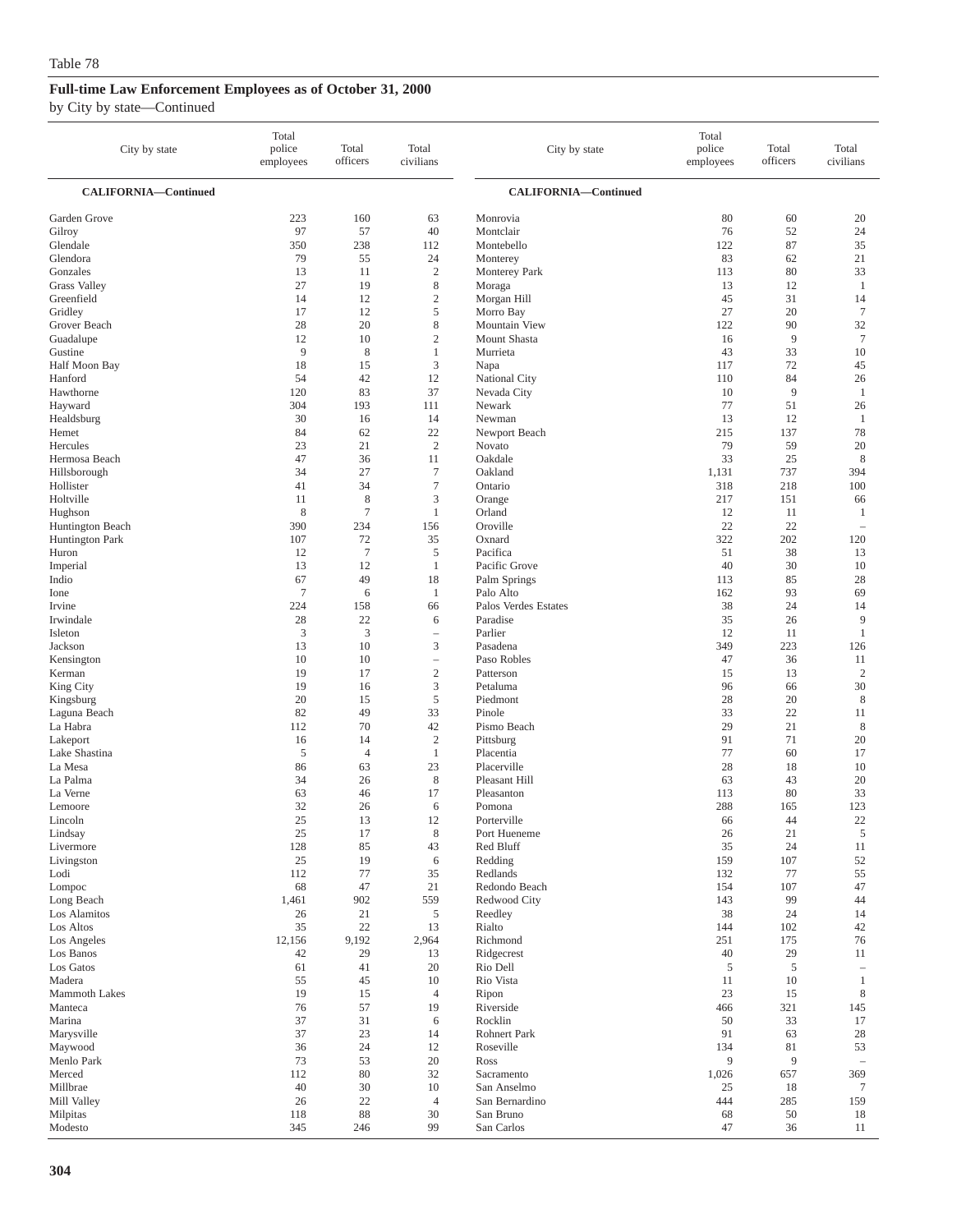| City by state                         | Total<br>police<br>employees | Total<br>officers   | Total<br>civilians             | City by state              | Total<br>police<br>employees | Total<br>officers   | Total<br>civilians                                  |
|---------------------------------------|------------------------------|---------------------|--------------------------------|----------------------------|------------------------------|---------------------|-----------------------------------------------------|
| CALIFORNIA-Continued                  |                              |                     |                                | CALIFORNIA-Continued       |                              |                     |                                                     |
| Sand City                             | 11                           | 9                   | $\overline{2}$                 | West Sacramento            | 82                           | 59                  | 23                                                  |
| San Diego                             | 2,868                        | 2,112               | 756                            | Wheatland                  | $\overline{7}$               | $\tau$              | $\sim$                                              |
| San Fernando                          | 56                           | 39                  | 17                             | Whittier                   | 200                          | 133                 | 67                                                  |
| San Francisco                         | 2,627                        | 2,244               | 383                            | Williams                   | 8                            | $\tau$              | $\mathbf{1}$                                        |
| San Gabriel<br>Sanger                 | 68<br>28                     | 54<br>17            | 14<br>11                       | Willits<br>Willows         | 20<br>10                     | 13<br>8             | $\tau$<br>2                                         |
| San Jacinto                           | 33                           | 24                  | 9                              | Winters                    | 11                           | 10                  | -1                                                  |
| San Jose                              | 1,778                        | 1,385               | 393                            | Woodlake                   | 15                           | 12                  | $\mathfrak{Z}$                                      |
| San Leandro                           | 134                          | 98                  | 36                             | Woodland                   | 78                           | 58                  | 20                                                  |
| San Luis Obispo                       | 89                           | 62                  | 27                             | Yreka                      | 21                           | 14                  | $7\phantom{.0}$                                     |
| San Marino                            | 31                           | 27                  | $\overline{4}$                 | Yuba City                  | 69                           | 44                  | 25                                                  |
| San Mateo                             | 152                          | 108                 | 44                             |                            |                              |                     |                                                     |
| San Pablo<br>San Rafael               | 54<br>106                    | 43<br>71            | 11<br>35                       | <b>COLORADO</b>            |                              |                     |                                                     |
| Santa Ana                             | 671                          | 369                 | 302                            | Alamosa                    | 30                           | 25                  | 5                                                   |
| Santa Barbara                         | 220                          | 142                 | 78                             | Alma                       | $\mathbf{1}$                 | -1                  | $\overline{\phantom{a}}$                            |
| Santa Clara                           | 196                          | 148                 | 48                             | Antonito                   | $\overline{c}$               | $\overline{c}$      |                                                     |
| Santa Cruz                            | 122                          | 88                  | 34                             | Arvada                     | 210                          | 135                 | 75                                                  |
| Santa Maria                           | 123                          | 88                  | 35                             | Aspen                      | 32                           | 23                  | 9                                                   |
| Santa Monica                          | 366                          | 200                 | 166                            | Aurora                     | 756                          | 538                 | 218                                                 |
| Santa Paula                           | 36                           | 30                  | 6                              | Avon                       | 18                           | 16                  | 2                                                   |
| Santa Rosa<br>Sausalito               | 250<br>21                    | 167<br>21           | 83<br>$\qquad \qquad -$        | <b>Basalt</b><br>Bayfield  | 10<br>$\overline{4}$         | 9<br>$\overline{4}$ | $\mathbf{1}$<br>$\overline{\phantom{a}}$            |
| <b>Scotts Valley</b>                  | 30                           | 22                  | 8                              | Berthoud                   | 6                            | 5                   | $\mathbf{1}$                                        |
| Seal Beach                            | 45                           | 36                  | 9                              | <b>Black Hawk</b>          | 29                           | 20                  | 9                                                   |
| Seaside                               | 47                           | 38                  | 9                              | Boulder                    | 249                          | 161                 | 88                                                  |
| Sebastopol                            | 23                           | 16                  | $\tau$                         | <b>Bow Mar</b>             | $\mathfrak{2}$               | $\mathfrak{2}$      | $\sim$                                              |
| Selma                                 | 42                           | 28                  | 14                             | Breckenridge               | 22                           | 17                  | $\overline{5}$                                      |
| Shafter                               | 22                           | 17                  | 5                              | <b>Brighton</b>            | 50                           | 40                  | 10                                                  |
| Sierra Madre<br>Signal Hill           | 21<br>46                     | 17<br>30            | 4<br>16                        | Broomfield<br><b>Brush</b> | 116<br>15                    | 86<br>12            | 30<br>$\mathfrak{Z}$                                |
| Simi Valley                           | 175                          | 116                 | 59                             | Buena Vista                | 9                            | $\tau$              | $\sqrt{2}$                                          |
| Soledad                               | 13                           | 13                  | $\qquad \qquad -$              | Burlington                 | 10                           | 9                   | $\mathbf{1}$                                        |
| Sonoma                                | 20                           | 15                  | 5                              | Calhan                     | $\overline{c}$               | $\mathbf{2}$        | $\hspace{1.0cm} - \hspace{1.0cm}$                   |
| Sonora                                | 18                           | 14                  | $\overline{4}$                 | Canon City                 | 47                           | 31                  | 16                                                  |
| South Gate                            | 137                          | 94                  | 43                             | Carbondale                 | 17                           | 15                  | $\overline{c}$                                      |
| South Lake Tahoe                      | 68                           | 49                  | 19                             | Castle Rock                | 44                           | 31                  | 13                                                  |
| South Pasadena<br>South San Francisco | 50<br>101                    | 36<br>76            | 14<br>25                       | Cedaredge<br>Center        | 5<br>13                      | $\overline{4}$<br>5 | $\mathbf{1}$<br>8                                   |
| <b>Stallion Springs</b>               | $\overline{4}$               | $\overline{4}$      | $\sim$                         | Central City               | 5                            | 5                   | $\overline{\phantom{a}}$                            |
| St. Helena                            | 17                           | 12                  | 5                              | Cherry Hills Village       | 21                           | 20                  | $\mathbf{1}$                                        |
| Stockton                              | 368                          | 368                 | $\qquad \qquad -$              | Collbran                   | $\mathbf{1}$                 | 1                   | $\sim$                                              |
| Suisun City                           | 35                           | 27                  | $\,$ 8 $\,$                    | Colorado Springs           | 838                          | 577                 | 261                                                 |
| Sunnyvale                             | 308                          | 235                 | 73                             | Columbine Valley           | 3                            | 3                   |                                                     |
| Susanville<br><b>Sutter Creek</b>     | 22<br>$\overline{7}$         | 19<br>6             | 3<br>$\mathbf{1}$              | Commerce City<br>Cortez    | 67<br>50                     | 45<br>28            | 22<br>22                                            |
| Taft                                  | 18                           | 11                  | $\tau$                         | Craig                      | 29                           | 21                  | 8                                                   |
| Tiburon                               | 17                           | 14                  | $\ensuremath{\mathfrak{Z}}$    | <b>Crested Butte</b>       | $\boldsymbol{7}$             | $\sqrt{6}$          | $\mathbf{1}$                                        |
| Torrance                              | 318                          | 248                 | 70                             | Cripple Creek              | 28                           | 16                  | $12\,$                                              |
| Tracy                                 | 93                           | 62                  | 31                             | Dacono                     | 9                            | $\boldsymbol{7}$    | $\overline{2}$                                      |
| Tulare                                | 69                           | 45                  | 24                             | De Beque                   | $\mathbf{1}$                 | $\mathbf{1}$        | $\hspace{0.1mm}-\hspace{0.1mm}$                     |
| Tulelake                              | $\overline{4}$               | 3                   | $\mathbf{1}$                   | Del Norte                  | 6                            | 5                   | $\mathbf{1}$                                        |
| Turlock<br>Tustin                     | 87<br>132                    | 58<br>90            | 29<br>42                       | Delta<br>Denver            | 16<br>1,794                  | 14<br>1,468         | $\overline{2}$<br>326                               |
| Twin Cities                           | 44                           | 33                  | 11                             | Dillon                     | 8                            | 6                   | $\overline{c}$                                      |
| Ukiah                                 | 39                           | 27                  | 12                             | Dinosaur                   | -1                           | $\mathbf{1}$        |                                                     |
| <b>Union City</b>                     | 106                          | 75                  | 31                             | Durango                    | 57                           | 47                  | 10                                                  |
| Upland                                | 111                          | 77                  | 34                             | Eagle                      | 9                            | $\boldsymbol{7}$    | $\sqrt{2}$                                          |
| Vacaville                             | 155                          | 99                  | 56                             | Edgewater                  | 20                           | 17                  | 3                                                   |
| Vallejo                               | 211<br>184                   | 148                 | 63                             | Elizabeth                  | 9<br>-1                      | $\tau$              | $\sqrt{2}$                                          |
| Ventura<br>Vernon                     | 75                           | 131<br>53           | 53<br>22                       | Empire<br>Erie             | 18                           | $\mathbf{1}$<br>14  | $\hspace{1.0cm} - \hspace{1.0cm}$<br>$\overline{4}$ |
| Visalia                               | 152                          | 109                 | 43                             | Evans                      | 24                           | 21                  | 3                                                   |
| Walnut Creek                          | 108                          | 81                  | 27                             | Fairplay                   | $\overline{2}$               | $\overline{2}$      |                                                     |
| Watsonville                           | 75                           | 62                  | 13                             | Federal Heights            | 33                           | 22                  | 11                                                  |
| Weed                                  | 17                           | 9                   | $\,8\,$                        | Florence                   | 14                           | $\,8\,$             | 6                                                   |
| West Covina                           | 167                          | 124                 | 43                             | Fort Collins               | 206                          | 138                 | 68                                                  |
| Westminster<br>Westmorland            | 144<br>5                     | 99<br>$\mathfrak s$ | 45<br>$\overline{\phantom{a}}$ | Fort Lupton<br>Fountain    | $22\,$<br>40                 | 17<br>29            | 5<br>11                                             |
|                                       |                              |                     |                                |                            |                              |                     |                                                     |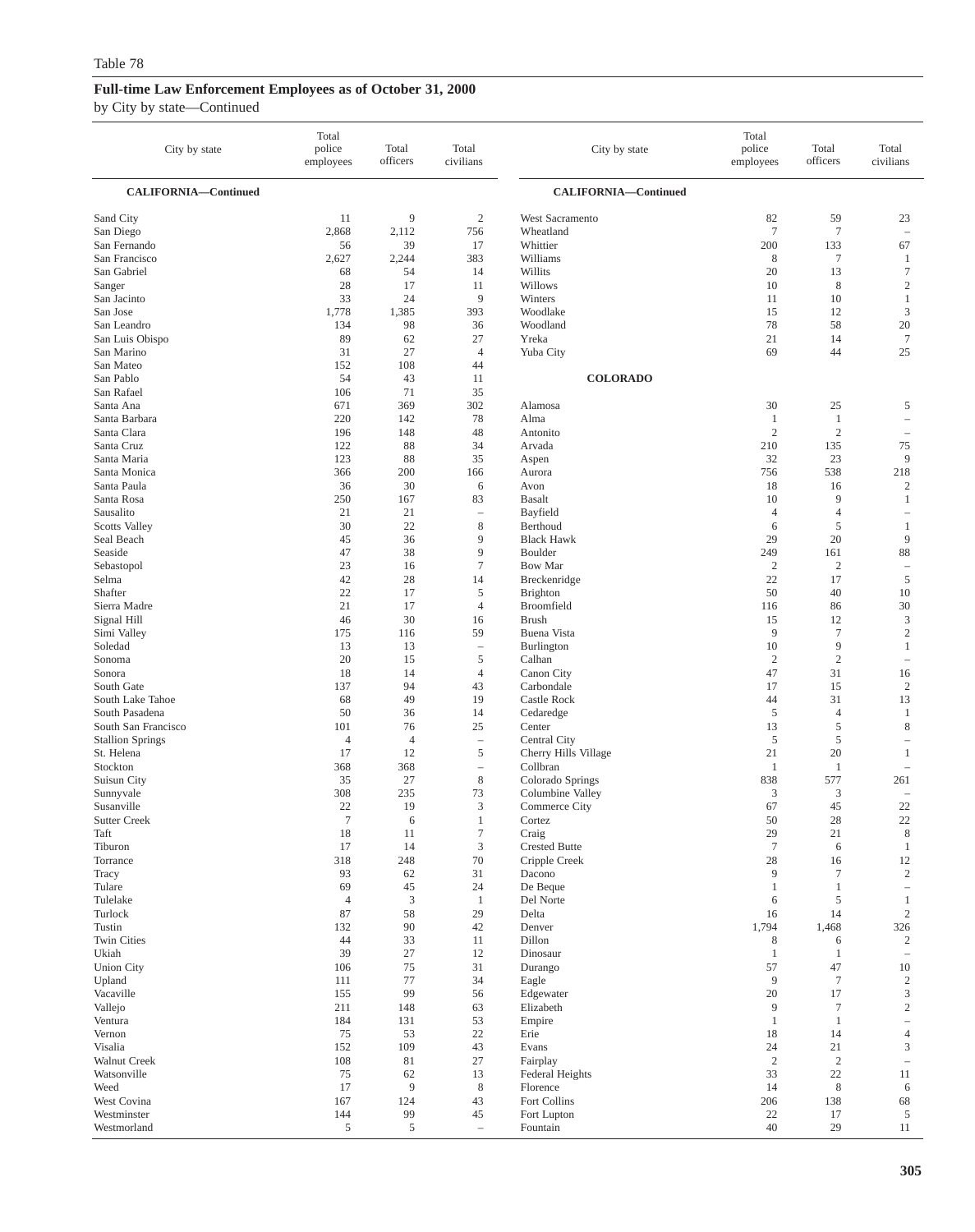| City by state                        | Total<br>police<br>employees    | Total<br>officers               | Total<br>civilians                                   | City by state                        | Total<br>police<br>employees | Total<br>officers      | Total<br>civilians        |
|--------------------------------------|---------------------------------|---------------------------------|------------------------------------------------------|--------------------------------------|------------------------------|------------------------|---------------------------|
| COLORADO-Continued                   |                                 |                                 |                                                      | COLORADO-Continued                   |                              |                        |                           |
| Fowler<br>Frisco                     | $\sqrt{2}$<br>13                | $\sqrt{2}$<br>11                | $\overline{\phantom{0}}$<br>$\sqrt{2}$               | Simla<br>Snowmass Village            | $\overline{c}$<br>14         | $\boldsymbol{2}$<br>10 | $\overline{4}$            |
| Fruita<br>Georgetown                 | 13<br>$\mathfrak z$             | 10<br>$\mathfrak z$             | 3<br>$\qquad \qquad -$                               | <b>Steamboat Springs</b><br>Sterling | 31<br>38                     | 21<br>23               | 10<br>15                  |
| Gilcrest                             | $\mathfrak{2}$                  | $\mathfrak{2}$                  | $\hspace{1.0cm} - \hspace{1.0cm}$                    | Stratton                             | $\overline{2}$               | $\overline{2}$         | $\overline{\phantom{a}}$  |
| Glendale                             | 39<br>33                        | 28<br>24                        | 11<br>9                                              | Telluride<br>Thornton                | 13<br>140                    | 10<br>112              | $\mathfrak z$             |
| Glenwood Springs<br>Golden           | 52                              | 35                              | 17                                                   | Trinidad                             | 22                           | 16                     | 28<br>6                   |
| Granada                              | $\mathbf{1}$                    | 1                               | $\overline{\phantom{a}}$                             | Vail                                 | 57                           | 29                     | 28                        |
| Grand Junction                       | 139                             | 82                              | 57                                                   | Walsenburg                           | 21                           | 13                     | $\,$ 8 $\,$               |
| Greeley<br>Green Mountain Falls      | 193<br>$\sqrt{2}$               | 112<br>$\mathbf{2}$             | 81<br>$\overline{\phantom{0}}$                       | Westminster<br>Wheat Ridge           | 213<br>82                    | 146<br>58              | 67<br>24                  |
| Greenwood Village                    | 81                              | 60                              | 21                                                   | Wiggins                              | $\overline{2}$               | $\overline{2}$         | $\overline{\phantom{0}}$  |
| Gunnison                             | 22                              | 13                              | 9                                                    | Windsor                              | 15                           | 13                     | $\sqrt{2}$                |
| Haxtun                               | 3<br>$\overline{4}$             | 3<br>$\overline{4}$             | $\overline{\phantom{0}}$<br>$\overline{\phantom{m}}$ | <b>Woodland Park</b>                 | 30<br>9                      | 22<br>$\tau$           | $\,$ 8 $\,$<br>$\sqrt{2}$ |
| Hayden<br>Holly                      | $\sqrt{2}$                      | $\mathbf{2}$                    |                                                      | Wray<br>Yuma                         | 8                            | 6                      | $\sqrt{2}$                |
| Holyoke                              | $\overline{4}$                  | $\overline{4}$                  |                                                      |                                      |                              |                        |                           |
| Hugo                                 | 3                               | 3                               | Ē,                                                   | <b>CONNECTICUT</b>                   |                              |                        |                           |
| Idaho Springs<br>Johnstown           | 9<br>10                         | 8<br>9                          | 1<br>1                                               | Ansonia                              | 44                           | 37                     | $\tau$                    |
| Kersey                               | 3                               | 3                               |                                                      | Avon                                 | 37                           | 31                     | 6                         |
| Kremmling                            | $\overline{4}$                  | $\overline{4}$                  | $\hspace{1.0cm} - \hspace{1.0cm}$                    | Berlin                               | 48                           | 38                     | 10                        |
| Lafayette                            | 43<br>$\overline{4}$            | 35                              | $\,$ 8 $\,$                                          | Bethel                               | 42<br>59                     | 31                     | 11<br>9                   |
| La Jara<br>La Junta                  | 20                              | $\overline{4}$<br>17            | $\overline{\phantom{0}}$<br>3                        | Bloomfield<br><b>Branford</b>        | 57                           | 50<br>44               | 13                        |
| Lakeside                             | $\sqrt{5}$                      | 5                               | $\qquad \qquad -$                                    | Bridgeport                           | 574                          | 460                    | 114                       |
| Lakewood                             | 345                             | 228                             | 117                                                  | <b>Bristol</b>                       | 124                          | 115                    | 9                         |
| Lamar<br>La Salle                    | 34<br>5                         | 21<br>5                         | 13<br>$\overline{\phantom{0}}$                       | Brookfield<br>Canton                 | 35<br>19                     | 29<br>14               | 6<br>$\sqrt{5}$           |
| Las Animas                           | $\,$ 8 $\,$                     | $\tau$                          | $\mathbf{1}$                                         | Cheshire                             | 54                           | 47                     | $\tau$                    |
| Leadville                            | 13                              | 9                               | $\overline{4}$                                       | Clinton                              | 26                           | 23                     | $\mathfrak z$             |
| Limon                                | 6                               | 5                               | 1                                                    | Coventry                             | 17                           | 12                     | $\sqrt{5}$                |
| Littleton<br>Log Lane Village        | 89<br>$\overline{4}$            | 66<br>3                         | 23<br>$\mathbf{1}$                                   | Cromwell<br>Danbury                  | 29<br>149                    | 22<br>143              | $\boldsymbol{7}$<br>6     |
| Louisville                           | 38                              | 33                              | 5                                                    | Darien                               | 54                           | 47                     | $\tau$                    |
| Loveland                             | 116                             | 79                              | 37                                                   | Derby                                | 28                           | 27                     | $\mathbf{1}$              |
| Manitou Springs                      | 20                              | 15                              | 5<br>$\overline{\phantom{a}}$                        | East Hampton<br>East Hartford        | 17                           | 15                     | $\overline{c}$            |
| Manzanola<br>Meeker                  | $\mathbf{1}$<br>6               | $\mathbf{1}$<br>5               | 1                                                    | East Haven Town                      | 167<br>54                    | 133<br>51              | 34<br>$\mathfrak z$       |
| Milliken                             | 8                               | $\tau$                          | 1                                                    | Easton                               | 21                           | 15                     | 6                         |
| Minturn                              | 3                               | 3                               | $\overline{\phantom{0}}$                             | East Windsor                         | 28                           | 21                     | $\boldsymbol{7}$          |
| Monte Vista<br>Montrose              | 20<br>46                        | 14<br>31                        | 6<br>15                                              | Enfield<br>Fairfield                 | 114<br>112                   | 94<br>106              | 20<br>6                   |
| Monument                             | 10                              | 10                              | Ē,                                                   | Farmington                           | 56                           | 42                     | 14                        |
| Morrison                             | $\mathbf{2}$                    | 1                               | $\mathbf{1}$                                         | Glastonbury                          | 69                           | 53                     | 16                        |
| Mountain View<br>Mount Crested Butte | $\mathfrak s$<br>6              | $\overline{4}$<br>$\sqrt{5}$    | $\mathbf{1}$<br>$\mathbf{1}$                         | Granby<br>Greenwich                  | 17                           | 12<br>154              | $\mathfrak s$<br>$18\,$   |
| Nederland                            | $\sqrt{6}$                      | 5                               | $\mathbf{1}$                                         | Groton                               | 172<br>35                    | 30                     | $\mathfrak s$             |
| New Castle                           | 6                               | 6                               | $\qquad \qquad -$                                    | Groton Long Point                    | $\sqrt{5}$                   | 5                      | $\qquad \qquad -$         |
| Northglenn                           | 72                              | 57                              | 15                                                   | Groton Town                          | 74                           | 67                     | $\boldsymbol{7}$          |
| Oak Creek<br>Olathe                  | $\mathfrak z$<br>$\overline{4}$ | $\mathfrak z$<br>$\overline{4}$ | $\equiv$<br>$\overline{\phantom{0}}$                 | Guilford<br>Hamden                   | 41<br>146                    | 36<br>102              | $\sqrt{5}$<br>44          |
| Ouray                                | $\overline{4}$                  | $\overline{4}$                  | $\qquad \qquad -$                                    | Hartford                             | 533                          | 432                    | 101                       |
| Pagosa Springs                       | $\tau$                          | $\tau$                          |                                                      | Madison Town                         | 37                           | 28                     | 9                         |
| Palisade<br>Palmer Lake              | $\tau$<br>$\overline{4}$        | 6<br>$\overline{4}$             | $\mathbf{1}$<br>$\overline{\phantom{0}}$             | Manchester<br>Meriden                | 144<br>139                   | 115<br>128             | 29<br>11                  |
| Paonia                               | $\overline{4}$                  | $\overline{4}$                  | $\hspace{1.0cm} - \hspace{1.0cm}$                    | Middlebury                           | 17                           | 11                     | 6                         |
| Parachute                            | $\overline{4}$                  | $\overline{4}$                  | $\overline{\phantom{0}}$                             | Middletown                           | 111                          | 96                     | 15                        |
| Parker                               | 45                              | 36                              | 9                                                    | Milford                              | 121                          | 105                    | 16                        |
| Platteville<br>Pueblo                | $\mathfrak s$<br>237            | 5<br>190                        | $\overline{\phantom{0}}$<br>47                       | Monroe<br>Naugatuck                  | 43<br>67                     | 35<br>56               | 8<br>11                   |
| Rangely                              | 10                              | 6                               | $\overline{4}$                                       | New Britain                          | 171                          | 154                    | 17                        |
| Rifle                                | 18                              | 15                              | 3                                                    | New Canaan                           | 51                           | 47                     | $\overline{4}$            |
| Rocky Ford<br>Salida                 | 10<br>19                        | 9<br>18                         | $\mathbf{1}$                                         | New Haven                            | 586<br>57                    | 449<br>44              | 137                       |
| Sheridan                             | $28\,$                          | 21                              | $\mathbf{1}$<br>$\tau$                               | Newington<br>New London              | 103                          | 87                     | 13<br>16                  |
| Silt                                 | 6                               | 5                               | $\mathbf{1}$                                         | New Milford                          | 59                           | 44                     | 15                        |
| Silverthorne                         | 21                              | 18                              | $\mathfrak{Z}$                                       | Newtown                              | 49                           | 38                     | 11                        |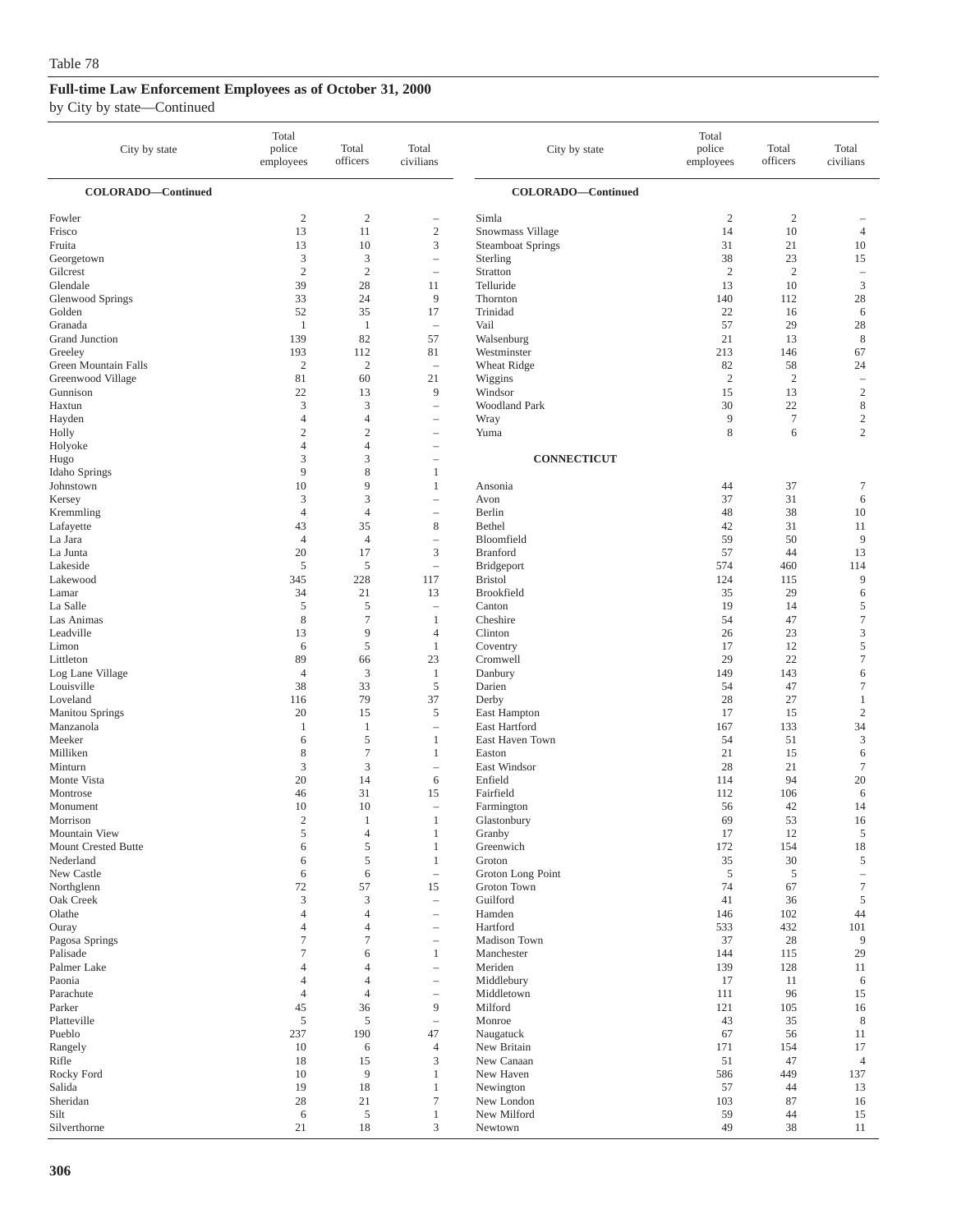| CONNECTICUT-Continued<br><b>DELAWARE-Continued</b><br>North Branford<br>23<br>5<br>53<br>28<br>Newark<br>69<br>16<br>55<br>46<br>9<br>15<br>North Haven<br>New Castle<br>16<br>$\mathbf{1}$<br>Norwalk<br>201<br>27<br>$\tau$<br>$\tau$<br>174<br>Newport<br>$\hspace{1.0cm} - \hspace{1.0cm}$<br>87<br>3<br>3<br>Norwich<br>19<br>106<br>Ocean View<br>$\overline{\phantom{a}}$<br>$\mathfrak{2}$<br>Old Saybrook<br>30<br>28<br>Rehoboth Beach<br>23<br>18<br>5<br>$\tau$<br>52<br>40<br>12<br>Seaford<br>31<br>24<br>Orange<br>20<br>3<br>Plainfield<br>17<br>Selbyville<br>6<br>6<br>$\overline{\phantom{0}}$<br>$\tau$<br>Plainville<br>39<br>32<br>23<br>17<br>Smyrna<br>6<br>23<br>19<br>South Bethany<br>6<br>6<br>Plymouth<br>4<br>$\overline{\phantom{a}}$<br>Portland<br>11<br>10<br>Wilmington<br>341<br>279<br>62<br>1<br>19<br>15<br>4<br>3<br>3<br>Putnam<br>Wyoming<br>$\overline{\phantom{a}}$<br>43<br>38<br>5<br>Ridgefield Town<br>8<br>39<br>31<br><b>DISTRICT OF COLUMBIA</b><br>Rocky Hill<br>$\overline{\mathbf{c}}$<br>34<br>32<br>Seymour<br>$\tau$<br>Shelton<br>58<br>51<br>Washington<br>4,555<br>3,628<br>927<br>9<br>42<br>33<br>Simsbury<br>73<br>60<br><b>FLORIDA</b><br>Southington<br>13<br>South Windsor<br>44<br>35<br>9<br>Stamford<br>368<br>307<br>61<br>Alachua<br>21<br>15<br>6<br>99<br>44<br>34<br>10<br><b>Altamonte Springs</b><br>134<br>35<br>Stonington<br>$\boldsymbol{7}$<br>Stratford<br>102<br>Apalachicola<br>8<br>117<br>15<br>$\mathbf{1}$<br>13<br>5<br>9<br>Suffield<br>18<br>74<br>65<br>Apopka<br>3<br>13<br>29<br>21<br>8<br>Thomaston<br>16<br>Arcadia<br>78<br>71<br>$\boldsymbol{7}$<br>$\mathfrak{Z}$<br>Torrington<br>$\overline{4}$<br>Astatula<br>1<br>9<br>Trumbull<br>71<br>62<br>11<br>5<br>Atlantis<br>16<br>$\,$ 8 $\,$<br>Vernon<br>65<br>51<br>14<br>40<br>32<br>Auburndale<br>92<br>68<br>90<br>27<br>Wallingford<br>24<br>63<br>Aventura<br>370<br>322<br>48<br>40<br>25<br>15<br>Waterbury<br>Avon Park<br>$\,$ 8 $\,$<br>23<br>$\boldsymbol{7}$<br>Waterford<br>51<br>43<br>30<br><b>Bal Harbour Village</b><br>Watertown<br>45<br>35<br>10<br><b>Bartow</b><br>79<br>54<br>25<br>West Hartford<br>141<br>20<br>Bay Harbor Island<br>29<br>23<br>121<br>6<br>132<br>5<br>West Haven<br>115<br>17<br>Belleair<br>15<br>10<br>Weston<br>15<br>14<br><b>Belleair Beach</b><br>-1<br>6<br>6<br>$\overline{\phantom{a}}$<br>$\,$ 8 $\,$<br>Westport<br>74<br><b>Belle Glade</b><br>53<br>40<br>13<br>66<br>Wethersfield<br>56<br>45<br>11<br>Belleview<br>$\overline{c}$<br>16<br>14<br>9<br>Willimantic<br>42<br>39<br>3<br><b>Biscayne Park</b><br>10<br>1<br>43<br>$\overline{\mathbf{c}}$<br>236<br>147<br>89<br>Wilton<br>41<br><b>Boca Raton</b><br>27<br>23<br>$\overline{4}$<br>Bonifay<br>9<br>5<br>Winchester<br>$\overline{4}$<br>54<br>9<br>6<br>Windsor<br>63<br><b>Bowling Green</b><br>6<br>$\overline{\phantom{a}}$<br>7<br><b>Windsor Locks</b><br>30<br>23<br><b>Boynton Beach</b><br>154<br>131<br>23<br>8<br>Wolcott<br>32<br>24<br><b>Bradenton</b><br>124<br>102<br>22<br>33<br>9<br>9<br>Woodbridge<br>24<br><b>Bradenton Beach</b><br>10<br>1<br><b>Brooksville</b><br>23<br>15<br>8<br>10<br>9<br><b>DELAWARE</b><br>Bunnell<br>1<br>216<br>145<br>71<br>Cape Coral<br>29<br>9<br>8<br>85<br>56<br><b>Bethany Beach</b><br>Casselberry<br>1<br>3<br>$\mathbf Q$<br>3<br>8<br><b>Blades</b><br>Cedar Grove<br>1<br>Bridgeville<br>3<br>$\sqrt{2}$<br>$\mathfrak{Z}$<br>3<br>$\mathbf{1}$<br>Cedar Key<br>5<br>$\mathfrak{Z}$<br>3<br>Camden<br>$\overline{4}$<br>$\mathbf{1}$<br>Center Hill<br>$\overline{\phantom{a}}$<br>Cheswold<br>Chiefland<br>9<br>$\mathbf{1}$<br>12<br>3<br>1<br>$\qquad \qquad -$<br>3<br>$\mathfrak z$<br>10<br>Clayton<br>Chipley<br>11<br>$\mathbf{1}$<br>$\equiv$<br>$\mathbf{2}$<br>$\overline{c}$<br>390<br>Dagsboro<br>Clearwater<br>264<br>126<br>$\overline{\phantom{a}}$<br>$\sqrt{5}$<br>Delaware City<br>$\overline{4}$<br>$\mathbf{1}$<br>Clermont<br>37<br>27<br>10<br>11<br>$\overline{9}$<br>Delmar<br>10<br>Clewiston<br>25<br>1<br>16<br>9<br>$\overline{7}$<br>$\mathbf{2}$<br>90<br>Dewey Beach<br>Cocoa<br>24<br>66<br>81<br>30<br>Dover<br>111<br>Cocoa Beach<br>48<br>32<br>16<br>Ellendale<br>3<br>3<br>104<br>Coconut Creek<br>71<br>33<br>$\overline{\phantom{a}}$<br>9<br>Elsmere<br>10<br>$\mathbf{1}$<br>Cooper City<br>73<br>56<br>17<br>$\overline{4}$<br>Felton<br>$\overline{4}$<br><b>Coral Gables</b><br>246<br>163<br>83<br>$\overline{\phantom{a}}$<br>8<br>275<br>Fenwick Island<br>7<br>Coral Springs<br>180<br>95<br>1<br>$\sqrt{5}$<br>$\sqrt{2}$<br>Frederica<br>$\overline{4}$<br>$\mathbf{1}$<br>Cottondale<br>$\boldsymbol{2}$<br>$\equiv$<br>$\sqrt{2}$<br>9<br>$\,$ 8 $\,$<br>Georgetown<br>16<br>14<br><b>Crescent City</b><br>1<br>Greenwood<br>6<br>5<br>$\mathbf{1}$<br>Crestview<br>39<br>30<br>9<br>$\mathbf{2}$<br>$\sqrt{5}$<br>$\sqrt{5}$<br>Harrington<br>13<br>11<br>Cross City<br>$\hspace{1.0cm} - \hspace{1.0cm}$<br>9<br>$\mathfrak{Z}$<br>Laurel<br>8<br>$\mathbf{1}$<br>Crystal River<br>24<br>21<br>Lewes<br>14<br>23<br>$\overline{9}$<br>13<br>$\mathbf{1}$<br>Dade City<br>32<br>Milford<br>8<br>34<br>26<br>Dania<br>56<br>10<br>66<br>Millsboro<br>10<br>9<br>Davenport<br>8<br>$\tau$<br>1<br>1<br>5<br>5<br>Milton<br>Davie<br>182<br>141<br>41<br>$\overline{\phantom{a}}$ | City by state | Total<br>police<br>employees | Total<br>officers | Total<br>civilians | City by state | Total<br>police<br>employees | Total<br>officers | Total<br>civilians |
|---------------------------------------------------------------------------------------------------------------------------------------------------------------------------------------------------------------------------------------------------------------------------------------------------------------------------------------------------------------------------------------------------------------------------------------------------------------------------------------------------------------------------------------------------------------------------------------------------------------------------------------------------------------------------------------------------------------------------------------------------------------------------------------------------------------------------------------------------------------------------------------------------------------------------------------------------------------------------------------------------------------------------------------------------------------------------------------------------------------------------------------------------------------------------------------------------------------------------------------------------------------------------------------------------------------------------------------------------------------------------------------------------------------------------------------------------------------------------------------------------------------------------------------------------------------------------------------------------------------------------------------------------------------------------------------------------------------------------------------------------------------------------------------------------------------------------------------------------------------------------------------------------------------------------------------------------------------------------------------------------------------------------------------------------------------------------------------------------------------------------------------------------------------------------------------------------------------------------------------------------------------------------------------------------------------------------------------------------------------------------------------------------------------------------------------------------------------------------------------------------------------------------------------------------------------------------------------------------------------------------------------------------------------------------------------------------------------------------------------------------------------------------------------------------------------------------------------------------------------------------------------------------------------------------------------------------------------------------------------------------------------------------------------------------------------------------------------------------------------------------------------------------------------------------------------------------------------------------------------------------------------------------------------------------------------------------------------------------------------------------------------------------------------------------------------------------------------------------------------------------------------------------------------------------------------------------------------------------------------------------------------------------------------------------------------------------------------------------------------------------------------------------------------------------------------------------------------------------------------------------------------------------------------------------------------------------------------------------------------------------------------------------------------------------------------------------------------------------------------------------------------------------------------------------------------------------------------------------------------------------------------------------------------------------------------------------------------------------------------------------------------------------------------------------------------------------------------------------------------------------------------------------------------------------------------------------------------------------------------------------------------------------------------------------------------------------------------------------------------------------------------------------------------------------------------------------------------------------------------------------------------------------------------------------------------------------------------------------------------------------------------------------------------------------------------------------------------------------------------------------------------------------------------------------------------------------------------------------------------------------------------------------------------------------------------------------------------------------------------------------------|---------------|------------------------------|-------------------|--------------------|---------------|------------------------------|-------------------|--------------------|
|                                                                                                                                                                                                                                                                                                                                                                                                                                                                                                                                                                                                                                                                                                                                                                                                                                                                                                                                                                                                                                                                                                                                                                                                                                                                                                                                                                                                                                                                                                                                                                                                                                                                                                                                                                                                                                                                                                                                                                                                                                                                                                                                                                                                                                                                                                                                                                                                                                                                                                                                                                                                                                                                                                                                                                                                                                                                                                                                                                                                                                                                                                                                                                                                                                                                                                                                                                                                                                                                                                                                                                                                                                                                                                                                                                                                                                                                                                                                                                                                                                                                                                                                                                                                                                                                                                                                                                                                                                                                                                                                                                                                                                                                                                                                                                                                                                                                                                                                                                                                                                                                                                                                                                                                                                                                                                                                                                                 |               |                              |                   |                    |               |                              |                   |                    |
|                                                                                                                                                                                                                                                                                                                                                                                                                                                                                                                                                                                                                                                                                                                                                                                                                                                                                                                                                                                                                                                                                                                                                                                                                                                                                                                                                                                                                                                                                                                                                                                                                                                                                                                                                                                                                                                                                                                                                                                                                                                                                                                                                                                                                                                                                                                                                                                                                                                                                                                                                                                                                                                                                                                                                                                                                                                                                                                                                                                                                                                                                                                                                                                                                                                                                                                                                                                                                                                                                                                                                                                                                                                                                                                                                                                                                                                                                                                                                                                                                                                                                                                                                                                                                                                                                                                                                                                                                                                                                                                                                                                                                                                                                                                                                                                                                                                                                                                                                                                                                                                                                                                                                                                                                                                                                                                                                                                 |               |                              |                   |                    |               |                              |                   |                    |
|                                                                                                                                                                                                                                                                                                                                                                                                                                                                                                                                                                                                                                                                                                                                                                                                                                                                                                                                                                                                                                                                                                                                                                                                                                                                                                                                                                                                                                                                                                                                                                                                                                                                                                                                                                                                                                                                                                                                                                                                                                                                                                                                                                                                                                                                                                                                                                                                                                                                                                                                                                                                                                                                                                                                                                                                                                                                                                                                                                                                                                                                                                                                                                                                                                                                                                                                                                                                                                                                                                                                                                                                                                                                                                                                                                                                                                                                                                                                                                                                                                                                                                                                                                                                                                                                                                                                                                                                                                                                                                                                                                                                                                                                                                                                                                                                                                                                                                                                                                                                                                                                                                                                                                                                                                                                                                                                                                                 |               |                              |                   |                    |               |                              |                   |                    |
|                                                                                                                                                                                                                                                                                                                                                                                                                                                                                                                                                                                                                                                                                                                                                                                                                                                                                                                                                                                                                                                                                                                                                                                                                                                                                                                                                                                                                                                                                                                                                                                                                                                                                                                                                                                                                                                                                                                                                                                                                                                                                                                                                                                                                                                                                                                                                                                                                                                                                                                                                                                                                                                                                                                                                                                                                                                                                                                                                                                                                                                                                                                                                                                                                                                                                                                                                                                                                                                                                                                                                                                                                                                                                                                                                                                                                                                                                                                                                                                                                                                                                                                                                                                                                                                                                                                                                                                                                                                                                                                                                                                                                                                                                                                                                                                                                                                                                                                                                                                                                                                                                                                                                                                                                                                                                                                                                                                 |               |                              |                   |                    |               |                              |                   |                    |
|                                                                                                                                                                                                                                                                                                                                                                                                                                                                                                                                                                                                                                                                                                                                                                                                                                                                                                                                                                                                                                                                                                                                                                                                                                                                                                                                                                                                                                                                                                                                                                                                                                                                                                                                                                                                                                                                                                                                                                                                                                                                                                                                                                                                                                                                                                                                                                                                                                                                                                                                                                                                                                                                                                                                                                                                                                                                                                                                                                                                                                                                                                                                                                                                                                                                                                                                                                                                                                                                                                                                                                                                                                                                                                                                                                                                                                                                                                                                                                                                                                                                                                                                                                                                                                                                                                                                                                                                                                                                                                                                                                                                                                                                                                                                                                                                                                                                                                                                                                                                                                                                                                                                                                                                                                                                                                                                                                                 |               |                              |                   |                    |               |                              |                   |                    |
|                                                                                                                                                                                                                                                                                                                                                                                                                                                                                                                                                                                                                                                                                                                                                                                                                                                                                                                                                                                                                                                                                                                                                                                                                                                                                                                                                                                                                                                                                                                                                                                                                                                                                                                                                                                                                                                                                                                                                                                                                                                                                                                                                                                                                                                                                                                                                                                                                                                                                                                                                                                                                                                                                                                                                                                                                                                                                                                                                                                                                                                                                                                                                                                                                                                                                                                                                                                                                                                                                                                                                                                                                                                                                                                                                                                                                                                                                                                                                                                                                                                                                                                                                                                                                                                                                                                                                                                                                                                                                                                                                                                                                                                                                                                                                                                                                                                                                                                                                                                                                                                                                                                                                                                                                                                                                                                                                                                 |               |                              |                   |                    |               |                              |                   |                    |
|                                                                                                                                                                                                                                                                                                                                                                                                                                                                                                                                                                                                                                                                                                                                                                                                                                                                                                                                                                                                                                                                                                                                                                                                                                                                                                                                                                                                                                                                                                                                                                                                                                                                                                                                                                                                                                                                                                                                                                                                                                                                                                                                                                                                                                                                                                                                                                                                                                                                                                                                                                                                                                                                                                                                                                                                                                                                                                                                                                                                                                                                                                                                                                                                                                                                                                                                                                                                                                                                                                                                                                                                                                                                                                                                                                                                                                                                                                                                                                                                                                                                                                                                                                                                                                                                                                                                                                                                                                                                                                                                                                                                                                                                                                                                                                                                                                                                                                                                                                                                                                                                                                                                                                                                                                                                                                                                                                                 |               |                              |                   |                    |               |                              |                   |                    |
|                                                                                                                                                                                                                                                                                                                                                                                                                                                                                                                                                                                                                                                                                                                                                                                                                                                                                                                                                                                                                                                                                                                                                                                                                                                                                                                                                                                                                                                                                                                                                                                                                                                                                                                                                                                                                                                                                                                                                                                                                                                                                                                                                                                                                                                                                                                                                                                                                                                                                                                                                                                                                                                                                                                                                                                                                                                                                                                                                                                                                                                                                                                                                                                                                                                                                                                                                                                                                                                                                                                                                                                                                                                                                                                                                                                                                                                                                                                                                                                                                                                                                                                                                                                                                                                                                                                                                                                                                                                                                                                                                                                                                                                                                                                                                                                                                                                                                                                                                                                                                                                                                                                                                                                                                                                                                                                                                                                 |               |                              |                   |                    |               |                              |                   |                    |
|                                                                                                                                                                                                                                                                                                                                                                                                                                                                                                                                                                                                                                                                                                                                                                                                                                                                                                                                                                                                                                                                                                                                                                                                                                                                                                                                                                                                                                                                                                                                                                                                                                                                                                                                                                                                                                                                                                                                                                                                                                                                                                                                                                                                                                                                                                                                                                                                                                                                                                                                                                                                                                                                                                                                                                                                                                                                                                                                                                                                                                                                                                                                                                                                                                                                                                                                                                                                                                                                                                                                                                                                                                                                                                                                                                                                                                                                                                                                                                                                                                                                                                                                                                                                                                                                                                                                                                                                                                                                                                                                                                                                                                                                                                                                                                                                                                                                                                                                                                                                                                                                                                                                                                                                                                                                                                                                                                                 |               |                              |                   |                    |               |                              |                   |                    |
|                                                                                                                                                                                                                                                                                                                                                                                                                                                                                                                                                                                                                                                                                                                                                                                                                                                                                                                                                                                                                                                                                                                                                                                                                                                                                                                                                                                                                                                                                                                                                                                                                                                                                                                                                                                                                                                                                                                                                                                                                                                                                                                                                                                                                                                                                                                                                                                                                                                                                                                                                                                                                                                                                                                                                                                                                                                                                                                                                                                                                                                                                                                                                                                                                                                                                                                                                                                                                                                                                                                                                                                                                                                                                                                                                                                                                                                                                                                                                                                                                                                                                                                                                                                                                                                                                                                                                                                                                                                                                                                                                                                                                                                                                                                                                                                                                                                                                                                                                                                                                                                                                                                                                                                                                                                                                                                                                                                 |               |                              |                   |                    |               |                              |                   |                    |
|                                                                                                                                                                                                                                                                                                                                                                                                                                                                                                                                                                                                                                                                                                                                                                                                                                                                                                                                                                                                                                                                                                                                                                                                                                                                                                                                                                                                                                                                                                                                                                                                                                                                                                                                                                                                                                                                                                                                                                                                                                                                                                                                                                                                                                                                                                                                                                                                                                                                                                                                                                                                                                                                                                                                                                                                                                                                                                                                                                                                                                                                                                                                                                                                                                                                                                                                                                                                                                                                                                                                                                                                                                                                                                                                                                                                                                                                                                                                                                                                                                                                                                                                                                                                                                                                                                                                                                                                                                                                                                                                                                                                                                                                                                                                                                                                                                                                                                                                                                                                                                                                                                                                                                                                                                                                                                                                                                                 |               |                              |                   |                    |               |                              |                   |                    |
|                                                                                                                                                                                                                                                                                                                                                                                                                                                                                                                                                                                                                                                                                                                                                                                                                                                                                                                                                                                                                                                                                                                                                                                                                                                                                                                                                                                                                                                                                                                                                                                                                                                                                                                                                                                                                                                                                                                                                                                                                                                                                                                                                                                                                                                                                                                                                                                                                                                                                                                                                                                                                                                                                                                                                                                                                                                                                                                                                                                                                                                                                                                                                                                                                                                                                                                                                                                                                                                                                                                                                                                                                                                                                                                                                                                                                                                                                                                                                                                                                                                                                                                                                                                                                                                                                                                                                                                                                                                                                                                                                                                                                                                                                                                                                                                                                                                                                                                                                                                                                                                                                                                                                                                                                                                                                                                                                                                 |               |                              |                   |                    |               |                              |                   |                    |
|                                                                                                                                                                                                                                                                                                                                                                                                                                                                                                                                                                                                                                                                                                                                                                                                                                                                                                                                                                                                                                                                                                                                                                                                                                                                                                                                                                                                                                                                                                                                                                                                                                                                                                                                                                                                                                                                                                                                                                                                                                                                                                                                                                                                                                                                                                                                                                                                                                                                                                                                                                                                                                                                                                                                                                                                                                                                                                                                                                                                                                                                                                                                                                                                                                                                                                                                                                                                                                                                                                                                                                                                                                                                                                                                                                                                                                                                                                                                                                                                                                                                                                                                                                                                                                                                                                                                                                                                                                                                                                                                                                                                                                                                                                                                                                                                                                                                                                                                                                                                                                                                                                                                                                                                                                                                                                                                                                                 |               |                              |                   |                    |               |                              |                   |                    |
|                                                                                                                                                                                                                                                                                                                                                                                                                                                                                                                                                                                                                                                                                                                                                                                                                                                                                                                                                                                                                                                                                                                                                                                                                                                                                                                                                                                                                                                                                                                                                                                                                                                                                                                                                                                                                                                                                                                                                                                                                                                                                                                                                                                                                                                                                                                                                                                                                                                                                                                                                                                                                                                                                                                                                                                                                                                                                                                                                                                                                                                                                                                                                                                                                                                                                                                                                                                                                                                                                                                                                                                                                                                                                                                                                                                                                                                                                                                                                                                                                                                                                                                                                                                                                                                                                                                                                                                                                                                                                                                                                                                                                                                                                                                                                                                                                                                                                                                                                                                                                                                                                                                                                                                                                                                                                                                                                                                 |               |                              |                   |                    |               |                              |                   |                    |
|                                                                                                                                                                                                                                                                                                                                                                                                                                                                                                                                                                                                                                                                                                                                                                                                                                                                                                                                                                                                                                                                                                                                                                                                                                                                                                                                                                                                                                                                                                                                                                                                                                                                                                                                                                                                                                                                                                                                                                                                                                                                                                                                                                                                                                                                                                                                                                                                                                                                                                                                                                                                                                                                                                                                                                                                                                                                                                                                                                                                                                                                                                                                                                                                                                                                                                                                                                                                                                                                                                                                                                                                                                                                                                                                                                                                                                                                                                                                                                                                                                                                                                                                                                                                                                                                                                                                                                                                                                                                                                                                                                                                                                                                                                                                                                                                                                                                                                                                                                                                                                                                                                                                                                                                                                                                                                                                                                                 |               |                              |                   |                    |               |                              |                   |                    |
|                                                                                                                                                                                                                                                                                                                                                                                                                                                                                                                                                                                                                                                                                                                                                                                                                                                                                                                                                                                                                                                                                                                                                                                                                                                                                                                                                                                                                                                                                                                                                                                                                                                                                                                                                                                                                                                                                                                                                                                                                                                                                                                                                                                                                                                                                                                                                                                                                                                                                                                                                                                                                                                                                                                                                                                                                                                                                                                                                                                                                                                                                                                                                                                                                                                                                                                                                                                                                                                                                                                                                                                                                                                                                                                                                                                                                                                                                                                                                                                                                                                                                                                                                                                                                                                                                                                                                                                                                                                                                                                                                                                                                                                                                                                                                                                                                                                                                                                                                                                                                                                                                                                                                                                                                                                                                                                                                                                 |               |                              |                   |                    |               |                              |                   |                    |
|                                                                                                                                                                                                                                                                                                                                                                                                                                                                                                                                                                                                                                                                                                                                                                                                                                                                                                                                                                                                                                                                                                                                                                                                                                                                                                                                                                                                                                                                                                                                                                                                                                                                                                                                                                                                                                                                                                                                                                                                                                                                                                                                                                                                                                                                                                                                                                                                                                                                                                                                                                                                                                                                                                                                                                                                                                                                                                                                                                                                                                                                                                                                                                                                                                                                                                                                                                                                                                                                                                                                                                                                                                                                                                                                                                                                                                                                                                                                                                                                                                                                                                                                                                                                                                                                                                                                                                                                                                                                                                                                                                                                                                                                                                                                                                                                                                                                                                                                                                                                                                                                                                                                                                                                                                                                                                                                                                                 |               |                              |                   |                    |               |                              |                   |                    |
|                                                                                                                                                                                                                                                                                                                                                                                                                                                                                                                                                                                                                                                                                                                                                                                                                                                                                                                                                                                                                                                                                                                                                                                                                                                                                                                                                                                                                                                                                                                                                                                                                                                                                                                                                                                                                                                                                                                                                                                                                                                                                                                                                                                                                                                                                                                                                                                                                                                                                                                                                                                                                                                                                                                                                                                                                                                                                                                                                                                                                                                                                                                                                                                                                                                                                                                                                                                                                                                                                                                                                                                                                                                                                                                                                                                                                                                                                                                                                                                                                                                                                                                                                                                                                                                                                                                                                                                                                                                                                                                                                                                                                                                                                                                                                                                                                                                                                                                                                                                                                                                                                                                                                                                                                                                                                                                                                                                 |               |                              |                   |                    |               |                              |                   |                    |
|                                                                                                                                                                                                                                                                                                                                                                                                                                                                                                                                                                                                                                                                                                                                                                                                                                                                                                                                                                                                                                                                                                                                                                                                                                                                                                                                                                                                                                                                                                                                                                                                                                                                                                                                                                                                                                                                                                                                                                                                                                                                                                                                                                                                                                                                                                                                                                                                                                                                                                                                                                                                                                                                                                                                                                                                                                                                                                                                                                                                                                                                                                                                                                                                                                                                                                                                                                                                                                                                                                                                                                                                                                                                                                                                                                                                                                                                                                                                                                                                                                                                                                                                                                                                                                                                                                                                                                                                                                                                                                                                                                                                                                                                                                                                                                                                                                                                                                                                                                                                                                                                                                                                                                                                                                                                                                                                                                                 |               |                              |                   |                    |               |                              |                   |                    |
|                                                                                                                                                                                                                                                                                                                                                                                                                                                                                                                                                                                                                                                                                                                                                                                                                                                                                                                                                                                                                                                                                                                                                                                                                                                                                                                                                                                                                                                                                                                                                                                                                                                                                                                                                                                                                                                                                                                                                                                                                                                                                                                                                                                                                                                                                                                                                                                                                                                                                                                                                                                                                                                                                                                                                                                                                                                                                                                                                                                                                                                                                                                                                                                                                                                                                                                                                                                                                                                                                                                                                                                                                                                                                                                                                                                                                                                                                                                                                                                                                                                                                                                                                                                                                                                                                                                                                                                                                                                                                                                                                                                                                                                                                                                                                                                                                                                                                                                                                                                                                                                                                                                                                                                                                                                                                                                                                                                 |               |                              |                   |                    |               |                              |                   |                    |
|                                                                                                                                                                                                                                                                                                                                                                                                                                                                                                                                                                                                                                                                                                                                                                                                                                                                                                                                                                                                                                                                                                                                                                                                                                                                                                                                                                                                                                                                                                                                                                                                                                                                                                                                                                                                                                                                                                                                                                                                                                                                                                                                                                                                                                                                                                                                                                                                                                                                                                                                                                                                                                                                                                                                                                                                                                                                                                                                                                                                                                                                                                                                                                                                                                                                                                                                                                                                                                                                                                                                                                                                                                                                                                                                                                                                                                                                                                                                                                                                                                                                                                                                                                                                                                                                                                                                                                                                                                                                                                                                                                                                                                                                                                                                                                                                                                                                                                                                                                                                                                                                                                                                                                                                                                                                                                                                                                                 |               |                              |                   |                    |               |                              |                   |                    |
|                                                                                                                                                                                                                                                                                                                                                                                                                                                                                                                                                                                                                                                                                                                                                                                                                                                                                                                                                                                                                                                                                                                                                                                                                                                                                                                                                                                                                                                                                                                                                                                                                                                                                                                                                                                                                                                                                                                                                                                                                                                                                                                                                                                                                                                                                                                                                                                                                                                                                                                                                                                                                                                                                                                                                                                                                                                                                                                                                                                                                                                                                                                                                                                                                                                                                                                                                                                                                                                                                                                                                                                                                                                                                                                                                                                                                                                                                                                                                                                                                                                                                                                                                                                                                                                                                                                                                                                                                                                                                                                                                                                                                                                                                                                                                                                                                                                                                                                                                                                                                                                                                                                                                                                                                                                                                                                                                                                 |               |                              |                   |                    |               |                              |                   |                    |
|                                                                                                                                                                                                                                                                                                                                                                                                                                                                                                                                                                                                                                                                                                                                                                                                                                                                                                                                                                                                                                                                                                                                                                                                                                                                                                                                                                                                                                                                                                                                                                                                                                                                                                                                                                                                                                                                                                                                                                                                                                                                                                                                                                                                                                                                                                                                                                                                                                                                                                                                                                                                                                                                                                                                                                                                                                                                                                                                                                                                                                                                                                                                                                                                                                                                                                                                                                                                                                                                                                                                                                                                                                                                                                                                                                                                                                                                                                                                                                                                                                                                                                                                                                                                                                                                                                                                                                                                                                                                                                                                                                                                                                                                                                                                                                                                                                                                                                                                                                                                                                                                                                                                                                                                                                                                                                                                                                                 |               |                              |                   |                    |               |                              |                   |                    |
|                                                                                                                                                                                                                                                                                                                                                                                                                                                                                                                                                                                                                                                                                                                                                                                                                                                                                                                                                                                                                                                                                                                                                                                                                                                                                                                                                                                                                                                                                                                                                                                                                                                                                                                                                                                                                                                                                                                                                                                                                                                                                                                                                                                                                                                                                                                                                                                                                                                                                                                                                                                                                                                                                                                                                                                                                                                                                                                                                                                                                                                                                                                                                                                                                                                                                                                                                                                                                                                                                                                                                                                                                                                                                                                                                                                                                                                                                                                                                                                                                                                                                                                                                                                                                                                                                                                                                                                                                                                                                                                                                                                                                                                                                                                                                                                                                                                                                                                                                                                                                                                                                                                                                                                                                                                                                                                                                                                 |               |                              |                   |                    |               |                              |                   |                    |
|                                                                                                                                                                                                                                                                                                                                                                                                                                                                                                                                                                                                                                                                                                                                                                                                                                                                                                                                                                                                                                                                                                                                                                                                                                                                                                                                                                                                                                                                                                                                                                                                                                                                                                                                                                                                                                                                                                                                                                                                                                                                                                                                                                                                                                                                                                                                                                                                                                                                                                                                                                                                                                                                                                                                                                                                                                                                                                                                                                                                                                                                                                                                                                                                                                                                                                                                                                                                                                                                                                                                                                                                                                                                                                                                                                                                                                                                                                                                                                                                                                                                                                                                                                                                                                                                                                                                                                                                                                                                                                                                                                                                                                                                                                                                                                                                                                                                                                                                                                                                                                                                                                                                                                                                                                                                                                                                                                                 |               |                              |                   |                    |               |                              |                   |                    |
|                                                                                                                                                                                                                                                                                                                                                                                                                                                                                                                                                                                                                                                                                                                                                                                                                                                                                                                                                                                                                                                                                                                                                                                                                                                                                                                                                                                                                                                                                                                                                                                                                                                                                                                                                                                                                                                                                                                                                                                                                                                                                                                                                                                                                                                                                                                                                                                                                                                                                                                                                                                                                                                                                                                                                                                                                                                                                                                                                                                                                                                                                                                                                                                                                                                                                                                                                                                                                                                                                                                                                                                                                                                                                                                                                                                                                                                                                                                                                                                                                                                                                                                                                                                                                                                                                                                                                                                                                                                                                                                                                                                                                                                                                                                                                                                                                                                                                                                                                                                                                                                                                                                                                                                                                                                                                                                                                                                 |               |                              |                   |                    |               |                              |                   |                    |
|                                                                                                                                                                                                                                                                                                                                                                                                                                                                                                                                                                                                                                                                                                                                                                                                                                                                                                                                                                                                                                                                                                                                                                                                                                                                                                                                                                                                                                                                                                                                                                                                                                                                                                                                                                                                                                                                                                                                                                                                                                                                                                                                                                                                                                                                                                                                                                                                                                                                                                                                                                                                                                                                                                                                                                                                                                                                                                                                                                                                                                                                                                                                                                                                                                                                                                                                                                                                                                                                                                                                                                                                                                                                                                                                                                                                                                                                                                                                                                                                                                                                                                                                                                                                                                                                                                                                                                                                                                                                                                                                                                                                                                                                                                                                                                                                                                                                                                                                                                                                                                                                                                                                                                                                                                                                                                                                                                                 |               |                              |                   |                    |               |                              |                   |                    |
|                                                                                                                                                                                                                                                                                                                                                                                                                                                                                                                                                                                                                                                                                                                                                                                                                                                                                                                                                                                                                                                                                                                                                                                                                                                                                                                                                                                                                                                                                                                                                                                                                                                                                                                                                                                                                                                                                                                                                                                                                                                                                                                                                                                                                                                                                                                                                                                                                                                                                                                                                                                                                                                                                                                                                                                                                                                                                                                                                                                                                                                                                                                                                                                                                                                                                                                                                                                                                                                                                                                                                                                                                                                                                                                                                                                                                                                                                                                                                                                                                                                                                                                                                                                                                                                                                                                                                                                                                                                                                                                                                                                                                                                                                                                                                                                                                                                                                                                                                                                                                                                                                                                                                                                                                                                                                                                                                                                 |               |                              |                   |                    |               |                              |                   |                    |
|                                                                                                                                                                                                                                                                                                                                                                                                                                                                                                                                                                                                                                                                                                                                                                                                                                                                                                                                                                                                                                                                                                                                                                                                                                                                                                                                                                                                                                                                                                                                                                                                                                                                                                                                                                                                                                                                                                                                                                                                                                                                                                                                                                                                                                                                                                                                                                                                                                                                                                                                                                                                                                                                                                                                                                                                                                                                                                                                                                                                                                                                                                                                                                                                                                                                                                                                                                                                                                                                                                                                                                                                                                                                                                                                                                                                                                                                                                                                                                                                                                                                                                                                                                                                                                                                                                                                                                                                                                                                                                                                                                                                                                                                                                                                                                                                                                                                                                                                                                                                                                                                                                                                                                                                                                                                                                                                                                                 |               |                              |                   |                    |               |                              |                   |                    |
|                                                                                                                                                                                                                                                                                                                                                                                                                                                                                                                                                                                                                                                                                                                                                                                                                                                                                                                                                                                                                                                                                                                                                                                                                                                                                                                                                                                                                                                                                                                                                                                                                                                                                                                                                                                                                                                                                                                                                                                                                                                                                                                                                                                                                                                                                                                                                                                                                                                                                                                                                                                                                                                                                                                                                                                                                                                                                                                                                                                                                                                                                                                                                                                                                                                                                                                                                                                                                                                                                                                                                                                                                                                                                                                                                                                                                                                                                                                                                                                                                                                                                                                                                                                                                                                                                                                                                                                                                                                                                                                                                                                                                                                                                                                                                                                                                                                                                                                                                                                                                                                                                                                                                                                                                                                                                                                                                                                 |               |                              |                   |                    |               |                              |                   |                    |
|                                                                                                                                                                                                                                                                                                                                                                                                                                                                                                                                                                                                                                                                                                                                                                                                                                                                                                                                                                                                                                                                                                                                                                                                                                                                                                                                                                                                                                                                                                                                                                                                                                                                                                                                                                                                                                                                                                                                                                                                                                                                                                                                                                                                                                                                                                                                                                                                                                                                                                                                                                                                                                                                                                                                                                                                                                                                                                                                                                                                                                                                                                                                                                                                                                                                                                                                                                                                                                                                                                                                                                                                                                                                                                                                                                                                                                                                                                                                                                                                                                                                                                                                                                                                                                                                                                                                                                                                                                                                                                                                                                                                                                                                                                                                                                                                                                                                                                                                                                                                                                                                                                                                                                                                                                                                                                                                                                                 |               |                              |                   |                    |               |                              |                   |                    |
|                                                                                                                                                                                                                                                                                                                                                                                                                                                                                                                                                                                                                                                                                                                                                                                                                                                                                                                                                                                                                                                                                                                                                                                                                                                                                                                                                                                                                                                                                                                                                                                                                                                                                                                                                                                                                                                                                                                                                                                                                                                                                                                                                                                                                                                                                                                                                                                                                                                                                                                                                                                                                                                                                                                                                                                                                                                                                                                                                                                                                                                                                                                                                                                                                                                                                                                                                                                                                                                                                                                                                                                                                                                                                                                                                                                                                                                                                                                                                                                                                                                                                                                                                                                                                                                                                                                                                                                                                                                                                                                                                                                                                                                                                                                                                                                                                                                                                                                                                                                                                                                                                                                                                                                                                                                                                                                                                                                 |               |                              |                   |                    |               |                              |                   |                    |
|                                                                                                                                                                                                                                                                                                                                                                                                                                                                                                                                                                                                                                                                                                                                                                                                                                                                                                                                                                                                                                                                                                                                                                                                                                                                                                                                                                                                                                                                                                                                                                                                                                                                                                                                                                                                                                                                                                                                                                                                                                                                                                                                                                                                                                                                                                                                                                                                                                                                                                                                                                                                                                                                                                                                                                                                                                                                                                                                                                                                                                                                                                                                                                                                                                                                                                                                                                                                                                                                                                                                                                                                                                                                                                                                                                                                                                                                                                                                                                                                                                                                                                                                                                                                                                                                                                                                                                                                                                                                                                                                                                                                                                                                                                                                                                                                                                                                                                                                                                                                                                                                                                                                                                                                                                                                                                                                                                                 |               |                              |                   |                    |               |                              |                   |                    |
|                                                                                                                                                                                                                                                                                                                                                                                                                                                                                                                                                                                                                                                                                                                                                                                                                                                                                                                                                                                                                                                                                                                                                                                                                                                                                                                                                                                                                                                                                                                                                                                                                                                                                                                                                                                                                                                                                                                                                                                                                                                                                                                                                                                                                                                                                                                                                                                                                                                                                                                                                                                                                                                                                                                                                                                                                                                                                                                                                                                                                                                                                                                                                                                                                                                                                                                                                                                                                                                                                                                                                                                                                                                                                                                                                                                                                                                                                                                                                                                                                                                                                                                                                                                                                                                                                                                                                                                                                                                                                                                                                                                                                                                                                                                                                                                                                                                                                                                                                                                                                                                                                                                                                                                                                                                                                                                                                                                 |               |                              |                   |                    |               |                              |                   |                    |
|                                                                                                                                                                                                                                                                                                                                                                                                                                                                                                                                                                                                                                                                                                                                                                                                                                                                                                                                                                                                                                                                                                                                                                                                                                                                                                                                                                                                                                                                                                                                                                                                                                                                                                                                                                                                                                                                                                                                                                                                                                                                                                                                                                                                                                                                                                                                                                                                                                                                                                                                                                                                                                                                                                                                                                                                                                                                                                                                                                                                                                                                                                                                                                                                                                                                                                                                                                                                                                                                                                                                                                                                                                                                                                                                                                                                                                                                                                                                                                                                                                                                                                                                                                                                                                                                                                                                                                                                                                                                                                                                                                                                                                                                                                                                                                                                                                                                                                                                                                                                                                                                                                                                                                                                                                                                                                                                                                                 |               |                              |                   |                    |               |                              |                   |                    |
|                                                                                                                                                                                                                                                                                                                                                                                                                                                                                                                                                                                                                                                                                                                                                                                                                                                                                                                                                                                                                                                                                                                                                                                                                                                                                                                                                                                                                                                                                                                                                                                                                                                                                                                                                                                                                                                                                                                                                                                                                                                                                                                                                                                                                                                                                                                                                                                                                                                                                                                                                                                                                                                                                                                                                                                                                                                                                                                                                                                                                                                                                                                                                                                                                                                                                                                                                                                                                                                                                                                                                                                                                                                                                                                                                                                                                                                                                                                                                                                                                                                                                                                                                                                                                                                                                                                                                                                                                                                                                                                                                                                                                                                                                                                                                                                                                                                                                                                                                                                                                                                                                                                                                                                                                                                                                                                                                                                 |               |                              |                   |                    |               |                              |                   |                    |
|                                                                                                                                                                                                                                                                                                                                                                                                                                                                                                                                                                                                                                                                                                                                                                                                                                                                                                                                                                                                                                                                                                                                                                                                                                                                                                                                                                                                                                                                                                                                                                                                                                                                                                                                                                                                                                                                                                                                                                                                                                                                                                                                                                                                                                                                                                                                                                                                                                                                                                                                                                                                                                                                                                                                                                                                                                                                                                                                                                                                                                                                                                                                                                                                                                                                                                                                                                                                                                                                                                                                                                                                                                                                                                                                                                                                                                                                                                                                                                                                                                                                                                                                                                                                                                                                                                                                                                                                                                                                                                                                                                                                                                                                                                                                                                                                                                                                                                                                                                                                                                                                                                                                                                                                                                                                                                                                                                                 |               |                              |                   |                    |               |                              |                   |                    |
|                                                                                                                                                                                                                                                                                                                                                                                                                                                                                                                                                                                                                                                                                                                                                                                                                                                                                                                                                                                                                                                                                                                                                                                                                                                                                                                                                                                                                                                                                                                                                                                                                                                                                                                                                                                                                                                                                                                                                                                                                                                                                                                                                                                                                                                                                                                                                                                                                                                                                                                                                                                                                                                                                                                                                                                                                                                                                                                                                                                                                                                                                                                                                                                                                                                                                                                                                                                                                                                                                                                                                                                                                                                                                                                                                                                                                                                                                                                                                                                                                                                                                                                                                                                                                                                                                                                                                                                                                                                                                                                                                                                                                                                                                                                                                                                                                                                                                                                                                                                                                                                                                                                                                                                                                                                                                                                                                                                 |               |                              |                   |                    |               |                              |                   |                    |
|                                                                                                                                                                                                                                                                                                                                                                                                                                                                                                                                                                                                                                                                                                                                                                                                                                                                                                                                                                                                                                                                                                                                                                                                                                                                                                                                                                                                                                                                                                                                                                                                                                                                                                                                                                                                                                                                                                                                                                                                                                                                                                                                                                                                                                                                                                                                                                                                                                                                                                                                                                                                                                                                                                                                                                                                                                                                                                                                                                                                                                                                                                                                                                                                                                                                                                                                                                                                                                                                                                                                                                                                                                                                                                                                                                                                                                                                                                                                                                                                                                                                                                                                                                                                                                                                                                                                                                                                                                                                                                                                                                                                                                                                                                                                                                                                                                                                                                                                                                                                                                                                                                                                                                                                                                                                                                                                                                                 |               |                              |                   |                    |               |                              |                   |                    |
|                                                                                                                                                                                                                                                                                                                                                                                                                                                                                                                                                                                                                                                                                                                                                                                                                                                                                                                                                                                                                                                                                                                                                                                                                                                                                                                                                                                                                                                                                                                                                                                                                                                                                                                                                                                                                                                                                                                                                                                                                                                                                                                                                                                                                                                                                                                                                                                                                                                                                                                                                                                                                                                                                                                                                                                                                                                                                                                                                                                                                                                                                                                                                                                                                                                                                                                                                                                                                                                                                                                                                                                                                                                                                                                                                                                                                                                                                                                                                                                                                                                                                                                                                                                                                                                                                                                                                                                                                                                                                                                                                                                                                                                                                                                                                                                                                                                                                                                                                                                                                                                                                                                                                                                                                                                                                                                                                                                 |               |                              |                   |                    |               |                              |                   |                    |
|                                                                                                                                                                                                                                                                                                                                                                                                                                                                                                                                                                                                                                                                                                                                                                                                                                                                                                                                                                                                                                                                                                                                                                                                                                                                                                                                                                                                                                                                                                                                                                                                                                                                                                                                                                                                                                                                                                                                                                                                                                                                                                                                                                                                                                                                                                                                                                                                                                                                                                                                                                                                                                                                                                                                                                                                                                                                                                                                                                                                                                                                                                                                                                                                                                                                                                                                                                                                                                                                                                                                                                                                                                                                                                                                                                                                                                                                                                                                                                                                                                                                                                                                                                                                                                                                                                                                                                                                                                                                                                                                                                                                                                                                                                                                                                                                                                                                                                                                                                                                                                                                                                                                                                                                                                                                                                                                                                                 |               |                              |                   |                    |               |                              |                   |                    |
|                                                                                                                                                                                                                                                                                                                                                                                                                                                                                                                                                                                                                                                                                                                                                                                                                                                                                                                                                                                                                                                                                                                                                                                                                                                                                                                                                                                                                                                                                                                                                                                                                                                                                                                                                                                                                                                                                                                                                                                                                                                                                                                                                                                                                                                                                                                                                                                                                                                                                                                                                                                                                                                                                                                                                                                                                                                                                                                                                                                                                                                                                                                                                                                                                                                                                                                                                                                                                                                                                                                                                                                                                                                                                                                                                                                                                                                                                                                                                                                                                                                                                                                                                                                                                                                                                                                                                                                                                                                                                                                                                                                                                                                                                                                                                                                                                                                                                                                                                                                                                                                                                                                                                                                                                                                                                                                                                                                 |               |                              |                   |                    |               |                              |                   |                    |
|                                                                                                                                                                                                                                                                                                                                                                                                                                                                                                                                                                                                                                                                                                                                                                                                                                                                                                                                                                                                                                                                                                                                                                                                                                                                                                                                                                                                                                                                                                                                                                                                                                                                                                                                                                                                                                                                                                                                                                                                                                                                                                                                                                                                                                                                                                                                                                                                                                                                                                                                                                                                                                                                                                                                                                                                                                                                                                                                                                                                                                                                                                                                                                                                                                                                                                                                                                                                                                                                                                                                                                                                                                                                                                                                                                                                                                                                                                                                                                                                                                                                                                                                                                                                                                                                                                                                                                                                                                                                                                                                                                                                                                                                                                                                                                                                                                                                                                                                                                                                                                                                                                                                                                                                                                                                                                                                                                                 |               |                              |                   |                    |               |                              |                   |                    |
|                                                                                                                                                                                                                                                                                                                                                                                                                                                                                                                                                                                                                                                                                                                                                                                                                                                                                                                                                                                                                                                                                                                                                                                                                                                                                                                                                                                                                                                                                                                                                                                                                                                                                                                                                                                                                                                                                                                                                                                                                                                                                                                                                                                                                                                                                                                                                                                                                                                                                                                                                                                                                                                                                                                                                                                                                                                                                                                                                                                                                                                                                                                                                                                                                                                                                                                                                                                                                                                                                                                                                                                                                                                                                                                                                                                                                                                                                                                                                                                                                                                                                                                                                                                                                                                                                                                                                                                                                                                                                                                                                                                                                                                                                                                                                                                                                                                                                                                                                                                                                                                                                                                                                                                                                                                                                                                                                                                 |               |                              |                   |                    |               |                              |                   |                    |
|                                                                                                                                                                                                                                                                                                                                                                                                                                                                                                                                                                                                                                                                                                                                                                                                                                                                                                                                                                                                                                                                                                                                                                                                                                                                                                                                                                                                                                                                                                                                                                                                                                                                                                                                                                                                                                                                                                                                                                                                                                                                                                                                                                                                                                                                                                                                                                                                                                                                                                                                                                                                                                                                                                                                                                                                                                                                                                                                                                                                                                                                                                                                                                                                                                                                                                                                                                                                                                                                                                                                                                                                                                                                                                                                                                                                                                                                                                                                                                                                                                                                                                                                                                                                                                                                                                                                                                                                                                                                                                                                                                                                                                                                                                                                                                                                                                                                                                                                                                                                                                                                                                                                                                                                                                                                                                                                                                                 |               |                              |                   |                    |               |                              |                   |                    |
|                                                                                                                                                                                                                                                                                                                                                                                                                                                                                                                                                                                                                                                                                                                                                                                                                                                                                                                                                                                                                                                                                                                                                                                                                                                                                                                                                                                                                                                                                                                                                                                                                                                                                                                                                                                                                                                                                                                                                                                                                                                                                                                                                                                                                                                                                                                                                                                                                                                                                                                                                                                                                                                                                                                                                                                                                                                                                                                                                                                                                                                                                                                                                                                                                                                                                                                                                                                                                                                                                                                                                                                                                                                                                                                                                                                                                                                                                                                                                                                                                                                                                                                                                                                                                                                                                                                                                                                                                                                                                                                                                                                                                                                                                                                                                                                                                                                                                                                                                                                                                                                                                                                                                                                                                                                                                                                                                                                 |               |                              |                   |                    |               |                              |                   |                    |
|                                                                                                                                                                                                                                                                                                                                                                                                                                                                                                                                                                                                                                                                                                                                                                                                                                                                                                                                                                                                                                                                                                                                                                                                                                                                                                                                                                                                                                                                                                                                                                                                                                                                                                                                                                                                                                                                                                                                                                                                                                                                                                                                                                                                                                                                                                                                                                                                                                                                                                                                                                                                                                                                                                                                                                                                                                                                                                                                                                                                                                                                                                                                                                                                                                                                                                                                                                                                                                                                                                                                                                                                                                                                                                                                                                                                                                                                                                                                                                                                                                                                                                                                                                                                                                                                                                                                                                                                                                                                                                                                                                                                                                                                                                                                                                                                                                                                                                                                                                                                                                                                                                                                                                                                                                                                                                                                                                                 |               |                              |                   |                    |               |                              |                   |                    |
|                                                                                                                                                                                                                                                                                                                                                                                                                                                                                                                                                                                                                                                                                                                                                                                                                                                                                                                                                                                                                                                                                                                                                                                                                                                                                                                                                                                                                                                                                                                                                                                                                                                                                                                                                                                                                                                                                                                                                                                                                                                                                                                                                                                                                                                                                                                                                                                                                                                                                                                                                                                                                                                                                                                                                                                                                                                                                                                                                                                                                                                                                                                                                                                                                                                                                                                                                                                                                                                                                                                                                                                                                                                                                                                                                                                                                                                                                                                                                                                                                                                                                                                                                                                                                                                                                                                                                                                                                                                                                                                                                                                                                                                                                                                                                                                                                                                                                                                                                                                                                                                                                                                                                                                                                                                                                                                                                                                 |               |                              |                   |                    |               |                              |                   |                    |
|                                                                                                                                                                                                                                                                                                                                                                                                                                                                                                                                                                                                                                                                                                                                                                                                                                                                                                                                                                                                                                                                                                                                                                                                                                                                                                                                                                                                                                                                                                                                                                                                                                                                                                                                                                                                                                                                                                                                                                                                                                                                                                                                                                                                                                                                                                                                                                                                                                                                                                                                                                                                                                                                                                                                                                                                                                                                                                                                                                                                                                                                                                                                                                                                                                                                                                                                                                                                                                                                                                                                                                                                                                                                                                                                                                                                                                                                                                                                                                                                                                                                                                                                                                                                                                                                                                                                                                                                                                                                                                                                                                                                                                                                                                                                                                                                                                                                                                                                                                                                                                                                                                                                                                                                                                                                                                                                                                                 |               |                              |                   |                    |               |                              |                   |                    |
|                                                                                                                                                                                                                                                                                                                                                                                                                                                                                                                                                                                                                                                                                                                                                                                                                                                                                                                                                                                                                                                                                                                                                                                                                                                                                                                                                                                                                                                                                                                                                                                                                                                                                                                                                                                                                                                                                                                                                                                                                                                                                                                                                                                                                                                                                                                                                                                                                                                                                                                                                                                                                                                                                                                                                                                                                                                                                                                                                                                                                                                                                                                                                                                                                                                                                                                                                                                                                                                                                                                                                                                                                                                                                                                                                                                                                                                                                                                                                                                                                                                                                                                                                                                                                                                                                                                                                                                                                                                                                                                                                                                                                                                                                                                                                                                                                                                                                                                                                                                                                                                                                                                                                                                                                                                                                                                                                                                 |               |                              |                   |                    |               |                              |                   |                    |
|                                                                                                                                                                                                                                                                                                                                                                                                                                                                                                                                                                                                                                                                                                                                                                                                                                                                                                                                                                                                                                                                                                                                                                                                                                                                                                                                                                                                                                                                                                                                                                                                                                                                                                                                                                                                                                                                                                                                                                                                                                                                                                                                                                                                                                                                                                                                                                                                                                                                                                                                                                                                                                                                                                                                                                                                                                                                                                                                                                                                                                                                                                                                                                                                                                                                                                                                                                                                                                                                                                                                                                                                                                                                                                                                                                                                                                                                                                                                                                                                                                                                                                                                                                                                                                                                                                                                                                                                                                                                                                                                                                                                                                                                                                                                                                                                                                                                                                                                                                                                                                                                                                                                                                                                                                                                                                                                                                                 |               |                              |                   |                    |               |                              |                   |                    |
|                                                                                                                                                                                                                                                                                                                                                                                                                                                                                                                                                                                                                                                                                                                                                                                                                                                                                                                                                                                                                                                                                                                                                                                                                                                                                                                                                                                                                                                                                                                                                                                                                                                                                                                                                                                                                                                                                                                                                                                                                                                                                                                                                                                                                                                                                                                                                                                                                                                                                                                                                                                                                                                                                                                                                                                                                                                                                                                                                                                                                                                                                                                                                                                                                                                                                                                                                                                                                                                                                                                                                                                                                                                                                                                                                                                                                                                                                                                                                                                                                                                                                                                                                                                                                                                                                                                                                                                                                                                                                                                                                                                                                                                                                                                                                                                                                                                                                                                                                                                                                                                                                                                                                                                                                                                                                                                                                                                 |               |                              |                   |                    |               |                              |                   |                    |
|                                                                                                                                                                                                                                                                                                                                                                                                                                                                                                                                                                                                                                                                                                                                                                                                                                                                                                                                                                                                                                                                                                                                                                                                                                                                                                                                                                                                                                                                                                                                                                                                                                                                                                                                                                                                                                                                                                                                                                                                                                                                                                                                                                                                                                                                                                                                                                                                                                                                                                                                                                                                                                                                                                                                                                                                                                                                                                                                                                                                                                                                                                                                                                                                                                                                                                                                                                                                                                                                                                                                                                                                                                                                                                                                                                                                                                                                                                                                                                                                                                                                                                                                                                                                                                                                                                                                                                                                                                                                                                                                                                                                                                                                                                                                                                                                                                                                                                                                                                                                                                                                                                                                                                                                                                                                                                                                                                                 |               |                              |                   |                    |               |                              |                   |                    |
|                                                                                                                                                                                                                                                                                                                                                                                                                                                                                                                                                                                                                                                                                                                                                                                                                                                                                                                                                                                                                                                                                                                                                                                                                                                                                                                                                                                                                                                                                                                                                                                                                                                                                                                                                                                                                                                                                                                                                                                                                                                                                                                                                                                                                                                                                                                                                                                                                                                                                                                                                                                                                                                                                                                                                                                                                                                                                                                                                                                                                                                                                                                                                                                                                                                                                                                                                                                                                                                                                                                                                                                                                                                                                                                                                                                                                                                                                                                                                                                                                                                                                                                                                                                                                                                                                                                                                                                                                                                                                                                                                                                                                                                                                                                                                                                                                                                                                                                                                                                                                                                                                                                                                                                                                                                                                                                                                                                 |               |                              |                   |                    |               |                              |                   |                    |
|                                                                                                                                                                                                                                                                                                                                                                                                                                                                                                                                                                                                                                                                                                                                                                                                                                                                                                                                                                                                                                                                                                                                                                                                                                                                                                                                                                                                                                                                                                                                                                                                                                                                                                                                                                                                                                                                                                                                                                                                                                                                                                                                                                                                                                                                                                                                                                                                                                                                                                                                                                                                                                                                                                                                                                                                                                                                                                                                                                                                                                                                                                                                                                                                                                                                                                                                                                                                                                                                                                                                                                                                                                                                                                                                                                                                                                                                                                                                                                                                                                                                                                                                                                                                                                                                                                                                                                                                                                                                                                                                                                                                                                                                                                                                                                                                                                                                                                                                                                                                                                                                                                                                                                                                                                                                                                                                                                                 |               |                              |                   |                    |               |                              |                   |                    |
|                                                                                                                                                                                                                                                                                                                                                                                                                                                                                                                                                                                                                                                                                                                                                                                                                                                                                                                                                                                                                                                                                                                                                                                                                                                                                                                                                                                                                                                                                                                                                                                                                                                                                                                                                                                                                                                                                                                                                                                                                                                                                                                                                                                                                                                                                                                                                                                                                                                                                                                                                                                                                                                                                                                                                                                                                                                                                                                                                                                                                                                                                                                                                                                                                                                                                                                                                                                                                                                                                                                                                                                                                                                                                                                                                                                                                                                                                                                                                                                                                                                                                                                                                                                                                                                                                                                                                                                                                                                                                                                                                                                                                                                                                                                                                                                                                                                                                                                                                                                                                                                                                                                                                                                                                                                                                                                                                                                 |               |                              |                   |                    |               |                              |                   |                    |
|                                                                                                                                                                                                                                                                                                                                                                                                                                                                                                                                                                                                                                                                                                                                                                                                                                                                                                                                                                                                                                                                                                                                                                                                                                                                                                                                                                                                                                                                                                                                                                                                                                                                                                                                                                                                                                                                                                                                                                                                                                                                                                                                                                                                                                                                                                                                                                                                                                                                                                                                                                                                                                                                                                                                                                                                                                                                                                                                                                                                                                                                                                                                                                                                                                                                                                                                                                                                                                                                                                                                                                                                                                                                                                                                                                                                                                                                                                                                                                                                                                                                                                                                                                                                                                                                                                                                                                                                                                                                                                                                                                                                                                                                                                                                                                                                                                                                                                                                                                                                                                                                                                                                                                                                                                                                                                                                                                                 |               |                              |                   |                    |               |                              |                   |                    |
|                                                                                                                                                                                                                                                                                                                                                                                                                                                                                                                                                                                                                                                                                                                                                                                                                                                                                                                                                                                                                                                                                                                                                                                                                                                                                                                                                                                                                                                                                                                                                                                                                                                                                                                                                                                                                                                                                                                                                                                                                                                                                                                                                                                                                                                                                                                                                                                                                                                                                                                                                                                                                                                                                                                                                                                                                                                                                                                                                                                                                                                                                                                                                                                                                                                                                                                                                                                                                                                                                                                                                                                                                                                                                                                                                                                                                                                                                                                                                                                                                                                                                                                                                                                                                                                                                                                                                                                                                                                                                                                                                                                                                                                                                                                                                                                                                                                                                                                                                                                                                                                                                                                                                                                                                                                                                                                                                                                 |               |                              |                   |                    |               |                              |                   |                    |
|                                                                                                                                                                                                                                                                                                                                                                                                                                                                                                                                                                                                                                                                                                                                                                                                                                                                                                                                                                                                                                                                                                                                                                                                                                                                                                                                                                                                                                                                                                                                                                                                                                                                                                                                                                                                                                                                                                                                                                                                                                                                                                                                                                                                                                                                                                                                                                                                                                                                                                                                                                                                                                                                                                                                                                                                                                                                                                                                                                                                                                                                                                                                                                                                                                                                                                                                                                                                                                                                                                                                                                                                                                                                                                                                                                                                                                                                                                                                                                                                                                                                                                                                                                                                                                                                                                                                                                                                                                                                                                                                                                                                                                                                                                                                                                                                                                                                                                                                                                                                                                                                                                                                                                                                                                                                                                                                                                                 |               |                              |                   |                    |               |                              |                   |                    |
|                                                                                                                                                                                                                                                                                                                                                                                                                                                                                                                                                                                                                                                                                                                                                                                                                                                                                                                                                                                                                                                                                                                                                                                                                                                                                                                                                                                                                                                                                                                                                                                                                                                                                                                                                                                                                                                                                                                                                                                                                                                                                                                                                                                                                                                                                                                                                                                                                                                                                                                                                                                                                                                                                                                                                                                                                                                                                                                                                                                                                                                                                                                                                                                                                                                                                                                                                                                                                                                                                                                                                                                                                                                                                                                                                                                                                                                                                                                                                                                                                                                                                                                                                                                                                                                                                                                                                                                                                                                                                                                                                                                                                                                                                                                                                                                                                                                                                                                                                                                                                                                                                                                                                                                                                                                                                                                                                                                 |               |                              |                   |                    |               |                              |                   |                    |
|                                                                                                                                                                                                                                                                                                                                                                                                                                                                                                                                                                                                                                                                                                                                                                                                                                                                                                                                                                                                                                                                                                                                                                                                                                                                                                                                                                                                                                                                                                                                                                                                                                                                                                                                                                                                                                                                                                                                                                                                                                                                                                                                                                                                                                                                                                                                                                                                                                                                                                                                                                                                                                                                                                                                                                                                                                                                                                                                                                                                                                                                                                                                                                                                                                                                                                                                                                                                                                                                                                                                                                                                                                                                                                                                                                                                                                                                                                                                                                                                                                                                                                                                                                                                                                                                                                                                                                                                                                                                                                                                                                                                                                                                                                                                                                                                                                                                                                                                                                                                                                                                                                                                                                                                                                                                                                                                                                                 |               |                              |                   |                    |               |                              |                   |                    |
|                                                                                                                                                                                                                                                                                                                                                                                                                                                                                                                                                                                                                                                                                                                                                                                                                                                                                                                                                                                                                                                                                                                                                                                                                                                                                                                                                                                                                                                                                                                                                                                                                                                                                                                                                                                                                                                                                                                                                                                                                                                                                                                                                                                                                                                                                                                                                                                                                                                                                                                                                                                                                                                                                                                                                                                                                                                                                                                                                                                                                                                                                                                                                                                                                                                                                                                                                                                                                                                                                                                                                                                                                                                                                                                                                                                                                                                                                                                                                                                                                                                                                                                                                                                                                                                                                                                                                                                                                                                                                                                                                                                                                                                                                                                                                                                                                                                                                                                                                                                                                                                                                                                                                                                                                                                                                                                                                                                 |               |                              |                   |                    |               |                              |                   |                    |
|                                                                                                                                                                                                                                                                                                                                                                                                                                                                                                                                                                                                                                                                                                                                                                                                                                                                                                                                                                                                                                                                                                                                                                                                                                                                                                                                                                                                                                                                                                                                                                                                                                                                                                                                                                                                                                                                                                                                                                                                                                                                                                                                                                                                                                                                                                                                                                                                                                                                                                                                                                                                                                                                                                                                                                                                                                                                                                                                                                                                                                                                                                                                                                                                                                                                                                                                                                                                                                                                                                                                                                                                                                                                                                                                                                                                                                                                                                                                                                                                                                                                                                                                                                                                                                                                                                                                                                                                                                                                                                                                                                                                                                                                                                                                                                                                                                                                                                                                                                                                                                                                                                                                                                                                                                                                                                                                                                                 |               |                              |                   |                    |               |                              |                   |                    |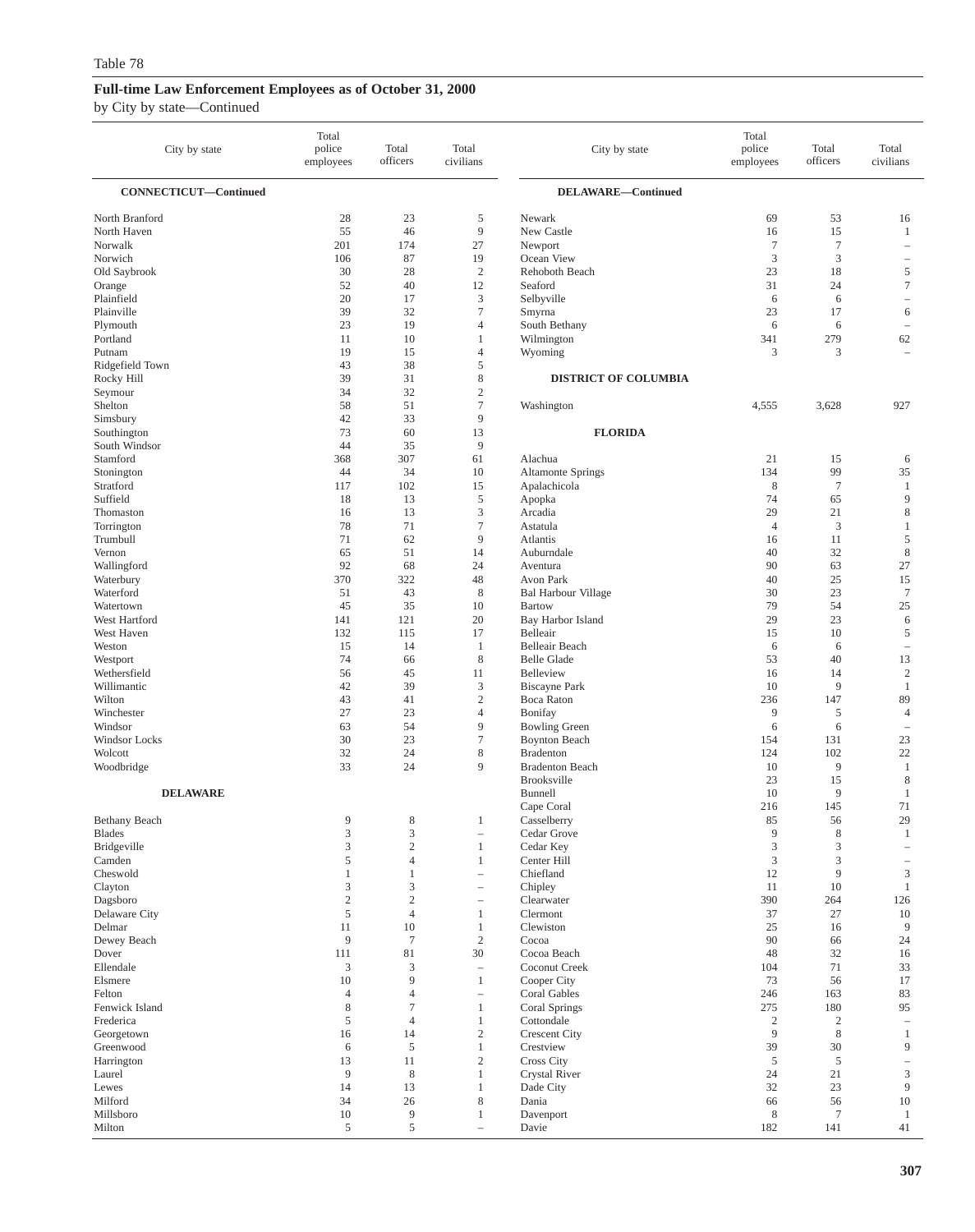| City by state                                | Total<br>police<br>employees | Total<br>officers | Total<br>civilians                | City by state                         | Total<br>police<br>employees | Total<br>officers | Total<br>civilians             |
|----------------------------------------------|------------------------------|-------------------|-----------------------------------|---------------------------------------|------------------------------|-------------------|--------------------------------|
| FLORIDA-Continued                            |                              |                   |                                   | FLORIDA-Continued                     |                              |                   |                                |
| Daytona Beach<br>Daytona Beach Shores        | 340<br>42                    | 258<br>35         | 82<br>$\overline{7}$              | Lake Placid<br>Lake Wales             | 8<br>57                      | $\tau$<br>44      | 1<br>13                        |
| Deerfield Beach                              | 117                          | 100               | 17                                | Lake Worth                            | 126                          | 88                | 38                             |
| De Funiak Springs                            | 16                           | 14                | $\boldsymbol{2}$                  | Lantana                               | 34                           | 26                | $\,$ 8 $\,$                    |
| Deland                                       | 77                           | 56                | 21                                | Largo                                 | 179                          | 123               | 56                             |
| Delray Beach<br>Dunnellon                    | 207<br>11                    | 138<br>9          | 69<br>$\mathfrak{2}$              | Lauderdale-by-the-Sea                 | 20                           | 19                | 1                              |
| Eagle Lake                                   | 5                            | 5                 | $\overline{\phantom{a}}$          | Leesburg<br><b>Lighthouse Point</b>   | 79<br>41                     | 60<br>32          | 19<br>9                        |
| Edgewater                                    | 50                           | 34                | 16                                | Live Oak                              | 18                           | 16                | $\mathbf{2}$                   |
| Edgewood                                     | 12                           | 11                | $\mathbf{1}$                      | Longboat Key                          | 30                           | 20                | 10                             |
| Eustis                                       | 54                           | 41                | 13                                | Longwood                              | 40                           | 36                | $\overline{4}$                 |
| Fellsmere                                    | 9                            | 8                 | $\mathbf{1}$                      | Lynn Haven                            | 31                           | 24                | $\tau$                         |
| Flagler Beach                                | 12                           | 12                | $\overline{\phantom{a}}$          | Madison                               | 14                           | 13                | 1                              |
| Florida City<br>Fort Lauderdale              | 38<br>662                    | 26<br>464         | 12<br>198                         | Maitland                              | 48                           | 38                | $10\,$                         |
| Fort Meade                                   | 19                           | 14                | 5                                 | Manalapan<br>Mangonia Park            | 13<br>17                     | 11<br>16          | $\mathfrak{2}$<br>$\mathbf{1}$ |
| Fort Myers                                   | 274                          | 161               | 113                               | Marco Island                          | 21                           | 19                | $\sqrt{2}$                     |
| Fort Pierce                                  | 150                          | 111               | 39                                | Margate                               | 171                          | 109               | 62                             |
| Fort Walton Beach                            | 72                           | 58                | 14                                | Marianna                              | 24                           | 16                | $\,$ 8 $\,$                    |
| Frostproof                                   | 15                           | 10                | $\sqrt{5}$                        | Mary Esther                           | $\overline{7}$               | 6                 | 1                              |
| Fruitland Park                               | 9                            | 8                 | $\mathbf{1}$                      | Mascotte                              | 10                           | 9                 | 1                              |
| Gainesville                                  | 322<br>17                    | 243<br>15         | 79<br>$\mathbf{2}$                | Medley<br>Melbourne                   | 40                           | 33                | $\tau$                         |
| Golden Beach<br>Greenacres City              | 63                           | 41                | 22                                | Melbourne Beach                       | 204<br>11                    | 156<br>10         | 48<br>1                        |
| Greensboro                                   | 1                            | 1                 | $\hspace{1.0cm} - \hspace{1.0cm}$ | Melbourne Village                     | 5                            | 5                 | $\overline{\phantom{a}}$       |
| Gretna                                       | 9                            | 7                 | $\sqrt{2}$                        | Mexico Beach                          | 6                            | 5                 | $\mathbf{1}$                   |
| Groveland                                    | 13                           | 8                 | 5                                 | Miami                                 | 1,412                        | 1,101             | 311                            |
| <b>Gulf Breeze</b>                           | 22                           | 17                | 5                                 | Miami Beach                           | 516                          | 370               | 146                            |
| Gulfport                                     | 37                           | 27                | 10                                | Miami Shores                          | 44                           | 34                | 10                             |
| Gulf Stream<br>Haines City                   | 9<br>56                      | 9<br>42           | $\overline{\phantom{a}}$<br>14    | Miami Springs                         | 53<br>46                     | 42<br>34          | 11<br>12                       |
| Hallandale                                   | 122                          | 88                | 34                                | Miccosukee<br>Midway                  | 3                            | 3                 | $\qquad \qquad -$              |
| Havana                                       | 12                           | 8                 | $\overline{4}$                    | Milton                                | 23                           | 15                | $\,$ 8 $\,$                    |
| Hialeah                                      | 444                          | 333               | 111                               | Miramar                               | 176                          | 132               | 44                             |
| Hialeah Gardens                              | 46                           | 35                | 11                                | Monticello                            | 14                           | 10                | $\overline{4}$                 |
| <b>Highland Beach</b>                        | 12                           | 11                | 1                                 | Mount Dora                            | 46                           | 32                | 14                             |
| <b>High Springs</b>                          | 14                           | 10<br>14          | 4<br>$\overline{c}$               | Mulberry                              | 13                           | 9                 | $\overline{4}$                 |
| Hillsboro Beach<br>Holly Hill                | 16<br>33                     | 25                | 8                                 | Naples<br>Neptune Beach               | 101<br>25                    | 75<br>18          | 26<br>$\tau$                   |
| Hollywood                                    | 502                          | 339               | 163                               | New Smyrna Beach                      | 66                           | 48                | 18                             |
| Holmes Beach                                 | 19                           | 12                | $\tau$                            | Niceville                             | 23                           | 18                | 5                              |
| Homestead                                    | 115                          | 76                | 39                                | North Bay Village                     | 29                           | 22                | $\tau$                         |
| Hypoluxo                                     | 6                            | $\overline{4}$    | $\boldsymbol{2}$                  | North Lauderdale                      | 70                           | 55                | 15                             |
| Indialantic                                  | 15                           | 10                | 5                                 | North Miami                           | 159                          | 120               | 39                             |
| Indian Creek Village<br>Indian Harbour Beach | 22<br>23                     | 18<br>16          | $\overline{4}$<br>7               | North Miami Beach<br>North Palm Beach | 150<br>45                    | 99<br>33          | 51<br>12                       |
| <b>Indian River Shores</b>                   | 22                           | 21                | 1                                 | North Port                            | 55                           | 39                | 16                             |
| <b>Indian Shores</b>                         | 12                           | 11                | $\mathbf{1}$                      | Oak Hill                              | $\boldsymbol{7}$             | $\tau$            | $\overline{\phantom{a}}$       |
| Inglis                                       | $\overline{4}$               | $\overline{4}$    | $\overline{\phantom{a}}$          | Oakland                               | 9                            | $\,$ 8 $\,$       | 1                              |
| Jacksonville                                 | 2,549                        | 1,557             | 992                               | Ocala                                 | 229                          | 150               | 79                             |
| Jacksonville Beach                           | 79                           | 56                | 23                                | Ocean Ridge                           | 15                           | 11                | 4                              |
| Jasper<br>Juno Beach                         | 12<br>16                     | 9<br>13           | 3<br>$\mathfrak{Z}$               | Ocoee                                 | 73                           | 59                | 14                             |
| Jupiter                                      | 129                          | 93                | 36                                | Okeechobee<br>Opa Locka               | 25<br>46                     | 19<br>41          | 6<br>5                         |
| Jupiter Inlet Colony                         | 5                            | 5                 | $\hspace{1.0cm} - \hspace{1.0cm}$ | Orange City                           | 22                           | 16                | 6                              |
| Jupiter Island                               | 20                           | 16                | $\overline{4}$                    | Orange Park                           | 28                           | 21                | 7                              |
| Kenneth City                                 | 16                           | 14                | $\sqrt{2}$                        | Orlando                               | 925                          | 665               | 260                            |
| Key Biscayne                                 | 36                           | 28                | $\,$ 8 $\,$                       | Ormond Beach                          | 90                           | 64                | 26                             |
| Key West<br>Kissimmee                        | 109<br>162                   | 73<br>104         | 36<br>58                          | Oviedo                                | 64                           | 54                | 10                             |
| Lady Lake                                    | 32                           | 23                | 9                                 | Pahokee                               | 21                           | 15                | 6                              |
| Lake Alfred                                  | 17                           | 12                | $\mathfrak s$                     | Palatka<br>Palm Bay                   | 42<br>188                    | 35<br>123         | 7<br>65                        |
| Lake City                                    | 50                           | 37                | 13                                | Palm Beach                            | 120                          | 72                | 48                             |
| Lake Clarke Shores                           | 10                           | 10                | $\overline{\phantom{a}}$          | Palm Beach Gardens                    | 117                          | 91                | 26                             |
| Lake Hamilton                                | 9                            | 6                 | $\mathfrak{Z}$                    | Palm Beach Shores                     | 14                           | 9                 | 5                              |
| Lake Helen                                   | $\tau$                       | $\tau$            | $\overline{\phantom{0}}$          | Palmetto                              | 43                           | 31                | 12                             |
| Lakeland<br>Lake Mary                        | 375<br>39                    | 230<br>29         | 145<br>10                         | Panama City                           | 135                          | 97<br>45          | 38                             |
| Lake Park                                    | 34                           | 25                | 9                                 | Panama City Beach<br>Parker           | 58<br>$\,$ 8 $\,$            | $\tau$            | 13<br>$\mathbf{1}$             |
|                                              |                              |                   |                                   |                                       |                              |                   |                                |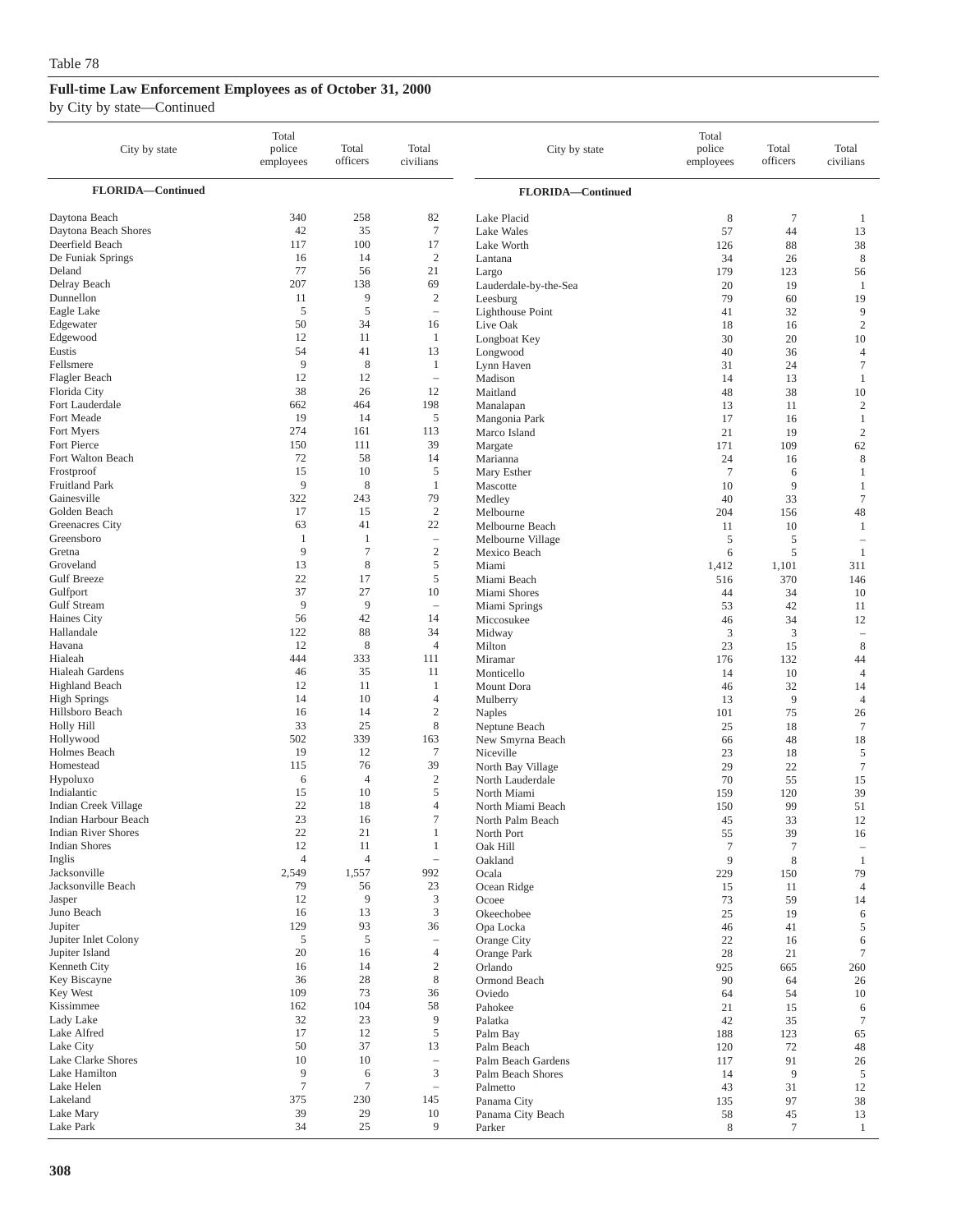| City by state                      | Total<br>police<br>employees    | Total<br>officers                | Total<br>civilians                                     | City by state                    | Total<br>police<br>employees     | Total<br>officers                | Total<br>civilians                          |
|------------------------------------|---------------------------------|----------------------------------|--------------------------------------------------------|----------------------------------|----------------------------------|----------------------------------|---------------------------------------------|
| FLORIDA-Continued                  |                                 |                                  |                                                        | FLORIDA-Continued                |                                  |                                  |                                             |
| Parkland                           | 30                              | 26                               | $\overline{4}$                                         | Winter Springs                   | 72                               | 53                               | 19                                          |
| Pembroke Pines<br>Perry            | 256<br>26                       | 204<br>24                        | 52<br>$\sqrt{2}$                                       | Zephyrhills                      | 35                               | 24                               | 11                                          |
| Pinellas Park                      | 113                             | 81                               | 32                                                     | <b>GEORGIA</b>                   |                                  |                                  |                                             |
| Plantation                         | 290                             | 185                              | 105                                                    |                                  |                                  |                                  |                                             |
| Plant City<br>Ponce Inlet          | 89<br>17                        | 64<br>11                         | 25<br>6                                                | Acworth<br>Adairsville           | 38<br>15                         | 24<br>10                         | 14<br>5                                     |
| Port Orange                        | 93                              | 70                               | 23                                                     | Adel                             | 21                               | 16                               | 5                                           |
| Port Richey                        | 18                              | 12                               | 6                                                      | Adrian                           | $\mathbf{1}$                     | $\mathbf{1}$                     | $\overline{\phantom{0}}$                    |
| Port St. Joe<br>Port St. Lucie     | 13<br>183                       | 11<br>133                        | $\sqrt{2}$<br>50                                       | Alapaha<br>Albany                | 3<br>232                         | 3<br>205                         | $\overline{\phantom{a}}$<br>27              |
| Punta Gorda                        | 44                              | 32                               | 12                                                     | Alma                             | 20                               | 13                               | $\tau$                                      |
| Quincy                             | 43                              | 33                               | 10                                                     | Alpharetta                       | 84                               | 61                               | 23                                          |
| Rockledge<br>Sanford               | 57<br>126                       | 42<br>104                        | 15<br>22                                               | Aragon<br>Arcade                 | $\overline{4}$<br>$\tau$         | $\overline{4}$<br>$\overline{7}$ | $\hspace{1.0cm} - \hspace{1.0cm}$<br>÷      |
| Sanibel                            | 29                              | 20                               | $\overline{9}$                                         | Arlington                        | 3                                | 3                                | $\qquad \qquad -$                           |
| Sarasota                           | 271                             | 203                              | 68                                                     | Ashburn                          | 12                               | 10                               | $\overline{c}$                              |
| Satellite Beach<br>Sea Ranch Lakes | 24<br>9                         | 18<br>6                          | 6<br>$\mathfrak z$                                     | Atlanta<br>Austell               | 1,851<br>24                      | 1,404<br>15                      | 447<br>9                                    |
| Sebastian                          | 46                              | 33                               | 13                                                     | <b>Avondale Estates</b>          | 11                               | 11                               | $\hspace{1.0cm} - \hspace{1.0cm}$           |
| Sebring                            | 48                              | 35                               | 13                                                     | Baldwin                          | 16                               | 10                               | 6                                           |
| Sewall's Point<br>Shalimar         | 8<br>$\overline{2}$             | 8<br>$\mathfrak{2}$              | $\overline{\phantom{a}}$<br>$\overline{\phantom{a}}$   | Barnesville<br>Baxley            | 15<br>17                         | 13<br>16                         | $\overline{c}$<br>$\mathbf{1}$              |
| South Bay                          | 20                              | 18                               | $\sqrt{2}$                                             | Berlin                           | 3                                | 3                                | $\qquad \qquad -$                           |
| South Daytona                      | 35                              | 25                               | 10                                                     | Bloomingdale                     | 12                               | 10                               | $\mathbf{2}$                                |
| South Miami<br>South Palm Beach    | 70                              | 60                               | 10                                                     | <b>Blue Ridge</b>                | $\boldsymbol{7}$<br>$\mathbf{2}$ | $\tau$                           | $\qquad \qquad -$                           |
| Springfield                        | 11<br>17                        | 11<br>13                         | $\hspace{1.0cm} - \hspace{1.0cm}$<br>$\overline{4}$    | Blythe<br>Bowdon                 | 14                               | $\mathbf{1}$<br>10               | 1<br>4                                      |
| Starke                             | 27                              | 20                               | $\tau$                                                 | <b>Braselton</b>                 | $\mathbf{1}$                     | $\mathbf{1}$                     | $\qquad \qquad -$                           |
| St. Augustine                      | 60                              | 49                               | 11                                                     | <b>Braswell</b>                  | 1                                | 1                                | $\qquad \qquad -$                           |
| St. Augustine Beach<br>St. Cloud   | 12<br>58                        | 10<br>41                         | $\mathfrak{2}$<br>17                                   | <b>B</b> remen<br><b>Broxton</b> | 17<br>5                          | 14<br>$\overline{4}$             | $\mathfrak{Z}$<br>$\mathbf{1}$              |
| St. Pete Beach                     | 46                              | 30                               | 16                                                     | Brunswick                        | 98                               | 82                               | 16                                          |
| St. Petersburg                     | 722                             | 503                              | 219                                                    | Buchanan                         | $\tau$                           | $\tau$                           | $\hspace{1.0cm} - \hspace{1.0cm}$           |
| Stuart<br>Sunny Isles Beach        | 54<br>55                        | 39<br>43                         | 15<br>12                                               | Buena Vista<br><b>Butler</b>     | 10<br>6                          | 8<br>6                           | $\mathbf{2}$<br>$\qquad \qquad -$           |
| Sunrise                            | 200                             | 148                              | 52                                                     | Byromville                       | -1                               | $\mathbf{1}$                     | $\overline{\phantom{0}}$                    |
| Surfside                           | 24                              | 19                               | $\sqrt{5}$                                             | <b>Byron</b>                     | 14                               | 11                               | $\mathfrak z$                               |
| Sweetwater<br>Tallahassee          | 28<br>441                       | 22<br>314                        | 6<br>127                                               | Cairo<br>Calhoun                 | 26<br>48                         | 23<br>43                         | 3<br>5                                      |
| Tampa                              | 1,231                           | 939                              | 292                                                    | Camilla                          | 22                               | 18                               | 4                                           |
| <b>Tarpon Springs</b>              | 58                              | 46                               | 12                                                     | Canon                            | -1                               | $\mathbf{1}$                     | ۰                                           |
| Tavares                            | 22                              | 21                               | $\mathbf{1}$                                           | Canton                           | 39<br>52                         | 31<br>44                         | $\,$ 8 $\,$                                 |
| Temple Terrace<br>Tequesta         | 64<br>21                        | 46<br>17                         | 18<br>$\overline{4}$                                   | Cartersville<br>Cedartown        | 27                               | 25                               | $\,$ 8 $\,$<br>$\mathbf{2}$                 |
| Titusville                         | 116                             | 82                               | 34                                                     | Chamblee                         | 46                               | 31                               | 15                                          |
| <b>Treasure Island</b>             | 28                              | 21                               | $\overline{7}$                                         | Chatsworth                       | 15                               | 13                               | $\boldsymbol{2}$                            |
| Trenton<br>Umatilla                | $\ensuremath{\mathsf{3}}$<br>10 | $\ensuremath{\mathfrak{Z}}$<br>9 | $\overline{\phantom{a}}$<br>$\mathbf{1}$               | Chickamauga<br>Clarkston         | 6<br>18                          | $\sqrt{5}$<br>15                 | $\mathbf{1}$<br>$\ensuremath{\mathfrak{Z}}$ |
| Valparaiso                         | 14                              | 10                               | $\overline{4}$                                         | Cleveland                        | 9                                | 9                                | $\overline{\phantom{0}}$                    |
| Venice                             | 66                              | 46                               | 20                                                     | College Park                     | 117                              | 94                               | 23                                          |
| Vero Beach<br>Village of Pinecrest | 88<br>61                        | 62<br>44                         | 26<br>17                                               | Collins<br>Colquitt              | $\overline{c}$<br>9              | $\mathbf{1}$<br>$\,$ 8 $\,$      | $\mathbf{1}$<br>-1                          |
| Virginia Gardens                   | $\,$ 8 $\,$                     | $\tau$                           | $\mathbf{1}$                                           | Columbus                         | 467                              | 369                              | 98                                          |
| Waldo                              | 8                               | $\tau$                           | $\mathbf{1}$                                           | Comer                            | 3                                | 3                                | $\overline{\phantom{0}}$                    |
| Wauchula<br>Webster                | 16<br>3                         | 13<br>$\mathfrak{Z}$             | $\mathfrak z$<br>$\hspace{1.0cm} \rule{1.5cm}{0.15cm}$ | Commerce<br>Conyers              | 21<br>59                         | 16<br>42                         | 5<br>17                                     |
| Welaka                             | $\mathbf{1}$                    | $\,1$                            | $\sim$                                                 | Coolidge                         | 3                                | 3                                | $\overline{\phantom{a}}$                    |
| West Melbourne                     | 31                              | 27                               | $\overline{4}$                                         | Cordele                          | 37                               | 30                               | $\boldsymbol{7}$                            |
| West Miami<br>Weston               | 18<br>64                        | 15<br>46                         | $\mathfrak z$<br>18                                    | Cornelia<br>Covington            | 22<br>56                         | 18<br>49                         | $\overline{4}$<br>7                         |
| West Palm Beach                    | 379                             | 261                              | 118                                                    | Crawfordville                    | $\overline{2}$                   | $\sqrt{2}$                       |                                             |
| Wildwood                           | 19                              | 13                               | 6                                                      | Cumming                          | 17                               | 13                               | $\overline{4}$                              |
| Williston<br>Wilton Manors         | 21<br>40                        | 13<br>31                         | $\,$ 8 $\,$<br>$\overline{9}$                          | Cusseta<br>Cuthbert              | $\boldsymbol{7}$<br>13           | $\overline{4}$<br>9              | $\mathfrak{Z}$<br>$\overline{4}$            |
| Windermere                         | 10                              | $\overline{9}$                   | $\mathbf{1}$                                           | Dallas                           | 16                               | 11                               | 5                                           |
| Winter Garden                      | 49                              | 36                               | 13                                                     | Dalton                           | 92                               | 77                               | 15                                          |
| Winter Haven<br>Winter Park        | 110<br>111                      | $78\,$<br>81                     | 32<br>30                                               | Danielsville<br>Danville         | -1<br>$\mathfrak{Z}$             | $\mathbf{1}$<br>$\sqrt{2}$       | $\overline{\phantom{a}}$<br>$\mathbf{1}$    |
|                                    |                                 |                                  |                                                        |                                  |                                  |                                  |                                             |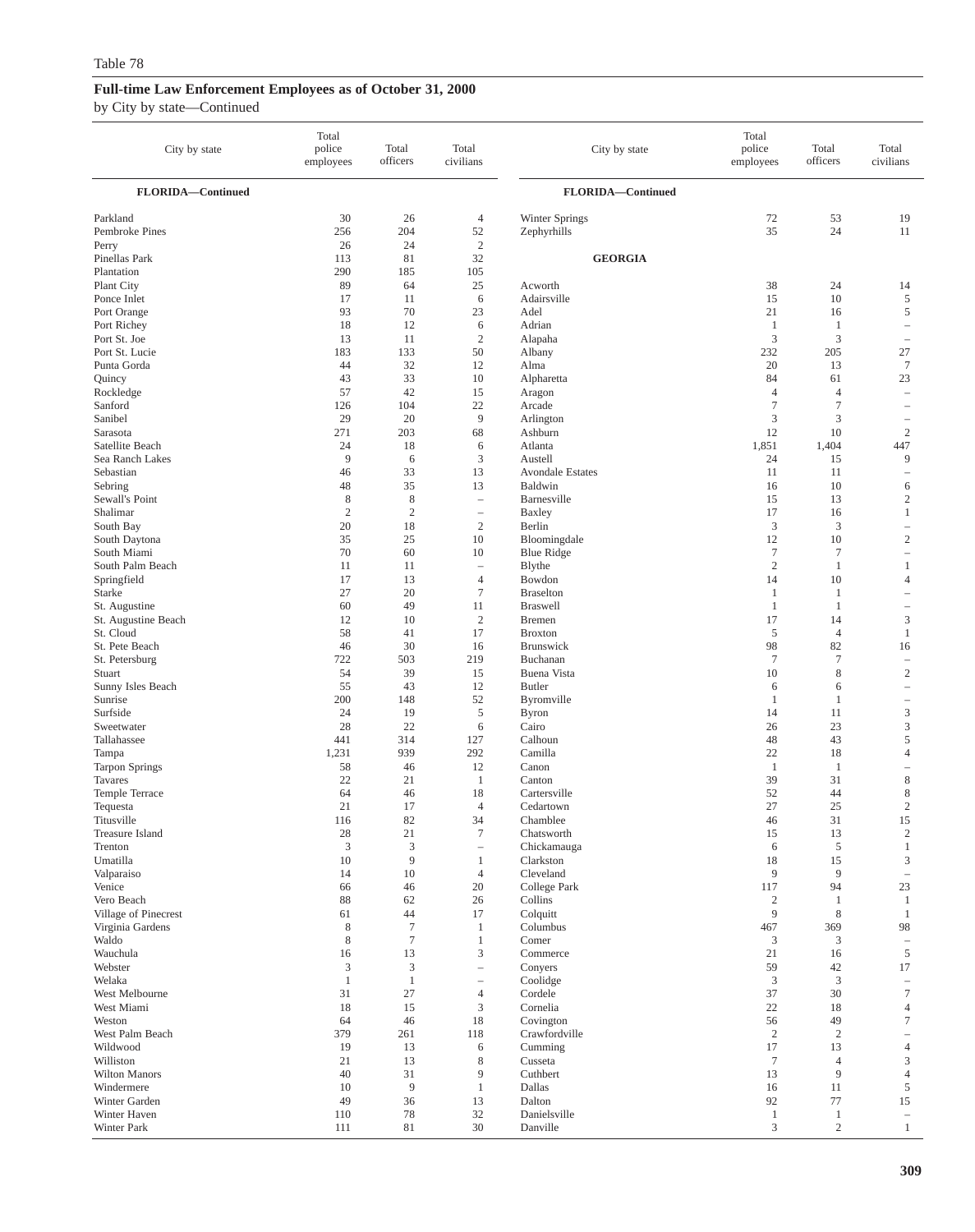| City by state                     | Total<br>police<br>employees | Total<br>officers                | Total<br>civilians                         | City by state                     | Total<br>police<br>employees | Total<br>officers     | Total<br>civilians                      |
|-----------------------------------|------------------------------|----------------------------------|--------------------------------------------|-----------------------------------|------------------------------|-----------------------|-----------------------------------------|
| GEORGIA-Continued                 |                              |                                  |                                            | <b>GEORGIA-Continued</b>          |                              |                       |                                         |
| Darien                            | 5                            | 5                                | -                                          | Lilburn                           | 32                           | 25                    | 7                                       |
| Dawson                            | 21                           | 16                               | $\mathfrak s$                              | Lincolnton                        | $\overline{4}$               | $\overline{4}$        | ÷,                                      |
| Doerun                            | 5                            | $\overline{4}$                   | $\mathbf{1}$                               | Lithonia                          | 14                           | 9                     | $\sqrt{5}$                              |
| Doraville<br>Douglas              | 71<br>43                     | 35<br>35                         | 36<br>$\,$ 8 $\,$                          | <b>Locust Grove</b><br>Loganville | 12<br>16                     | 10<br>15              | $\overline{c}$<br>1                     |
| Douglasville                      | 96                           | 80                               | 16                                         | Lookout Mountain                  | 8                            | $\tau$                | 1                                       |
| Dublin                            | 52                           | 44                               | 8                                          | Louisville                        | 6                            | 6                     | $\overline{\phantom{a}}$                |
| Duluth                            | 63                           | 47                               | 16                                         | Ludowici                          | 10                           | 5                     | $\sqrt{5}$                              |
| Eastman                           | 13                           | 12                               | 1                                          | Lumber City                       | $\tau$                       | 5                     | $\sqrt{2}$                              |
| East Point<br>Eatonton            | 173<br>18                    | 126<br>14                        | 47<br>$\overline{4}$                       | Lumpkin<br>Macon                  | 5<br>371                     | $\overline{4}$<br>287 | $\mathbf{1}$<br>84                      |
| Edison                            | $\overline{4}$               | $\overline{4}$                   | $\sim$                                     | Madison                           | 12                           | 11                    | $\mathbf{1}$                            |
| Elberton                          | 27                           | 24                               | 3                                          | Manchester                        | 21                           | 16                    | 5                                       |
| Ellaville                         | $\overline{4}$               | $\overline{4}$                   | $\overline{\phantom{a}}$                   | Mansfield                         | $\overline{2}$               | $\overline{c}$        | $\overline{\phantom{0}}$                |
| Ellijay                           | 11                           | 10                               | $\mathbf{1}$                               | Marietta                          | 164                          | 135                   | 29                                      |
| Emerson<br>Eton                   | $\overline{4}$<br>3          | 3<br>$\mathfrak z$               | 1<br>Ē,                                    | Maysville<br>McCaysville          | 5<br>$\overline{4}$          | 4<br>4                | 1<br>$\sim$                             |
| Euharlee                          | $\tau$                       | $\tau$                           | $\overline{\phantom{a}}$                   | McDonough                         | 29                           | 26                    | $\mathfrak z$                           |
| Fairburn                          | 29                           | 20                               | 9                                          | McIntyre                          | 5                            | 5                     | $\overline{\phantom{a}}$                |
| Fayetteville                      | 42                           | 38                               | $\overline{4}$                             | McRae                             | 10                           | 6                     | $\overline{4}$                          |
| Flowery Branch                    | $7\phantom{.0}$              | 6                                | 1                                          | Meigs                             | 5                            | 4                     | 1                                       |
| Folkston                          | 6                            | 6                                | ÷                                          | Milan                             | 1                            | 1                     | $\sim$                                  |
| <b>Forest Park</b><br>Fort Gaines | 80<br>6                      | 59<br>$\overline{4}$             | 21<br>$\boldsymbol{2}$                     | Milledgeville<br>Millen           | 64<br>9                      | 42<br>9               | 22<br>$\hspace{1.0cm} - \hspace{1.0cm}$ |
| Fort Oglethorpe                   | 29                           | 25                               | $\overline{4}$                             | Monroe                            | 36                           | 31                    | $\sqrt{5}$                              |
| Fort Valley                       | 36                           | 32                               | $\overline{4}$                             | Montezuma                         | 16                           | 13                    | 3                                       |
| Franklin Springs                  | 1                            | $\mathbf{1}$                     | ÷                                          | Monticello                        | 14                           | 11                    | 3                                       |
| Gainesville                       | 109                          | 87                               | 22                                         | Morrow                            | 35                           | 30                    | $\sqrt{5}$                              |
| Garden City<br>Garfield           | 38<br>-1                     | 34<br>$\mathbf{1}$               | $\overline{4}$<br>$\overline{\phantom{a}}$ | Moultrie<br>Mountain City         | 49<br>$\sqrt{2}$             | 42<br>$\overline{2}$  | $\tau$                                  |
| Gordon                            | 10                           | 6                                | $\overline{4}$                             | Mt. Zion                          | 3                            | 3                     | $\overline{\phantom{a}}$                |
| Gray                              | 11                           | 10                               | 1                                          | Nahunta                           | 3                            | 3                     | $\overline{\phantom{a}}$                |
| Greensboro                        | 13                           | 13                               | $\overline{\phantom{a}}$                   | Nashville                         | 15                           | 9                     | 6                                       |
| Greenville                        | 8                            | $\tau$                           | $\mathbf{1}$                               | Newington                         | 3                            | $\mathbf{2}$          | 1                                       |
| Griffin<br>Grovetown              | 86<br>18                     | 73<br>15                         | 13<br>3                                    | Newnan<br>Norcross                | 65<br>36                     | 55<br>29              | 10<br>$\tau$                            |
| Hahira                            | $\,$ 8 $\,$                  | $\boldsymbol{7}$                 | $\mathbf{1}$                               | Ocilla                            | 17                           | 13                    | $\overline{4}$                          |
| Hamilton                          | $\mathbf{1}$                 | $\mathbf{1}$                     | $\hspace{1.0cm} - \hspace{1.0cm}$          | Oglethorpe                        | 6                            | 5                     | 1                                       |
| Hampton                           | 12                           | 11                               | $\mathbf{1}$                               | Omega                             | 3                            | 3                     | $\overline{\phantom{a}}$                |
| Hapeville                         | 53                           | 43                               | 10                                         | Oxford                            | 3                            | 3                     | $\overline{\phantom{m}}$                |
| Harlem<br>Hartwell                | 12<br>24                     | 8<br>18                          | $\overline{4}$<br>6                        | Palmetto<br>Patterson             | 9<br>$\sqrt{2}$              | $\tau$<br>$\sqrt{2}$  | $\overline{c}$<br>i.                    |
| Hazlehurst                        | 13                           | 11                               | $\overline{c}$                             | Pavo                              | $\overline{c}$               | $\sqrt{2}$            |                                         |
| Helen                             | 12                           | 8                                | $\overline{4}$                             | Peachtree City                    | 53                           | 49                    | $\overline{4}$                          |
| Hiawassee                         | 13                           | $\mathfrak{Z}$                   | 10                                         | Perry                             | 43                           | 35                    | $\,$ 8 $\,$                             |
| Hinesville                        | 80                           | 70                               | 10                                         | Pinehurst                         | $\overline{4}$               | 1                     | 3                                       |
| Hoboken<br>Hogansville            | $\mathfrak{2}$<br>11         | $\mathbf{1}$<br>$\boldsymbol{7}$ | $\mathbf{1}$<br>$\overline{4}$             | Pine Lake<br>Pine Mountain        | 4<br>$\tau$                  | 4<br>6                | 1                                       |
| <b>Holly Springs</b>              | 9                            | $\,$ 8 $\,$                      | 1                                          | Pineview                          | $\sqrt{2}$                   | $\boldsymbol{2}$      |                                         |
| Homerville                        | 8                            | $\boldsymbol{7}$                 | 1                                          | Plains                            | $\mathbf{1}$                 | $\mathbf{1}$          | $\overline{\phantom{0}}$                |
| Hoschton                          | 3                            | 3                                | i.                                         | Pooler                            | 21                           | 18                    | 3                                       |
| Irwinton                          | 1                            | $\mathbf{1}$                     | -                                          | Port Wentworth                    | 18                           | 16                    | $\sqrt{2}$                              |
| Ivey<br>Jackson                   | $\sqrt{2}$<br>16             | $\overline{2}$<br>11             | $\sqrt{5}$                                 | Powder Springs<br>Quitman         | 30<br>18                     | 25<br>14              | 5<br>$\overline{4}$                     |
| Jasper                            | 11                           | 10                               | $\mathbf{1}$                               | Ray City                          | $\overline{2}$               | $\sqrt{2}$            | $\qquad \qquad -$                       |
| Jefferson                         | 20                           | 18                               | $\overline{c}$                             | Reidsville                        | 11                           | 6                     | 5                                       |
| Jonesboro                         | 26                           | 23                               | $\mathfrak{Z}$                             | Remerton                          | $\,$ 8 $\,$                  | 8                     | i.                                      |
| Kennesaw                          | 58                           | 42                               | 16                                         | Richmond Hill                     | 24                           | 18                    | 6                                       |
| Kingsland                         | 31                           | 28                               | 3                                          | Rincon                            | 13<br>$\overline{7}$         | 11                    | $\overline{c}$                          |
| Kingston<br>Lafayette             | $\mathfrak{Z}$<br>22         | $\mathfrak{Z}$<br>18             | $\qquad \qquad -$<br>$\overline{4}$        | Ringgold<br>Roberta               | 3                            | $\boldsymbol{7}$<br>3 |                                         |
| LaGrange                          | 97                           | 85                               | 12                                         | Rochelle                          | $\overline{4}$               | $\overline{4}$        | $\overline{\phantom{0}}$                |
| Lake City                         | 17                           | 16                               | 1                                          | Rockmart                          | 15                           | 13                    | $\overline{c}$                          |
| Lake Park                         | 3                            | $\mathfrak{Z}$                   | $\overline{\phantom{a}}$                   | Rome                              | 107                          | 94                    | 13                                      |
| Lavonia                           | 13                           | 12                               | $\mathbf{1}$                               | Rossville                         | 12                           | $\overline{9}$        | $\ensuremath{\mathfrak{Z}}$             |
| Lawrenceville<br>Leary            | 65<br>3                      | 50<br>$\overline{2}$             | 15<br>$\mathbf{1}$                         | Royston<br>Sale City              | 19<br>$\mathbf{1}$           | 16<br>$\mathbf{1}$    | 3<br>$\overline{\phantom{a}}$           |
| Leesburg                          | $10\,$                       | 9                                | 1                                          | Sandersville                      | $21\,$                       | 16                    | 5                                       |
| Leslie                            | $\overline{4}$               | $\overline{4}$                   | $\sim$                                     | Sardis                            | 5                            | 5                     | $\overline{\phantom{a}}$                |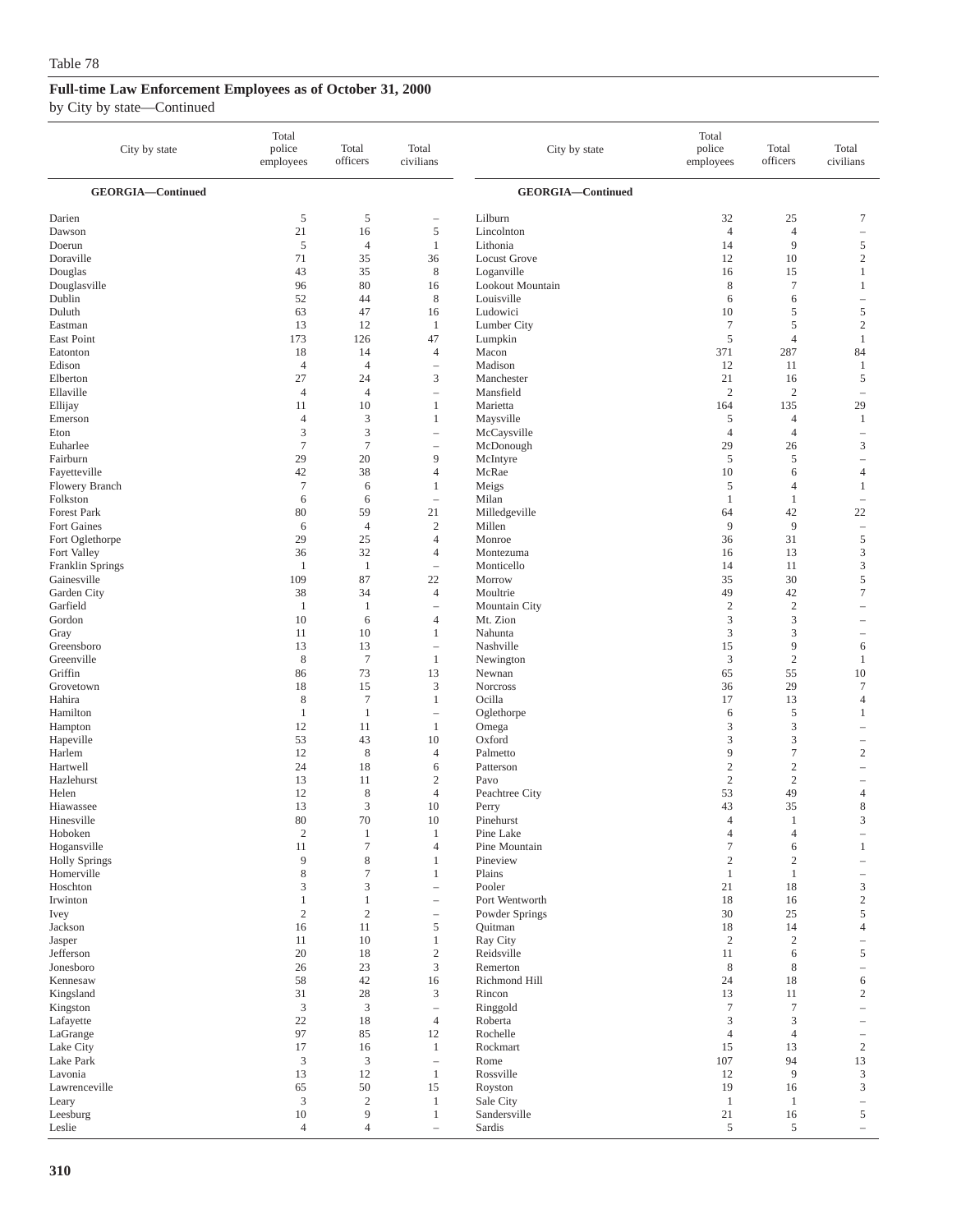|                            | City by state     | Total<br>police<br>employees | Total<br>officers         | Total<br>civilians                  | City by state               | Total<br>police<br>employees | Total<br>officers                | Total<br>civilians                                            |
|----------------------------|-------------------|------------------------------|---------------------------|-------------------------------------|-----------------------------|------------------------------|----------------------------------|---------------------------------------------------------------|
|                            | GEORGIA-Continued |                              |                           |                                     | <b>IDAHO-Continued</b>      |                              |                                  |                                                               |
| Savannah                   |                   | 493                          | 399                       | 94                                  | <b>Bonners Ferry</b>        | $\,$ 8 $\,$                  | $\boldsymbol{7}$                 | $\mathbf{1}$                                                  |
| Senoia                     |                   | 10                           | 9                         | $\mathbf{1}$                        | <b>Buhl</b>                 | 11                           | 9                                | $\overline{c}$                                                |
| Shellman                   |                   | 3                            | 3                         | $\qquad \qquad -$                   | Caldwell                    | 56                           | 43                               | 13                                                            |
| Sky Valley                 |                   | 8                            | 6                         | $\mathbf{2}$                        | Cascade                     | 5                            | $\overline{4}$                   | $\mathbf{1}$                                                  |
| Smyrna<br>Snellville       |                   | 134                          | 93<br>34                  | 41<br>9                             | Chubbuck<br>Coeur d'Alene   | 27<br>71                     | 18<br>58                         | 9<br>13                                                       |
| Soperton                   |                   | 43<br>10                     | 5                         | 5                                   | Cottonwood                  | -1                           | -1                               | $\hspace{1.0cm} - \hspace{1.0cm}$                             |
| <b>Sparks</b>              |                   | $\overline{c}$               | $\overline{c}$            | $\equiv$                            | Emmett                      | 13                           | 12                               | $\mathbf{1}$                                                  |
| Sparta                     |                   | $\overline{7}$               | $\overline{4}$            | 3                                   | Filer                       | 5                            | 5                                | $\hspace{1.0cm} - \hspace{1.0cm}$                             |
| Springfield                |                   | 8                            | $\tau$                    | $\mathbf{1}$                        | Fruitland                   | $\,$ 8 $\,$                  | $\tau$                           | $\mathbf{1}$                                                  |
| Statesboro                 |                   | 71                           | 59                        | 12                                  | Garden City                 | 32                           | 26                               | 6                                                             |
| Statham                    |                   | $\overline{4}$               | $\overline{4}$            | $\qquad \qquad -$                   | Gooding                     | 5                            | 5                                |                                                               |
| Stillmore                  |                   | $\overline{4}$               | 3                         | $\mathbf{1}$                        | Grangeville                 | 6                            | 6                                |                                                               |
| St. Marys<br>Summerville   |                   | 35<br>19                     | 31<br>18                  | $\overline{4}$<br>1                 | Hagerman<br>Hailey          | $\mathbf{2}$<br>12           | $\mathfrak{2}$<br>10             | ۰<br>$\sqrt{2}$                                               |
| Suwanee                    |                   | 26                           | 18                        | $\,$ 8 $\,$                         | Heyburn                     | $\,$ 8 $\,$                  | $\tau$                           | $\mathbf{1}$                                                  |
| Swainsboro                 |                   | 19                           | 16                        | 3                                   | Homedale                    | 5                            | 5                                | $\hspace{1.0cm} - \hspace{1.0cm}$                             |
| Sylvania                   |                   | 15                           | 11                        | 4                                   | Idaho City                  | 1                            | $\mathbf{1}$                     | $\overline{\phantom{a}}$                                      |
| Sylvester                  |                   | 24                           | 19                        | 5                                   | <b>Idaho Falls</b>          | 117                          | 84                               | 33                                                            |
| Talbotton                  |                   | $\overline{4}$               | $\overline{4}$            | $\overline{\phantom{m}}$            | Jerome                      | 17                           | 15                               | $\overline{c}$                                                |
| Tallapoosa                 |                   | 15                           | 15                        | $\qquad \qquad -$                   | Kamiah                      | $\overline{4}$               | $\overline{4}$                   | $\hspace{0.1mm}-\hspace{0.1mm}$                               |
| Tallulah Falls             |                   | $\mathbf{1}$                 | $\mathbf{1}$              | -                                   | Kellogg                     | 8                            | $7\phantom{.0}$                  | 1                                                             |
| Temple<br>Tennille         |                   | 10<br>3                      | $\,$ 8 $\,$<br>3          | $\mathfrak{2}$<br>$\qquad \qquad -$ | Ketchum                     | 23<br>6                      | 12<br>6                          | 11<br>$\equiv$                                                |
| Thomaston                  |                   | 33                           | 27                        | 6                                   | Kimberly<br>Lewiston        | 65                           | 45                               | 20                                                            |
| Thomson                    |                   | 20                           | 14                        | 6                                   | McCall                      | 12                           | 10                               | $\overline{c}$                                                |
| Thunderbolt                |                   | 16                           | 11                        | 5                                   | Meridian                    | 47                           | 41                               | 6                                                             |
| Tifton                     |                   | 57                           | 47                        | 10                                  | Montpelier                  | 6                            | 6                                | $\equiv$                                                      |
| Tignall                    |                   | $\overline{2}$               | 1                         | $\mathbf{1}$                        | Moscow                      | 43                           | 32                               | 11                                                            |
| Toccoa                     |                   | 43                           | 32                        | 11                                  | Mountain Home               | 33                           | 24                               | 9                                                             |
| Trenton                    |                   | $\overline{7}$               | $\tau$                    | $\overline{\phantom{a}}$            | Nampa                       | 101                          | 74                               | 27                                                            |
| Trion<br>Tybee Island      |                   | 9<br>22                      | 9<br>17                   | $\qquad \qquad -$<br>5              | New Plymouth<br>Orofino     | $\mathfrak{2}$<br>$\tau$     | $\mathbf{2}$<br>6                | $\hspace{1.0cm} - \hspace{1.0cm}$<br>$\mathbf{1}$             |
| Tyrone                     |                   | 12                           | 11                        | $\mathbf{1}$                        | Osburn                      | $\sqrt{2}$                   | $\mathfrak{2}$                   | $\overline{\phantom{a}}$                                      |
| Unadilla                   |                   | 6                            | 6                         | $\overline{\phantom{a}}$            | Parma                       | $\overline{4}$               | $\overline{4}$                   | $\overline{\phantom{m}}$                                      |
| <b>Union City</b>          |                   | 45                           | 42                        | 3                                   | Payette                     | 13                           | 11                               | $\overline{c}$                                                |
| <b>Union Point</b>         |                   | 11                           | 10                        | $\mathbf{1}$                        | Pinehurst                   | 3                            | 3                                | $\hspace{1.0cm} - \hspace{1.0cm}$                             |
| Valdosta                   |                   | 128                          | 107                       | 21                                  | Pocatello                   | 114                          | 84                               | 30                                                            |
| Vidalia                    |                   | 39                           | 32                        | $\tau$                              | Ponderay                    | $\overline{4}$               | $\overline{4}$                   | $\overline{\phantom{a}}$                                      |
| Vienna<br>Villa Rica       |                   | $\,$ 8 $\,$<br>35            | $\overline{7}$<br>30      | $\mathbf{1}$<br>5                   | Post Falls<br>Preston       | 44<br>$\tau$                 | 26<br>6                          | 18<br>$\mathbf{1}$                                            |
| Warm Springs               |                   | $\overline{4}$               | 3                         | $\mathbf{1}$                        | Priest River                | 6                            | 5                                | $\mathbf{1}$                                                  |
| Warner Robins              |                   | 123                          | 100                       | 23                                  | Rexburg                     | 37                           | 30                               | $\tau$                                                        |
| Warwick                    |                   | $\overline{4}$               | $\overline{4}$            | $\overline{\phantom{a}}$            | Rigby                       | $\tau$                       | $\overline{7}$                   | $\overline{\phantom{a}}$                                      |
| Washington                 |                   | 17                           | 16                        | 1                                   | Rupert                      | 15                           | 14                               | $\mathbf{1}$                                                  |
| Watkinsville               |                   | 5                            | 5                         | $\qquad \qquad -$                   | Sandpoint                   | 32                           | 16                               | 16                                                            |
| Waverly Hall               |                   | 3                            | $\ensuremath{\mathsf{3}}$ |                                     | Shelley                     | $\tau$                       | 7                                |                                                               |
| Waycross<br>Waynesboro     |                   | 65<br>24                     | 45<br>17                  | $20\,$<br>$7\phantom{.0}$           | Smelterville                | $\mathbf{1}$<br>$\,$ 8 $\,$  | $\mathbf{1}$<br>$\boldsymbol{7}$ | $\hspace{1.0cm} - \hspace{1.0cm}$<br>$\mathbf{1}$             |
| West Point                 |                   | 19                           | 14                        | 5                                   | Soda Springs<br>Spirit Lake | 5                            | 5                                | $\overline{\phantom{a}}$                                      |
| Whitesburg                 |                   | $\overline{4}$               | $\overline{4}$            | $\qquad \qquad -$                   | St. Anthony                 | $\tau$                       | $\boldsymbol{7}$                 | $\hspace{1.0cm} - \hspace{1.0cm}$                             |
| Willacoochee               |                   | $\overline{4}$               | $\overline{4}$            | $\qquad \qquad -$                   | St. Maries                  | 6                            | 5                                | $\mathbf{1}$                                                  |
| Winder                     |                   | 41                           | 34                        | $\boldsymbol{7}$                    | Sun Valley                  | 9                            | 8                                | -1                                                            |
| Woodbine                   |                   | 6                            | 6                         | $\qquad \qquad -$                   | <b>Twin Falls</b>           | $70\,$                       | 55                               | 15                                                            |
| Woodstock                  |                   | 32                           | 29                        | 3                                   | Wallace                     | 3                            | 3                                | $\overline{\phantom{a}}$                                      |
| Wrens<br>Zebulon           |                   | 13<br>$\,$ 8 $\,$            | 9<br>$\,$ 8 $\,$          | 4<br>-                              | Weiser<br>Wendell           | 11<br>6                      | 10                               | $\mathbf{1}$                                                  |
|                            |                   |                              |                           |                                     | Wilder                      | 4                            | 6<br>$\overline{4}$              | ÷                                                             |
|                            | <b>HAWAII</b>     |                              |                           |                                     |                             |                              |                                  |                                                               |
| Honolulu                   |                   | 2,540                        | 2,059                     | 481                                 | <b>ILLINOIS</b>             |                              |                                  |                                                               |
|                            |                   |                              |                           |                                     | Abingdon                    | $\overline{4}$               | $\overline{4}$                   |                                                               |
|                            | <b>IDAHO</b>      |                              |                           |                                     | Addison                     | 92                           | 66                               | 26                                                            |
|                            |                   |                              |                           |                                     | Albany                      | $\mathbf{1}$                 | $\mathbf{1}$                     | $\overline{\phantom{a}}$                                      |
| Aberdeen<br>American Falls |                   | 8<br>11                      | 5<br>9                    | 3<br>$\sqrt{2}$                     | Albers<br>Albion            | $\boldsymbol{2}$<br>3        | $\boldsymbol{2}$<br>3            | $\hspace{1.0cm} - \hspace{1.0cm}$<br>$\overline{\phantom{a}}$ |
| Bellevue                   |                   | $\overline{4}$               | $\overline{4}$            | $\overline{\phantom{a}}$            | Aledo                       | 8                            | $\boldsymbol{7}$                 | $\mathbf{1}$                                                  |
| Blackfoot                  |                   | 27                           | 24                        | 3                                   | Algonquin                   | 49                           | 38                               | 11                                                            |
| Boise                      |                   | 301                          | 251                       | 50                                  | Alorton                     | 4                            | $\overline{4}$                   | $\overline{\phantom{0}}$                                      |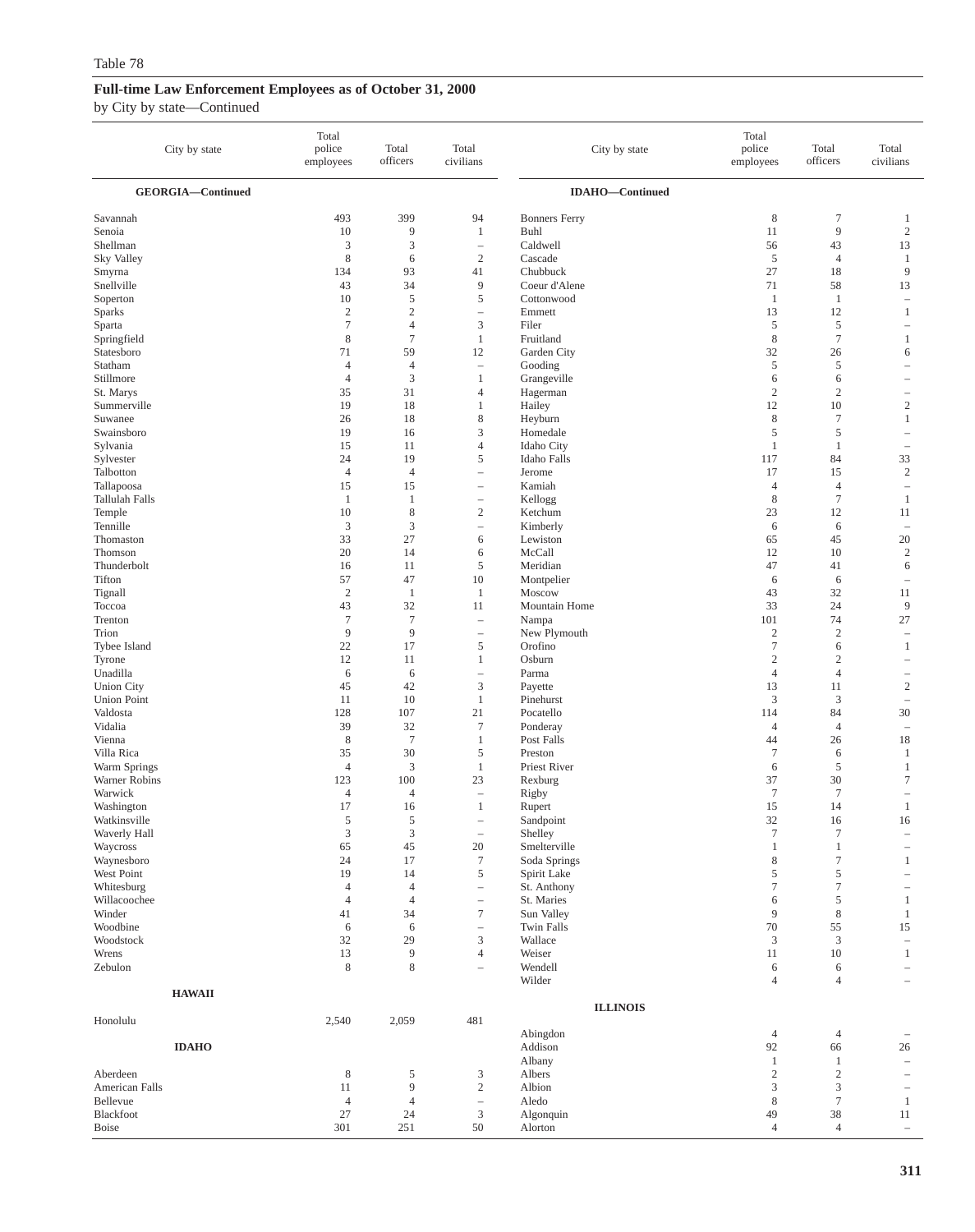| City by state                    | Total<br>police<br>employees | Total<br>officers            | Total<br>civilians                                            | City by state               | Total<br>police<br>employees | Total<br>officers      | Total<br>civilians                         |
|----------------------------------|------------------------------|------------------------------|---------------------------------------------------------------|-----------------------------|------------------------------|------------------------|--------------------------------------------|
| <b>ILLINOIS-Continued</b>        |                              |                              |                                                               | <b>ILLINOIS-Continued</b>   |                              |                        |                                            |
| Alsip                            | 52                           | 42                           | 10                                                            | Carbon Cliff                | 5                            | 5                      |                                            |
| Altamont                         | 5                            | 5                            | $\overline{\phantom{a}}$                                      | Carbondale                  | 78                           | 59                     | 19                                         |
| Alton                            | 93                           | 78                           | 15                                                            | Carlinville                 | 17                           | 12                     | 5                                          |
| Amboy                            | $\mathfrak{2}$               | $\overline{2}$               | $\hspace{1.0cm} - \hspace{1.0cm}$                             | Carlyle                     | $\overline{7}$               | 6                      | 1                                          |
| Andalusia<br>Anna                | 3<br>9                       | 3<br>9                       | $\overline{\phantom{m}}$<br>$\hspace{1.0cm} - \hspace{1.0cm}$ | Carmi<br>Carol Stream       | 10<br>82                     | 9<br>56                | 1<br>26                                    |
| Annawan                          | 1                            | 1                            | $\overline{\phantom{0}}$                                      | Carpentersville             | 65                           | 56                     | 9                                          |
| Antioch                          | 30                           | 21                           | 9                                                             | Carrollton                  | $\tau$                       | $\overline{7}$         | $\overline{\phantom{a}}$                   |
| Arcola                           | 6                            | 6                            | $\overline{\phantom{a}}$                                      | Carterville                 | 6                            | 6                      | $\overline{\phantom{a}}$                   |
| Arlington Heights                | 141                          | 107                          | 34                                                            | Carthage                    | 3                            | $\mathfrak z$          |                                            |
| Arthur                           | 5                            | 5                            | $\hspace{1.0cm} - \hspace{1.0cm}$                             | Cary                        | 31                           | 22                     | 9                                          |
| Ashland                          | $\mathfrak{2}$               | $\overline{2}$               | $\overline{\phantom{m}}$                                      | Casey                       | 8                            | $\tau$                 | $\mathbf{1}$                               |
| Assumption<br>Astoria            | 1<br>1                       | $\mathbf{1}$<br>$\mathbf{1}$ | $\overline{\phantom{0}}$                                      | Caseyville<br>Catlin        | 13<br>$\mathbf{1}$           | 9<br>1                 | $\overline{4}$<br>$\overline{\phantom{a}}$ |
| Athens                           | $\sqrt{2}$                   | $\mathbf{2}$                 | $\overline{\phantom{0}}$<br>$\overline{\phantom{0}}$          | Central City                | $\sqrt{5}$                   | $\sqrt{5}$             |                                            |
| Atkinson                         | $\mathbf{1}$                 | $\mathbf{1}$                 |                                                               | Centralia                   | 39                           | 28                     | 11                                         |
| Atlanta                          | 3                            | 3                            | $\overline{\phantom{a}}$                                      | Centreville                 | 22                           | 17                     | 5                                          |
| Auburn                           | 9                            | 5                            | $\overline{4}$                                                | Chadwick                    | $\mathbf{1}$                 | -1                     | $\overline{\phantom{0}}$                   |
| Augusta                          | $\mathbf{1}$                 | $\mathbf{1}$                 | $\overline{\phantom{0}}$                                      | Champaign                   | 147                          | 116                    | 31                                         |
| Aurora                           | 345                          | 266                          | 79                                                            | Channahon                   | 16                           | 14                     | $\sqrt{2}$                                 |
| Bannockburn                      | $\tau$                       | $\tau$                       | $\overline{\phantom{a}}$                                      | Charleston                  | 36                           | 33                     | 3                                          |
| Barrington                       | 44<br>27                     | 35<br>19                     | 9<br>$\,$ 8 $\,$                                              | Chatham<br>Chenoa           | 18<br>$\overline{5}$         | 13<br>5                | 5<br>i.                                    |
| <b>Barrington Hills</b><br>Barry | $\mathbf{2}$                 | $\mathbf{2}$                 | $\overline{\phantom{0}}$                                      | Cherry Valley               | 15                           | 15                     | $\overline{\phantom{a}}$                   |
| <b>Bartlett</b>                  | 61                           | 44                           | 17                                                            | Chester                     | 12                           | 9                      | $\mathfrak z$                              |
| Bartonville                      | 12                           | 8                            | $\overline{4}$                                                | Chicago                     | 15,191                       | 13,659                 | 1,532                                      |
| Batavia                          | 47                           | 40                           | $\overline{7}$                                                | Chicago Heights             | 132                          | 95                     | 37                                         |
| Beardstown                       | 13                           | 9                            | $\overline{4}$                                                | Chicago Ridge               | 33                           | 29                     | $\overline{4}$                             |
| Beckemeyer                       | $\mathbf{1}$                 | $\mathbf{1}$                 | $\hspace{1.0cm} - \hspace{1.0cm}$                             | Chillicothe                 | 12                           | 8                      | $\overline{4}$                             |
| <b>Bedford Park</b>              | 41                           | 35                           | 6                                                             | Christopher                 | $\overline{5}$               | $\sqrt{5}$             | $\overline{\phantom{a}}$                   |
| Beecher                          | 6<br>$\mathfrak{2}$          | 6<br>$\overline{2}$          | $\hspace{1.0cm} - \hspace{1.0cm}$                             | Cicero<br>Clarendon Hills   | 143<br>13                    | 128<br>13              | 15                                         |
| Belgium<br>Belleville            | 92                           | 77                           | $\overline{\phantom{a}}$<br>15                                | Clinton                     | 15                           | 14                     | $\qquad \qquad -$<br>1                     |
| Bellwood                         | 60                           | 48                           | 12                                                            | Coal City                   | 12                           | 9                      | 3                                          |
| Belvidere                        | 34                           | 32                           | $\sqrt{2}$                                                    | Coal Valley                 | $\boldsymbol{7}$             | 6                      | 1                                          |
| Benld                            | $\overline{4}$               | $\overline{4}$               | $\overline{\phantom{a}}$                                      | Cobden                      | $\overline{2}$               | $\mathfrak{2}$         |                                            |
| Bensenville                      | 50                           | 38                           | 12                                                            | Collinsville                | 47                           | 36                     | 11                                         |
| Benton                           | 15                           | 10                           | $\sqrt{5}$                                                    | Colona                      | 12                           | 10                     | $\sqrt{2}$                                 |
| Berkeley                         | 20                           | 16                           | $\overline{4}$                                                | Columbia                    | 19                           | 13                     | 6                                          |
| Berwyn<br>Bethalto               | 117<br>22                    | 91<br>15                     | 26<br>$\overline{7}$                                          | Cordova<br>Cortland         | 1<br>$\mathbf{1}$            | 1<br>$\mathbf{1}$      |                                            |
| Bloomingdale                     | 61                           | 46                           | 15                                                            | Coulterville                | $\mathbf{1}$                 | 1                      | $\overline{\phantom{a}}$                   |
| Bloomington                      | 113                          | 96                           | 17                                                            | Country Club Hills          | 37                           | 27                     | 10                                         |
| <b>Blue Island</b>               | 57                           | 36                           | 21                                                            | Countryside                 | 27                           | 22                     | 5                                          |
| <b>Blue Mound</b>                | $\mathfrak{2}$               | $\overline{c}$               | $\sim$                                                        | Crest Hill                  | 27                           | 24                     | 3                                          |
| Bolingbrook                      | 136                          | 94                           | 42                                                            | Crestwood                   | $\overline{4}$               | $\mathfrak{2}$         | $\mathfrak{2}$                             |
| Bourbonnais                      | 24                           | 17                           | $\tau$                                                        | Crete                       | 13                           | 12                     | $\mathbf{1}$                               |
| <b>Bradley</b><br>Braidwood      | 37<br>20                     | 28<br>13                     | 9<br>$\tau$                                                   | Creve Coeur<br>Crystal Lake | $\overline{9}$<br>69         | $\boldsymbol{7}$<br>52 | $\sqrt{2}$<br>17                           |
| <b>Breese</b>                    | 11                           | $\overline{7}$               | $\overline{4}$                                                | Cuba                        | $\overline{c}$               | $\sqrt{2}$             | $\overline{\phantom{m}}$                   |
| Bridgeport                       | 3                            | $\mathfrak{Z}$               | $\hspace{1.0cm} - \hspace{1.0cm}$                             | Dallas City                 | $\mathbf{1}$                 | $\mathbf{1}$           |                                            |
| Bridgeview                       | 44                           | 41                           | $\mathfrak{Z}$                                                | Danvers                     | -1                           | $\mathbf{1}$           | $\overline{\phantom{0}}$                   |
| <b>Brighton</b>                  | 5                            | $\overline{4}$               | 1                                                             | Danville                    | 86                           | 68                     | 18                                         |
| <b>Broadview</b>                 | 45                           | 37                           | $\,$ 8 $\,$                                                   | Darien                      | 55                           | 34                     | 21                                         |
| <b>Brookfield</b>                | 36                           | 29                           | $\boldsymbol{7}$                                              | Decatur                     | 196                          | 162                    | 34                                         |
| Brooklyn<br><b>Buffalo Grove</b> | 6                            | $\mathfrak{Z}$               | 3                                                             | Deerfield                   | 54                           | 40                     | 14                                         |
| <b>Bull Valley</b>               | 88<br>$\sqrt{2}$             | 76<br>$\overline{2}$         | 12<br>$\overline{\phantom{m}}$                                | De Kalb<br>De Pue           | 64<br>$\mathfrak{Z}$         | 52<br>$\mathfrak z$    | 12<br>$\qquad \qquad -$                    |
| <b>Bunker Hill</b>               | 5                            | $\overline{4}$               | $\mathbf{1}$                                                  | De Soto                     | $\overline{4}$               | $\overline{4}$         | $\qquad \qquad -$                          |
| <b>Burbank</b>                   | 54                           | 47                           | $\tau$                                                        | Des Plaines                 | 133                          | 108                    | 25                                         |
| Burnham                          | 14                           | 10                           | $\overline{4}$                                                | Divernon                    | 3                            | 3                      |                                            |
| <b>Burr Ridge</b>                | 28                           | 24                           | $\overline{4}$                                                | Dixmoor                     | 10                           | $\overline{9}$         | $\mathbf{1}$                               |
| <b>Byron</b>                     | $7\phantom{.0}$              | 6                            | 1                                                             | Dixon                       | 28                           | 24                     | $\overline{4}$                             |
| Cahokia                          | 47                           | 36                           | 11                                                            | Dolton                      | 59                           | 45                     | 14                                         |
| Cairo                            | 17<br>109                    | 12<br>79                     | $\sqrt{5}$<br>30                                              | Downers Grove               | 91<br>6                      | 72                     | 19                                         |
| Calumet City<br>Calumet Park     | 28                           | 20                           | 8                                                             | Dupo<br>Du Quoin            | 13                           | 6<br>9                 | $\overline{4}$                             |
| Camp Point                       | $\overline{2}$               | $\overline{2}$               | $\overline{\phantom{0}}$                                      | Durand                      | $\mathbf{1}$                 | 1                      |                                            |
| Canton                           | 31                           | 23                           | $\,$ 8 $\,$                                                   | Dwight                      | 11                           | 9                      | $\mathbf{2}$                               |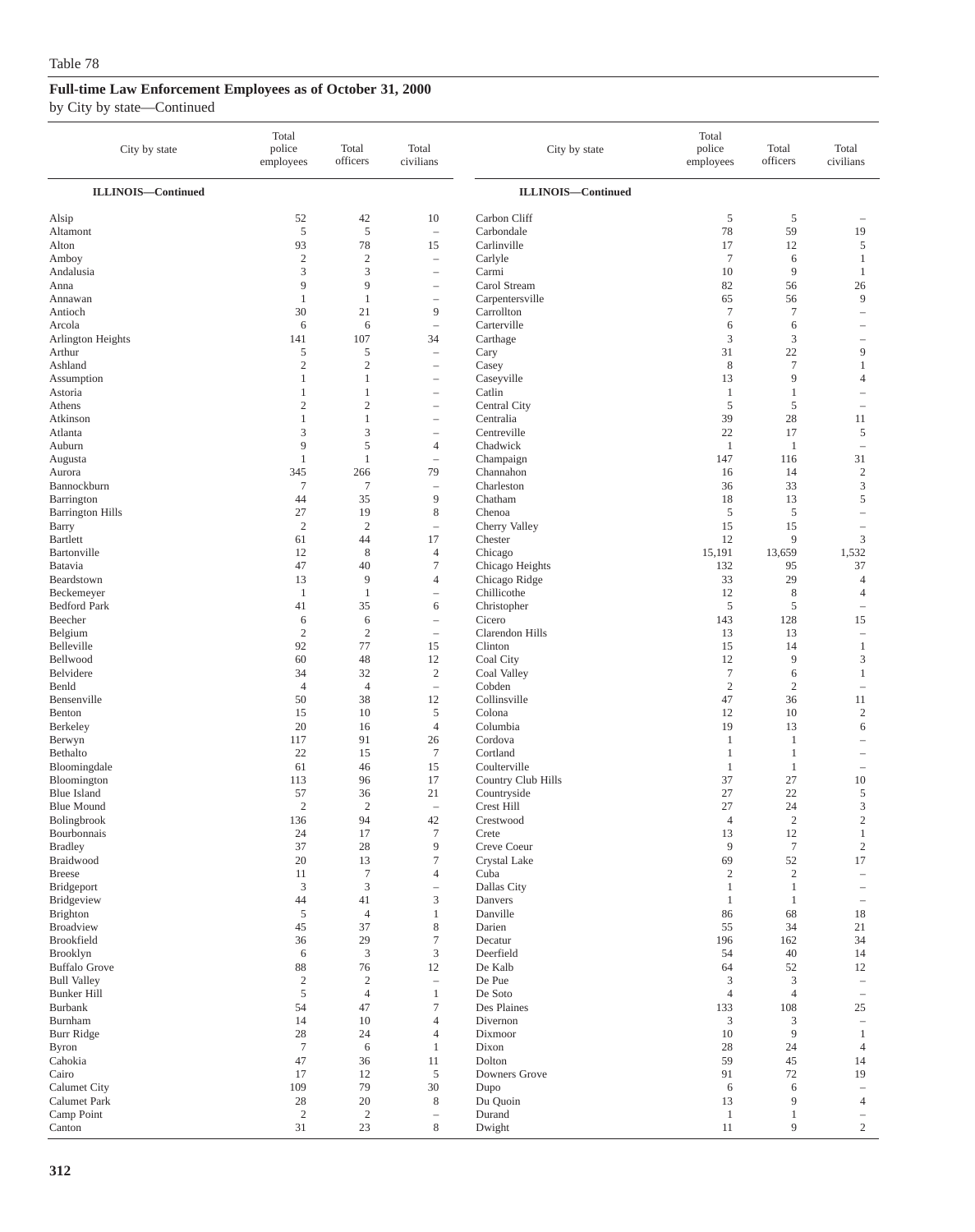| City by state                               | Total<br>police<br>employees | Total<br>officers                | Total<br>civilians                                   | City by state                | Total<br>police<br>employees | Total<br>officers            | Total<br>civilians                       |
|---------------------------------------------|------------------------------|----------------------------------|------------------------------------------------------|------------------------------|------------------------------|------------------------------|------------------------------------------|
| <b>ILLINOIS-Continued</b>                   |                              |                                  |                                                      | <b>ILLINOIS-Continued</b>    |                              |                              |                                          |
| Earlville                                   | $\boldsymbol{2}$             | $\boldsymbol{2}$                 | ۰                                                    | Golf                         | 3                            | 3                            |                                          |
| East Alton                                  | 16                           | 12                               | $\overline{4}$                                       | Grafton                      | $\mathbf{2}$                 | $\overline{2}$               | ۰                                        |
| East Carondelet                             | $\overline{c}$               | $\mathfrak{2}$                   | ÷,                                                   | Granite City                 | 70                           | 60                           | 10                                       |
| East Dubuque                                | $\overline{7}$               | $\tau$                           | $\overline{\phantom{a}}$                             | <b>Grant Park</b>            | $\tau$                       | 6                            | $\mathbf{1}$                             |
| East Dundee<br>East Galesburg               | 14                           | 13                               | $\mathbf{1}$                                         | Granville                    | $\mathfrak{2}$               | $\sqrt{2}$<br>27             | $\hspace{1.0cm} - \hspace{1.0cm}$        |
| East Hazel Crest                            | $\mathbf{1}$<br>11           | $\mathbf{1}$<br>10               | $\overline{\phantom{a}}$<br>1                        | Grayslake<br>Grayville       | 42<br>8                      | 3                            | 15<br>5                                  |
| East Moline                                 | 48                           | 38                               | 10                                                   | Greenfield                   | 3                            | 3                            | $\overline{\phantom{0}}$                 |
| East Peoria                                 | 50                           | 37                               | 13                                                   | Greenup                      | 4                            | $\overline{4}$               |                                          |
| East St. Louis                              | 91                           | 69                               | 22                                                   | Greenville                   | 14                           | 10                           | $\overline{4}$                           |
| Edwardsville                                | 46                           | 35                               | 11                                                   | Gridley                      | -1                           | $\mathbf{1}$                 | $\overline{\phantom{a}}$                 |
| Effingham                                   | 40                           | 27                               | 13                                                   | Gurnee                       | 80                           | 56                           | 24                                       |
| Elburn                                      | 9                            | 8                                | $\mathbf{1}$                                         | Hamilton                     | 5                            | 5                            | ۰                                        |
| Eldorado                                    | 12                           | 10                               | $\sqrt{2}$                                           | Hampshire                    | 9                            | 9                            |                                          |
| Elgin<br>Elizabeth                          | 212<br>$\overline{c}$        | 164<br>$\boldsymbol{2}$          | 48<br>$\overline{\phantom{a}}$                       | Hampton<br>Hanover           | $\overline{4}$<br>3          | $\overline{4}$<br>$\sqrt{2}$ | $\mathbf{1}$                             |
| Elk Grove Village                           | 110                          | 97                               | 13                                                   | Hanover Park                 | 67                           | 47                           | 20                                       |
| Elmhurst                                    | 91                           | 69                               | 22                                                   | Harrisburg                   | 14                           | 13                           | $\mathbf{1}$                             |
| Elmwood Park                                | 47                           | 36                               | 11                                                   | Hartford                     | $\sqrt{5}$                   | $\overline{4}$               | $\mathbf{1}$                             |
| El Paso                                     | 5                            | 5                                | $\hspace{1.0cm} - \hspace{1.0cm}$                    | Harvard                      | 22                           | 16                           | 6                                        |
| Energy                                      | $\overline{4}$               | 4                                | $\overline{\phantom{a}}$                             | Harvey                       | 102                          | 69                           | 33                                       |
| Enfield                                     | 1                            | $\mathbf{1}$                     | $\hspace{1.0cm} - \hspace{1.0cm}$                    | Harwood Heights              | 36                           | 27                           | 9                                        |
| Equality                                    | 1                            | 1                                | $\overline{\phantom{a}}$                             | Havana                       | 10                           | 10                           | $\overline{\phantom{a}}$                 |
| Erie                                        | 3                            | 3                                | $\qquad \qquad -$                                    | Hawthorn Woods               | 10                           | 9                            | $\mathbf{1}$                             |
| Essex<br>Eureka                             | $\overline{2}$<br>5          | $\overline{c}$<br>5              | $\overline{\phantom{0}}$<br>$\overline{\phantom{a}}$ | <b>Hazel Crest</b><br>Hebron | 37<br>3                      | 29<br>$\mathfrak{Z}$         | 8<br>۰                                   |
| Evanston                                    | 198                          | 154                              | 44                                                   | Henry                        | $\overline{4}$               | $\overline{4}$               | $\overline{\phantom{0}}$                 |
| Evergreen Park                              | 67                           | 55                               | 12                                                   | Herrin                       | 20                           | 15                           | 5                                        |
| Fairbury                                    | 8                            | $\tau$                           | 1                                                    | Herscher                     | $\sqrt{2}$                   | $\sqrt{2}$                   | $\overline{\phantom{0}}$                 |
| Fairfield                                   | 16                           | 12                               | $\overline{4}$                                       | <b>Hickory Hills</b>         | 34                           | 27                           | $\tau$                                   |
| <b>Fairmont City</b>                        | 13                           | 10                               | $\mathfrak z$                                        | Highland                     | 24                           | 19                           | 5                                        |
| Fairview                                    | $\mathbf{1}$                 | 1                                | $\overline{\phantom{0}}$                             | <b>Highland Park</b>         | 70                           | 54                           | 16                                       |
| <b>Fairview Heights</b>                     | 50                           | 39                               | 11                                                   | Highwood                     | 13                           | 12                           | $\mathbf{1}$                             |
| Farmer City                                 | $\tau$<br>$\overline{4}$     | $\overline{4}$<br>$\overline{4}$ | $\mathfrak z$                                        | Hillsboro<br>Hillside        | $\,$ 8 $\,$<br>38            | $\,$ 8 $\,$<br>30            | $\qquad \qquad -$<br>8                   |
| Farmington<br>Fisher                        | $\overline{c}$               | $\overline{c}$                   | $\overline{\phantom{0}}$<br>$\overline{\phantom{a}}$ | Hinckley                     | $\mathfrak{Z}$               | 3                            | $\overline{\phantom{a}}$                 |
| Flora                                       | 16                           | 11                               | $\sqrt{5}$                                           | Hinsdale                     | 38                           | 26                           | 12                                       |
| Flossmoor                                   | 25                           | 19                               | 6                                                    | Hodgkins                     | 18                           | 17                           | $\mathbf{1}$                             |
| Ford Heights                                | 14                           | 13                               | $\mathbf{1}$                                         | Hoffman Estates              | 118                          | 97                           | 21                                       |
| <b>Forest Park</b>                          | 49                           | 37                               | 12                                                   | Homer                        | $\mathbf{1}$                 | $\mathbf{1}$                 | $\overline{\phantom{0}}$                 |
| <b>Forest View</b>                          | 10                           | $\tau$                           | $\mathfrak z$                                        | Hometown                     | 5                            | $\mathbf{1}$                 | $\overline{4}$                           |
| Fox Lake                                    | 23                           | 22                               | $\mathbf{1}$                                         | Homewood                     | 48                           | 35                           | 13                                       |
| Fox River Grove<br>Fox River Valley Gardens | 10<br>1                      | 10<br>$\mathbf{1}$               | $\overline{\phantom{a}}$<br>$\overline{\phantom{a}}$ | Hoopeston                    | 17<br>24                     | 11<br>20                     | 6<br>4                                   |
| Frankfort                                   | 27                           | 24                               | 3                                                    | Huntley<br>Hutsonville       | -1                           | $\mathbf{1}$                 | $\qquad \qquad -$                        |
| Franklin Park                               | 56                           | 50                               | 6                                                    | Indian Head Park             | 11                           | 9                            | $\sqrt{2}$                               |
| Freeburg                                    | 6                            | 5                                | 1                                                    | Island Lake                  | 16                           | 11                           | 5                                        |
| Freeport                                    | 76                           | 58                               | 18                                                   | Itasca                       | 32                           | $22\,$                       | $10\,$                                   |
| Fulton                                      | 5                            | 5                                | $\overline{\phantom{a}}$                             | Jacksonville                 | 47                           | 38                           | 9                                        |
| Galena                                      | 11                           | $\overline{9}$                   | $\mathfrak{2}$                                       | Jerome                       | $\overline{7}$               | $\tau$                       | $\hspace{1.0cm} - \hspace{1.0cm}$        |
| Galesburg                                   | 78                           | 52<br>$\overline{4}$             | 26                                                   | Jerseyville                  | 18<br>$10\,$                 | 13<br>9                      | 5                                        |
| Galva<br>Geneseo                            | $\overline{4}$<br>20         | 13                               | $\overline{\phantom{m}}$<br>$\boldsymbol{7}$         | Johnsburg<br>Johnston City   | 5                            | $\sqrt{5}$                   | $\mathbf{1}$<br>$\overline{\phantom{m}}$ |
| Geneva                                      | 45                           | 34                               | 11                                                   | Joliet                       | 313                          | 239                          | 74                                       |
| Genoa                                       | 8                            | $\tau$                           | $\mathbf{1}$                                         | Jonesboro                    | 3                            | 3                            |                                          |
| Georgetown                                  | $\overline{4}$               | 4                                | $\equiv$                                             | Justice                      | 31                           | 25                           | 6                                        |
| Germantown                                  | $\sqrt{2}$                   | $\mathbf{2}$                     | $\overline{\phantom{a}}$                             | Kankakee                     | 96                           | 70                           | 26                                       |
| Gibson City                                 | 11                           | 6                                | $\mathfrak s$                                        | Kenilworth                   | 14                           | 10                           | $\overline{4}$                           |
| Gifford                                     | $\mathbf{1}$                 | 1                                | $\overline{\phantom{a}}$                             | Kewanee                      | 29                           | 22                           | $\boldsymbol{7}$                         |
| Gilberts                                    | $\overline{4}$               | $\overline{4}$                   | $\overline{\phantom{a}}$                             | Kildeer                      | 14                           | 13                           | $\mathbf{1}$                             |
| Gillespie<br>Gilman                         | 10<br>$\sqrt{2}$             | 6<br>$\mathbf{2}$                | $\overline{4}$<br>$\overline{\phantom{a}}$           | Kincaid<br>Kirkland          | -1<br>3                      | $\mathbf{1}$<br>3            |                                          |
| Girard                                      | $\overline{4}$               | $\overline{4}$                   | $\overline{\phantom{a}}$                             | Knoxville                    | $\overline{4}$               | $\overline{4}$               |                                          |
| Glen Carbon                                 | 19                           | 13                               | 6                                                    | Lacon                        | $\overline{4}$               | $\overline{4}$               |                                          |
| Glencoe                                     | 44                           | 35                               | $\overline{9}$                                       | La Grange                    | 34                           | 26                           | $\,$ 8 $\,$                              |
| Glendale Heights                            | 82                           | 56                               | 26                                                   | La Grange Park               | 30                           | 25                           | 5                                        |
| Glen Ellyn                                  | 43                           | 37                               | $\sqrt{6}$                                           | Lake Bluff                   | 20                           | 14                           | 6                                        |
| Glenview                                    | 97                           | 73                               | 24                                                   | <b>Lake Forest</b>           | 60                           | 43                           | 17                                       |
| Glenwood                                    | 23                           | 17                               | 6                                                    | Lake-in-the-Hills            | 43                           | 32                           | 11                                       |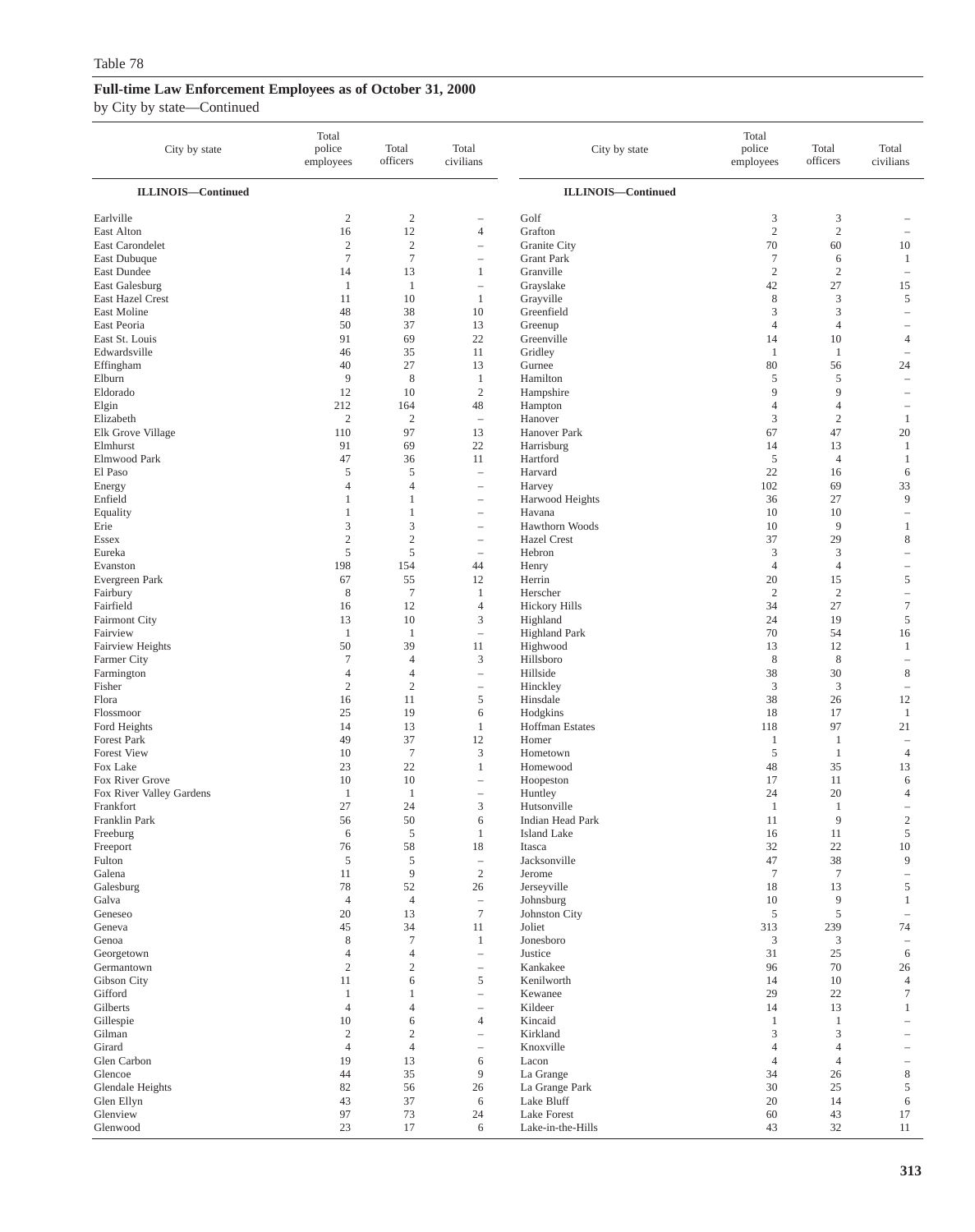| City by state                  | Total<br>police<br>employees  | Total<br>officers            | Total<br>civilians                                   | City by state                 | Total<br>police<br>employees | Total<br>officers              | Total<br>civilians               |
|--------------------------------|-------------------------------|------------------------------|------------------------------------------------------|-------------------------------|------------------------------|--------------------------------|----------------------------------|
| <b>ILLINOIS-Continued</b>      |                               |                              |                                                      | <b>ILLINOIS-Continued</b>     |                              |                                |                                  |
| Lakemoor                       | 8                             | 8                            | $\qquad \qquad -$                                    | Moline                        | 103                          | 75                             | 28                               |
| Lake Villa                     | 15                            | 13                           | $\mathbf{2}$                                         | Momence                       | $\boldsymbol{7}$             | $\tau$                         | ÷,                               |
| Lakewood                       | 6                             | 6                            | $\overline{\phantom{0}}$                             | Monee                         | 10                           | 9                              | 1                                |
| Lake Zurich<br>La Moille       | 54<br>1                       | 36<br>1                      | 18<br>$\overline{\phantom{0}}$                       | Monmouth<br>Montgomery        | 26<br>20                     | 18<br>13                       | 8<br>$\tau$                      |
| Lanark                         | $\overline{2}$                | $\overline{2}$               | $\overline{\phantom{a}}$                             | Monticello                    | $\overline{7}$               | 6                              | 1                                |
| Lansing                        | 85                            | 65                           | 20                                                   | Morris                        | 29                           | 22                             | $\tau$                           |
| La Salle                       | 23                            | 19                           | 4                                                    | Morrison                      | 6                            | 6                              | $\overline{\phantom{0}}$         |
| Lebanon<br><b>Leland Grove</b> | 9<br>6                        | 8<br>6                       | $\mathbf{1}$<br>$\qquad \qquad -$                    | Morton<br>Morton Grove        | 27<br>66                     | 20<br>46                       | $\tau$<br>20                     |
| Lemont                         | 30                            | 27                           | 3                                                    | Mound City                    | $\boldsymbol{2}$             | $\overline{2}$                 | $\overline{\phantom{a}}$         |
| Le Roy                         | 1                             | 1                            | Ē,                                                   | Mount Carmel                  | 17                           | 12                             | $\sqrt{5}$                       |
| Lewistown                      | 3                             | 3                            | $\overline{\phantom{0}}$                             | Mount Carroll                 | 3                            | $\mathfrak{Z}$                 | ÷,                               |
| Lexington                      | 3                             | 3                            | $\overline{\phantom{a}}$                             | Mount Morris                  | 6                            | 5                              | 1                                |
| Libertyville<br>Lincoln        | 57<br>33                      | 41<br>29                     | 16<br>$\overline{4}$                                 | Mount Olive<br>Mount Prospect | 4<br>98                      | 3<br>78                        | 1<br>20                          |
| Lincolnshire                   | 30                            | 20                           | 10                                                   | Mount Pulaski                 | 3                            | 3                              | $\overline{\phantom{a}}$         |
| Lincolnwood                    | 44                            | 33                           | 11                                                   | <b>Mount Sterling</b>         | 8                            | $\overline{4}$                 | $\overline{4}$                   |
| Lindenhurst                    | 14                            | 12                           | $\overline{c}$                                       | Mount Vernon                  | 55                           | 43                             | 12                               |
| Lisle                          | 58                            | 45                           | 13                                                   | Mount Zion                    | 12                           | 10                             | $\sqrt{2}$                       |
| Litchfield<br>Livingston       | 21<br>$\mathbf{2}$            | 14<br>$\sqrt{2}$             | $\tau$<br>$\overline{\phantom{a}}$                   | Moweaqua<br>Mundelein         | $\overline{c}$<br>60         | $\overline{2}$<br>44           | $\overline{\phantom{a}}$<br>16   |
| Lockport                       | 28                            | 24                           | $\overline{4}$                                       | Murphysboro                   | 24                           | 16                             | 8                                |
| Lombard                        | 91                            | 73                           | 18                                                   | Naperville                    | 276                          | 173                            | 103                              |
| Loves Park                     | 40                            | 30                           | 10                                                   | Nashville                     | 7                            | 6                              | 1                                |
| Ludlow                         | 1                             | -1                           | $\hspace{1.0cm} - \hspace{1.0cm}$                    | Nauvoo                        | $\mathfrak{2}$               | $\overline{\mathbf{c}}$        | ÷                                |
| Lynwood<br>Lyons               | 20<br>28                      | 15<br>22                     | 5<br>6                                               | Neoga<br>Neponset             | $\boldsymbol{2}$<br>1        | $\overline{c}$<br>$\mathbf{1}$ |                                  |
| Machesney Park                 | 21                            | 20                           | 1                                                    | New Athens                    | 3                            | 3                              |                                  |
| Mackinaw                       | $\mathbf{1}$                  | $\mathbf{1}$                 | ÷,                                                   | New Baden                     | 3                            | 3                              | $\overline{\phantom{m}}$         |
| Macomb                         | 28                            | 25                           | 3                                                    | New Lenox                     | 27                           | 25                             | $\overline{c}$                   |
| Madison                        | 17                            | 13                           | $\overline{4}$                                       | Newman                        | 1                            | $\mathbf{1}$<br>$\overline{7}$ | ÷,                               |
| Mahomet<br>Manhattan           | $\tau$<br>6                   | 6<br>6                       | 1<br>$\overline{\phantom{m}}$                        | Newton<br>Niles               | 8<br>70                      | 52                             | $\mathbf{1}$<br>18               |
| Manito                         | $\sqrt{5}$                    | 5                            | L,                                                   | Nokomis                       | $\tau$                       | $\overline{4}$                 | $\mathfrak z$                    |
| Manteno                        | 15                            | 14                           | $\mathbf{1}$                                         | Normal                        | 75                           | 65                             | 10                               |
| Marengo                        | 19                            | 14                           | 5                                                    | Norridge                      | 52                           | 39                             | 13                               |
| Marion<br>Marissa              | 32<br>5                       | 23<br>5                      | 9<br>$\overline{\phantom{m}}$                        | North Aurora<br>Northbrook    | 22<br>86                     | 20<br>61                       | $\sqrt{2}$<br>25                 |
| Markham                        | 40                            | 32                           | 8                                                    | North Chicago                 | 73                           | 59                             | 14                               |
| Maroa                          | 3                             | 3                            | Ē,                                                   | Northfield                    | 25                           | 17                             | 8                                |
| Marquette Heights              | $\overline{4}$                | $\overline{4}$               | $\overline{\phantom{a}}$                             | Northlake                     | 44                           | 29                             | 15                               |
| Marseilles                     | 15                            | 10                           | 5                                                    | North Pekin                   | $\sqrt{2}$                   | $\overline{2}$                 | ÷,                               |
| Marshall<br>Martinsville       | 10<br>3                       | 9<br>3                       | 1                                                    | North Riverside<br>Oak Brook  | 38<br>57                     | 29<br>39                       | 9<br>18                          |
| Maryville                      | 14                            | 10                           | 4                                                    | Oakbrook Terrace              | 20                           | 18                             | $\overline{c}$                   |
| Mascoutah                      | 13                            | 12                           | $\mathbf{1}$                                         | Oak Forest                    | 51                           | 39                             | 12                               |
| <b>Mason City</b>              | $\overline{4}$                | $\overline{4}$               | $\overline{\phantom{a}}$                             | Oak Lawn                      | 156                          | 105                            | 51                               |
| Matteson<br>Mattoon            | 51<br>65                      | 40<br>52                     | 11<br>13                                             | Oak Park<br>Oblong            | 142<br>$\boldsymbol{2}$      | 112<br>$\sqrt{2}$              | 30<br>$\overline{\phantom{a}}$   |
| Maywood                        | 78                            | 56                           | $22\,$                                               | O'Fallon                      | 55                           | 42                             | 13                               |
| McCook                         | 20                            | 15                           | 5                                                    | Oglesby                       | 12                           | $\,$ 8 $\,$                    | 4                                |
| McCullom Lake                  | $\mathbf{1}$                  | $\mathbf{1}$                 | $\overline{\phantom{0}}$                             | Okawville                     | $\mathfrak z$                | 3                              |                                  |
| McHenry                        | 50                            | 38                           | 12                                                   | Olney                         | 19                           | 13                             | 6                                |
| McLean<br>McLeansboro          | $\mathbf{1}$<br>$\mathfrak s$ | $\mathbf{1}$<br>5            | $\overline{\phantom{a}}$<br>$\overline{\phantom{a}}$ | Olympia Fields<br>Oregon      | 18<br>8                      | 17<br>$\tau$                   | 1<br>1                           |
| Melrose Park                   | 91                            | 72                           | 19                                                   | Orion                         | 3                            | $\mathfrak{Z}$                 |                                  |
| Mendota                        | 19                            | 14                           | 5                                                    | Orland Hills                  | 15                           | 13                             | $\sqrt{2}$                       |
| Meredosia                      | $\sqrt{2}$                    | $\sqrt{2}$                   | $\overline{\phantom{0}}$                             | <b>Orland Park</b>            | 115                          | 91                             | 24                               |
| Metamora                       | 5                             | $\sqrt{5}$                   | $\qquad \qquad -$                                    | Oswego                        | 31                           | 28                             | $\ensuremath{\mathfrak{Z}}$<br>9 |
| Metropolis<br>Midlothian       | 21<br>30                      | 16<br>24                     | 5<br>6                                               | Ottawa<br>Palatine            | 42<br>136                    | 33<br>105                      | 31                               |
| Milan                          | 17                            | 12                           | 5                                                    | Palestine                     | 8                            | 5                              | 3                                |
| Milledgeville                  | $\overline{c}$                | $\sqrt{2}$                   | $\qquad \qquad -$                                    | Palmyra                       | $\mathbf{1}$                 | $\mathbf{1}$                   |                                  |
| Millstadt                      | $\sqrt{5}$                    | 5                            | $\qquad \qquad -$                                    | Palos Heights                 | 32                           | 28                             | $\overline{4}$                   |
| Minier<br>Minonk               | $\overline{c}$<br>$\sqrt{2}$  | $\overline{c}$<br>$\sqrt{2}$ | $\overline{\phantom{m}}$<br>$\overline{\phantom{0}}$ | Palos Hills<br>Palos Park     | 32<br>13                     | 29<br>11                       | 3<br>$\sqrt{2}$                  |
| Minooka                        | $12\,$                        | 10                           | $\overline{c}$                                       | Pana                          | 13                           | 9                              | $\overline{4}$                   |
| Mokena                         | 26                            | 24                           | $\overline{c}$                                       | Paris                         | 20                           | 15                             | 5                                |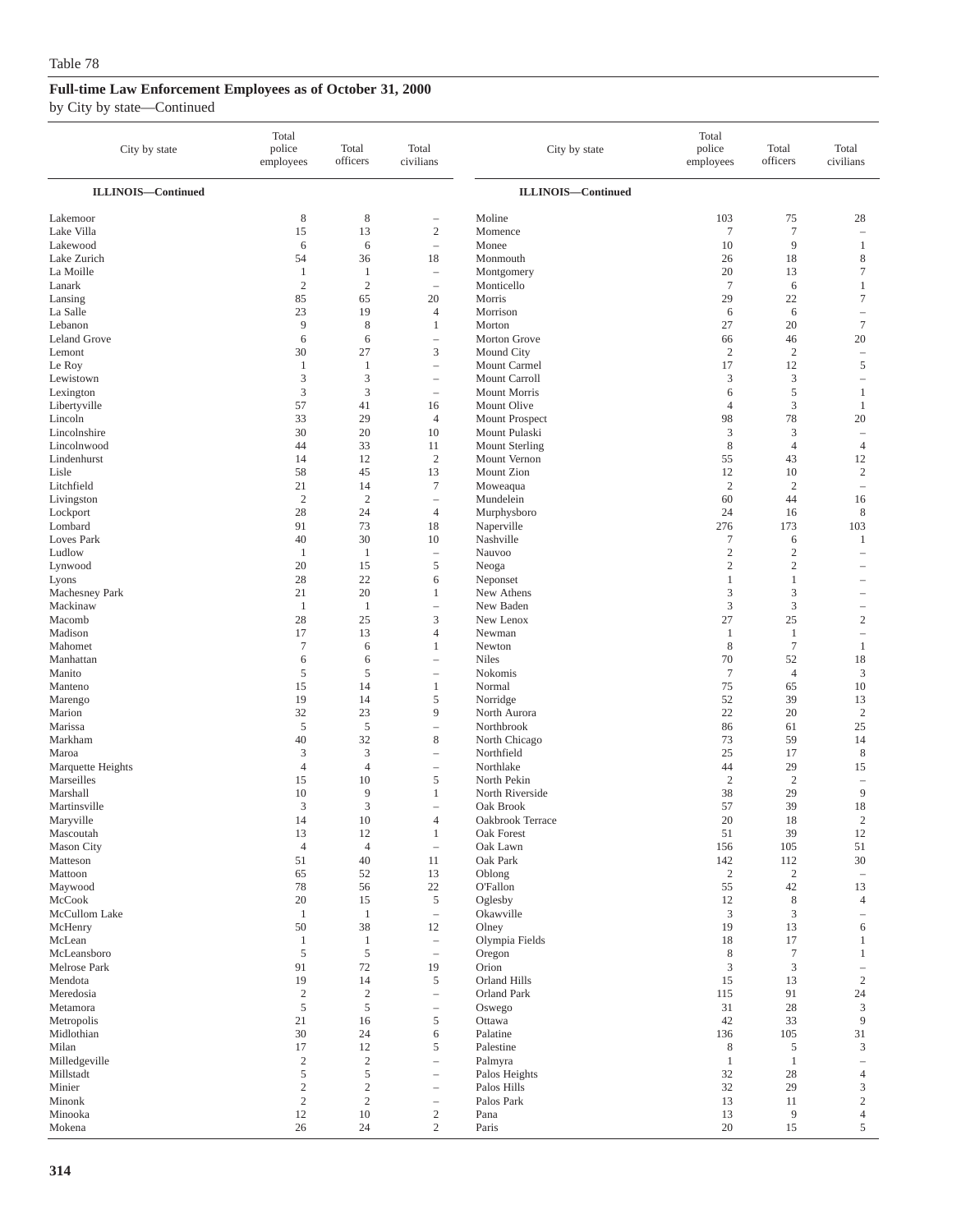| City by state                   | Total<br>police<br>employees | Total<br>officers          | Total<br>civilians                     | City by state                    | Total<br>police<br>employees | Total<br>officers                | Total<br>civilians                     |
|---------------------------------|------------------------------|----------------------------|----------------------------------------|----------------------------------|------------------------------|----------------------------------|----------------------------------------|
| <b>ILLINOIS-Continued</b>       |                              |                            |                                        | <b>ILLINOIS-Continued</b>        |                              |                                  |                                        |
| Park City                       | 11                           | $\boldsymbol{7}$           | 4                                      | Sesser                           | 4                            | $\overline{4}$                   |                                        |
| Park Forest                     | 50                           | 38                         | 12                                     | Shawneetown                      | $\overline{4}$               | $\overline{4}$                   |                                        |
| Park Ridge                      | 69                           | 55                         | 14                                     | Shelbyville                      | 8                            | $\tau$                           | 1                                      |
| Pawnee                          | 10                           | 6                          | $\overline{4}$                         | Sheridan                         | $\overline{c}$               | $\overline{c}$                   |                                        |
| Paxton<br>Pecatonica            | $\tau$<br>$\mathfrak z$      | $\tau$<br>$\mathfrak z$    | $\qquad \qquad -$<br>$\qquad \qquad -$ | Sherman<br>Shiloh                | 5<br>11                      | 5<br>11                          | -                                      |
| Pekin                           | 60                           | 53                         | $\overline{7}$                         | Shorewood                        | 21                           | 18                               | $\mathfrak z$                          |
| Peoria                          | 289                          | 239                        | 50                                     | Silvis                           | 20                           | 13                               | $\tau$                                 |
| Peoria Heights                  | 16                           | 12                         | $\overline{4}$                         | Skokie                           | 135                          | 104                              | 31                                     |
| Peotone                         | 10                           | 9                          | $\mathbf{1}$                           | Sleepy Hollow                    | 8                            | $\tau$                           | $\mathbf{1}$                           |
| Peru                            | 25                           | 19                         | 6                                      | Smithton                         | 4                            | $\overline{4}$                   | ÷                                      |
| Petersburg                      | 6<br>$\overline{4}$          | 6                          | $\overline{\phantom{0}}$<br>$\sqrt{2}$ | Somonauk                         | 3                            | 3<br>14                          | $\overline{\phantom{0}}$               |
| Phoenix<br>Pinckneyville        | 10                           | $\boldsymbol{2}$<br>6      | $\overline{4}$                         | South Barrington<br>South Beloit | 16<br>10                     | 6                                | $\boldsymbol{2}$<br>4                  |
| Pittsfield                      | 6                            | 6                          | $\qquad \qquad -$                      | South Chicago Heights            | 14                           | 10                               | 4                                      |
| Plainfield                      | 35                           | 31                         | $\overline{4}$                         | South Elgin                      | 29                           | 22                               | $\boldsymbol{7}$                       |
| Plano                           | 14                           | 12                         | $\mathbf{2}$                           | Southern View                    | $\overline{4}$               | $\overline{4}$                   | $\hspace{1.0cm} - \hspace{1.0cm}$      |
| Polo                            | $\overline{4}$               | $\overline{4}$             | $\qquad \qquad -$                      | South Holland                    | 53                           | 40                               | 13                                     |
| Pontiac                         | 24                           | 21                         | 3                                      | South Jacksonville               | $\tau$                       | 6                                | $\mathbf{1}$                           |
| Pontoon Beach                   | 18                           | 13                         | 5                                      | South Pekin                      | $\mathfrak{2}$               | $\overline{2}$                   | $\qquad \qquad -$                      |
| Port Byron<br>Posen             | $\sqrt{2}$<br>14             | $\overline{c}$<br>12       | $\qquad \qquad -$<br>$\sqrt{2}$        | South Roxana<br>Sparta           | 6<br>17                      | $\sqrt{5}$<br>12                 | $\mathbf{1}$<br>5                      |
| Princeton                       | 16                           | 14                         | $\sqrt{2}$                             | Springfield                      | 313                          | 263                              | 50                                     |
| Prophetstown                    | $\overline{4}$               | $\mathfrak{Z}$             | $\mathbf{1}$                           | Spring Grove                     | 9                            | 8                                | $\mathbf{1}$                           |
| Prospect Heights                | 34                           | 26                         | 8                                      | Spring Valley                    | 13                           | 9                                | $\overline{4}$                         |
| Quincy                          | 93                           | 75                         | 18                                     | St. Anne                         | 4                            | $\overline{4}$                   | $\overline{\phantom{a}}$               |
| Ramsey                          | $\overline{2}$               | $\overline{2}$             | $\qquad \qquad -$                      | Staunton                         | 9                            | 6                                | 3                                      |
| Rantoul                         | 40                           | 31                         | 9                                      | St. Charles                      | 59                           | 49                               | 10                                     |
| Raymond<br>Red Bud              | 1<br>$\overline{4}$          | 1<br>$\overline{4}$        | $\qquad \qquad -$                      | Steger                           | 21<br>39                     | 16<br>29                         | 5<br>10                                |
| Richmond                        | $\sqrt{5}$                   | $\overline{4}$             | $\qquad \qquad -$<br>1                 | Sterling<br>St. Francisville     | 1                            | $\mathbf{1}$                     | $\overline{\phantom{a}}$               |
| Richton Park                    | 31                           | 24                         | $\tau$                                 | Stickney                         | 21                           | 16                               | 5                                      |
| Ridge Farm                      | $\sqrt{2}$                   | $\sqrt{2}$                 | $\overline{\phantom{a}}$               | Stockton                         | 3                            | 3                                | $\hspace{1.0cm} - \hspace{1.0cm}$      |
| Ridgway                         | $\mathfrak z$                | $\mathfrak z$              | $\qquad \qquad -$                      | Stone Park                       | 31                           | 21                               | 10                                     |
| Riverdale                       | 42                           | 34                         | $\,$ 8 $\,$                            | Stonington                       | $\overline{2}$               | $\overline{2}$                   | $\overline{\phantom{0}}$               |
| <b>River Forest</b>             | 40                           | 31                         | 9                                      | Streamwood                       | 64                           | 54                               | 10                                     |
| <b>River Grove</b><br>Riverside | 23<br>24                     | 21<br>19                   | $\sqrt{2}$<br>5                        | Streator<br>Sugar Grove          | 31<br>10                     | 24<br>9                          | 7<br>$\mathbf{1}$                      |
| Robbins                         | 15                           | $\tau$                     | $\,$ 8 $\,$                            | Sullivan                         | 9                            | $\boldsymbol{7}$                 | $\sqrt{2}$                             |
| Robinson                        | 15                           | 13                         | $\mathfrak{2}$                         | Summit                           | 38                           | 31                               | $\tau$                                 |
| Rochelle                        | 24                           | 18                         | 6                                      | Sumner                           | $\overline{2}$               | $\overline{2}$                   | $\overline{\phantom{0}}$               |
| Rochester                       | 6                            | 6                          | ÷,                                     | Swansea                          | 21                           | 17                               | $\overline{4}$                         |
| Rockdale                        | $\overline{4}$               | $\overline{4}$             | $\qquad \qquad -$                      | Sycamore                         | 30                           | 21                               | 9                                      |
| Rock Falls                      | 26                           | 20                         | 6                                      | Tampico                          | $\mathbf{1}$                 | $\mathbf{1}$                     | $\qquad \qquad -$                      |
| Rockford<br>Rock Island         | 327<br>112                   | 294<br>84                  | 33<br>28                               | Taylorville<br>Thomasboro        | 24<br>$\overline{2}$         | 19<br>$\overline{2}$             | 5<br>$\overline{\phantom{0}}$          |
| Rockton                         | 11                           | 10                         | 1                                      | Thomson                          | $\overline{4}$               | 4                                |                                        |
| <b>Rolling Meadows</b>          | 74                           | 56                         | $18\,$                                 | Thornton                         | 12                           | $10\,$                           | $\boldsymbol{2}$                       |
| Romeoville                      | 56                           | 44                         | 12                                     | Tilton                           | 3                            | $\mathfrak{Z}$                   | $\overline{\phantom{a}}$               |
| Roodhouse                       | 5                            | 5                          | $\qquad \qquad -$                      | <b>Tinley Park</b>               | 92                           | 69                               | 23                                     |
| Roscoe                          | 12                           | 11                         | $\mathbf{1}$                           | Tolono                           | $\overline{4}$               | $\overline{4}$                   | $\overline{\phantom{a}}$               |
| Roselle                         | 51<br>82                     | 39                         | 12                                     | Toulon                           | 1                            | 1                                | $\overline{\phantom{0}}$               |
| Rosemont<br>Rossville           | $\sqrt{2}$                   | 68<br>$\sqrt{2}$           | 14<br>$\qquad \qquad -$                | Tremont<br>Trenton               | 4<br>$\overline{4}$          | $\overline{4}$<br>$\overline{4}$ | $\overline{\phantom{0}}$               |
| Round Lake                      | 13                           | 11                         | $\sqrt{2}$                             | <b>Troy</b>                      | 20                           | 15                               | 5                                      |
| Round Lake Beach                | 42                           | 34                         | $\,$ 8 $\,$                            | Tuscola                          | $\tau$                       | 6                                | $\mathbf{1}$                           |
| Round Lake Heights              | $\mathfrak z$                | $\mathfrak{Z}$             | $\qquad \qquad -$                      | <b>University Park</b>           | 22                           | 18                               | $\overline{4}$                         |
| Round Lake Park                 | 14                           | 12                         | $\mathbf{2}$                           | Urbana                           | 59                           | 48                               | 11                                     |
| Roxana                          | 6                            | $\mathfrak s$              | $\mathbf{1}$                           | Valmeyer                         | $\boldsymbol{2}$             | $\sqrt{2}$                       | $\overline{\phantom{0}}$               |
| Royalton                        | $\mathbf{1}$<br>$\sqrt{5}$   | $\mathbf{1}$<br>$\sqrt{5}$ | $\qquad \qquad -$                      | Vandalia                         | 19<br>$\boldsymbol{7}$       | 13                               | 6                                      |
| Rushville<br>Salem              | 19                           | 14                         | $\qquad \qquad -$<br>$\mathfrak s$     | Venice<br>Vermont                | $\mathbf{1}$                 | $\overline{4}$<br>$\mathbf{1}$   | 3<br>$\hspace{1.0cm} - \hspace{1.0cm}$ |
| Sandwich                        | 17                           | 12                         | 5                                      | Vernon Hills                     | 67                           | 43                               | 24                                     |
| Sauget                          | 13                           | 12                         | $\mathbf{1}$                           | Vienna                           | $\overline{c}$               | $\sqrt{2}$                       | $\hspace{1.0cm} - \hspace{1.0cm}$      |
| Sauk Village                    | 24                           | 17                         | $\tau$                                 | Villa Grove                      | 5                            | $\overline{4}$                   | $\mathbf{1}$                           |
| Savanna                         | $\overline{9}$               | 8                          | $\mathbf{1}$                           | Villa Park                       | 53                           | 38                               | 15                                     |
| Schaumburg                      | 196                          | 138                        | 58                                     | Virden                           | $\overline{9}$               | 5                                | $\overline{4}$                         |
| Schiller Park                   | 37<br>9                      | $31\,$                     | 6<br>5                                 | Virginia                         | $\mathbf{1}$<br>3            | $\mathbf{1}$<br>$\mathfrak{Z}$   | $\overline{\phantom{m}}$               |
| Seneca                          |                              | $\overline{4}$             |                                        | Wamac                            |                              |                                  | $\overline{\phantom{0}}$               |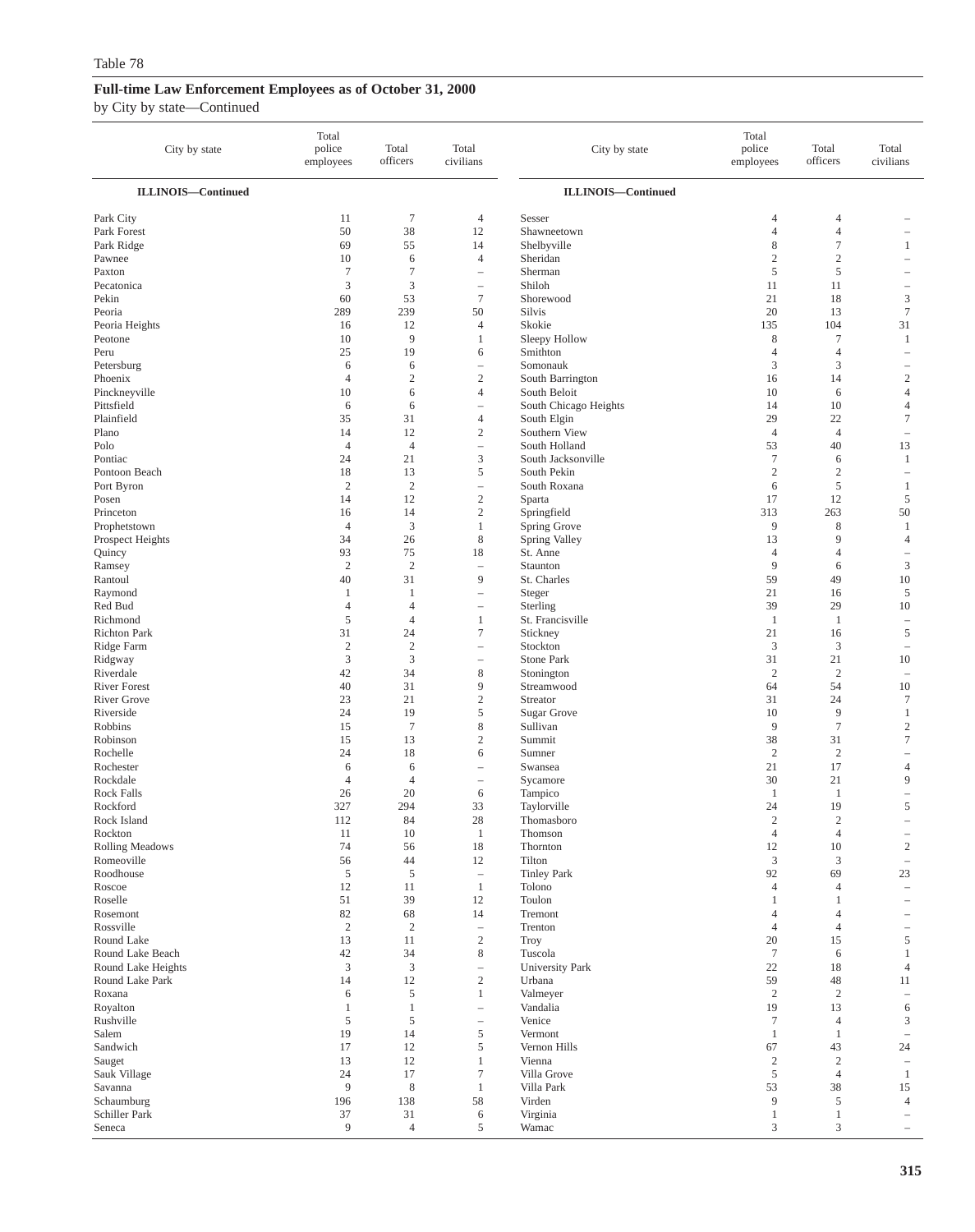| City by state                        | Total<br>police<br>employees | Total<br>officers    | Total<br>civilians                | City by state                 | Total<br>police<br>employees | Total<br>officers    | Total<br>civilians                         |
|--------------------------------------|------------------------------|----------------------|-----------------------------------|-------------------------------|------------------------------|----------------------|--------------------------------------------|
| <b>ILLINOIS-Continued</b>            |                              |                      |                                   | <b>INDIANA-Continued</b>      |                              |                      |                                            |
| Warren                               | 3                            | 3                    |                                   | Chesterfield                  | 6                            | 6                    |                                            |
| Warrensburg                          | $\overline{2}$               | $\mathbf{2}$         | $\overline{\phantom{0}}$          | Chesterton                    | 25                           | 20                   | $\sqrt{5}$                                 |
| Warrenville                          | 30                           | 24                   | 6                                 | Clarksville                   | 43                           | 35                   | $\,$ 8 $\,$                                |
| Washburn                             | $\mathbf{2}$                 | $\overline{2}$       | $\overline{\phantom{0}}$          | Columbus                      | 92                           | 69                   | 23                                         |
| Washington<br><b>Washington Park</b> | 24<br>16                     | 15<br>13             | 9<br>3                            | Corydon<br>Crawfordsville     | $7\phantom{.0}$<br>38        | $\overline{7}$<br>29 | $\overline{\phantom{0}}$<br>$\overline{9}$ |
| Waterloo                             | 14                           | 12                   | $\sqrt{2}$                        | Crown Point                   | 41                           | 32                   | $\overline{9}$                             |
| Watseka                              | 15                           | 10                   | $\mathfrak s$                     | Decatur                       | 21                           | 17                   | $\overline{4}$                             |
| Wauconda                             | 31                           | 18                   | 13                                | Delphi                        | 10                           | $\tau$               | 3                                          |
| Waukegan                             | 218                          | 164                  | 54                                | Dunkirk                       | 9                            | 5                    | $\overline{4}$                             |
| Wayne                                | 5                            | 5                    | $\overline{\phantom{a}}$          | Dyer                          | 31                           | 24                   | $\boldsymbol{7}$                           |
| Wayne City                           | 1                            | $\mathbf{1}$         | $\overline{\phantom{a}}$          | Elkhart                       | 134                          | 105                  | 29                                         |
| Westchester                          | 50                           | 38                   | 12                                | Elwood                        | 21                           | 17                   | $\overline{4}$                             |
| West Chicago                         | 50                           | 41                   | 9                                 | Evansville                    | 321                          | 285                  | 36                                         |
| West City<br>West Dundee             | 8<br>20                      | $\overline{4}$<br>17 | $\overline{4}$<br>3               | Fairmount<br>Fishers          | 9<br>55                      | 5<br>50              | $\overline{4}$<br>$\mathfrak s$            |
| Western Springs                      | 25                           | 21                   | $\overline{4}$                    | Fort Wayne                    | 438                          | 372                  | 66                                         |
| West Frankfort                       | 19                           | 14                   | 5                                 | Frankfort                     | 37                           | 28                   | 9                                          |
| Westmont                             | 59                           | 43                   | 16                                | Franklin                      | 47                           | 33                   | 14                                         |
| West Salem                           | 1                            | $\mathbf{1}$         | $\hspace{1.0cm} - \hspace{1.0cm}$ | Gary                          | 363                          | 273                  | 90                                         |
| Westville                            | $\overline{4}$               | $\overline{4}$       | $\overline{\phantom{0}}$          | Gas City                      | 16                           | 12                   | $\overline{4}$                             |
| Wheaton                              | 95                           | 71                   | 24                                | Georgetown                    | 3                            | 3                    | $\hspace{1.0cm} - \hspace{1.0cm}$          |
| Wheeling                             | 88                           | 62                   | 26                                | Goshen                        | 58                           | 51                   | $\boldsymbol{7}$                           |
| White Hall                           | 8<br>$\mathbf{1}$            | 5                    | 3                                 | Greendale<br>Greenfield       | 14                           | 10                   | $\overline{4}$                             |
| Williamsfield<br>Williamsville       | 3                            | $\mathbf{1}$<br>3    | $\overline{\phantom{a}}$          | Greenwood                     | 35<br>72                     | 28<br>50             | $\boldsymbol{7}$<br>22                     |
| Willowbrook                          | 28                           | 24                   | $\overline{4}$                    | Griffith                      | 37                           | 29                   | $\,$ 8 $\,$                                |
| <b>Willow Springs</b>                | 16                           | 11                   | 5                                 | Hagerstown                    | 5                            | 5                    | $\hspace{1.0cm} - \hspace{1.0cm}$          |
| Wilmette                             | 57                           | 39                   | 18                                | Hammond                       | 260                          | 208                  | 52                                         |
| Wilmington                           | 18                           | 12                   | 6                                 | <b>Hartford City</b>          | 14                           | 12                   | $\mathfrak{2}$                             |
| Winchester                           | $\overline{4}$               | $\overline{4}$       | $\overline{\phantom{a}}$          | Hebron                        | 8                            | 6                    | $\sqrt{2}$                                 |
| Winfield                             | 20                           | 18                   | $\sqrt{2}$                        | Highland                      | 52                           | 43                   | 9                                          |
| Winnebago                            | 5                            | 5                    | $\overline{\phantom{a}}$          | Huntingburg                   | 10                           | 9                    | $\mathbf{1}$                               |
| Winnetka                             | 37<br>17                     | 27<br>12             | 10<br>5                           | Huntington                    | 42                           | 32                   | 10                                         |
| Winthrop Harbor<br>Wood Dale         | 47                           | 32                   | 15                                | Indianapolis<br>Jasper        | 2,267<br>25                  | 1,589<br>18          | 678<br>$\tau$                              |
| Woodhull                             | 1                            | $\mathbf{1}$         | $\overline{\phantom{a}}$          | Jeffersonville                | 57                           | 49                   | $\,$ 8 $\,$                                |
| Woodridge                            | 72                           | 52                   | 20                                | Kendallville                  | 25                           | 18                   | $\tau$                                     |
| Wood River                           | 25                           | 18                   | $\boldsymbol{7}$                  | Kokomo                        | 141                          | 103                  | 38                                         |
| Woodstock                            | 43                           | 31                   | 12                                | Kouts                         | $\overline{4}$               | $\overline{4}$       | $\overline{\phantom{0}}$                   |
| Worden                               | 1                            | 1                    | $\overline{\phantom{a}}$          | Lafayette                     | 126                          | 97                   | 29                                         |
| Worth                                | 28                           | 26                   | $\overline{c}$                    | La Porte                      | 52                           | 48                   | $\overline{4}$                             |
| Wyoming<br>Yorkville                 | $\overline{c}$<br>17         | $\overline{2}$       | $\overline{\phantom{a}}$          | Lawrence<br>Ligonier          | 58                           | 51<br>$\,$ 8 $\,$    | $\tau$<br>3                                |
| Zeigler                              | 5                            | 16<br>$\overline{4}$ | $\mathbf{1}$<br>$\mathbf{1}$      | Logansport                    | 11<br>53                     | 44                   | 9                                          |
| Zion                                 | 57                           | 43                   | 14                                | Long Beach                    | $\mathfrak s$                | 5                    | ÷,                                         |
|                                      |                              |                      |                                   | Loogootee                     | $\tau$                       | 5                    | $\sqrt{2}$                                 |
| <b>INDIANA</b>                       |                              |                      |                                   | Madison                       | 34                           | 27                   | $\boldsymbol{7}$                           |
|                                      |                              |                      |                                   | Marion                        | 84                           | 72                   | 12                                         |
| Albion                               | 5                            | $\sqrt{5}$           |                                   | Martinsville                  | 26                           | 19                   | $\tau$                                     |
| Alexandria                           | 17                           | 13                   | $\overline{4}$                    | Merrillville<br>Michigan City | 59                           | 49                   | 10                                         |
| Angola<br>Aurora                     | 19<br>11                     | 15<br>$\,$ 8 $\,$    | $\overline{4}$<br>3               | Mishawaka                     | 111<br>131                   | 93<br>99             | 18<br>32                                   |
| Austin                               | $\tau$                       | $\boldsymbol{7}$     | $\overline{\phantom{m}}$          | Monticello                    | 17                           | 12                   | $\mathfrak s$                              |
| Batesville                           | 14                           | 9                    | 5                                 | Mooresville                   | 25                           | 20                   | $\mathfrak s$                              |
| Bedford                              | 40                           | 32                   | 8                                 | Mount Vernon                  | 15                           | 13                   | $\sqrt{2}$                                 |
| <b>Beech Grove</b>                   | 37                           | 27                   | 10                                | Muncie                        | 128                          | 120                  | $\,$ 8 $\,$                                |
| Berne                                | 6                            | 6                    | $\overline{\phantom{a}}$          | Munster                       | 46                           | 36                   | 10                                         |
| Bloomington                          | 106                          | 79                   | 27                                | Nappanee                      | 20                           | 14                   | 6                                          |
| Bluffton                             | 26                           | 19                   | $\tau$                            | New Albany                    | 74                           | 66                   | $\,$ 8 $\,$                                |
| Boonville<br><b>Brazil</b>           | 14                           | 13                   | 1                                 | New Castle                    | 42<br>24                     | 39                   | $\mathfrak z$<br>$\tau$                    |
| Bremen                               | 15<br>16                     | 11<br>12             | $\overline{4}$<br>$\overline{4}$  | New Haven<br>Noblesville      | 70                           | 17<br>60             | 10                                         |
| Brownsburg                           | 38                           | 27                   | 11                                | North Liberty                 | $\overline{4}$               | $\overline{4}$       | $\overline{\phantom{a}}$                   |
| <b>Burns Harbor</b>                  | 8                            | $\overline{4}$       | $\overline{4}$                    | North Manchester              | 15                           | 11                   | $\overline{4}$                             |
| Cambridge City                       | $\sqrt{5}$                   | 5                    | $\overline{\phantom{m}}$          | North Vernon                  | 17                           | 14                   | $\mathfrak z$                              |
| Carmel                               | 87                           | 73                   | 14                                | Plainfield                    | 35                           | 32                   | $\ensuremath{\mathfrak{Z}}$                |
| Cedar Lake                           | 19                           | 14                   | 5                                 | Plymouth                      | 25                           | 20                   | $\mathfrak s$                              |
| Charlestown                          | 14                           | 10                   | $\overline{4}$                    | Portage                       | 67                           | 50                   | 17                                         |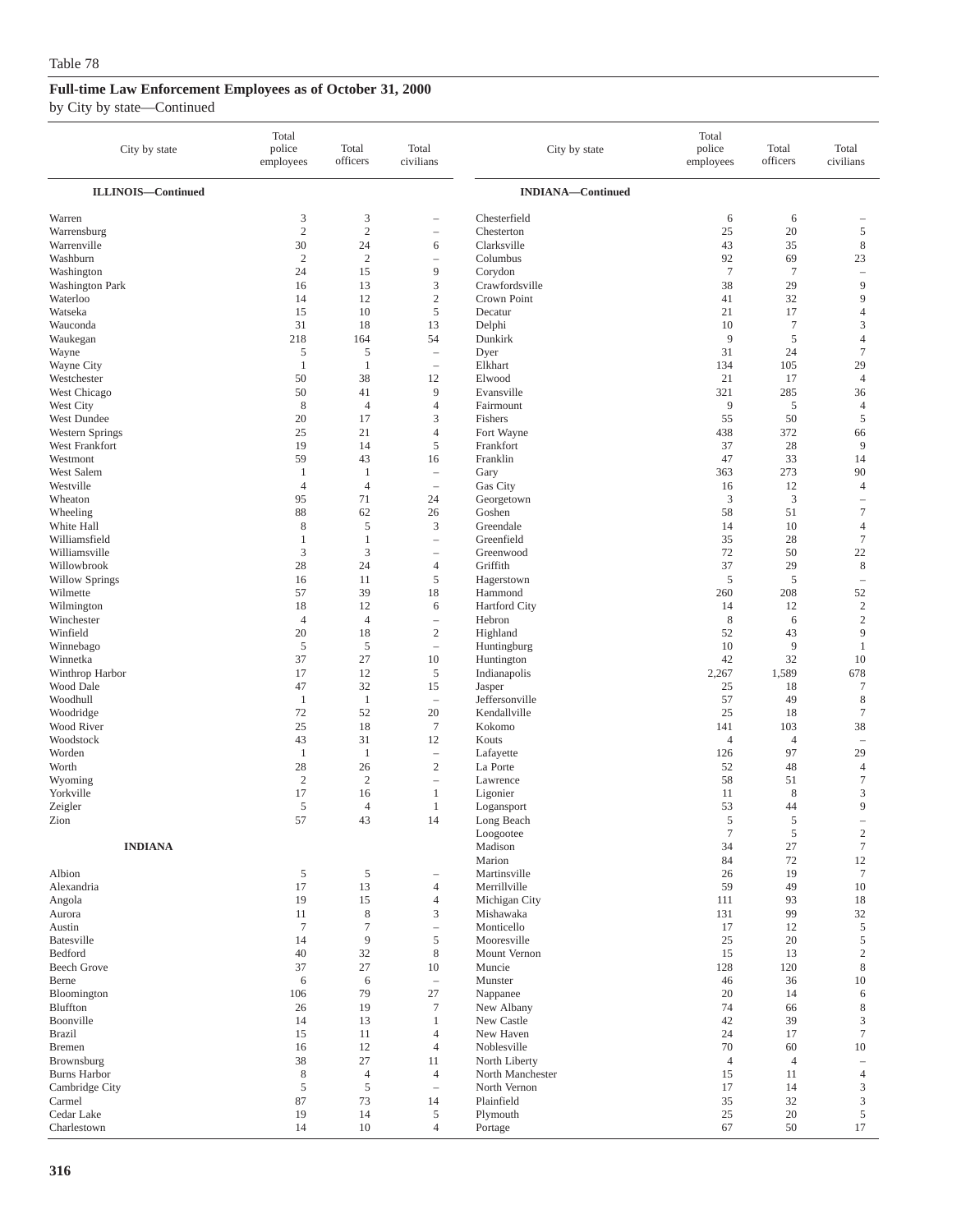| City by state                           | Total<br>police<br>employees  | Total<br>officers             | Total<br>civilians                         | City by state                         | Total<br>police<br>employees | Total<br>officers | Total<br>civilians                      |
|-----------------------------------------|-------------------------------|-------------------------------|--------------------------------------------|---------------------------------------|------------------------------|-------------------|-----------------------------------------|
| <b>INDIANA-Continued</b>                |                               |                               |                                            | <b>IOWA-Continued</b>                 |                              |                   |                                         |
| Portland                                | 16                            | 12                            | 4                                          | Dubuque                               | 98                           | 91                | $\tau$                                  |
| Princeton                               | 20                            | 16                            | $\overline{4}$                             | Dyersville                            | 11                           | 6                 | 5                                       |
| Rensselaer                              | 14                            | 9                             | $\sqrt{5}$                                 | Eagle Grove                           | $\tau$                       | $\boldsymbol{7}$  | $\overline{\phantom{0}}$                |
| Richmond                                | 92                            | 77                            | 15                                         | Eldora                                | 6                            | 6                 |                                         |
| Rushville                               | 18                            | 13                            | 5                                          | Eldridge                              | 6                            | 6                 |                                         |
| Salem<br>Schererville                   | 19<br>59                      | 14<br>47                      | $\sqrt{5}$<br>12                           | Emmetsburg<br>Estherville             | 5<br>12                      | $\sqrt{5}$<br>12  |                                         |
| Scottsburg                              | 16                            | 12                            | $\overline{4}$                             | Evansdale                             | $\,$ 8 $\,$                  | $\boldsymbol{7}$  | $\mathbf{1}$                            |
| Sellersburg                             | 16                            | 11                            | $\sqrt{5}$                                 | Fairfield                             | 21                           | 15                | 6                                       |
| Seymour                                 | 46                            | 34                            | 12                                         | <b>Forest City</b>                    | 9                            | 9                 | $\overline{\phantom{0}}$                |
| South Bend                              | 332                           | 259                           | 73                                         | Fort Dodge                            | 47                           | 43                | $\overline{4}$                          |
| Speedway                                | 40                            | 31                            | 9                                          | Fort Madison                          | 27                           | 22                | 5                                       |
| Tell City                               | 17                            | 12                            | 5                                          | Garner                                | 5                            | 5                 | $\overline{\phantom{0}}$                |
| Tipton                                  | 16                            | 11                            | 5                                          | Glenwood                              | 12                           | 10                | $\sqrt{2}$                              |
| <b>Trail Creek</b><br><b>Union City</b> | $\overline{4}$<br>$\,$ 8 $\,$ | $\overline{4}$<br>$\,$ 8 $\,$ | $\qquad \qquad -$<br>$\qquad \qquad -$     | Grinnell<br>Grundy Center             | 19<br>6                      | 17<br>5           | $\boldsymbol{2}$<br>$\mathbf{1}$        |
| Valparaiso                              | 65                            | 48                            | 17                                         | Hampton                               | 14                           | 8                 | 6                                       |
| Vincennes                               | 41                            | 36                            | 5                                          | Harlan                                | 9                            | 8                 | $\mathbf{1}$                            |
| Wabash                                  | 33                            | 27                            | 6                                          | Hawarden                              | $\overline{4}$               | $\overline{4}$    | $\equiv$                                |
| Warsaw                                  | 44                            | 34                            | 10                                         | Hiawatha                              | 6                            | 6                 | $\overline{\phantom{0}}$                |
| Waterloo                                | $\tau$                        | 6                             | 1                                          | Humboldt                              | $\tau$                       | $\tau$            | -                                       |
| Westfield                               | 25                            | 23                            | $\mathfrak{2}$                             | Independence                          | 14                           | 10                | $\overline{4}$                          |
| West Lafayette                          | 49                            | 37                            | 12                                         | Indianola                             | 20                           | 18                | $\sqrt{2}$                              |
| West Terre Haute<br>Westville           | 13<br>$\overline{4}$          | $\,$ 8 $\,$<br>$\overline{4}$ | 5                                          | <b>Iowa</b> City<br><b>Iowa Falls</b> | 92<br>16                     | 72                | 20                                      |
| Winchester                              | 15                            | 11                            | $\overline{\phantom{0}}$<br>$\overline{4}$ | Jefferson                             | $\,$ 8 $\,$                  | 11<br>8           | 5<br>$\hspace{1.0cm} - \hspace{1.0cm}$  |
|                                         |                               |                               |                                            | Johnston                              | 14                           | 13                | $\mathbf{1}$                            |
| <b>IOWA</b>                             |                               |                               |                                            | Keokuk                                | 36                           | 26                | 10                                      |
|                                         |                               |                               |                                            | Knoxville                             | 18                           | 13                | 5                                       |
| Adel                                    | $\tau$                        | $\tau$                        | $\overline{\phantom{0}}$                   | Lake Mills                            | 5                            | 5                 | $\qquad \qquad -$                       |
| Albia                                   | $\tau$                        | 6                             | $\mathbf{1}$                               | Le Claire                             | $\tau$                       | 6                 | $\mathbf{1}$                            |
| Algona                                  | 15                            | 10                            | 5                                          | Le Mars                               | 15                           | 14                | $\mathbf{1}$                            |
| Altoona<br>Ames                         | 22<br>70                      | 20<br>50                      | $\sqrt{2}$<br>20                           | Manchester<br>Maquoketa               | 14<br>17                     | 9<br>12           | 5<br>5                                  |
| Anamosa                                 | 8                             | $\overline{7}$                | 1                                          | Marion                                | 45                           | 36                | 9                                       |
| Ankeny                                  | 43                            | 36                            | $\tau$                                     | Marshalltown                          | 62                           | 44                | 18                                      |
| Atlantic                                | 14                            | 12                            | $\sqrt{2}$                                 | Mason City                            | 59                           | 44                | 15                                      |
| Audubon                                 | $\mathfrak z$                 | $\mathfrak z$                 | $\qquad \qquad -$                          | Missouri Valley                       | $\boldsymbol{7}$             | $\overline{7}$    | $\overline{\phantom{a}}$                |
| <b>Belle Plaine</b>                     | $\overline{4}$                | $\overline{4}$                | $\qquad \qquad -$                          | Monticello                            | $\tau$                       | 6                 | $\mathbf{1}$                            |
| Belmond                                 | 5                             | 5                             | $\qquad \qquad -$                          | Mount Pleasant                        | 16                           | 14                | $\mathbf{2}$                            |
| Bettendorf<br>Bloomfield                | 57<br>5                       | 44<br>5                       | 13                                         | Mount Vernon<br>Muscatine             | 6<br>50                      | 6<br>38           | $\overline{\phantom{0}}$<br>12          |
| Boone                                   | 20                            | 15                            | $\qquad \qquad -$<br>$\sqrt{5}$            | Nevada                                | 10                           | 9                 | $\mathbf{1}$                            |
| Burlington                              | 59                            | 42                            | 17                                         | New Hampton                           | $\boldsymbol{7}$             | $\boldsymbol{7}$  | $\overline{\phantom{0}}$                |
| Camanche                                | $\tau$                        | $\tau$                        | $\overline{\phantom{0}}$                   | Newton                                | 34                           | 27                | $\tau$                                  |
| Carlisle                                | 6                             | 6                             | $\qquad \qquad -$                          | Norwalk                               | 12                           | 10                | $\mathbf{2}$                            |
| Carroll                                 | 15                            | 14                            | 1                                          | Oelwein                               | 16                           | 11                | 5                                       |
| Carter Lake                             | 10                            | 9                             | $\mathbf{1}$                               | Ogden                                 | 3                            | 3                 |                                         |
| Cedar Falls<br>Cedar Rapids             | 41<br>234                     | 39<br>196                     | $\sqrt{2}$<br>38                           | Onawa<br>Orange City                  | $\mathfrak s$<br>6           | $\sqrt{5}$<br>6   |                                         |
| Centerville                             | 18                            | 13                            | $\mathfrak s$                              | Osage                                 | 6                            | 6                 |                                         |
| Chariton                                | $\,$ 8 $\,$                   | $\tau$                        | $\mathbf{1}$                               | Osceola                               | 10                           | 9                 | $\mathbf{1}$                            |
| Charles City                            | 18                            | 13                            | 5                                          | Oskaloosa                             | 20                           | 18                | $\overline{\mathbf{c}}$                 |
| Cherokee                                | $\,$ 8 $\,$                   | $\boldsymbol{7}$              | $\mathbf{1}$                               | Ottumwa                               | 42                           | 33                | 9                                       |
| Clarinda                                | 14                            | 10                            | $\overline{4}$                             | Palo                                  | $\overline{c}$               | $\mathbf{1}$      | $\mathbf{1}$                            |
| Clarion                                 | $\boldsymbol{7}$              | 6                             | $\mathbf{1}$                               | Pella                                 | 15                           | 13                | $\sqrt{2}$                              |
| Clear Lake<br>Clinton                   | 19<br>52                      | 14<br>43                      | 5<br>9                                     | Perry<br>Pleasant Hill                | 21<br>12                     | 15<br>12          | 6<br>$\overline{\phantom{0}}$           |
| Clive                                   | 21                            | 19                            | $\sqrt{2}$                                 | Red Oak                               | 15                           | 11                | 4                                       |
| Coggon                                  | $\mathbf{1}$                  | -1                            | $\qquad \qquad -$                          | Rock Rapids                           | 3                            | 3                 |                                         |
| Coralville                              | 31                            | 27                            | $\overline{4}$                             | <b>Rock Valley</b>                    | $\mathfrak{Z}$               | 3                 |                                         |
| Council Bluffs                          | 134                           | 115                           | 19                                         | Sac City                              | $\overline{4}$               | $\overline{4}$    |                                         |
| Cresco                                  | $\,$ 8 $\,$                   | $\,$ 8 $\,$                   | $\qquad \qquad -$                          | Sergeant Bluff                        | $\,$ 8 $\,$                  | $\boldsymbol{7}$  | $\mathbf{1}$                            |
| Creston                                 | 16                            | 12                            | $\overline{4}$                             | Sheldon                               | 13                           | $\,$ 8 $\,$       | $\mathfrak s$                           |
| Davenport                               | 197                           | 159                           | 38                                         | Shenandoah                            | 13                           | 9                 | 4                                       |
| Decorah<br>Denison                      | 17<br>17                      | 12<br>12                      | $\mathfrak s$<br>5                         | Sioux Center<br>Sioux City            | 6<br>154                     | 6<br>122          | $\hspace{1.0cm} - \hspace{1.0cm}$<br>32 |
| Des Moines                              | 496                           | 362                           | 134                                        | Spencer                               | 25                           | 19                | 6                                       |
| De Witt                                 | $\,$ 8 $\,$                   | $\,$ 8 $\,$                   | $\hspace{1.0cm} - \hspace{1.0cm}$          | Spirit Lake                           | $\boldsymbol{7}$             | 6                 | $\mathbf{1}$                            |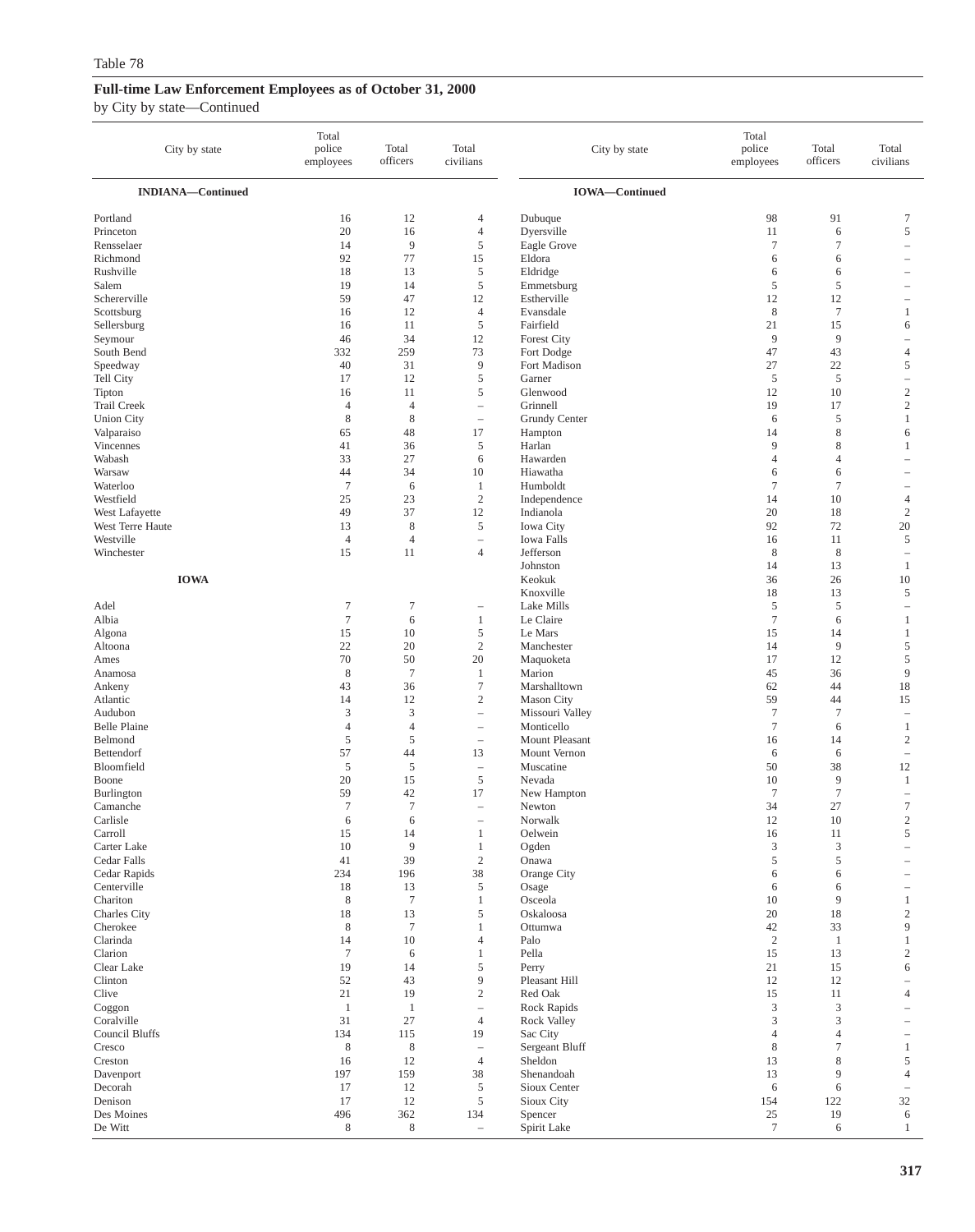| City by state                   | Total<br>police<br>employees | Total<br>officers                       | Total<br>civilians                                    | City by state                        | Total<br>police<br>employees | Total<br>officers    | Total<br>civilians                                   |
|---------------------------------|------------------------------|-----------------------------------------|-------------------------------------------------------|--------------------------------------|------------------------------|----------------------|------------------------------------------------------|
| <b>IOWA-Continued</b>           |                              |                                         |                                                       | KANSAS-Continued                     |                              |                      |                                                      |
| Storm Lake                      | 22                           | 18                                      | 4                                                     | Colwich                              | 3                            | 3                    |                                                      |
| <b>Story City</b>               | 5                            | 5                                       | $\overline{\phantom{a}}$                              | Concordia                            | 15                           | 9                    | 6                                                    |
| Tama                            | 5                            | 5                                       |                                                       | Conway Springs                       | $\overline{4}$               | $\overline{4}$       | $\overline{\phantom{a}}$                             |
| Tipton<br>Urbandale             | 5<br>47                      | 5<br>40                                 | $\hspace{1.0cm} - \hspace{1.0cm}$<br>$\boldsymbol{7}$ | Council Grove<br>Derby               | 6<br>46                      | 6<br>34              | $\overline{\phantom{a}}$<br>12                       |
| Vinton                          | $\tau$                       | $\tau$                                  | $\overline{\phantom{0}}$                              | Dodge City                           | 53                           | 40                   | 13                                                   |
| Waterloo                        | 130                          | 121                                     | 9                                                     | Eastborough                          | $\tau$                       | $\tau$               | $\sim$                                               |
| Waukee                          | 10                           | 9                                       | $\mathbf{1}$                                          | Edwardsville                         | 16                           | 15                   | $\mathbf{1}$                                         |
| Waukon                          | $\tau$                       | $\tau$                                  | $\hspace{1.0cm} - \hspace{1.0cm}$                     | El Dorado                            | 28                           | 26                   | $\overline{2}$                                       |
| Waverly<br>Webster City         | 16<br>20                     | 15<br>14                                | $\mathbf{1}$<br>6                                     | Elkhart<br>Ellinwood                 | 3<br>5                       | 3<br>5               | $\overline{\phantom{a}}$<br>$\overline{\phantom{a}}$ |
| West Burlington                 | 11                           | 10                                      | 1                                                     | Ellis                                | 5                            | 5                    | $\overline{\phantom{a}}$                             |
| West Des Moines                 | 77                           | 57                                      | 20                                                    | Ellsworth                            | 7                            | 6                    | 1                                                    |
| West Liberty                    | 6                            | 5                                       | $\mathbf{1}$                                          | Elwood                               | $\mathfrak{2}$               | $\sqrt{2}$           | $\overline{\phantom{0}}$                             |
| West Union                      | $\overline{4}$               | $\overline{4}$                          |                                                       | Emporia                              | 65                           | 46                   | 19                                                   |
| Williamsburg<br>Windsor Heights | $\sqrt{5}$<br>13             | 5<br>12                                 | $\hspace{1.0cm} - \hspace{1.0cm}$<br>$\mathbf{1}$     | Enterprise<br>Erie                   | 1<br>3                       | 1<br>3               | $\overline{\phantom{a}}$<br>۰                        |
| Winterset                       | 8                            | 8                                       | i.                                                    | Eskridge                             | 1                            | $\mathbf{1}$         |                                                      |
|                                 |                              |                                         |                                                       | Eudora                               | $\tau$                       | $\tau$               | $\overline{\phantom{0}}$                             |
| <b>KANSAS</b>                   |                              |                                         |                                                       | Fairway                              | 9                            | 8                    | 1                                                    |
|                                 |                              |                                         |                                                       | Florence                             | 1                            | 1                    | $\overline{\phantom{a}}$                             |
| Abilene                         | 20                           | 17                                      | 3                                                     | Fort Scott                           | 22                           | 18<br>$\mathbf{1}$   | $\overline{4}$                                       |
| Alma<br>Altamont                | $\mathbf{1}$<br>3            | 1<br>3                                  | $\overline{\phantom{0}}$<br>$\qquad \qquad -$         | Frankfort<br>Fredonia                | $\mathbf{1}$<br>$\tau$       | 6                    | $\overline{\phantom{a}}$<br>1                        |
| Americus                        | $\overline{4}$               | $\overline{4}$                          |                                                       | Frontenac                            | 9                            | 6                    | $\mathfrak z$                                        |
| Andover                         | 17                           | 12                                      | 5                                                     | Galena                               | 14                           | 8                    | 6                                                    |
| Anthony                         | 5                            | 5                                       | $\overline{\phantom{0}}$                              | Galva                                | $\mathbf{1}$                 | 1                    | $\overline{\phantom{a}}$                             |
| Arcadia                         | $\mathbf{1}$                 | 1                                       | $\overline{\phantom{0}}$                              | Garden City                          | 81                           | 54                   | 27                                                   |
| Argonia<br>Arkansas City        | 1<br>33                      | 1<br>25                                 | $\hspace{1.0cm} - \hspace{1.0cm}$<br>8                | Garden Plain<br>Gardner              | 1<br>21                      | $\mathbf{1}$<br>20   | $\overline{\phantom{0}}$<br>$\mathbf{1}$             |
| Arma                            | $\overline{4}$               | $\overline{4}$                          | $\overline{\phantom{0}}$                              | Garnett                              | 13                           | 9                    | $\overline{4}$                                       |
| Atchison                        | 25                           | 23                                      | $\sqrt{2}$                                            | Girard                               | 5                            | 5                    | $\overline{\phantom{a}}$                             |
| Attica                          | $\mathbf{1}$                 | $\mathbf{1}$                            |                                                       | Goddard                              | 5                            | 5                    | $\overline{\phantom{0}}$                             |
| Atwood                          | $\mathbf{2}$                 | $\overline{2}$                          | $\overline{\phantom{0}}$                              | Goodland                             | 10                           | 8                    | $\overline{c}$                                       |
| Augusta<br><b>Baldwin City</b>  | 28<br>9                      | 22<br>8                                 | 6<br>1                                                | <b>Grandview Plaza</b><br>Great Bend | 4<br>41                      | $\overline{4}$<br>32 | $\overline{\phantom{a}}$<br>$\overline{9}$           |
| Basehor                         | 5                            | $\overline{4}$                          | $\mathbf{1}$                                          | Halstead                             | $\tau$                       | 6                    | $\mathbf{1}$                                         |
| <b>Baxter Springs</b>           | 14                           | 9                                       | 5                                                     | Harper                               | 3                            | 3                    | $\overline{\phantom{a}}$                             |
| <b>Bel Aire</b>                 | 9                            | 8                                       | 1                                                     | Haven                                | 3                            | $\mathfrak z$        | $\overline{\phantom{a}}$                             |
| <b>Belle Plaine</b>             | $\overline{4}$               | $\overline{4}$                          |                                                       | Hays                                 | 40                           | 25                   | 15                                                   |
| Belleville                      | 5                            | 5<br>9                                  | $\hspace{1.0cm} - \hspace{1.0cm}$                     | Haysville                            | 31                           | 23                   | 8                                                    |
| Beloit<br><b>Blue Rapids</b>    | 14<br>$\mathbf{1}$           | 1                                       | 5                                                     | Herington<br>Hesston                 | 11<br>$\tau$                 | 6<br>6               | 5<br>$\mathbf{1}$                                    |
| <b>Bonner Springs</b>           | 23                           | 19                                      | $\overline{4}$                                        | Hiawatha                             | 6                            | 5                    | 1                                                    |
| <b>Buhler</b>                   | 3                            | 3                                       |                                                       | Highland                             | 3                            | 3                    |                                                      |
| Burden                          | $\mathbf{1}$                 | 1                                       | $\overline{\phantom{0}}$                              | <b>Hill City</b>                     | 4                            | $\overline{4}$       |                                                      |
| $\rm{Burlingame}$               | $\mathfrak{2}$<br>9          | $\overline{c}$<br>$\tau$                |                                                       | Hillsboro                            | 5<br>$10\,$                  | 5<br>$\tau$          |                                                      |
| Burlington<br>Burrton           | $\mathbf{1}$                 | 1                                       | $\sqrt{2}$<br>$\hspace{1.0cm} - \hspace{1.0cm}$       | Hoisington<br>Holcomb                | $\overline{4}$               | 3                    | $\ensuremath{\mathsf{3}}$<br>$\mathbf{1}$            |
| Bushton                         | $\mathbf{1}$                 | 1                                       |                                                       | Holton                               | 11                           | $\tau$               | $\overline{4}$                                       |
| Caldwell                        | $\overline{4}$               | $\overline{4}$                          | $\hspace{1.0cm} - \hspace{1.0cm}$                     | Holyrood                             | $\mathbf{1}$                 | 1                    | $\overline{\phantom{a}}$                             |
| Caney                           | 9                            | 5                                       | 4                                                     | Hope                                 | $\mathbf{1}$                 | $\mathbf{1}$         | ۰                                                    |
| Canton                          | $\mathbf{1}$                 | 1                                       |                                                       | Horton                               | $10\,$                       | 6                    | $\overline{4}$                                       |
| Carbondale<br>Cawker City       | $\sqrt{2}$<br>$\mathbf{1}$   | $\overline{\mathbf{c}}$<br>$\mathbf{1}$ | $\overline{\phantom{0}}$                              | Hoxie<br>Hugoton                     | $\sqrt{2}$<br>6              | $\sqrt{2}$<br>6      | $\overline{\phantom{a}}$<br>$\qquad \qquad -$        |
| Cedar Vale                      | $\mathbf{1}$                 | 1                                       | $\hspace{1.0cm} - \hspace{1.0cm}$                     | Humboldt                             | 5                            | $\mathfrak s$        | $\overline{\phantom{a}}$                             |
| Chanute                         | 22                           | $20\,$                                  | $\boldsymbol{2}$                                      | Hutchinson                           | 95                           | 66                   | 29                                                   |
| Chapman                         | $\sqrt{2}$                   | $\sqrt{2}$                              |                                                       | Independence                         | 30                           | 23                   | $\tau$                                               |
| Chase                           | $\mathbf{1}$                 | 1                                       |                                                       | Inman                                | $\mathbf{1}$                 | $\mathbf{1}$         | $\overline{\phantom{a}}$                             |
| Cheney<br>Cherokee              | 3<br>$\mathbf{1}$            | 3<br>1                                  | $\qquad \qquad -$                                     | Iola<br>Junction City                | 29<br>60                     | 18<br>44             | 11<br>16                                             |
| Cherryvale                      | 6                            | 6                                       | i.                                                    | Kanopolis                            | $\mathbf{1}$                 | $\mathbf{1}$         | $\overline{\phantom{a}}$                             |
| Chetopa                         | $\overline{4}$               | $\overline{4}$                          |                                                       | Kansas City                          | 469                          | 372                  | 97                                                   |
| Cimarron                        | 3                            | 3                                       | $\hspace{1.0cm} - \hspace{1.0cm}$                     | Kechi                                | $\sqrt{2}$                   | $\sqrt{2}$           | $\hspace{1.0cm} - \hspace{1.0cm}$                    |
| Clay Center                     | 8                            | $\tau$                                  | $\mathbf{1}$                                          | Kingman                              | 11                           | $\tau$               | $\overline{4}$                                       |
| Clearwater<br>Coffeyville       | 6<br>31                      | 6<br>24                                 | $\overline{\phantom{0}}$<br>$\boldsymbol{7}$          | Kinsley<br>Kiowa                     | 3<br>$\sqrt{2}$              | 3<br>$\sqrt{2}$      | $\overline{\phantom{a}}$                             |
| Colby                           | 16                           | 11                                      | 5                                                     | La Crosse                            | 3                            | 3                    |                                                      |
| Columbus                        | 10                           | $\,$ 8 $\,$                             | $\mathbf{2}$                                          | La Cygne                             | $\sqrt{2}$                   | $\sqrt{2}$           |                                                      |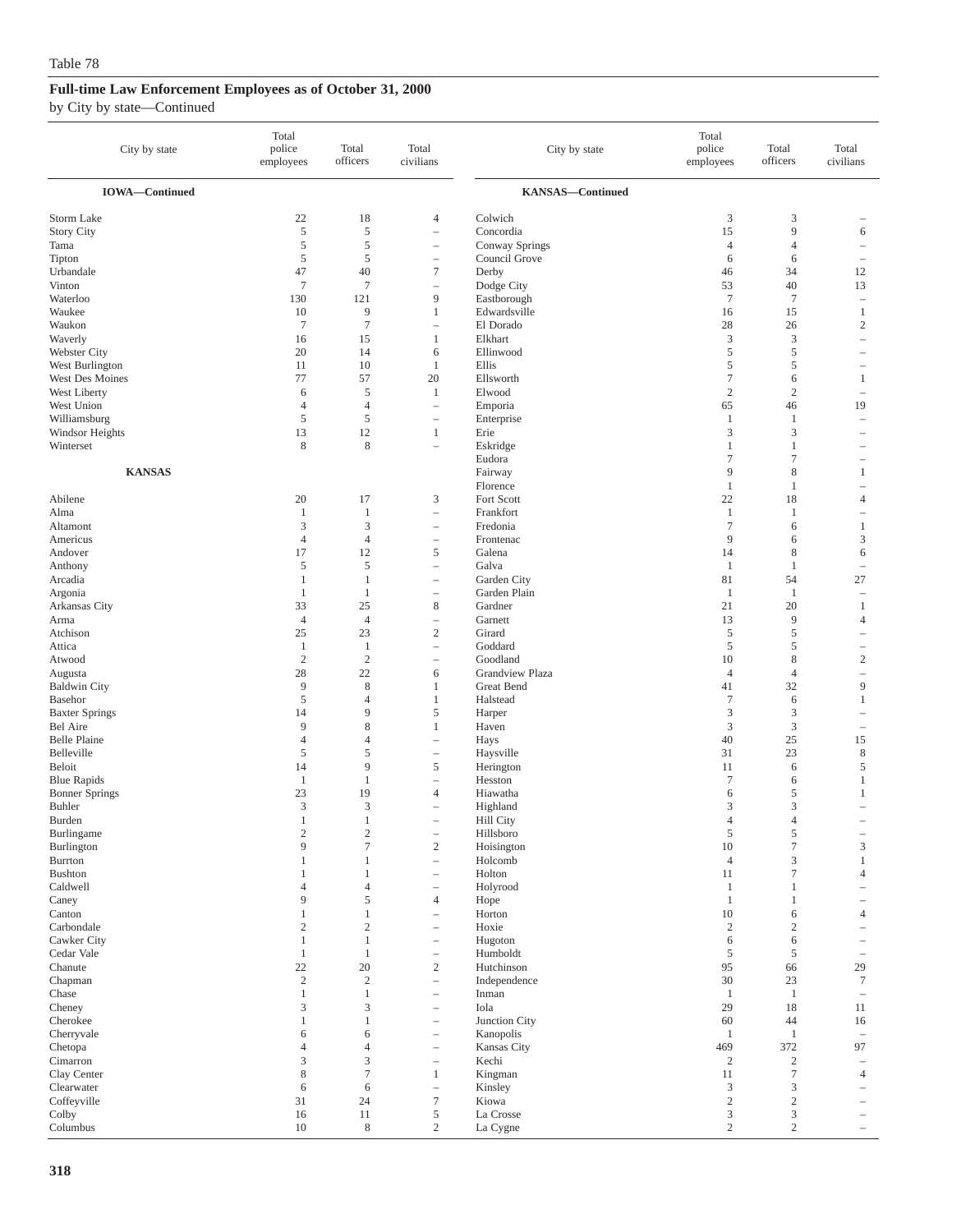| City by state            | Total<br>police<br>employees | Total<br>officers            | Total<br>civilians                                   | City by state                  | Total<br>police<br>employees | Total<br>officers            | Total<br>civilians                |
|--------------------------|------------------------------|------------------------------|------------------------------------------------------|--------------------------------|------------------------------|------------------------------|-----------------------------------|
| <b>KANSAS-Continued</b>  |                              |                              |                                                      | <b>KANSAS-Continued</b>        |                              |                              |                                   |
| Lake Quivira             | 2                            | $\overline{c}$               |                                                      | Shawnee                        | 93                           | 76                           | 17                                |
| Lansing                  | 12                           | 10                           | $\sqrt{2}$                                           | Silver Lake                    | $\overline{c}$               | $\sqrt{2}$                   | $\hspace{1.0cm} - \hspace{1.0cm}$ |
| Larned                   | 14                           | 9                            | 5                                                    | Smith Center                   | $\sqrt{2}$                   | $\overline{2}$               | $\qquad \qquad -$                 |
| Lawrence                 | 142                          | 118                          | 24                                                   | South Hutchinson               | 8                            | $\tau$                       | 1                                 |
| Leavenworth<br>Leawood   | 83<br>71                     | 63<br>51                     | 20<br>20                                             | Spearville<br>Spring Hill      | 1<br>$\tau$                  | 1<br>$\tau$                  | $\overline{\phantom{0}}$          |
| Lebo                     | $\mathbf{1}$                 | 1                            | $\overline{\phantom{a}}$                             | Stafford                       | 4                            | $\overline{4}$               |                                   |
| Lenexa                   | 111                          | 74                           | 37                                                   | Sterling                       | 5                            | 5                            | $\overline{\phantom{0}}$          |
| Le Roy                   | $\mathbf{1}$                 | $\mathbf{1}$                 | $\qquad \qquad -$                                    | St. Francis                    | 5                            | $\overline{4}$               | $\mathbf{1}$                      |
| Liberal                  | 45                           | 37                           | 8                                                    | St. John                       | 3                            | 3                            | $\equiv$                          |
| Lindsborg                | $\tau$                       | 6                            | $\mathbf{1}$                                         | St. Marys                      | 5                            | 5                            |                                   |
| Little River             | $\mathbf{1}$                 | 1                            | $\qquad \qquad -$                                    | Stockton                       | 5                            | 5                            |                                   |
| Louisburg                | 9<br>3                       | $\,$ 8 $\,$<br>3             | 1                                                    | Tonganoxie<br>Topeka           | 6<br>342                     | 6<br>286                     | $\overline{\phantom{0}}$          |
| Lyndon<br>Lyons          | $\tau$                       | $\tau$                       | $\qquad \qquad -$<br>$\overline{\phantom{a}}$        | Towanda                        | 3                            | 3                            | 56<br>÷                           |
| Maize                    | $\overline{2}$               | $\overline{c}$               |                                                      | Troy                           | $\mathbf{1}$                 | $\mathbf{1}$                 |                                   |
| Marion                   | $\overline{4}$               | $\overline{4}$               |                                                      | Udall                          | $\overline{2}$               | $\overline{2}$               | $\overline{\phantom{a}}$          |
| Marquette                | $\mathbf{1}$                 | 1                            | $\qquad \qquad -$                                    | <b>Ulysses</b>                 | 12                           | 11                           | $\mathbf{1}$                      |
| Marysville               | $\overline{7}$               | 6                            | 1                                                    | Valley Center                  | 11                           | $\tau$                       | $\overline{4}$                    |
| McLouth                  | $\mathbf{1}$                 | 1                            | i.                                                   | <b>Valley Falls</b>            | $\mathbf{1}$                 | 1                            | $\overline{\phantom{0}}$          |
| McPherson                | 28                           | 24                           | $\overline{4}$                                       | Victoria                       | $\mathbf{2}$                 | $\overline{2}$               |                                   |
| Meade<br>Medicine Lodge  | 3<br>$\overline{4}$          | 3<br>$\overline{4}$          | $\qquad \qquad -$                                    | Wa Keeney<br>Wakefield         | 5<br>1                       | 5<br>$\mathbf{1}$            | ÷<br>$\overline{\phantom{0}}$     |
| Merriam                  | 29                           | 26                           | $\mathfrak z$                                        | Wamego                         | 11                           | 6                            | 5                                 |
| Minneapolis              | $\sqrt{5}$                   | $\mathfrak s$                | $\overline{\phantom{0}}$                             | Waterville                     | $\mathbf{1}$                 | 1                            | $\overline{\phantom{0}}$          |
| Mission                  | 22                           | 21                           | 1                                                    | Waverly                        | $\mathbf{1}$                 | $\mathbf{1}$                 |                                   |
| Moundridge               | 3                            | 3                            | $\qquad \qquad -$                                    | Weir                           | -1                           | -1                           |                                   |
| Mount Hope               | $\sqrt{2}$                   | $\sqrt{2}$                   | $\qquad \qquad -$                                    | Wellington                     | 20                           | 14                           | 6                                 |
| Mulberry                 | $\mathbf{1}$<br>17           | $\mathbf{1}$                 | $\overline{\phantom{0}}$<br>$\sqrt{5}$               | Wellsville                     | 5<br>$\,$ 8 $\,$             | 5<br>$\overline{7}$          |                                   |
| Mulvane<br>Neodesha      | 9                            | 12<br>$\tau$                 | $\mathbf{2}$                                         | Westwood<br>Wichita            | 805                          | 612                          | $\mathbf{1}$<br>193               |
| Newton                   | 35                           | 30                           | 5                                                    | Wilson                         | 1                            | -1                           | $\overline{\phantom{0}}$          |
| Nickerson                | $\sqrt{5}$                   | 5                            | $\overline{\phantom{0}}$                             | Winfield                       | 28                           | 22                           | 6                                 |
| North Newton             | $\mathbf{1}$                 | $\mathbf{1}$                 | $\overline{\phantom{0}}$                             | Yates Center                   | 3                            | 3                            |                                   |
| Norton                   | 5                            | 5                            | $\overline{\phantom{a}}$                             |                                |                              |                              |                                   |
| Oakley                   | 11                           | 10                           | 1                                                    | <b>KENTUCKY</b>                |                              |                              |                                   |
| Oberlin<br>Olathe        | $\overline{4}$<br>177        | $\overline{4}$<br>139        | 38                                                   | Adairville                     | $\mathbf{1}$                 | $\mathbf{1}$                 |                                   |
| Osage City               | 6                            | 6                            | $\overline{\phantom{0}}$                             | Albany                         | 16                           | 10                           | 6                                 |
| Osawatomie               | 16                           | 11                           | $\sqrt{5}$                                           | Alexandria                     | 11                           | 10                           | $\mathbf{1}$                      |
| Osborne                  | $\overline{4}$               | $\overline{4}$               | $\qquad \qquad -$                                    | Anchorage                      | 13                           | 9                            | $\overline{4}$                    |
| Oswego                   | 6                            | 5                            | $\mathbf{1}$                                         | Ashland                        | 57                           | 48                           | 9                                 |
| Ottawa                   | 28                           | 25                           | $\mathfrak z$                                        | Auburn                         | 3                            | 3                            | $\qquad \qquad -$                 |
| Overbrook                | $\overline{2}$               | $\overline{c}$               | $\qquad \qquad -$                                    | Audubon Park                   | 9                            | 8                            | $\mathbf{1}$                      |
| Overland Park<br>Oxford  | 260<br>3                     | 207<br>3                     | 53<br>$\qquad \qquad -$                              | Augusta<br>Barbourville        | $\sqrt{2}$<br>17             | $\sqrt{2}$<br>14             | ÷<br>3                            |
| Paola                    | 20                           | 14                           | 6                                                    | Bardstown                      | 25                           | 19                           | 6                                 |
| Park City                | 16                           | 14                           | $\sqrt{2}$                                           | Bardwell                       | $\,1\,$                      | $\mathbf{1}$                 |                                   |
| Parsons                  | 31                           | $22\,$                       | 9                                                    | <b>Barlow</b>                  | $\sqrt{2}$                   | $\sqrt{2}$                   |                                   |
| Peabody                  | $\mathfrak z$                | $\mathfrak{Z}$               | $\overline{\phantom{a}}$                             | Beattyville                    | 5                            | 5                            |                                   |
| Pittsburg                | 49                           | 38                           | 11                                                   | Beaver Dam                     | $\tau$                       | $\tau$                       |                                   |
| Plainville<br>Pleasanton | $\overline{4}$<br>$\sqrt{2}$ | $\overline{4}$<br>$\sqrt{2}$ | $\overline{\phantom{a}}$<br>$\overline{\phantom{a}}$ | Bellefonte<br>Bellevue         | 3<br>10                      | 3<br>9                       | $\mathbf{1}$                      |
| Prairie Village          | 49                           | 38                           | 11                                                   | Benham                         | $\overline{4}$               | $\overline{4}$               | $\qquad \qquad -$                 |
| Pratt                    | 23                           | 14                           | $\overline{9}$                                       | Benton                         | 9                            | $\overline{7}$               | $\sqrt{2}$                        |
| Protection               | $\mathbf{1}$                 | $\mathbf{1}$                 | $\overline{\phantom{0}}$                             | Berea                          | 29                           | 23                           | 6                                 |
| Quinter                  | $\mathbf{1}$                 | $\mathbf{1}$                 | $\overline{\phantom{a}}$                             | Bloomfield                     | 3                            | 2                            | $\mathbf{1}$                      |
| Roeland Park             | 17                           | 15                           | $\sqrt{2}$                                           | <b>Bowling Green</b>           | 115                          | 88                           | 27                                |
| Rose Hill<br>Rossville   | $\tau$                       | 6                            | $\mathbf{1}$                                         | Brandenburg                    | $\overline{4}$               | $\overline{4}$               | $\hspace{1.0cm} - \hspace{1.0cm}$ |
| Russell                  | $\mathbf{1}$<br>19           | $\mathbf{1}$<br>$\,$ 8 $\,$  | $\overline{\phantom{a}}$<br>11                       | <b>Brodhead</b><br>Brooksville | $\mathbf{1}$<br>$\mathbf{1}$ | $\mathbf{1}$<br>$\mathbf{1}$ | $\overline{\phantom{0}}$          |
| Sabetha                  | $\sqrt{5}$                   | 5                            | $\qquad \qquad -$                                    | Brownsville                    | 1                            | 1                            |                                   |
| Salina                   | 102                          | 74                           | 28                                                   | Burgin                         | $\mathbf{1}$                 | $\mathbf{1}$                 | $\qquad \qquad -$                 |
| <b>Scott City</b>        | 12                           | $\tau$                       | $\mathfrak s$                                        | Burkesville                    | 9                            | 5                            | $\overline{4}$                    |
| Scranton                 | $\sqrt{2}$                   | $\sqrt{2}$                   | $\overline{\phantom{0}}$                             | Burnside                       | $\overline{4}$               | $\overline{4}$               | $\overline{\phantom{0}}$          |
| Sedan                    | $\sqrt{2}$                   | $\sqrt{2}$                   | $\qquad \qquad -$                                    | <b>Butler</b>                  | 1                            | 1                            |                                   |
| Sedgwick<br>Seneca       | $\sqrt{2}$<br>$\mathfrak s$  | $\sqrt{2}$<br>5              | $\qquad \qquad -$<br>$\qquad \qquad -$               | Cadiz<br>Calhoun               | 9<br>$\mathbf{1}$            | 9<br>$\mathbf{1}$            |                                   |
| Sharon Springs           | $\mathbf{1}$                 | $\mathbf{1}$                 | $\qquad \qquad -$                                    | Calvert City                   | $\overline{4}$               | $\overline{4}$               |                                   |
|                          |                              |                              |                                                      |                                |                              |                              |                                   |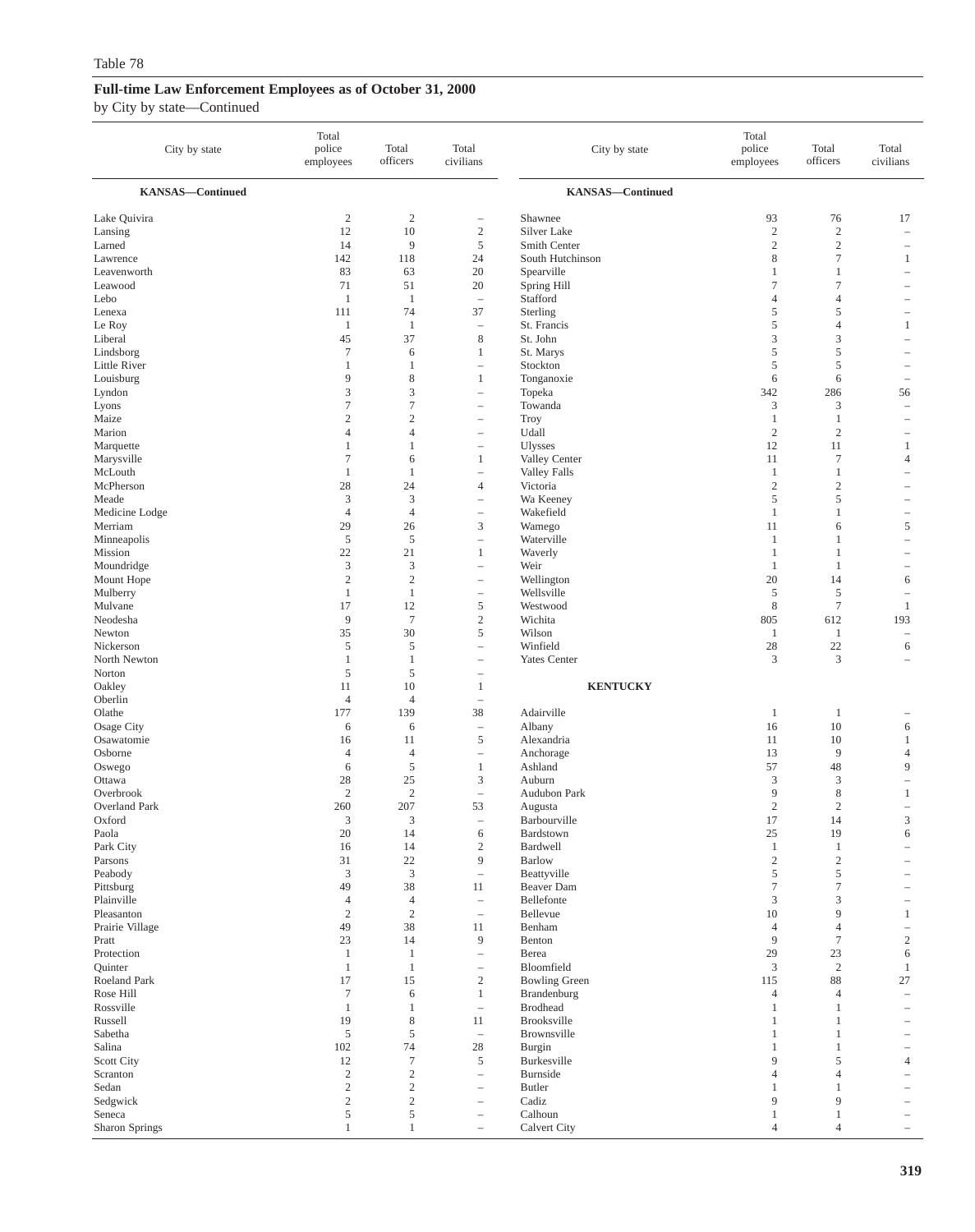| City by state             | Total<br>police<br>employees     | Total<br>officers                | Total<br>civilians                  | City by state                              | Total<br>police<br>employees     | Total<br>officers        | Total<br>civilians                            |
|---------------------------|----------------------------------|----------------------------------|-------------------------------------|--------------------------------------------|----------------------------------|--------------------------|-----------------------------------------------|
| <b>KENTUCKY-Continued</b> |                                  |                                  |                                     | <b>KENTUCKY-Continued</b>                  |                                  |                          |                                               |
| Campbellsburg             | 1                                | $\mathbf{1}$                     |                                     | Horse Cave                                 | 5                                | $\mathfrak s$            |                                               |
| Campbellsville            | 27                               | 18                               | 9                                   | Hustonville                                | $\mathbf{1}$                     | $\mathbf{1}$             |                                               |
| Campton                   | 1                                | 1                                | $\overline{\phantom{a}}$            | Independence                               | 24                               | 22                       | $\mathfrak{2}$                                |
| Caneyville<br>Carlisle    | 1<br>8                           | 1<br>6                           | $\qquad \qquad -$<br>$\overline{c}$ | <b>Indian Hills</b><br>Inez                | 9<br>$\overline{2}$              | 9<br>$\sqrt{2}$          | i.<br>$\overline{\phantom{a}}$                |
| Carrollton                | 9                                | 9                                | $\qquad \qquad -$                   | Irvine                                     | $\tau$                           | $\tau$                   | $\overline{\phantom{a}}$                      |
| Catlettsburg              | 8                                | 8                                | L.                                  | Irvington                                  | $\overline{4}$                   | $\overline{4}$           |                                               |
| Cave City                 | 6                                | 6                                | $\overline{\phantom{a}}$            | Jackson                                    | 12                               | 11                       | 1                                             |
| Central City              | 14                               | 13                               | 1                                   | Jamestown                                  | 5                                | 5                        | $\qquad \qquad -$                             |
| Clarkson                  | $\mathfrak{2}$                   | $\mathfrak{2}$                   | $\overline{\phantom{0}}$            | Jeffersontown                              | 54                               | 47                       | $\tau$                                        |
| Clay                      | 1                                | $\mathbf{1}$                     | $\qquad \qquad -$                   | Jenkins                                    | 5                                | $\overline{4}$           | 1                                             |
| Clay City                 | $\mathbf{1}$                     | $\mathbf{1}$                     | L.                                  | Junction City                              | 5                                | 5                        | i.                                            |
| Clinton                   | $\overline{4}$                   | $\overline{4}$                   | $\overline{\phantom{0}}$            | La Center                                  | $\overline{2}$                   | $\sqrt{2}$               |                                               |
| Cloverport                | $\overline{c}$<br>9              | $\mathfrak{2}$<br>9              | ÷                                   | La Grange                                  | 13<br>8                          | 12<br>$\tau$             | 1                                             |
| Cold Spring<br>Columbia   | 9                                | 9                                | ÷<br>$\overline{\phantom{a}}$       | Lakeside Park-Crestview Hills<br>Lancaster | $\,$ 8 $\,$                      | 8                        | 1                                             |
| Corbin                    | 29                               | 22                               | $\tau$                              | Land Between The Lakes                     | 10                               | 9                        | $\mathbf{1}$                                  |
| Covington                 | 122                              | 112                              | 10                                  | Lawrenceburg                               | 20                               | 15                       | 5                                             |
| Crab Orchard              | $\mathbf{2}$                     | $\sqrt{2}$                       | $\overline{\phantom{a}}$            | Lebanon                                    | 20                               | 13                       | $\overline{7}$                                |
| <b>Crescent Springs</b>   | 9                                | 9                                | ÷                                   | Lebanon Junction                           | 5                                | 5                        | $\overline{\phantom{a}}$                      |
| Crofton                   | 1                                | 1                                | $\overline{\phantom{a}}$            | Leitchfield                                | 15                               | 14                       | 1                                             |
| Cumberland                | 9                                | 6                                | 3                                   | Lewisburg                                  | $\mathbf{1}$                     | $\mathbf{1}$             | $\qquad \qquad -$                             |
| Cynthiana                 | 23                               | 18                               | 5                                   | Lewisport                                  | 3                                | $\mathfrak z$            | $\equiv$                                      |
| Danville                  | 33                               | 25                               | 8                                   | Lexington                                  | 614                              | 457                      | 157                                           |
| Dawson Springs            | 10                               | 6                                | $\overline{4}$                      | Liberty                                    | 5                                | 5                        | $\overline{\phantom{a}}$                      |
| Dayton                    | 11                               | 10                               | 1                                   | Livermore                                  | $\overline{2}$                   | $\overline{c}$           | $\overline{\phantom{0}}$                      |
| Earlington<br>Eddyville   | $\overline{2}$<br>$\overline{4}$ | $\mathfrak{2}$<br>$\overline{4}$ | L,<br>$\overline{\phantom{0}}$      | Livingston<br>London                       | $\mathbf{1}$<br>27               | $\mathbf{1}$<br>24       | $\overline{\phantom{a}}$<br>3                 |
| Edgewood                  | 12                               | 12                               | $\overline{\phantom{a}}$            | Lone Oak                                   | 3                                | 3                        | $\qquad \qquad -$                             |
| Edmonton                  | 6                                | 6                                | $\overline{\phantom{a}}$            | Louisa                                     | 13                               | $\tau$                   | 6                                             |
| Elizabethtown             | 52                               | 38                               | 14                                  | Louisville                                 | 986                              | 689                      | 297                                           |
| Elkhorn City              | 5                                | $\overline{4}$                   | $\mathbf{1}$                        | Ludlow                                     | 9                                | 7                        | $\mathfrak{2}$                                |
| Elkton                    | $\,$ 8 $\,$                      | 8                                | $\overline{\phantom{a}}$            | Lynch                                      | 3                                | $\overline{c}$           | 1                                             |
| Elsmere                   | 12                               | 11                               | 1                                   | Lynnview                                   | 3                                | 3                        | i.                                            |
| Eminence                  | $\tau$                           | $\overline{7}$                   | ÷                                   | Madisonville                               | 55                               | 46                       | 9                                             |
| Erlanger                  | 38                               | 30                               | 8                                   | Manchester                                 | 14                               | 12                       | $\mathbf{2}$                                  |
| Evarts<br>Falmouth        | 6<br>6                           | 6<br>6                           | L,<br>$\overline{\phantom{a}}$      | Marion<br>Martin                           | $\overline{7}$<br>$\overline{4}$ | $\tau$<br>$\overline{4}$ | $\qquad \qquad -$<br>$\overline{\phantom{a}}$ |
| Flatwoods                 | 14                               | 10                               | $\overline{4}$                      | Mayfield                                   | 40                               | 32                       | $\,$ 8 $\,$                                   |
| Fleming-Neon              | 3                                | 3                                | ÷                                   | Maysville                                  | 30                               | 24                       | 6                                             |
| Flemingsburg              | 6                                | 6                                | $\overline{\phantom{a}}$            | McKee                                      | 1                                | 1                        |                                               |
| Florence                  | 54                               | 50                               | $\overline{4}$                      | Middlesboro                                | 29                               | 25                       | $\overline{4}$                                |
| Fort Mitchell             | 13                               | 12                               | 1                                   | Millersburg                                | 3                                | 3                        |                                               |
| Fort Thomas               | 23                               | 22                               | 1                                   | Minor Lane Heights                         | 10                               | 9                        | 1                                             |
| Fort Wright               | 10                               | 10                               | ÷                                   | Monticello                                 | 8                                | $\,$ 8 $\,$              | $\overline{\phantom{a}}$                      |
| Frankfort                 | 61                               | 56                               | 5                                   | Morehead                                   | 29                               | 20<br>7                  | 9<br>$\Lambda$                                |
| Franklin<br>Fulton        | 27<br>14                         | 19<br>10                         | 8<br>4                              | Morganfield<br>Morgantown                  | 11<br>6                          | 6                        |                                               |
| Gamaliel                  | $\sqrt{2}$                       | $\sqrt{2}$                       | $\overline{\phantom{m}}$            | Mount Olivet                               | $\mathbf{1}$                     | 1                        |                                               |
| Georgetown                | 50                               | 43                               | $\boldsymbol{7}$                    | Mount Sterling                             | $25\,$                           | 18                       | 7                                             |
| Glasgow                   | 46                               | 36                               | 10                                  | Mount Vernon                               | $\overline{7}$                   | $\boldsymbol{7}$         | $\qquad \qquad -$                             |
| Grayson                   | 13                               | 12                               | 1                                   | Mount Washington                           | 11                               | 10                       | $\mathbf{1}$                                  |
| Greensburg                | 5                                | 5                                | $\overline{\phantom{0}}$            | Muldraugh                                  | $\overline{4}$                   | $\overline{4}$           | L,                                            |
| Greenup                   | $\overline{4}$                   | $\overline{4}$                   | $\overline{\phantom{a}}$            | Munfordville                               | $\overline{4}$                   | $\overline{4}$           | $\qquad \qquad -$                             |
| Greenville                | 8                                | 8                                | $\qquad \qquad -$                   | Murray                                     | 35                               | 28                       | $\boldsymbol{7}$                              |
| Guthrie<br>Hardinsburg    | $\overline{4}$<br>$\overline{4}$ | $\overline{4}$<br>$\overline{4}$ | $\overline{\phantom{a}}$            | New Haven<br>Newport                       | $\overline{c}$<br>64             | $\sqrt{2}$<br>49         | $\overline{\phantom{a}}$<br>15                |
| Harlan                    | 14                               | 9                                | $\overline{\phantom{a}}$<br>5       | Nicholasville                              | 46                               | 42                       | $\overline{4}$                                |
| Harrodsburg               | 28                               | 18                               | $10\,$                              | Nortonville                                | $\mathbf{1}$                     | $\mathbf{1}$             | $\qquad \qquad -$                             |
| Hartford                  | $\sqrt{5}$                       | 5                                | $\overline{\phantom{a}}$            | Oak Grove                                  | 15                               | 11                       | $\overline{4}$                                |
| Hawesville                | $\mathbf{1}$                     | $\mathbf{1}$                     | $\overline{\phantom{m}}$            | Olive Hill                                 | 5                                | $\sqrt{5}$               | $\qquad \qquad -$                             |
| Hazard                    | 24                               | 17                               | $\boldsymbol{7}$                    | Owensboro                                  | 130                              | 97                       | 33                                            |
| Henderson                 | 62                               | 54                               | 8                                   | Owenton                                    | 3                                | 3                        | i.                                            |
| Hickman                   | 9                                | $\sqrt{5}$                       | $\overline{4}$                      | Owingsville                                | $\overline{4}$                   | $\overline{4}$           | $\qquad \qquad -$                             |
| <b>Highland Heights</b>   | 11                               | 10                               | 1                                   | Paducah                                    | 84                               | 72                       | 12                                            |
| Hillview                  | 12                               | 12                               | $\overline{\phantom{a}}$            | Paintsville                                | 12                               | 12                       | $\overline{\phantom{a}}$                      |
| Hindman<br>Hodgenville    | $\sqrt{2}$<br>$\boldsymbol{7}$   | $\sqrt{2}$<br>$\tau$             | L,<br>$\overline{\phantom{m}}$      | Paris<br>Park City                         | 30<br>$\mathbf{1}$               | 21<br>$\mathbf{1}$       | 9<br>$\equiv$                                 |
| Hopkinsville              | 65                               | 57                               | $\,$ 8 $\,$                         | Park Hills                                 | $\tau$                           | 6                        | $\mathbf{1}$                                  |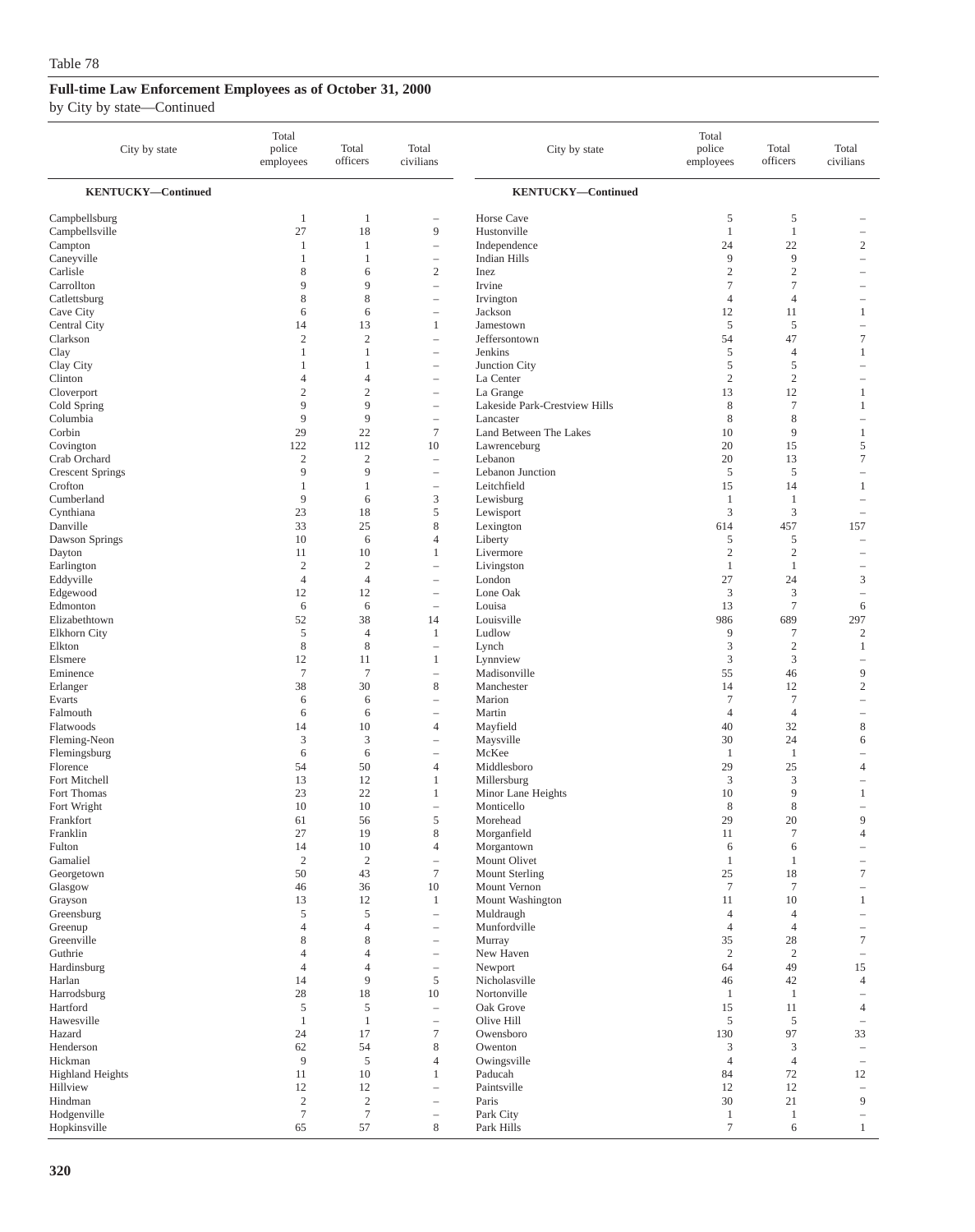| City by state                     | Total<br>police<br>employees              | Total<br>officers             | Total<br>civilians                       | City by state                | Total<br>police<br>employees | Total<br>officers   | Total<br>civilians                                   |
|-----------------------------------|-------------------------------------------|-------------------------------|------------------------------------------|------------------------------|------------------------------|---------------------|------------------------------------------------------|
| <b>KENTUCKY-Continued</b>         |                                           |                               |                                          | LOUISIANA-Continued          |                              |                     |                                                      |
| Pembroke                          | $\mathbf{1}$                              | 1                             | $\qquad \qquad -$                        | <b>Basile</b>                | 13                           | $\,$ 8 $\,$         | 5                                                    |
| Perryville                        | $\mathbf{1}$                              | $\mathbf{1}$                  | $\qquad \qquad -$                        | <b>Bastrop</b>               | 51                           | 46                  | 5                                                    |
| Pikeville                         | 26                                        | 20                            | 6                                        | <b>Baton Rouge</b>           | 763                          | 604                 | 159                                                  |
| Pineville                         | $\,$ 8 $\,$                               | $\,$ 8 $\,$                   | $\overline{\phantom{a}}$                 | Bernice                      | 6                            | 6                   | $\hspace{1.0cm} - \hspace{1.0cm}$                    |
| Pioneer Village<br>Pippa Passes   | 3<br>$\sqrt{2}$                           | $\mathfrak z$<br>$\sqrt{2}$   | $\qquad \qquad -$                        | Berwick<br>Blanchard         | 13<br>5                      | 13<br>5             | $\overline{\phantom{0}}$<br>$\overline{\phantom{a}}$ |
| Prestonsburg                      | 13                                        | 13                            | $\qquad \qquad -$<br>$\qquad \qquad -$   | Bogalusa                     | 49                           | 39                  | 10                                                   |
| Princeton                         | 17                                        | 15                            | $\sqrt{2}$                               | <b>Bossier City</b>          | 191                          | 140                 | 51                                                   |
| Prospect                          | $\,$ 8 $\,$                               | $\,$ 8 $\,$                   | $\overline{\phantom{0}}$                 | <b>Breaux Bridge</b>         | 16                           | 16                  | $\hspace{1.0cm} - \hspace{1.0cm}$                    |
| Providence                        | 6                                         | 6                             | $\qquad \qquad -$                        | <b>Broussard</b>             | 14                           | 11                  | 3                                                    |
| Raceland                          | 6                                         | $\mathfrak s$                 | $\mathbf{1}$                             | <b>Brusly</b>                | $\,$ 8 $\,$                  | 8                   | ÷                                                    |
| Radcliff                          | 47                                        | 33                            | 14                                       | Church Point                 | 21                           | 21                  |                                                      |
| Ravenna                           | $\sqrt{2}$                                | $\sqrt{2}$                    | $\overline{\phantom{a}}$                 | Clinton                      | 6                            | 6                   |                                                      |
| Richmond                          | 64                                        | 51                            | 13                                       | Coushatta                    | 6                            | 6                   | $\overline{\phantom{0}}$                             |
| Russell<br><b>Russell Springs</b> | 12<br>6                                   | 12<br>$\sqrt{5}$              | $\qquad \qquad -$<br>$\mathbf{1}$        | Covington<br>Crowley         | 41<br>36                     | 31<br>35            | 10<br>$\mathbf{1}$                                   |
| Russellville                      | 24                                        | 22                            | $\mathbf{2}$                             | Cullen                       | 5                            | 5                   | $\hspace{1.0cm} - \hspace{1.0cm}$                    |
| Sadieville                        | $\sqrt{2}$                                | $\sqrt{2}$                    | $\qquad \qquad -$                        | Denham Springs               | 41                           | 25                  | 16                                                   |
| Salyersville                      | $\sqrt{5}$                                | $\overline{4}$                | $\mathbf{1}$                             | De Ridder                    | 27                           | 26                  | $\mathbf{1}$                                         |
| Science Hill                      | $\overline{2}$                            | $\overline{c}$                | $\overline{a}$                           | Dixie Inn                    | 3                            | 3                   | $\overline{\phantom{0}}$                             |
| Scottsville                       | 19                                        | 14                            | 5                                        | Duson                        | 5                            | 5                   |                                                      |
| Sebree                            | $\overline{2}$                            | $\overline{2}$                | $\qquad \qquad -$                        | Elton                        | $\overline{4}$               | $\overline{4}$      |                                                      |
| Shelbyville                       | 19                                        | 18                            | $\mathbf{1}$                             | Erath                        | 10                           | 10                  |                                                      |
| Shepherdsville<br>Shively         | 12<br>31                                  | 12<br>23                      | $\qquad \qquad -$<br>$\,$ 8 $\,$         | Eunice<br>Farmerville        | 37<br>13                     | 30<br>13            | $\tau$<br>$\qquad \qquad -$                          |
| <b>Silver Grove</b>               | $\mathbf{1}$                              | -1                            | $\qquad \qquad -$                        | Folsom                       | $\overline{4}$               | 3                   | $\mathbf{1}$                                         |
| Somerset                          | 34                                        | 32                            | $\sqrt{2}$                               | Franklin                     | 26                           | 23                  | 3                                                    |
| South Shore                       | $\overline{4}$                            | $\mathfrak z$                 | $\mathbf{1}$                             | Franklinton                  | 14                           | 14                  | $\overline{\phantom{m}}$                             |
| Springfield                       | $\,$ 8 $\,$                               | $\,$ 8 $\,$                   | $\qquad \qquad -$                        | French Settlement            | $\overline{2}$               | $\overline{2}$      | $\qquad \qquad -$                                    |
| <b>Stamping Ground</b>            | $\mathfrak{2}$                            | $\overline{c}$                | $\qquad \qquad -$                        | Glenmora                     | $\tau$                       | 6                   | $\mathbf{1}$                                         |
| Stanford                          | 9                                         | 9                             | $\qquad \qquad -$                        | Golden Meadow                | 6                            | 5                   | $\mathbf{1}$                                         |
| Stanton                           | 9                                         | 9                             | $\qquad \qquad -$                        | Gramercy                     | 8                            | 8                   | $\overline{\phantom{a}}$                             |
| St. Matthews                      | 37<br>5                                   | 31<br>5                       | 6                                        | Gretna<br><b>Grosse Tete</b> | 101                          | 83                  | 18                                                   |
| Sturgis<br><b>Taylor Mill</b>     | 10                                        | 9                             | $\qquad \qquad -$<br>$\mathbf{1}$        | Harahan                      | $\mathbf{1}$<br>30           | $\mathbf{1}$<br>30  | $\overline{\phantom{0}}$<br>-                        |
| Taylorsville                      | $\overline{4}$                            | $\overline{4}$                | $\qquad \qquad -$                        | Haughton                     | 5                            | 5                   |                                                      |
| Tompkinsville                     | 14                                        | 11                            | 3                                        | Haynesville                  | 8                            | 8                   | $\overline{\phantom{0}}$                             |
| Trenton                           | 1                                         | $\mathbf{1}$                  | $\overline{\phantom{a}}$                 | Homer                        | 11                           | 11                  | $\overline{\phantom{0}}$                             |
| Uniontown                         | $\overline{2}$                            | $\sqrt{2}$                    | $\qquad \qquad -$                        | Houma                        | 81                           | 63                  | 18                                                   |
| Vanceburg                         | 6                                         | 6                             | $\qquad \qquad -$                        | Independence                 | 6                            | 5                   | 1                                                    |
| Versailles                        | 27                                        | 20                            | $\overline{7}$                           | Iowa<br>Jackson              | 10                           | 9                   | $\mathbf{1}$                                         |
| Villa Hills<br>Vine Grove         | 9<br>$\tau$                               | 8<br>6                        | $\mathbf{1}$<br>1                        | Jeanerette                   | 6<br>18                      | 5<br>18             | $\mathbf{1}$<br>$\overline{\phantom{0}}$             |
| Walton                            | $\mathfrak z$                             | 3                             | $\overline{\phantom{0}}$                 | Jennings                     | 38                           | 31                  | $\tau$                                               |
| Warsaw                            | 5                                         | 5                             | $\overline{\phantom{0}}$                 | Jonesboro                    | 15                           | 12                  | 3                                                    |
| Wayland                           | 1                                         | $\mathbf{1}$                  | $\qquad \qquad -$                        | Kaplan                       | 20                           | 20                  | ÷                                                    |
| West Buechel                      | 11                                        | 11                            |                                          | Kenner                       | 191                          | 135                 | 56                                                   |
| West Liberty                      | 13                                        | $\tau$                        | 6                                        | Kentwood                     | 9                            | 9                   | $\overline{\phantom{a}}$                             |
| West Point                        | $\overline{4}$                            | $\overline{4}$                | $\overline{\phantom{a}}$                 | Kinder                       | 13                           | 13                  | $\qquad \qquad -$                                    |
| Wheelwright<br>Whitesburg         | 1<br>5                                    | 1<br>5                        | $\qquad \qquad -$                        | <b>Krotz Springs</b>         | $\overline{4}$<br>296        | 3<br>230            | 1<br>66                                              |
| Wickliffe                         | $\mathbf{1}$                              | $\mathbf{1}$                  | $\qquad \qquad -$<br>$\qquad \qquad -$   | Lafayette<br>Lake Arthur     | 10                           | 10                  | $\overline{\phantom{a}}$                             |
| Wilder                            | $\,$ 8 $\,$                               | $\,$ 8 $\,$                   | $\hspace{1.0cm} - \hspace{1.0cm}$        | Lake Charles                 | 164                          | 161                 | $\mathfrak{Z}$                                       |
| Williamsburg                      | 11                                        | 10                            | $\mathbf{1}$                             | Leesville                    | 25                           | 25                  | $\overline{\phantom{0}}$                             |
| Williamstown                      | 6                                         | 6                             | $\qquad \qquad -$                        | Mandeville                   | 44                           | 35                  | 9                                                    |
| Wilmore                           | $\,$ 8 $\,$                               | $\tau$                        | $\mathbf{1}$                             | Mansfield                    | 16                           | 12                  | $\overline{4}$                                       |
| Winchester                        | 42                                        | 30                            | 12                                       | Many                         | 13                           | 13                  |                                                      |
| Wingo                             | $\mathbf{1}$                              | $\mathbf{1}$                  | $\overline{\phantom{a}}$                 | Marksville                   | 21                           | 17                  | $\overline{4}$                                       |
| Worthington<br>Wurtland           | $\ensuremath{\mathbf{3}}$<br>$\mathbf{1}$ | $\mathfrak z$<br>$\mathbf{1}$ | $\qquad \qquad -$                        | Minden                       | 32                           | 31                  | $\mathbf{1}$                                         |
|                                   |                                           |                               | $\overline{\phantom{0}}$                 | Monroe<br>Moreauville        | 227<br>1                     | 177<br>$\mathbf{1}$ | 50<br>$\hspace{1.0cm} - \hspace{1.0cm}$              |
| <b>LOUISIANA</b>                  |                                           |                               |                                          | Morgan City                  | 53                           | 50                  | 3                                                    |
|                                   |                                           |                               |                                          | Napoleonville                | $\overline{4}$               | $\overline{4}$      | $\overline{\phantom{0}}$                             |
| Abbeville                         | 43                                        | 34                            | 9                                        | Natchitoches                 | 77                           | 71                  | 6                                                    |
| Abita Springs                     | $\boldsymbol{7}$                          | $\tau$                        | $\qquad \qquad -$                        | New Iberia                   | 87                           | 69                  | 18                                                   |
| Addis                             | $\sqrt{5}$                                | $\sqrt{5}$                    | $\qquad \qquad -$                        | New Orleans                  | 2,040                        | 1,658               | 382                                                  |
| Alexandria                        | 194                                       | 159                           | 35                                       | Oberlin                      | 6                            | 6                   | $\overline{\phantom{0}}$                             |
| Amite<br>Ball                     | 18<br>$\sqrt{5}$                          | 18<br>$\overline{4}$          | $\overline{\phantom{0}}$<br>$\mathbf{1}$ | Olla                         | 3<br>67                      | 3<br>50             | $\overline{\phantom{a}}$                             |
|                                   |                                           |                               |                                          | Opelousas                    |                              |                     | 17                                                   |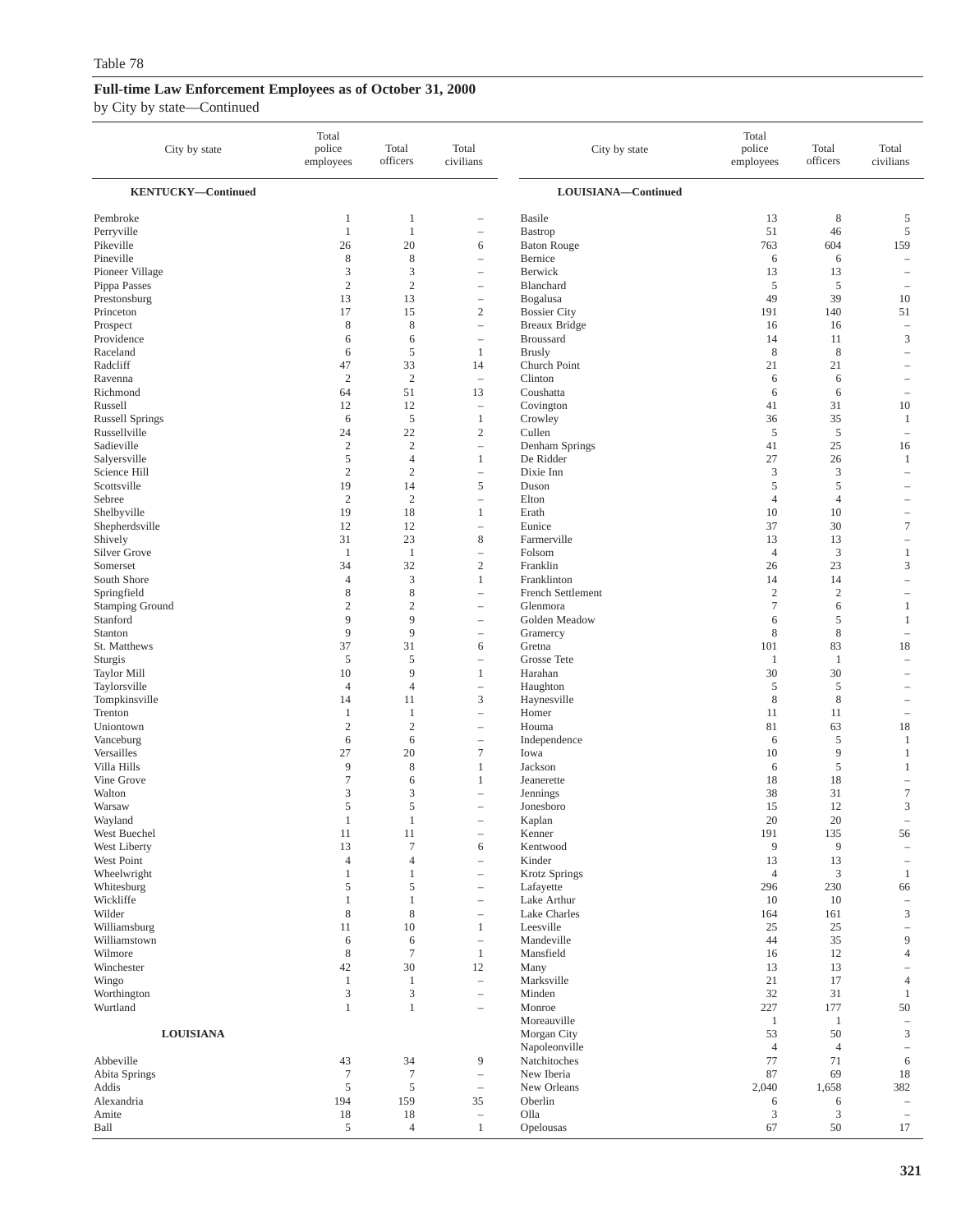| City by state             | Total<br>police<br>employees | Total<br>officers | Total<br>civilians                | City by state                     | Total<br>police<br>employees | Total<br>officers          | Total<br>civilians       |
|---------------------------|------------------------------|-------------------|-----------------------------------|-----------------------------------|------------------------------|----------------------------|--------------------------|
| LOUISIANA-Continued       |                              |                   |                                   | <b>MAINE-Continued</b>            |                              |                            |                          |
| Patterson                 | 16                           | 16                |                                   | Fort Fairfield                    | 4                            | $\overline{4}$             |                          |
| Pearl River               | 12                           | 6                 | 6                                 | Fort Kent                         | 8                            | $\mathfrak s$              | 3                        |
| Pineville                 | 49                           | 43                | 6                                 | Freeport                          | 17                           | 12                         | $\mathfrak s$            |
| Plaquemine                | 29                           | 24                | 5                                 | Fryeburg                          | 5                            | 5                          | $\overline{\phantom{a}}$ |
| Pollock                   | $\overline{2}$               | $\overline{c}$    | $\overline{\phantom{a}}$          | Gardiner                          | 17                           | 12                         | $\sqrt{5}$               |
| Ponchatoula               | 21                           | 16                | 5                                 | Gorham                            | 26                           | 20                         | 6                        |
| Port Allen                | 21                           | 21                | $\overline{\phantom{a}}$          | Gouldsboro                        | $\overline{2}$               | $\overline{2}$             | ÷,                       |
| Port Vincent              | $\mathfrak z$<br>23          | 3<br>22           | $\overline{\phantom{0}}$          | Greenville<br>Hallowell           | 3                            | 3<br>5                     |                          |
| Rayne<br>Richwood         | 14                           | 9                 | 1<br>$\sqrt{5}$                   | Hampden                           | 5<br>12                      | 11                         | $\mathbf{1}$             |
| Ruston                    | 48                           | 40                | 8                                 | Houlton                           | 19                           | 14                         | 5                        |
| Shreveport                | 653                          | 502               | 151                               | Jay                               | 11                           | $\overline{7}$             | $\overline{4}$           |
| Sicily Island             | 3                            | 3                 | $\overline{\phantom{a}}$          | Kennebunk                         | 24                           | 19                         | $\sqrt{5}$               |
| Simmesport                | 6                            | 5                 | $\mathbf{1}$                      | Kennebunkport                     | 16                           | 11                         | $\sqrt{5}$               |
| Slidell                   | 103                          | 71                | 32                                | Kittery                           | 26                           | 19                         | $\boldsymbol{7}$         |
| Springhill                | 15                           | 15                | $\overline{\phantom{a}}$          | Lewiston                          | 94                           | 79                         | 15                       |
| St. Francisville          | 6                            | 5                 | $\mathbf{1}$                      | Limestone                         | 5                            | 5                          | $\overline{\phantom{a}}$ |
| St. Martinville           | 21                           | 16                | $\sqrt{5}$                        | Lincoln                           | 5                            | $\overline{4}$             | $\mathbf{1}$             |
| Sulphur                   | 54                           | 44                | 10                                | Lisbon                            | 19                           | 14                         | 5                        |
| Thibodaux                 | 63                           | 54                | 9                                 | Livermore Falls                   | 11                           | $\tau$                     | $\overline{4}$           |
| Tickfaw                   | $\overline{7}$               | $7\phantom{.0}$   | $\hspace{1.0cm} - \hspace{1.0cm}$ | Machias                           | $\overline{4}$               | 4                          | $\overline{\phantom{0}}$ |
| Vidalia<br>Ville Platte   | 21<br>28                     | 21<br>28          | $\overline{\phantom{m}}$          | Madawaska<br>Madison              | $\tau$<br>$\tau$             | 6<br>6                     | $\mathbf{1}$<br>1        |
| Vivian                    | 10                           | $\overline{7}$    | $\overline{\phantom{a}}$<br>3     | Mechanic Falls                    | 5                            | 5                          |                          |
| Washington                | 5                            | 5                 | $\overline{\phantom{a}}$          | Mexico                            | $\overline{4}$               | 4                          |                          |
| Welsh                     | 9                            | 9                 | $\hspace{1.0cm} - \hspace{1.0cm}$ | Milbridge                         | 1                            | $\mathbf{1}$               |                          |
| Westlake                  | 19                           | 18                | $\mathbf{1}$                      | Millinocket                       | 9                            | 9                          |                          |
| Westwego                  | 30                           | 29                | 1                                 | Milo                              | 3                            | 3                          |                          |
| Winnfield                 | 26                           | 21                | 5                                 | Monmouth                          | 4                            | 4                          |                          |
| Youngsville               | 9                            | $\overline{7}$    | $\sqrt{2}$                        | Mount Desert                      | 9                            | 5                          | $\overline{4}$           |
| Zachary                   | 32                           | 30                | $\mathbf{2}$                      | Newport                           | 5                            | 5                          |                          |
|                           |                              |                   |                                   | North Berwick                     | 8                            | 7                          | $\mathbf{1}$             |
| <b>MAINE</b>              |                              |                   |                                   | Norway                            | 8                            | 7                          | 1                        |
|                           |                              |                   |                                   | Oakland                           | 11                           | 9                          | $\overline{c}$           |
| Ashland<br>Auburn         | 3<br>52                      | 3<br>46           | $\overline{\phantom{a}}$<br>6     | Ogunquit<br>Old Orchard Beach     | 8<br>27                      | $\tau$<br>19               | 1<br>8                   |
| Augusta                   | 55                           | 40                | 15                                | Old Town                          | 19                           | 15                         | $\overline{4}$           |
| Baileyville               | $\sqrt{5}$                   | 5                 | $\overline{\phantom{a}}$          | Orono                             | 16                           | 14                         | $\sqrt{2}$               |
| Bangor                    | 86                           | 69                | 17                                | Oxford                            | 5                            | $\overline{4}$             | $\mathbf{1}$             |
| <b>Bar Harbor</b>         | 13                           | 9                 | $\overline{4}$                    | Paris                             | 9                            | 8                          | 1                        |
| Bath                      | 27                           | 19                | 8                                 | Phippsburg                        | 1                            | $\mathbf{1}$               | $\overline{\phantom{0}}$ |
| <b>Belfast</b>            | 17                           | 12                | $\mathfrak s$                     | Pittsfield                        | 8                            | 5                          | $\mathfrak z$            |
| Berwick                   | 10                           | 10                | $\overline{\phantom{a}}$          | Portland                          | 223                          | 160                        | 63                       |
| Bethel                    | $\overline{4}$               | $\overline{4}$    | $\overline{\phantom{0}}$          | Presque Isle                      | 22                           | 17                         | 5                        |
| Biddeford                 | 72                           | 46                | 26                                | Rangeley                          | 4                            | 4                          | $\overline{\phantom{a}}$ |
| <b>Boothbay Harbor</b>    | 12                           | $\tau$            | 5                                 | Richmond                          | $\overline{4}$               | $\overline{4}$             |                          |
| Brewer<br><b>Bridgton</b> | 19<br>12                     | 16<br>8           | 3<br>$\overline{4}$               | Rockland<br>Rockport              | 20                           | 19<br>5                    | 1<br>1                   |
| Brownville                | $\mathbf{2}$                 | $\overline{c}$    | $\overline{\phantom{0}}$          | Rumford                           | 6<br>17                      | 17                         | ÷,                       |
| <b>Brunswick</b>          | 49                           | 35                | 14                                | Sabattus                          | $\tau$                       | 6                          | $\mathbf{1}$             |
| Bucksport                 | 11                           | $\tau$            | $\overline{4}$                    | Saco                              | 41                           | 30                         | 11                       |
| <b>Buxton</b>             | 12                           | 8                 | $\overline{4}$                    | Sanford                           | 53                           | 38                         | 15                       |
| Calais                    | 12                           | 8                 | 4                                 | Scarborough                       | 34                           | 30                         | $\overline{4}$           |
| Camden                    | 14                           | 10                | $\overline{4}$                    | Searsport                         | $\overline{2}$               | $\overline{c}$             |                          |
| Cape Elizabeth            | 17                           | 12                | $\mathfrak s$                     | Skowhegan                         | 18                           | 12                         | 6                        |
| Caribou                   | 17                           | 14                | 3                                 | South Berwick                     | 12                           | 8                          | $\overline{4}$           |
| Carrabassett Valley       | 9                            | $\mathfrak{S}$    | $\overline{4}$                    | South Portland                    | 67                           | 52                         | 15                       |
| Cumberland                | 16                           | 11                | 5                                 | Southwest Harbor<br>Swan's Island | 9                            | $\sqrt{5}$                 | $\overline{4}$           |
| Damariscotta<br>Dexter    | 6<br>6                       | 5<br>5            | 1<br>1                            | Thomaston                         | $\mathbf{1}$<br>9            | $\mathbf{1}$<br>$\sqrt{5}$ | $\overline{4}$           |
| Dixfield                  | $\overline{4}$               | $\overline{4}$    |                                   | Topsham                           | 16                           | 12                         | $\overline{4}$           |
| Dover-Foxcroft            | 5                            | 5                 | ÷                                 | Van Buren                         | 4                            | $\overline{4}$             |                          |
| East Millinocket          | 5                            | 5                 | $\overline{\phantom{0}}$          | Veazie                            | 5                            | 4                          | 1                        |
| Eastport                  | $\overline{4}$               | $\overline{4}$    |                                   | Waldoboro                         | 5                            | 4                          | $\mathbf{1}$             |
| Eliot                     | $\,$ 8 $\,$                  | $\,8\,$           | $\overline{\phantom{a}}$          | Washburn                          | 3                            | 3                          |                          |
| Ellsworth                 | 17                           | 13                | $\overline{4}$                    | Waterville                        | 38                           | 30                         | 8                        |
| Fairfield                 | 11                           | 10                | $\mathbf{1}$                      | Wells                             | 27                           | 22                         | 5                        |
| Falmouth                  | $22\,$                       | 15                | $\tau$                            | Westbrook                         | $44$                         | 34                         | $10\,$                   |
| Farmington                | 14                           | 13                | $\mathbf{1}$                      | Wilton                            | 5                            | 5                          | $\overline{\phantom{a}}$ |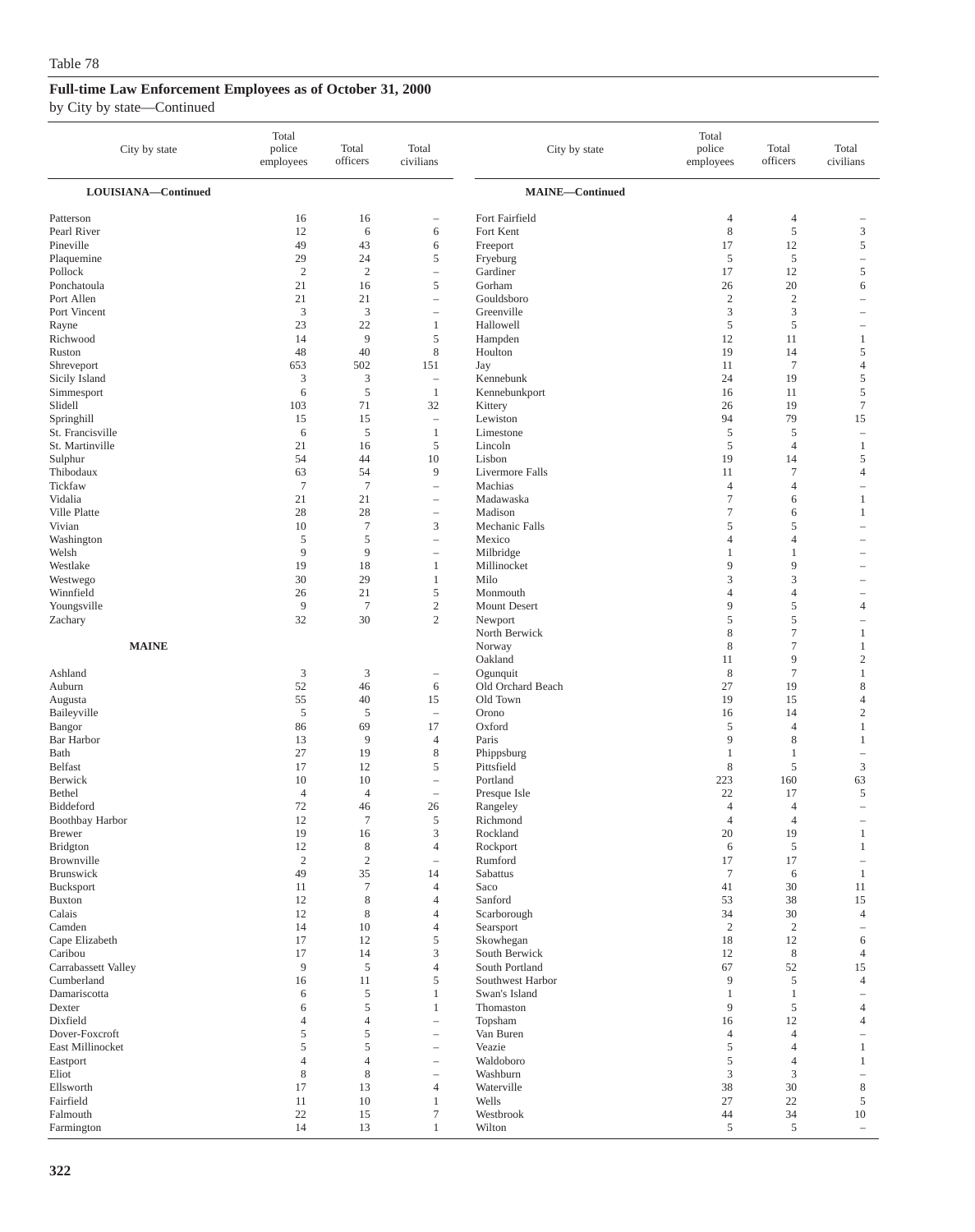| City by state                            | Total<br>police<br>employees | Total<br>officers    | Total<br>civilians                       | City by state                | Total<br>police<br>employees | Total<br>officers    | Total<br>civilians                      |
|------------------------------------------|------------------------------|----------------------|------------------------------------------|------------------------------|------------------------------|----------------------|-----------------------------------------|
| MAINE-Continued                          |                              |                      |                                          | <b>MARYLAND-Continued</b>    |                              |                      |                                         |
| Windham                                  | 31                           | 22                   | 9                                        | Seat Pleasant                | 12                           | 9                    | 3                                       |
| Winslow                                  | $\overline{7}$               | 6                    | $\mathbf{1}$                             | Smithsburg                   | 3                            | $\mathbf{2}$         | $\mathbf{1}$                            |
| Winter Harbor                            | 1                            | 1                    | $\overline{\phantom{a}}$                 | Snow Hill                    | 8                            | 8                    | $\overline{\phantom{a}}$                |
| Winthrop                                 | 13                           | 9                    | 4                                        | St. Michaels                 | 10                           | 9                    | 1                                       |
| Wiscasset                                | 6                            | 5                    | $\mathbf{1}$                             | Sykesville                   | 6                            | 5                    | 1                                       |
| Yarmouth<br>York                         | 16<br>35                     | 11<br>24             | $\mathfrak s$<br>11                      | Takoma Park                  | 53<br>9                      | 41<br>9              | 12<br>$\hspace{1.0cm} - \hspace{1.0cm}$ |
|                                          |                              |                      |                                          | Taneytown<br>Thurmont        | 9                            | 9                    | $\overline{\phantom{a}}$                |
| <b>MARYLAND</b>                          |                              |                      |                                          | <b>University Park</b>       | 7                            | $\tau$               | $\overline{\phantom{a}}$                |
|                                          |                              |                      |                                          | Westernport                  | 3                            | 3                    | ۰                                       |
| Aberdeen                                 | 48                           | 39                   | 9                                        | Westminster                  | 52                           | 42                   | 10                                      |
| Annapolis                                | 152                          | 115                  | 37                                       |                              |                              |                      |                                         |
| Baltimore                                | 3,733                        | 3,117                | 616                                      | <b>MASSACHUSETTS</b>         |                              |                      |                                         |
| <b>Baltimore City Sheriff</b><br>Bel Air | 125<br>42                    | 104<br>31            | 21<br>11                                 | Abington                     | 31                           | 30                   | 1                                       |
| Berlin                                   | 19                           | 14                   | 5                                        | Acton                        | 34                           | 29                   | $\mathfrak s$                           |
| Berwyn Heights                           | $\overline{7}$               | 6                    | $\mathbf{1}$                             | Acushnet                     | 18                           | 16                   | $\sqrt{2}$                              |
| Bladensburg                              | 24                           | 18                   | 6                                        | Adams                        | 24                           | 18                   | 6                                       |
| <b>Brunswick</b>                         | 12                           | 10                   | $\sqrt{2}$                               | Agawam                       | 60                           | 51                   | 9                                       |
| Cambridge                                | 48                           | 38                   | 10                                       | Amesbury                     | 46                           | 32                   | 14                                      |
| Capitol Heights                          | 11                           | 8                    | 3                                        | Amherst                      | 55                           | 44                   | 11                                      |
| Centreville<br>Chestertown               | 6<br>10                      | 6<br>8               | $\qquad \qquad -$<br>$\overline{c}$      | Andover<br>Aquinnah          | 69<br>4                      | 52<br>$\overline{4}$ | 17<br>$\overline{\phantom{a}}$          |
| Cheverly                                 | 13                           | 11                   | $\sqrt{2}$                               | Arlington                    | 64                           | 61                   | $\mathfrak z$                           |
| <b>Cottage City</b>                      | $\overline{4}$               | $\overline{4}$       | $\qquad \qquad -$                        | Ashburnham                   | 9                            | 8                    | $\mathbf{1}$                            |
| Crisfield                                | 11                           | 9                    | $\sqrt{2}$                               | Ashby                        | 6                            | 6                    |                                         |
| Cumberland                               | 63                           | 53                   | 10                                       | Ashfield                     | 1                            | $\mathbf{1}$         | $\overline{\phantom{m}}$                |
| Delmar                                   | 11                           | 10                   | 1                                        | Ashland                      | 27                           | 21                   | 6                                       |
| Denton                                   | 11<br>11                     | 10<br>8              | 1<br>3                                   | Athol                        | 27<br>81                     | 23<br>68             | $\overline{4}$                          |
| District Heights<br>Easton               | 54                           | 41                   | 13                                       | Attleboro<br>Auburn          | 38                           | 30                   | 13<br>$\,$ 8 $\,$                       |
| Edmonston                                | 6                            | 6                    | $\overline{\phantom{a}}$                 | Avon                         | 16                           | 13                   | $\mathfrak z$                           |
| Elkton                                   | 42                           | 32                   | 10                                       | Ayer                         | 23                           | 18                   | 5                                       |
| Federalsburg                             | 10                           | 8                    | $\overline{c}$                           | Barnstable                   | 123                          | 111                  | 12                                      |
| Forest Heights                           | $\overline{4}$               | $\overline{4}$       | $\overline{\phantom{a}}$                 | Barre                        | 10                           | 6                    | $\overline{4}$                          |
| Frederick                                | 140                          | 116                  | 24                                       | Becket                       | 1                            | 1                    | $\overline{\phantom{a}}$                |
| Frostburg<br>Fruitland                   | 21<br>13                     | 17<br>12             | $\overline{4}$<br>1                      | Bedford                      | 35<br>22                     | 26<br>17             | 9<br>5                                  |
| Glenarden                                | $\,$ 8 $\,$                  | $\overline{7}$       | 1                                        | Belchertown<br>Bellingham    | 34                           | 29                   | $\mathfrak s$                           |
| Greenbelt                                | 62                           | 49                   | 13                                       | Belmont                      | 55                           | 50                   | 5                                       |
| Greensboro                               | 3                            | $\mathfrak{Z}$       | $\equiv$                                 | Berkley                      | 3                            | 3                    | $\overline{\phantom{a}}$                |
| Hagerstown                               | 116                          | 98                   | 18                                       | Berlin                       | 10                           | $\boldsymbol{7}$     | $\mathfrak z$                           |
| Hampstead                                | 8                            | $\tau$               | 1                                        | Bernardston                  | 1                            | 1                    | $\overline{\phantom{0}}$                |
| Hancock                                  | $\overline{4}$               | 3                    | 1                                        | Beverly                      | 80                           | 76                   | $\overline{4}$                          |
| Havre De Grace<br>Hurlock                | 34<br>$\tau$                 | 25<br>$\overline{7}$ | 9<br>$\sim$                              | Billerica<br>Blackstone      | 87<br>20                     | 66<br>16             | 21<br>$\overline{4}$                    |
| Hyattsville                              | 38                           | 30                   | 8                                        | Bolton                       | 13                           | 8                    | 5                                       |
| <b>Landover Hills</b>                    | $\mathfrak s$                | $\overline{4}$       | $\mathbf{1}$                             | Boston                       | 2,850                        | 2,189                | 661                                     |
| La Plata                                 | 10                           | 9                    | $\mathbf{1}$                             | Bourne                       | 40                           | 33                   | $\boldsymbol{7}$                        |
| Laurel                                   | 63                           | 46                   | 17                                       | Boxborough                   | 14                           | 10                   | $\overline{4}$                          |
| Luke                                     | $\sqrt{2}$                   | $\sqrt{2}$           | $\equiv$                                 | Boxford                      | 13                           | 13                   | $\overline{\phantom{a}}$                |
| Manchester<br>Morningside                | 3<br>$\,$ 8 $\,$             | 3<br>$\tau$          | $\overline{\phantom{a}}$<br>$\mathbf{1}$ | Boylston<br><b>Braintree</b> | 11<br>92                     | $\,$ 8 $\,$<br>82    | $\mathfrak{Z}$<br>$10\,$                |
| Mount Rainier                            | 17                           | 14                   | 3                                        | <b>Brewster</b>              | $22\,$                       | 17                   | $\mathfrak s$                           |
| North East                               | $\tau$                       | 6                    | $\mathbf{1}$                             | Bridgewater                  | 43                           | 40                   | $\mathfrak{Z}$                          |
| Oakland                                  | 6                            | $\sqrt{5}$           | $\mathbf{1}$                             | <b>Brockton</b>              | 212                          | 180                  | 32                                      |
| Ocean City                               | 113                          | 92                   | 21                                       | Brookfield                   | $\sqrt{2}$                   | $\mathbf{2}$         | $\overline{\phantom{a}}$                |
| Ocean Pines                              | 18                           | 13                   | $\mathfrak s$                            | <b>Brookline</b>             | 154                          | 140                  | 14                                      |
| Oxford                                   | $\mathfrak 3$                | $\mathfrak{Z}$       | $\overline{\phantom{a}}$                 | Buckland                     | $\boldsymbol{2}$             | $\boldsymbol{2}$     | $\equiv$                                |
| Pocomoke City<br>Port Deposit            | 17<br>$\mathfrak z$          | 11<br>$\mathfrak{Z}$ | 6<br>$\overline{\phantom{a}}$            | Burlington<br>Cambridge      | 70<br>299                    | 62<br>270            | $\,$ 8 $\,$<br>29                       |
| Preston                                  | $\mathfrak 3$                | 3                    | $\overline{\phantom{a}}$                 | Canton                       | 45                           | 43                   | $\sqrt{2}$                              |
| Princess Anne                            | 10                           | 9                    | $\mathbf{1}$                             | Carlisle                     | 12                           | 9                    | $\mathfrak{Z}$                          |
| Ridgely                                  | $\sqrt{5}$                   | 5                    | $\overline{\phantom{a}}$                 | Carver                       | 22                           | 17                   | $\sqrt{5}$                              |
| <b>Rising Sun</b>                        | $\overline{4}$               | 3                    | $\mathbf{1}$                             | Charlton                     | 21                           | 17                   | $\overline{4}$                          |
| Riverdale                                | 27                           | 19                   | $\,$ 8 $\,$                              | Chatham                      | 28                           | $22\,$               | 6                                       |
| Rock Hall                                | $\overline{4}$               | $\overline{4}$       | $\overline{\phantom{a}}$                 | Chelmsford                   | 74                           | 60                   | 14                                      |
| Rosewood Center<br>Salisbury             | 6<br>105                     | 6<br>79              | $\overline{\phantom{a}}$<br>26           | Chelsea<br>Chicopee          | 101<br>126                   | 80<br>123            | 21<br>$\mathfrak{Z}$                    |
|                                          |                              |                      |                                          |                              |                              |                      |                                         |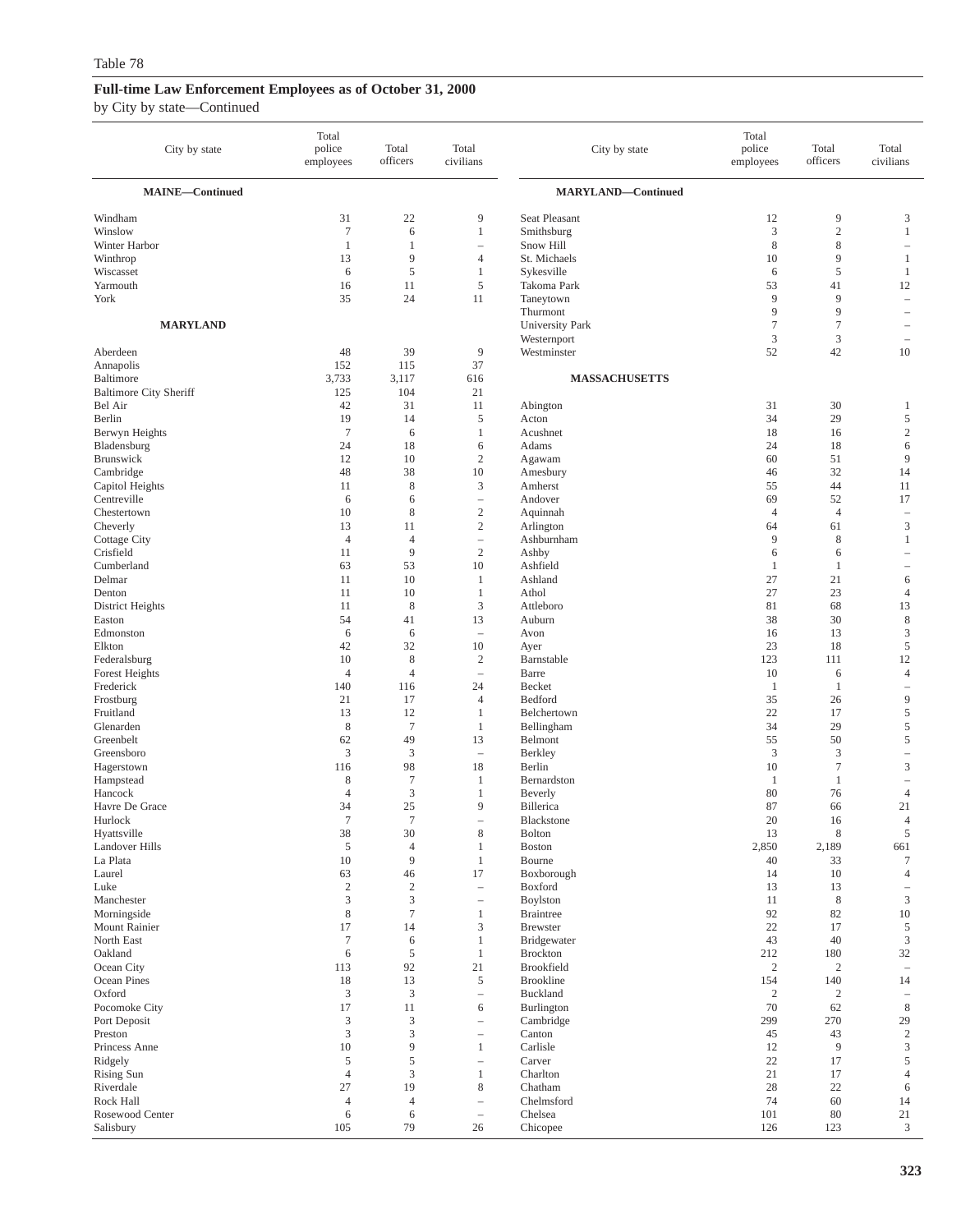| City by state           | Total<br>police<br>employees | Total<br>officers   | Total<br>civilians                                | City by state                  | Total<br>police<br>employees | Total<br>officers | Total<br>civilians                |
|-------------------------|------------------------------|---------------------|---------------------------------------------------|--------------------------------|------------------------------|-------------------|-----------------------------------|
| MASSACHUSETTS-Continued |                              |                     |                                                   | MASSACHUSETTS-Continued        |                              |                   |                                   |
| Clinton                 | 36                           | 31                  | 5                                                 | Lancaster                      | 11                           | 10                | 1                                 |
| Cohasset                | 22                           | 17                  | $\mathfrak s$                                     | Lanesboro                      | 6                            | 6                 | $\overline{\phantom{a}}$          |
| Concord                 | 40                           | 33                  | $\tau$                                            | Lawrence                       | 169                          | 144               | 25                                |
| Dalton                  | 12                           | 10                  | $\mathbf{2}$                                      | Lee                            | 12                           | 11                | $\mathbf{1}$                      |
| Danvers<br>Dartmouth    | 58<br>77                     | 47<br>62            | 11<br>15                                          | Leicester                      | 18                           | 15<br>10          | $\mathfrak z$<br>$\mathbf{1}$     |
| Dedham                  | 62                           | 60                  | $\boldsymbol{2}$                                  | Lenox<br>Leominster            | 11<br>89                     | 75                | 14                                |
| Deerfield               | $\overline{7}$               | 6                   | 1                                                 | Leverett                       | 1                            | $\mathbf{1}$      | $\overline{\phantom{a}}$          |
| Dennis                  | 48                           | 39                  | 9                                                 | Lexington                      | 65                           | 52                | 13                                |
| Dighton                 | 10                           | 9                   | $\mathbf{1}$                                      | Lincoln                        | 18                           | 13                | $\sqrt{5}$                        |
| Douglas                 | 14                           | 11                  | 3                                                 | Littleton                      | 15                           | 14                | $\mathbf{1}$                      |
| Dover                   | 16                           | 16                  | $\hspace{1.0cm} - \hspace{1.0cm}$                 | Longmeadow                     | 34                           | 29                | 5                                 |
| Dracut                  | 48                           | 40                  | $\,$ 8 $\,$                                       | Lowell                         | 327                          | 250               | 77                                |
| Dudley                  | 18                           | 14<br>6             | $\overline{4}$<br>$\overline{\phantom{m}}$        | Ludlow                         | 38<br>14                     | 33<br>13          | 5<br>$\mathbf{1}$                 |
| Dunstable<br>Duxbury    | 6<br>33                      | 29                  | $\overline{4}$                                    | Lunenburg<br>Lynn              | 200                          | 182               | 18                                |
| East Bridgewater        | 29                           | 25                  | $\overline{4}$                                    | Lynnfield                      | 23                           | 19                | $\overline{4}$                    |
| East Brookfield         | $\mathfrak z$                | 3                   | $\hspace{1.0cm} - \hspace{1.0cm}$                 | Malden                         | 116                          | 106               | 10                                |
| Eastham                 | 21                           | 16                  | 5                                                 | Manchester-by-the-Sea          | 18                           | 15                | 3                                 |
| Easthampton             | 28                           | 27                  | 1                                                 | Mansfield                      | 41                           | 30                | 11                                |
| East Longmeadow         | 25                           | 23                  | $\boldsymbol{2}$                                  | Marblehead                     | 45                           | 36                | 9                                 |
| Easton                  | 42                           | 34                  | $\,$ 8 $\,$                                       | Marion                         | 13                           | 12                | $\mathbf{1}$                      |
| Edgartown               | 15                           | 14                  | 1                                                 | Marlborough                    | 77                           | 65                | 12                                |
| Erving<br>Essex         | $\overline{4}$<br>9          | $\overline{4}$<br>8 | $\hspace{1.0cm} - \hspace{1.0cm}$<br>$\mathbf{1}$ | Marshfield<br>Mashpee          | 47<br>40                     | 44<br>33          | $\mathfrak z$<br>$\boldsymbol{7}$ |
| Everett                 | 98                           | 88                  | 10                                                | Mattapoisett                   | 18                           | 18                | $\hspace{1.0cm} - \hspace{1.0cm}$ |
| Fairhaven               | 36                           | 31                  | 5                                                 | Maynard                        | 24                           | 22                | $\mathbf{2}$                      |
| <b>Fall River</b>       | 299                          | 249                 | 50                                                | Medfield                       | 25                           | 19                | 6                                 |
| Falmouth                | 70                           | 63                  | $\overline{7}$                                    | Medford                        | 136                          | 131               | 5                                 |
| Fitchburg               | 99                           | 84                  | 15                                                | Medway                         | 21                           | 18                | 3                                 |
| Foxborough              | 34                           | 30                  | $\overline{4}$                                    | Melrose                        | 55                           | 53                | $\mathbf{2}$                      |
| Framingham              | 138                          | 119                 | 19                                                | Mendon                         | 17                           | 12                | $\sqrt{5}$                        |
| Franklin<br>Freetown    | 56<br>17                     | 47<br>17            | 9<br>$\hspace{1.0cm} - \hspace{1.0cm}$            | Merrimac<br>Methuen            | 10<br>99                     | 6<br>83           | $\overline{4}$<br>16              |
| Gardner                 | 46                           | 37                  | 9                                                 | Middleboro                     | 49                           | 39                | 10                                |
| Georgetown              | 15                           | 11                  | $\overline{4}$                                    | Middleton                      | 12                           | 11                | 1                                 |
| Gill                    | $\mathfrak z$                | 3                   | $\hspace{1.0cm} - \hspace{1.0cm}$                 | Milford                        | 46                           | 45                | $\mathbf{1}$                      |
| Gloucester              | 71                           | 68                  | $\mathfrak{Z}$                                    | Millbury                       | 24                           | 19                | 5                                 |
| Grafton                 | 23                           | 18                  | 5                                                 | Millis                         | 18                           | 15                | 3                                 |
| Granby                  | 11                           | 10                  | 1                                                 | Millville                      | 6                            | $\overline{4}$    | $\sqrt{2}$                        |
| <b>Great Barrington</b> | 16                           | 15                  | $\mathbf{1}$                                      | Milton                         | 60                           | 56                | $\overline{4}$                    |
| Greenfield<br>Groton    | 53<br>22                     | 40<br>16            | 13<br>6                                           | Monson<br>Montague             | 16<br>17                     | 11<br>14          | 5<br>$\mathfrak z$                |
| Groveland               | 12                           | 8                   | $\overline{4}$                                    | Monterey                       | $\mathbf{1}$                 | $\mathbf{1}$      | ÷,                                |
| Hadley                  | 13                           | 10                  | 3                                                 | Nahant                         | 12                           | 12                | $\overline{\phantom{a}}$          |
| Halifax                 | 14                           | 10                  | $\overline{4}$                                    | Nantucket                      | 31                           | 27                | $\overline{4}$                    |
| Hamilton                | 19                           | 14                  | 5                                                 | Natick                         | 68                           | 54                | 14                                |
| Hampden                 | 13                           | $\overline{9}$      | $\overline{4}$                                    | Needham                        | 54                           | 49                | $\sqrt{5}$                        |
| Hanover                 | 34                           | 32                  | $\mathfrak{2}$                                    | New Bedford                    | 333                          | 292               | 41                                |
| Hanson<br>Hardwick      | 28<br>3                      | 21<br>3             | $\boldsymbol{7}$                                  | Newbury                        | 13<br>40                     | 10<br>34          | 3                                 |
| Harvard                 | 12                           | $\overline{7}$      | $\hspace{1.0cm} - \hspace{1.0cm}$<br>$\sqrt{5}$   | Newburyport<br>Newton          | 186                          | 161               | 6<br>25                           |
| Harwich                 | 39                           | 35                  | $\overline{4}$                                    | Norfolk                        | 21                           | 15                | 6                                 |
| Hatfield                | $\mathfrak{2}$               | $\sqrt{2}$          | $\overline{\phantom{a}}$                          | North Adams                    | 36                           | 31                | 5                                 |
| Haverhill               | 106                          | 95                  | 11                                                | Northampton                    | 65                           | 57                | $\,$ 8 $\,$                       |
| Hingham                 | 54                           | 45                  | 9                                                 | North Andover                  | 45                           | 34                | 11                                |
| Hinsdale                | $\overline{2}$               | $\overline{c}$      | $\qquad \qquad -$                                 | North Attleboro                | 48                           | 38                | 10                                |
| Holbrook                | 18                           | 17                  | 1                                                 | Northborough                   | 25                           | 18                | $\tau$                            |
| Holden                  | 23<br>20                     | 22<br>19            | 1                                                 | Northbridge                    | 25                           | 20                | 5                                 |
| Holliston<br>Holyoke    | 151                          | 132                 | 1<br>19                                           | North Brookfield<br>Northfield | 6<br>$\overline{4}$          | 6<br>3            | $\overline{\phantom{a}}$<br>1     |
| Hopedale                | 15                           | 11                  | $\overline{4}$                                    | North Reading                  | 31                           | 30                | 1                                 |
| Hopkinton               | 23                           | 18                  | 5                                                 | Norton                         | 30                           | 28                | $\sqrt{2}$                        |
| Hubbardston             | $\,$ 8 $\,$                  | 5                   | $\mathfrak{Z}$                                    | Norwell                        | 23                           | 21                | $\sqrt{2}$                        |
| Hudson                  | 35                           | 29                  | 6                                                 | Norwood                        | 71                           | 61                | 10                                |
| Hull                    | 31                           | 28                  | 3                                                 | Oak Bluffs                     | 16                           | 14                | $\overline{c}$                    |
| Ipswich                 | 30                           | 25                  | $\sqrt{5}$                                        | Orange                         | 14                           | 13                | $\mathbf{1}$                      |
| Kingston                | 32<br>20                     | 24                  | $\,$ 8 $\,$<br>5                                  | Orleans                        | 27<br>21                     | 21                | 6<br>$\overline{4}$               |
| Lakeville               |                              | 15                  |                                                   | Oxford                         |                              | 17                |                                   |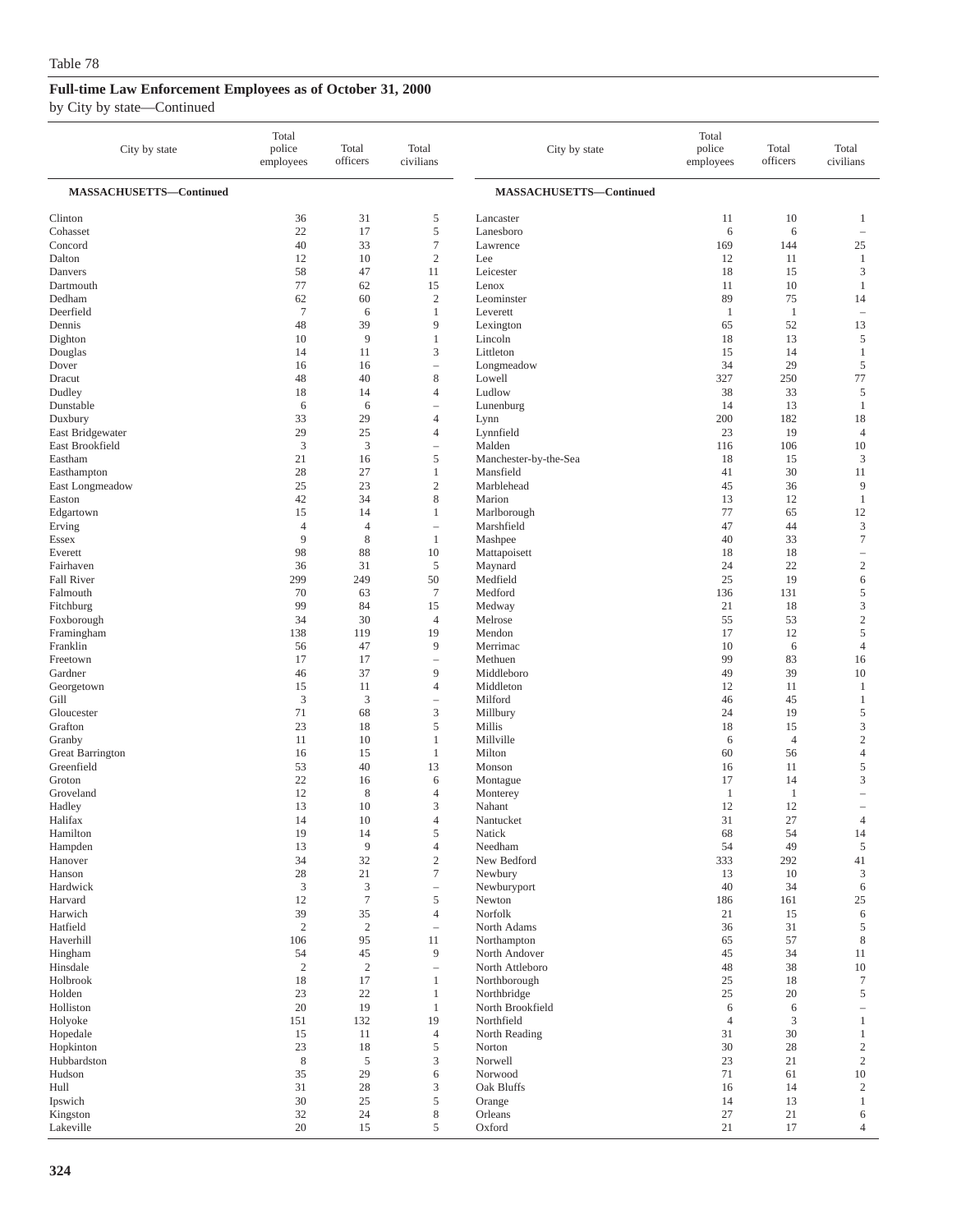| City by state               | Total<br>police<br>employees | Total<br>officers    | Total<br>civilians                     | City by state                   | Total<br>police<br>employees | Total<br>officers    | Total<br>civilians                    |
|-----------------------------|------------------------------|----------------------|----------------------------------------|---------------------------------|------------------------------|----------------------|---------------------------------------|
| MASSACHUSETTS-Continued     |                              |                      |                                        | MASSACHUSETTS-Continued         |                              |                      |                                       |
| Palmer                      | 27                           | 21                   | 6                                      | Waltham                         | 189                          | 146                  | 43                                    |
| Paxton                      | 8                            | $\tau$               | $\mathbf{1}$                           | Ware                            | 18                           | 18                   | $\hspace{1.0cm} - \hspace{1.0cm}$     |
| Peabody                     | 98                           | 91                   | $\tau$                                 | Wareham                         | 51                           | 44                   | $\tau$                                |
| Pelham                      | 1                            | 1                    | $\qquad \qquad -$                      | Warren                          | 12                           | $\overline{7}$       | 5                                     |
| Pembroke                    | 33                           | 31                   | $\mathbf{2}$                           | Watertown                       | 82                           | 69                   | 13                                    |
| Pepperell                   | 19                           | 18                   | 1                                      | Wayland                         | 30                           | 22                   | $\,$ 8 $\,$                           |
| Petersham                   | $\sqrt{2}$                   | $\sqrt{2}$           | $\qquad \qquad -$                      | Webster                         | 34                           | 30                   | $\overline{4}$                        |
| Phillipston<br>Pittsfield   | $\overline{2}$<br>117        | $\overline{2}$<br>80 | $\qquad \qquad -$<br>37                | Wellesley<br>Wellfleet          | 57<br>18                     | 42<br>13             | 15<br>5                               |
| Plainville                  | 18                           | 13                   | 5                                      | Wenham                          | 10                           | 10                   | $\hspace{0.1in} - \hspace{0.1in}$     |
| Plymouth                    | 121                          | 102                  | 19                                     | Westborough                     | 32                           | 25                   | $\boldsymbol{7}$                      |
| Plympton                    | $\tau$                       | 6                    | $\mathbf{1}$                           | West Boylston                   | 19                           | 14                   | 5                                     |
| Princeton                   | 8                            | 5                    | 3                                      | West Bridgewater                | 21                           | 20                   | 1                                     |
| Provincetown                | 23                           | 16                   | $\tau$                                 | West Brookfield                 | 6                            | 6                    | $\overline{\phantom{m}}$              |
| Quincy                      | 251                          | 218                  | 33                                     | Westfield                       | 86                           | 76                   | 10                                    |
| Randolph                    | 62                           | 60                   | $\sqrt{2}$                             | Westford                        | 47                           | 38                   | 9                                     |
| Raynham                     | 31                           | 24                   | $\tau$                                 | Westminster                     | 16                           | 10<br>$\overline{7}$ | 6                                     |
| Reading<br>Rehoboth         | 49<br>23                     | 41<br>19             | $\,$ 8 $\,$<br>$\overline{4}$          | West Newbury<br>Weston          | 13<br>30                     | 26                   | 6<br>4                                |
| Revere                      | 113                          | 106                  | $\tau$                                 | Westport                        | 38                           | 33                   | 5                                     |
| Rochester                   | 8                            | 8                    | $\overline{\phantom{0}}$               | West Springfield                | 93                           | 83                   | 10                                    |
| Rockland                    | 41                           | 33                   | 8                                      | West Tisbury                    | 8                            | 8                    | $\hspace{1.0cm} - \hspace{1.0cm}$     |
| Rockport                    | 18                           | 17                   | 1                                      | Westwood                        | 34                           | 27                   | $\boldsymbol{7}$                      |
| Rowley                      | 15                           | 11                   | $\overline{4}$                         | Weymouth                        | 119                          | 102                  | 17                                    |
| Rutland                     | 6                            | 5                    | $\mathbf{1}$                           | Whately                         | $\overline{2}$               | $\overline{2}$       | $\hspace{1.0cm} - \hspace{1.0cm}$     |
| Salem<br>Salisbury          | 104<br>28                    | 94<br>22             | 10<br>6                                | Whitman<br>Wilbraham            | 26<br>31                     | 24<br>30             | $\sqrt{2}$<br>$\mathbf{1}$            |
| Sandwich                    | 33                           | 32                   | 1                                      | Williamstown                    | 14                           | 10                   | $\overline{4}$                        |
| Saugus                      | 80                           | 63                   | 17                                     | Wilmington                      | 49                           | 44                   | 5                                     |
| Scituate                    | 34                           | 28                   | 6                                      | Winchendon                      | 20                           | 15                   | 5                                     |
| Seekonk                     | 38                           | 32                   | 6                                      | Winchester                      | 44                           | 37                   | $\boldsymbol{7}$                      |
| Sharon                      | 30                           | 25                   | 5                                      | Winthrop                        | 37                           | 36                   | $\mathbf{1}$                          |
| Sheffield                   | 5                            | $\overline{4}$       | $\mathbf{1}$                           | Woburn                          | 80                           | 75                   | 5                                     |
| Shelburne<br>Sherborn       | $\overline{2}$<br>14         | $\overline{2}$<br>14 | $\qquad \qquad -$<br>$\qquad \qquad -$ | Worcester<br>Wrentham           | 511<br>20                    | 449<br>19            | 62<br>$\mathbf{1}$                    |
| Shirley                     | 13                           | 12                   | $\mathbf{1}$                           | Yarmouth                        | 62                           | 52                   | 10                                    |
| Shrewsbury                  | 49                           | 38                   | 11                                     |                                 |                              |                      |                                       |
| Somerset                    | 39                           | 32                   | $\tau$                                 | <b>MICHIGAN</b>                 |                              |                      |                                       |
| Somerville                  | 154                          | 135                  | 19                                     |                                 |                              |                      |                                       |
| Southampton                 | 11                           | 11                   | $\overline{\phantom{0}}$               | Adrian                          | 38                           | 33                   | 5                                     |
| Southborough                | 17<br>37                     | 13                   | $\overline{4}$                         | Akron<br>Albion                 | 1                            | $\mathbf{1}$         | ÷                                     |
| Southbridge<br>South Hadley | 32                           | 35<br>27             | $\sqrt{2}$<br>5                        | Algonac                         | 37<br>10                     | 32<br>9              | 5<br>1                                |
| Southwick                   | 21                           | 16                   | 5                                      | Allegan                         | 12                           | 11                   | $\mathbf{1}$                          |
| Spencer                     | 21                           | 17                   | $\overline{4}$                         | Allen Park                      | 59                           | 55                   | $\overline{4}$                        |
| Springfield                 | 678                          | 598                  | 80                                     | Alma                            | 13                           | 13                   | $\overline{\phantom{a}}$              |
| Sterling                    | 15                           | 10                   | 5                                      | Almont                          | $\,$ 8 $\,$                  | 8                    |                                       |
| Stockbridge                 | 6                            | 6                    | $\qquad \qquad -$                      | Alpena                          | $22\,$                       | 20                   | $\sqrt{2}$                            |
| Stoneham<br>Stoughton       | 49<br>62                     | 41<br>56             | $\,$ 8 $\,$<br>6                       | Ann Arbor<br>Argentine Township | 239<br>6                     | 189<br>5             | $50\,$<br>$\mathbf{1}$                |
| Stow                        | 15                           | 11                   | 4                                      | Armada                          | 3                            | 3                    | $\overline{\phantom{0}}$              |
| Sturbridge                  | 20                           | 14                   | 6                                      | Auburn                          | $\mathfrak{Z}$               | $\sqrt{2}$           | 1                                     |
| Sudbury                     | 32                           | 26                   | 6                                      | Auburn Hills                    | 55                           | 45                   | 10                                    |
| Sunderland                  | 6                            | $\sqrt{5}$           | 1                                      | Augusta                         | 3                            | $\overline{c}$       | $\mathbf{1}$                          |
| Sutton                      | 14                           | 12                   | $\sqrt{2}$                             | <b>Bad Axe</b>                  | 10                           | 10                   |                                       |
| Swampscott<br>Swansea       | 37<br>41                     | 35<br>34             | $\sqrt{2}$<br>$\tau$                   | Bancroft                        | -1<br>6                      | 1<br>6               |                                       |
| Taunton                     | 115                          | 112                  | 3                                      | Bangor<br>Baraga                | 3                            | 3                    |                                       |
| Templeton                   | 10                           | $\overline{9}$       | $\mathbf{1}$                           | <b>Barry Township</b>           | $\sqrt{2}$                   | $\sqrt{2}$           |                                       |
| Tewksbury                   | 69                           | 57                   | 12                                     | <b>Bath Township</b>            | 9                            | $\,8\,$              | $\mathbf{1}$                          |
| Tisbury                     | 14                           | 11                   | 3                                      | <b>Battle Creek</b>             | 147                          | 122                  | 25                                    |
| Topsfield                   | 14                           | 10                   | $\overline{4}$                         | <b>Bay City</b>                 | 83                           | 75                   | $\,$ 8 $\,$                           |
| Townsend                    | 17                           | 15                   | $\sqrt{2}$                             | Belding                         | 13                           | 11                   | $\overline{c}$                        |
| Truro<br>Tyngsboro          | 14<br>28                     | $\overline{9}$<br>25 | 5<br>3                                 | Bellaire<br>Belleville          | 3<br>13                      | 3<br>11              | $\qquad \qquad -$<br>$\boldsymbol{2}$ |
| Upton                       | 16                           | 12                   | $\overline{4}$                         | Bellevue                        | 3                            | 3                    | $\overline{\phantom{0}}$              |
| Uxbridge                    | 23                           | 19                   | $\overline{4}$                         | Benton Harbor                   | 25                           | 17                   | 8                                     |
| Wakefield                   | 46                           | 45                   | $\mathbf{1}$                           | Benton Township                 | 37                           | 26                   | 11                                    |
| Walpole                     | 43                           | 38                   | 5                                      | Berkley                         | 36                           | 31                   | 5                                     |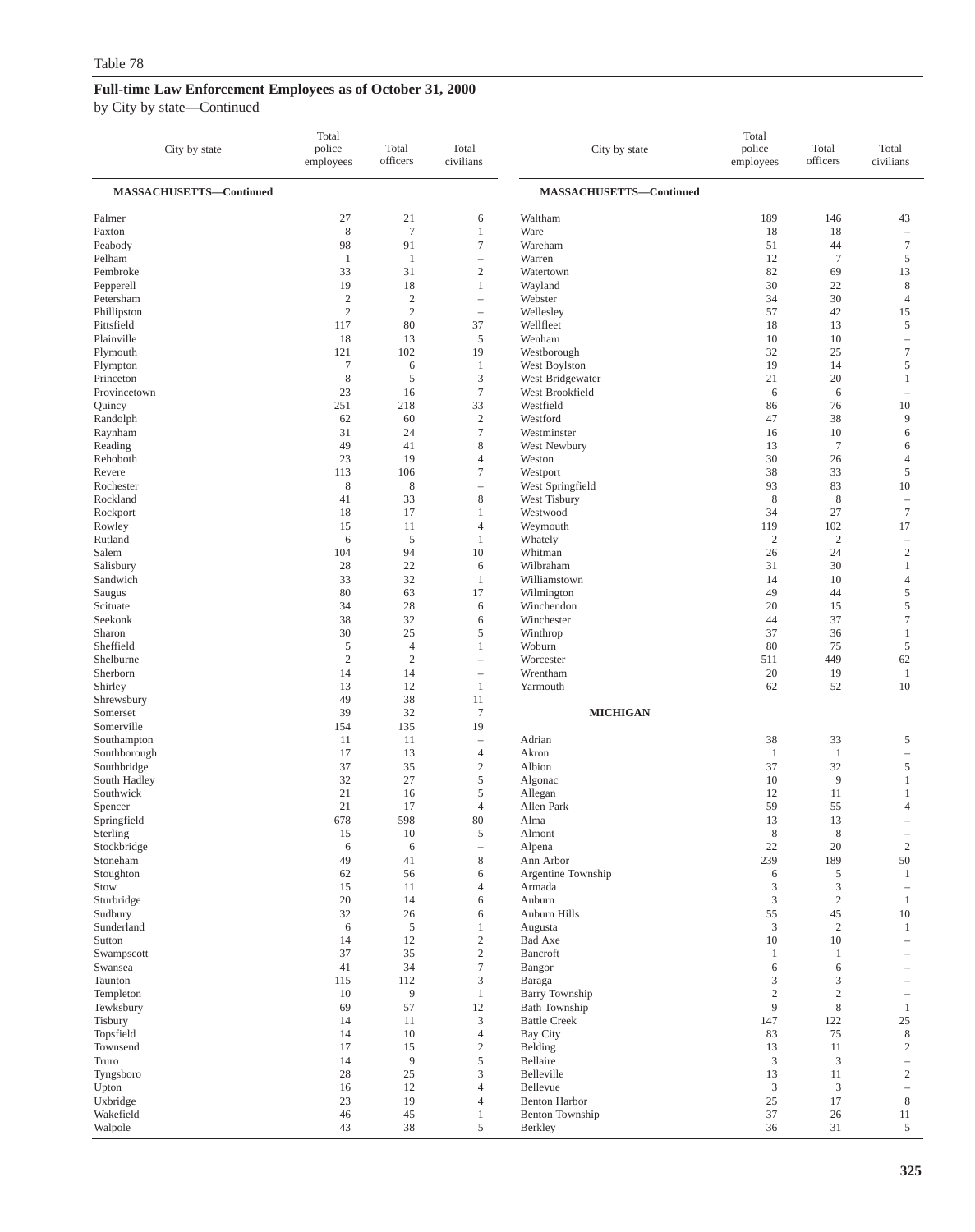| City by state                           | Total<br>police<br>employees | Total<br>officers                | Total<br>civilians                                    | City by state                              | Total<br>police<br>employees | Total<br>officers   | Total<br>civilians       |
|-----------------------------------------|------------------------------|----------------------------------|-------------------------------------------------------|--------------------------------------------|------------------------------|---------------------|--------------------------|
| MICHIGAN-Continued                      |                              |                                  |                                                       | MICHIGAN-Continued                         |                              |                     |                          |
| Berrien Springs-Oronoko Township        | 8                            | $\tau$                           | 1                                                     | Decatur                                    | 4                            | 4                   |                          |
| <b>Beverly Hills</b>                    | 31                           | 26                               | 5                                                     | Denmark Township                           | 1                            | 1                   |                          |
| <b>Big Rapids</b>                       | 20                           | 19                               | 1                                                     | Denton Township                            | $\overline{4}$               | $\overline{4}$      | ۰                        |
| <b>Birch Run</b>                        | 5                            | $\overline{4}$                   | 1                                                     | Detroit                                    | 4,948                        | 4,184               | 764                      |
| Birmingham<br>Blackman Township         | 52<br>28                     | 34<br>27                         | 18<br>1                                               | Dewitt<br>Dewitt Township                  | 7<br>17                      | 6<br>16             | 1<br>-1                  |
| Blissfield                              | 5                            | 5                                | $\hspace{1.0cm} - \hspace{1.0cm}$                     | Douglas                                    | 9                            | $\,$ 8 $\,$         | -1                       |
| <b>Bloomfield Hills</b>                 | 30                           | 26                               | $\overline{4}$                                        | Dowagiac                                   | 16                           | 15                  | 1                        |
| <b>Bloomfield Township</b>              | 93                           | 72                               | 21                                                    | Dryden Township                            | 3                            | 3                   |                          |
| Bloomingdale                            | 1                            | $\mathbf{1}$                     | $\hspace{1.0cm} - \hspace{1.0cm}$                     | Durand                                     | 5                            | 5                   |                          |
| <b>Boyne City</b>                       | $\,$ 8 $\,$                  | $\tau$                           | $\mathbf{1}$                                          | <b>East Grand Rapids</b>                   | 32                           | 29                  | 3                        |
| Breckenridge                            | 3                            | 3                                | $\overline{\phantom{a}}$                              | East Jordan                                | $7\phantom{.0}$              | 6                   | $\mathbf{1}$             |
| <b>Bridgeport Township</b><br>Bridgman  | 5<br>$\overline{4}$          | $\overline{4}$<br>$\overline{4}$ | 1<br>$\overline{\phantom{a}}$                         | East Lansing<br>Eastpointe                 | 91<br>62                     | 62<br>57            | 29<br>5                  |
| Brighton                                | 17                           | 15                               | $\mathfrak{2}$                                        | East Tawas                                 | $\overline{7}$               | 6                   | $\mathbf{1}$             |
| <b>Bronson</b>                          | 5                            | 5                                | $\overline{\phantom{a}}$                              | Eaton Rapids                               | 11                           | 10                  | 1                        |
| Brooklyn/Columbia                       | 5                            | $\overline{4}$                   | $\mathbf{1}$                                          | Eau Claire                                 | $\overline{2}$               | -1                  | 1                        |
| <b>Brown City</b>                       | $\mathfrak{2}$               | $\overline{2}$                   | $\equiv$                                              | Ecorse                                     | 36                           | 34                  | $\mathfrak{2}$           |
| <b>Brownstown Township</b>              | 46                           | 36                               | 10                                                    | Edmore-Home                                | $\sqrt{2}$                   | $\boldsymbol{2}$    | $\overline{\phantom{a}}$ |
| Buchanan                                | 10<br>19                     | 9                                | $\mathbf{1}$                                          | Elk Rapids                                 | 5<br>$\mathfrak{2}$          | 5<br>$\mathfrak{2}$ |                          |
| Buena Vista Township<br><b>Burr Oak</b> | 1                            | 17<br>$\mathbf{1}$               | $\boldsymbol{2}$<br>$\hspace{1.0cm} - \hspace{1.0cm}$ | Elkton<br>Elsie                            | 1                            | 1                   | $\overline{\phantom{a}}$ |
| <b>Burton</b>                           | 46                           | 40                               | 6                                                     | <b>Emmett Township</b>                     | 16                           | 14                  | $\mathfrak{2}$           |
| Cadillac                                | 20                           | 18                               | $\sqrt{2}$                                            | Erie Township                              | 6                            | 5                   | 1                        |
| Calumet                                 | 1                            | $\mathbf{1}$                     | $\hspace{1.0cm} - \hspace{1.0cm}$                     | Escanaba                                   | 45                           | 36                  | 9                        |
| Cambridge Township                      | $\overline{4}$               | 3                                | 1                                                     | Essexville                                 | 8                            | 8                   | ۰                        |
| Canton Township                         | 96                           | 71                               | 25                                                    | Evart                                      | 3                            | 3                   | ۰                        |
| Capac                                   | 4<br>$\overline{4}$          | 3                                | 1<br>1                                                | Fair Haven Township                        | 1<br>27                      | 1<br>21             | $\overline{\phantom{a}}$ |
| Carleton<br>Caro                        | 10                           | 3<br>9                           | $\mathbf{1}$                                          | Farmington<br>Farmington Hills             | 168                          | 118                 | 6<br>50                  |
| Carrollton Township                     | $\tau$                       | 6                                | 1                                                     | Fenton                                     | 20                           | 15                  | 5                        |
| <b>Carson City</b>                      | $\mathfrak{2}$               | $\overline{c}$                   | i.                                                    | Ferndale                                   | 64                           | 53                  | 11                       |
| Carsonville                             | 1                            | 1                                | $\overline{\phantom{a}}$                              | Flat Rock                                  | 26                           | 23                  | 3                        |
| Caseville                               | $\overline{c}$               | $\overline{c}$                   | $\overline{\phantom{0}}$                              | Flint                                      | 374                          | 321                 | 53                       |
| Caspian                                 | 1                            | $\mathbf{1}$                     | ÷                                                     | Flint Township                             | 51                           | 42                  | 9                        |
| Cass City<br>Cassopolis                 | 4<br>4                       | $\overline{4}$<br>$\overline{4}$ | $\overline{\phantom{m}}$<br>$\overline{\phantom{m}}$  | Flushing<br>Flushing Township              | 13<br>9                      | 12<br>$\,$ 8 $\,$   | 1<br>1                   |
| Cedar Springs                           | $\tau$                       | $\tau$                           | $\overline{\phantom{m}}$                              | Forsyth Township                           | 7                            | 6                   | 1                        |
| Center Line                             | 32                           | 26                               | 6                                                     | Fowlerville                                | 8                            | $\overline{7}$      | 1                        |
| Charlevoix                              | $\tau$                       | $\overline{7}$                   |                                                       | Frankenmuth                                | 8                            | 8                   |                          |
| Charlotte                               | 19                           | 18                               | $\mathbf{1}$                                          | Frankfort                                  | 5                            | $\mathfrak s$       |                          |
| Cheboygan                               | 11                           | 10                               | 1                                                     | Franklin                                   | 11                           | 10                  | 1                        |
| Chelsea<br>Chesterfield Township        | 10<br>47                     | 8<br>37                          | $\overline{c}$<br>10                                  | Fraser<br>Fremont                          | 64<br>9                      | 49<br>8             | 15<br>1                  |
| Chikaming Township                      | 3                            | 3                                |                                                       | Frost Township                             | 1                            | 1                   |                          |
| Chocolay Township                       | $\overline{4}$               | 3                                | $\mathbf{1}$                                          | Gagetown                                   | 1                            | 1                   | $\overline{\phantom{a}}$ |
| Clare                                   | $\mathbf Q$                  | 8                                | 1                                                     | Galesburg                                  | 3                            | $\overline{c}$      |                          |
| Clarkston                               | $\mathbf{1}$                 | $\mathbf{1}$                     | $\overline{\phantom{a}}$                              | Garden City                                | 57                           | 46                  | 11                       |
| Clawson                                 | 26                           | 23                               | $\mathfrak{Z}$                                        | Gaylord                                    | 12                           | 10                  | $\mathfrak{2}$           |
| Clay Township<br>Clinton                | 20<br>3                      | 14<br>3                          | 6<br>$\overline{\phantom{a}}$                         | Genesee Township<br>Gerrish Township       | 27<br>6                      | 23<br>6             | $\overline{4}$<br>i.     |
| Clinton Township                        | 133                          | 102                              | 31                                                    | Gibraltar                                  | 14                           | 13                  | 1                        |
| Clio                                    | 6                            | 5                                | 1                                                     | Gladstone                                  | 13                           | 12                  | 1                        |
| Coldwater                               | 20                           | 18                               | $\mathbf{2}$                                          | Gladwin                                    | $\overline{4}$               | $\overline{4}$      | -                        |
| Coleman                                 | $\overline{c}$               | $\overline{c}$                   | $\overline{\phantom{m}}$                              | <b>Grand Beach</b>                         | 3                            | 3                   | $\qquad \qquad -$        |
| Coloma City                             | 3                            | 3                                | $\overline{\phantom{a}}$                              | Grand Blanc                                | 20                           | 18                  | $\sqrt{2}$               |
| Coloma Township<br>Colon                | $\tau$<br>$\sqrt{2}$         | 6<br>$\overline{2}$              | $\mathbf{1}$<br>$\overline{\phantom{a}}$              | <b>Grand Blanc Township</b><br>Grand Haven | 38<br>42                     | 33<br>35            | 5<br>$\boldsymbol{7}$    |
| Concord                                 | 3                            | 3                                | $\overline{\phantom{a}}$                              | Grand Ledge                                | 16                           | 15                  | $\mathbf{1}$             |
| Constantine                             | 6                            | 5                                | $\mathbf{1}$                                          | <b>Grand Rapids</b>                        | 448                          | 366                 | 82                       |
| Corunna                                 | 5                            | 5                                | $\overline{\phantom{a}}$                              | Grandville                                 | 31                           | 26                  | 5                        |
| Covert Township                         | 6                            | 6                                | $\overline{\phantom{0}}$                              | Grant                                      | $\overline{2}$               | $\overline{2}$      | $\qquad \qquad -$        |
| Croswell                                | 8                            | 8                                | $\overline{\phantom{m}}$                              | Grayling                                   | $\tau$                       | 6                   | $\mathbf{1}$             |
| <b>Crystal Falls</b>                    | 5                            | 5                                | $\overline{\phantom{m}}$                              | Green Oak Township                         | 15                           | 13                  | $\sqrt{2}$               |
| Crystal Township<br>Davison             | $\mathbf{1}$<br>13           | $\mathbf{1}$<br>11               | $\overline{\phantom{0}}$<br>$\boldsymbol{2}$          | Greenville<br>Grosse Ile Township          | 24<br>23                     | 19<br>17            | 5<br>6                   |
| Davison Township                        | 17                           | 15                               | $\sqrt{2}$                                            | Grosse Pointe                              | 27                           | 24                  | 3                        |
| Dearborn                                | 220                          | 195                              | 25                                                    | Grosse Pointe Farms                        | 40                           | 31                  | 9                        |
| Dearborn Heights                        | 117                          | 94                               | 23                                                    | Grosse Pointe Park                         | 53                           | 45                  | $\,$ 8 $\,$              |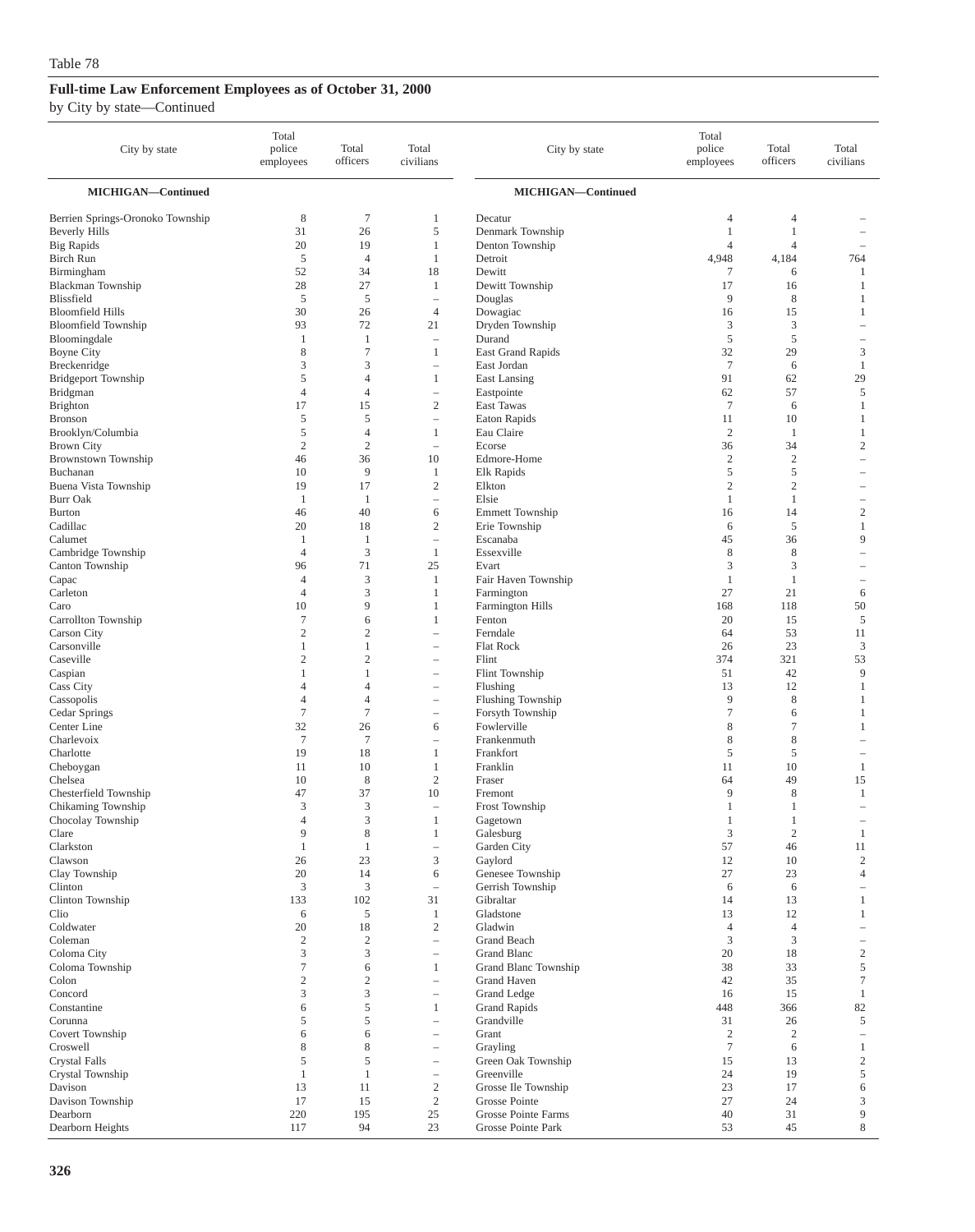| City by state                                      | Total<br>police<br>employees | Total<br>officers                | Total<br>civilians                                  | City by state                          | Total<br>police<br>employees | Total<br>officers              | Total<br>civilians                                   |
|----------------------------------------------------|------------------------------|----------------------------------|-----------------------------------------------------|----------------------------------------|------------------------------|--------------------------------|------------------------------------------------------|
| MICHIGAN-Continued                                 |                              |                                  |                                                     | MICHIGAN-Continued                     |                              |                                |                                                      |
| <b>Grosse Pointe Shores</b><br>Grosse Pointe Woods | 21<br>51                     | 19<br>38                         | $\mathfrak{2}$<br>13                                | Ludington<br>Luna Pier                 | 15<br>3                      | 13<br>3                        | 2<br>$\qquad \qquad -$                               |
| Hamburg Township<br>Hampton Township               | 15<br>10                     | 14<br>9                          | 1<br>$\mathbf{1}$                                   | Mackinac Island<br>Mackinaw City       | 9<br>6                       | 8<br>6                         | $\mathbf{1}$<br>$\hspace{1.0cm} - \hspace{1.0cm}$    |
| Hamtramck                                          | 43                           | 43                               | $\qquad \qquad -$                                   | <b>Madison Heights</b>                 | 71                           | 54                             | 17                                                   |
| Hancock<br>Harbor Beach                            | $\tau$<br>$\overline{4}$     | $\overline{7}$<br>$\overline{4}$ | $\qquad \qquad -$<br>$\qquad \qquad -$              | Madison Township<br>Mancelona          | 1<br>$\overline{4}$          | 1<br>$\overline{4}$            | ÷<br>$\overline{\phantom{0}}$                        |
| <b>Harbor Springs</b>                              | 6                            | $\mathfrak s$                    | 1                                                   | Manistee                               | 16                           | 14                             | $\boldsymbol{2}$                                     |
| Harper Woods                                       | 39                           | 34                               | 5                                                   | Manistique                             | 10                           | 9                              | $\mathbf{1}$                                         |
| Hart<br>Hartford                                   | $\overline{4}$<br>6          | $\overline{4}$<br>6              | $\overline{\phantom{0}}$<br>$\qquad \qquad -$       | Manton<br>Marcellus                    | 1<br>$\overline{2}$          | $\mathbf{1}$<br>$\overline{2}$ | ÷<br>$\equiv$                                        |
| Hastings                                           | 17                           | 15                               | $\sqrt{2}$                                          | Marenisco Township                     | $\mathbf{1}$                 | $\mathbf{1}$                   |                                                      |
| Hazel Park                                         | 47<br>$\mathfrak{Z}$         | 40<br>3                          | $\boldsymbol{7}$                                    | Marine City<br>Marion                  | 10<br>1                      | 9<br>1                         | $\mathbf{1}$                                         |
| Hesperia<br><b>Highland Park</b>                   | 95                           | 73                               | $\qquad \qquad -$<br>22                             | Marlette                               | $\overline{4}$               | $\overline{4}$                 | $\overline{\phantom{0}}$<br>$\overline{\phantom{0}}$ |
| Hillsdale                                          | 19                           | 16                               | $\mathfrak z$                                       | Marquette                              | 42                           | 36                             | 6                                                    |
| Holland                                            | 73<br>16                     | 61<br>11                         | 12<br>5                                             | Marshall                               | 21<br>19                     | 16<br>16                       | 5<br>3                                               |
| Holly<br>Homer                                     | 3                            | 3                                | $\qquad \qquad -$                                   | Marysville<br>Mason                    | 14                           | 13                             | 1                                                    |
| Houghton                                           | 8                            | $\,$ 8 $\,$                      | $\overline{\phantom{a}}$                            | Mattawan                               | 5                            | 5                              | $\overline{\phantom{0}}$                             |
| <b>Howard City</b><br>Howard Township              | $\mathfrak{2}$<br>3          | $\mathfrak{2}$<br>$\mathfrak{2}$ | $\qquad \qquad -$<br>$\mathbf{1}$                   | Mayville<br>Melvindale                 | 3<br>31                      | 3<br>28                        | $\qquad \qquad -$<br>3                               |
| Howell                                             | 21                           | 19                               | $\sqrt{2}$                                          | Memphis                                | 4                            | $\overline{4}$                 | $\overline{\phantom{0}}$                             |
| Hudson                                             | 3                            | 3                                | $\qquad \qquad -$                                   | Mendon                                 | $\mathbf{1}$                 | $\mathbf{1}$                   | $\qquad \qquad -$                                    |
| Hudsonville<br>Huntington Woods                    | 11<br>18                     | 9<br>17                          | $\mathfrak{2}$<br>1                                 | Menominee<br>Meridian Township         | 18<br>49                     | 16<br>44                       | $\boldsymbol{2}$<br>5                                |
| Huron Township                                     | 22                           | 18                               | $\overline{4}$                                      | Michiana                               | 3                            | 3                              | $\qquad \qquad -$                                    |
| <b>Imlay City</b>                                  | 10                           | 9                                | 1                                                   | Midland                                | 50                           | 47                             | 3                                                    |
| Inkster<br>Ionia                                   | 72<br>20                     | 55<br>18                         | 17<br>$\mathfrak{2}$                                | Milan<br>Milford                       | 14<br>23                     | 10<br>17                       | $\overline{4}$<br>6                                  |
| Iron Mountain                                      | 14                           | 14                               | $\qquad \qquad -$                                   | Millington                             | 3                            | 3                              | $\overline{\phantom{m}}$                             |
| Iron River                                         | 8                            | $\tau$                           | 1                                                   | Monroe                                 | 54                           | 44                             | 10                                                   |
| Ironwood<br>Ishpeming                              | 19<br>14                     | 15<br>13                         | $\overline{4}$<br>$\mathbf{1}$                      | Montague<br>Montrose Township          | 5<br>10                      | $\sqrt{5}$<br>9                | $\overline{\phantom{a}}$<br>1                        |
| Ishpeming Township                                 | 1                            | 1                                | $\overline{\phantom{0}}$                            | Morenci                                | 3                            | 3                              | $\overline{\phantom{0}}$                             |
| Ithaca                                             | 5                            | $\overline{4}$                   | 1                                                   | Morrice                                | $\overline{2}$               | $\overline{2}$                 | $\qquad \qquad -$                                    |
| Jackson<br>Jonesville                              | 96<br>5                      | 70<br>5                          | 26<br>÷,                                            | Mount Clemens<br>Mount Morris          | 40<br>8                      | 35<br>$\overline{7}$           | 5<br>$\mathbf{1}$                                    |
| Kalamazoo                                          | 327                          | $260\,$                          | 67                                                  | Mount Morris Township                  | 40                           | 36                             | $\overline{4}$                                       |
| Kalamazoo Township                                 | 39                           | 31                               | 8                                                   | Mount Pleasant                         | 38                           | 32                             | 6                                                    |
| Kalkaska<br>Keego Harbor                           | 8<br>5                       | $\overline{7}$<br>5              | 1<br>$\qquad \qquad -$                              | Mundy Township<br>Munising             | 21<br>6                      | 18<br>6                        | 3<br>÷                                               |
| Kentwood                                           | 86                           | 70                               | 16                                                  | Muskegon                               | 101                          | 90                             | 11                                                   |
| Kingsford                                          | 20                           | 20                               | $\qquad \qquad -$                                   | Muskegon Heights                       | 36                           | 33                             | $\mathfrak{Z}$                                       |
| Kinross Township<br>Laingsburg                     | 3<br>$\overline{4}$          | 3<br>$\overline{4}$              | $\overline{\phantom{a}}$<br>$\qquad \qquad -$       | Muskegon Township<br>Napolean Township | 16<br>3                      | 15<br>3                        | 1                                                    |
| Lake Angelus                                       | $\overline{\mathcal{A}}$     | $\Lambda$                        |                                                     | Nashville                              | 3                            | 3                              |                                                      |
| Lake Linden                                        | $\sqrt{2}$                   | $\sqrt{2}$                       | $\overline{\phantom{m}}$                            | Negaunee                               | 12                           | 11                             | $\mathbf{1}$                                         |
| Lake Odessa<br>Lake Orion                          | $\overline{4}$<br>8          | $\overline{4}$<br>$\overline{4}$ | $\hspace{1.0cm} - \hspace{1.0cm}$<br>$\overline{4}$ | Newaygo<br>New Baltimore               | $\overline{4}$<br>15         | $\mathfrak{Z}$<br>14           | $\mathbf{1}$<br>$\mathbf{1}$                         |
| Lakeview                                           | $\mathfrak{2}$               | $\overline{2}$                   | $\qquad \qquad -$                                   | Newberry                               | 3                            | 3                              | $\qquad \qquad -$                                    |
| L'Anse                                             | 5                            | 5                                | $\qquad \qquad -$                                   | New Buffalo                            | 6                            | 6                              |                                                      |
| Lansing<br>Lansing Township                        | 351<br>16                    | 261<br>15                        | 90<br>1                                             | New Haven<br><b>Niles</b>              | 6<br>32                      | 5<br>22                        | $\mathbf{1}$<br>10                                   |
| Lapeer                                             | 23                           | 20                               | 3                                                   | Niles Township                         | 8                            | $\overline{7}$                 | $\mathbf{1}$                                         |
| Lathrup Village                                    | 11                           | 10                               | 1                                                   | North Branch                           | 4                            | $\overline{4}$                 | $\overline{\phantom{0}}$                             |
| Laurium<br>Lawrence                                | $\overline{4}$<br>3          | $\overline{4}$<br>3              | $\qquad \qquad -$<br>$\overline{\phantom{m}}$       | Northfield Township<br>North Muskegon  | 14<br>$\tau$                 | 12<br>6                        | $\boldsymbol{2}$<br>$\mathbf{1}$                     |
| Lawton                                             | 6                            | 6                                | $\hspace{1.0cm} - \hspace{1.0cm}$                   | Northville                             | 19                           | 16                             | $\ensuremath{\mathsf{3}}$                            |
| Lennon                                             | 3                            | $\sqrt{2}$                       | $\mathbf{1}$                                        | Northville Township                    | 34                           | 25                             | 9                                                    |
| Leoni Township<br>Leslie                           | 6<br>3                       | $\mathfrak s$<br>3               | 1<br>$\qquad \qquad -$                              | Norton Shores<br>Norvell Township      | 31<br>$\overline{c}$         | 29<br>$\overline{2}$           | $\sqrt{2}$<br>$\qquad \qquad -$                      |
| Lexington                                          | $\overline{4}$               | $\overline{4}$                   | $\qquad \qquad -$                                   | Norway                                 | 5                            | 5                              | $\overline{\phantom{0}}$                             |
| Lincoln Park                                       | 70                           | 61                               | 9                                                   | Novi                                   | 83                           | 59                             | 24                                                   |
| Lincoln Township<br>Linden                         | 11<br>$\overline{4}$         | 10<br>$\overline{4}$             | $\mathbf{1}$<br>$\qquad \qquad -$                   | Oak Park<br>Olivet                     | 84<br>$\overline{c}$         | 70<br>$\overline{2}$           | 14<br>$\overline{\phantom{a}}$                       |
| Litchfield                                         | 5                            | 5                                | $\qquad \qquad -$                                   | Onaway                                 | $\mathfrak{2}$               | 2                              | $\qquad \qquad -$                                    |
| Livonia                                            | 192                          | 167                              | 25                                                  | Ontwa Township-Edwardsburgh            | 6                            | 5                              | $\mathbf{1}$                                         |
| Lowell                                             | $\overline{9}$               | $\tau$                           | $\sqrt{2}$                                          | Orchard Lake                           | 9                            | $\,$ 8 $\,$                    | $\mathbf{1}$                                         |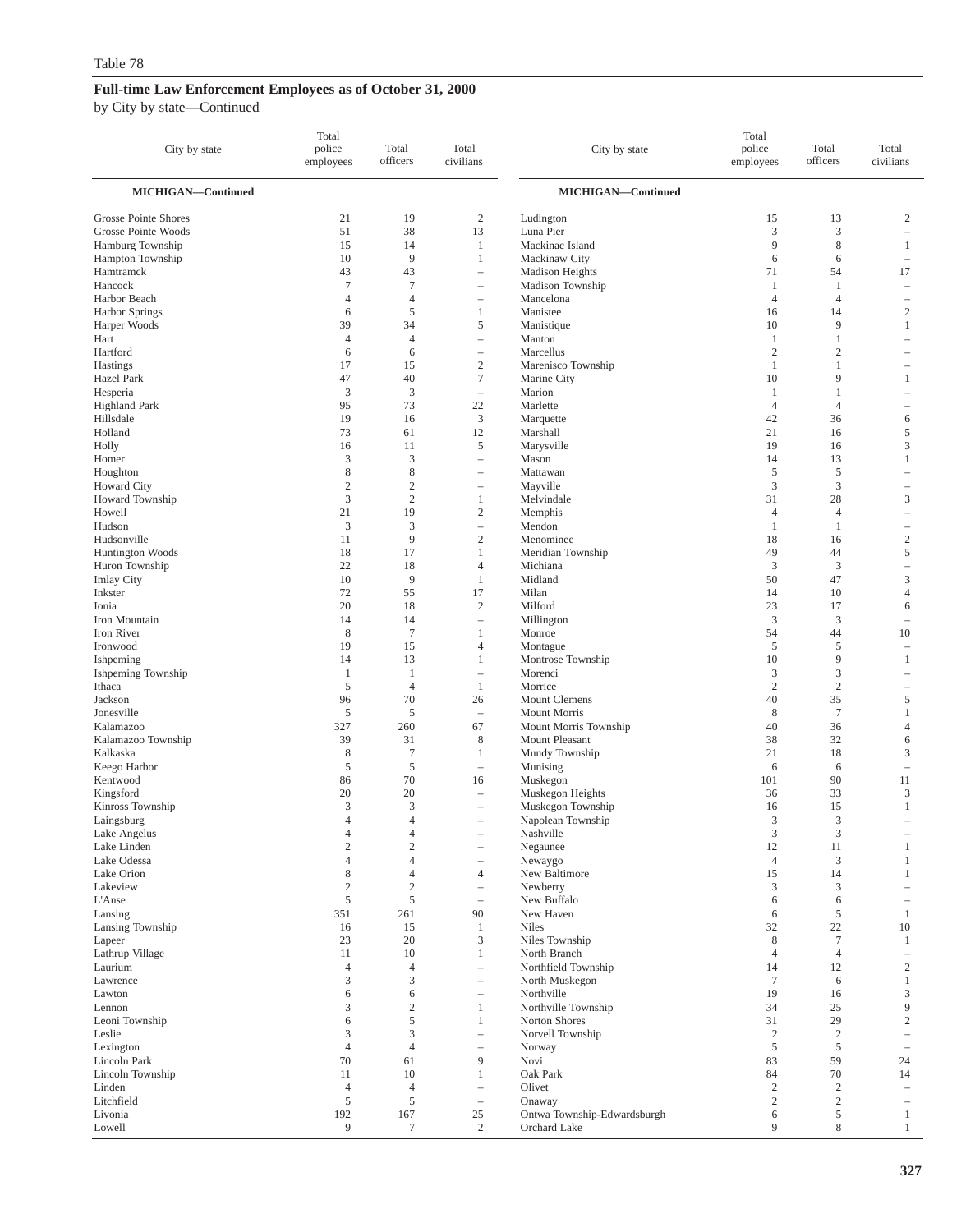| City by state                                     | Total<br>police<br>employees | Total<br>officers    | Total<br>civilians                                   | City by state                           | Total<br>police<br>employees | Total<br>officers       | Total<br>civilians            |
|---------------------------------------------------|------------------------------|----------------------|------------------------------------------------------|-----------------------------------------|------------------------------|-------------------------|-------------------------------|
| MICHIGAN-Continued                                |                              |                      |                                                      | MICHIGAN-Continued                      |                              |                         |                               |
| Oscoda Township                                   | 12                           | 11                   | 1                                                    | South Rockwood                          | $\boldsymbol{2}$             | $\overline{\mathbf{c}}$ |                               |
| Otisville                                         | $\mathbf{1}$                 | $\mathbf{1}$         | $\hspace{1.0cm} - \hspace{1.0cm}$                    | Sparta                                  | $\tau$                       | 6                       | 1                             |
| Otsego                                            | $\,$ 8 $\,$                  | $\tau$               | 1                                                    | Spring Arbor Township                   | $\overline{2}$               | $\overline{2}$          |                               |
| Ovid<br>Owosso                                    | 3<br>23                      | 3<br>22              | $\hspace{1.0cm} - \hspace{1.0cm}$<br>$\mathbf{1}$    | Springfield<br>Spring Lake-Ferrysburg   | 18<br>11                     | 16<br>10                | $\sqrt{2}$<br>1               |
| Oxford                                            | $\tau$                       | $\overline{4}$       | 3                                                    | Stanton                                 | 1                            | 1                       |                               |
| Parchment                                         | 5                            | $\overline{4}$       | $\mathbf{1}$                                         | St. Charles                             | 4                            | $\overline{4}$          |                               |
| Parma Sandstone                                   | $\sqrt{2}$                   | $\mathbf{2}$         | $\overline{\phantom{m}}$                             | St. Clair                               | 12                           | 10                      | $\sqrt{2}$                    |
| Paw Paw                                           | 10                           | 8                    | $\sqrt{2}$                                           | St. Clair Shores                        | 105                          | 86                      | 19                            |
| Pentwater                                         | 3                            | 3                    | $\hspace{1.0cm} - \hspace{1.0cm}$                    | <b>Sterling Heights</b>                 | 221                          | 164                     | 57                            |
| Perry                                             | $\,$ 8 $\,$                  | $\overline{7}$       | 1                                                    | St. Ignace                              | 6                            | 6                       | $\overline{\phantom{0}}$      |
| Petoskey<br>Pigeon                                | 18<br>$\sqrt{2}$             | 16<br>$\mathbf{2}$   | $\mathfrak{2}$<br>$\overline{\phantom{a}}$           | St. Johns<br>St. Joseph                 | 14<br>25                     | 12<br>19                | $\overline{2}$<br>6           |
| Pinckney                                          | $\overline{4}$               | $\overline{4}$       | $\overline{\phantom{0}}$                             | St. Joseph Township                     | 13                           | 12                      | 1                             |
| Pinconning                                        | $\overline{4}$               | $\overline{4}$       | $\overline{\phantom{m}}$                             | St. Louis                               | 6                            | 5                       | 1                             |
| Pittsfield Township                               | 44                           | 32                   | 12                                                   | Sturgis                                 | 21                           | 17                      | $\overline{4}$                |
| Plainwell                                         | 11                           | 9                    | $\overline{c}$                                       | Summit Township                         | 5                            | 5                       | $\overline{\phantom{a}}$      |
| Pleasant Ridge                                    | $\tau$                       | $\overline{7}$       | $\sim$                                               | Sumpter Township                        | 14                           | 13                      | $\mathbf{1}$                  |
| Plymouth                                          | 15                           | 14                   | 1                                                    | Sunfield                                | 1                            | 1                       | $\overline{\phantom{0}}$      |
| Plymouth Township<br>Pontiac                      | 42<br>208                    | 28<br>170            | 14<br>38                                             | <b>Swartz Creek</b><br>Sylvan Lake      | 9<br>5                       | 8<br>5                  | 1<br>$\overline{\phantom{a}}$ |
| Portage                                           | 74                           | 58                   | 16                                                   | Taylor                                  | 133                          | 104                     | 29                            |
| Port Austin                                       | $\sqrt{2}$                   | $\overline{c}$       | $\overline{\phantom{a}}$                             | Tecumseh                                | 15                           | 14                      | 1                             |
| Port Huron                                        | 71                           | 52                   | 19                                                   | Thomas Township                         | 8                            | $\tau$                  | 1                             |
| Portland                                          | $\tau$                       | $\overline{7}$       | $\overline{\phantom{a}}$                             | Three Oaks                              | 3                            | 3                       | ÷                             |
| Port Sanilac                                      | 1                            | $\mathbf{1}$         | $\overline{\phantom{m}}$                             | Three Rivers                            | 20                           | 16                      | $\overline{4}$                |
| Potterville                                       | $\mathfrak{2}$<br>1          | $\overline{c}$<br>1  |                                                      | Tittabawassee Township                  | $\overline{4}$<br>34         | $\overline{4}$<br>33    | 1                             |
| Prairieville Township<br>Quincy                   | 6                            | $\overline{4}$       | $\overline{\phantom{0}}$<br>$\sqrt{2}$               | <b>Traverse City</b><br>Trenton         | 48                           | 45                      | 3                             |
| Reading                                           | $\mathfrak{2}$               | $\overline{2}$       | $\overline{\phantom{m}}$                             | Troy                                    | 196                          | 140                     | 56                            |
| Redford Township                                  | 101                          | 77                   | 24                                                   | Tuscarora Township                      | 8                            | 7                       | 1                             |
| Reed City                                         | $\overline{4}$               | $\overline{4}$       | $\overline{\phantom{0}}$                             | Ubly                                    | $\mathfrak{2}$               | $\overline{2}$          |                               |
| Reese                                             | $\mathfrak{2}$               | $\overline{c}$       | $\overline{\phantom{0}}$                             | Unadilla Township                       | 4                            | 4                       | $\overline{\phantom{a}}$      |
| Richfield Township (Genessee County)              | 10                           | 8                    | $\sqrt{2}$                                           | <b>Union City</b>                       | 4                            | 3                       | 1                             |
| Richfield Township (Roscommon County)<br>Richland | 3<br>$\mathfrak{2}$          | 3<br>$\overline{2}$  | $\overline{\phantom{a}}$<br>$\overline{\phantom{m}}$ | Utica<br>Van Buren Township             | 21<br>31                     | 16<br>27                | 5<br>$\overline{4}$           |
| Richland Township                                 | $\overline{4}$               | $\overline{4}$       | $\overline{\phantom{0}}$                             | Vassar                                  | 6                            | 6                       |                               |
| Richmond                                          | 12                           | 9                    | $\mathfrak{Z}$                                       | Vernon                                  | 1                            | 1                       |                               |
| Richmond Township                                 | $\mathbf{1}$                 | 1                    | $\hspace{1.0cm} - \hspace{1.0cm}$                    | Vicksburg                               | 5                            | 5                       |                               |
| <b>River Rouge</b>                                | 39                           | 36                   | 3                                                    | Waldron                                 | 1                            | 1                       | ۰                             |
| Riverview                                         | 33                           | 29                   | $\overline{4}$                                       | Walker                                  | 44                           | 36                      | 8                             |
| Rochester                                         | 27                           | 20<br>10             | 7                                                    | <b>Walled Lake</b>                      | 20                           | 14                      | 6                             |
| Rockford<br>Rockwood                              | 13<br>8                      | 8                    | 3<br>$\overline{\phantom{m}}$                        | Warren<br>Waterford Township            | 288<br>118                   | 242<br>94               | 46<br>24                      |
| Rogers City                                       | $\tau$                       | $\tau$               | $\overline{\phantom{0}}$                             | Waterloo Township                       | 1                            | 1                       | $\overline{\phantom{a}}$      |
| Romeo                                             | 10                           | $\overline{7}$       | 3                                                    | Watertown Township                      | $\mathbf{1}$                 | 1                       |                               |
| <b>Romulus</b>                                    | 88                           | 74                   | 14                                                   | Watervliet                              | 5                            | 5                       |                               |
| Roosevelt Park                                    | $\,$ 8 $\,$                  | $\boldsymbol{7}$     | $\mathbf{1}$                                         | Wayland                                 | 6                            | $\mathfrak s$           | $\mathbf{1}$                  |
| Rose City                                         | 1                            | $\mathbf{1}$         | $\overline{\phantom{m}}$                             | Wayne                                   | 55                           | 41                      | 14                            |
| Roseville<br>Ross Township                        | 99<br>$\mathbf{2}$           | 87<br>$\overline{c}$ | 12<br>$\overline{\phantom{m}}$                       | West Bloomfield Township<br>West Branch | 98<br>6                      | 72<br>5                 | 26<br>$\mathbf{1}$            |
| Royal Oak                                         | 121                          | 101                  | 20                                                   | Westland                                | 126                          | 105                     | 21                            |
| Saginaw                                           | 153                          | 136                  | 17                                                   | White Cloud                             | 3                            | $\boldsymbol{2}$        | $\mathbf{1}$                  |
| Saginaw Township                                  | 48                           | 44                   | $\overline{4}$                                       | Whitehall                               | 8                            | $\,$ 8 $\,$             | $\overline{\phantom{a}}$      |
| Saline                                            | 18                           | 13                   | 5                                                    | White Lake Township                     | 34                           | 25                      | 9                             |
| Sand Lake                                         | $\mathbf{1}$                 | -1                   | $\overline{\phantom{0}}$                             | White Pigeon                            | $\overline{4}$               | $\overline{4}$          | $\qquad \qquad -$             |
| Sandusky<br>Sault Ste. Marie                      | 6<br>31                      | 6<br>27              | $\overline{\phantom{0}}$<br>$\overline{4}$           | Williamston<br>Wixom                    | $\tau$<br>26                 | $\tau$<br>22            | $\qquad \qquad -$<br>4        |
| Schoolcraft                                       | 5                            | 5                    | $\overline{\phantom{0}}$                             | Wolverine Lake                          | 9                            | $\,$ 8 $\,$             | $\mathbf{1}$                  |
| Scottville                                        | 3                            | 3                    | $\overline{\phantom{a}}$                             | Woodhaven                               | 40                           | 33                      | $\tau$                        |
| Sebewaing                                         | $\overline{4}$               | $\overline{4}$       | $\overline{\phantom{0}}$                             | Woodstock Township                      | 1                            | $\mathbf{1}$            | $\overline{\phantom{a}}$      |
| Shelby                                            | 3                            | 3                    | $\overline{\phantom{a}}$                             | Wyandotte                               | 59                           | 46                      | 13                            |
| Shelby Township                                   | 70                           | 55                   | 15                                                   | Wyoming                                 | 149                          | 103                     | 46                            |
| Shepherd                                          | 3                            | 3                    | $\overline{\phantom{m}}$                             | Yale                                    | 5                            | 5                       | $\overline{\phantom{a}}$      |
| Somerset Township<br>Southfield                   | 3<br>175                     | 3<br>157             | $\overline{\phantom{m}}$<br>18                       | Ypsilanti<br>Zeeland                    | 52<br>10                     | 40<br>9                 | 12<br>1                       |
| Southgate                                         | 56                           | 43                   | 13                                                   | Zilwaukee                               | 3                            | 3                       | $\qquad \qquad -$             |
| South Haven                                       | 26                           | 22                   | $\overline{4}$                                       |                                         |                              |                         |                               |
| South Lyon                                        | 19                           | 17                   | $\sqrt{2}$                                           |                                         |                              |                         |                               |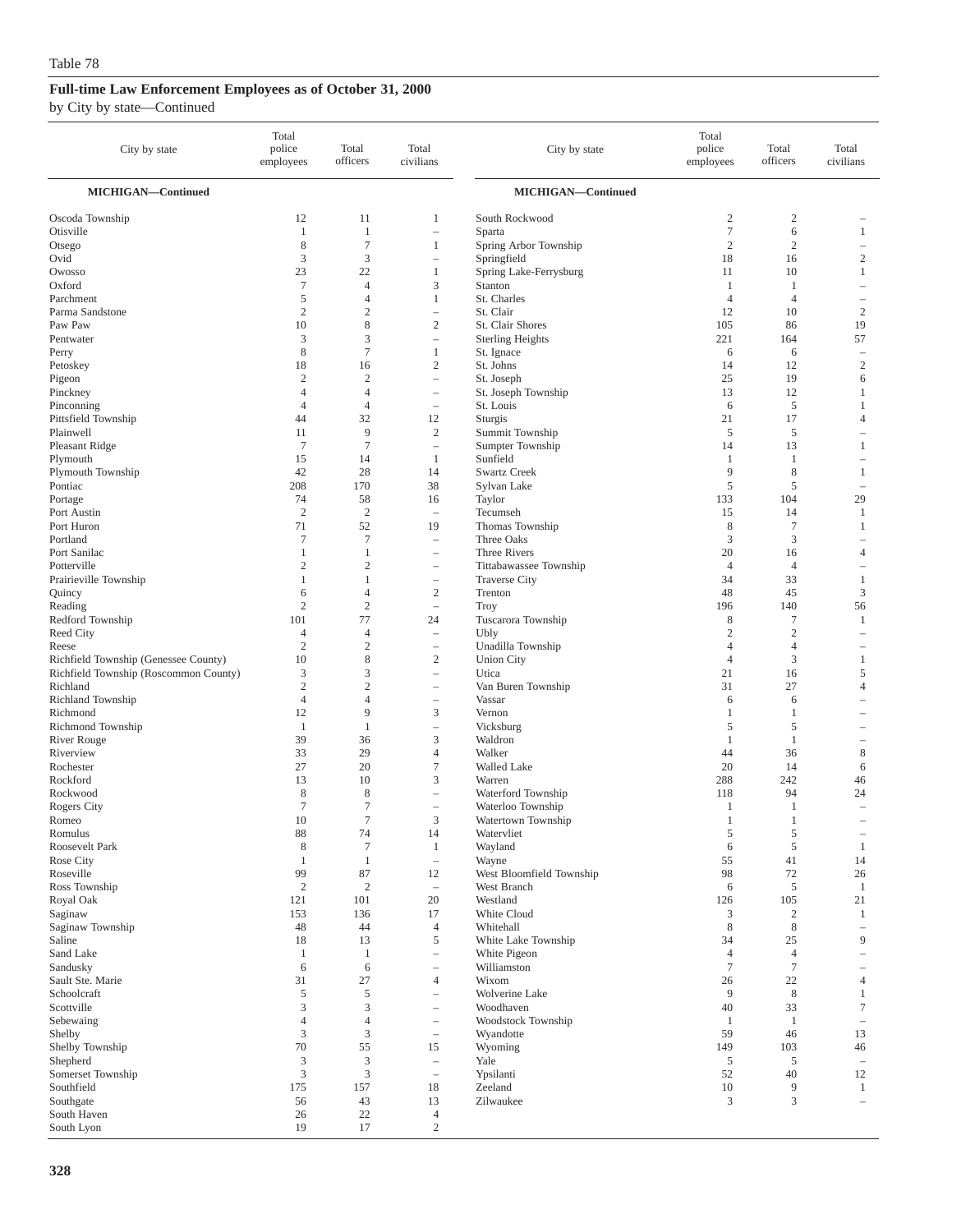| City by state                    | Total<br>police<br>employees | Total<br>officers      | Total<br>civilians                      | City by state                   | Total<br>police<br>employees | Total<br>officers             | Total<br>civilians                         |
|----------------------------------|------------------------------|------------------------|-----------------------------------------|---------------------------------|------------------------------|-------------------------------|--------------------------------------------|
| <b>MINNESOTA</b>                 |                              |                        |                                         | MINNESOTA-Continued             |                              |                               |                                            |
| Albany                           | $\mathfrak{Z}$               | $\mathfrak z$          | $\overline{\phantom{0}}$                | Goodview                        | $\overline{4}$               | $\overline{4}$                |                                            |
| Albert Lea                       | 39                           | 30                     | 9                                       | <b>Grand Rapids</b>             | 21                           | 17                            | $\overline{4}$                             |
| Alexandria<br>Annandale          | 19<br>$\overline{4}$         | 16<br>$\overline{4}$   | 3<br>$\overline{a}$                     | Granite Falls<br>Hallock        | 5<br>$\mathbf{1}$            | 5<br>$\mathbf{1}$             | -<br>-                                     |
| Anoka                            | 37                           | 29                     | 8                                       | Hastings                        | 28                           | 24                            | $\overline{4}$                             |
| Appleton                         | 5                            | 5                      | $\overline{a}$                          | Hermantown                      | 12                           | 10                            | $\sqrt{2}$                                 |
| Apple Valley                     | 62                           | 44                     | 18                                      | Hibbing                         | 34                           | 31                            | 3                                          |
| Austin                           | 32                           | 28                     | 4                                       | Hopkins                         | 36                           | 24                            | 12                                         |
| <b>Babbitt</b><br>Baxter         | $\overline{4}$<br>10         | $\overline{4}$<br>9    | $\overline{\phantom{0}}$<br>1           | <b>Hoyt Lakes</b><br>Hutchinson | $\sqrt{5}$<br>30             | $\sqrt{5}$<br>22              | $\overline{\phantom{0}}$<br>8              |
| Bayport                          | 6                            | 5                      | 1                                       | <b>International Falls</b>      | 14                           | 13                            | 1                                          |
| Becker                           | 5                            | $\overline{4}$         | 1                                       | Inver Grove Heights             | 34                           | 27                            | $\tau$                                     |
| <b>Belle Plaine</b>              | 6                            | $\mathfrak s$          | 1                                       | Jackson                         | $\tau$                       | $\tau$                        | -                                          |
| Bemidji                          | 27                           | 23                     | $\overline{4}$                          | Janesville                      | $\overline{4}$               | $\overline{4}$                | $\overline{\phantom{0}}$                   |
| Benson<br><b>Big Lake</b>        | $\overline{7}$<br>9          | 6<br>$\overline{7}$    | 1<br>$\mathfrak{2}$                     | Jordan<br>Kasson                | 9<br>8                       | $\tau$<br>$\tau$              | $\boldsymbol{2}$<br>$\mathbf{1}$           |
| Biwabik                          | 6                            | 6                      | $\hspace{1.0cm} \rule{1.5cm}{0.15cm}$   | La Crescent                     | 8                            | $\tau$                        | 1                                          |
| Blaine                           | 57                           | 46                     | 11                                      | Lake City                       | 9                            | $\,$ 8 $\,$                   | 1                                          |
| <b>Blooming Prairie</b>          | 3                            | 3                      | $\hspace{1.0cm} \rule{1.5cm}{0.15cm}$   | Lakefield                       | 3                            | 3                             | -                                          |
| Bloomington                      | 131                          | 99                     | 32                                      | Lakeville                       | 62                           | 43                            | 19                                         |
| <b>Blue Earth</b>                | 6                            | 6                      | $\hspace{1.0cm} \rule{1.5cm}{0.15cm}$   | Le Sueur                        | 12                           | 11                            | 1                                          |
| <b>Brainerd</b><br>Breckenridge  | 28<br>11                     | 22<br>$\boldsymbol{7}$ | 6<br>$\overline{4}$                     | Lindstrom<br>Lino Lakes         | $\tau$<br>24                 | 6<br>21                       | $\mathbf{1}$<br>3                          |
| <b>Brooklyn Center</b>           | 56                           | 43                     | 13                                      | Litchfield                      | 10                           | 9                             | $\mathbf{1}$                               |
| <b>Brooklyn Park</b>             | 91                           | 72                     | 19                                      | Little Falls                    | 14                           | 12                            | $\overline{\mathbf{c}}$                    |
| Buffalo                          | 14                           | 12                     | $\sqrt{2}$                              | Long Prairie                    | 6                            | 6                             | L,                                         |
| Burnsville                       | 81                           | 66                     | 15                                      | Madison                         | 3                            | 3                             |                                            |
| Caledonia<br>Cambridge           | 5<br>9                       | $\overline{4}$<br>9    | 1<br>$\overline{a}$                     | Mankato<br>Maple Grove          | 56<br>63                     | 47<br>51                      | 9<br>12                                    |
| Cannon Falls                     | $\overline{7}$               | 6                      | 1                                       | Maplewood                       | 53                           | 44                            | 9                                          |
| Centennial Lakes                 | 18                           | 16                     | $\mathbf{2}$                            | Marshall                        | 21                           | 19                            | $\sqrt{2}$                                 |
| Champlin                         | 25                           | 22                     | 3                                       | Medina                          | 8                            | $\tau$                        | 1                                          |
| Chaska                           | 22                           | 17                     | 5                                       | Melrose                         | $\boldsymbol{7}$             | 6                             | 1                                          |
| Chisago City<br>Chisholm         | 6<br>12                      | $\sqrt{5}$<br>11       | 1<br>1                                  | Mendota Heights<br>Minneapolis  | 18<br>1,148                  | 16<br>889                     | $\sqrt{2}$<br>259                          |
| Cloquet                          | 21                           | 19                     | $\mathfrak{2}$                          | Minnetonka                      | 72                           | 55                            | 17                                         |
| Cold Spring                      | 6                            | 6                      | $\overline{\phantom{0}}$                | Minnetrista                     | 9                            | 8                             | $\mathbf{1}$                               |
| Columbia Heights                 | 30                           | 22                     | 8                                       | Montevideo                      | 10                           | 9                             | 1                                          |
| Coon Rapids                      | 69                           | 59                     | 10                                      | Moorhead                        | 69                           | 47                            | 22                                         |
| Corcoran<br><b>Cottage Grove</b> | $\overline{4}$<br>49         | $\overline{4}$<br>35   | $\hspace{1.0cm} - \hspace{1.0cm}$<br>14 | Moose Lake<br>Mora              | $\overline{4}$<br>9          | $\overline{4}$<br>$\,$ 8 $\,$ | $\overline{\phantom{0}}$<br>1              |
| Crookston                        | 16                           | 14                     | $\overline{2}$                          | Morris                          | 8                            | $\tau$                        | $\mathbf{1}$                               |
| Crosby                           | 10                           | 6                      | $\overline{4}$                          | Mound                           | 16                           | 13                            | 3                                          |
| Crystal                          | 31                           | 26                     | 5                                       | Mounds View                     | 16                           | 15                            | 1                                          |
| Dawson                           | 3                            | 3                      | $\overline{\phantom{0}}$                | Mountain Iron                   | 5                            | 5                             |                                            |
| Dayton<br>Deephaven/Woodland     | 5                            | 5<br>7                 | L,                                      | Mountain Lake                   | 3                            | 3                             |                                            |
| Detroit Lakes                    | 9<br>15                      | 13                     | $\mathbf{2}$<br>$\sqrt{2}$              | New Brighton<br>New Hope        | 27<br>37                     | 24<br>29                      | 3<br>$\,$ 8 $\,$                           |
| Dilworth                         | $\sqrt{6}$                   | 5                      | $\mathbf{1}$                            | Newport                         | $\,$ 8 $\,$                  | $\,$ 8 $\,$                   | $\overline{\phantom{0}}$                   |
| Duluth                           | 176                          | 146                    | 30                                      | New Prague                      | 10                           | $\,$ 8 $\,$                   | $\sqrt{2}$                                 |
| Eagan                            | 83                           | 65                     | 18                                      | New Ulm                         | 21                           | 18                            | 3                                          |
| East Grand Forks<br>Eden Prairie | 25<br>75                     | 23<br>57               | $\sqrt{2}$<br>18                        | North Branch<br>Northfield      | $\,8\,$<br>26                | $\tau$<br>21                  | $\mathbf{1}$<br>5                          |
| Edina                            | 65                           | 48                     | 17                                      | North Mankato                   | 13                           | 12                            | $\mathbf{1}$                               |
| Elgin                            | $\mathbf{1}$                 | $\mathbf{1}$           | $\overline{\phantom{m}}$                | North St. Paul                  | 17                           | 15                            | $\mathbf{2}$                               |
| Elk River                        | 33                           | 26                     | $\boldsymbol{7}$                        | Oakdale                         | 36                           | 28                            | 8                                          |
| Ely                              | 12                           | $\tau$                 | $\mathfrak s$                           | Oak Park Heights                | 10                           | 9                             | 1                                          |
| Eveleth<br>Fairmont              | 10<br>20                     | 9<br>17                | $\mathbf{1}$<br>$\mathfrak z$           | Olivia<br>Orono                 | 6<br>21                      | 6<br>18                       | $\overline{\phantom{0}}$<br>$\mathfrak{Z}$ |
| Faribault                        | 33                           | 26                     | $\boldsymbol{7}$                        | Ortonville                      | 5                            | $\overline{4}$                | $\mathbf{1}$                               |
| Farmington                       | 15                           | 13                     | $\sqrt{2}$                              | Osseo                           | 5                            | 5                             | $\overline{\phantom{0}}$                   |
| Fergus Falls                     | 24                           | 20                     | $\overline{4}$                          | Owatonna                        | 29                           | 27                            | $\overline{c}$                             |
| Floodwood                        | $\overline{4}$               | $\overline{4}$         | $\overline{\phantom{0}}$                | Park Rapids                     | $\tau$                       | $\boldsymbol{7}$              | $\equiv$                                   |
| <b>Forest Lake</b><br>Fridley    | 16<br>46                     | 14<br>38               | $\sqrt{2}$<br>$\,$ 8 $\,$               | Paynesville<br>Plainview        | $\overline{4}$<br>5          | $\overline{4}$<br>5           | $\overline{\phantom{0}}$                   |
| Gilbert                          | 6                            | 6                      | $\overline{\phantom{0}}$                | Plymouth                        | 76                           | 61                            | $\overline{\phantom{a}}$<br>15             |
| Glencoe                          | $10\,$                       | 9                      | 1                                       | Princeton                       | 9                            | $\,$ 8 $\,$                   | $\mathbf{1}$                               |
| Glenwood                         | $\overline{4}$               | $\overline{4}$         | $\overline{\phantom{0}}$                | Prior Lake                      | 20                           | 17                            | 3                                          |
| Golden Valley                    | 41                           | 30                     | 11                                      | Proctor                         | $\tau$                       | 6                             | $\mathbf{1}$                               |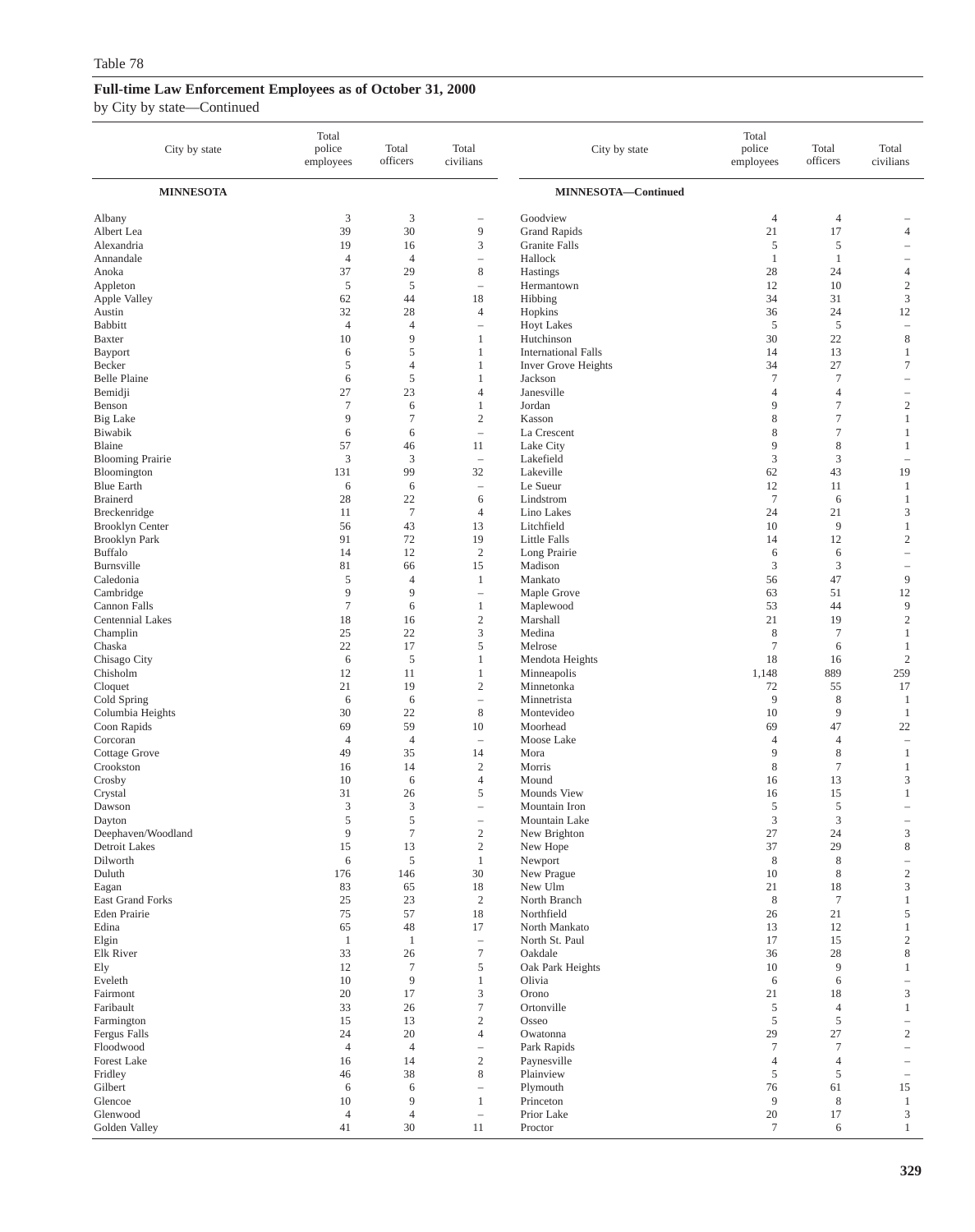| City by state             | Total<br>police<br>employees | Total<br>officers | Total<br>civilians       | City by state           | Total<br>police<br>employees | Total<br>officers    | Total<br>civilians                            |
|---------------------------|------------------------------|-------------------|--------------------------|-------------------------|------------------------------|----------------------|-----------------------------------------------|
| MINNESOTA-Continued       |                              |                   |                          | MISSISSIPPI-Continued   |                              |                      |                                               |
| Ramsey<br>Red Wing        | 18<br>32                     | 16<br>26          | $\boldsymbol{2}$<br>6    | Corinth<br>Edwards      | 55<br>$\overline{4}$         | 38<br>$\overline{4}$ | 17<br>$\overline{\phantom{a}}$                |
| Redwood Falls             | 10                           | 9                 | 1                        | Eupora                  | 9                            | $\tau$               | $\sqrt{2}$                                    |
| Richfield                 | 57                           | 43                | 14                       | Flowood                 | 39                           | 29                   | 10                                            |
| Robbinsdale               | 28                           | 21                | $\boldsymbol{7}$         | Fulton                  | 9                            | 9                    | $\overline{\phantom{a}}$                      |
| Rochester                 | 156                          | 111               | 45                       | Gloster                 | $\tau$                       | 5                    | $\overline{c}$                                |
| Roseau                    | 5                            | 5                 | $\overline{\phantom{a}}$ | Goodman                 | 6                            | 6                    | $\overline{\phantom{0}}$                      |
| Rosemount                 | 17                           | 15                | $\sqrt{2}$               | Greenville              | 144                          | 106                  | 38                                            |
| Roseville                 | 54                           | 48                | 6                        | Greenwood               | 71                           | 51                   | 20                                            |
| Sartell                   | 12                           | 11                | 1                        | Grenada                 | 46                           | 41                   | 5                                             |
| Sauk Centre               | 9                            | 6                 | 3                        | Gulfport                | 249                          | 176                  | 73                                            |
| Sauk Rapids               | 12                           | 11                | $\mathbf{1}$             | Hattiesburg             | 175                          | 110                  | 65                                            |
| Savage                    | 26                           | 21                | $\mathfrak s$            | Heidelberg              | 5                            | 5                    | i.                                            |
| Shakopee                  | 27                           | 22                | 5                        | Hernando                | 19                           | 19                   | $\overline{\phantom{a}}$                      |
| Silver Bay                | 5                            | $\sqrt{5}$        | ÷,                       | Hollandale              | 10                           | 6                    | $\overline{4}$                                |
| Slayton                   | $\overline{4}$               | $\overline{4}$    | $\overline{\phantom{0}}$ | Horn Lake               | 58                           | 41                   | 17                                            |
| Sleepy Eye                | 5                            | 5                 | $\overline{\phantom{a}}$ | Houston                 | 14                           | 10                   | $\overline{4}$                                |
| South Lake Minnetonka     | 15                           | 14                | 1                        | Indianola               | 32                           | 25                   | $\tau$                                        |
| South St. Paul            | 27                           | 26                | 1                        | Inverness               | $\overline{4}$               | $\overline{4}$       | $\overline{\phantom{a}}$                      |
| Springfield               | $\overline{4}$               | $\overline{4}$    | $\overline{\phantom{0}}$ | Iuka                    | 13                           | 10                   | $\mathfrak z$                                 |
| Spring Lake Park          | 13                           | 11                | $\mathbf{2}$             | Jackson                 | 588                          | 402                  | 186                                           |
| St. Anthony               | 22                           | 20                | $\sqrt{2}$               | Kosciusko               | 26                           | 20                   | 6                                             |
| <b>Staples</b>            | 5                            | 5                 | $\overline{\phantom{0}}$ | Laurel                  | 86                           | 56                   | 30                                            |
| St. Cloud                 | 102                          | 84                | 18                       | Leakesville             | $\overline{7}$               | $\overline{4}$       | 3                                             |
| St. Francis<br>Stillwater | 11<br>22                     | $\,8\,$<br>18     | 3<br>$\overline{4}$      | Leland                  | 24<br>11                     | 19<br>10             | $\sqrt{5}$<br>$\mathbf{1}$                    |
| St. James                 | 8                            | $\tau$            | $\mathbf{1}$             | Lexington<br>Long Beach | 46                           | 31                   | 15                                            |
| St. Joseph                | 6                            | 6                 | $\overline{\phantom{0}}$ | Lucedale                | 17                           | 11                   | 6                                             |
| St. Louis Park            | 69                           | 49                | 20                       | Macon                   | 10                           | 9                    | $\mathbf{1}$                                  |
| St. Paul                  | 731                          | 542               | 189                      | Madison                 | 46                           | 33                   | 13                                            |
| St. Paul Park             | 8                            | 8                 | $\overline{\phantom{0}}$ | Magee                   | 16                           | 12                   | $\overline{4}$                                |
| St. Peter                 | 18                           | 13                | $\mathfrak s$            | Magnolia                | 5                            | 5                    | $\overline{\phantom{0}}$                      |
| Thief River Falls         | 19                           | 17                | $\overline{c}$           | McComb                  | 53                           | 35                   | 18                                            |
| Tracy                     | $\overline{4}$               | $\overline{4}$    | $\overline{\phantom{0}}$ | Mendenhall              | 12                           | 5                    | $\tau$                                        |
| Two Harbors               | 8                            | $\overline{7}$    | $\mathbf{1}$             | Meridian                | 110                          | 95                   | 15                                            |
| Virginia                  | 23                           | 22                | $\mathbf{1}$             | Morton                  | 14                           | 10                   | $\overline{4}$                                |
| Wabasha                   | $\overline{4}$               | 3                 | 1                        | Moss Point              | 39                           | 34                   | $\sqrt{5}$                                    |
| Wadena                    | 10                           | 9                 | 1                        | Natchez                 | 81                           | 51                   | 30                                            |
| Waite Park                | 12                           | 10                | $\mathfrak{2}$           | New Albany              | 21                           | 19                   | $\sqrt{2}$                                    |
| Warroad                   | 6                            | $\sqrt{5}$        | $\mathbf{1}$             | Newton                  | 17                           | 12                   | $\sqrt{5}$                                    |
| Waseca                    | 15                           | 13                | $\mathfrak{2}$           | Ocean Springs           | 50                           | 37                   | 13                                            |
| Wayzata                   | 11                           | 9                 | $\sqrt{2}$               | Olive Branch            | 55                           | 45                   | 10                                            |
| Wells                     | $\overline{4}$               | $\overline{4}$    | $\overline{\phantom{0}}$ | Oxford                  | 57                           | 49                   | $\,$ 8 $\,$                                   |
| West Hennepin             | 11                           | 9                 | $\mathbf{2}$             | Pascagoula              | 84                           | 54                   | 30                                            |
| West St. Paul             | 35                           | 25                | 10                       | Pass Christian          | 22                           | 17                   | 5                                             |
| White Bear Lake           | 36                           | 29                | $\tau$                   | Pearl                   | 54                           | 40                   | 14                                            |
| Willmar                   | 34<br>9                      | 31                | 3                        | Petal                   | 20<br>$42\,$                 | 16<br>$26\,$         | $\overline{4}$                                |
| Windom<br>Winona          | 42                           | $\,$ 8 $\,$<br>39 | $\mathbf{1}$<br>3        | Picayune<br>Pickens     | 5                            | 5                    | 16                                            |
| Woodbury                  | 49                           | 43                | 6                        | Poplarville             | 8                            | 8                    | $\qquad \qquad -$<br>$\overline{\phantom{m}}$ |
| Worthington               | 27                           | 21                | 6                        | Port Gibson             | 10                           | 7                    | 3                                             |
| Wyoming                   | $\overline{4}$               | $\overline{4}$    | L.                       | Purvis                  | 11                           | 8                    | 3                                             |
| Zumbrota                  | $\overline{4}$               | $\overline{4}$    | ÷,                       | Richland                | 36                           | 26                   | $10\,$                                        |
|                           |                              |                   |                          | Ridgeland               | 63                           | 40                   | 23                                            |
| <b>MISSISSIPPI</b>        |                              |                   |                          | Rosedale                | 10                           | 9                    | $\mathbf{1}$                                  |
|                           |                              |                   |                          | Sandersville            | 5                            | $\overline{4}$       | 1                                             |
| Aberdeen                  | 25                           | 20                | 5                        | Senatobia               | 19                           | 17                   | $\overline{c}$                                |
| Ackerman                  | $\overline{7}$               | $7\phantom{.0}$   | $\overline{\phantom{m}}$ | Shaw                    | 10                           | 6                    | $\overline{4}$                                |
| Amory                     | 24                           | 19                | $\mathfrak s$            | Southaven               | 89                           | 73                   | 16                                            |
| Batesville                | 43                           | 34                | 9                        | Starkville              | 55                           | 37                   | 18                                            |
| Bay St. Louis             | 40                           | 29                | 11                       | Tchula                  | 6                            | 5                    | $\mathbf{1}$                                  |
| Belzoni                   | 13                           | $\,$ 8 $\,$       | 5                        | Tupelo                  | 127                          | 112                  | 15                                            |
| Biloxi                    | 178                          | 132               | 46                       | Vaiden                  | 3                            | 3                    | $\overline{\phantom{a}}$                      |
| Booneville                | 33                           | 26                | $\tau$                   | Verona                  | 13                           | 9                    | $\overline{4}$                                |
| <b>Brandon</b>            | 33                           | 24                | 9                        | Vicksburg               | 129                          | 98                   | 31                                            |
| Cleveland                 | 47                           | 39                | 8                        | Waveland                | 24                           | 20                   | $\overline{4}$                                |
| Collins                   | 16                           | 11                | 5                        | Waynesboro              | 25                           | 18                   | $\boldsymbol{7}$                              |
| Columbia                  | 20                           | 18                | $\overline{c}$           | Wiggins                 | 14                           | 11                   | $\ensuremath{\mathfrak{Z}}$                   |
| Columbus                  | 84                           | 73                | 11                       | Winona                  | 15                           | 13                   | $\mathbf{2}$                                  |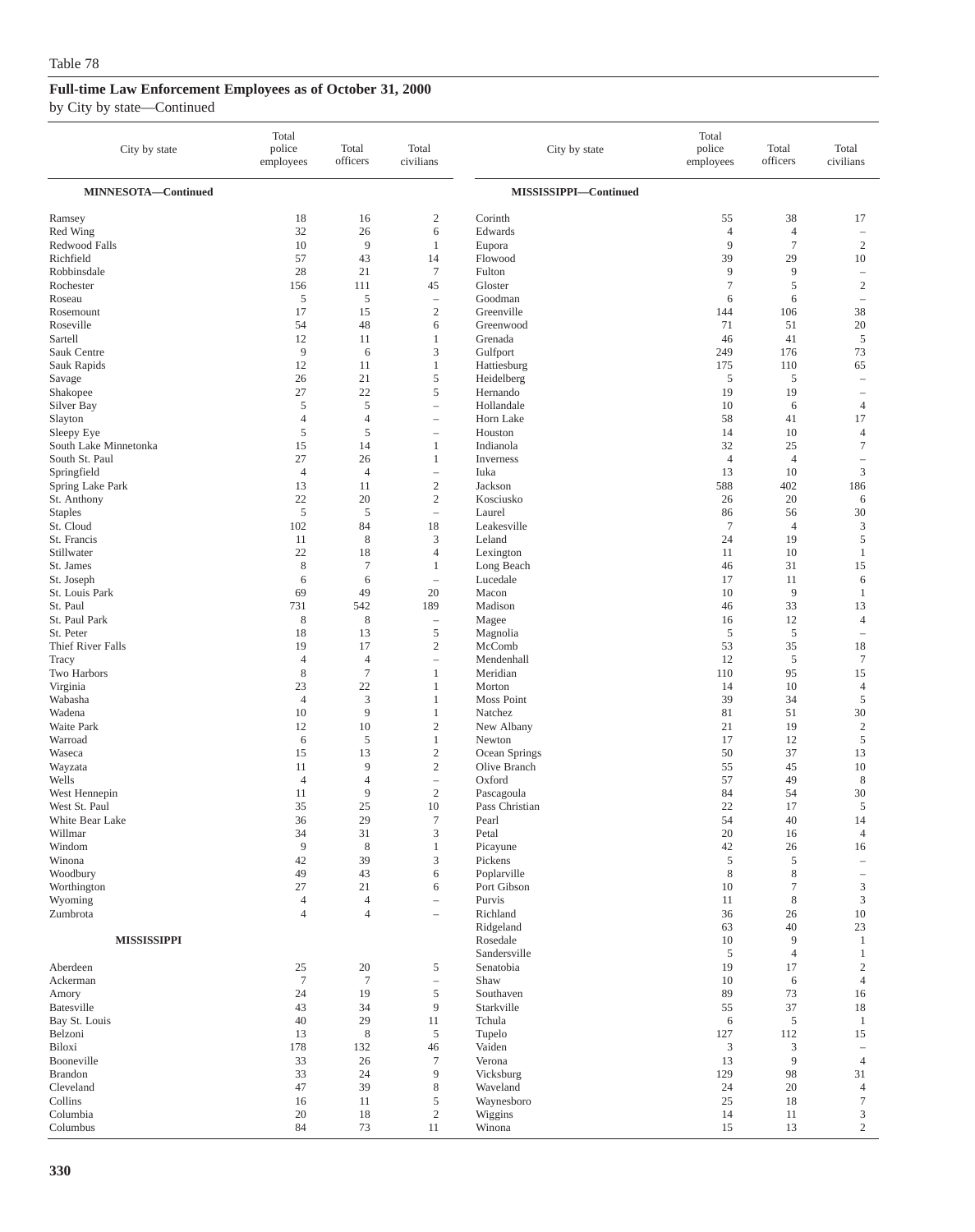| City by state                    | Total<br>police<br>employees | Total<br>officers    | Total<br>civilians                     | City by state                  | Total<br>police<br>employees | Total<br>officers | Total<br>civilians                                  |
|----------------------------------|------------------------------|----------------------|----------------------------------------|--------------------------------|------------------------------|-------------------|-----------------------------------------------------|
| <b>MISSOURI</b>                  |                              |                      |                                        | MISSOURI-Continued             |                              |                   |                                                     |
| Arnold<br>Ballwin                | 58<br>70                     | 47<br>55             | 11<br>15                               | Kirkwood<br>Ladue              | 68<br>31                     | 55<br>25          | 13<br>6                                             |
| <b>Bellefontaine Neighbors</b>   | 26                           | 26                   | $\overline{\phantom{a}}$               | Lake Lotawana                  | 6                            | $\sqrt{5}$        | -1                                                  |
| Bel-Nor<br>Bel-Ridge             | 10<br>14                     | 10<br>12             | $\overline{\phantom{a}}$<br>$\sqrt{2}$ | Lake Ozark<br>Lake St. Louis   | 13<br>31                     | 12<br>23          | $\mathbf{1}$<br>8                                   |
| Belton                           | 58                           | 38                   | 20                                     | Lamar                          | 12                           | 11                | $\mathbf{1}$                                        |
| Berkeley                         | 52                           | 39                   | 13                                     | Lebanon                        | 32                           | 24                | 8                                                   |
| <b>Blue Springs</b>              | 97                           | 69                   | 28                                     | Lee's Summit                   | 116                          | 86                | 30                                                  |
| Bolivar                          | 27                           | 18                   | 9                                      | Lexington                      | 9                            | 8                 | $\mathbf{1}$                                        |
| Boonville<br><b>Branson</b>      | 25<br>52                     | 19<br>37             | 6<br>15                                | Liberty<br>Macon               | 50<br>12                     | 36<br>11          | 14<br>-1                                            |
| Breckenridge Hills               | 14                           | 13                   | 1                                      | Malden                         | 17                           | 16                | $\mathbf{1}$                                        |
| Brentwood                        | 31                           | 26                   | $\mathfrak s$                          | Manchester                     | 42                           | 40                | $\sqrt{2}$                                          |
| <b>Bridgeton</b>                 | 67                           | 57                   | 10                                     | Maplewood                      | 32                           | 27                | 5                                                   |
| Brookfield                       | 15                           | 9                    | 6                                      | Marceline                      | $\overline{7}$               | 6                 | -1                                                  |
| Buckner<br><b>Calverton Park</b> | 6<br>6                       | 5<br>6               | 1                                      | Marshall<br>Maryland Heights   | 34<br>90                     | 23<br>75          | 11<br>15                                            |
| Cameron                          | 18                           | 13                   | $\sqrt{5}$                             | Maryville                      | 23                           | 19                | $\overline{4}$                                      |
| Canton                           | 6                            | 3                    | 3                                      | Mexico                         | 39                           | 25                | 14                                                  |
| Cape Girardeau                   | 99                           | 72                   | 27                                     | Moberly                        | 42                           | 33                | 9                                                   |
| Carthage                         | 31                           | 23                   | 8                                      | Monett                         | 30                           | 21                | 9                                                   |
| Centralia<br>Charlack            | 10<br>9                      | $\overline{4}$<br>9  | 6<br>$\overline{\phantom{0}}$          | Montgomery City<br>Neosho      | 6<br>28                      | 6<br>25           | $\hspace{1.0cm} - \hspace{1.0cm}$<br>$\mathfrak{Z}$ |
| Charleston                       | 18                           | 12                   | 6                                      | Nevada                         | 30                           | 22                | 8                                                   |
| Chesterfield                     | 94                           | 85                   | 9                                      | Normandy                       | 20                           | 19                | -1                                                  |
| Chillicothe                      | 21                           | 15                   | 6                                      | North Kansas City              | 52                           | 40                | 12                                                  |
| Claycomo                         | 10                           | 9                    | 1                                      | Oakview                        | $\overline{4}$               | $\overline{4}$    | $\overline{\phantom{a}}$                            |
| Clayton                          | 65                           | 50                   | 15                                     | Odessa                         | 10                           | 10                | $\hspace{1.0cm} - \hspace{1.0cm}$                   |
| Clinton<br>Columbia              | 18<br>162                    | 17<br>129            | 1<br>33                                | <b>O'Fallon</b><br>Olivette    | 87<br>28                     | 70<br>22          | 17<br>6                                             |
| Cool Valley                      | 11                           | 10                   | 1                                      | Osage Beach                    | 29                           | 26                | 3                                                   |
| Cottleville                      | 9                            | $\tau$               | $\sqrt{2}$                             | Pacific                        | 21                           | 14                | $\tau$                                              |
| Country Club Hills               | 10                           | 10                   | $\overline{\phantom{a}}$               | Pagedale                       | 15                           | 14                | $\mathbf{1}$                                        |
| Crestwood                        | 42                           | 35                   | $\tau$                                 | Parkville                      | 10                           | 9                 | $\mathbf{1}$                                        |
| Creve Coeur<br>Crystal City      | 59<br>21                     | 48<br>17             | 11<br>$\overline{4}$                   | Pevely<br>Pine Lawn            | 17<br>26                     | 12<br>22          | 5<br>$\overline{4}$                                 |
| De Soto                          | 19                           | 15                   | $\overline{4}$                         | Platte City                    | 11                           | 11                | ۰                                                   |
| Des Peres                        | 45                           | 38                   | $\tau$                                 | Poplar Bluff                   | 52                           | 42                | 10                                                  |
| Dexter                           | 20                           | 15                   | 5                                      | Potosi                         | 13                           | 9                 | $\overline{4}$                                      |
| Edmundson<br>Eldon               | 11<br>16                     | 10<br>14             | $\mathbf{1}$<br>$\mathfrak{2}$         | Raytown                        | 79<br>20                     | 61<br>15          | 18<br>5                                             |
| Ellisville                       | 21                           | 21                   | $\overline{\phantom{a}}$               | Republic<br>Richmond           | 17                           | 13                | $\overline{4}$                                      |
| Eureka                           | 25                           | 21                   | $\overline{4}$                         | Richmond Heights               | 49                           | 41                | $\,8\,$                                             |
| <b>Excelsior Springs</b>         | 30                           | 22                   | 8                                      | Riverside                      | 23                           | 18                | 5                                                   |
| Farmington                       | 32                           | 24                   | 8                                      | Riverview                      | 11                           | 10                | -1                                                  |
| Fayette                          | 9<br>60                      | 9<br>50              | $\qquad \qquad -$<br>10                | Rolla<br>Salem                 | 50<br>19                     | 30<br>12          | 20<br>$\tau$                                        |
| Ferguson<br>Florissant           | 101                          | 80                   | 21                                     | Sedalia                        | 53                           | 44                | 9                                                   |
| Frontenac                        | 24                           | 19                   | $\mathfrak s$                          | Shrewsbury                     | 21                           | 18                | $\mathfrak{Z}$                                      |
| Fulton                           | 32                           | 25                   | $\boldsymbol{7}$                       | Sikeston                       | 61                           | 52                | $\overline{9}$                                      |
| Gladstone                        | 64                           | 51                   | 13                                     | Slater                         | 8                            | 5                 | $\mathfrak{Z}$                                      |
| Glendale<br>Grain Valley         | 14<br>13                     | 11<br>12             | 3<br>$\mathbf{1}$                      | Smithville<br>Springfield      | 11<br>369                    | 10<br>302         | -1<br>67                                            |
| Grandview                        | 60                           | 47                   | 13                                     | St. Ann                        | 59                           | 47                | 12                                                  |
| Hamilton                         | $\mathfrak z$                | $\mathfrak z$        | $\overline{\phantom{a}}$               | St. Charles                    | 133                          | 103               | 30                                                  |
| Hannibal                         | 48                           | 36                   | 12                                     | Ste. Genevieve                 | 11                           | 10                | 1                                                   |
| Harrisonville<br>Hillsdale       | 29                           | 21                   | $\,$ 8 $\,$                            | St. George                     | 6                            | 6                 | $\overline{\phantom{a}}$                            |
| Independence                     | 13<br>277                    | 12<br>195            | $\mathbf{1}$<br>82                     | St. John<br>St. Joseph         | 25<br>148                    | 23<br>107         | $\overline{c}$<br>41                                |
| Ironton                          | 5                            | 5                    | $\overline{\phantom{a}}$               | St. Louis                      | 2,070                        | 1,467             | 603                                                 |
| Jackson                          | 26                           | 20                   | 6                                      | Stockton                       | 5                            | 5                 |                                                     |
| Jefferson City                   | 99                           | 74                   | 25                                     | St. Peters                     | 104                          | 84                | 20                                                  |
| Jennings                         | 69                           | 45                   | 24                                     | St. Robert                     | 21                           | 15                | 6                                                   |
| Joplin<br>Kahoka                 | 85<br>$\overline{4}$         | 76<br>$\overline{4}$ | 9<br>$\overline{\phantom{a}}$          | <b>Sugar Creek</b><br>Sullivan | 18<br>23                     | 14<br>15          | $\overline{4}$<br>8                                 |
| Kansas City                      | 1,886                        | 1,250                | 636                                    | Sunset Hills                   | 28                           | 22                | 6                                                   |
| Kearney                          | 12                           | 11                   | $\mathbf{1}$                           | Town and Country               | 38                           | 33                | 5                                                   |
| Kennett                          | 30                           | $25\,$               | $\sqrt{5}$                             | Trenton                        | 19                           | 13                | 6                                                   |
| Kirksville                       | 31                           | 24                   | $\boldsymbol{7}$                       | Union                          | 17                           | 15                | $\overline{c}$                                      |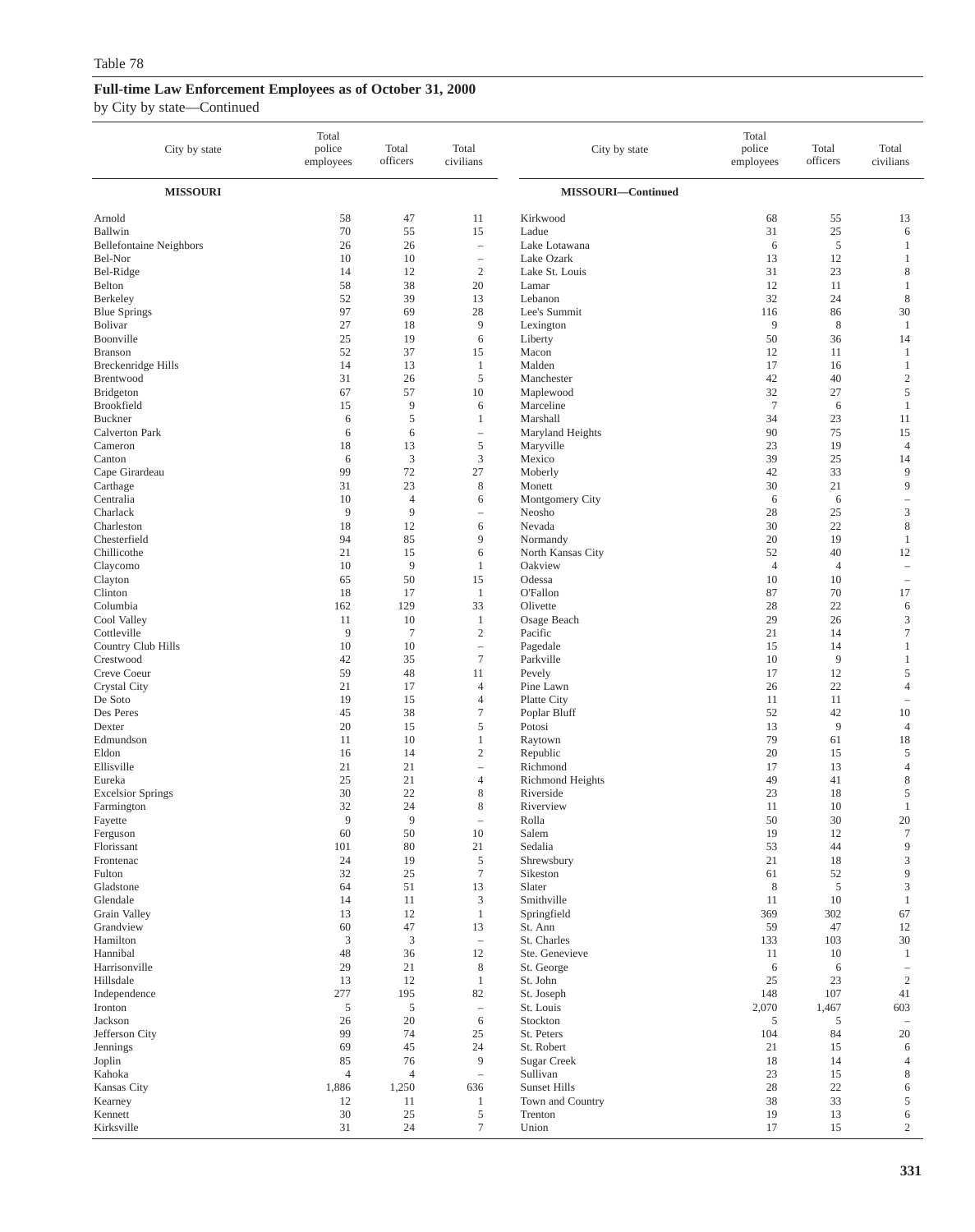| City by state           | Total<br>police<br>employees  | Total<br>officers           | Total<br>civilians       | City by state                            | Total<br>police<br>employees | Total<br>officers         | Total<br>civilians            |
|-------------------------|-------------------------------|-----------------------------|--------------------------|------------------------------------------|------------------------------|---------------------------|-------------------------------|
| MISSOURI-Continued      |                               |                             |                          | NEBRASKA-Continued                       |                              |                           |                               |
| University City         | 100                           | 80                          | 20                       | <b>Broken Bow</b>                        | 6                            | 5                         | 1                             |
| Vandalia                | 10                            | $\tau$                      | 3                        | Central City                             | 6                            | 5                         | 1                             |
| Vinita Park             | 12                            | 11                          | $\mathbf{1}$             | Chadron                                  | 17                           | 11                        | 6                             |
| Warrensburg             | 36                            | 33                          | 3                        | Columbus                                 | 47                           | 34                        | 13                            |
| Warrenton               | 16                            | 13                          | 3                        | Cozad                                    | 11                           | $\sqrt{ }$                | 4                             |
| Warsaw                  | 6                             | 6                           | $\overline{\phantom{0}}$ | Crete                                    | 14                           | 9                         | 5                             |
| Warson Woods            | 8<br>28                       | $\tau$<br>24                | $\mathbf{1}$<br>4        | David City<br>Elkhorn                    | 6<br>11                      | 5<br>10                   | 1<br>1                        |
| Washington<br>Webb City | 23                            | 21                          | $\mathbf{2}$             | Fairbury                                 | 8                            | $\tau$                    | 1                             |
| <b>Webster Groves</b>   | 54                            | 46                          | 8                        | Falls City                               | 12                           | 8                         | 4                             |
| Wentzville              | 37                            | 29                          | 8                        | Fremont                                  | 45                           | 37                        | 8                             |
| West Plains             | 25                            | 20                          | 5                        | Geneva                                   | $\mathfrak z$                | 3                         | $\overline{\phantom{0}}$      |
| Woodson Terrace         | 18                            | 16                          | $\overline{2}$           | Gering                                   | 17                           | 14                        | 3                             |
|                         |                               |                             |                          | Gordon                                   | 6                            | 5                         | 1                             |
| <b>MONTANA</b>          |                               |                             |                          | Grand Island                             | 81                           | 74                        | $\tau$                        |
|                         |                               |                             |                          | Hastings                                 | 53                           | 37                        | 16                            |
| Baker<br>Belgrade       | $\overline{4}$<br>$\,$ 8 $\,$ | $\overline{4}$<br>6         | -<br>$\mathbf{2}$        | Holdrege                                 | 13<br>$\mathfrak{Z}$         | 8<br>3                    | 5                             |
| Belt                    | $\mathbf{1}$                  | 1                           | $\overline{\phantom{0}}$ | Imperial<br>Kearney                      | 46                           | 38                        | $\overline{\phantom{0}}$<br>8 |
| <b>Billings</b>         | 146                           | 120                         | 26                       | Kimball                                  | 6                            | 6                         | ÷,                            |
| Boulder                 | $\overline{4}$                | $\overline{4}$              | $\overline{\phantom{0}}$ | La Vista                                 | 25                           | 21                        | 4                             |
| Bozeman                 | 47                            | 40                          | $\tau$                   | Lexington                                | 16                           | 14                        | $\mathfrak{2}$                |
| <b>Bridger</b>          | $\mathfrak{2}$                | $\mathfrak{2}$              | $\overline{\phantom{0}}$ | Lincoln                                  | 406                          | 299                       | 107                           |
| Chinook                 | $\overline{4}$                | $\overline{4}$              | $\qquad \qquad -$        | Lyons                                    | $\overline{c}$               | $\mathfrak{2}$            | $\overline{\phantom{0}}$      |
| Columbia Falls          | 13                            | $\boldsymbol{7}$            | 6                        | McCook                                   | 19                           | 15                        | 4                             |
| Conrad                  | 5                             | 5                           | L,                       | Milford                                  | $\overline{4}$               | $\overline{4}$            | $\overline{\phantom{0}}$      |
| Cut Bank                | $\overline{\mathcal{I}}$      | 6                           | 1                        | Minden                                   | 6                            | 5                         | 1                             |
| Dillon                  | 9                             | 8                           | 1                        | Mitchell                                 | 4                            | $\overline{4}$            | ÷,                            |
| East Helena             | $\overline{4}$                | $\overline{4}$              | L,                       | Nebraska City                            | 14                           | 13                        | 1                             |
| Eureka                  | $\sqrt{2}$                    | $\sqrt{2}$                  | $\overline{\phantom{0}}$ | Neligh                                   | $\mathfrak z$                | 3                         | -                             |
| Fort Benton             | 3<br>8                        | 3<br>$\tau$                 | L,                       | Norfolk                                  | 57                           | 38<br>39                  | 19                            |
| Glasgow<br>Glendive     | 14                            | 9                           | $\mathbf{1}$<br>5        | North Platte<br>Ogallala                 | 61<br>12                     | 11                        | 22<br>1                       |
| <b>Great Falls</b>      | 109                           | 73                          | 36                       | Omaha                                    | 923                          | 748                       | 175                           |
| Hamilton                | 14                            | 13                          | $\mathbf{1}$             | O'Neill                                  | 10                           | $\boldsymbol{7}$          | 3                             |
| Havre                   | 25                            | 19                          | 6                        | Ord                                      | $\tau$                       | $\overline{4}$            | 3                             |
| Helena                  | 66                            | 47                          | 19                       | Papillion                                | 30                           | 25                        | 5                             |
| Kalispell               | 37                            | 29                          | 8                        | Pierce                                   | $\sqrt{2}$                   | $\overline{2}$            | ÷,                            |
| Laurel                  | 14                            | 10                          | $\overline{4}$           | Plainview                                | $\mathbf{2}$                 | $\mathfrak{2}$            | $\overline{\phantom{0}}$      |
| Lewistown               | 20                            | 13                          | $\tau$                   | Plattsmouth                              | 12                           | 10                        | $\sqrt{2}$                    |
| Livingston              | 17                            | 12                          | 5                        | Ralston                                  | 14                           | 13                        | $\mathbf{1}$                  |
| Manhattan               | $\sqrt{2}$                    | $\overline{c}$              | $\overline{\phantom{0}}$ | Schuyler                                 | 9                            | $\tau$                    | $\mathfrak{2}$                |
| Miles City              | 21                            | 16                          | 5                        | Scottsbluff                              | 35                           | 32                        | 3                             |
| Plains                  | 3<br>5                        | 3<br>$\overline{4}$         | $\qquad \qquad -$        | Seward                                   | 11                           | 10                        | 1                             |
| Plentywood<br>Polson    | 8                             | 8                           | $\mathbf{1}$<br>L,       | Sidney<br>South Sioux City               | 13<br>28                     | 12<br>27                  | 1<br>1                        |
| Red Lodge               | $\overline{7}$                | $\tau$                      |                          | Superior                                 | 4                            | $\overline{4}$            |                               |
| Ronan City              | $\overline{4}$                | $\overline{4}$              | $\overline{\phantom{0}}$ | Syracuse                                 | $\ensuremath{\mathfrak{Z}}$  | $\ensuremath{\mathsf{3}}$ |                               |
| Sidney                  | 11                            | 10                          | $\mathbf{1}$             | Tekamah                                  | $\mathfrak{Z}$               | 3                         |                               |
| St. Ignatius            | $\sqrt{2}$                    | $\sqrt{2}$                  | $\overline{\phantom{0}}$ | Valentine                                | 5                            | $\overline{4}$            | $\mathbf{1}$                  |
| <b>Thompson Falls</b>   | 3                             | 3                           | $\overline{\phantom{0}}$ | Valley                                   | 5                            | 5                         | $\overline{\phantom{0}}$      |
| Three Forks             | 3                             | 3                           | $\qquad \qquad -$        | Wahoo                                    | 6                            | 6                         | $\qquad \qquad -$             |
| Troy                    | 3                             | 3                           | $\overline{\phantom{0}}$ | Wayne                                    | 11                           | 6                         | 5                             |
| West Yellowstone        | 11                            | 6                           | 5                        | Wilber                                   | $\overline{4}$               | $\overline{4}$            |                               |
| Whitefish               | 16                            | 11                          | 5                        | Wymore                                   | 3                            | $\mathfrak z$             | -                             |
| Whitehall               | 3                             | $\overline{c}$              | $\mathbf{1}$             | York                                     | 19                           | 13                        | 6                             |
| <b>NEBRASKA</b>         |                               |                             |                          | <b>NEVADA</b>                            |                              |                           |                               |
| Albion                  | 3                             | $\ensuremath{\mathsf{3}}$   | -                        | <b>Boulder City</b>                      | 36                           | 27                        | 9                             |
| Alliance                | 29                            | 21                          | 8                        | Carlin                                   | 6                            | $\overline{4}$            | $\overline{c}$                |
| Ashland                 | 6                             | 5                           | $\mathbf{1}$             | Elko                                     | 41                           | 36                        | 5                             |
| Auburn                  | 4                             | $\overline{4}$              |                          | Fallon                                   | 31                           | 20                        | 11                            |
| Aurora                  | 6                             | 6                           | $\overline{\phantom{0}}$ | Henderson                                | 316                          | 196                       | 120                           |
| Bayard                  | 4                             | 4                           |                          | Las Vegas Metropolitan Police Department | 3,455                        | 2,244                     | 1,211                         |
| Beatrice                | 31                            | $22\,$                      | 9                        | Lovelock                                 | 6                            | 5                         | $\mathbf{1}$                  |
| Bellevue                | 80                            | 72                          | 8                        | Mesquite                                 | 35                           | 25                        | 10                            |
| Blair                   | 15                            | 13                          | $\overline{c}$           | North Las Vegas                          | 259                          | 182                       | 77                            |
| Bridgeport              | $\ensuremath{\mathfrak{Z}}$   | $\ensuremath{\mathfrak{Z}}$ | L,                       | Reno                                     | 464                          | 317                       | 147                           |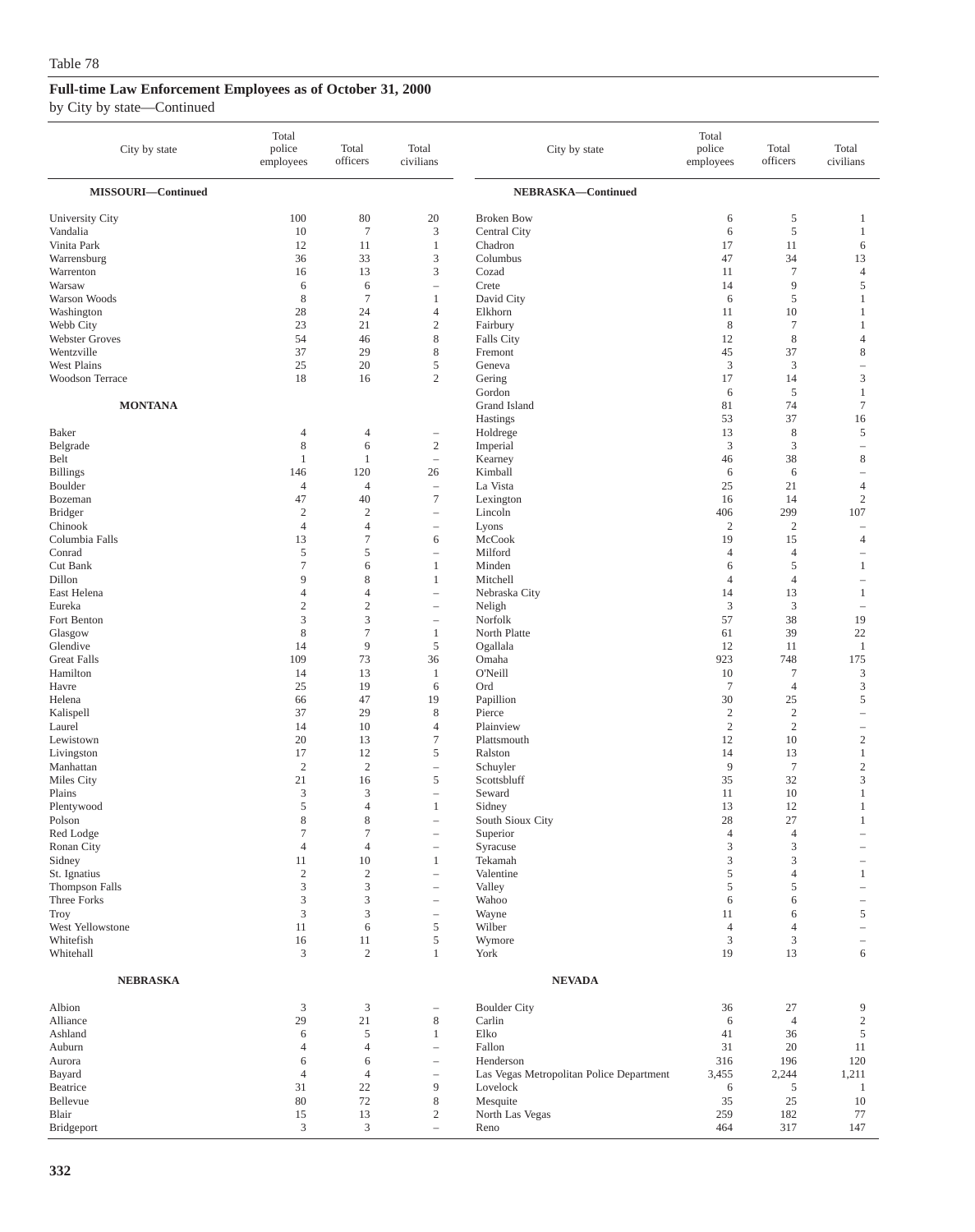| City by state                 | Total<br>police<br>employees   | Total<br>officers                | Total<br>civilians                            | City by state                               | Total<br>police<br>employees | Total<br>officers        | Total<br>civilians                                                        |
|-------------------------------|--------------------------------|----------------------------------|-----------------------------------------------|---------------------------------------------|------------------------------|--------------------------|---------------------------------------------------------------------------|
| NEVADA-Continued              |                                |                                  |                                               | <b>NEW HAMPSHIRE-Continued</b>              |                              |                          |                                                                           |
| Sparks                        | 129                            | 89                               | 40                                            | Londonderry                                 | 51                           | 39                       | 12                                                                        |
| Wells                         | 6                              | 5                                | 1                                             | Loudon                                      | $\overline{7}$               | 6                        | $\mathbf{1}$                                                              |
| West Wendover                 | 19                             | 16                               | 3                                             | Manchester                                  | 259                          | 202                      | 57                                                                        |
| Winnemucca                    | 19                             | 15                               | $\overline{4}$                                | Marlborough                                 | 3                            | 3                        | $\overline{\phantom{a}}$                                                  |
| Yerington                     | 8                              | $7\phantom{.0}$                  | 1                                             | Meredith<br>Merrimack                       | 16<br>45                     | 12<br>34                 | $\overline{4}$<br>11                                                      |
| <b>NEW HAMPSHIRE</b>          |                                |                                  |                                               | Middleton                                   | 3                            | 3                        |                                                                           |
|                               |                                |                                  |                                               | Milford                                     | 26                           | 22                       | $\overline{4}$                                                            |
| Alstead                       | 1                              | $\mathbf{1}$                     |                                               | Milton                                      | 5                            | $\overline{4}$           | 1                                                                         |
| Alton<br>Andover              | 19<br>1                        | 10<br>1                          | 9<br>$\qquad \qquad -$                        | Mont Vernon<br>Moultonboro                  | $\mathfrak{2}$<br>9          | $\mathbf{2}$<br>8        | $\overline{\phantom{a}}$<br>1                                             |
| Antrim                        | $\overline{4}$                 | $\overline{4}$                   | ÷,                                            | New Boston                                  | $\overline{4}$               | 3                        | 1                                                                         |
| Ashland                       | 5                              | 5                                | $\overline{\phantom{a}}$                      | New Castle                                  | $\overline{4}$               | 3                        | 1                                                                         |
| Auburn                        | 8                              | 6                                | $\sqrt{2}$                                    | New Durham                                  | 5                            | $\overline{4}$           | 1                                                                         |
| Barnstead                     | 5<br>$\tau$                    | 5<br>6                           | $\qquad \qquad -$<br>1                        | Newfields                                   | $\mathfrak{2}$<br>5          | $\mathbf{2}$<br>5        | ÷                                                                         |
| Barrington<br><b>Bartlett</b> | 5                              | $\overline{4}$                   | 1                                             | New Hampton<br>Newington                    | 10                           | 9                        | ۰<br>1                                                                    |
| Bedford                       | 37                             | 26                               | 11                                            | Newmarket                                   | 19                           | 14                       | 5                                                                         |
| Belmont                       | 15                             | 13                               | $\sqrt{2}$                                    | Newport                                     | 19                           | 14                       | 5                                                                         |
| Berlin                        | 25                             | 17                               | $\,$ 8 $\,$                                   | Newton                                      | 6                            | 5                        | 1                                                                         |
| Boscawen                      | 6                              | 5                                | 1                                             | Northfield                                  | 10                           | 9                        | -1                                                                        |
| <b>Bristol</b><br>Campton     | 8<br>5                         | $\overline{7}$<br>$\overline{4}$ | 1<br>1                                        | North Hampton<br>Northwood                  | 10<br>$\overline{7}$         | 9<br>6                   | 1<br>1                                                                    |
| Candia                        | 6                              | 5                                | 1                                             | Nottingham                                  | 6                            | 5                        | 1                                                                         |
| Carroll                       | 3                              | 3                                |                                               | Orford                                      | 1                            | 1                        | ۰                                                                         |
| Charlestown                   | 8                              | 5                                | 3                                             | Ossipee                                     | 8                            | $\tau$                   | 1                                                                         |
| Chester                       | $\mathfrak{2}$                 | $\overline{c}$                   | $\qquad \qquad -$<br>$\tau$                   | Peterborough                                | 12                           | 10                       | $\overline{2}$                                                            |
| Claremont<br>Colebrook        | 33<br>$\sqrt{2}$               | 26<br>$\overline{2}$             | $\qquad \qquad -$                             | Pittsfield<br>Plymouth                      | 8<br>15                      | 7<br>9                   | $\mathbf{1}$<br>6                                                         |
| Concord                       | 87                             | 67                               | 20                                            | Portsmouth                                  | 85                           | 65                       | 20                                                                        |
| Conway                        | 30                             | 21                               | 9                                             | Raymond                                     | 17                           | 14                       | $\mathfrak{Z}$                                                            |
| Danville                      | $\mathbf{1}$                   | $\mathbf{1}$                     | $\qquad \qquad -$                             | Rindge                                      | 6                            | 5                        | $\mathbf{1}$                                                              |
| Deerfield                     | $\boldsymbol{7}$<br>$\sqrt{2}$ | 6<br>$\sqrt{2}$                  | $\mathbf{1}$                                  | Rochester<br>Rollinsford                    | 68<br>$\overline{4}$         | 52<br>$\overline{4}$     | 16                                                                        |
| Deering<br>Derry              | 65                             | 55                               | $\overline{\phantom{a}}$<br>10                | Sanbornton                                  | 8                            | $\overline{\mathcal{I}}$ | $\overline{\phantom{0}}$<br>1                                             |
| Dover                         | 66                             | 51                               | 15                                            | Sandown                                     | $\overline{4}$               | $\overline{4}$           | $\overline{\phantom{a}}$                                                  |
| Durham                        | 21                             | 18                               | 3                                             | Sandwich                                    | $\mathbf{1}$                 | $\mathbf{1}$             |                                                                           |
| Enfield                       | $\boldsymbol{7}$               | 6                                | 1                                             | Somersworth                                 | 30                           | 24                       | 6                                                                         |
| Epping<br>Epsom               | 9<br>$\overline{4}$            | 8<br>3                           | 1<br>1                                        | Springfield<br>Sugar Hill                   | 1<br>$\mathbf{1}$            | 1<br>1                   | $\overline{\phantom{m}}$<br>$\overline{\phantom{a}}$                      |
| Exeter                        | 31                             | 23                               | $\,$ 8 $\,$                                   | Swanzey                                     | 10                           | 9                        | 1                                                                         |
| Farmington                    | 15                             | 13                               | $\mathfrak{2}$                                | Tilton                                      | 12                           | 11                       | 1                                                                         |
| Fitzwilliam                   | 4                              | 3                                | 1                                             | <b>Troy</b>                                 | 3                            | 3                        | $\overline{\phantom{a}}$                                                  |
| Franconia<br>Franklin         | 3<br>26                        | 3<br>19                          | $\qquad \qquad -$<br>$\tau$                   | Tuftonboro<br>Wakefield                     | $\overline{2}$<br>9          | $\overline{c}$<br>8      | $\overline{\phantom{a}}$                                                  |
| Fremont                       | 3                              | 3                                | i.                                            | Weare                                       | 8                            | 6                        | 1<br>$\overline{2}$                                                       |
| Gilford                       | 22                             | 16                               | 6                                             | Winchester                                  | 6                            | 5                        | 1                                                                         |
| Goffstown                     | 38                             | 27                               | 11                                            | Windham                                     | 22                           | 17                       | 5                                                                         |
| Gorham                        | 10                             | 9                                | $\mathbf{1}$                                  | Wolfeboro                                   | 17                           | 12                       | 5                                                                         |
| Greenland<br>Greenville       | 6<br>4                         | 6<br>$\overline{4}$              | $\overline{\phantom{0}}$<br>$\qquad \qquad -$ | <b>NEW JERSEY</b>                           |                              |                          |                                                                           |
| Hampstead                     | $\overline{4}$                 | $\overline{4}$                   |                                               |                                             |                              |                          |                                                                           |
| Hampton                       | 43                             | 34                               | 9                                             | Aberdeen Township                           | 39                           | 33                       | 6                                                                         |
| Hanover                       | 32                             | 18                               | 14                                            | Absecon                                     | 31                           | 25                       | 6                                                                         |
| Henniker                      | $\,$ 8 $\,$<br>15              | $\overline{7}$<br>9              | 1                                             | Allendale                                   | 18<br>14                     | 14<br>9                  | 4                                                                         |
| Hillsborough<br>Hinsdale      | 6                              | 5                                | 6<br>1                                        | Allenhurst<br>Allentown                     | 5                            | 4                        | 5<br>1                                                                    |
| Holderness                    | 4                              | $\overline{4}$                   | $\overline{\phantom{a}}$                      | Alpha                                       | 5                            | 5                        |                                                                           |
| Hopkinton                     | 6                              | 5                                | $\mathbf{1}$                                  | Alpine                                      | 14                           | 14                       | $\hspace{1.0cm} \rule{1.5cm}{0.15cm} \hspace{1.0cm} \rule{1.5cm}{0.15cm}$ |
| Hudson                        | 51                             | 38                               | 13                                            | Andover Township                            | 16                           | 11                       | 5                                                                         |
| Keene                         | 60                             | 45<br>3                          | 15                                            | Asbury Park                                 | 85                           | 72                       | 13                                                                        |
| Kensington<br>Kingston        | 3<br>8                         | $\tau$                           | $\overline{\phantom{a}}$<br>$\mathbf{1}$      | <b>Atlantic City</b><br>Atlantic Highlands  | 508<br>17                    | 407<br>13                | 101<br>$\overline{4}$                                                     |
| Laconia                       | 45                             | 34                               | 11                                            | Audubon                                     | 18                           | 16                       | $\overline{c}$                                                            |
| Lebanon                       | 40                             | 29                               | 11                                            | Audubon Park                                | 5                            | 5                        | $\hspace{1.0cm} - \hspace{1.0cm}$                                         |
| Lincoln                       | 16                             | $\,$ 8 $\,$                      | 8                                             | Avalon                                      | 27                           | 20                       | $\tau$                                                                    |
| Lisbon<br>Litchfield          | 3<br>11                        | 3<br>9                           | $\qquad \qquad -$<br>$\sqrt{2}$               | Avon-by-the-Sea<br><b>Barnegat Township</b> | 10<br>33                     | 10<br>25                 | 8                                                                         |
| Littleton                     | 13                             | 12                               | $\mathbf{1}$                                  | Barrington                                  | 16                           | 15                       | $\mathbf{1}$                                                              |
|                               |                                |                                  |                                               |                                             |                              |                          |                                                                           |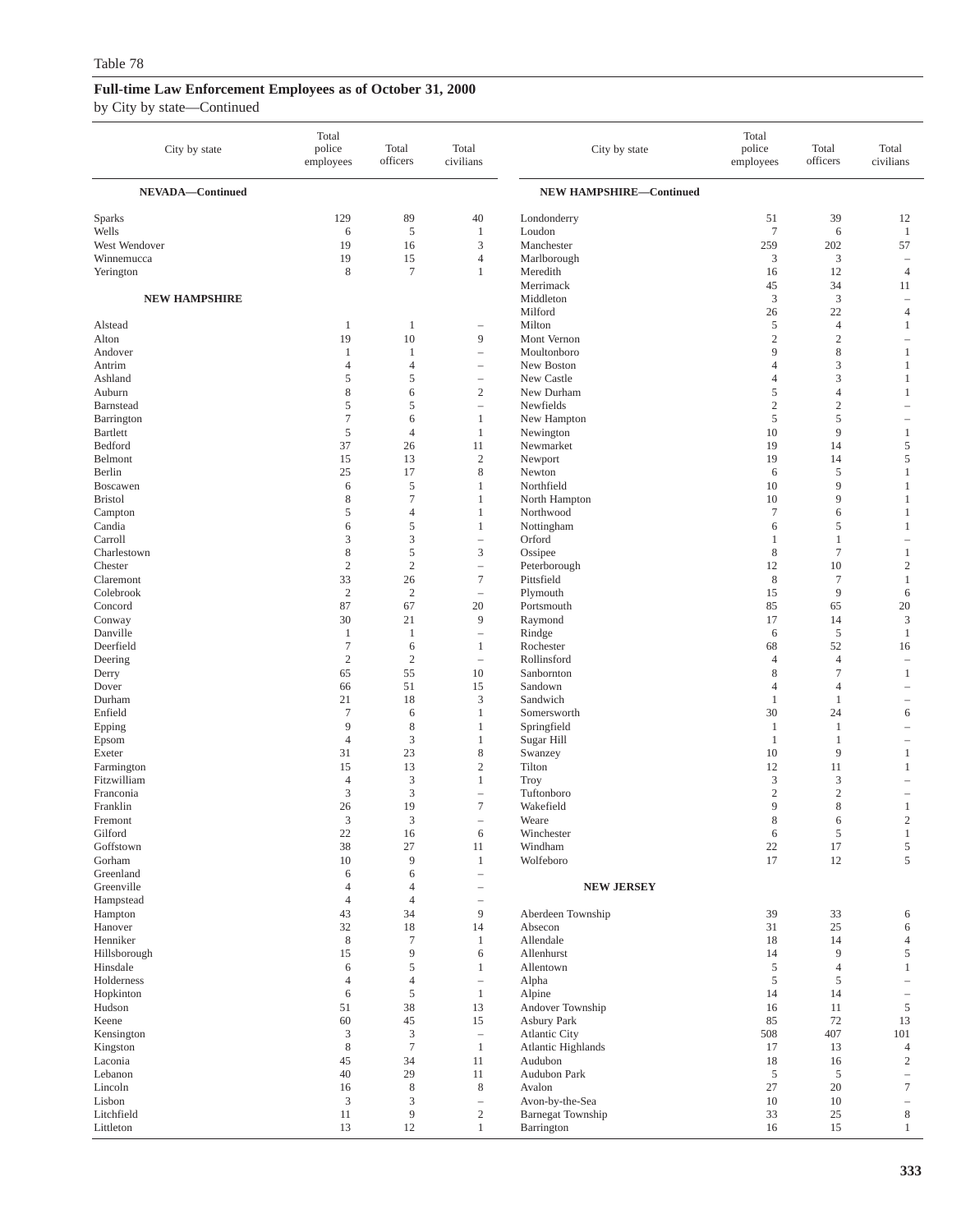| City by state                    | Total<br>police<br>employees | Total<br>officers   | Total<br>civilians                     | City by state                                  | Total<br>police<br>employees | Total<br>officers    | Total<br>civilians               |
|----------------------------------|------------------------------|---------------------|----------------------------------------|------------------------------------------------|------------------------------|----------------------|----------------------------------|
| <b>NEW JERSEY-Continued</b>      |                              |                     |                                        | <b>NEW JERSEY-Continued</b>                    |                              |                      |                                  |
| Bay Head                         | 9                            | 8                   | 1                                      | Delanco Township                               | 9                            | 8                    | 1                                |
| Bayonne                          | 271                          | 237                 | 34                                     | Delaware Township                              | 9                            | $\tau$               | $\mathfrak{2}$                   |
| Beach Haven                      | 18                           | 12                  | 6                                      | Delran Township                                | 32                           | 28                   | $\overline{4}$                   |
| Beachwood                        | 20                           | 18                  | $\mathfrak{2}$                         | Demarest                                       | 14                           | 14                   | $\overline{\phantom{a}}$         |
| <b>Bedminster Township</b>       | 16                           | 15                  | 1                                      | Denville Township                              | 39                           | 31                   | $\,$ 8 $\,$                      |
| Belleville                       | 115                          | 108                 | 7                                      | Deptford Township                              | 70                           | 60                   | 10                               |
| Bellmawr                         | 31                           | 25                  | 6                                      | Dover                                          | 41                           | 36                   | 5                                |
| Belmar                           | 26                           | 20                  | 6                                      | Dover Township                                 | 172                          | 136                  | 36                               |
| Belvidere                        | 6                            | 6                   | $\overline{\phantom{a}}$               | Dumont                                         | 35                           | 28                   | $\tau$                           |
| Bergenfield                      | 52<br>32                     | 44<br>26            | $\,$ 8 $\,$<br>6                       | Dunellen                                       | 22<br>17                     | 18<br>15             | $\overline{4}$<br>$\mathfrak{2}$ |
| Berkeley Heights Township        | 82                           | 64                  | 18                                     | Eastampton Township<br>East Brunswick Township | 119                          | 90                   | 29                               |
| Berkeley Township<br>Berlin      | 17                           | 16                  | 1                                      | East Greenwich Township                        | 16                           | 14                   | $\sqrt{2}$                       |
| Berlin Township                  | 21                           | 19                  | $\mathfrak{2}$                         | East Hanover Township                          | 40                           | 33                   | $\tau$                           |
| <b>Bernards</b> Township         | 40                           | 31                  | 9                                      | East Newark                                    | 8                            | 8                    |                                  |
| Bernardsville                    | 24                           | 18                  | 6                                      | East Orange                                    | 310                          | 279                  | 31                               |
| Beverly                          | 10                           | 9                   | 1                                      | East Rutherford                                | 33                           | 29                   | $\overline{4}$                   |
| <b>Blairstown Township</b>       | 9                            | 8                   | 1                                      | <b>East Windsor Township</b>                   | 62                           | 48                   | 14                               |
| Bloomfield                       | 140                          | 119                 | 21                                     | Eatontown                                      | 43                           | 35                   | 8                                |
| Bloomingdale                     | 17                           | 16                  | 1                                      | Edgewater                                      | 30                           | 29                   | 1                                |
| Bogota                           | 18                           | 14                  | $\overline{4}$                         | <b>Edgewater Park Township</b>                 | 13                           | 12                   | 1                                |
| Boonton                          | 27                           | 22                  | 5                                      | <b>Edison Township</b>                         | 249                          | 198                  | 51                               |
| <b>Boonton Township</b>          | 12                           | 12                  | $\overline{\phantom{0}}$               | Egg Harbor City                                | 19                           | 13                   | 6                                |
| Bordentown                       | 11                           | 10                  | 1                                      | Egg Harbor Township                            | 99                           | 74                   | 25                               |
| Bordentown Township              | 31                           | 24                  | $\tau$                                 | Elizabeth                                      | 456                          | 355                  | 101                              |
| <b>Bound Brook</b>               | 26                           | 21                  | 5                                      | Elk Township                                   | 9                            | 8                    | 1                                |
| <b>Bradley Beach</b>             | 22                           | 18                  | $\overline{4}$                         | Elmer                                          | -1                           | 1                    |                                  |
| <b>Branchburg Township</b>       | 25                           | 24                  | 1                                      | Elmwood Park                                   | 33                           | 32                   | 1                                |
| <b>Brick Township</b>            | 147                          | 115                 | 32                                     | Emerson                                        | 20                           | 18                   | $\mathfrak{2}$                   |
| <b>Bridgeton</b>                 | 78                           | 67                  | 11                                     | Englewood                                      | 103                          | 80                   | 23                               |
| <b>Bridgewater Township</b>      | 90                           | 74                  | 16                                     | <b>Englewood Cliffs</b>                        | 25                           | 24                   | 1                                |
| <b>Brielle</b>                   | 16                           | 14                  | $\overline{c}$                         | Englishtown                                    | 6                            | 6                    | $\overline{\phantom{a}}$         |
| <b>Brigantine</b><br>Brooklawn   | 48<br>7                      | 38<br>$\tau$        | 10                                     | <b>Essex Fells</b>                             | 15<br>81                     | 12<br>72             | 3<br>9                           |
| Buena                            | 14                           | 9                   | $\hspace{1.0cm} - \hspace{1.0cm}$<br>5 | Evesham Township<br>Ewing Township             | 98                           | 81                   | 17                               |
| <b>Burlington</b>                | 33                           | 29                  | $\overline{4}$                         | Fairfield Township                             | 43                           | 36                   | $\tau$                           |
| <b>Burlington Township</b>       | 49                           | 41                  | 8                                      | Fair Haven                                     | 17                           | 13                   | $\overline{4}$                   |
| <b>Butler</b>                    | 18                           | 17                  | 1                                      | Fair Lawn                                      | 69                           | 58                   | 11                               |
| Byram Township                   | 15                           | 13                  | $\mathfrak{2}$                         | Fairview                                       | 28                           | 28                   |                                  |
| Caldwell                         | 22                           | 18                  | $\overline{4}$                         | Fanwood                                        | 21                           | 20                   | 1                                |
| Califon                          | $\mathfrak{2}$               | $\overline{2}$      | $\overline{\phantom{0}}$               | Far Hills                                      | 5                            | 5                    | $\overline{\phantom{a}}$         |
| Camden                           | 463                          | 403                 | 60                                     | Flemington                                     | 14                           | 13                   | $\mathbf{1}$                     |
| Cape May                         | 22                           | 16                  | 6                                      | Florence Township                              | 30                           | 23                   | $\tau$                           |
| Carlstadt                        | 30                           | 30                  | ÷                                      | Florham Park                                   | 33                           | 30                   | 3                                |
| Carney's Point Township          | 25                           | 20                  | 5                                      | Fort Lee                                       | 114                          | 96                   | 18                               |
| Carteret                         | 59                           | 50                  | 9                                      | Franklin                                       | 15                           | 14                   | 1                                |
| Cedar Grove Township             | 35                           | 32                  | 3                                      | Franklin Lakes                                 | 26                           | 21                   | 5                                |
| Chatham                          | 26                           | 20                  | 6                                      | Franklin Township (Gloucester County)          | $28\,$                       | 24                   | $\overline{4}$                   |
| Chatham Township                 | 30                           | 24                  | 6                                      | Franklin Township (Hunterdon County)           | 6                            | 6                    | $\overline{\phantom{a}}$         |
| Cherry Hill Township             | 163                          | 131                 | 32                                     | Franklin Township (Somerset County)            | 111                          | 94                   | 17                               |
| Chesilhurst                      | 9                            | 9                   | $\hspace{1.0cm} - \hspace{1.0cm}$      | Freehold                                       | 37                           | 29                   | 8                                |
| Chester<br>Chesterfield Township | 9<br>4                       | 8<br>$\overline{4}$ | 1                                      | Freehold Township<br>Frenchtown                | 72<br>2                      | 58<br>$\overline{c}$ | 14                               |
| Chester Township                 | 15                           | 14                  | $\overline{\phantom{0}}$<br>1          | Galloway Township                              | 60                           | 46                   | 14                               |
| Cinnaminson Township             | 37                           | 33                  | $\overline{4}$                         | Garfield                                       | 68                           | 58                   | 10                               |
| Clark Township                   | 56                           | 44                  | 12                                     | Garwood                                        | 18                           | 16                   | 2                                |
| Clayton                          | 21                           | 17                  | $\overline{4}$                         | Gibbsboro                                      | 13                           | 12                   | 1                                |
| Clementon                        | 13                           | 12                  | 1                                      | Glassboro                                      | 52                           | 47                   | 5                                |
| Cliffside Park                   | 49                           | 44                  | 5                                      | Glen Ridge                                     | 34                           | 27                   | $\tau$                           |
| Clifton                          | 170                          | 144                 | 26                                     | Glen Rock                                      | 23                           | 20                   | 3                                |
| Clinton                          | 8                            | 8                   | $\overline{\phantom{0}}$               | Gloucester City                                | 29                           | 27                   | $\mathfrak{2}$                   |
| Clinton Township                 | 26                           | 23                  | 3                                      | Gloucester Township                            | 121                          | 100                  | 21                               |
| Closter                          | 22                           | 19                  | 3                                      | Green Brook Township                           | 25                           | 20                   | 5                                |
| Collingswood                     | 33                           | 30                  | 3                                      | Greenwich Township (Gloucester County)         | 20                           | 15                   | 5                                |
| Colts Neck Township              | 19                           | 18                  | 1                                      | Greenwich Township (Warren County)             | 9                            | 8                    | 1                                |
| Cranbury Township                | 14                           | 13                  | 1                                      | Guttenberg                                     | 29                           | 25                   | 4                                |
| Cranford Township                | 66                           | 50                  | 16                                     | Hackensack                                     | 132                          | 111                  | 21                               |
| Cresskill                        | 25                           | 20                  | 5                                      | Hackettstown                                   | 20                           | 19                   | 1                                |
| Deal                             | 19                           | 15                  | $\overline{4}$                         | Haddonfield                                    | 30                           | 24                   | 6                                |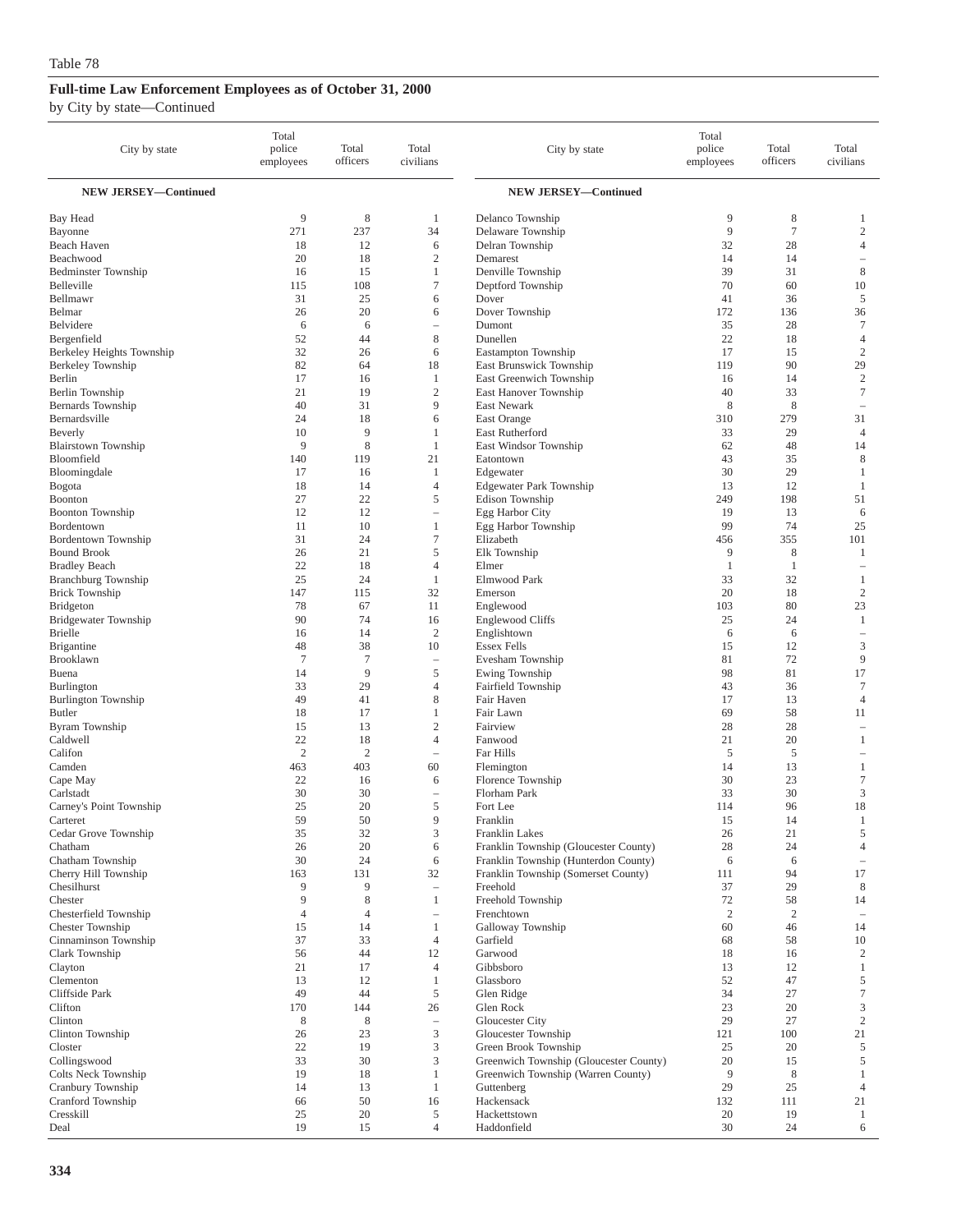| City by state                                                            | Total<br>police<br>employees | Total<br>officers | Total<br>civilians     | City by state                                   | Total<br>police<br>employees | Total<br>officers    | Total<br>civilians       |
|--------------------------------------------------------------------------|------------------------------|-------------------|------------------------|-------------------------------------------------|------------------------------|----------------------|--------------------------|
| <b>NEW JERSEY-Continued</b>                                              |                              |                   |                        | <b>NEW JERSEY-Continued</b>                     |                              |                      |                          |
| <b>Haddon Heights</b>                                                    | 17                           | 16                | 1                      | Long Branch                                     | 111                          | 93                   | 18                       |
| Haddon Township                                                          | 31                           | 28                | 3                      | Long Hill Township                              | 34                           | 27                   | 7                        |
| Haledon                                                                  | 24                           | 19                | 5                      | Longport                                        | 16                           | 13                   | 3                        |
| Hamburg                                                                  | $\tau$                       | $\tau$            | $\qquad \qquad -$      | Lopatcong Township                              | 12                           | 12                   | $\qquad \qquad -$        |
| Hamilton Township (Atlantic County)<br>Hamilton Township (Mercer County) | 207<br>67                    | 178<br>52         | 29<br>15               | Lower Alloways Creek Township<br>Lower Township | 17<br>62                     | 12<br>45             | 5<br>17                  |
| Hammonton                                                                | 33                           | 26                | $\tau$                 | Lumberton Township                              | 26                           | 23                   | 3                        |
| Hanover Township                                                         | 33                           | 26                | $\tau$                 | Lyndhurst Township                              | 53                           | 49                   | $\overline{4}$           |
| Harding Township                                                         | 14                           | 13                | $\mathbf{1}$           | Madison                                         | 39                           | 35                   | $\overline{4}$           |
| Hardyston Township                                                       | 21                           | 15                | 6                      | Magnolia                                        | 11                           | 10                   | 1                        |
| Harrington Park                                                          | 10                           | 10                | $\qquad \qquad -$      | Mahwah Township                                 | 64                           | 54                   | 10                       |
| Harrison<br>Harrison Township                                            | 62<br>15                     | 59<br>14          | 3<br>1                 | Manalapan Township<br>Manasquan                 | 68<br>23                     | 54<br>17             | 14<br>6                  |
| <b>Harvey Cedars</b>                                                     | 9                            | 8                 | $\mathbf{1}$           | Manchester Township                             | 75                           | 64                   | 11                       |
| Hasbrouck Heights                                                        | 34                           | 32                | $\mathfrak{2}$         | Mansfield Township (Burlington County)          | 11                           | 10                   | 1                        |
| Haworth                                                                  | 13                           | 12                | $\mathbf{1}$           | Mansfield Township (Warren County)              | 15                           | 14                   | $\mathbf{1}$             |
| Hawthorne                                                                | 37                           | 32                | 5                      | Mantoloking                                     | $7\phantom{.0}$              | $\overline{7}$       | $\overline{\phantom{a}}$ |
| <b>Hazlet Township</b>                                                   | 53                           | 45                | 8                      | Mantua Township                                 | 24                           | 22                   | $\sqrt{2}$               |
| Helmetta                                                                 | $\overline{4}$               | $\overline{4}$    | $\qquad \qquad -$      | Manville                                        | 27                           | 25                   | $\sqrt{2}$               |
| High Bridge<br><b>Highland Park</b>                                      | 6<br>34                      | 6<br>28           | ÷,<br>6                | Maple Shade Township<br>Maplewood Township      | 36<br>70                     | 29<br>57             | $\tau$<br>13             |
| Highlands                                                                | 18                           | 14                | $\overline{4}$         | Margate City                                    | 40                           | 32                   | 8                        |
| Hightstown                                                               | 18                           | 13                | 5                      | Marlboro Township                               | 87                           | 67                   | 20                       |
| Hillsborough Township                                                    | 68                           | 57                | 11                     | Matawan                                         | 27                           | 21                   | 6                        |
| Hillsdale                                                                | 22                           | 19                | 3                      | Maywood                                         | 28                           | 24                   | $\overline{4}$           |
| Hillside Township                                                        | 85                           | 73                | 12                     | Medford Lakes                                   | 10                           | 9                    | 1                        |
| Hi-Nella<br>Hoboken                                                      | $\overline{4}$<br>174        | 3<br>166          | 1<br>8                 | Medford Township<br>Mendham                     | 50<br>11                     | 40<br>10             | 10<br>$\mathbf{1}$       |
| Ho-Ho-Kus                                                                | 15                           | 15                | $\qquad \qquad -$      | Mendham Township                                | 16                           | 14                   | $\sqrt{2}$               |
| <b>Holland Township</b>                                                  | $\tau$                       | 6                 | 1                      | Merchantville                                   | 16                           | 14                   | $\sqrt{2}$               |
| Holmdel Township                                                         | 42                           | 34                | 8                      | Metuchen                                        | 33                           | 27                   | 6                        |
| Hopatcong                                                                | 37                           | 28                | 9                      | Middlesex                                       | 38                           | 32                   | 6                        |
| Hopewell Township                                                        | 42                           | 33                | 9                      | Middle Township                                 | 64                           | 47                   | 17                       |
| Howell Township                                                          | 92                           | 75                | 17                     | Middletown Township                             | 122                          | 99                   | 23                       |
| Independence Township<br>Interlaken                                      | 6<br>5                       | 5<br>5            | 1<br>$\qquad \qquad -$ | Midland Park<br>Millburn Township               | 15<br>61                     | 13<br>51             | $\overline{c}$<br>10     |
| Irvington                                                                | 184                          | 162               | 22                     | Milltown                                        | 16                           | 13                   | 3                        |
| Island Heights                                                           | 3                            | 3                 | ÷,                     | Millville                                       | 82                           | 68                   | 14                       |
| Jackson Township                                                         | 105                          | 74                | 31                     | Mine Hill Township                              | 10                           | 9                    | $\mathbf{1}$             |
| Jamesburg                                                                | 15                           | 11                | 4                      | Monmouth Beach                                  | 11                           | 10                   | 1                        |
| Jefferson Township                                                       | 46                           | 39                | $\tau$                 | Monroe Township (Gloucester County)             | 75                           | 63                   | 12                       |
| Jersey City<br>Keansburg                                                 | 1,023<br>39                  | 871<br>32         | 152<br>$\tau$          | Monroe Township (Middlesex County)<br>Montclair | 53<br>145                    | 38<br>112            | 15<br>33                 |
| Kearny                                                                   | 126                          | 118               | 8                      | Montgomery Township                             | 31                           | 23                   | 8                        |
| Kenilworth                                                               | 28                           | 27                | 1                      | Montvale                                        | 24                           | 22                   | $\sqrt{2}$               |
| Keyport                                                                  | 24                           | 18                | 6                      | Montville Township                              | 49                           | 43                   | 6                        |
| Kinnelon                                                                 | 16                           | 15                |                        | Moonachie                                       | 20                           | 17                   | 3                        |
| Lacey Township<br>Lakehurst                                              | 54<br>11                     | 40<br>9           | 14<br>$\sqrt{2}$       | Moorestown Township<br>Morris Plains            | 47<br>21                     | 37<br>15             | 10<br>6                  |
| Lakewood Township                                                        | 128                          | 106               | 22                     | Morristown                                      | 67                           | 59                   | 8                        |
| Lambertville                                                             | 14                           | 12                | $\sqrt{2}$             | Morris Township                                 | 51                           | 41                   | 10                       |
| <b>Laurel Springs</b>                                                    | $\tau$                       | $\tau$            | $\bar{ }$              | Mountain Lakes                                  | 18                           | 14                   | $\overline{4}$           |
| Lavallette                                                               | 16                           | 12                | $\overline{4}$         | Mountainside                                    | 25                           | 22                   | $\mathfrak{Z}$           |
| Lawnside<br>Lawrence Township                                            | 10                           | 9                 | $\mathbf{1}$           | Mount Arlington                                 | 11                           | 10                   | $\mathbf{1}$             |
| Lebanon Township                                                         | 83<br>10                     | 69<br>9           | 14<br>$\mathbf{1}$     | Mount Ephraim<br>Mount Holly Township           | 14<br>28                     | 13<br>25             | $\mathbf{1}$<br>3        |
| Leonia                                                                   | 26                           | 19                | $\tau$                 | Mount Laurel Township                           | 82                           | 70                   | 12                       |
| Lincoln Park                                                             | 27                           | 25                | $\mathbf{2}$           | Mount Olive Township                            | 57                           | 48                   | 9                        |
| Linden                                                                   | 138                          | 126               | 12                     | Mullica Township                                | 15                           | 14                   | $\mathbf{1}$             |
| Lindenwold                                                               | 45                           | 42                | 3                      | National Park                                   | 6                            | 6                    | $\overline{\phantom{a}}$ |
| Linwood                                                                  | 22                           | 18                | $\overline{4}$         | Neptune City                                    | 22                           | 17                   | 5                        |
| Little Egg Harbor Township<br>Little Falls Township                      | 43<br>27                     | 34<br>21          | 9<br>6                 | Neptune Township<br>Netcong                     | 87<br>$\,$ 8 $\,$            | 71<br>$\overline{7}$ | 16<br>$\mathbf{1}$       |
| Little Ferry                                                             | 33                           | 27                | 6                      | Newark                                          | 1,598                        | 1,398                | 200                      |
| Little Silver                                                            | 19                           | 14                | 5                      | New Brunswick                                   | 176                          | 138                  | 38                       |
| Livingston Township                                                      | 76                           | 67                | 9                      | Newfield                                        | $\tau$                       | $7\phantom{.0}$      | $\overline{\phantom{a}}$ |
| Lodi                                                                     | 47                           | 35                | 12                     | New Hanover Township                            | 3                            | 3                    | $\qquad \qquad -$        |
| Logan Township                                                           | 16                           | 15                | $\mathbf{1}$           | New Milford                                     | 36                           | 33                   | 3                        |
| Long Beach Township                                                      | 42                           | 33                | 9                      | New Providence                                  | 30                           | 25                   | 5                        |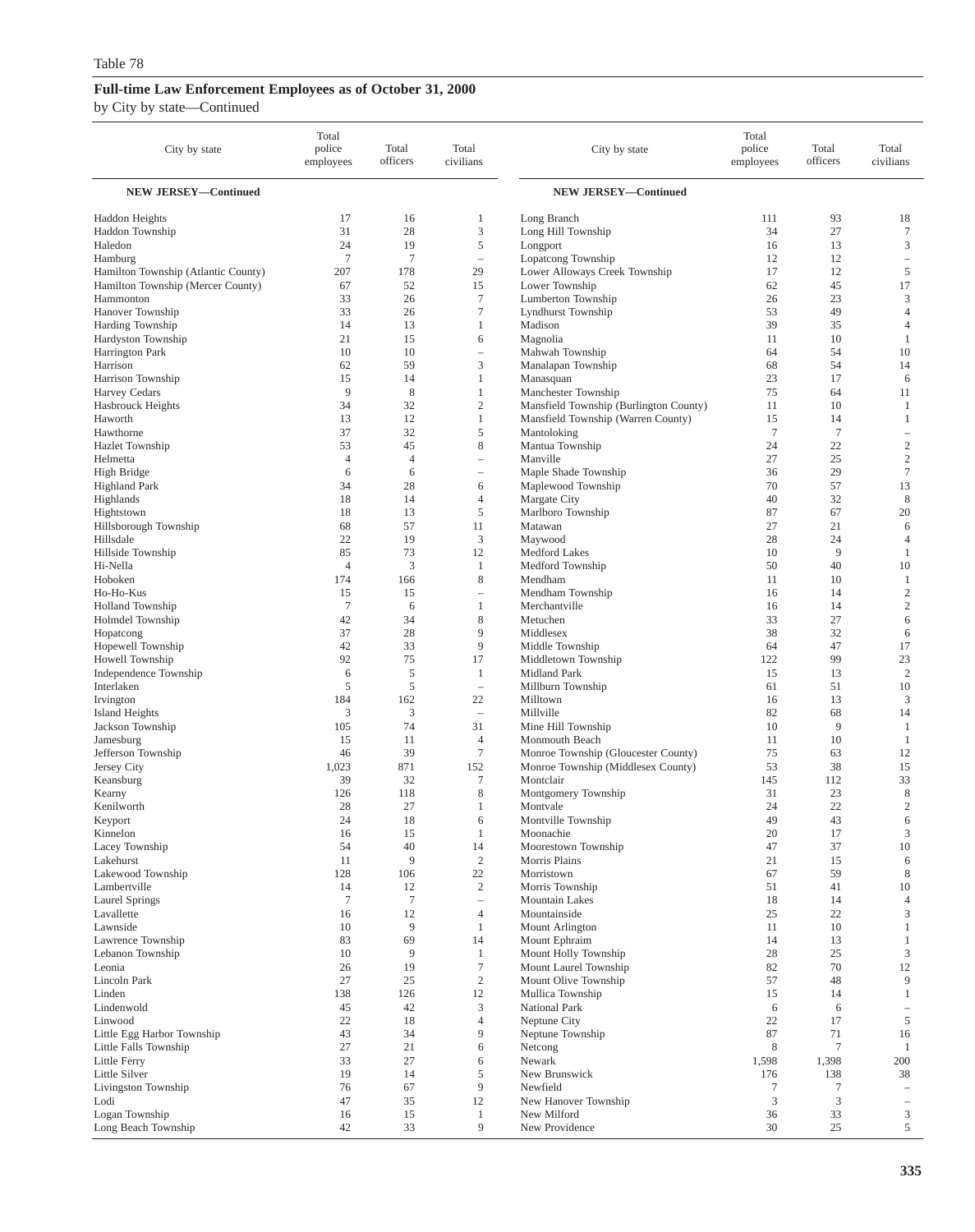| City by state                           | Total<br>police<br>employees | Total<br>officers    | Total<br>civilians                 | City by state                                 | Total<br>police<br>employees | Total<br>officers | Total<br>civilians                       |
|-----------------------------------------|------------------------------|----------------------|------------------------------------|-----------------------------------------------|------------------------------|-------------------|------------------------------------------|
| <b>NEW JERSEY-Continued</b>             |                              |                      |                                    | <b>NEW JERSEY-Continued</b>                   |                              |                   |                                          |
| Newton                                  | 33                           | 21                   | 12                                 | Ridgewood                                     | 50                           | 45                | 5                                        |
| North Arlington                         | 41                           | 34                   | $7\phantom{.0}$                    | Ringwood                                      | 28                           | 22                | 6                                        |
| North Bergen Township                   | 122                          | 105                  | 17                                 | Riverdale                                     | 19                           | 15                | $\overline{4}$                           |
| North Brunswick Township                | 100                          | 85                   | 15                                 | River Edge                                    | 27                           | 22                | 5                                        |
| North Caldwell<br>Northfield            | 19<br>27                     | 16<br>25             | 3<br>$\mathfrak{2}$                | Riverside Township<br>Riverton                | 14<br>6                      | 13<br>6           | $\mathbf{1}$<br>$\overline{\phantom{a}}$ |
| North Haledon                           | 22                           | 17                   | 5                                  | River Vale Township                           | 21                           | 21                | $\overline{\phantom{a}}$                 |
| North Hanover Township                  | 9                            | 8                    | 1                                  | Rochelle Park Township                        | 22                           | 20                | $\mathfrak{2}$                           |
| North Plainfield                        | 51                           | 45                   | 6                                  | Rockaway                                      | 14                           | 13                | 1                                        |
| Northvale                               | 14                           | 13                   | $\mathbf{1}$                       | Rockaway Township                             | 64                           | 52                | 12                                       |
| North Wildwood                          | 37                           | 30                   | 7                                  | Roseland                                      | 29                           | 25                | 4                                        |
| Norwood                                 | 15                           | 14                   | $\mathbf{1}$                       | Roselle                                       | 61                           | 51                | 10                                       |
| Nutley Township<br>Oakland              | 71<br>29                     | 63<br>24             | 8<br>5                             | Roselle Park<br>Roxbury Township              | 39<br>55                     | 34<br>48          | 5<br>$\tau$                              |
| Oaklyn                                  | 14                           | 12                   | $\mathfrak{2}$                     | Rumson                                        | 21                           | 17                | $\overline{4}$                           |
| Ocean City                              | 78                           | 64                   | 14                                 | Runnemede                                     | 22                           | 20                | $\mathfrak{2}$                           |
| Ocean Gate                              | $\overline{7}$               | 6                    | $\mathbf{1}$                       | Rutherford                                    | 49                           | 43                | 6                                        |
| Oceanport                               | 19                           | 14                   | 5                                  | Saddle Brook Township                         | 35                           | 34                | 1                                        |
| Ocean Township (Monmouth County)        | 68                           | 57                   | 11                                 | Saddle River                                  | 21                           | 16                | 5                                        |
| Ocean Township (Ocean County)           | 22<br>8                      | 15                   | $\tau$<br>$\overline{\phantom{0}}$ | Salem                                         | 29<br>94                     | 23<br>79          | 6<br>15                                  |
| Ogdensburg<br>Old Bridge Township       | 135                          | 8<br>97              | 38                                 | Sayreville<br>Scotch Plains Township          | 53                           | 46                | $\overline{7}$                           |
| Old Tappan                              | 14                           | 13                   | 1                                  | Sea Bright                                    | 17                           | 13                | $\overline{4}$                           |
| Oradell                                 | 21                           | 20                   | 1                                  | Sea Girt                                      | 15                           | 12                | 3                                        |
| Orange                                  | 127                          | 113                  | 14                                 | Sea Isle City                                 | 27                           | 20                | $\tau$                                   |
| Oxford Township                         | 5                            | $\overline{4}$       | 1                                  | Seaside Heights                               | 29                           | 23                | 6                                        |
| Palisades Park                          | 36                           | 31                   | 5                                  | Seaside Park                                  | 17                           | 13                | $\overline{4}$                           |
| Palmyra<br>Paramus                      | 19<br>118                    | 17<br>93             | $\overline{c}$<br>25               | Secaucus<br>Ship Bottom                       | 63<br>11                     | 55<br>10          | 8<br>1                                   |
| Park Ridge                              | 19                           | 18                   | 1                                  | Shrewsbury                                    | 19                           | 14                | 5                                        |
| Parsippany-Troy Hills Township          | 131                          | 106                  | 25                                 | Somerdale                                     | 13                           | 12                | 1                                        |
| Passaic                                 | 187                          | 164                  | 23                                 | Somers Point                                  | 34                           | 28                | 6                                        |
| Paterson                                | 516                          | 430                  | 86                                 | Somerville                                    | 40                           | 32                | 8                                        |
| Paulsboro                               | 23                           | 17                   | 6                                  | South Amboy                                   | 29                           | 23                | 6                                        |
| Peapack and Gladstone                   | 9<br>$\sqrt{5}$              | 8                    | 1                                  | South Belmar                                  | 10                           | 10                |                                          |
| Pemberton<br>Pemberton Township         | 65                           | $\overline{4}$<br>55 | 1<br>10                            | South Bound Brook<br>South Brunswick Township | 10<br>101                    | 10<br>75          | $\overline{\phantom{a}}$<br>26           |
| Pennington                              | $\tau$                       | 6                    | 1                                  | South Hackensack                              | 22                           | 17                | 5                                        |
| Pennsauken Township                     | 122                          | 93                   | 29                                 | South Harrison Township                       | $\overline{4}$               | 3                 | 1                                        |
| Penns Grove                             | 21                           | 15                   | 6                                  | South Orange                                  | 60                           | 54                | 6                                        |
| Pennsville Township                     | 28                           | 26                   | $\mathfrak{2}$                     | South Plainfield                              | 66                           | 54                | 12                                       |
| Pequannock Township                     | 30                           | 26                   | $\overline{4}$                     | South River                                   | 37                           | 31                | 6                                        |
| Perth Amboy<br>Phillipsburg             | 158<br>39                    | 123<br>32            | 35<br>7                            | South Toms River<br>Sparta Township           | 12<br>41                     | 11<br>33          | 1<br>8                                   |
| Pine Beach                              | $\tau$                       | 6                    | 1                                  | Spotswood                                     | 22                           | 18                | $\overline{4}$                           |
| Pine Hill                               | 22                           | 20                   | $\mathfrak{2}$                     | Springfield                                   | 47                           | 41                | 6                                        |
| Pine Valley                             | $\overline{4}$               | $\overline{4}$       | -                                  | Springfield Township                          | 11                           | 10                | $\mathbf{1}$                             |
| Piscataway Township                     | 103                          | 87                   | 16                                 | Spring Lake                                   | 18                           | 14                | $\overline{4}$                           |
| Pitman                                  | 15                           | 14                   | 1                                  | Spring Lake Heights                           | 18                           | 13                | 5                                        |
| Plainfield<br>Plainsboro Township       | 182<br>43                    | 158<br>32            | 24<br>11                           | <b>Stafford Township</b><br>Stanhope          | 69<br>8                      | 48<br>$\tau$      | 21<br>$\mathbf{1}$                       |
| Pleasantville                           | 62                           | 54                   | 8                                  | Stillwater Township                           | 3                            | 3                 | $\qquad \qquad -$                        |
| Plumsted Township                       | 9                            | 8                    | 1                                  | Stone Harbor                                  | 24                           | 18                | 6                                        |
| Pohatcong Township                      | 10                           | 9                    | 1                                  | Stratford                                     | 15                           | 14                | 1                                        |
| Point Pleasant                          | 38                           | 30                   | 8                                  | Summit                                        | 56                           | 48                | 8                                        |
| Point Pleasant Beach                    | 31                           | 22                   | 9                                  | Surf City                                     | 14                           | 10                | 4                                        |
| Pompton Lakes<br>Princeton              | 27<br>43                     | 23<br>33             | $\overline{4}$<br>10               | Swedesboro<br>Teaneck Township                | 10<br>112                    | 9<br>98           | 1<br>14                                  |
| Princeton Township                      | 42                           | 34                   | 8                                  | Tenafly                                       | 35                           | 29                | 6                                        |
| Prospect Park                           | 16                           | 15                   | $\mathbf{1}$                       | Tewksbury Township                            | 12                           | 11                | 1                                        |
| Rahway                                  | 103                          | 90                   | 13                                 | <b>Tinton Falls</b>                           | 37                           | 35                | $\mathfrak{2}$                           |
| Ramsey                                  | 42                           | 34                   | $\,$ 8 $\,$                        | Totowa                                        | 26                           | 25                | 1                                        |
| Randolph Township                       | 48                           | 40                   | 8                                  | Trenton                                       | 417                          | 360               | 57                                       |
| Raritan                                 | 22                           | 17                   | 5                                  | Tuckerton                                     | 10                           | 9                 | 1                                        |
| Raritan Township<br>Readington Township | 39<br>24                     | 35<br>22             | $\overline{4}$<br>$\boldsymbol{2}$ | Union Beach<br><b>Union City</b>              | 18<br>233                    | 14<br>194         | $\overline{4}$<br>39                     |
| Red Bank                                | 50                           | 39                   | 11                                 | Union Township                                | 170                          | 127               | 43                                       |
| Ridgefield                              | 36                           | 26                   | 10                                 | <b>Upper Saddle River</b>                     | 24                           | 19                | 5                                        |
| Ridgefield Park                         | 40                           | 31                   | 9                                  | Ventnor City                                  | 49                           | 38                | 11                                       |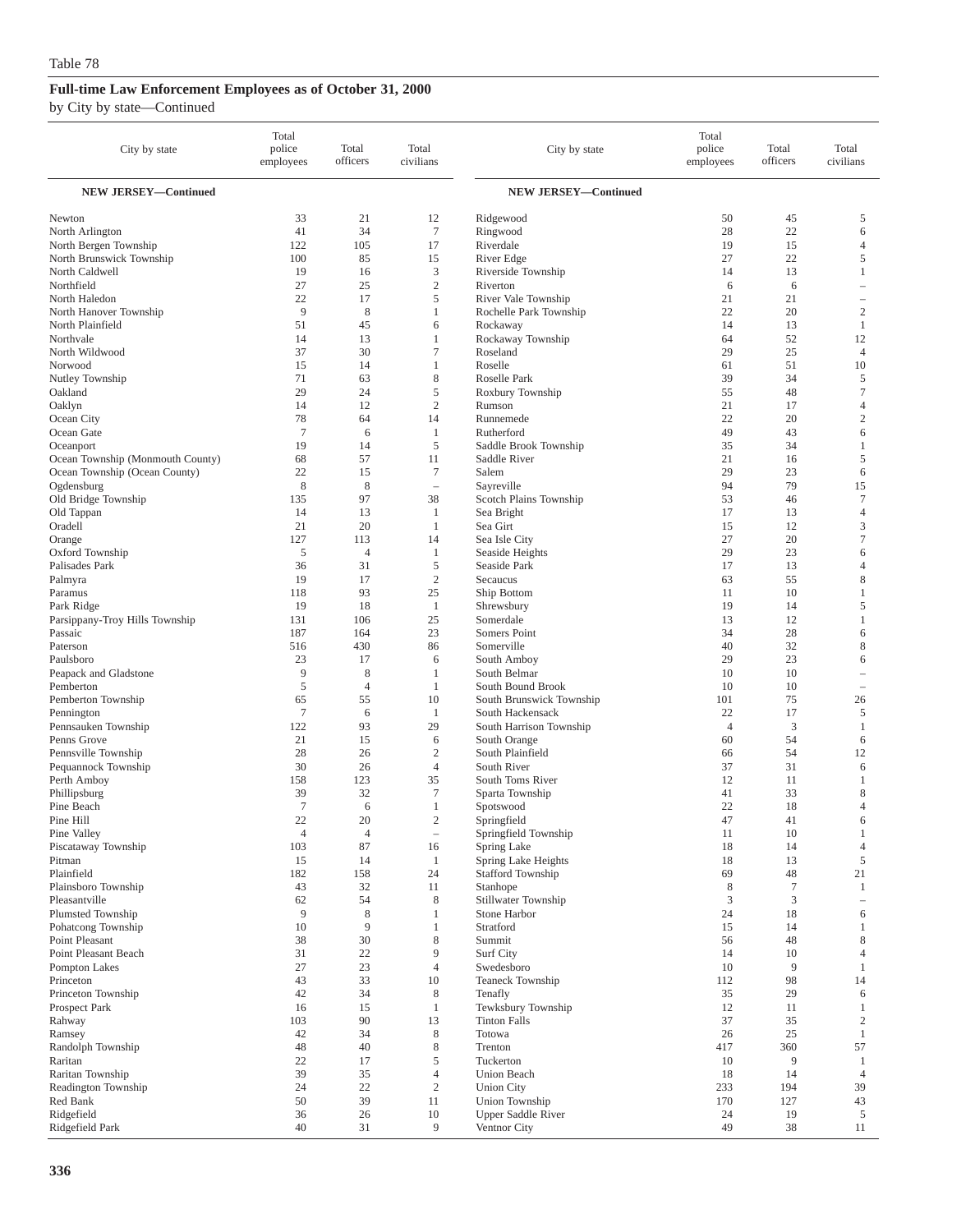| City by state                                                              | Total<br>police<br>employees | Total<br>officers    | Total<br>civilians                    | City by state                                  | Total<br>police<br>employees | Total<br>officers              | Total<br>civilians             |
|----------------------------------------------------------------------------|------------------------------|----------------------|---------------------------------------|------------------------------------------------|------------------------------|--------------------------------|--------------------------------|
| <b>NEW JERSEY-Continued</b>                                                |                              |                      |                                       | <b>NEW MEXICO-Continued</b>                    |                              |                                |                                |
| Vernon Township                                                            | 37                           | 29                   | 8                                     | Deming                                         | 38                           | 34                             | 4                              |
| Verona                                                                     | 36                           | 31                   | 5                                     | Estancia                                       | $\overline{4}$               | $\overline{2}$                 | $\overline{2}$                 |
| Vineland                                                                   | 160                          | 139                  | 21                                    | Eunice                                         | 10                           | 5                              | 5                              |
| Voorhees Township                                                          | 65                           | 50                   | 15                                    | Gallup                                         | 89                           | 55                             | 34                             |
| Waldwick                                                                   | 25<br>24                     | 20<br>23             | 5<br>$\mathbf{1}$                     | Grants                                         | 33                           | 21                             | 12<br>$\overline{4}$           |
| Wallington<br>Wall Township                                                | 76                           | 62                   | 14                                    | Jal<br>Jemez Springs                           | 8<br>1                       | $\overline{4}$<br>$\mathbf{1}$ | $\overline{\phantom{a}}$       |
| Wanaque                                                                    | 26                           | 22                   | $\overline{4}$                        | Las Cruces                                     | 202                          | 139                            | 63                             |
| Warren Township                                                            | 34                           | 26                   | $\,$ 8 $\,$                           | Las Vegas                                      | 48                           | 35                             | 13                             |
| Washington                                                                 | 13                           | 12                   | 1                                     | Lordsburg                                      | 13                           | 10                             | 3                              |
| Washington Township (Bergen County)                                        | 24                           | 23                   | 1                                     | Los Alamos                                     | 49                           | 30                             | 19                             |
| Washington Township (Gloucester County)                                    | 103                          | 85                   | 18                                    | Los Lunas                                      | 33                           | 25                             | $\,$ 8 $\,$                    |
| Washington Township (Mercer County)                                        | 29                           | 23<br>30             | 6<br>12                               | Lovington<br>Milan                             | 22<br>13                     | 16<br>8                        | 6<br>5                         |
| Washington Township (Morris County)<br>Washington Township (Warren County) | 42<br>12                     | 11                   | 1                                     | Moriarty                                       | 8                            | $\overline{7}$                 | 1                              |
| Watchung                                                                   | 33                           | 26                   | $\boldsymbol{7}$                      | Mosquero                                       | 3                            | 1                              | $\mathfrak{2}$                 |
| Waterford Township                                                         | 25                           | 23                   | $\mathfrak{2}$                        | Mountainair                                    | 5                            | $\overline{4}$                 | 1                              |
| Wayne Township                                                             | 138                          | 111                  | 27                                    | Portales                                       | 36                           | 27                             | 9                              |
| Weehawken Township                                                         | 56                           | 51                   | 5                                     | Raton                                          | 31                           | 21                             | 10                             |
| Wenonah                                                                    | 6                            | 6                    | $\overline{\phantom{0}}$              | Red River                                      | 8                            | 3                              | 5                              |
| Westampton Township                                                        | 23<br>6                      | 20<br>5              | 3<br>$\mathbf{1}$                     | Rio Rancho<br>Roswell                          | 144<br>102                   | 102<br>77                      | 42<br>25                       |
| West Amwell Township<br>West Caldwell Township                             | 27                           | 25                   | $\sqrt{2}$                            | Ruidoso                                        | 36                           | 24                             | 12                             |
| West Cape May                                                              | 10                           | 9                    | $\mathbf{1}$                          | <b>Ruidoso Downs</b>                           | 17                           | 9                              | $\,$ 8 $\,$                    |
| West Deptford Township                                                     | 41                           | 34                   | $\tau$                                | Santa Clara                                    | 5                            | $\overline{4}$                 | 1                              |
| Westfield                                                                  | 72                           | 59                   | 13                                    | Santa Fe                                       | 212                          | 135                            | 77                             |
| West Long Branch                                                           | 26                           | 19                   | $\tau$                                | <b>Silver City</b>                             | 32                           | 27                             | 5                              |
| West Milford Township                                                      | 55                           | 48                   | $\boldsymbol{7}$                      | Socorro                                        | 14                           | 12                             | $\sqrt{2}$                     |
| West New York<br>West Orange                                               | 131<br>124                   | 123<br>106           | $\,$ 8 $\,$<br>18                     | <b>Sunland Park</b><br>Taos                    | 22<br>31                     | 17<br>17                       | $\sqrt{5}$<br>14               |
| <b>West Paterson</b>                                                       | 24                           | 22                   | $\sqrt{2}$                            | Tatum                                          | $\tau$                       | $\overline{c}$                 | 5                              |
| Westville                                                                  | 11                           | 10                   | $\mathbf{1}$                          | Texico                                         | 5                            | $\overline{4}$                 | $\mathbf{1}$                   |
| West Wildwood                                                              | 5                            | 5                    | i.                                    |                                                |                              |                                |                                |
| West Windsor Township                                                      | 54                           | 44                   | 10                                    | <b>NEW YORK</b>                                |                              |                                |                                |
| Westwood                                                                   | 33                           | 26                   | 7                                     |                                                |                              |                                |                                |
| Wharton                                                                    | 13<br>55                     | 12<br>46             | 1<br>9                                | Addison Town and Village                       | 4<br>1                       | $\overline{4}$<br>$\mathbf{1}$ |                                |
| Wildwood<br>Wildwood Crest                                                 | 26                           | 20                   | 6                                     | Afton Village<br>Akron Village                 | 1                            | 1                              | $\overline{\phantom{m}}$       |
| Willingboro Township                                                       | 84                           | 70                   | 14                                    | Albany                                         | 422                          | 326                            | 96                             |
| Winfield Township                                                          | 9                            | 9                    | $\hspace{1.0cm} \rule{1.5cm}{0.15cm}$ | Albion Village                                 | 12                           | 11                             | 1                              |
| Winslow Township                                                           | 89                           | 74                   | 15                                    | Alexandria Bay Village                         | 3                            | 3                              | $\overline{\phantom{a}}$       |
| Woodbridge Township                                                        | 236                          | 192                  | 44                                    | Alfred Village                                 | 6                            | 6                              |                                |
| Woodbury                                                                   | 31                           | 27                   | $\overline{4}$                        | Allegany Village                               | 2                            | $\overline{2}$                 | $\overline{\phantom{0}}$       |
| Woodbury Heights<br>Woodcliff Lake                                         | 8<br>18                      | $\overline{7}$<br>17 | 1<br>1                                | Amherst Town<br>Amity Town and Belmont Village | 183<br>1                     | 150<br>1                       | 33<br>$\overline{\phantom{0}}$ |
| Woodlynne                                                                  | 10                           | 9                    | 1                                     | Amityville Village                             | 28                           | 25                             | 3                              |
| Wood Ridge                                                                 | 21                           | 18                   | 3                                     | Amsterdam                                      | 42                           | 41                             | 1                              |
| Woodstown                                                                  | 8                            | $\tau$               | $\mathbf{1}$                          | Andover Village                                | 1                            | 1                              |                                |
| Woolwich Township                                                          | 12                           | 11                   | $\mathbf{1}$                          | Angola Village                                 | 3                            | 3                              |                                |
| Wyckoff Township                                                           | 33                           | 25                   | 8                                     | Arcade Village                                 | 6                            | 6                              |                                |
| <b>NEW MEXICO</b>                                                          |                              |                      |                                       | Ardsley Village<br>Asharoken Village           | 18<br>3                      | 18<br>3                        |                                |
|                                                                            |                              |                      |                                       | Attica Village                                 | 5                            | 5                              | $\overline{\phantom{a}}$       |
| Alamogordo                                                                 | 81                           | 60                   | 21                                    | Auburn                                         | 78                           | 70                             | 8                              |
| Albuquerque                                                                | 1,196                        | 851                  | 345                                   | Avon Village                                   | 5                            | 5                              |                                |
| Angel Fire                                                                 | 6                            | 5                    | 1                                     | Bainbridge Village                             | 1                            | $\mathbf{1}$                   | $\overline{\phantom{0}}$       |
| Artesia                                                                    | 34                           | 24                   | 10                                    | <b>Baldwinsville Village</b>                   | 15                           | 12                             | 3                              |
| Aztec                                                                      | 20                           | 14                   | 6                                     | <b>Ballston Spa Village</b>                    | 11                           | $\overline{7}$                 | 4                              |
| Belen<br>Bernalillo                                                        | 30<br>22                     | 20<br>15             | 10<br>7                               | Batavia<br><b>Bath Village</b>                 | 39<br>16                     | 33<br>12                       | 6<br>4                         |
| Bloomfield                                                                 | 18                           | 16                   | $\sqrt{2}$                            | Beacon                                         | 40                           | 38                             | $\mathbf{2}$                   |
| <b>Bosque Farms</b>                                                        | 13                           | 12                   | $\mathbf{1}$                          | <b>Bedford Town</b>                            | 48                           | 42                             | 6                              |
| Carlsbad                                                                   | 57                           | 43                   | 14                                    | <b>Blooming Grove Town</b>                     | 14                           | 13                             | 1                              |
| Carrizozo                                                                  | $\sqrt{5}$                   | 3                    | $\overline{2}$                        | <b>Bolivar Village</b>                         | 1                            | $\mathbf{1}$                   |                                |
| Clayton                                                                    | 17                           | 5                    | 12                                    | <b>Bolton Town</b>                             | 1                            | 1                              |                                |
| Cloudcroft<br>Clovis                                                       | 13<br>82                     | 3<br>60              | 10<br>22                              | <b>Boonville Village</b><br><b>Brant Town</b>  | 3<br>1                       | 3<br>$\mathbf{1}$              |                                |
| Corrales                                                                   | 22                           | 15                   | $\boldsymbol{7}$                      | <b>Briarcliff Manor Village</b>                | 18                           | 18                             | $\qquad \qquad -$              |
| Cuba                                                                       | $\overline{4}$               | 3                    | 1                                     | Brighton Town                                  | 46                           | 40                             | 6                              |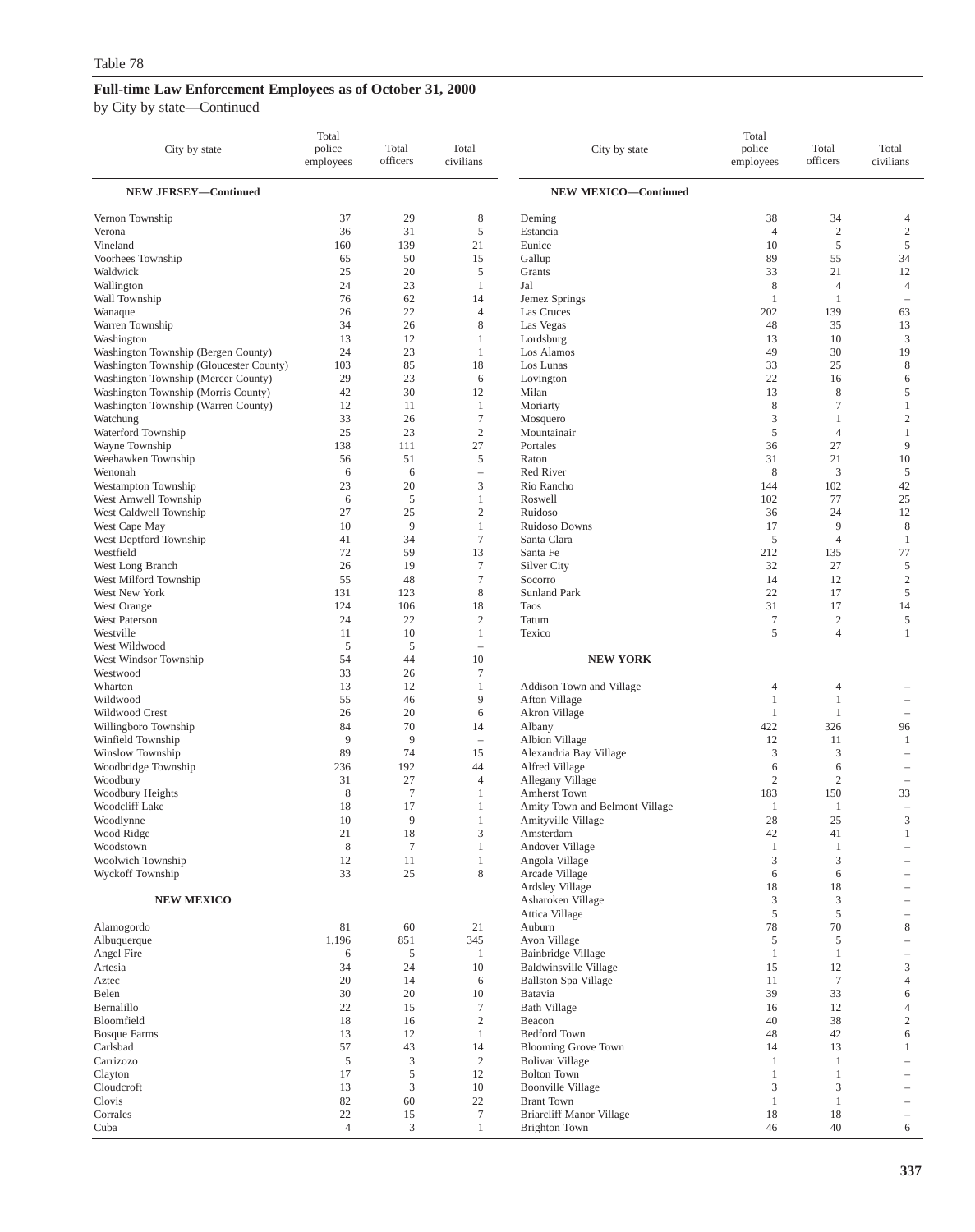| City by state                                 | Total<br>police<br>employees | Total<br>officers   | Total<br>civilians                         | City by state                             | Total<br>police<br>employees | Total<br>officers                | Total<br>civilians                |
|-----------------------------------------------|------------------------------|---------------------|--------------------------------------------|-------------------------------------------|------------------------------|----------------------------------|-----------------------------------|
| <b>NEW YORK-Continued</b>                     |                              |                     |                                            | <b>NEW YORK-Continued</b>                 |                              |                                  |                                   |
| <b>Brockport Village</b>                      | 15                           | 11                  | 4                                          | Fallsburg Town                            | 23                           | 19                               | $\overline{4}$                    |
| <b>Bronxville Village</b>                     | 30                           | 22                  | 8                                          | Fishkill Town                             | 5                            | 1                                | $\overline{4}$                    |
| Buchanan Village                              | 6                            | 6                   | $\overline{\phantom{m}}$                   | Floral Park Village                       | 44                           | 36                               | 8                                 |
| <b>Buffalo</b>                                | 1,165                        | 942                 | 223                                        | Florida Village                           | 1                            | 1                                |                                   |
| Caledonia Village<br>Cambridge Village        | 3<br>$\overline{c}$          | 3<br>$\mathfrak{2}$ | ÷,<br>$\overline{\phantom{0}}$             | Fort Edward Village<br>Fort Plain Village | 5<br>4                       | 5<br>4                           | $\overline{\phantom{a}}$          |
| Camden Village                                | 3                            | 3                   | $\overline{\phantom{m}}$                   | Frankfort Town                            | 1                            | 1                                |                                   |
| Camillus Town and Village                     | 23                           | 21                  | $\sqrt{2}$                                 | Frankfort Village                         | 5                            | 5                                | $\overline{\phantom{a}}$          |
| Canajoharie Village                           | 5                            | 5                   | $\qquad \qquad -$                          | Franklinville Village                     | 3                            | 3                                | $\overline{\phantom{0}}$          |
| Canandaigua                                   | 28                           | 25                  | 3                                          | Fredonia Village                          | 21                           | 15                               | 6                                 |
| Canastota Village                             | $\overline{4}$               | $\overline{4}$      | $\overline{\phantom{0}}$                   | Freeport Village                          | 110                          | 92                               | 18                                |
| Canisteo Village                              | 3                            | 3                   | $\overline{\phantom{m}}$                   | Friendship Town                           | 1                            | -1                               | $\overline{\phantom{a}}$          |
| Canton Village<br>Carmel Town                 | 12<br>36                     | 10<br>30            | $\sqrt{2}$<br>6                            | <b>Fulton City</b><br>Garden City Village | 37<br>67                     | 34<br>53                         | $\mathfrak z$<br>14               |
| Carthage Village                              | $\overline{7}$               | $\tau$              | $\overline{\phantom{a}}$                   | Gates Town                                | 39                           | 32                               | $\boldsymbol{7}$                  |
| Catskill Village                              | 16                           | 15                  | 1                                          | Geddes Town                               | 18                           | 16                               | $\overline{2}$                    |
| Cayuga Heights Village                        | 7                            | 6                   | 1                                          | Geneseo Village                           | $\tau$                       | $\overline{7}$                   | $\hspace{1.0cm} - \hspace{1.0cm}$ |
| Cazenovia Village                             | $\overline{4}$               | $\overline{4}$      | ÷,                                         | Geneva                                    | 38                           | 33                               | $\sqrt{5}$                        |
| Centre Island Village                         | 8                            | 8                   | $\qquad \qquad -$                          | Glen Cove                                 | 58                           | 53                               | 5                                 |
| Chatham Village                               | 4                            | 4                   | $\overline{\phantom{a}}$                   | Glens Falls                               | 39                           | 33                               | 6                                 |
| <b>Chester Town</b><br><b>Chester Village</b> | 8<br>9                       | 8<br>8              | $\qquad \qquad -$<br>1                     | Glenville Town<br>Gloversville            | 35<br>41                     | 23<br>39                         | 12<br>$\overline{c}$              |
| Chittenango Village                           | 7                            | 6                   | $\mathbf{1}$                               | Goshen Town                               | 3                            | 3                                | $\overline{\phantom{a}}$          |
| Clarkstown Town                               | 180                          | 159                 | 21                                         | Goshen Village                            | 14                           | 13                               | 1                                 |
| Clayton Village                               | $\overline{4}$               | 3                   | -1                                         | Gouverneur Village                        | 12                           | 8                                | $\overline{4}$                    |
| Clay Town                                     | 25                           | 20                  | 5                                          | Granville Village                         | 6                            | 6                                | $\overline{\phantom{0}}$          |
| Clyde Village                                 | 5                            | $\overline{4}$      | $\mathbf{1}$                               | <b>Great Neck Estates Village</b>         | 16                           | 13                               | 3                                 |
| Cobleskill Village                            | 11                           | 11                  | $\overline{\phantom{0}}$                   | Greece Town                               | 99                           | 91                               | $\,$ 8 $\,$                       |
| Coeymans Town                                 | 15<br>1                      | 10<br>1             | 5<br>$\overline{\phantom{a}}$              | Greenburgh Town                           | 133                          | 106<br>1                         | 27<br>$\overline{\phantom{a}}$    |
| Cohocton Town<br>Cohoes                       | 41                           | 31                  | 10                                         | Greene Village<br>Green Island Village    | $\mathbf{1}$<br>3            | $\overline{c}$                   | $\mathbf{1}$                      |
| Colchester Town                               | $\overline{2}$               | $\overline{2}$      | ۰                                          | Greenwich Village                         | 1                            | 1                                | $\overline{\phantom{0}}$          |
| Colonie Town                                  | 150                          | 110                 | 40                                         | Greenwood Lake Village                    | 11                           | 8                                | $\mathfrak z$                     |
| Cooperstown Village                           | 5                            | $\overline{4}$      | 1                                          | Guilderland Town                          | 48                           | 32                               | 16                                |
| Corinth Village                               | $\overline{4}$               | $\overline{4}$      | $\overline{\phantom{a}}$                   | Hamburg Town                              | 78                           | 62                               | 16                                |
| Corning                                       | 29                           | 25                  | 4                                          | Hamburg Village                           | 15                           | 13                               | $\overline{2}$                    |
| Cornwall-on-Hudson Village<br>Cornwall Town   | 5<br>12                      | 5<br>8              | $\overline{\phantom{m}}$<br>$\overline{4}$ | Hamilton Village<br>Hammondsport Village  | 5<br>$\overline{c}$          | $\overline{4}$<br>$\overline{2}$ | 1                                 |
| Cortland                                      | 42                           | 40                  | $\mathfrak{2}$                             | Harriman Village                          | $\tau$                       | $\tau$                           | $\qquad \qquad -$                 |
| Crawford Town                                 | 11                           | 9                   | $\mathbf{2}$                               | Harrison Town                             | 80                           | 71                               | 9                                 |
| Croton-on-Hudson Village                      | 21                           | 19                  | $\mathfrak{2}$                             | Hastings-on-Hudson Village                | 21                           | 21                               | i.                                |
| Cuba Town                                     | 5                            | 5                   | $\overline{\phantom{0}}$                   | Haverstraw Town                           | 39                           | 38                               | 1                                 |
| Dansville Village                             | 10                           | $\tau$              | 3                                          | Herkimer Village                          | 22                           | 21                               | 1                                 |
| Delhi Village                                 | 3                            | 3                   | Ē,                                         | <b>Holley Village</b>                     | 3                            | 3                                |                                   |
| Depew Village<br>Dewitt Town                  | 38<br>40                     | 30<br>36            | 8<br>$\overline{4}$                        | Homer Village<br>Hoosick Falls Village    | 5<br>$\overline{2}$          | 5<br>$\overline{2}$              | $\overline{\phantom{a}}$          |
| Dobbs Ferry Village                           | 28                           | 27                  | 1                                          | Hornell                                   | 22                           | 21                               |                                   |
| Dolgeville Village                            | $\sqrt{5}$                   | 5                   | $\qquad \qquad -$                          | Hudson                                    | 26                           | 22                               | $\overline{4}$                    |
| Dryden Village                                | 6                            | 6                   | $\qquad \qquad -$                          | Hudson Falls Village                      | 16                           | 12                               | 4                                 |
| Dunkirk                                       | 35                           | 34                  | $\mathbf{1}$                               | Hunter Town                               | $\mathbf{1}$                 | $\mathbf{1}$                     | $\overline{\phantom{m}}$          |
| East Aurora-Aurora Town                       | 19                           | 15                  | 4                                          | Huntington Bay Village                    | 6                            | 6                                | $\overline{\phantom{a}}$          |
| Eastchester Town<br>East Fishkill Town        | 59<br>35                     | 51<br>26            | 8<br>9                                     | Hyde Park Town<br>Ilion Village           | 15<br>20                     | 12<br>18                         | 3<br>$\sqrt{2}$                   |
| East Greenbush Town                           | 28                           | 21                  | 7                                          | <b>Inlet Town</b>                         | 5                            | 3                                | $\sqrt{2}$                        |
| East Hampton Town                             | 67                           | 48                  | 19                                         | Irondequoit Town                          | 67                           | 56                               | 11                                |
| East Hampton Village                          | 22                           | 20                  | $\boldsymbol{2}$                           | Irvington Village                         | 24                           | 24                               | $\overline{\phantom{a}}$          |
| East Rochester Village                        | 9                            | 8                   | $\mathbf{1}$                               | Ithaca                                    | 90                           | 78                               | 12                                |
| East Syracuse Village                         | 8                            | 6                   | $\sqrt{2}$                                 | Jamestown                                 | 85                           | 73                               | 12                                |
| Eden Town                                     | $\mathfrak s$                | $\overline{4}$      | $\mathbf{1}$                               | Johnson City Village                      | 48                           | 41                               | $\tau$                            |
| Ellenville Village<br><b>Ellicott Town</b>    | 15<br>12                     | 13<br>11            | $\overline{c}$<br>$\mathbf{1}$             | Johnstown<br>Kenmore Village              | 26<br>26                     | 25<br>25                         | 1<br>1                            |
| Ellicottville                                 | $\sqrt{2}$                   | $\mathbf{2}$        | $\overline{\phantom{a}}$                   | Kensington Village                        | 6                            | 6                                | $\overline{\phantom{a}}$          |
| Elmira                                        | 97                           | 86                  | 11                                         | Kent Town                                 | 24                           | 20                               | $\overline{4}$                    |
| Elmira Heights Village                        | 10                           | 10                  | $\overline{\phantom{0}}$                   | Kings Point Village                       | 26                           | 24                               | $\sqrt{2}$                        |
| Elmira Town                                   | 4                            | $\overline{4}$      | $\overline{\phantom{m}}$                   | Kingston                                  | 87                           | 82                               | 5                                 |
| Elmsford Village                              | 18                           | 17                  | 1                                          | Kirkland Town                             | 6                            | 5                                | $\mathbf{1}$                      |
| <b>Endicott Village</b><br>Evans Town         | 41<br>23                     | 37<br>21            | $\overline{4}$<br>$\sqrt{2}$               | Lackawanna<br>Lake Placid Village         | 67<br>17                     | 49<br>14                         | 18<br>3                           |
| Fairport Village                              | 11                           | 10                  | $\mathbf{1}$                               | Lake Success Village                      | 26                           | 23                               | $\mathfrak z$                     |
|                                               |                              |                     |                                            |                                           |                              |                                  |                                   |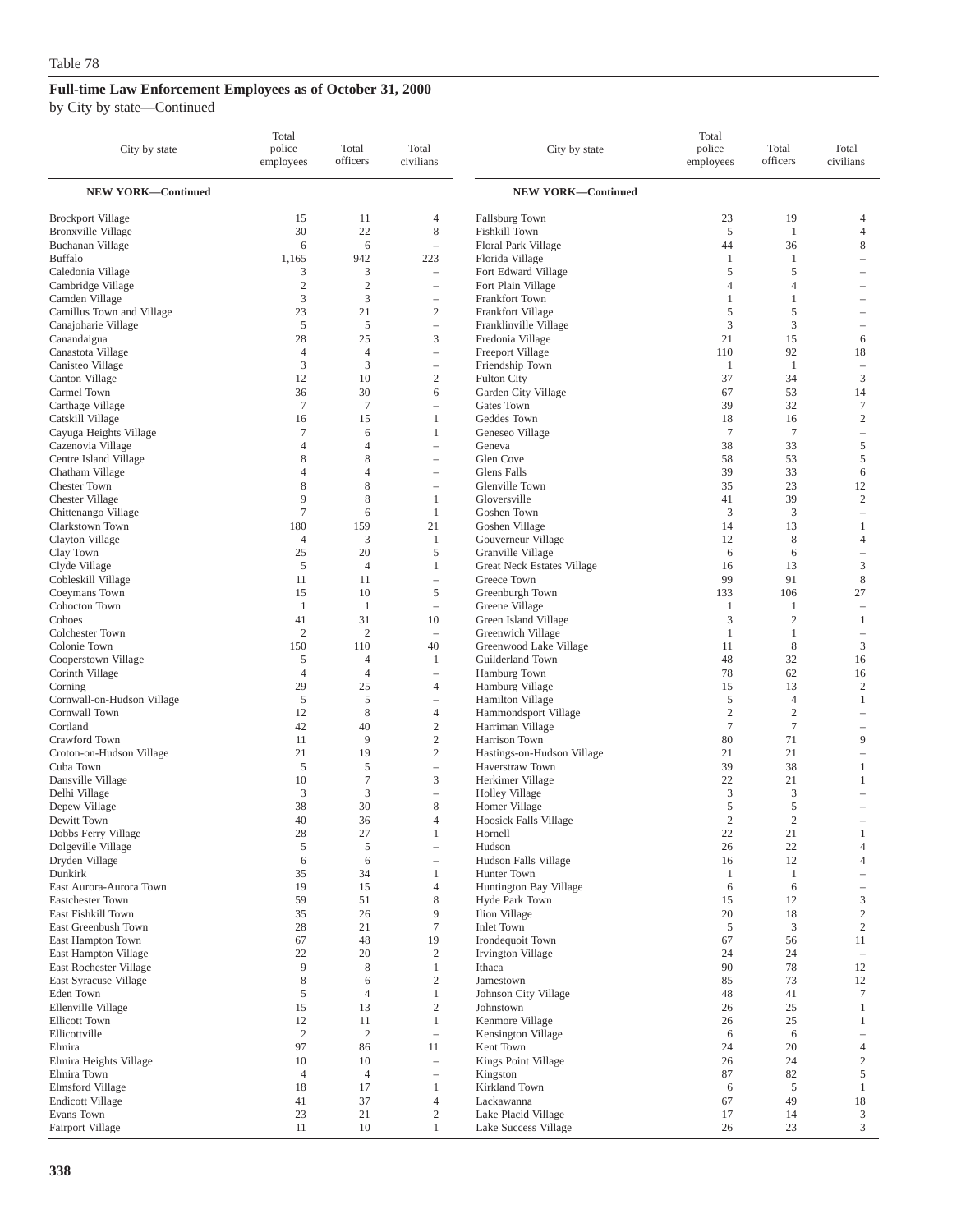| City by state                               | Total<br>police<br>employees | Total<br>officers | Total<br>civilians       | City by state                                 | Total<br>police<br>employees | Total<br>officers            | Total<br>civilians           |
|---------------------------------------------|------------------------------|-------------------|--------------------------|-----------------------------------------------|------------------------------|------------------------------|------------------------------|
| <b>NEW YORK-Continued</b>                   |                              |                   |                          | <b>NEW YORK-Continued</b>                     |                              |                              |                              |
| Lakewood-Busti                              | 10                           | 9                 | 1                        | Oswego City                                   | 51                           | 46                           | 5                            |
| <b>Lancaster Town</b>                       | 40                           | 33                | $\tau$                   | Owego Village                                 | 10                           | $\,$ 8 $\,$                  | $\sqrt{2}$                   |
| Lancaster Village                           | 22                           | 16                | 6                        | Oxford Village                                | $\overline{2}$               | $\overline{2}$               | $\overline{\phantom{0}}$     |
| Larchmont Village                           | 30                           | 27                | 3                        | Oyster Bay Cove Village                       | 10                           | 10                           |                              |
| Le Roy Village<br>Lewiston Town and Village | 13<br>10                     | 10<br>9           | 3<br>1                   | Painted Post Village                          | 4<br>6                       | $\overline{4}$<br>$\sqrt{5}$ | $\mathbf{1}$                 |
| Liberty Village                             | 20                           | 17                | 3                        | Palmyra Village<br>Peekskill                  | 78                           | 60                           | 18                           |
| Liverpool Village                           | 6                            | 5                 | 1                        | Pelham Manor Village                          | 29                           | 28                           | $\mathbf{1}$                 |
| Lloyd Harbor Village                        | 12                           | 12                | i.                       | Pelham Village                                | 29                           | 27                           | $\sqrt{2}$                   |
| Lloyd Town                                  | $\tau$                       | $\tau$            | $\qquad \qquad -$        | Penn Yan Village                              | 13                           | 12                           | $\mathbf{1}$                 |
| Lockport                                    | 56                           | 53                | 3                        | Perry Village                                 | $\tau$                       | 6                            | $\mathbf{1}$                 |
| Long Beach                                  | 86                           | 71                | 15                       | Piermont Village                              | $\overline{7}$               | $\overline{7}$               | ÷                            |
| Lowville Village                            | 6                            | 6                 | i.                       | Plattsburgh City                              | 55                           | 48                           | 7                            |
| Lynbrook Village<br>Lyons Village           | 56<br>13                     | 48<br>11          | 8<br>$\overline{2}$      | Pleasantville Village<br>Port Chester Village | 25<br>61                     | 25<br>59                     | $\overline{c}$               |
| Macedon Town and Village                    | 3                            | 3                 | $\overline{\phantom{0}}$ | Port Dickinson Village                        | $\overline{4}$               | 3                            | $\mathbf{1}$                 |
| Malone Village                              | 19                           | 19                | $\qquad \qquad -$        | Port Jervis                                   | 32                           | 32                           | $\qquad \qquad -$            |
| Malverne Village                            | 25                           | 25                |                          | Portville Village                             | -1                           | 1                            | $\qquad \qquad -$            |
| Mamaroneck Town                             | 41                           | 40                | 1                        | Port Washington                               | 62                           | 57                           | 5                            |
| Mamaroneck Village                          | 56                           | 50                | 6                        | Potsdam Village                               | 18                           | 15                           | 3                            |
| Manlius Town                                | 43                           | 37                | 6                        | Poughkeepsie Town                             | 91                           | 80                           | 11                           |
| Marcellus Village                           | $\mathbf{1}$                 | 1                 | $\overline{\phantom{0}}$ | Pound Ridge Town                              | 1                            | 1                            | ÷                            |
| Marlborough Town<br>Massena Village         | $\tau$<br>23                 | 5<br>22           | $\mathfrak{2}$<br>1      | Pulaski Village<br>Quogue Village             | $\overline{2}$<br>13         | $\overline{2}$<br>13         | $\overline{\phantom{m}}$     |
| Mechanicville                               | 12                           | 12                | $\overline{\phantom{0}}$ | Ramapo Town                                   | 137                          | 114                          | 23                           |
| Medina Village                              | 12                           | 12                | $\overline{\phantom{0}}$ | Ravena Village                                | $\overline{c}$               | $\overline{c}$               | $\overline{\phantom{a}}$     |
| Menands Village                             | 13                           | 10                | 3                        | Rensselaer City                               | 33                           | 27                           | 6                            |
| Middleport Village                          | $\mathfrak{2}$               | $\mathfrak{2}$    | $\qquad \qquad -$        | Riverhead Town                                | 90                           | 73                           | 17                           |
| Middletown                                  | 72                           | 61                | 11                       | Rochester                                     | 804                          | 698                          | 106                          |
| Mohawk Village                              | 5                            | $\overline{4}$    | 1                        | Rockville Centre Village                      | 61                           | 52                           | 9                            |
| Monroe Village                              | 20                           | 16                | $\overline{4}$           | Rome                                          | 75                           | 71                           | 4                            |
| Montgomery Town<br>Monticello Village       | 6<br>33                      | 5<br>29           | 1<br>$\overline{4}$      | Rosendale Town<br>Rotterdam Town              | 5<br>56                      | $\overline{4}$<br>38         | $\mathbf{1}$<br>18           |
| Moravia Village                             | $\overline{c}$               | $\mathfrak{2}$    |                          | Rouses Point Village                          | 3                            | 3                            | $\overline{\phantom{m}}$     |
| Moriah Town                                 | $\mathbf{1}$                 | $\mathbf{1}$      | $\qquad \qquad -$        | Rye                                           | 41                           | 37                           | $\overline{4}$               |
| Mount Morris Village                        | 6                            | 6                 | $\qquad \qquad -$        | Rye Brook Village                             | 28                           | 27                           | $\mathbf{1}$                 |
| Mount Pleasant Town                         | 50                           | 45                | 5                        | Sag Harbor Village                            | 12                           | 11                           | $\mathbf{1}$                 |
| Nassau Village                              | $\overline{c}$               | $\mathfrak{2}$    | $\qquad \qquad -$        | Salamanca                                     | 13                           | 13                           | $\overline{\phantom{0}}$     |
| Newark Village                              | 19                           | 18                | 1                        | Sands Point Village                           | 21                           | 21                           | $\overline{\phantom{a}}$     |
| Newburgh<br>Newburgh Town                   | 103<br>59                    | 88<br>47          | 15<br>12                 | Saranac Lake Village<br>Saugerties Town       | 14<br>19                     | 14<br>14                     | 5                            |
| New Hartford Town and Village               | 22                           | 19                | 3                        | Saugerties Village                            | 12                           | 11                           | $\mathbf{1}$                 |
| New Paltz Town and Village                  | 24                           | 20                | $\overline{4}$           | Scarsdale Village                             | 44                           | 39                           | 5                            |
| New Rochelle                                | 233                          | 183               | 50                       | Schenectady                                   | 203                          | 157                          | 46                           |
| New Windsor Town                            | 46                           | 34                | 12                       | Schodack Town                                 | 10                           | 9                            | $\mathbf{1}$                 |
| New York                                    | 55,408                       | 39,779            | 15,629                   | Schoharie Village                             | -1                           | -1                           | $\equiv$                     |
| New York Mills Village                      | 3                            | 3                 | 15                       | Scotia Village                                | 14                           | 13                           | $\overline{4}$               |
| Niagara Falls<br>Niagara Town               | 173<br>5                     | 158<br>5          | $\overline{\phantom{0}}$ | Seneca Falls Village<br>Shandaken Town        | 16<br>3                      | 12<br>3                      | $\qquad \qquad -$            |
| Niskayuna Town                              | 41                           | 30                | 11                       | Shawangunk Town                               | 4                            | $\overline{4}$               | $\qquad \qquad -$            |
| Nissequogue Village                         | $\overline{4}$               | 4                 | $\overline{\phantom{0}}$ | Shelter Island Town                           | 10                           | 8                            | 2                            |
| North Castle Town                           | 38                           | 35                | 3                        | Sherrill                                      | 4                            | 4                            | $\overline{\phantom{0}}$     |
| North Greenbush Town                        | 16                           | 14                | $\overline{c}$           | Sidney Village                                | 9                            | 9                            | $\qquad \qquad -$            |
| Northport Village                           | 20                           | 16                | $\overline{4}$           | Silver Creek Village                          | 6                            | 5                            | $\mathbf{1}$                 |
| North Syracuse Village<br>North Tonawanda   | 15<br>59                     | 13<br>51          | $\overline{c}$<br>8      | Skaneateles Village                           | 5<br>25                      | 5<br>25                      |                              |
| Norwich                                     | 23                           | 21                | $\mathbf{2}$             | Sleepy Hollow Village<br>Sodus Village        | $\mathbf{1}$                 | $\mathbf{1}$                 |                              |
| Ocean Beach Village                         | $\sqrt{2}$                   | $\boldsymbol{2}$  | $\overline{\phantom{0}}$ | Solvay Village                                | 12                           | 12                           | $\overline{\phantom{a}}$     |
| Ogdensburg                                  | 32                           | 27                | 5                        | Southampton Village                           | 40                           | 28                           | 12                           |
| Ogden Town                                  | 14                           | 11                | 3                        | South Glens Falls Village                     | 5                            | 5                            | $\overline{\phantom{0}}$     |
| Old Brookville Village                      | 50                           | 40                | 10                       | South Nyack Village                           | $\boldsymbol{7}$             | $\overline{7}$               | $\overline{\phantom{0}}$     |
| Old Westbury Village                        | 30                           | 25                | 5                        | Southport Town                                | $\mathbf{1}$                 | 1                            | $\qquad \qquad -$            |
| Olean                                       | 39                           | 38                | 1                        | Spring Valley Village                         | 69                           | 63                           | 6                            |
| Oneida<br>Oneonta City                      | 25<br>27                     | 22<br>23          | 3<br>$\overline{4}$      | St. Johnsville Village<br>Stony Point Town    | $\overline{4}$<br>29         | 3<br>28                      | $\mathbf{1}$<br>$\mathbf{1}$ |
| Orangetown Town                             | 105                          | 96                | 9                        | Suffern Village                               | 34                           | 28                           | 6                            |
| Orchard Park Town                           | 34                           | 31                | 3                        | Suffolk                                       | 3,179                        | 2,648                        | 531                          |
| <b>Ossining Town</b>                        | 13                           | 13                | $\qquad \qquad -$        | Syracuse                                      | 557                          | 480                          | 77                           |
| <b>Ossining Village</b>                     | 63                           | 55                | $\,$ 8 $\,$              | Tarrytown Village                             | 37                           | 32                           | 5                            |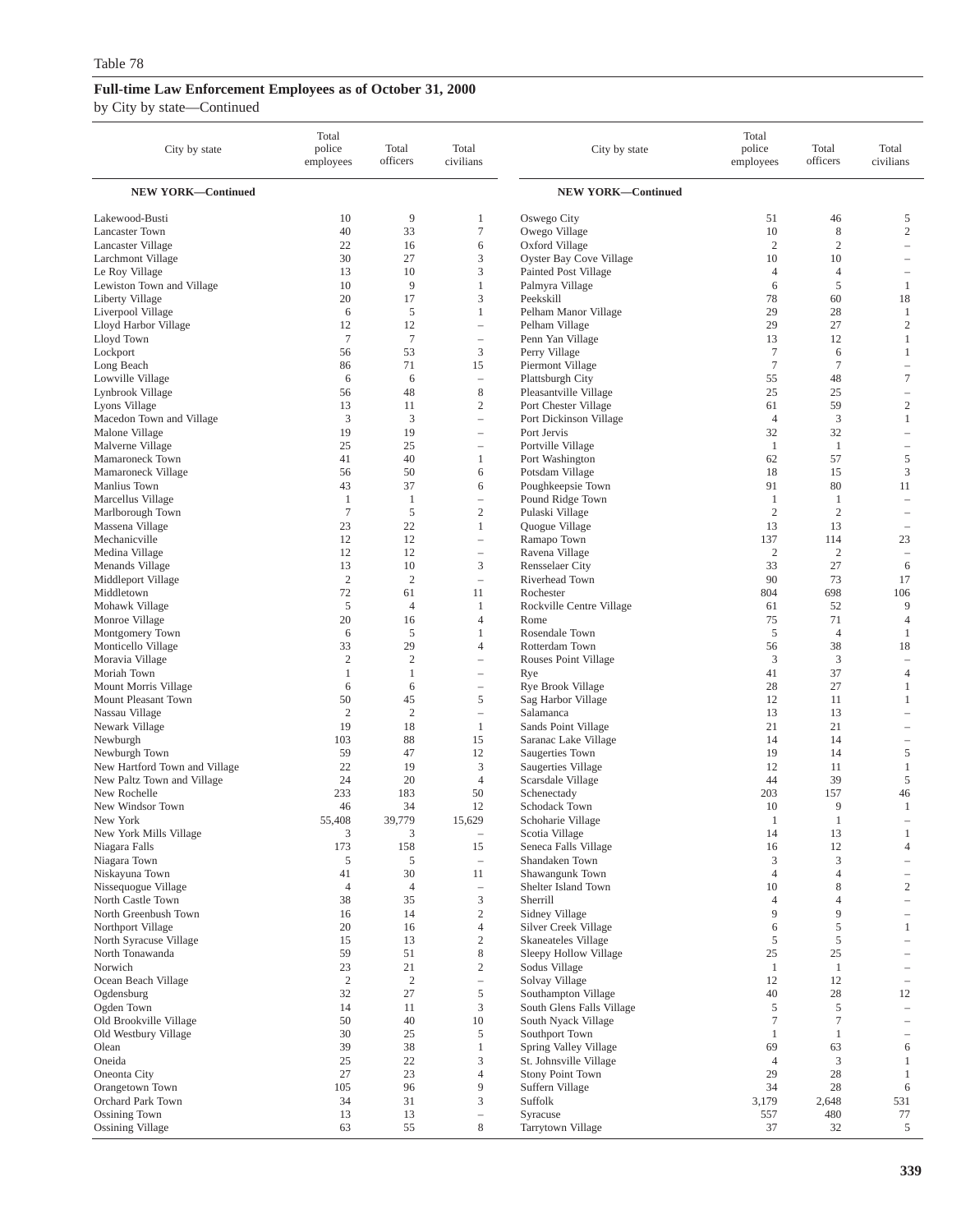| City by state                                  | Total<br>police<br>employees   | Total<br>officers            | Total<br>civilians                            | City by state                                         | Total<br>police<br>employees | Total<br>officers    | Total<br>civilians                                   |
|------------------------------------------------|--------------------------------|------------------------------|-----------------------------------------------|-------------------------------------------------------|------------------------------|----------------------|------------------------------------------------------|
| <b>NEW YORK-Continued</b>                      |                                |                              |                                               | <b>NORTH CAROLINA-Continued</b>                       |                              |                      |                                                      |
| Ticonderoga Town                               | 8                              | 8                            | $\hspace{1.0cm} - \hspace{1.0cm}$             | <b>Black Creek</b>                                    | $\mathfrak{2}$               | $\overline{2}$       |                                                      |
| Tonawanda                                      | 36                             | 31                           | 5                                             | <b>Black Mountain</b>                                 | 21                           | 17                   | $\overline{4}$                                       |
| Tonawanda Town                                 | 155                            | 106                          | 49                                            | Bladenboro                                            | 6                            | 6                    |                                                      |
| Troy                                           | 130                            | 114                          | 16                                            | <b>Blowing Rock</b>                                   | 14                           | 10                   | $\overline{4}$                                       |
| Trumansburg Village<br>Tuckahoe Village        | 1<br>27                        | 1<br>24                      | $\hspace{1.0cm} - \hspace{1.0cm}$<br>3        | <b>Boiling Spring Lakes</b><br><b>Boiling Springs</b> | 5<br>6                       | 5<br>6               | $\overline{\phantom{a}}$                             |
| Tupper Lake Village                            | 11                             | 11                           | $\overline{\phantom{0}}$                      | Boone                                                 | 42                           | 33                   | $\overline{9}$                                       |
| Tuxedo Town                                    | 16                             | 12                           | $\overline{4}$                                | <b>Brevard</b>                                        | 26                           | 21                   | 5                                                    |
| <b>Ulster Town</b>                             | 26                             | 21                           | $\sqrt{5}$                                    | <b>Bryson City</b>                                    | 6                            | 6                    | $\overline{\phantom{a}}$                             |
| Utica                                          | 176                            | 161                          | 15                                            | Burgaw                                                | 10                           | 9                    | $\mathbf{1}$                                         |
| Vernon Village                                 | 1                              | 1                            | $\overline{\phantom{a}}$                      | Burlington                                            | 132                          | 107                  | 25                                                   |
| Vestal Town                                    | 43                             | 35                           | $\,$ 8 $\,$                                   | <b>Butner</b>                                         | 47                           | 41                   | 6                                                    |
| Walden Village<br>Wallkill Town                | 13<br>28                       | 10<br>24                     | 3<br>$\overline{4}$                           | Cameron<br>Canton                                     | $\mathbf{1}$<br>18           | 1<br>14              | ÷,<br>$\overline{4}$                                 |
| Walton Village                                 | 6                              | 5                            | 1                                             | Cape Carteret                                         | $\overline{4}$               | $\overline{4}$       | $\overline{\phantom{a}}$                             |
| Wappingers Falls Village                       | 8                              | 5                            | 3                                             | Carolina Beach                                        | 31                           | 26                   | 5                                                    |
| Warwick Town                                   | 31                             | 26                           | 5                                             | Carrboro                                              | 33                           | 30                   | 3                                                    |
| Washingtonville Village                        | 13                             | 11                           | $\mathbf{2}$                                  | Carthage                                              | 9                            | 8                    | $\mathbf{1}$                                         |
| Waterford Town and Village                     | 14                             | 11                           | 3                                             | Cary                                                  | 142                          | 118                  | 24                                                   |
| Waterloo Village                               | 9                              | 8                            | 1                                             | Caswell Beach                                         | 4                            | 4                    | $\overline{\phantom{a}}$                             |
| Watertown<br>Watervliet                        | 67<br>33                       | 63<br>29                     | 4<br>$\overline{4}$                           | Catawba<br>Chadbourn                                  | 1<br>9                       | 1<br>8               | $\overline{\phantom{a}}$<br>1                        |
| Watkins Glen Village                           | $\overline{4}$                 | $\overline{4}$               | $\overline{\phantom{m}}$                      | Chapel Hill                                           | 124                          | 100                  | 24                                                   |
| Waverly Village                                | 9                              | 8                            | 1                                             | Charlotte-Mecklenburg <sup>1</sup>                    | 1,887                        | 1,457                | 430                                                  |
| Wayland Village                                | $\overline{c}$                 | $\mathfrak{2}$               | $\qquad \qquad -$                             | Cherryville                                           | 21                           | 16                   | 5                                                    |
| Webb Town                                      | 5                              | 5                            | $\overline{\phantom{a}}$                      | China Grove                                           | 9                            | 8                    | 1                                                    |
| Webster Town and Village                       | 38                             | 32                           | 6                                             | Chocowinity                                           | $\sqrt{2}$                   | $\overline{c}$       | $\overline{\phantom{a}}$                             |
| Wellsville Village                             | 16                             | 12                           | 4                                             | Claremont                                             | 9                            | 8                    | 1                                                    |
| Westfield Village<br>Westhampton Beach Village | 6<br>18                        | 5<br>16                      | 1<br>$\mathfrak{2}$                           | Clarkton<br>Clayton                                   | 4<br>33                      | $\overline{4}$<br>28 | $\overline{\phantom{0}}$<br>$\sqrt{5}$               |
| West Seneca Town                               | 76                             | 66                           | 10                                            | Cleveland                                             | $\overline{4}$               | $\overline{4}$       | $\hspace{1.0cm} - \hspace{1.0cm}$                    |
| Whitehall Village                              | $\overline{4}$                 | $\overline{4}$               | $\hspace{1.0cm} - \hspace{1.0cm}$             | Clinton                                               | 38                           | 31                   | $\boldsymbol{7}$                                     |
| White Plains                                   | 241                            | 203                          | 38                                            | Clyde                                                 | $\overline{4}$               | $\overline{4}$       |                                                      |
| Whitesboro Village                             | 10                             | 10                           | $\overline{\phantom{0}}$                      | Coats                                                 | $\tau$                       | 6                    | 1                                                    |
| Whitestown Town                                | $\tau$                         | $\tau$                       | $\overline{\phantom{m}}$                      | Concord                                               | 123                          | 108                  | 15                                                   |
| Windham Town                                   | $\mathbf{2}$<br>$\overline{2}$ | $\sqrt{2}$<br>$\mathfrak{2}$ | $\overline{\phantom{m}}$                      | Conover                                               | 24                           | 23                   | 1                                                    |
| Wolcott Village<br>Woodbury Town               | 25                             | 21                           | $\overline{\phantom{0}}$<br>$\overline{4}$    | Conway<br>Cooleemee                                   | $\mathbf{1}$<br>5            | $\mathbf{1}$<br>5    | ÷,<br>$\sim$                                         |
| Woodstock Town                                 | 10                             | 10                           | $\overline{\phantom{a}}$                      | Cornelius                                             | 41                           | 30                   | 11                                                   |
| Yonkers                                        | 684                            | 613                          | 71                                            | Cramerton                                             | 9                            | 9                    | $\overline{\phantom{a}}$                             |
| Yorktown Town                                  | 58                             | 51                           | $\tau$                                        | Creedmoor                                             | 16                           | 12                   | $\overline{4}$                                       |
| Yorkville Village                              | 3                              | 3                            | $\overline{\phantom{0}}$                      | Dallas                                                | 14                           | 11                   | $\mathfrak z$                                        |
| <b>NORTH CAROLINA</b>                          |                                |                              |                                               | Davidson                                              | 13                           | 13                   | i.                                                   |
|                                                |                                |                              |                                               | Dobson<br>Drexel                                      | 5<br>5                       | 5<br>5               | $\overline{\phantom{a}}$<br>$\overline{\phantom{a}}$ |
| Aberdeen                                       | 21                             | 19                           | 2                                             | Dunn                                                  | 53                           | 41                   | 12                                                   |
| Ahoskie                                        | 23                             | 18                           | 5                                             | Durham                                                | 555                          | 467                  | 88                                                   |
| Albemarle                                      | 49                             | 43                           | 6                                             | East Spencer                                          | $\tau$                       | 6                    | $\mathbf{1}$                                         |
| Andrews                                        | 8                              | $\,8\,$                      | $\overline{\phantom{0}}$                      | Eden                                                  | 60                           | 52                   | 8                                                    |
| Apex                                           | 41                             | 32                           | 9                                             | Edenton                                               | 18                           | 16                   | $\sqrt{2}$                                           |
| Archdale<br>Asheboro                           | 27<br>66                       | 21<br>62                     | 6<br>$\overline{4}$                           | Elizabeth City<br>Elizabethtown                       | 60                           | 51<br>13             | 9<br>1                                               |
| Asheville                                      | 210                            | 167                          | 43                                            | Elkin                                                 | 14<br>20                     | 17                   | 3                                                    |
| Atlantic Beach                                 | 24                             | 18                           | 6                                             | Elon College                                          | 13                           | 12                   | 1                                                    |
| Aulander                                       | $\overline{c}$                 | $\overline{c}$               | L.                                            | Emerald Isle                                          | 20                           | 16                   | $\overline{4}$                                       |
| Aurora                                         | 1                              | 1                            |                                               | Enfield                                               | 13                           | 12                   | 1                                                    |
| Ayden                                          | 20                             | 16                           | 4                                             | Erwin                                                 | 15                           | 11                   | 4                                                    |
| Badin<br>Bailey                                | 5<br>3                         | 5<br>3                       | $\qquad \qquad -$                             | Eureka                                                | $\mathbf{1}$                 | 1                    |                                                      |
| <b>Banner Elk</b>                              | 6                              | 6                            | $\qquad \qquad -$<br>$\qquad \qquad -$        | Fair Bluff<br>Fairmont                                | $\overline{4}$<br>19         | $\overline{4}$<br>15 | $\overline{4}$                                       |
| Beaufort                                       | 16                             | 15                           | $\mathbf{1}$                                  | Faison                                                | $\boldsymbol{2}$             | $\overline{c}$       |                                                      |
| <b>Beech Mountain</b>                          | 13                             | 9                            | $\overline{4}$                                | Farmville                                             | 21                           | 17                   | $\overline{4}$                                       |
| Belhaven                                       | 13                             | 9                            | $\overline{4}$                                | Fayetteville                                          | 364                          | 280                  | 84                                                   |
| Belmont                                        | 35                             | 30                           | 5                                             | Fletcher                                              | 12                           | 11                   | 1                                                    |
| Benson                                         | 17                             | 15                           | $\overline{c}$                                | <b>Forest City</b>                                    | 35                           | 30                   | 5                                                    |
| Bethel<br>Beulaville                           | 6<br>$\overline{4}$            | 6<br>$\overline{4}$          | $\overline{\phantom{0}}$<br>$\qquad \qquad -$ | Four Oaks                                             | 6                            | 5                    | 1                                                    |
| <b>Biltmore Forest</b>                         | 13                             | 12                           | $\mathbf{1}$                                  | Franklin<br>Franklinton                               | 17<br>8                      | 17<br>8              |                                                      |
| <b>Biscoe</b>                                  | 8                              | $\,$ 8 $\,$                  | $\qquad \qquad -$                             | Fremont                                               | 6                            | 3                    | 3                                                    |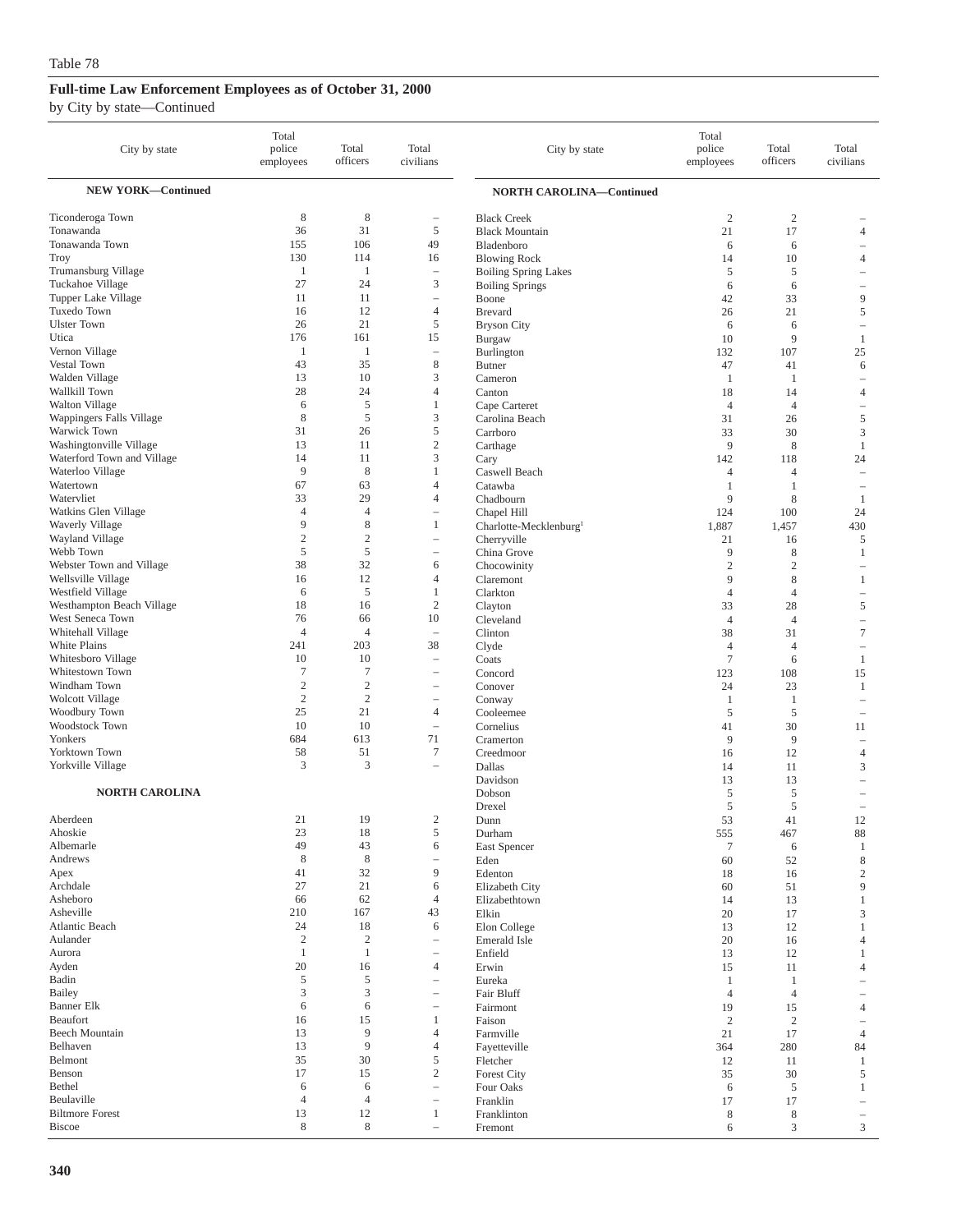| City by state                     | Total<br>police<br>employees | Total<br>officers    | Total<br>civilians                                   | City by state                   | Total<br>police<br>employees | Total<br>officers      | Total<br>civilians            |
|-----------------------------------|------------------------------|----------------------|------------------------------------------------------|---------------------------------|------------------------------|------------------------|-------------------------------|
| <b>NORTH CAROLINA-Continued</b>   |                              |                      |                                                      | <b>NORTH CAROLINA-Continued</b> |                              |                        |                               |
| Fuquay-Varina                     | 31                           | 26                   | 5                                                    | Mayodan                         | 15                           | 11                     | 4                             |
| Garland                           | $\mathfrak{2}$               | $\mathfrak{2}$       | $\overline{a}$                                       | Maysville                       | 3                            | 3                      |                               |
| Garner                            | 52                           | 46                   | 6                                                    | McAdenville                     | $\overline{4}$               | $\overline{4}$         | -                             |
| Garysburg<br>Gaston               | $\mathbf{1}$<br>3            | 1<br>3               | $\overline{\phantom{0}}$<br>$\overline{\phantom{0}}$ | Mebane<br>Mocksville            | 19<br>14                     | 16<br>13               | 3<br>1                        |
| Gastonia                          | 205                          | 177                  | 28                                                   | Monroe                          | 79                           | 69                     | 10                            |
| Gibsonville                       | 17                           | 14                   | 3                                                    | Mooresville                     | 50                           | 43                     | $\tau$                        |
| Glen Alpine                       | $\mathbf{1}$                 | 1                    | $\overline{\phantom{a}}$                             | Morehead City                   | 43                           | 36                     | $\tau$                        |
| Goldsboro                         | 119                          | 96                   | 23                                                   | Morganton                       | 100                          | 73                     | 27                            |
| Graham<br>Granite Falls           | 31<br>13                     | 28<br>12             | 3<br>$\mathbf{1}$                                    | Morrisville<br>Mount Airy       | 24<br>49                     | 22<br>38               | $\overline{2}$<br>11          |
| Granite Quarry                    | $\overline{4}$               | $\overline{4}$       | L,                                                   | Mount Gilead                    | 6                            | 5                      | $\mathbf{1}$                  |
| Greensboro                        | 632                          | 486                  | 146                                                  | Mount Holly                     | 29                           | 24                     | 5                             |
| Greenville                        | 190                          | 151                  | 39                                                   | Mount Olive                     | 21                           | 16                     | 5                             |
| Grifton                           | 8                            | 8                    | $\overline{\phantom{0}}$                             | Murfreesboro                    | 13                           | 9                      | $\overline{4}$                |
| Hamlet<br>Havelock                | 24<br>32                     | 19<br>26             | 5<br>6                                               | Murphy<br>Nags Head             | 14<br>23                     | 10<br>20               | $\overline{4}$<br>3           |
| Henderson                         | 64                           | 57                   | $\tau$                                               | Nashville                       | 14                           | 13                     | 1                             |
| Hendersonville                    | 44                           | 33                   | 11                                                   | New Bern                        | 121                          | 88                     | 33                            |
| Hertford                          | 9                            | 8                    | 1                                                    | Newland                         | $\overline{4}$               | $\overline{4}$         | ÷                             |
| Hickory                           | 131                          | 105                  | 26                                                   | Newport                         | 5                            | 5                      | $\overline{\phantom{0}}$      |
| Highlands                         | 11                           | 10                   | 1                                                    | Newton                          | 44                           | 35                     | 9                             |
| <b>High Point</b><br>Hillsborough | 226<br>27                    | 194<br>25            | 32<br>$\sqrt{2}$                                     | Norlina<br>North Topsail Beach  | 6<br>10                      | 6<br>9                 | -<br>$\mathbf{1}$             |
| Holden Beach                      | $\overline{7}$               | $\overline{7}$       | $\overline{a}$                                       | North Wilkesboro                | 25                           | 23                     | $\overline{c}$                |
| Holly Ridge                       | $\overline{4}$               | $\overline{4}$       | $\overline{a}$                                       | Norwood                         | $\sqrt{5}$                   | 5                      | L,                            |
| <b>Holly Springs</b>              | 21                           | 16                   | 5                                                    | Oakboro                         | 3                            | 3                      |                               |
| Hope Mills                        | 36                           | 26                   | 10                                                   | Oak Island                      | 35                           | 27                     | 8                             |
| Hudson<br>Huntersville            | 12<br>51                     | 11<br>45             | 1<br>6                                               | Ocean Isle Beach<br>Old Fort    | 11<br>5                      | 10<br>5                | 1<br>$\overline{\phantom{0}}$ |
| Indian Beach                      | $\overline{4}$               | $\overline{4}$       | $\overline{\phantom{0}}$                             | Oxford                          | 37                           | 30                     | $\overline{7}$                |
| Jackson                           | $\mathbf{1}$                 | $\mathbf{1}$         | L,                                                   | Pembroke                        | 18                           | 14                     | $\overline{4}$                |
| Jacksonville                      | 124                          | 97                   | 27                                                   | Pikeville                       | $\overline{c}$               | $\sqrt{2}$             | -                             |
| Jonesville                        | 9                            | $\,$ 8 $\,$          | 1                                                    | Pilot Mountain                  | 9                            | $\,$ 8 $\,$            | 1                             |
| Kannapolis<br>Kenansville         | 85<br>$\mathfrak{2}$         | 69<br>$\overline{c}$ | 16<br>$\overline{\phantom{0}}$                       | Pinebluff<br>Pinehurst          | $\mathfrak{2}$<br>28         | $\overline{2}$<br>23   | $\overline{\phantom{0}}$<br>5 |
| Kenly                             | 9                            | 9                    | $\overline{\phantom{0}}$                             | Pine Knoll Shores               | 8                            | 8                      | ÷                             |
| Kernersville                      | 65                           | 51                   | 14                                                   | Pine Level                      | 3                            | 3                      | -                             |
| Kill Devil Hills                  | 29                           | 24                   | 5                                                    | Pinetops                        | $\,$ 8 $\,$                  | 6                      | $\sqrt{2}$                    |
| King                              | 18                           | 14                   | $\overline{4}$                                       | Pineville                       | 36                           | 26                     | 10                            |
| Kings Mountain<br>Kinston         | 33<br>82                     | 28<br>73             | 5<br>9                                               | Pittsboro<br>Plymouth           | 9<br>15                      | 9<br>14                | $\overline{\phantom{0}}$<br>1 |
| Kitty Hawk                        | 17                           | 15                   | $\mathbf{2}$                                         | Princeton                       | 3                            | 3                      | -                             |
| Knightdale                        | 14                           | 13                   | $\mathbf{1}$                                         | Raeford                         | 16                           | 15                     | 1                             |
| La Grange                         | 8                            | 8                    | $\overline{\phantom{0}}$                             | Raleigh                         | 718                          | 634                    | 84                            |
| Lake Lure                         | 10                           | 9                    | 1                                                    | Ramseur                         | 7                            | 7                      |                               |
| Landis<br>Laurel Park             | 9<br>6                       | 9<br>6               | $\overline{\phantom{a}}$                             | Randleman<br>Red Springs        | 8<br>21                      | 8<br>17                | $\overline{4}$                |
| Laurinburg                        | 40                           | 34                   | 6                                                    | Reidsville                      | 54                           | 45                     | 9                             |
| Leland                            | 10                           | 9                    | 1                                                    | Richlands                       | $\overline{4}$               | $\overline{4}$         |                               |
| Lenoir                            | 67                           | 50                   | 17                                                   | Rich Square                     | 2                            | $\mathbf{2}$           |                               |
| Lexington                         | 76                           | 61                   | 15                                                   | River Bend                      | $\overline{4}$               | $\overline{4}$         |                               |
| Liberty<br>Lillington             | 12<br>$\overline{9}$         | 12<br>$\overline{9}$ | $\overline{\phantom{0}}$<br>$\overline{\phantom{0}}$ | Roanoke Rapids<br>Robbins       | 44<br>8                      | 41<br>$\boldsymbol{7}$ | 3<br>$\mathbf{1}$             |
| Lincolnton                        | 32                           | 28                   | $\overline{4}$                                       | Robersonville                   | 7                            | $\tau$                 | $\overline{\phantom{0}}$      |
| Littleton                         | $\sqrt{2}$                   | $\sqrt{2}$           | $\overline{\phantom{0}}$                             | Rockingham                      | 34                           | 29                     | 5                             |
| Locust                            | $\sqrt{5}$                   | 5                    | $\overline{\phantom{0}}$                             | Rocky Mount                     | 178                          | 135                    | 43                            |
| Longview                          | 15                           | 15                   | $\overline{\phantom{0}}$                             | Rolesville                      | 5                            | 5                      | $\overline{\phantom{0}}$      |
| Louisburg<br>Lumberton            | 12<br>82                     | 11<br>73             | $\mathbf{1}$<br>9                                    | Rose Hill<br>Rowland            | $\overline{4}$<br>9          | $\overline{4}$<br>6    | $\overline{\phantom{0}}$<br>3 |
| Madison                           | 16                           | 15                   | $\mathbf{1}$                                         | Roxboro                         | 36                           | 26                     | $10\,$                        |
| Maggie Valley                     | $\boldsymbol{7}$             | 6                    | 1                                                    | Rutherfordton                   | 14                           | 13                     | $\mathbf{1}$                  |
| Magnolia                          | $\sqrt{2}$                   | $\sqrt{2}$           | $\overline{\phantom{0}}$                             | Salisbury                       | 101                          | 82                     | 19                            |
| Maiden                            | 14                           | 14                   | $\overline{a}$                                       | Saluda                          | $\overline{4}$               | $\overline{4}$         | $\overline{\phantom{a}}$      |
| Manteo                            | 9                            | 8                    | $\mathbf{1}$                                         | Sanford                         | 89                           | 71                     | 18                            |
| Marion<br>Marshville              | $25\,$<br>6                  | 20<br>6              | $\mathfrak s$<br>$\overline{a}$                      | Scotland Neck<br>Selma          | $\overline{9}$<br>28         | $\,$ 8 $\,$<br>23      | $\mathbf{1}$<br>5             |
| Matthews                          | 56                           | 45                   | 11                                                   | Seven Devils                    | 6                            | 6                      | $\overline{\phantom{0}}$      |
| Maxton                            | 17                           | 12                   | 5                                                    | Shallotte                       | 10                           | 9                      | $\mathbf{1}$                  |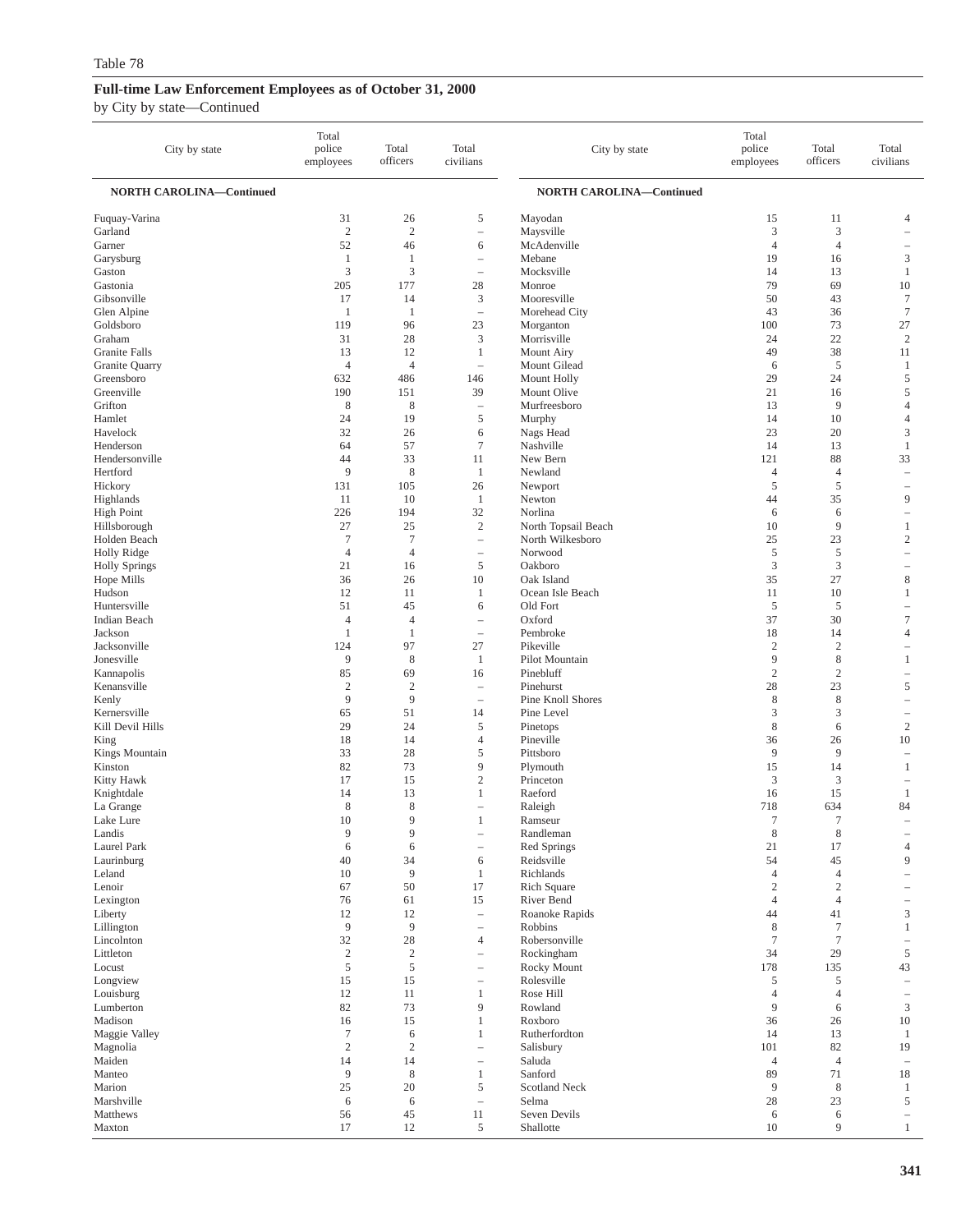| City by state                   | Total<br>police<br>employees | Total<br>officers              | Total<br>civilians                | City by state                 | Total<br>police<br>employees | Total<br>officers   | Total<br>civilians                |
|---------------------------------|------------------------------|--------------------------------|-----------------------------------|-------------------------------|------------------------------|---------------------|-----------------------------------|
| <b>NORTH CAROLINA-Continued</b> |                              |                                |                                   | NORTH DAKOTA-Continued        |                              |                     |                                   |
| Sharpsburg<br>Shelby            | 9<br>82                      | 8<br>68                        | 1<br>14                           | Cando<br>Carrington           | 3<br>3                       | 3<br>3              |                                   |
| Siler City                      | 21                           | 17                             | $\overline{4}$                    | Cavalier                      | 4                            | $\overline{4}$      |                                   |
| Smithfield                      | 39                           | 32                             | $\tau$                            | Cooperstown                   | $\mathfrak{2}$               | $\overline{c}$      |                                   |
| Southern Pines                  | 33                           | 27                             | 6                                 | Crosby                        | $\sqrt{2}$                   | $\sqrt{2}$          | $\overline{\phantom{a}}$          |
| Southern Shores                 | 9                            | 9                              |                                   | Devils Lake                   | 17                           | 15                  | $\sqrt{2}$                        |
| Southport                       | 10                           | 9                              | $\mathbf{1}$                      | Dickinson                     | 34                           | 24                  | 10                                |
| Sparta                          | 6                            | 6                              |                                   | Elgin                         | $\mathbf{1}$                 | 1                   | $\hspace{1.0cm} - \hspace{1.0cm}$ |
| Spencer                         | 11                           | 10                             | 1                                 | Emerado                       | 3                            | $\overline{c}$      | $\mathbf{1}$                      |
| Spindale                        | 14                           | 14                             | i.                                | Fargo                         | 135                          | 106                 | 29                                |
| Spring Hope                     | 6                            | 6                              |                                   | Fessenden                     | 1                            | 1                   | $\overline{\phantom{0}}$          |
| Spring Lake                     | 31                           | 23                             | 8                                 | Grafton                       | 11                           | 10                  | $\mathbf{1}$                      |
| Spruce Pine                     | 8                            | 8                              |                                   | <b>Grand Forks</b>            | 98                           | 82                  | 16                                |
| Stanfield                       | $\overline{4}$               | $\overline{4}$                 | $\overline{4}$                    | Harvey                        | 3                            | 3<br>1              | ÷,                                |
| Stanley<br>Stantonsburg         | 14<br>$\overline{4}$         | 10<br>$\overline{4}$           |                                   | Hatton<br>Hazen               | 1<br>4                       | $\overline{4}$      |                                   |
| Star                            | 3                            | 3                              | $\overline{\phantom{m}}$          | Hillsboro                     | $\mathfrak{2}$               | $\overline{c}$      | $\overline{\phantom{a}}$          |
| Statesville                     | 82                           | 65                             | 17                                | Jamestown                     | 33                           | 29                  | $\overline{4}$                    |
| St. Pauls                       | 17                           | 12                             | 5                                 | Lamoure                       | $\mathbf{1}$                 | $\mathbf{1}$        |                                   |
| Sunset Beach                    | 12                           | 12                             | $\overline{\phantom{m}}$          | Larimore                      | $\sqrt{2}$                   | $\sqrt{2}$          |                                   |
| Surf City                       | 12                           | 11                             | $\mathbf{1}$                      | Lisbon                        | 3                            | 3                   |                                   |
| Swansboro                       | 6                            | 6                              | i.                                | Mandan                        | 35                           | 27                  | 8                                 |
| Sylva                           | 11                           | 11                             | $\hspace{1.0cm} - \hspace{1.0cm}$ | Mayville                      | $\mathfrak z$                | $\mathfrak{Z}$      | $\overline{\phantom{a}}$          |
| <b>Tabor City</b>               | 9                            | 8                              | 1                                 | Minot                         | 77                           | 55                  | 22                                |
| Tarboro                         | 34                           | 28                             | 6                                 | Napoleon                      | 1                            | 1                   | $\overline{\phantom{m}}$          |
| Taylorsville                    | 11                           | 11                             |                                   | Northwood                     | 3                            | 3                   | $\overline{\phantom{a}}$          |
| Thomasville                     | 67                           | 58                             | 9                                 | Oakes                         | 3                            | 3                   | $\overline{\phantom{a}}$          |
| Topsail Beach                   | 8                            | $\overline{7}$                 | 1                                 | Powers Lake                   | 1                            | $\mathbf{1}$        |                                   |
| <b>Trent Woods</b>              | $\overline{4}$               | $\overline{4}$                 |                                   | Rugby                         | 4                            | $\overline{4}$      |                                   |
| Troutman                        | $\boldsymbol{7}$             | $\tau$                         | $\overline{\phantom{0}}$          | South Heart                   | 1                            | 1                   | $\overline{\phantom{a}}$          |
| Troy                            | 10                           | 9                              | $\mathbf{1}$                      | Stanton                       | 1                            | $\mathbf{1}$        |                                   |
| Tryon                           | 15                           | 10                             | 5                                 | Steele                        | 1                            | 1                   | $\overline{\phantom{a}}$          |
| Valdese                         | 13                           | 12                             | 1                                 | Thompson                      | $\mathbf{1}$                 | $\mathbf{1}$        |                                   |
| Vanceboro<br><b>Vass</b>        | $\sqrt{2}$<br>$\overline{4}$ | $\mathbf{2}$<br>$\overline{4}$ | $\overline{\phantom{0}}$          | Valley City<br>Wahpeton       | 16<br>15                     | 11<br>14            | 5<br>$\mathbf{1}$                 |
| Wadesboro                       | 25                           | 19                             | 6                                 | Watford City                  | $\overline{4}$               | $\overline{4}$      |                                   |
| Wagram                          | $\mathbf{1}$                 | 1                              | $\qquad \qquad -$                 | West Fargo                    | 31                           | 22                  | 9                                 |
| Wallace                         | 16                           | 13                             | 3                                 | Williston                     | 29                           | 21                  | $\,$ 8 $\,$                       |
| Warsaw                          | 16                           | 13                             | 3                                 | Wishek                        | $\overline{c}$               | $\overline{c}$      |                                   |
| Washington                      | 37                           | 29                             | 8                                 |                               |                              |                     |                                   |
| Waynesville                     | 36                           | 31                             | 5                                 | <b>OHIO</b>                   |                              |                     |                                   |
| Weaverville                     | 10                           | 10                             | ÷                                 |                               |                              |                     |                                   |
| Weldon                          | 9                            | 8                              | $\mathbf{1}$                      | Aberdeen                      | 5                            | 5                   |                                   |
| Wendell                         | 15                           | 11                             | 4                                 | Ada                           | 11                           | $\tau$              | $\overline{4}$                    |
| West Jefferson                  | 6                            | 6                              | $\overline{\phantom{a}}$          | Akron                         | 528                          | 483                 | 45                                |
| Whispering Pines                | $\tau$                       | 7                              | i.                                | Alliance                      | 60                           | 46                  | 14                                |
| White Lake                      | 5                            | 5                              |                                   | Amberley                      | 18                           | 15                  | 3                                 |
| Whiteville<br>Wilkesboro        | 29                           | 25                             | 4<br>$\mathbf{1}$                 | Amherst<br>Ansonia            | 25<br>$\sqrt{2}$             | $21\,$              | $\overline{4}$                    |
| Williamston                     | 18<br>20                     | 17<br>19                       | $\mathbf{1}$                      | Arcanum                       | 3                            | $\overline{c}$<br>3 |                                   |
| Wilmington                      | 263                          | 230                            | 33                                | Archbold                      | 9                            | 8                   | 1                                 |
| Wilson                          | 114                          | 102                            | 12                                | Arlington Heights             | 5                            | 5                   | $\overline{\phantom{a}}$          |
| Windsor                         | 8                            | 8                              | $\overline{\phantom{a}}$          | Ashland                       | 42                           | 31                  | 11                                |
| Wingate                         | 8                            | 8                              | $\overline{\phantom{a}}$          | Ashtabula                     | 44                           | 38                  | 6                                 |
| Winston-Salem                   | 588                          | 426                            | 162                               | Athens                        | 40                           | 27                  | 13                                |
| Winterville                     | 16                           | 15                             | $\mathbf{1}$                      | Aurora                        | 30                           | 24                  | 6                                 |
| Winton                          | 1                            | 1                              | $\overline{\phantom{0}}$          | Austintown                    | 51                           | 39                  | 12                                |
| Woodfin                         | 11                           | 11                             |                                   | Avon Lake                     | 29                           | 24                  | $\mathfrak s$                     |
| Woodland                        | $\mathbf{1}$                 | 1                              | $\overline{\phantom{0}}$          | Bainbridge Township           | 24                           | 17                  | $\boldsymbol{7}$                  |
| Wrightsville Beach              | 25                           | 19                             | 6                                 | Barberton                     | 70                           | 55                  | 15                                |
| Yadkinville                     | 11                           | 10                             | $\mathbf{1}$                      | Barnesville                   | 11                           | $\overline{7}$      | $\overline{4}$                    |
| Youngsville                     | $\tau$                       | 6                              | $\mathbf{1}$                      | <b>Bath Township</b>          | 28                           | 20                  | $\,$ 8 $\,$                       |
|                                 |                              |                                |                                   | <b>Bay Village</b>            | $27\,$                       | 24                  | 3                                 |
| <b>NORTH DAKOTA</b>             |                              |                                |                                   | Bazetta Township<br>Beachwood | 9<br>57                      | $\,$ 8 $\,$         | $\mathbf{1}$                      |
| Beulah                          | 6                            | 5                              | $\mathbf{1}$                      | Beavercreek                   | 61                           | 43<br>46            | 14<br>15                          |
| <b>Bismarck</b>                 | 109                          | 83                             | 26                                | Beaver Township               | 16                           | 12                  | $\overline{4}$                    |
| Bowman                          | 3                            | $\mathfrak z$                  | $\overline{\phantom{a}}$          | Bedford                       | 38                           | 30                  | $\,$ 8 $\,$                       |
|                                 |                              |                                |                                   | <b>Bedford Heights</b>        | 66                           | 36                  | 30                                |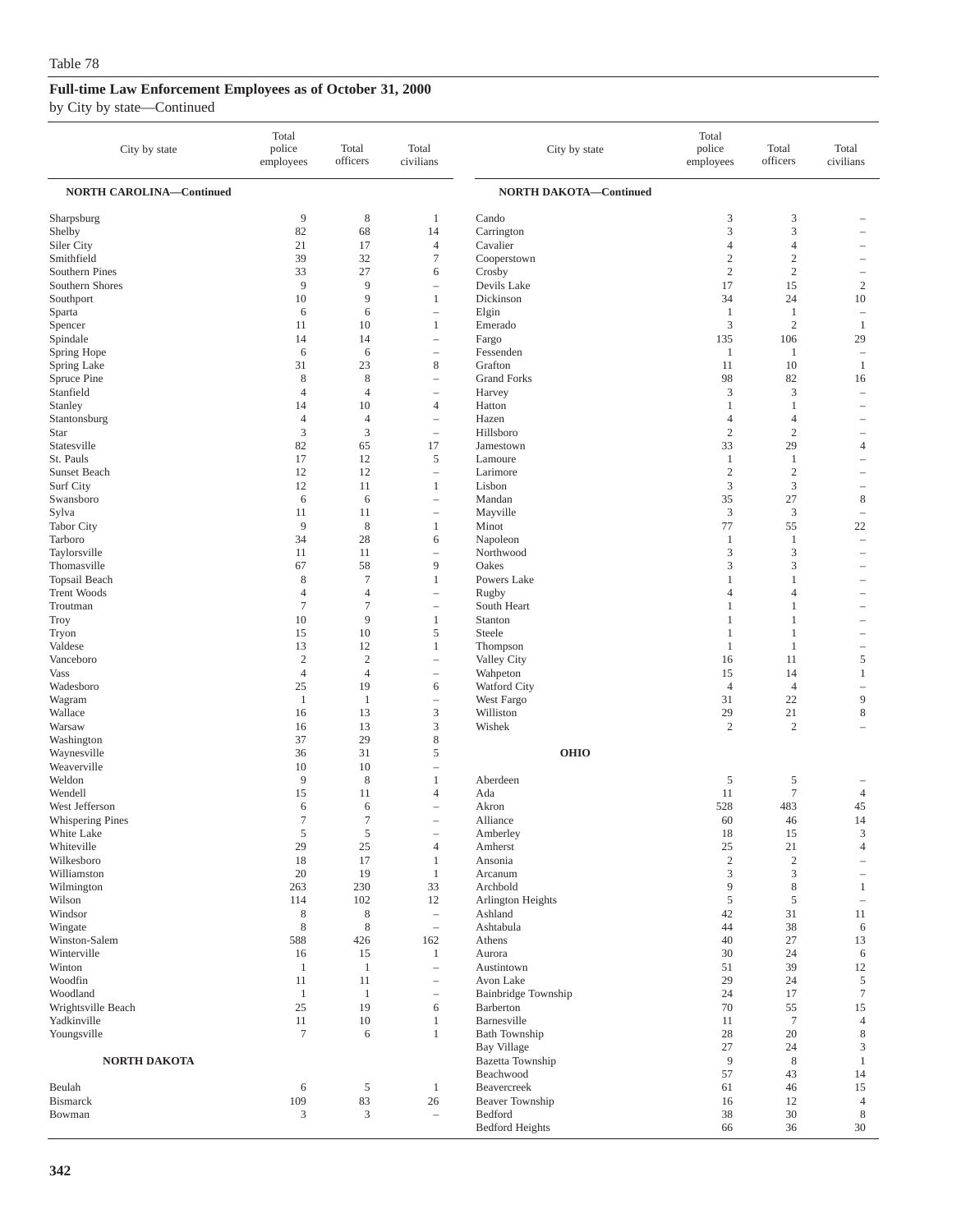| City by state                              | Total<br>police<br>employees | Total<br>officers     | Total<br>civilians                           | City by state                                | Total<br>police<br>employees | Total<br>officers    | Total<br>civilians                |
|--------------------------------------------|------------------------------|-----------------------|----------------------------------------------|----------------------------------------------|------------------------------|----------------------|-----------------------------------|
| OHIO-Continued                             |                              |                       |                                              | OHIO-Continued                               |                              |                      |                                   |
| Bellaire                                   | 11                           | 11                    | -                                            | Dayton                                       | 627                          | 493                  | 134                               |
| Bellbrook                                  | 16                           | 11                    | 5                                            | Deer Park                                    | 15                           | 11                   | $\overline{4}$                    |
| Bellefontaine                              | 33                           | 25                    | 8                                            | Defiance                                     | 33                           | 26                   | $\overline{7}$                    |
| Bellevue                                   | 17                           | 13                    | 4                                            | Delaware                                     | 52                           | 36                   | 16                                |
| Bellville<br>Belpre                        | 3<br>16                      | 3<br>11               | L,<br>5                                      | Delhi Township<br>Delta                      | 36<br>$\boldsymbol{7}$       | 32<br>$\overline{7}$ | $\overline{4}$<br>$\equiv$        |
| Berea                                      | 40                           | 31                    | 9                                            | Dennison                                     | $\tau$                       | 7                    |                                   |
| Bethel                                     | 5                            | $\overline{4}$        | 1                                            | Deshler                                      | 3                            | 3                    | $\overline{\phantom{a}}$          |
| Bethesda                                   | 1                            | 1                     | $\overline{\phantom{m}}$                     | Donnelsville                                 | 1                            | 1                    | $\overline{\phantom{m}}$          |
| Beverly                                    | $\overline{4}$               | $\overline{2}$        | $\mathfrak{2}$                               | Dover                                        | 23                           | 22                   | $\mathbf{1}$                      |
| Bexley                                     | 35                           | 28                    | $\tau$                                       | Doylestown                                   | $7\phantom{.0}$              | 6                    | -1                                |
| Blanchester                                | $\,$ 8 $\,$                  | $\,$ 8 $\,$           | $\qquad \qquad -$                            | Dublin                                       | 82                           | 61                   | 21                                |
| <b>Blendon</b> Township                    | 13                           | 12                    | 1                                            | East Cleveland                               | 83                           | 61                   | 22                                |
| Blue Ash<br>Bluffton                       | 45<br>$\overline{7}$         | 36<br>$\overline{7}$  | 9<br>$\qquad \qquad -$                       | Eastlake                                     | 49<br>30                     | 37<br>25             | 12<br>$\overline{5}$              |
| Boardman Township                          | 70                           | 54                    | 16                                           | East Liverpool<br>East Palestine             | 9                            | 6                    | $\mathfrak{Z}$                    |
| <b>Bowling Green</b>                       | 57                           | 44                    | 13                                           | Eaton                                        | 21                           | 14                   | $\tau$                            |
| <b>Bradford</b>                            | 3                            | 3                     | $\overline{\phantom{a}}$                     | Elmwood Place                                | 12                           | $7\phantom{.0}$      | 5                                 |
| Brecksville                                | 35                           | 28                    | $\boldsymbol{7}$                             | Elyria                                       | 139                          | 98                   | 41                                |
| <b>Brewster</b>                            | $\overline{4}$               | $\overline{4}$        | -                                            | Englewood                                    | 27                           | 18                   | 9                                 |
| Bridgeport                                 | 11                           | $\tau$                | 4                                            | Euclid                                       | 174                          | 103                  | 71                                |
| <b>Broadview Heights</b>                   | 33                           | 26                    | $\overline{7}$                               | Evendale                                     | 20                           | 19                   | -1                                |
| <b>Brookfield Township</b>                 | 9                            | 8<br>34               | 1                                            | Fairborn<br>Fairfax                          | 58<br>9                      | 45<br>9              | 13                                |
| <b>Brooklyn</b><br><b>Brooklyn Heights</b> | 42<br>17                     | 16                    | 8<br>$\mathbf{1}$                            | Fairfield                                    | 74                           | 58                   | $\sim$<br>16                      |
| <b>Brook Park</b>                          | 48                           | 39                    | 9                                            | Fairfield Township                           | 9                            | 8                    | -1                                |
| <b>Brookville</b>                          | 16                           | 11                    | 5                                            | Fairlawn                                     | 30                           | 22                   | $\,8\,$                           |
| <b>Brunswick</b>                           | 51                           | 39                    | 12                                           | <b>Fairport Harbor</b>                       | 8                            | $\overline{7}$       | -1                                |
| <b>Bryan</b>                               | 26                           | 20                    | 6                                            | Fairview Park                                | 30                           | 28                   | $\sqrt{2}$                        |
| <b>Buckeye Lake</b>                        | 6                            | 6                     | $\qquad \qquad -$                            | Fayette                                      | 3                            | 3                    | $\hspace{1.0cm} - \hspace{1.0cm}$ |
| <b>Bucyrus</b>                             | 28                           | 21                    | $\tau$                                       | Findlay                                      | 88                           | 71                   | 17                                |
| <b>Burton</b><br><b>Butler Township</b>    | $\overline{2}$<br>14         | $\sqrt{2}$<br>13      | $\equiv$<br>1                                | Forest<br>Forest Park                        | $\mathbf{2}$<br>40           | $\overline{2}$<br>34 | $\overline{\phantom{a}}$<br>6     |
| Cadiz                                      | 6                            | 6                     | $\qquad \qquad -$                            | Fort Recovery                                | $\mathbf{2}$                 | $\sqrt{2}$           | $\overline{\phantom{0}}$          |
| Cambridge                                  | 31                           | 24                    | $\overline{7}$                               | Fort Shawnee                                 | $\overline{4}$               | $\overline{4}$       |                                   |
| Campbell                                   | 16                           | 16                    | $\equiv$                                     | Franklin                                     | 28                           | 22                   | 6                                 |
| Canal Fulton                               | 9                            | $\,$ 8 $\,$           | $\mathbf{1}$                                 | Franklin Township                            | 15                           | 10                   | $\mathfrak s$                     |
| Canfield                                   | 21                           | 15                    | 6                                            | Fredericktown                                | $\overline{4}$               | $\overline{4}$       | $\overline{\phantom{m}}$          |
| Canton                                     | 210                          | 189                   | 21                                           | Fremont                                      | 38                           | 33                   | 5                                 |
| Carey<br>Carlisle                          | 11<br>9                      | $\tau$<br>$\,$ 8 $\,$ | $\overline{4}$                               | Gahanna                                      | 59<br>27                     | 52<br>21             | $\boldsymbol{7}$<br>6             |
| Carrollton                                 | $\,$ 8 $\,$                  | $\,$ 8 $\,$           | $\mathbf{1}$<br>i.                           | Galion<br>Gallipolis                         | 15                           | 14                   | -1                                |
| Celina                                     | 19                           | 14                    | 5                                            | Garfield Heights                             | 81                           | 62                   | 19                                |
| Centerville                                | 49                           | 40                    | 9                                            | Gates Mills                                  | 16                           | 12                   | 4                                 |
| Chagrin Falls                              | 19                           | 11                    | 8                                            | Geneva                                       | 17                           | 13                   | 4                                 |
| Chardon                                    | 15                           | 10                    | 5                                            | Geneva-on-the-Lake                           | 3                            | 3                    |                                   |
| Chauncey                                   | $\mathbf{1}$                 | -1                    |                                              | Genoa                                        | 4                            | $\overline{4}$       |                                   |
| Cheviot                                    | 10                           | 10                    | $\overline{\phantom{a}}$<br>$\boldsymbol{7}$ | Genoa Township                               | 15                           | 14                   | -1                                |
| Chillicothe<br>Cincinnati                  | 58<br>1,310                  | 51<br>1,022           | 288                                          | Germantown<br>German Township (Clark County) | 15<br>5                      | 10<br>5              | 5                                 |
| Circleville                                | 37                           | 26                    | 11                                           | German Township (Montgomery County)          | 6                            | 6                    |                                   |
| Clayton                                    | 15                           | 15                    | $\overline{\phantom{a}}$                     | Gibsonburg                                   | $\overline{4}$               | $\overline{4}$       |                                   |
| Clearcreek Township                        | 11                           | 10                    | $\mathbf{1}$                                 | Girard                                       | 27                           | 23                   | $\overline{4}$                    |
| Cleveland                                  | 2,446                        | 1,890                 | 556                                          | Glendale                                     | 8                            | $\boldsymbol{7}$     | $\mathbf{1}$                      |
| Cleveland Heights                          | 118                          | 108                   | 10                                           | Golf Manor                                   | $\tau$                       | 6                    | $\mathbf{1}$                      |
| Cleves                                     | $\overline{c}$<br>10         | 2<br>9                | $\overline{\phantom{a}}$                     | Goshen Township                              | 9<br>25                      | 8                    | -1                                |
| Clinton Township<br>Clyde                  | 16                           | 12                    | 1<br>$\overline{4}$                          | Grandview Heights<br>Granville               | 12                           | 20<br>9              | $\sqrt{5}$<br>$\mathfrak{Z}$      |
| Coitsville Township                        | $\overline{4}$               | $\overline{4}$        | $\overline{\phantom{a}}$                     | Greenfield                                   | 13                           | 11                   | $\overline{2}$                    |
| Coldwater                                  | 6                            | 6                     | $\qquad \qquad -$                            | Greenhills                                   | 8                            | 8                    |                                   |
| Columbus                                   | 2,142                        | 1,756                 | 386                                          | Greenville                                   | 30                           | 24                   | 6                                 |
| Conneaut                                   | 29                           | 22                    | $\tau$                                       | Greenwich                                    | $\overline{4}$               | $\overline{4}$       |                                   |
| Copley Township                            | 23                           | 17                    | 6                                            | Grove City                                   | 59                           | 45                   | 14                                |
| Cortland                                   | 10                           | 10                    | $\equiv$                                     | Hamilton                                     | 142                          | 117                  | 25                                |
| Covington                                  | 6                            | 5                     | $\mathbf{1}$                                 | Hamler-Marion Township                       | -1                           | $\mathbf{1}$         | $\hspace{1.0cm} - \hspace{1.0cm}$ |
| Crestline<br>Crooksville                   | 15<br>5                      | 11<br>$\overline{4}$  | 4<br>$\mathbf{1}$                            | Harrison<br>Hartville                        | 24<br>6                      | 21<br>$\mathfrak s$  | 3<br>$\mathbf{1}$                 |
| Cuyahoga Falls                             | 115                          | 93                    | 22                                           | Hicksville                                   | 9                            | $\boldsymbol{7}$     | $\overline{2}$                    |
| Dalton                                     | 3                            | 3                     | $\overline{\phantom{a}}$                     | <b>Highland Heights</b>                      | 30                           | $22\,$               | 8                                 |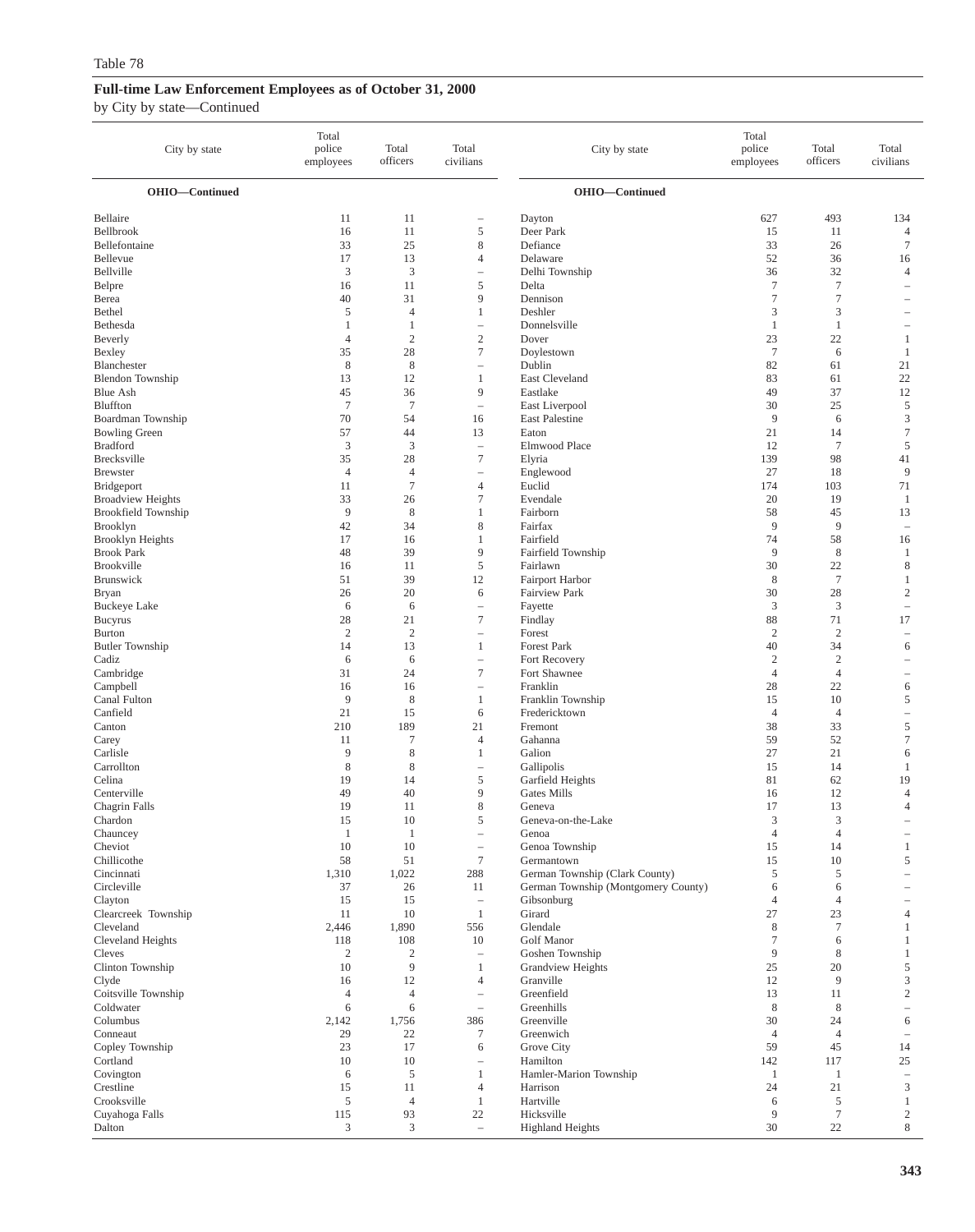| City by state                   | Total<br>police<br>employees | Total<br>officers                | Total<br>civilians                                | City by state                      | Total<br>police<br>employees | Total<br>officers | Total<br>civilians            |
|---------------------------------|------------------------------|----------------------------------|---------------------------------------------------|------------------------------------|------------------------------|-------------------|-------------------------------|
| OHIO-Continued                  |                              |                                  |                                                   | OHIO-Continued                     |                              |                   |                               |
| Hilliard                        | 60                           | 45                               | 15                                                | Middlefield                        | 11                           | 7                 | $\overline{4}$                |
| Hillsboro                       | 21                           | 17                               | $\overline{4}$                                    | Middletown                         | 128                          | 90                | 38                            |
| Hinckley Township               | 11                           | 9                                | $\mathfrak{2}$                                    | Milford                            | 17                           | 14                | 3                             |
| Holgate<br>Holland              | 1<br>6                       | 1<br>6                           | $\hspace{1.0cm} - \hspace{1.0cm}$                 | Millersburg<br>Milton Township     | 11<br>$\overline{4}$         | 9<br>3            | $\mathfrak{2}$<br>1           |
| Howland                         | 19                           | 18                               | 1                                                 | Minerva                            | 13                           | 8                 | 5                             |
| Hubbard                         | 18                           | 14                               | 4                                                 | Minerva Park                       | $\overline{4}$               | $\overline{4}$    | i.                            |
| Hubbard Township                | 10                           | 9                                | 1                                                 | Mingo Junction                     | 11                           | 10                | 1                             |
| Huber Heights                   | 67                           | 51                               | 16                                                | Mogadore                           | 9                            | 9                 |                               |
| Hudson                          | 36                           | 31                               | 5                                                 | Monroe                             | 19                           | 15                | 4                             |
| <b>Hunting Valley</b>           | 13<br>18                     | 12<br>14                         | 1<br>$\overline{4}$                               | Monroeville                        | 5<br>22                      | 5<br>20           | $\overline{c}$                |
| Huron<br>Independence           | 50                           | 35                               | 15                                                | Montgomery<br>Montpelier           | 9                            | 8                 | $\mathbf{1}$                  |
| Indian Hill                     | 24                           | 19                               | 5                                                 | Moraine                            | 38                           | 29                | 9                             |
| Ironton                         | 22                           | 16                               | 6                                                 | Mount Gilead                       | $\overline{7}$               | $\tau$            | $\qquad \qquad -$             |
| Jackson                         | 27                           | 20                               | 7                                                 | <b>Mount Sterling</b>              | 11                           | $\tau$            | $\overline{4}$                |
| Jackson Township                | 45                           | 37                               | 8                                                 | <b>Mount Vernon</b>                | 31                           | 26                | 5                             |
| Jefferson                       | 6                            | 5                                | 1                                                 | Munroe Falls                       | 8                            | 8                 | $\qquad \qquad -$             |
| Johnstown<br>Kelleys Island     | 12<br>$\mathbf{2}$           | 8<br>$\sqrt{2}$                  | 4<br>$\hspace{1.0cm} - \hspace{1.0cm}$            | Napoleon<br>Navarre                | 20<br>5                      | 15<br>5           | 5<br>$\qquad \qquad -$        |
| Kent                            | 58                           | 42                               | 16                                                | Nelsonville                        | 11                           | 8                 | 3                             |
| Kenton                          | 16                           | 16                               | $\equiv$                                          | New Albany                         | 19                           | 14                | 5                             |
| Kettering                       | 107                          | 80                               | 27                                                | Newark                             | 98                           | 82                | 16                            |
| Kirtland                        | 13                           | $\tau$                           | 6                                                 | New Boston                         | 14                           | 10                | 4                             |
| Kirtland Hills                  | 9                            | 8                                | 1                                                 | Newburgh Heights                   | 10                           | $\tau$            | 3                             |
| Lakemore                        | $\,$ 8 $\,$<br>12            | $\tau$                           | 1                                                 | Newcomerstown                      | 14<br>11                     | 9<br>$\tau$       | 5<br>$\overline{4}$           |
| Lake Township<br>Lakewood       | 103                          | 11<br>83                         | 1<br>20                                           | New Lexington<br>New Middletown    | $\mathbf{1}$                 | 1                 |                               |
| Lancaster                       | 82                           | 60                               | 22                                                | New Paris                          | 3                            | 3                 | $\overline{\phantom{a}}$      |
| Lawrence Township               | $\sqrt{5}$                   | 5                                | $\hspace{1.0cm} - \hspace{1.0cm}$                 | New Philadelphia                   | 25                           | 21                | $\overline{4}$                |
| Lebanon                         | 34                           | 26                               | 8                                                 | New Richmond                       | 5                            | $\overline{4}$    | 1                             |
| Leipsic                         | $\mathfrak{2}$               | $\overline{2}$                   | $\overline{\phantom{a}}$                          | Newtown                            | 5                            | $\mathfrak s$     | i.                            |
| Lexington                       | 11                           | $\overline{7}$                   | 4                                                 | <b>Niles</b>                       | 39                           | 34                | 5                             |
| Liberty Township<br>Lima        | 30<br>118                    | 23<br>94                         | $\tau$<br>24                                      | North Baltimore<br>North Canton    | 5<br>32                      | 5<br>25           | $\tau$                        |
| Lisbon                          | 12                           | 8                                | 4                                                 | North College Hill                 | 14                           | 13                | 1                             |
| Lockland                        | 14                           | 13                               | $\mathbf{1}$                                      | North Kingsville                   | $\overline{4}$               | $\overline{4}$    | $\overline{\phantom{a}}$      |
| Logan                           | 18                           | 13                               | 5                                                 | North Olmsted                      | 76                           | 57                | 19                            |
| London                          | 19                           | 15                               | $\overline{4}$                                    | North Randall                      | 13                           | 11                | $\overline{c}$                |
| Lorain                          | 144                          | 108                              | 36                                                | North Ridgeville                   | 43                           | 36                | $\tau$                        |
| Lordstown<br>Loudonville        | 13<br>11                     | 9<br>$\tau$                      | 4<br>4                                            | North Royalton<br>Northwood        | 58<br>28                     | 39<br>21          | 19<br>$\tau$                  |
| Louisville                      | 11                           | 11                               | ÷                                                 | Norton                             | 21                           | 15                | 6                             |
| Loveland                        | 18                           | 17                               | 1                                                 | Norwalk                            | 32                           | 24                | 8                             |
| Lowellville                     | 5                            | $\overline{2}$                   | 3                                                 | Norwood                            | 52                           | 45                | $\tau$                        |
| Lyndhurst                       | 37                           | 29                               | 8                                                 | Oak Harbor                         | 6                            | $\overline{4}$    | $\mathfrak{2}$                |
| Macedonia                       | 26                           | 20<br>12                         | 6<br>$\mathbf{1}$                                 | Oakwood                            | 35                           | 30                | 5                             |
| Madeira<br>Madison Township     | 13<br>22                     | 20                               | $\boldsymbol{2}$                                  | Oakwood Village<br>Oberlin         | 15<br>17                     | 15<br>13          | $\overline{4}$                |
| Magnolia                        | $\mathfrak z$                | $\mathfrak z$                    | $\qquad \qquad -$                                 | <b>Olmsted Falls</b>               | 17                           | 11                | 6                             |
| Mansfield                       | 142                          | 96                               | 46                                                | <b>Olmsted Township</b>            | 16                           | 12                | 4                             |
| Maple Heights                   | 62                           | 46                               | 16                                                | Ontario                            | 24                           | 18                | 6                             |
| Mariemont                       | 11                           | 10                               | 1                                                 | Oregon                             | 58                           | 44                | 14                            |
| Marietta<br>Marion              | 37<br>83                     | 30<br>64                         | $\tau$<br>19                                      | Orrville<br>Ottawa                 | 18<br>$\tau$                 | 13<br>$\tau$      | 5<br>$\overline{\phantom{a}}$ |
| Marysville                      | 34                           | 28                               | 6                                                 | Ottawa Hills                       | 15                           | 11                | $\overline{4}$                |
| Mason                           | 33                           | 31                               | $\sqrt{2}$                                        | Oxford                             | 36                           | 26                | 10                            |
| Massillon                       | 57                           | 53                               | $\overline{4}$                                    | Painesville                        | 38                           | 34                | 4                             |
| Maumee                          | 56                           | 41                               | 15                                                | Parma                              | 160                          | 103               | 57                            |
| Mayfield Heights                | 43                           | 33                               | 10                                                | Parma Heights                      | 40                           | 34                | 6                             |
| Mayfield Village                | 23                           | 15                               | 8                                                 | Pataskala                          | 16                           | 16                | $\overline{\phantom{0}}$      |
| McConnelsville<br>Mechanicsburg | 6<br>$\overline{4}$          | $\overline{4}$<br>$\overline{4}$ | $\mathbf{2}$<br>$\hspace{1.0cm} - \hspace{1.0cm}$ | Paulding<br>Payne                  | 5<br>$\mathbf{1}$            | 4<br>$\mathbf{1}$ | 1                             |
| Medina                          | 52                           | 39                               | 13                                                | Peninsula                          | 5                            | $\overline{4}$    | $\mathbf{1}$                  |
| Mentor                          | 102                          | 74                               | 28                                                | Pepper Pike                        | 22                           | 16                | 6                             |
| Mentor-on-the-Lake              | 15                           | 11                               | 4                                                 | Perkins Township                   | 24                           | 18                | 6                             |
| Miamisburg                      | 45                           | 36                               | 9                                                 | Perrysburg                         | 34                           | 28                | 6                             |
| Miami Township                  | 36                           | 32                               | 4                                                 | Perry Township (Franklin County)   | 15                           | $\overline{9}$    | 6                             |
| Middleburg Heights              | 36                           | 30                               | 6                                                 | Perry Township (Montgomery County) | 5                            | 5                 | $\qquad \qquad -$             |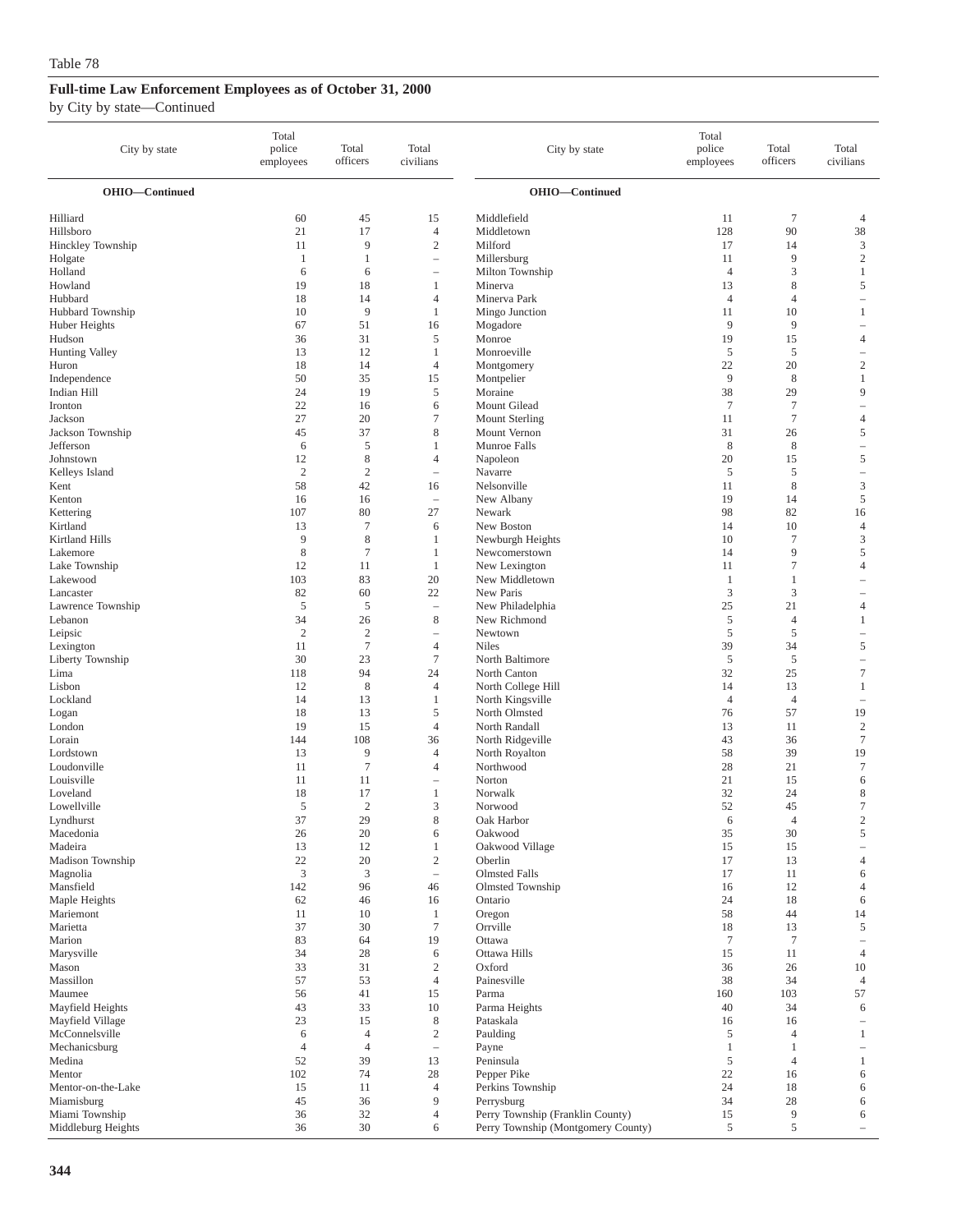| City by state                                                                  | Total<br>police<br>employees | Total<br>officers | Total<br>civilians                | City by state                                   | Total<br>police<br>employees | Total<br>officers | Total<br>civilians                       |
|--------------------------------------------------------------------------------|------------------------------|-------------------|-----------------------------------|-------------------------------------------------|------------------------------|-------------------|------------------------------------------|
| OHIO-Continued                                                                 |                              |                   |                                   | OHIO-Continued                                  |                              |                   |                                          |
| Perry Township (Stark County)                                                  | 30                           | 24                | 6                                 | Toledo                                          | 801                          | 683               | 118                                      |
| Pickerington                                                                   | 27                           | 19                | 8                                 | Toronto                                         | 10                           | 10                |                                          |
| Pierce Township                                                                | 13                           | 12                | 1                                 | Trenton                                         | 13                           | 9                 | $\overline{4}$                           |
| Piqua                                                                          | 41                           | 33                | 8                                 | Trotwood                                        | 64                           | 51                | 13                                       |
| Plain City<br>Plymouth                                                         | 8<br>$\overline{4}$          | 8<br>3            | $\equiv$<br>1                     | <b>Troy</b><br>Twinsburg                        | 47<br>44                     | 41<br>33          | 6<br>11                                  |
| Poland Township                                                                | 14                           | 12                | $\mathfrak{2}$                    | Uhrichsville                                    | 8                            | 8                 | $\overline{\phantom{a}}$                 |
| Poland Village                                                                 | 6                            | 6                 | L.                                | Union                                           | 6                            | 6                 | $\overline{\phantom{0}}$                 |
| Port Clinton                                                                   | 19                           | 14                | 5                                 | <b>Union City</b>                               | $\overline{4}$               | $\overline{4}$    | $\qquad \qquad -$                        |
| Portsmouth                                                                     | 42                           | 38                | $\overline{4}$                    | Uniontown                                       | 9                            | 8                 | -1                                       |
| Powell                                                                         | 16                           | 15                | 1                                 | Union Township (Clermont County)                | 57                           | 43                | 14                                       |
| Powhatan Point                                                                 | 5                            | $\overline{4}$    | $\mathbf{1}$                      | Union Township (Licking County)                 | $\mathbf{1}$                 | -1                | ۰                                        |
| Ravenna                                                                        | 30                           | 23<br>18          | $\tau$<br>$\overline{4}$          | University Heights                              | 38<br>58                     | 30<br>48          | $\,8\,$                                  |
| Reading<br>Reynoldsburg                                                        | 22<br>63                     | 49                | 14                                | <b>Upper Arlington</b><br><b>Upper Sandusky</b> | 18                           | 13                | 10<br>5                                  |
| Richfield                                                                      | 19                           | 13                | 6                                 | Urbana                                          | 32                           | 23                | 9                                        |
| Richfield Township                                                             | 6                            | 6                 | $\qquad \qquad -$                 | Valley View                                     | 19                           | 17                | $\sqrt{2}$                               |
| Richmond Heights                                                               | 25                           | 19                | 6                                 | Vandalia                                        | 39                           | 31                | $\,$ 8 $\,$                              |
| Richwood                                                                       | 6                            | 5                 | 1                                 | Van Wert                                        | 28                           | 22                | 6                                        |
| Rittman                                                                        | 12                           | 9                 | 3                                 | Vermilion                                       | 23                           | 18                | 5                                        |
| Riverside                                                                      | 32                           | 30                | $\mathfrak{2}$                    | Vienna Township                                 | $\overline{4}$               | $\overline{4}$    | $\overline{\phantom{0}}$                 |
| Roseville                                                                      | $\overline{2}$               | $\overline{2}$    | $\qquad \qquad -$                 | Village of Highland Hills                       | 10                           | 10                |                                          |
| Rossford                                                                       | 18<br>9                      | 17<br>$\,$ 8 $\,$ | 1<br>$\mathbf{1}$                 | Village of Leesburg                             | $\mathfrak{Z}$<br>35         | 3<br>26           | 9                                        |
| Russell Township<br>Sagamore Hills                                             | 12                           | 9                 | 3                                 | Wadsworth<br>Waite Hill                         | 6                            | 6                 | $\hspace{1.0cm} - \hspace{1.0cm}$        |
| Salem                                                                          | 25                           | 24                | 1                                 | Walbridge                                       | 8                            | $\overline{4}$    | $\overline{4}$                           |
| Salineville                                                                    | 3                            | 3                 |                                   | <b>Walton Hills</b>                             | 17                           | 13                | $\overline{4}$                           |
| Sandusky                                                                       | 64                           | 55                | 9                                 | Wapakoneta                                      | 19                           | 14                | 5                                        |
| Seaman                                                                         | 3                            | $\overline{2}$    | $\mathbf{1}$                      | Warren                                          | 80                           | 62                | 18                                       |
| Sebring                                                                        | 8                            | $\overline{4}$    | $\overline{4}$                    | Warrensville Heights                            | 48                           | 37                | 11                                       |
| Seven Hills                                                                    | 18                           | 17                | 1                                 | Warren Township                                 | $\,$ 8 $\,$                  | $\,$ 8 $\,$       | $\overline{\phantom{a}}$                 |
| Seville                                                                        | $\overline{7}$               | 6                 | 1                                 | <b>Washington Court House</b>                   | 25                           | 19                | 6                                        |
| Shadyside                                                                      | 10<br>97                     | 6<br>70           | $\overline{4}$<br>27              | Washingtonville<br>Waterville                   | -1<br>15                     | -1<br>14          | $\overline{\phantom{0}}$<br>$\mathbf{1}$ |
| Shaker Heights<br>Sharon Township                                              | 9                            | 9                 | i.                                | Waterville Township                             | 5                            | 5                 | $\hspace{1.0cm} - \hspace{1.0cm}$        |
| Sharonville                                                                    | 42                           | 33                | 9                                 | Wauseon                                         | 14                           | 12                | $\overline{c}$                           |
| Shawnee Township                                                               | 16                           | 10                | 6                                 | Waverly                                         | 19                           | 13                | 6                                        |
| Sheffield Lake                                                                 | 15                           | 11                | $\overline{4}$                    | Waynesville                                     | 5                            | $\overline{4}$    | -1                                       |
| Shelby                                                                         | 19                           | 15                | $\overline{4}$                    | Wellington                                      | 8                            | 6                 | $\overline{c}$                           |
| Sidney                                                                         | 48                           | 37                | 11                                | Wellston                                        | 12                           | 9                 | 3                                        |
| Silverton                                                                      | 13                           | 10                | 3                                 | Wellsville                                      | 5                            | 5                 | $\overline{\phantom{a}}$                 |
| Smith Township                                                                 | 6                            | 5                 | $\mathbf{1}$                      | West Carrollton                                 | 37                           | 29                | 8                                        |
| Solon<br>South Euclid                                                          | 64<br>48                     | 44<br>39          | 20<br>9                           | West Chester Township<br>Westerville            | 84<br>72                     | 68<br>62          | 16<br>10                                 |
| South Russell                                                                  | 8                            | 8                 | $\overline{\phantom{a}}$          | West Jefferson                                  | 14                           | 10                | $\overline{4}$                           |
| South Zanesville                                                               | 3                            | 3                 | $\overline{\phantom{a}}$          | Westlake                                        | 64                           | 48                | 16                                       |
| Spencerville                                                                   | $\overline{4}$               | $\overline{4}$    |                                   | West Union                                      | 5                            | 5                 |                                          |
| Springboro                                                                     | 27                           | 20                | $\boldsymbol{7}$                  | Whitehall                                       | 55                           | 45                | 10                                       |
| Springdale                                                                     | 44                           | 35                | 9                                 | Wickliffe                                       | 38                           | 28                | $10\,$                                   |
| Springfield                                                                    | 149                          | 125               | 24                                | Willard                                         | 19                           | 15                | $\overline{4}$                           |
| Springfield Township (Hamilton County)                                         | 48                           | 42                | 6                                 | Willoughby                                      | 59                           | 44                | 15                                       |
| Springfield Township (Mahoning County)<br>Springfield Township (Summit County) | 6<br>18                      | 5<br>17           | 1<br>1                            | Willoughby Hills<br>Willowick                   | 24<br>31                     | 18<br>24          | 6<br>$\tau$                              |
| St. Bernard                                                                    | 18                           | 17                | $\mathbf{1}$                      | Wilmington                                      | 22                           | 20                | $\overline{2}$                           |
| Steubenville                                                                   | 57                           | 48                | 9                                 | Winchester                                      | -1                           | -1                | $\overline{\phantom{a}}$                 |
| St. Mary's                                                                     | 18                           | 14                | $\overline{4}$                    | Windham                                         | 9                            | $\boldsymbol{7}$  | $\sqrt{2}$                               |
| Stow                                                                           | 53                           | 31                | 22                                | Wintersville                                    | 8                            | $7\phantom{.0}$   | $\mathbf{1}$                             |
| Streetsboro                                                                    | 31                           | 23                | $\,8\,$                           | Woodlawn                                        | 16                           | 15                | -1                                       |
| Strongsville                                                                   | 92                           | 72                | 20                                | Woodsfield                                      | $\tau$                       | 7                 | $\hspace{1.0cm} - \hspace{1.0cm}$        |
| Struthers                                                                      | 16                           | 15                | $\mathbf{1}$                      | Woodville                                       | 3                            | 3                 | $\hspace{1.0cm} - \hspace{1.0cm}$        |
| Sugarcreek Township                                                            | 15                           | 10                | 5                                 | Wooster                                         | 44                           | 39                | 5                                        |
| Sunbury<br>Swanton                                                             | 8<br>$\tau$                  | 8<br>6            | $\qquad \qquad -$<br>$\mathbf{1}$ | Worthington                                     | 48<br>21                     | 35<br>17          | 13<br>$\overline{4}$                     |
| Sylvania                                                                       | 41                           | 34                | $\boldsymbol{7}$                  | Wyoming<br>Xenia                                | 71                           | 46                | 25                                       |
| Sylvania Township                                                              | 62                           | 46                | 16                                | <b>Yellow Springs</b>                           | 12                           | 9                 | 3                                        |
| Tallmadge                                                                      | 36                           | 26                | 10                                | Youngstown                                      | 253                          | 209               | 44                                       |
| Terrace Park                                                                   | $\tau$                       | 6                 | $\mathbf{1}$                      | Zanesville                                      | 98                           | 55                | 43                                       |
| Tiffin                                                                         | 44                           | 31                | 13                                |                                                 |                              |                   |                                          |
| <b>Tipp City</b>                                                               | 19                           | 16                | 3                                 |                                                 |                              |                   |                                          |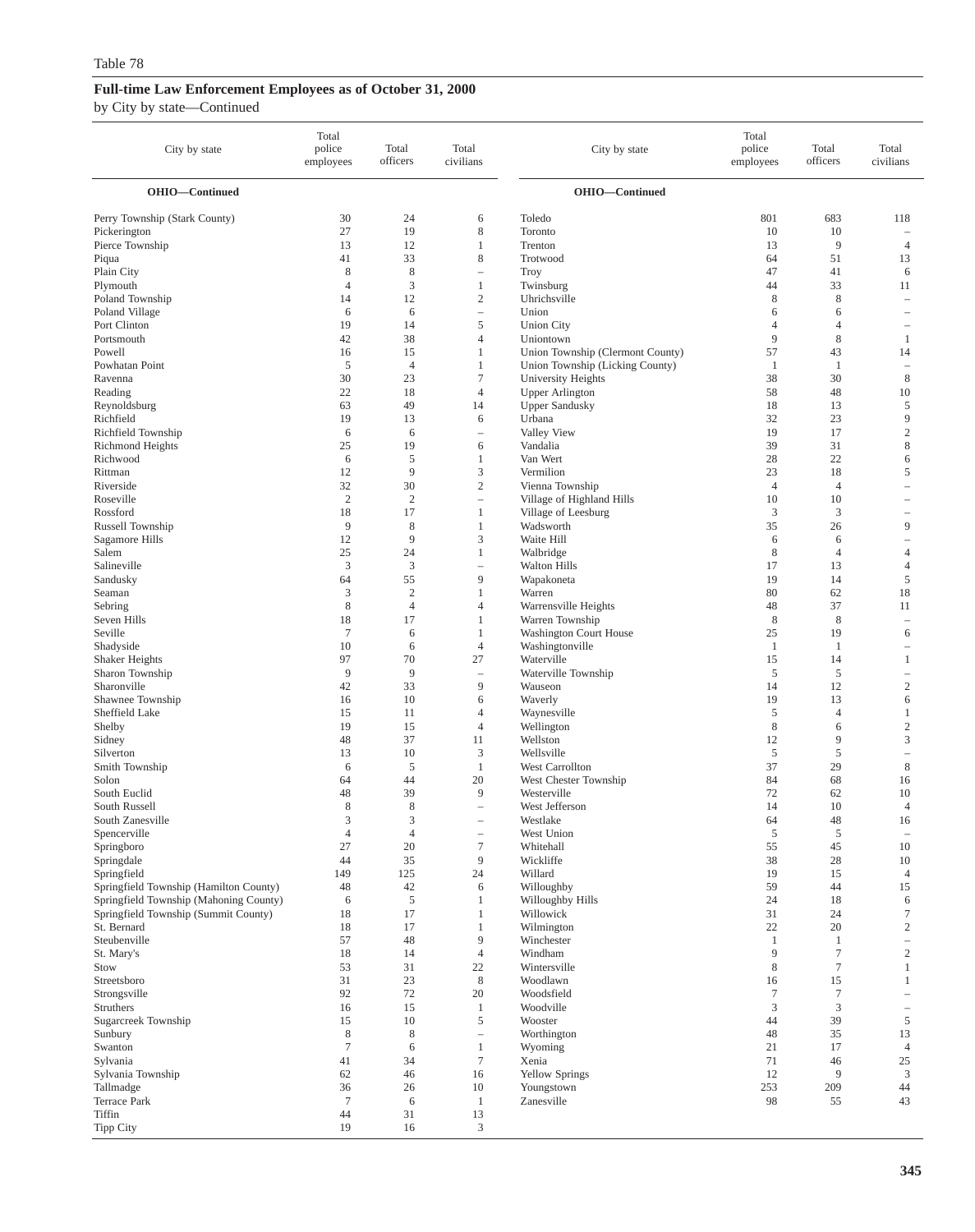| City by state                  | Total<br>police<br>employees | Total<br>officers           | Total<br>civilians                                    | City by state         | Total<br>police<br>employees | Total<br>officers | Total<br>civilians                |
|--------------------------------|------------------------------|-----------------------------|-------------------------------------------------------|-----------------------|------------------------------|-------------------|-----------------------------------|
| <b>OKLAHOMA</b>                |                              |                             |                                                       | OKLAHOMA-Continued    |                              |                   |                                   |
| Ada                            | 45                           | 32                          | 13                                                    | Grove                 | 24                           | 18                | 6                                 |
| Agra                           | $\mathbf{1}$                 | $\mathbf{1}$                | $\overline{\phantom{a}}$                              | Guthrie               | 37                           | 26                | 11                                |
| Altus                          | 62                           | 44                          | 18                                                    | Guymon                | 23                           | 16                | $\boldsymbol{7}$                  |
| Alva                           | 14                           | 9                           | $\sqrt{5}$                                            | Haileyville           | 3                            | 3                 |                                   |
| Anadarko                       | 28<br>11                     | 22<br>6                     | 6<br>5                                                | Harrah<br>Hartshorne  | 11<br>5                      | 11<br>5           | $\overline{\phantom{a}}$          |
| Antlers<br>Apache              | $\overline{4}$               | $\overline{4}$              | $\overline{\phantom{0}}$                              | Haskell               | 5                            | 5                 |                                   |
| Ardmore                        | 70                           | 52                          | 18                                                    | Healdton              | 10                           | 5                 | 5                                 |
| Arkoma                         | $\tau$                       | $\overline{4}$              | 3                                                     | Heavener              | 10                           | 6                 | $\overline{4}$                    |
| Atoka                          | 14                           | 14                          | $\hspace{1.0cm} - \hspace{1.0cm}$                     | Hennessey             | 8                            | $\overline{4}$    | $\overline{4}$                    |
| Barnsdall                      | 6                            | $\overline{4}$              | $\sqrt{2}$                                            | Henryetta             | 18                           | 14                | $\overline{4}$                    |
| Bartlesville                   | 83                           | 55                          | 28                                                    | Hinton                | 6                            | 6                 | ÷,                                |
| <b>Beggs</b>                   | $\,$ 8 $\,$                  | $\sqrt{5}$                  | $\mathfrak{Z}$                                        | Hobart                | 15                           | 11                | $\overline{4}$                    |
| Bethany<br>Bixby               | 36<br>17                     | 24<br>12                    | 12<br>5                                               | Holdenville<br>Hollis | 15<br>11                     | 10<br>$\tau$      | 5<br>$\overline{4}$               |
| Blackwell                      | 23                           | 15                          | $\,$ 8 $\,$                                           | Hominy                | $\,$ 8 $\,$                  | 4                 | $\overline{4}$                    |
| Blanchard                      | 10                           | 6                           | $\overline{4}$                                        | Hooker                | 4                            | 4                 | ÷                                 |
| <b>Boise City</b>              | 3                            | $\mathfrak z$               | $\overline{\phantom{a}}$                              | Howe                  | 3                            | $\mathfrak{Z}$    |                                   |
| Bokoshe                        | $\mathbf{1}$                 | $\mathbf{1}$                | $\overline{\phantom{a}}$                              | Hugo                  | 16                           | 12                | $\overline{4}$                    |
| <b>Bristow</b>                 | 16                           | 13                          | $\mathfrak{Z}$                                        | Hulbert               | 5                            | $\overline{4}$    | 1                                 |
| <b>Broken Arrow</b>            | 133                          | 98                          | 35                                                    | Hydro                 | $\mathfrak{2}$               | $\overline{2}$    | $\overline{\phantom{a}}$          |
| <b>Broken Bow</b>              | 17                           | 12<br>$\overline{c}$        | 5                                                     | Idabel                | 25                           | 19                | 6                                 |
| Caddo<br>Calera                | $\sqrt{2}$<br>$\overline{4}$ | $\overline{4}$              | $\overline{\phantom{m}}$<br>$\overline{\phantom{0}}$  | Inola<br>Jay          | $\sqrt{5}$<br>13             | 3<br>$\,$ 8 $\,$  | $\sqrt{2}$<br>5                   |
| Carnegie                       | 9                            | 5                           | $\overline{4}$                                        | Jenks                 | 18                           | 14                | $\overline{4}$                    |
| Catoosa                        | 13                           | 12                          | 1                                                     | Jones                 | $\overline{4}$               | $\overline{4}$    | $\hspace{1.0cm} - \hspace{1.0cm}$ |
| Chandler                       | 13                           | 9                           | $\overline{4}$                                        | Kingfisher            | 10                           | 8                 | $\sqrt{2}$                        |
| Checotah                       | 13                           | 10                          | 3                                                     | Kingston              | 6                            | 6                 | $\overline{\phantom{a}}$          |
| Chelsea                        | $\,$ 8 $\,$                  | 5                           | 3                                                     | Konawa                | $\tau$                       | 5                 | $\sqrt{2}$                        |
| Cherokee                       | $\tau$                       | $\overline{4}$              | $\mathfrak{Z}$                                        | Krebs                 | 4                            | $\overline{4}$    | $\hspace{1.0cm} - \hspace{1.0cm}$ |
| Chickasha<br>Choctaw           | 44<br>15                     | 35<br>13                    | 9<br>$\mathbf{2}$                                     | Laverne<br>Lawton     | 6<br>179                     | 3<br>152          | $\ensuremath{\mathsf{3}}$<br>27   |
| Chouteau                       | $\boldsymbol{7}$             | 5                           | $\sqrt{2}$                                            | Lexington             | 11                           | 7                 | $\overline{4}$                    |
| Claremore                      | 49                           | 34                          | 15                                                    | Lindsay               | 10                           | 6                 | $\overline{4}$                    |
| Clayton                        | $\tau$                       | $\overline{4}$              | 3                                                     | <b>Locust Grove</b>   | 8                            | $\overline{4}$    | $\overline{4}$                    |
| Cleveland                      | $\,$ 8 $\,$                  | $\overline{7}$              | 1                                                     | Lone Grove            | 11                           | 7                 | $\overline{4}$                    |
| Clinton                        | 21                           | 14                          | $\tau$                                                | Luther                | $\overline{4}$               | 4                 |                                   |
| Coalgate                       | 8                            | $\tau$                      | 1                                                     | Madill                | 14                           | 13                | $\mathbf{1}$                      |
| Colbert<br>Collinsville        | 3<br>9                       | 3<br>$\tau$                 | $\hspace{1.0cm} - \hspace{1.0cm}$<br>$\boldsymbol{2}$ | Mangum<br>Mannford    | 10<br>14                     | 6<br>9            | $\overline{4}$<br>5               |
| Comanche                       | $\overline{4}$               | $\overline{4}$              | $\hspace{1.0cm} - \hspace{1.0cm}$                     | Marietta              | 6                            | 6                 | $\overline{\phantom{a}}$          |
| Commerce                       | 6                            | 5                           | 1                                                     | Marlow                | 13                           | 10                | $\mathfrak z$                     |
| Cordell                        | 9                            | 8                           | 1                                                     | Maysville             | $\overline{4}$               | 3                 | $\mathbf{1}$                      |
| Coweta                         | 22                           | 16                          | 6                                                     | McAlester             | 57                           | 45                | 12                                |
| Crescent                       | $\overline{7}$               | $\overline{4}$              | 3                                                     | McLoud                | 8                            | 6                 | $\sqrt{2}$                        |
| Cushing                        | 24                           | 18                          | 6                                                     | Meeker                | 6                            | 6                 | $\overline{\phantom{a}}$          |
| Davis<br>Del City              | 13<br>47                     | 10<br>33                    | 3<br>14                                               | Miami<br>Midwest City | 42<br>120                    | 30<br>98          | 12<br>$22\,$                      |
| Dewey                          | 9                            | $\,8\,$                     | $\mathbf{1}$                                          | Minco                 | $\overline{4}$               | $\overline{4}$    | $\overline{\phantom{a}}$          |
| Dibble                         | 3                            | $\overline{c}$              | $\mathbf{1}$                                          | Moore                 | 65                           | 59                | 6                                 |
| Drumright                      | $\,$ 8 $\,$                  | $\sqrt{5}$                  | $\mathfrak{Z}$                                        | Mooreland             | $\sqrt{2}$                   | $\overline{c}$    | $\qquad \qquad -$                 |
| Duncan                         | 50                           | 40                          | 10                                                    | Morris                | 5                            | 5                 | $\overline{\phantom{a}}$          |
| Durant                         | 33                           | 25                          | $\,$ 8 $\,$                                           | Mountain View         | $\sqrt{2}$                   | $\sqrt{2}$        | $\overline{\phantom{m}}$          |
| Edmond                         | 101                          | 91                          | 10                                                    | Muldrow               | 19                           | $\boldsymbol{7}$  | 12                                |
| Elk City<br><b>Elmore City</b> | 33<br>$\overline{4}$         | 25<br>$\mathfrak{Z}$        | 8<br>1                                                | Muskogee<br>Mustang   | 109<br>24                    | 86<br>18          | 23<br>6                           |
| El Reno                        | 41                           | 28                          | 13                                                    | Newcastle             | 17                           | 12                | 5                                 |
| Enid                           | 104                          | 81                          | 23                                                    | Newkirk               | $\boldsymbol{7}$             | 6                 | 1                                 |
| Erick                          | 3                            | 3                           | $\overline{\phantom{a}}$                              | Nichols Hills         | 18                           | 14                | $\overline{4}$                    |
| Eufaula                        | 13                           | 10                          | $\mathfrak{Z}$                                        | Nicoma Park           | $\tau$                       | $\tau$            | $\overline{\phantom{a}}$          |
| Fairfax                        | 6                            | 3                           | $\mathfrak{Z}$                                        | Ninnekah              | $\sqrt{2}$                   | $\sqrt{2}$        | $\overline{\phantom{a}}$          |
| Fairview                       | 10                           | 6                           | $\overline{4}$                                        | Noble                 | 18                           | 13                | 5                                 |
| Forest Park<br>Fort Gibson     | $\overline{4}$<br>15         | 3<br>$10\,$                 | $\mathbf{1}$<br>5                                     | Norman<br>Nowata      | 167<br>8                     | 117<br>6          | 50<br>$\sqrt{2}$                  |
| Frederick                      | 17                           | 11                          | 6                                                     | Oilton                | 3                            | 3                 | $\overline{\phantom{a}}$          |
| Geary                          | 13                           | $\overline{7}$              | 6                                                     | Okeene                | 3                            | $\sqrt{2}$        | $\mathbf{1}$                      |
| Glenpool                       | 17                           | 12                          | 5                                                     | Okemah                | 11                           | $\tau$            | $\overline{4}$                    |
| Goodwell                       | 3                            | $\ensuremath{\mathfrak{Z}}$ | $\overline{\phantom{m}}$                              | Oklahoma City         | 1,253                        | 1,000             | 253                               |
| Granite                        | $\ensuremath{\mathfrak{Z}}$  | $\ensuremath{\mathfrak{Z}}$ | $\overline{\phantom{a}}$                              | Okmulgee              | 47                           | 34                | 13                                |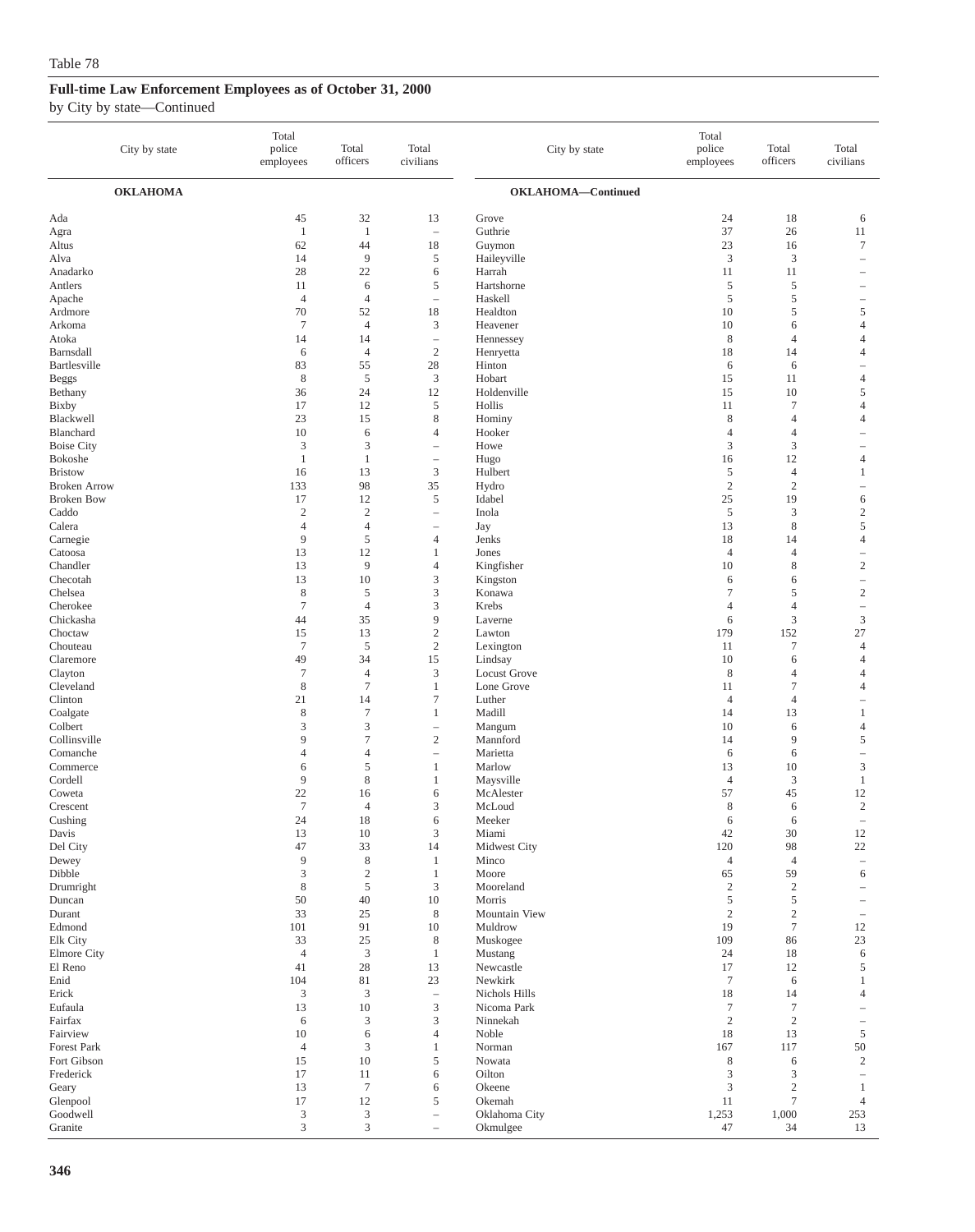| City by state           | Total<br>police<br>employees | Total<br>officers      | Total<br>civilians                                   | City by state                    | Total<br>police<br>employees | Total<br>officers   | Total<br>civilians             |
|-------------------------|------------------------------|------------------------|------------------------------------------------------|----------------------------------|------------------------------|---------------------|--------------------------------|
| OKLAHOMA-Continued      |                              |                        |                                                      | <b>OREGON</b>                    |                              |                     |                                |
| Oologah                 | 3                            | $\sqrt{2}$             | 1                                                    | Albany                           | 78                           | 56                  | 22                             |
| Owasso                  | 41                           | 30                     | 11                                                   | Ashland                          | 39                           | 27                  | 12                             |
| Pauls Valley            | 22                           | 14                     | $\,$ 8 $\,$                                          | Astoria                          | 26                           | 17                  | 9                              |
| Pawhuska                | 12                           | 6                      | 6                                                    | Athena                           | $\overline{c}$               | $\overline{c}$      | $\overline{\phantom{a}}$       |
| Pawnee<br>Perkins       | 6<br>6                       | 6<br>$\overline{4}$    | $\sim$<br>$\mathbf{2}$                               | Aumsville<br>Aurora              | 6<br>$\overline{2}$          | 5<br>$\mathbf{2}$   | $\mathbf{1}$<br>÷              |
| Perry                   | 24                           | 16                     | 8                                                    | <b>Baker City</b>                | 16                           | 16                  | ۰                              |
| Piedmont                | 8                            | $\tau$                 | 1                                                    | Bandon                           | $\,$ 8 $\,$                  | $\boldsymbol{7}$    | $\mathbf{1}$                   |
| Pocola                  | 9                            | 6                      | 3                                                    | <b>Banks</b>                     | 3                            | 3                   |                                |
| Ponca City              | 65                           | 53                     | 12                                                   | Beaverton                        | 135                          | 111                 | 24                             |
| Porum                   | $\overline{2}$               | $\overline{2}$         |                                                      | Bend                             | 83                           | 65                  | 18                             |
| Poteau<br>Prague        | 27<br>11                     | 18<br>$\boldsymbol{7}$ | 9<br>$\overline{4}$                                  | Boardman<br><b>Brookings</b>     | $\,$ 8 $\,$<br>18            | $\tau$<br>13        | $\mathbf{1}$<br>$\mathfrak s$  |
| Pryor                   | 27                           | 20                     | $\tau$                                               | <b>Burns</b>                     | 11                           | 6                   | 5                              |
| Purcell                 | 27                           | 19                     | $\,$ 8 $\,$                                          | <b>Butte Falls</b>               | $\sqrt{2}$                   | $\mathbf{2}$        | $\overline{\phantom{a}}$       |
| Ringling                | $\sqrt{2}$                   | 1                      | 1                                                    | Canby                            | 27                           | 22                  | $\sqrt{5}$                     |
| Roland                  | 13                           | 10                     | 3                                                    | Cannon Beach                     | $7\phantom{.0}$              | 6                   | $\mathbf{1}$                   |
| <b>Rush Springs</b>     | 3                            | $\mathfrak z$          | $\hspace{1.0cm} - \hspace{1.0cm}$                    | Carlton                          | $\sqrt{2}$                   | $\sqrt{2}$          | $\overline{\phantom{a}}$       |
| Sallisaw                | 27                           | 19                     | 8                                                    | Central Point                    | 22                           | 18                  | $\overline{4}$                 |
| Sand Springs<br>Sapulpa | 43<br>48                     | 31<br>38               | 12<br>10                                             | Clatskanie<br>Coburg             | 6<br>6                       | $\sqrt{5}$<br>5     | $\mathbf{1}$<br>$\mathbf{1}$   |
| Sayre                   | 10                           | $\tau$                 | 3                                                    | Condon                           | $\overline{c}$               | $\overline{c}$      | $\overline{\phantom{a}}$       |
| Seiling                 | $\sqrt{2}$                   | $\sqrt{2}$             | $\overline{\phantom{a}}$                             | Coos Bay                         | 44                           | 30                  | 14                             |
| Seminole                | 18                           | 15                     | $\mathfrak{Z}$                                       | Coquille                         | 11                           | 9                   | $\sqrt{2}$                     |
| Shawnee                 | 75                           | 53                     | 22                                                   | Cornelius                        | 13                           | 12                  | $\mathbf{1}$                   |
| Skiatook                | 19                           | 12                     | $7\phantom{.0}$                                      | Corvallis                        | 82                           | 55                  | 27                             |
| Snyder                  | $\overline{4}$<br>11         | $\overline{4}$<br>9    | $\overline{\phantom{a}}$<br>$\sqrt{2}$               | Cottage Grove<br>Dallas          | 24<br>20                     | 16<br>19            | $\,$ 8 $\,$<br>$\mathbf{1}$    |
| Spencer<br>Spiro        | 6                            | 6                      | $\hspace{1.0cm} - \hspace{1.0cm}$                    | Dundee                           | $\overline{4}$               | $\overline{4}$      |                                |
| Stigler                 | 13                           | 8                      | $\sqrt{5}$                                           | Eagle Point                      | $\tau$                       | 6                   | $\mathbf{1}$                   |
| Stillwater              | 101                          | 71                     | 30                                                   | Elgin                            | 3                            | 3                   |                                |
| Stilwell                | 20                           | 13                     | $\boldsymbol{7}$                                     | Enterprise                       | 5                            | 5                   | $\sim$                         |
| Stratford               | 5                            | 3                      | $\sqrt{2}$                                           | Eugene                           | 298                          | 173                 | 125                            |
| Stringtown              | 6                            | 5                      | $\mathbf{1}$                                         | Fairview                         | 9                            | $\,$ 8 $\,$         | $\mathbf{1}$                   |
| Stroud<br>Sulphur       | 11<br>15                     | 8<br>10                | $\mathfrak z$<br>5                                   | Florence<br>Forest Grove         | 20<br>33                     | 12<br>25            | $\,$ 8 $\,$<br>8               |
| Tahlequah               | 38                           | 28                     | 10                                                   | Garibaldi                        | $\overline{2}$               | $\overline{c}$      | $\overline{\phantom{a}}$       |
| Talihina                | $\,$ 8 $\,$                  | $\overline{4}$         | $\overline{4}$                                       | Gaston                           | 1                            | $\mathbf{1}$        | ۰                              |
| Tecumseh                | 18                           | 10                     | 8                                                    | Gearhart                         | 3                            | 3                   |                                |
| Temple                  | $\sqrt{2}$                   | $\boldsymbol{2}$       | $\equiv$                                             | Gervais                          | $\mathfrak{Z}$               | $\mathfrak{Z}$      | $\overline{\phantom{0}}$       |
| The Village             | 28                           | 23                     | 5                                                    | Gladstone                        | 24                           | 16                  | $\,$ 8 $\,$                    |
| Tishomingo<br>Tonkawa   | $\overline{7}$<br>12         | $\tau$<br>$\tau$       | $\overline{\phantom{a}}$<br>$\sqrt{5}$               | Gold Beach<br><b>Grants Pass</b> | $7\phantom{.0}$<br>52        | 6<br>36             | $\mathbf{1}$<br>16             |
| Tulsa                   | 954                          | 800                    | 154                                                  | Gresham                          | 154                          | 107                 | 47                             |
| Tushka                  | 3                            | 3                      | ÷,                                                   | Heppner                          | 3                            | 3                   | $\overline{\phantom{a}}$       |
| Tuttle                  | 14                           | 9                      | 5                                                    | Hermiston                        | 27                           | 20                  | $\tau$                         |
| Valliant                | 5                            | $\overline{4}$         | 1                                                    | Hillsboro                        | 118                          | 90                  | 28                             |
| Vian                    | $\overline{4}$               | $\overline{4}$         | $\overline{\phantom{a}}$                             | Hines                            | $\overline{4}$               | 3                   | $\mathbf{1}$                   |
| Vinita<br>Wagoner       | 21<br>19                     | 16<br>13               | 5<br>6                                               | <b>Hood River</b><br>Hubbard     | 15<br>6                      | 12<br>5             | $\mathfrak{Z}$<br>$\mathbf{1}$ |
| Walters                 | $\overline{4}$               | $\overline{4}$         | i.                                                   | Independence                     | 14                           | 12                  | $\sqrt{2}$                     |
| Warner                  | $\mathfrak z$                | $\mathfrak z$          | $\overline{\phantom{0}}$                             | Jacksonville                     | 5                            | $\overline{4}$      | $\mathbf{1}$                   |
| Warr Acres              | 31                           | 22                     | 9                                                    | John Day                         | 10                           | $\sqrt{5}$          | $\mathfrak s$                  |
| Watonga                 | 12                           | $\,$ 8 $\,$            | $\overline{4}$                                       | Junction City                    | 13                           | 9                   | $\overline{4}$                 |
| Waukomis                | $\mathfrak{Z}$               | 3                      | $\sim$                                               | Keizer                           | 46                           | 38                  | $\,$ 8 $\,$                    |
| Waurika<br>Waynoka      | 3<br>$\overline{4}$          | 3<br>$\overline{4}$    | $\overline{\phantom{a}}$<br>$\overline{\phantom{a}}$ | King City<br>Klamath Falls       | 5<br>38                      | 5<br>34             | $\overline{4}$                 |
| Weatherford             | 28                           | 18                     | 10                                                   | La Grande                        | 33                           | 19                  | 14                             |
| Weleetka                | $\mathbf{1}$                 | $\mathbf{1}$           | $\overline{\phantom{a}}$                             | Lake Oswego                      | 67                           | 43                  | 24                             |
| Westville               | 9                            | 5                      | $\overline{4}$                                       | Lakeview                         | 5                            | 5                   | $\overline{\phantom{a}}$       |
| Wetumka                 | 6                            | $\mathfrak s$          | 1                                                    | Lebanon                          | 27                           | 19                  | $\,$ 8 $\,$                    |
| Wewoka                  | 20                           | 13                     | $\tau$                                               | Lincoln City                     | 30                           | 21                  | 9                              |
| Wilburton<br>Wilson     | 10<br>$7\phantom{.0}$        | 6<br>5                 | $\overline{4}$<br>$\sqrt{2}$                         | Madras<br>Manzanita              | 10<br>3                      | $\overline{9}$<br>3 | $\mathbf{1}$                   |
| Woodward                | 28                           | 19                     | 9                                                    | McMinnville                      | 39                           | 31                  | $\,$ 8 $\,$                    |
| Wright City             | $\mathfrak{Z}$               | 3                      | $\overline{\phantom{a}}$                             | Medford                          | 138                          | 93                  | 45                             |
| Wynnewood               | 5                            | $\overline{4}$         | $\mathbf{1}$                                         | Milton-Freewater                 | 19                           | 12                  | $\tau$                         |
| Yale                    | $\sqrt{5}$                   | $\sqrt{2}$             | $\boldsymbol{\beta}$                                 | Milwaukie                        | 44                           | 31                  | 13                             |
| Yukon                   | $48\,$                       | 34                     | 14                                                   | Molalla                          | 15                           | 11                  | $\overline{4}$                 |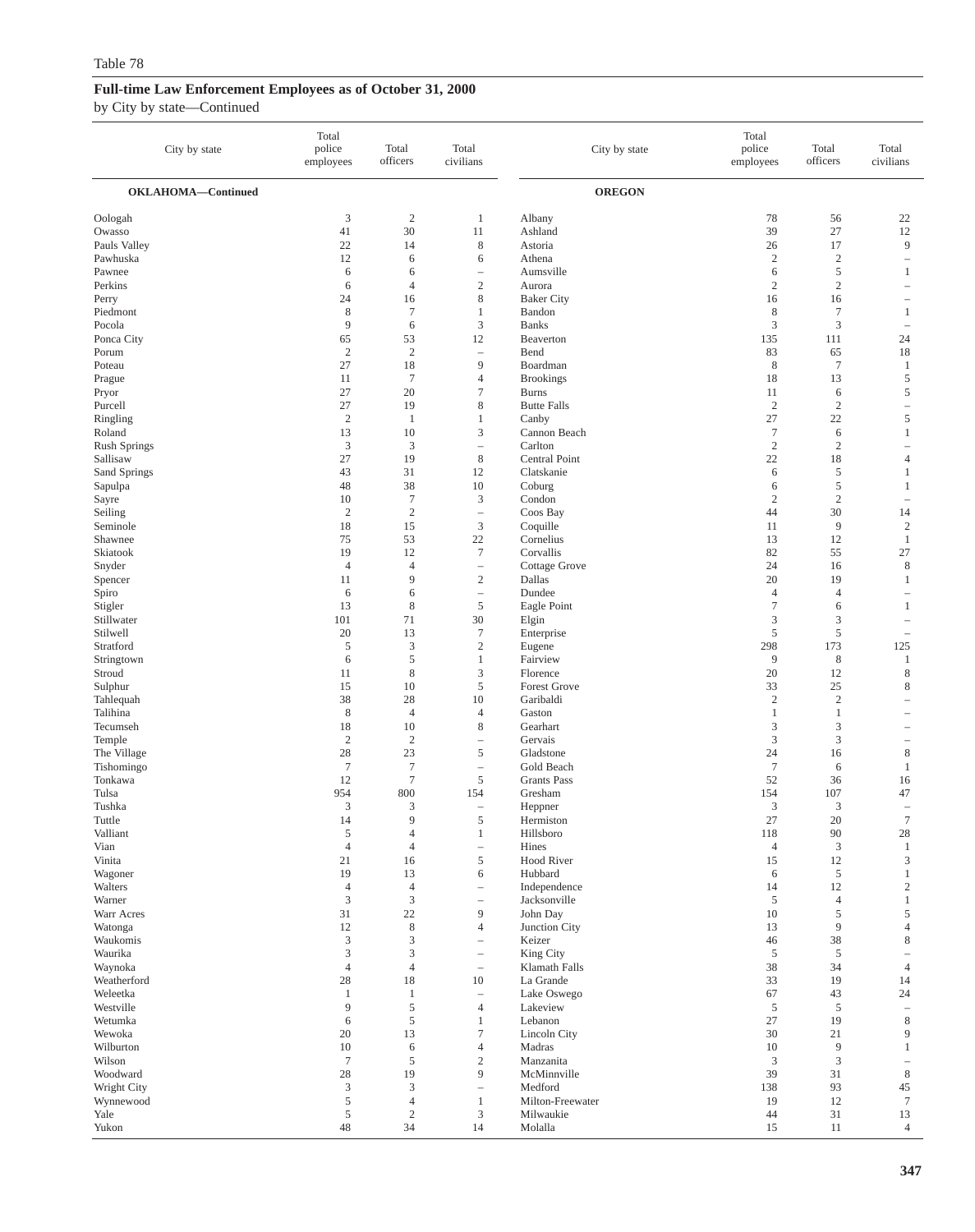| City by state                            | Total<br>police<br>employees | Total<br>officers   | Total<br>civilians                                   | City by state                                          | Total<br>police<br>employees | Total<br>officers   | Total<br>civilians                       |
|------------------------------------------|------------------------------|---------------------|------------------------------------------------------|--------------------------------------------------------|------------------------------|---------------------|------------------------------------------|
| <b>OREGON-Continued</b>                  |                              |                     |                                                      | PENNSYLVANIA-Continued                                 |                              |                     |                                          |
| Monmouth                                 | 15                           | 13                  | 2                                                    | Arnold                                                 | 11                           | 10                  | 1                                        |
| Mount Angel                              | 8                            | $\overline{7}$      | $\mathbf{1}$                                         | Ashland                                                | 5                            | $\mathfrak s$       | i.                                       |
| Myrtle Creek                             | 14                           | 8                   | 6                                                    | Ashley                                                 | $\overline{4}$               | $\overline{4}$      | ۰                                        |
| Myrtle Point                             | 6                            | 6                   | $\overline{\phantom{a}}$                             | Aspinwall                                              | 6                            | $\mathfrak s$       | 1                                        |
| Newberg                                  | 33                           | 23                  | 10                                                   | Aston Township                                         | 21                           | 19                  | $\mathfrak{2}$                           |
| Newport<br>North Bend                    | 28<br>28                     | 23<br>19            | 5<br>9                                               | Athens<br>Avalon                                       | $\tau$<br>6                  | 6<br>6              | 1<br>$\overline{\phantom{a}}$            |
| Nyssa                                    | 10                           | 9                   | 1                                                    | Avoca                                                  | $\overline{2}$               | $\mathfrak{2}$      | ۰                                        |
| Oakland                                  | $\mathbf{2}$                 | $\overline{c}$      | $\overline{\phantom{a}}$                             | <b>Baldwin Borough</b>                                 | 30                           | 24                  | 6                                        |
| Oakridge                                 | 10                           | 5                   | 5                                                    | Bally                                                  | $\mathbf{1}$                 | $\mathbf{1}$        | $\qquad \qquad -$                        |
| Ontario                                  | 29                           | 22                  | 7                                                    | Bangor                                                 | 9                            | 8                   | 1                                        |
| Oregon City                              | 35                           | 30                  | 5                                                    | <b>Barrett Township</b>                                | $\overline{7}$               | $\overline{7}$      | i.                                       |
| Pendleton                                | 31                           | 23                  | 8                                                    | Beaver                                                 | 13                           | 8                   | 5                                        |
| Philomath                                | 9                            | $\tau$              | $\mathbf{2}$                                         | Bedford                                                | $\tau$                       | 6                   | 1                                        |
| Phoenix<br>Pilot Rock                    | 8<br>$\overline{4}$          | $\tau$<br>3         | $\mathbf{1}$<br>1                                    | <b>Bedminster Township</b><br>Bellwood                 | 5<br>$\overline{2}$          | 5<br>$\overline{c}$ |                                          |
| Portland                                 | 1,351                        | 1,010               | 341                                                  | <b>Bensalem Township</b>                               | 104                          | 79                  | 25                                       |
| Prairie City                             | 3                            | 3                   | ÷                                                    | Bentleyville                                           | $\overline{2}$               | $\overline{c}$      | $\overline{\phantom{a}}$                 |
| Prineville                               | 24                           | 15                  | 9                                                    | Berlin                                                 | 1                            | 1                   |                                          |
| Rainier                                  | 6                            | 5                   | $\mathbf{1}$                                         | Berwick                                                | 14                           | 13                  | $\mathbf{1}$                             |
| Redmond                                  | 35                           | 26                  | 9                                                    | <b>Bethel Park</b>                                     | 41                           | 35                  | 6                                        |
| Reedsport                                | 16                           | 11                  | 5                                                    | Bethel Township (Lebanon County)                       | $\overline{2}$               | 1                   | 1                                        |
| Rockaway Beach                           | 3                            | 3                   | $\overline{\phantom{0}}$                             | Bethlehem                                              | 162                          | 142                 | 20                                       |
| Rogue River                              | 5                            | 5                   | $\overline{\phantom{a}}$                             | Bethlehem Township                                     | 24                           | 22                  | $\overline{c}$                           |
| Roseburg<br>Salem                        | 43<br>269                    | 37<br>169           | 6<br>100                                             | Birdsboro<br>Birmingham Township                       | 6<br>3                       | 6<br>3              | i.<br>÷                                  |
| Sandy                                    | 13                           | 11                  | $\mathbf{2}$                                         | Blairsville                                            | $\overline{2}$               | $\overline{c}$      |                                          |
| Scappoose                                | 10                           | 9                   | 1                                                    | <b>Blair Township</b>                                  | 3                            | 3                   | ÷                                        |
| Seaside                                  | 24                           | 18                  | 6                                                    | Blakely                                                | 5                            | 5                   | -                                        |
| Shady Cove                               | 5                            | $\overline{4}$      | $\mathbf{1}$                                         | Blawnox                                                | 4                            | $\overline{4}$      |                                          |
| Sherwood                                 | 20                           | 17                  | 3                                                    | Blossburg                                              | $\overline{c}$               | $\overline{c}$      |                                          |
| Silverton                                | 14                           | 13                  | $\mathbf{1}$                                         | Boyertown                                              | 8                            | $\tau$              | 1                                        |
| Springfield                              | 92                           | 61                  | 31                                                   | <b>Brackenridge</b>                                    | 5                            | 5                   | $\overline{\phantom{a}}$                 |
| Stanfield                                | 5<br>17                      | 5<br>14             | $\overline{\phantom{a}}$<br>3                        | <b>Braddock</b>                                        | 1                            | 1<br>5              | $\overline{\phantom{a}}$<br>$\mathbf{1}$ |
| Stayton<br>St. Helens                    | 20                           | 18                  | $\boldsymbol{2}$                                     | <b>Bradford Township</b><br><b>Brandywine Regional</b> | 6<br>15                      | 14                  | 1                                        |
| Sutherlin                                | 14                           | 12                  | $\sqrt{2}$                                           | <b>Brecknock Township</b>                              | $\overline{2}$               | $\overline{2}$      | $\overline{\phantom{a}}$                 |
| Sweet Home                               | 20                           | 13                  | 7                                                    | Brentwood                                              | 17                           | 13                  | $\overline{4}$                           |
| Talent                                   | 8                            | $\tau$              | 1                                                    | Briar Creek Township                                   | 3                            | 3                   |                                          |
| The Dalles                               | 22                           | 20                  | $\sqrt{2}$                                           | Bridgeport                                             | 10                           | 9                   | $\mathbf{1}$                             |
| Tigard                                   | 69                           | 54                  | 15                                                   | <b>Bridgeville</b>                                     | 9                            | 8                   | 1                                        |
| Tillamook                                | 12                           | 10                  | $\mathbf{2}$                                         | Bridgewater                                            | 3                            | 3                   |                                          |
| Toledo                                   | 13                           | $\tau$              | 6                                                    | <b>Brighton Township</b>                               | 6                            | 6<br>9              |                                          |
| Troutdale<br>Tualatin                    | 21<br>30                     | 18<br>27            | 3<br>3                                               | <b>Bristol</b><br><b>Bristol Township</b>              | 10<br>74                     | 60                  | 1<br>14                                  |
| Turner                                   | $\mathbf{2}$                 | $\overline{2}$      | $\overline{\phantom{a}}$                             | <b>Brockway</b>                                        | $\overline{2}$               | $\overline{c}$      | $\overline{\phantom{a}}$                 |
| Umatilla                                 | $10\,$                       | $\mathbf Q$         | 1                                                    | Brookhaven                                             | 10                           | 9                   | 1                                        |
| Vale                                     | 5                            | 5                   | $\overline{\phantom{a}}$                             | <b>Brookville</b>                                      | $\,$ 8 $\,$                  | 6                   | $\overline{c}$                           |
| Vernonia                                 | 6                            | 5                   | 1                                                    | Brownsville                                            | 5                            | 5                   | $\qquad \qquad -$                        |
| Warrenton                                | 9                            | 8                   | $\mathbf{1}$                                         | Bryn Athyn                                             | 5                            | 5                   |                                          |
| West Linn                                | 33                           | 28                  | 5                                                    | Burgettstown                                           | 1                            | 1                   | $\qquad \qquad -$                        |
| Weston<br>Winston                        | $\mathbf{2}$<br>9            | $\mathfrak{2}$<br>8 | $\overline{\phantom{0}}$<br>1                        | <b>Bushkill Township</b><br><b>Butler</b>              | 11<br>25                     | 9<br>25             | $\overline{c}$<br>$\qquad \qquad -$      |
| Woodburn                                 | 32                           | 25                  | $\tau$                                               | Butler Township (Luzerne County)                       | 8                            | $\tau$              | $\mathbf{1}$                             |
| Yamhill                                  | $\mathfrak{2}$               | $\mathfrak{2}$      | Ē,                                                   | California                                             | 9                            | $\tau$              | $\sqrt{2}$                               |
|                                          |                              |                     |                                                      | Caln Township                                          | 18                           | 16                  | $\sqrt{2}$                               |
| <b>PENNSYLVANIA</b>                      |                              |                     |                                                      | Cambria Township                                       | $\overline{4}$               | $\overline{4}$      | $\qquad \qquad -$                        |
|                                          |                              |                     |                                                      | Cambridge Springs                                      | 3                            | 3                   | $\qquad \qquad -$                        |
| Abington Township                        | 110                          | 90                  | 20                                                   | Camp Hill                                              | 12                           | 11                  | $\mathbf{1}$                             |
| Akron                                    | 5                            | 5                   | $\qquad \qquad -$                                    | Canonsburg                                             | 16                           | 15                  | $\mathbf{1}$                             |
| Albion<br>Aldan                          | $\sqrt{2}$<br>5              | $\mathfrak{2}$<br>5 | $\overline{\phantom{a}}$                             | Carlisle<br>Carnegie                                   | 39<br>15                     | 33<br>13            | 6<br>$\overline{c}$                      |
| Aliquippa                                | 25                           | 25                  | $\overline{\phantom{a}}$<br>$\overline{\phantom{a}}$ | Carroll Township (Washington County)                   | 3                            | 3                   | $\overline{\phantom{m}}$                 |
| Allegheny Township (Blair County)        | 6                            | 6                   | $\overline{\phantom{a}}$                             | Carroll Township (York County)                         | 9                            | 9                   | $\qquad \qquad -$                        |
| Allegheny Township (Westmoreland County) | 8                            | 8                   | $\qquad \qquad -$                                    | Carroll Valley                                         | 3                            | 3                   | $\qquad \qquad -$                        |
| Allentown                                | 238                          | 216                 | 22                                                   | Castle Shannon                                         | 13                           | 12                  | $\mathbf{1}$                             |
| Altoona                                  | 85                           | 76                  | 9                                                    | Catasauqua                                             | $\,$ 8 $\,$                  | $\tau$              | $\mathbf{1}$                             |
| Ambridge                                 | 13                           | 13                  | $\overline{\phantom{a}}$                             | Catawissa                                              | $\boldsymbol{2}$             | $\boldsymbol{2}$    | $\qquad \qquad -$                        |
| Amity Township                           | 11                           | 10                  | 1                                                    | Catawissa Township                                     | $\mathfrak{2}$               | $\mathbf{2}$        | $\overline{\phantom{m}}$                 |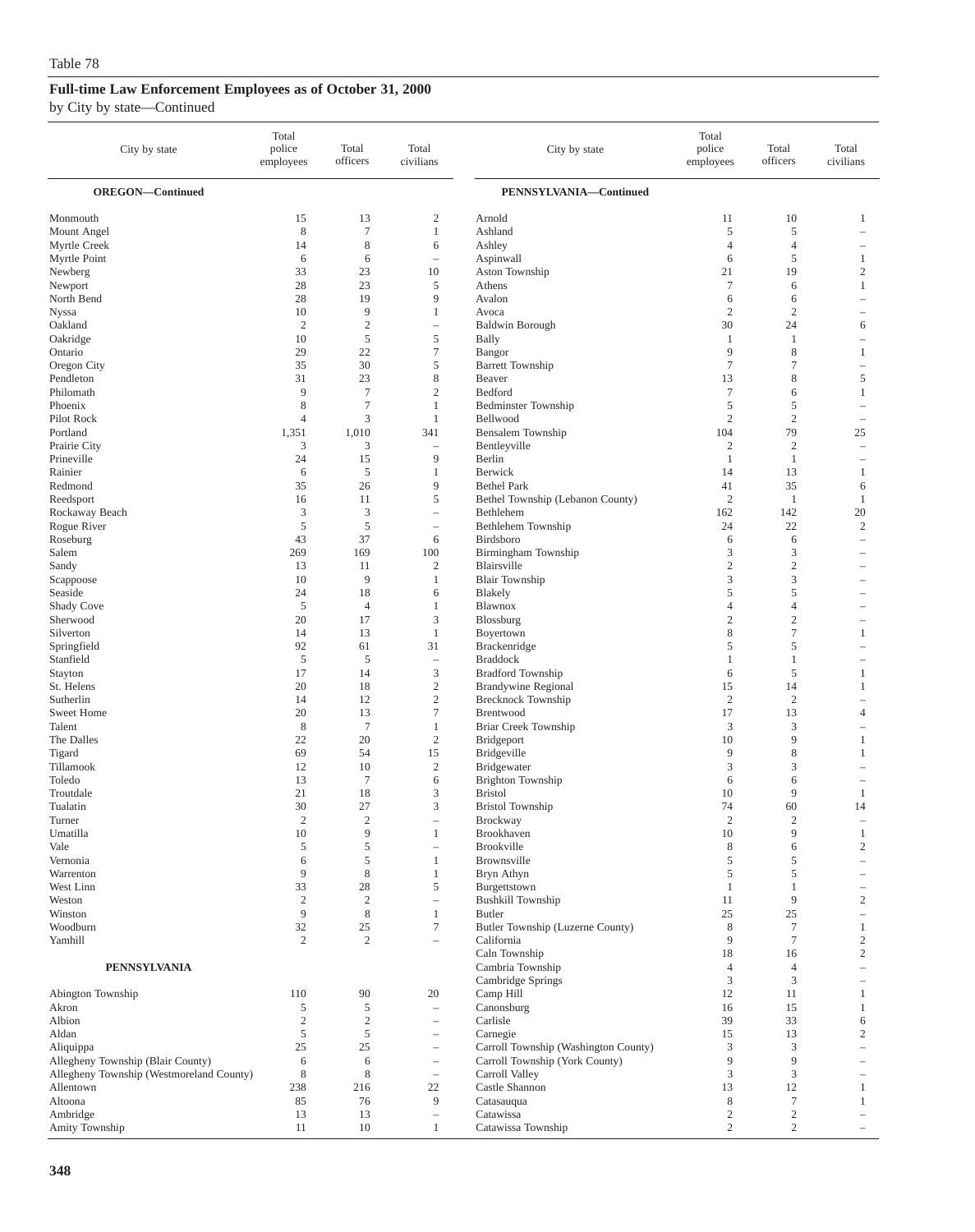| PENNSYLVANIA-Continued<br>PENNSYLVANIA-Continued<br>14<br>21<br>$\boldsymbol{2}$<br>Cecil Township<br>15<br>East Cocalico Township<br>23<br>1<br><b>Central Berks Regional</b><br>11<br>10<br>1<br>East Conemaugh<br>$\mathbf{1}$<br>$\mathbf{1}$<br>East Coventry Township<br>5<br>Chalfont<br>6<br>6<br>$\overline{4}$<br>1<br>$\qquad \qquad -$<br>3<br>$\overline{2}$<br>33<br>30<br>East Deer Township<br>$\mathfrak{2}$<br>Chambersburg<br>8<br>East Earl Township<br>$\overline{4}$<br>Charleroi<br>7<br>1<br>$\overline{4}$<br>10<br>10<br>Eastern Adams Regional<br>6<br><b>Chartiers Township</b><br>6<br>$\qquad \qquad -$<br>Cheltenham Township<br>92<br>81<br>East Fallowfield Township<br>3<br>3<br>11<br>103<br>7<br>East Hempfield Township<br>Chester<br>110<br>30<br>26<br>4<br>3<br>3<br>Cheswick<br>East Lampeter Township<br>34<br>30<br>4<br>L,<br>10<br>East Lansdowne<br>$\overline{c}$<br>$\overline{2}$<br>Chippewa Township<br>11<br>1<br>$\overline{\phantom{0}}$<br>Christiana<br>$\overline{4}$<br>$\overline{4}$<br>East McKeesport<br>1<br>-1<br>$\qquad \qquad -$<br>-<br>10<br>8<br>$\mathfrak{2}$<br>East Norriton Township<br>31<br>28<br>3<br>Clarion<br>$\tau$<br>Clarks Summit<br>6<br>1<br>Easton<br>67<br>61<br>6<br>3<br>3<br>East Pennsboro Township<br>19<br>Clay Township<br>20<br>1<br>L,<br>8<br>Clearfield<br>8<br>East Vincent Township<br>6<br>6<br>÷,<br>$\overline{\phantom{0}}$<br>3<br>3<br>$\mathfrak{2}$<br>21<br>19<br>Cleona<br>East Whiteland Township<br>÷,<br>10<br>9<br>Ebensburg<br>$\overline{4}$<br>$\overline{4}$<br>Clifton Heights<br>1<br>÷<br>Economy<br>12<br>Coal Township<br>14<br>13<br>1<br>11<br>1<br>30<br>5<br>3<br>3<br>Coatesville<br>35<br>Edgewood<br>$\overline{\phantom{0}}$<br>$\overline{2}$<br>$\overline{2}$<br>Edgeworth<br>5<br>$\overline{4}$<br>Cochranton<br>1<br>$\overline{\phantom{0}}$<br>9<br>8<br>10<br>Colebrookdale Township<br>1<br>Edinboro<br>11<br>1<br>6<br>6<br>8<br>$\overline{7}$<br>Collegeville<br>Edwardsville<br>1<br>L,<br>Collier Township<br>12<br>11<br>1<br>Elizabeth Township<br>13<br>12<br>1<br>8<br>8<br>Collingdale<br>$\mathbf{1}$<br>Elizabethville<br>1<br>$\qquad \qquad -$<br>-<br>22<br>20<br>$\mathfrak{2}$<br>Colonial Regional<br>Elkland<br>1<br>1<br>Conemaugh Township (Somerset County)<br>6<br>5<br>12<br>1<br><b>Ellwood City</b><br>16<br>4<br>Conestoga Township<br>3<br>3<br>15<br>Emmaus<br>16<br>1<br>L,<br>Conewango Township<br>$\overline{4}$<br>$\overline{4}$<br>Emporium<br>1<br>1<br>-<br>3<br>3<br>21<br>Conneaut Lake Regional<br>24<br>3<br>Ephrata<br>$\overline{\phantom{0}}$<br>12<br>Conshohocken<br>16<br>16<br>Ephrata Township<br>11<br>1<br>$\overline{\phantom{0}}$<br>3<br>3<br>Erie<br>245<br>201<br>Conway<br>44<br>÷,<br>$\overline{2}$<br>$\overline{2}$<br>3<br>$\overline{2}$<br>$\mathbf{1}$<br>Conyngham<br>Etna<br>÷,<br>3<br>3<br>Coopersburg<br>6<br>6<br>Evans City<br>-<br>$\overline{4}$<br>Exeter Township (Berks County)<br>31<br>30<br>Coplay<br>$\overline{4}$<br>1<br>$\overline{\phantom{0}}$<br>13<br>9<br>Fairview Township (Luzerne County)<br>Coraopolis<br>4<br>$\overline{4}$<br>$\overline{4}$<br>-<br>5<br>$\mathfrak{2}$<br>Cornwall<br>Fairview Township (York County)<br>15<br>13<br>6<br>1<br>17<br>13<br>$\overline{4}$<br>Falls Township (Bucks County)<br>56<br>51<br>5<br>Corry<br>$\overline{2}$<br>$\overline{c}$<br>Fawn Township<br>Covington Township<br>$\overline{4}$<br>$\overline{4}$<br>$\equiv$<br>$\overline{\phantom{0}}$<br>9<br>Ferguson Township<br>$\sqrt{2}$<br>Crafton<br>10<br>$\mathbf{1}$<br>17<br>15<br>$\overline{2}$<br>$\overline{2}$<br>Ferndale<br>Cressona<br>1<br>1<br>L,<br>$\overline{\phantom{0}}$<br>3<br>3<br>Findlay Township<br>21<br>15<br>Cresson Township<br>6<br>÷,<br>Fleetwood<br>5<br>5<br>Croyle Township<br>$\mathbf{1}$<br>$\mathbf{1}$<br>÷,<br>9<br>9<br>Cumberland Township (Adams County)<br>6<br>6<br>Folcroft<br>$\overline{\phantom{m}}$<br>$\overline{\phantom{0}}$<br>$\mathfrak{2}$<br>Cumru Township<br>22<br>Ford City<br>24<br>$\overline{4}$<br>$\overline{4}$<br>-<br>12<br>Curwensville<br>$\overline{4}$<br>$\overline{4}$<br>Forks Township<br>13<br>1<br>$\overline{\phantom{0}}$<br>5<br>1<br>$\mathbf{1}$<br>Forty Fort<br>6<br>1<br>Dale<br>L,<br>Dallas<br>5<br>5<br>Foster Township<br>$\overline{5}$<br>5<br>9<br>9<br>$\,$ 8 $\,$<br>$\,$ 8 $\,$<br>Dallas Township<br>Fountain Hill<br>$\qquad \qquad -$<br>$\overline{\phantom{0}}$<br>$\,$ 8 $\,$<br>Danville<br>$\tau$<br>1<br>Fox Chapel<br>11<br>11<br>Darby<br>19<br>18<br>Frackville<br>$\tau$<br>$\tau$<br>1<br>$\overline{\phantom{0}}$<br>Darby Township<br>14<br>13<br>$\mathbf{1}$<br>11<br>10<br>Franconia Township<br>$\mathbf{1}$<br>Dauphin<br>$\mathbf{1}$<br>$\mathbf{1}$<br>Franklin (Venango County)<br>23<br>18<br>5<br>$\overline{\phantom{0}}$<br>$\sqrt{2}$<br>$\sqrt{2}$<br>9<br>Derry<br>Franklin Park<br>10<br>$\mathbf{1}$<br>$\qquad \qquad -$<br>$\overline{4}$<br>Derry Township (Dauphin County)<br>35<br>Franklin Township (Carbon County)<br>$\overline{4}$<br>41<br>6<br>$\overline{\phantom{0}}$<br>Dickson City<br>3<br>3<br>11<br>11<br>Gallitzin<br>$\overline{\phantom{0}}$<br>$\overline{\phantom{0}}$<br>13<br>$\sqrt{2}$<br>Donegal Township<br>$\overline{c}$<br>2<br>15<br>Gettysburg<br>$\overline{\phantom{0}}$<br>Girard<br>5<br>Dormont<br>15<br>14<br>6<br>1<br>$\mathbf{1}$<br>$\,$ 8 $\,$<br>Douglass Township (Berks County)<br>5<br>5<br>Glenolden<br>9<br>$\mathbf{1}$<br>$\qquad \qquad -$<br>Douglass Township (Montgomery County)<br>$\sqrt{2}$<br>12<br>10<br>Granville Township<br>6<br>6<br>$\overline{\phantom{0}}$<br>$\sqrt{2}$<br>Downingtown<br>Greencastle<br>5<br>5<br>16<br>14<br>-<br>5<br>$\mathfrak{2}$<br>$\overline{c}$<br>Doylestown<br>20<br>15<br>Greenfield Township<br>$\overline{\phantom{0}}$<br>23<br>3<br>27<br>Doylestown Township<br>20<br>Greensburg<br>34<br>7<br>Du Bois<br>12<br>$\overline{4}$<br>Greenville<br>16<br>13<br>12<br>$\mathbf{1}$<br>$\mathfrak{2}$<br>$\mathfrak{2}$<br>Duboistown<br>Greenwood Township<br>$\mathbf{1}$<br>$\mathbf{1}$<br>$\qquad \qquad -$<br>-<br>$\overline{c}$<br>2<br>Grove City<br>8<br>8<br>Duncansville<br>$\qquad \qquad -$<br>$\overline{\phantom{0}}$<br>5<br>Dupont<br>$\overline{4}$<br>$\overline{4}$<br>Hamburg<br>6<br>$\mathbf{1}$<br>$\qquad \qquad -$<br>Hampden Township<br>Duquesne<br>18<br>17<br>18<br>17<br>$\mathbf{1}$<br>1<br>East Berlin<br>$\boldsymbol{2}$<br>$\overline{c}$<br>Hampton Township<br>19<br>18<br>$\mathbf{1}$<br>$\overline{\phantom{0}}$<br>$\overline{\phantom{0}}$<br>$\overline{\phantom{0}}$ | City by state           | Total<br>police<br>employees | Total<br>officers | Total<br>civilians | City by state   | Total<br>police<br>employees | Total<br>officers | Total<br>civilians |
|------------------------------------------------------------------------------------------------------------------------------------------------------------------------------------------------------------------------------------------------------------------------------------------------------------------------------------------------------------------------------------------------------------------------------------------------------------------------------------------------------------------------------------------------------------------------------------------------------------------------------------------------------------------------------------------------------------------------------------------------------------------------------------------------------------------------------------------------------------------------------------------------------------------------------------------------------------------------------------------------------------------------------------------------------------------------------------------------------------------------------------------------------------------------------------------------------------------------------------------------------------------------------------------------------------------------------------------------------------------------------------------------------------------------------------------------------------------------------------------------------------------------------------------------------------------------------------------------------------------------------------------------------------------------------------------------------------------------------------------------------------------------------------------------------------------------------------------------------------------------------------------------------------------------------------------------------------------------------------------------------------------------------------------------------------------------------------------------------------------------------------------------------------------------------------------------------------------------------------------------------------------------------------------------------------------------------------------------------------------------------------------------------------------------------------------------------------------------------------------------------------------------------------------------------------------------------------------------------------------------------------------------------------------------------------------------------------------------------------------------------------------------------------------------------------------------------------------------------------------------------------------------------------------------------------------------------------------------------------------------------------------------------------------------------------------------------------------------------------------------------------------------------------------------------------------------------------------------------------------------------------------------------------------------------------------------------------------------------------------------------------------------------------------------------------------------------------------------------------------------------------------------------------------------------------------------------------------------------------------------------------------------------------------------------------------------------------------------------------------------------------------------------------------------------------------------------------------------------------------------------------------------------------------------------------------------------------------------------------------------------------------------------------------------------------------------------------------------------------------------------------------------------------------------------------------------------------------------------------------------------------------------------------------------------------------------------------------------------------------------------------------------------------------------------------------------------------------------------------------------------------------------------------------------------------------------------------------------------------------------------------------------------------------------------------------------------------------------------------------------------------------------------------------------------------------------------------------------------------------------------------------------------------------------------------------------------------------------------------------------------------------------------------------------------------------------------------------------------------------------------------------------------------------------------------------------------------------------------------------------------------------------------------------------------------------------------------------------------------------------------------------------------------------------------------------------------------------------------------------------------------------------------------------------------------------------------------------------------------------------------------------------------------------------------------------------------------------------------------------------------------------------------------------------------------------------------------------------------------------------------------------------------------------------------------------------------------------------------------------------------------------------------------------------------------------------------------------------------------------------------------------------------------------------------------------------------------------------------------------------------------------------------------------------------------------------------------------------------------------------------------------------------------------------------------------------------------------------------------------------------------------------------------------------------------------------------------------------------------------------------------------------------------------------------------------------------------|-------------------------|------------------------------|-------------------|--------------------|-----------------|------------------------------|-------------------|--------------------|
|                                                                                                                                                                                                                                                                                                                                                                                                                                                                                                                                                                                                                                                                                                                                                                                                                                                                                                                                                                                                                                                                                                                                                                                                                                                                                                                                                                                                                                                                                                                                                                                                                                                                                                                                                                                                                                                                                                                                                                                                                                                                                                                                                                                                                                                                                                                                                                                                                                                                                                                                                                                                                                                                                                                                                                                                                                                                                                                                                                                                                                                                                                                                                                                                                                                                                                                                                                                                                                                                                                                                                                                                                                                                                                                                                                                                                                                                                                                                                                                                                                                                                                                                                                                                                                                                                                                                                                                                                                                                                                                                                                                                                                                                                                                                                                                                                                                                                                                                                                                                                                                                                                                                                                                                                                                                                                                                                                                                                                                                                                                                                                                                                                                                                                                                                                                                                                                                                                                                                                                                                                                                                                                                                                                                                                                                                                                                                                                                                                                                                                                                                                                                                                                                                                            |                         |                              |                   |                    |                 |                              |                   |                    |
|                                                                                                                                                                                                                                                                                                                                                                                                                                                                                                                                                                                                                                                                                                                                                                                                                                                                                                                                                                                                                                                                                                                                                                                                                                                                                                                                                                                                                                                                                                                                                                                                                                                                                                                                                                                                                                                                                                                                                                                                                                                                                                                                                                                                                                                                                                                                                                                                                                                                                                                                                                                                                                                                                                                                                                                                                                                                                                                                                                                                                                                                                                                                                                                                                                                                                                                                                                                                                                                                                                                                                                                                                                                                                                                                                                                                                                                                                                                                                                                                                                                                                                                                                                                                                                                                                                                                                                                                                                                                                                                                                                                                                                                                                                                                                                                                                                                                                                                                                                                                                                                                                                                                                                                                                                                                                                                                                                                                                                                                                                                                                                                                                                                                                                                                                                                                                                                                                                                                                                                                                                                                                                                                                                                                                                                                                                                                                                                                                                                                                                                                                                                                                                                                                                            |                         |                              |                   |                    |                 |                              |                   |                    |
|                                                                                                                                                                                                                                                                                                                                                                                                                                                                                                                                                                                                                                                                                                                                                                                                                                                                                                                                                                                                                                                                                                                                                                                                                                                                                                                                                                                                                                                                                                                                                                                                                                                                                                                                                                                                                                                                                                                                                                                                                                                                                                                                                                                                                                                                                                                                                                                                                                                                                                                                                                                                                                                                                                                                                                                                                                                                                                                                                                                                                                                                                                                                                                                                                                                                                                                                                                                                                                                                                                                                                                                                                                                                                                                                                                                                                                                                                                                                                                                                                                                                                                                                                                                                                                                                                                                                                                                                                                                                                                                                                                                                                                                                                                                                                                                                                                                                                                                                                                                                                                                                                                                                                                                                                                                                                                                                                                                                                                                                                                                                                                                                                                                                                                                                                                                                                                                                                                                                                                                                                                                                                                                                                                                                                                                                                                                                                                                                                                                                                                                                                                                                                                                                                                            |                         |                              |                   |                    |                 |                              |                   |                    |
|                                                                                                                                                                                                                                                                                                                                                                                                                                                                                                                                                                                                                                                                                                                                                                                                                                                                                                                                                                                                                                                                                                                                                                                                                                                                                                                                                                                                                                                                                                                                                                                                                                                                                                                                                                                                                                                                                                                                                                                                                                                                                                                                                                                                                                                                                                                                                                                                                                                                                                                                                                                                                                                                                                                                                                                                                                                                                                                                                                                                                                                                                                                                                                                                                                                                                                                                                                                                                                                                                                                                                                                                                                                                                                                                                                                                                                                                                                                                                                                                                                                                                                                                                                                                                                                                                                                                                                                                                                                                                                                                                                                                                                                                                                                                                                                                                                                                                                                                                                                                                                                                                                                                                                                                                                                                                                                                                                                                                                                                                                                                                                                                                                                                                                                                                                                                                                                                                                                                                                                                                                                                                                                                                                                                                                                                                                                                                                                                                                                                                                                                                                                                                                                                                                            |                         |                              |                   |                    |                 |                              |                   |                    |
|                                                                                                                                                                                                                                                                                                                                                                                                                                                                                                                                                                                                                                                                                                                                                                                                                                                                                                                                                                                                                                                                                                                                                                                                                                                                                                                                                                                                                                                                                                                                                                                                                                                                                                                                                                                                                                                                                                                                                                                                                                                                                                                                                                                                                                                                                                                                                                                                                                                                                                                                                                                                                                                                                                                                                                                                                                                                                                                                                                                                                                                                                                                                                                                                                                                                                                                                                                                                                                                                                                                                                                                                                                                                                                                                                                                                                                                                                                                                                                                                                                                                                                                                                                                                                                                                                                                                                                                                                                                                                                                                                                                                                                                                                                                                                                                                                                                                                                                                                                                                                                                                                                                                                                                                                                                                                                                                                                                                                                                                                                                                                                                                                                                                                                                                                                                                                                                                                                                                                                                                                                                                                                                                                                                                                                                                                                                                                                                                                                                                                                                                                                                                                                                                                                            |                         |                              |                   |                    |                 |                              |                   |                    |
|                                                                                                                                                                                                                                                                                                                                                                                                                                                                                                                                                                                                                                                                                                                                                                                                                                                                                                                                                                                                                                                                                                                                                                                                                                                                                                                                                                                                                                                                                                                                                                                                                                                                                                                                                                                                                                                                                                                                                                                                                                                                                                                                                                                                                                                                                                                                                                                                                                                                                                                                                                                                                                                                                                                                                                                                                                                                                                                                                                                                                                                                                                                                                                                                                                                                                                                                                                                                                                                                                                                                                                                                                                                                                                                                                                                                                                                                                                                                                                                                                                                                                                                                                                                                                                                                                                                                                                                                                                                                                                                                                                                                                                                                                                                                                                                                                                                                                                                                                                                                                                                                                                                                                                                                                                                                                                                                                                                                                                                                                                                                                                                                                                                                                                                                                                                                                                                                                                                                                                                                                                                                                                                                                                                                                                                                                                                                                                                                                                                                                                                                                                                                                                                                                                            |                         |                              |                   |                    |                 |                              |                   |                    |
|                                                                                                                                                                                                                                                                                                                                                                                                                                                                                                                                                                                                                                                                                                                                                                                                                                                                                                                                                                                                                                                                                                                                                                                                                                                                                                                                                                                                                                                                                                                                                                                                                                                                                                                                                                                                                                                                                                                                                                                                                                                                                                                                                                                                                                                                                                                                                                                                                                                                                                                                                                                                                                                                                                                                                                                                                                                                                                                                                                                                                                                                                                                                                                                                                                                                                                                                                                                                                                                                                                                                                                                                                                                                                                                                                                                                                                                                                                                                                                                                                                                                                                                                                                                                                                                                                                                                                                                                                                                                                                                                                                                                                                                                                                                                                                                                                                                                                                                                                                                                                                                                                                                                                                                                                                                                                                                                                                                                                                                                                                                                                                                                                                                                                                                                                                                                                                                                                                                                                                                                                                                                                                                                                                                                                                                                                                                                                                                                                                                                                                                                                                                                                                                                                                            |                         |                              |                   |                    |                 |                              |                   |                    |
|                                                                                                                                                                                                                                                                                                                                                                                                                                                                                                                                                                                                                                                                                                                                                                                                                                                                                                                                                                                                                                                                                                                                                                                                                                                                                                                                                                                                                                                                                                                                                                                                                                                                                                                                                                                                                                                                                                                                                                                                                                                                                                                                                                                                                                                                                                                                                                                                                                                                                                                                                                                                                                                                                                                                                                                                                                                                                                                                                                                                                                                                                                                                                                                                                                                                                                                                                                                                                                                                                                                                                                                                                                                                                                                                                                                                                                                                                                                                                                                                                                                                                                                                                                                                                                                                                                                                                                                                                                                                                                                                                                                                                                                                                                                                                                                                                                                                                                                                                                                                                                                                                                                                                                                                                                                                                                                                                                                                                                                                                                                                                                                                                                                                                                                                                                                                                                                                                                                                                                                                                                                                                                                                                                                                                                                                                                                                                                                                                                                                                                                                                                                                                                                                                                            |                         |                              |                   |                    |                 |                              |                   |                    |
|                                                                                                                                                                                                                                                                                                                                                                                                                                                                                                                                                                                                                                                                                                                                                                                                                                                                                                                                                                                                                                                                                                                                                                                                                                                                                                                                                                                                                                                                                                                                                                                                                                                                                                                                                                                                                                                                                                                                                                                                                                                                                                                                                                                                                                                                                                                                                                                                                                                                                                                                                                                                                                                                                                                                                                                                                                                                                                                                                                                                                                                                                                                                                                                                                                                                                                                                                                                                                                                                                                                                                                                                                                                                                                                                                                                                                                                                                                                                                                                                                                                                                                                                                                                                                                                                                                                                                                                                                                                                                                                                                                                                                                                                                                                                                                                                                                                                                                                                                                                                                                                                                                                                                                                                                                                                                                                                                                                                                                                                                                                                                                                                                                                                                                                                                                                                                                                                                                                                                                                                                                                                                                                                                                                                                                                                                                                                                                                                                                                                                                                                                                                                                                                                                                            |                         |                              |                   |                    |                 |                              |                   |                    |
|                                                                                                                                                                                                                                                                                                                                                                                                                                                                                                                                                                                                                                                                                                                                                                                                                                                                                                                                                                                                                                                                                                                                                                                                                                                                                                                                                                                                                                                                                                                                                                                                                                                                                                                                                                                                                                                                                                                                                                                                                                                                                                                                                                                                                                                                                                                                                                                                                                                                                                                                                                                                                                                                                                                                                                                                                                                                                                                                                                                                                                                                                                                                                                                                                                                                                                                                                                                                                                                                                                                                                                                                                                                                                                                                                                                                                                                                                                                                                                                                                                                                                                                                                                                                                                                                                                                                                                                                                                                                                                                                                                                                                                                                                                                                                                                                                                                                                                                                                                                                                                                                                                                                                                                                                                                                                                                                                                                                                                                                                                                                                                                                                                                                                                                                                                                                                                                                                                                                                                                                                                                                                                                                                                                                                                                                                                                                                                                                                                                                                                                                                                                                                                                                                                            |                         |                              |                   |                    |                 |                              |                   |                    |
|                                                                                                                                                                                                                                                                                                                                                                                                                                                                                                                                                                                                                                                                                                                                                                                                                                                                                                                                                                                                                                                                                                                                                                                                                                                                                                                                                                                                                                                                                                                                                                                                                                                                                                                                                                                                                                                                                                                                                                                                                                                                                                                                                                                                                                                                                                                                                                                                                                                                                                                                                                                                                                                                                                                                                                                                                                                                                                                                                                                                                                                                                                                                                                                                                                                                                                                                                                                                                                                                                                                                                                                                                                                                                                                                                                                                                                                                                                                                                                                                                                                                                                                                                                                                                                                                                                                                                                                                                                                                                                                                                                                                                                                                                                                                                                                                                                                                                                                                                                                                                                                                                                                                                                                                                                                                                                                                                                                                                                                                                                                                                                                                                                                                                                                                                                                                                                                                                                                                                                                                                                                                                                                                                                                                                                                                                                                                                                                                                                                                                                                                                                                                                                                                                                            |                         |                              |                   |                    |                 |                              |                   |                    |
|                                                                                                                                                                                                                                                                                                                                                                                                                                                                                                                                                                                                                                                                                                                                                                                                                                                                                                                                                                                                                                                                                                                                                                                                                                                                                                                                                                                                                                                                                                                                                                                                                                                                                                                                                                                                                                                                                                                                                                                                                                                                                                                                                                                                                                                                                                                                                                                                                                                                                                                                                                                                                                                                                                                                                                                                                                                                                                                                                                                                                                                                                                                                                                                                                                                                                                                                                                                                                                                                                                                                                                                                                                                                                                                                                                                                                                                                                                                                                                                                                                                                                                                                                                                                                                                                                                                                                                                                                                                                                                                                                                                                                                                                                                                                                                                                                                                                                                                                                                                                                                                                                                                                                                                                                                                                                                                                                                                                                                                                                                                                                                                                                                                                                                                                                                                                                                                                                                                                                                                                                                                                                                                                                                                                                                                                                                                                                                                                                                                                                                                                                                                                                                                                                                            |                         |                              |                   |                    |                 |                              |                   |                    |
|                                                                                                                                                                                                                                                                                                                                                                                                                                                                                                                                                                                                                                                                                                                                                                                                                                                                                                                                                                                                                                                                                                                                                                                                                                                                                                                                                                                                                                                                                                                                                                                                                                                                                                                                                                                                                                                                                                                                                                                                                                                                                                                                                                                                                                                                                                                                                                                                                                                                                                                                                                                                                                                                                                                                                                                                                                                                                                                                                                                                                                                                                                                                                                                                                                                                                                                                                                                                                                                                                                                                                                                                                                                                                                                                                                                                                                                                                                                                                                                                                                                                                                                                                                                                                                                                                                                                                                                                                                                                                                                                                                                                                                                                                                                                                                                                                                                                                                                                                                                                                                                                                                                                                                                                                                                                                                                                                                                                                                                                                                                                                                                                                                                                                                                                                                                                                                                                                                                                                                                                                                                                                                                                                                                                                                                                                                                                                                                                                                                                                                                                                                                                                                                                                                            |                         |                              |                   |                    |                 |                              |                   |                    |
|                                                                                                                                                                                                                                                                                                                                                                                                                                                                                                                                                                                                                                                                                                                                                                                                                                                                                                                                                                                                                                                                                                                                                                                                                                                                                                                                                                                                                                                                                                                                                                                                                                                                                                                                                                                                                                                                                                                                                                                                                                                                                                                                                                                                                                                                                                                                                                                                                                                                                                                                                                                                                                                                                                                                                                                                                                                                                                                                                                                                                                                                                                                                                                                                                                                                                                                                                                                                                                                                                                                                                                                                                                                                                                                                                                                                                                                                                                                                                                                                                                                                                                                                                                                                                                                                                                                                                                                                                                                                                                                                                                                                                                                                                                                                                                                                                                                                                                                                                                                                                                                                                                                                                                                                                                                                                                                                                                                                                                                                                                                                                                                                                                                                                                                                                                                                                                                                                                                                                                                                                                                                                                                                                                                                                                                                                                                                                                                                                                                                                                                                                                                                                                                                                                            |                         |                              |                   |                    |                 |                              |                   |                    |
|                                                                                                                                                                                                                                                                                                                                                                                                                                                                                                                                                                                                                                                                                                                                                                                                                                                                                                                                                                                                                                                                                                                                                                                                                                                                                                                                                                                                                                                                                                                                                                                                                                                                                                                                                                                                                                                                                                                                                                                                                                                                                                                                                                                                                                                                                                                                                                                                                                                                                                                                                                                                                                                                                                                                                                                                                                                                                                                                                                                                                                                                                                                                                                                                                                                                                                                                                                                                                                                                                                                                                                                                                                                                                                                                                                                                                                                                                                                                                                                                                                                                                                                                                                                                                                                                                                                                                                                                                                                                                                                                                                                                                                                                                                                                                                                                                                                                                                                                                                                                                                                                                                                                                                                                                                                                                                                                                                                                                                                                                                                                                                                                                                                                                                                                                                                                                                                                                                                                                                                                                                                                                                                                                                                                                                                                                                                                                                                                                                                                                                                                                                                                                                                                                                            |                         |                              |                   |                    |                 |                              |                   |                    |
|                                                                                                                                                                                                                                                                                                                                                                                                                                                                                                                                                                                                                                                                                                                                                                                                                                                                                                                                                                                                                                                                                                                                                                                                                                                                                                                                                                                                                                                                                                                                                                                                                                                                                                                                                                                                                                                                                                                                                                                                                                                                                                                                                                                                                                                                                                                                                                                                                                                                                                                                                                                                                                                                                                                                                                                                                                                                                                                                                                                                                                                                                                                                                                                                                                                                                                                                                                                                                                                                                                                                                                                                                                                                                                                                                                                                                                                                                                                                                                                                                                                                                                                                                                                                                                                                                                                                                                                                                                                                                                                                                                                                                                                                                                                                                                                                                                                                                                                                                                                                                                                                                                                                                                                                                                                                                                                                                                                                                                                                                                                                                                                                                                                                                                                                                                                                                                                                                                                                                                                                                                                                                                                                                                                                                                                                                                                                                                                                                                                                                                                                                                                                                                                                                                            |                         |                              |                   |                    |                 |                              |                   |                    |
|                                                                                                                                                                                                                                                                                                                                                                                                                                                                                                                                                                                                                                                                                                                                                                                                                                                                                                                                                                                                                                                                                                                                                                                                                                                                                                                                                                                                                                                                                                                                                                                                                                                                                                                                                                                                                                                                                                                                                                                                                                                                                                                                                                                                                                                                                                                                                                                                                                                                                                                                                                                                                                                                                                                                                                                                                                                                                                                                                                                                                                                                                                                                                                                                                                                                                                                                                                                                                                                                                                                                                                                                                                                                                                                                                                                                                                                                                                                                                                                                                                                                                                                                                                                                                                                                                                                                                                                                                                                                                                                                                                                                                                                                                                                                                                                                                                                                                                                                                                                                                                                                                                                                                                                                                                                                                                                                                                                                                                                                                                                                                                                                                                                                                                                                                                                                                                                                                                                                                                                                                                                                                                                                                                                                                                                                                                                                                                                                                                                                                                                                                                                                                                                                                                            |                         |                              |                   |                    |                 |                              |                   |                    |
|                                                                                                                                                                                                                                                                                                                                                                                                                                                                                                                                                                                                                                                                                                                                                                                                                                                                                                                                                                                                                                                                                                                                                                                                                                                                                                                                                                                                                                                                                                                                                                                                                                                                                                                                                                                                                                                                                                                                                                                                                                                                                                                                                                                                                                                                                                                                                                                                                                                                                                                                                                                                                                                                                                                                                                                                                                                                                                                                                                                                                                                                                                                                                                                                                                                                                                                                                                                                                                                                                                                                                                                                                                                                                                                                                                                                                                                                                                                                                                                                                                                                                                                                                                                                                                                                                                                                                                                                                                                                                                                                                                                                                                                                                                                                                                                                                                                                                                                                                                                                                                                                                                                                                                                                                                                                                                                                                                                                                                                                                                                                                                                                                                                                                                                                                                                                                                                                                                                                                                                                                                                                                                                                                                                                                                                                                                                                                                                                                                                                                                                                                                                                                                                                                                            |                         |                              |                   |                    |                 |                              |                   |                    |
|                                                                                                                                                                                                                                                                                                                                                                                                                                                                                                                                                                                                                                                                                                                                                                                                                                                                                                                                                                                                                                                                                                                                                                                                                                                                                                                                                                                                                                                                                                                                                                                                                                                                                                                                                                                                                                                                                                                                                                                                                                                                                                                                                                                                                                                                                                                                                                                                                                                                                                                                                                                                                                                                                                                                                                                                                                                                                                                                                                                                                                                                                                                                                                                                                                                                                                                                                                                                                                                                                                                                                                                                                                                                                                                                                                                                                                                                                                                                                                                                                                                                                                                                                                                                                                                                                                                                                                                                                                                                                                                                                                                                                                                                                                                                                                                                                                                                                                                                                                                                                                                                                                                                                                                                                                                                                                                                                                                                                                                                                                                                                                                                                                                                                                                                                                                                                                                                                                                                                                                                                                                                                                                                                                                                                                                                                                                                                                                                                                                                                                                                                                                                                                                                                                            |                         |                              |                   |                    |                 |                              |                   |                    |
|                                                                                                                                                                                                                                                                                                                                                                                                                                                                                                                                                                                                                                                                                                                                                                                                                                                                                                                                                                                                                                                                                                                                                                                                                                                                                                                                                                                                                                                                                                                                                                                                                                                                                                                                                                                                                                                                                                                                                                                                                                                                                                                                                                                                                                                                                                                                                                                                                                                                                                                                                                                                                                                                                                                                                                                                                                                                                                                                                                                                                                                                                                                                                                                                                                                                                                                                                                                                                                                                                                                                                                                                                                                                                                                                                                                                                                                                                                                                                                                                                                                                                                                                                                                                                                                                                                                                                                                                                                                                                                                                                                                                                                                                                                                                                                                                                                                                                                                                                                                                                                                                                                                                                                                                                                                                                                                                                                                                                                                                                                                                                                                                                                                                                                                                                                                                                                                                                                                                                                                                                                                                                                                                                                                                                                                                                                                                                                                                                                                                                                                                                                                                                                                                                                            |                         |                              |                   |                    |                 |                              |                   |                    |
|                                                                                                                                                                                                                                                                                                                                                                                                                                                                                                                                                                                                                                                                                                                                                                                                                                                                                                                                                                                                                                                                                                                                                                                                                                                                                                                                                                                                                                                                                                                                                                                                                                                                                                                                                                                                                                                                                                                                                                                                                                                                                                                                                                                                                                                                                                                                                                                                                                                                                                                                                                                                                                                                                                                                                                                                                                                                                                                                                                                                                                                                                                                                                                                                                                                                                                                                                                                                                                                                                                                                                                                                                                                                                                                                                                                                                                                                                                                                                                                                                                                                                                                                                                                                                                                                                                                                                                                                                                                                                                                                                                                                                                                                                                                                                                                                                                                                                                                                                                                                                                                                                                                                                                                                                                                                                                                                                                                                                                                                                                                                                                                                                                                                                                                                                                                                                                                                                                                                                                                                                                                                                                                                                                                                                                                                                                                                                                                                                                                                                                                                                                                                                                                                                                            |                         |                              |                   |                    |                 |                              |                   |                    |
|                                                                                                                                                                                                                                                                                                                                                                                                                                                                                                                                                                                                                                                                                                                                                                                                                                                                                                                                                                                                                                                                                                                                                                                                                                                                                                                                                                                                                                                                                                                                                                                                                                                                                                                                                                                                                                                                                                                                                                                                                                                                                                                                                                                                                                                                                                                                                                                                                                                                                                                                                                                                                                                                                                                                                                                                                                                                                                                                                                                                                                                                                                                                                                                                                                                                                                                                                                                                                                                                                                                                                                                                                                                                                                                                                                                                                                                                                                                                                                                                                                                                                                                                                                                                                                                                                                                                                                                                                                                                                                                                                                                                                                                                                                                                                                                                                                                                                                                                                                                                                                                                                                                                                                                                                                                                                                                                                                                                                                                                                                                                                                                                                                                                                                                                                                                                                                                                                                                                                                                                                                                                                                                                                                                                                                                                                                                                                                                                                                                                                                                                                                                                                                                                                                            |                         |                              |                   |                    |                 |                              |                   |                    |
|                                                                                                                                                                                                                                                                                                                                                                                                                                                                                                                                                                                                                                                                                                                                                                                                                                                                                                                                                                                                                                                                                                                                                                                                                                                                                                                                                                                                                                                                                                                                                                                                                                                                                                                                                                                                                                                                                                                                                                                                                                                                                                                                                                                                                                                                                                                                                                                                                                                                                                                                                                                                                                                                                                                                                                                                                                                                                                                                                                                                                                                                                                                                                                                                                                                                                                                                                                                                                                                                                                                                                                                                                                                                                                                                                                                                                                                                                                                                                                                                                                                                                                                                                                                                                                                                                                                                                                                                                                                                                                                                                                                                                                                                                                                                                                                                                                                                                                                                                                                                                                                                                                                                                                                                                                                                                                                                                                                                                                                                                                                                                                                                                                                                                                                                                                                                                                                                                                                                                                                                                                                                                                                                                                                                                                                                                                                                                                                                                                                                                                                                                                                                                                                                                                            |                         |                              |                   |                    |                 |                              |                   |                    |
|                                                                                                                                                                                                                                                                                                                                                                                                                                                                                                                                                                                                                                                                                                                                                                                                                                                                                                                                                                                                                                                                                                                                                                                                                                                                                                                                                                                                                                                                                                                                                                                                                                                                                                                                                                                                                                                                                                                                                                                                                                                                                                                                                                                                                                                                                                                                                                                                                                                                                                                                                                                                                                                                                                                                                                                                                                                                                                                                                                                                                                                                                                                                                                                                                                                                                                                                                                                                                                                                                                                                                                                                                                                                                                                                                                                                                                                                                                                                                                                                                                                                                                                                                                                                                                                                                                                                                                                                                                                                                                                                                                                                                                                                                                                                                                                                                                                                                                                                                                                                                                                                                                                                                                                                                                                                                                                                                                                                                                                                                                                                                                                                                                                                                                                                                                                                                                                                                                                                                                                                                                                                                                                                                                                                                                                                                                                                                                                                                                                                                                                                                                                                                                                                                                            |                         |                              |                   |                    |                 |                              |                   |                    |
|                                                                                                                                                                                                                                                                                                                                                                                                                                                                                                                                                                                                                                                                                                                                                                                                                                                                                                                                                                                                                                                                                                                                                                                                                                                                                                                                                                                                                                                                                                                                                                                                                                                                                                                                                                                                                                                                                                                                                                                                                                                                                                                                                                                                                                                                                                                                                                                                                                                                                                                                                                                                                                                                                                                                                                                                                                                                                                                                                                                                                                                                                                                                                                                                                                                                                                                                                                                                                                                                                                                                                                                                                                                                                                                                                                                                                                                                                                                                                                                                                                                                                                                                                                                                                                                                                                                                                                                                                                                                                                                                                                                                                                                                                                                                                                                                                                                                                                                                                                                                                                                                                                                                                                                                                                                                                                                                                                                                                                                                                                                                                                                                                                                                                                                                                                                                                                                                                                                                                                                                                                                                                                                                                                                                                                                                                                                                                                                                                                                                                                                                                                                                                                                                                                            |                         |                              |                   |                    |                 |                              |                   |                    |
|                                                                                                                                                                                                                                                                                                                                                                                                                                                                                                                                                                                                                                                                                                                                                                                                                                                                                                                                                                                                                                                                                                                                                                                                                                                                                                                                                                                                                                                                                                                                                                                                                                                                                                                                                                                                                                                                                                                                                                                                                                                                                                                                                                                                                                                                                                                                                                                                                                                                                                                                                                                                                                                                                                                                                                                                                                                                                                                                                                                                                                                                                                                                                                                                                                                                                                                                                                                                                                                                                                                                                                                                                                                                                                                                                                                                                                                                                                                                                                                                                                                                                                                                                                                                                                                                                                                                                                                                                                                                                                                                                                                                                                                                                                                                                                                                                                                                                                                                                                                                                                                                                                                                                                                                                                                                                                                                                                                                                                                                                                                                                                                                                                                                                                                                                                                                                                                                                                                                                                                                                                                                                                                                                                                                                                                                                                                                                                                                                                                                                                                                                                                                                                                                                                            |                         |                              |                   |                    |                 |                              |                   |                    |
|                                                                                                                                                                                                                                                                                                                                                                                                                                                                                                                                                                                                                                                                                                                                                                                                                                                                                                                                                                                                                                                                                                                                                                                                                                                                                                                                                                                                                                                                                                                                                                                                                                                                                                                                                                                                                                                                                                                                                                                                                                                                                                                                                                                                                                                                                                                                                                                                                                                                                                                                                                                                                                                                                                                                                                                                                                                                                                                                                                                                                                                                                                                                                                                                                                                                                                                                                                                                                                                                                                                                                                                                                                                                                                                                                                                                                                                                                                                                                                                                                                                                                                                                                                                                                                                                                                                                                                                                                                                                                                                                                                                                                                                                                                                                                                                                                                                                                                                                                                                                                                                                                                                                                                                                                                                                                                                                                                                                                                                                                                                                                                                                                                                                                                                                                                                                                                                                                                                                                                                                                                                                                                                                                                                                                                                                                                                                                                                                                                                                                                                                                                                                                                                                                                            |                         |                              |                   |                    |                 |                              |                   |                    |
|                                                                                                                                                                                                                                                                                                                                                                                                                                                                                                                                                                                                                                                                                                                                                                                                                                                                                                                                                                                                                                                                                                                                                                                                                                                                                                                                                                                                                                                                                                                                                                                                                                                                                                                                                                                                                                                                                                                                                                                                                                                                                                                                                                                                                                                                                                                                                                                                                                                                                                                                                                                                                                                                                                                                                                                                                                                                                                                                                                                                                                                                                                                                                                                                                                                                                                                                                                                                                                                                                                                                                                                                                                                                                                                                                                                                                                                                                                                                                                                                                                                                                                                                                                                                                                                                                                                                                                                                                                                                                                                                                                                                                                                                                                                                                                                                                                                                                                                                                                                                                                                                                                                                                                                                                                                                                                                                                                                                                                                                                                                                                                                                                                                                                                                                                                                                                                                                                                                                                                                                                                                                                                                                                                                                                                                                                                                                                                                                                                                                                                                                                                                                                                                                                                            |                         |                              |                   |                    |                 |                              |                   |                    |
|                                                                                                                                                                                                                                                                                                                                                                                                                                                                                                                                                                                                                                                                                                                                                                                                                                                                                                                                                                                                                                                                                                                                                                                                                                                                                                                                                                                                                                                                                                                                                                                                                                                                                                                                                                                                                                                                                                                                                                                                                                                                                                                                                                                                                                                                                                                                                                                                                                                                                                                                                                                                                                                                                                                                                                                                                                                                                                                                                                                                                                                                                                                                                                                                                                                                                                                                                                                                                                                                                                                                                                                                                                                                                                                                                                                                                                                                                                                                                                                                                                                                                                                                                                                                                                                                                                                                                                                                                                                                                                                                                                                                                                                                                                                                                                                                                                                                                                                                                                                                                                                                                                                                                                                                                                                                                                                                                                                                                                                                                                                                                                                                                                                                                                                                                                                                                                                                                                                                                                                                                                                                                                                                                                                                                                                                                                                                                                                                                                                                                                                                                                                                                                                                                                            |                         |                              |                   |                    |                 |                              |                   |                    |
|                                                                                                                                                                                                                                                                                                                                                                                                                                                                                                                                                                                                                                                                                                                                                                                                                                                                                                                                                                                                                                                                                                                                                                                                                                                                                                                                                                                                                                                                                                                                                                                                                                                                                                                                                                                                                                                                                                                                                                                                                                                                                                                                                                                                                                                                                                                                                                                                                                                                                                                                                                                                                                                                                                                                                                                                                                                                                                                                                                                                                                                                                                                                                                                                                                                                                                                                                                                                                                                                                                                                                                                                                                                                                                                                                                                                                                                                                                                                                                                                                                                                                                                                                                                                                                                                                                                                                                                                                                                                                                                                                                                                                                                                                                                                                                                                                                                                                                                                                                                                                                                                                                                                                                                                                                                                                                                                                                                                                                                                                                                                                                                                                                                                                                                                                                                                                                                                                                                                                                                                                                                                                                                                                                                                                                                                                                                                                                                                                                                                                                                                                                                                                                                                                                            |                         |                              |                   |                    |                 |                              |                   |                    |
|                                                                                                                                                                                                                                                                                                                                                                                                                                                                                                                                                                                                                                                                                                                                                                                                                                                                                                                                                                                                                                                                                                                                                                                                                                                                                                                                                                                                                                                                                                                                                                                                                                                                                                                                                                                                                                                                                                                                                                                                                                                                                                                                                                                                                                                                                                                                                                                                                                                                                                                                                                                                                                                                                                                                                                                                                                                                                                                                                                                                                                                                                                                                                                                                                                                                                                                                                                                                                                                                                                                                                                                                                                                                                                                                                                                                                                                                                                                                                                                                                                                                                                                                                                                                                                                                                                                                                                                                                                                                                                                                                                                                                                                                                                                                                                                                                                                                                                                                                                                                                                                                                                                                                                                                                                                                                                                                                                                                                                                                                                                                                                                                                                                                                                                                                                                                                                                                                                                                                                                                                                                                                                                                                                                                                                                                                                                                                                                                                                                                                                                                                                                                                                                                                                            |                         |                              |                   |                    |                 |                              |                   |                    |
|                                                                                                                                                                                                                                                                                                                                                                                                                                                                                                                                                                                                                                                                                                                                                                                                                                                                                                                                                                                                                                                                                                                                                                                                                                                                                                                                                                                                                                                                                                                                                                                                                                                                                                                                                                                                                                                                                                                                                                                                                                                                                                                                                                                                                                                                                                                                                                                                                                                                                                                                                                                                                                                                                                                                                                                                                                                                                                                                                                                                                                                                                                                                                                                                                                                                                                                                                                                                                                                                                                                                                                                                                                                                                                                                                                                                                                                                                                                                                                                                                                                                                                                                                                                                                                                                                                                                                                                                                                                                                                                                                                                                                                                                                                                                                                                                                                                                                                                                                                                                                                                                                                                                                                                                                                                                                                                                                                                                                                                                                                                                                                                                                                                                                                                                                                                                                                                                                                                                                                                                                                                                                                                                                                                                                                                                                                                                                                                                                                                                                                                                                                                                                                                                                                            |                         |                              |                   |                    |                 |                              |                   |                    |
|                                                                                                                                                                                                                                                                                                                                                                                                                                                                                                                                                                                                                                                                                                                                                                                                                                                                                                                                                                                                                                                                                                                                                                                                                                                                                                                                                                                                                                                                                                                                                                                                                                                                                                                                                                                                                                                                                                                                                                                                                                                                                                                                                                                                                                                                                                                                                                                                                                                                                                                                                                                                                                                                                                                                                                                                                                                                                                                                                                                                                                                                                                                                                                                                                                                                                                                                                                                                                                                                                                                                                                                                                                                                                                                                                                                                                                                                                                                                                                                                                                                                                                                                                                                                                                                                                                                                                                                                                                                                                                                                                                                                                                                                                                                                                                                                                                                                                                                                                                                                                                                                                                                                                                                                                                                                                                                                                                                                                                                                                                                                                                                                                                                                                                                                                                                                                                                                                                                                                                                                                                                                                                                                                                                                                                                                                                                                                                                                                                                                                                                                                                                                                                                                                                            |                         |                              |                   |                    |                 |                              |                   |                    |
|                                                                                                                                                                                                                                                                                                                                                                                                                                                                                                                                                                                                                                                                                                                                                                                                                                                                                                                                                                                                                                                                                                                                                                                                                                                                                                                                                                                                                                                                                                                                                                                                                                                                                                                                                                                                                                                                                                                                                                                                                                                                                                                                                                                                                                                                                                                                                                                                                                                                                                                                                                                                                                                                                                                                                                                                                                                                                                                                                                                                                                                                                                                                                                                                                                                                                                                                                                                                                                                                                                                                                                                                                                                                                                                                                                                                                                                                                                                                                                                                                                                                                                                                                                                                                                                                                                                                                                                                                                                                                                                                                                                                                                                                                                                                                                                                                                                                                                                                                                                                                                                                                                                                                                                                                                                                                                                                                                                                                                                                                                                                                                                                                                                                                                                                                                                                                                                                                                                                                                                                                                                                                                                                                                                                                                                                                                                                                                                                                                                                                                                                                                                                                                                                                                            |                         |                              |                   |                    |                 |                              |                   |                    |
|                                                                                                                                                                                                                                                                                                                                                                                                                                                                                                                                                                                                                                                                                                                                                                                                                                                                                                                                                                                                                                                                                                                                                                                                                                                                                                                                                                                                                                                                                                                                                                                                                                                                                                                                                                                                                                                                                                                                                                                                                                                                                                                                                                                                                                                                                                                                                                                                                                                                                                                                                                                                                                                                                                                                                                                                                                                                                                                                                                                                                                                                                                                                                                                                                                                                                                                                                                                                                                                                                                                                                                                                                                                                                                                                                                                                                                                                                                                                                                                                                                                                                                                                                                                                                                                                                                                                                                                                                                                                                                                                                                                                                                                                                                                                                                                                                                                                                                                                                                                                                                                                                                                                                                                                                                                                                                                                                                                                                                                                                                                                                                                                                                                                                                                                                                                                                                                                                                                                                                                                                                                                                                                                                                                                                                                                                                                                                                                                                                                                                                                                                                                                                                                                                                            |                         |                              |                   |                    |                 |                              |                   |                    |
|                                                                                                                                                                                                                                                                                                                                                                                                                                                                                                                                                                                                                                                                                                                                                                                                                                                                                                                                                                                                                                                                                                                                                                                                                                                                                                                                                                                                                                                                                                                                                                                                                                                                                                                                                                                                                                                                                                                                                                                                                                                                                                                                                                                                                                                                                                                                                                                                                                                                                                                                                                                                                                                                                                                                                                                                                                                                                                                                                                                                                                                                                                                                                                                                                                                                                                                                                                                                                                                                                                                                                                                                                                                                                                                                                                                                                                                                                                                                                                                                                                                                                                                                                                                                                                                                                                                                                                                                                                                                                                                                                                                                                                                                                                                                                                                                                                                                                                                                                                                                                                                                                                                                                                                                                                                                                                                                                                                                                                                                                                                                                                                                                                                                                                                                                                                                                                                                                                                                                                                                                                                                                                                                                                                                                                                                                                                                                                                                                                                                                                                                                                                                                                                                                                            |                         |                              |                   |                    |                 |                              |                   |                    |
|                                                                                                                                                                                                                                                                                                                                                                                                                                                                                                                                                                                                                                                                                                                                                                                                                                                                                                                                                                                                                                                                                                                                                                                                                                                                                                                                                                                                                                                                                                                                                                                                                                                                                                                                                                                                                                                                                                                                                                                                                                                                                                                                                                                                                                                                                                                                                                                                                                                                                                                                                                                                                                                                                                                                                                                                                                                                                                                                                                                                                                                                                                                                                                                                                                                                                                                                                                                                                                                                                                                                                                                                                                                                                                                                                                                                                                                                                                                                                                                                                                                                                                                                                                                                                                                                                                                                                                                                                                                                                                                                                                                                                                                                                                                                                                                                                                                                                                                                                                                                                                                                                                                                                                                                                                                                                                                                                                                                                                                                                                                                                                                                                                                                                                                                                                                                                                                                                                                                                                                                                                                                                                                                                                                                                                                                                                                                                                                                                                                                                                                                                                                                                                                                                                            |                         |                              |                   |                    |                 |                              |                   |                    |
|                                                                                                                                                                                                                                                                                                                                                                                                                                                                                                                                                                                                                                                                                                                                                                                                                                                                                                                                                                                                                                                                                                                                                                                                                                                                                                                                                                                                                                                                                                                                                                                                                                                                                                                                                                                                                                                                                                                                                                                                                                                                                                                                                                                                                                                                                                                                                                                                                                                                                                                                                                                                                                                                                                                                                                                                                                                                                                                                                                                                                                                                                                                                                                                                                                                                                                                                                                                                                                                                                                                                                                                                                                                                                                                                                                                                                                                                                                                                                                                                                                                                                                                                                                                                                                                                                                                                                                                                                                                                                                                                                                                                                                                                                                                                                                                                                                                                                                                                                                                                                                                                                                                                                                                                                                                                                                                                                                                                                                                                                                                                                                                                                                                                                                                                                                                                                                                                                                                                                                                                                                                                                                                                                                                                                                                                                                                                                                                                                                                                                                                                                                                                                                                                                                            |                         |                              |                   |                    |                 |                              |                   |                    |
|                                                                                                                                                                                                                                                                                                                                                                                                                                                                                                                                                                                                                                                                                                                                                                                                                                                                                                                                                                                                                                                                                                                                                                                                                                                                                                                                                                                                                                                                                                                                                                                                                                                                                                                                                                                                                                                                                                                                                                                                                                                                                                                                                                                                                                                                                                                                                                                                                                                                                                                                                                                                                                                                                                                                                                                                                                                                                                                                                                                                                                                                                                                                                                                                                                                                                                                                                                                                                                                                                                                                                                                                                                                                                                                                                                                                                                                                                                                                                                                                                                                                                                                                                                                                                                                                                                                                                                                                                                                                                                                                                                                                                                                                                                                                                                                                                                                                                                                                                                                                                                                                                                                                                                                                                                                                                                                                                                                                                                                                                                                                                                                                                                                                                                                                                                                                                                                                                                                                                                                                                                                                                                                                                                                                                                                                                                                                                                                                                                                                                                                                                                                                                                                                                                            |                         |                              |                   |                    |                 |                              |                   |                    |
|                                                                                                                                                                                                                                                                                                                                                                                                                                                                                                                                                                                                                                                                                                                                                                                                                                                                                                                                                                                                                                                                                                                                                                                                                                                                                                                                                                                                                                                                                                                                                                                                                                                                                                                                                                                                                                                                                                                                                                                                                                                                                                                                                                                                                                                                                                                                                                                                                                                                                                                                                                                                                                                                                                                                                                                                                                                                                                                                                                                                                                                                                                                                                                                                                                                                                                                                                                                                                                                                                                                                                                                                                                                                                                                                                                                                                                                                                                                                                                                                                                                                                                                                                                                                                                                                                                                                                                                                                                                                                                                                                                                                                                                                                                                                                                                                                                                                                                                                                                                                                                                                                                                                                                                                                                                                                                                                                                                                                                                                                                                                                                                                                                                                                                                                                                                                                                                                                                                                                                                                                                                                                                                                                                                                                                                                                                                                                                                                                                                                                                                                                                                                                                                                                                            |                         |                              |                   |                    |                 |                              |                   |                    |
|                                                                                                                                                                                                                                                                                                                                                                                                                                                                                                                                                                                                                                                                                                                                                                                                                                                                                                                                                                                                                                                                                                                                                                                                                                                                                                                                                                                                                                                                                                                                                                                                                                                                                                                                                                                                                                                                                                                                                                                                                                                                                                                                                                                                                                                                                                                                                                                                                                                                                                                                                                                                                                                                                                                                                                                                                                                                                                                                                                                                                                                                                                                                                                                                                                                                                                                                                                                                                                                                                                                                                                                                                                                                                                                                                                                                                                                                                                                                                                                                                                                                                                                                                                                                                                                                                                                                                                                                                                                                                                                                                                                                                                                                                                                                                                                                                                                                                                                                                                                                                                                                                                                                                                                                                                                                                                                                                                                                                                                                                                                                                                                                                                                                                                                                                                                                                                                                                                                                                                                                                                                                                                                                                                                                                                                                                                                                                                                                                                                                                                                                                                                                                                                                                                            |                         |                              |                   |                    |                 |                              |                   |                    |
|                                                                                                                                                                                                                                                                                                                                                                                                                                                                                                                                                                                                                                                                                                                                                                                                                                                                                                                                                                                                                                                                                                                                                                                                                                                                                                                                                                                                                                                                                                                                                                                                                                                                                                                                                                                                                                                                                                                                                                                                                                                                                                                                                                                                                                                                                                                                                                                                                                                                                                                                                                                                                                                                                                                                                                                                                                                                                                                                                                                                                                                                                                                                                                                                                                                                                                                                                                                                                                                                                                                                                                                                                                                                                                                                                                                                                                                                                                                                                                                                                                                                                                                                                                                                                                                                                                                                                                                                                                                                                                                                                                                                                                                                                                                                                                                                                                                                                                                                                                                                                                                                                                                                                                                                                                                                                                                                                                                                                                                                                                                                                                                                                                                                                                                                                                                                                                                                                                                                                                                                                                                                                                                                                                                                                                                                                                                                                                                                                                                                                                                                                                                                                                                                                                            |                         |                              |                   |                    |                 |                              |                   |                    |
|                                                                                                                                                                                                                                                                                                                                                                                                                                                                                                                                                                                                                                                                                                                                                                                                                                                                                                                                                                                                                                                                                                                                                                                                                                                                                                                                                                                                                                                                                                                                                                                                                                                                                                                                                                                                                                                                                                                                                                                                                                                                                                                                                                                                                                                                                                                                                                                                                                                                                                                                                                                                                                                                                                                                                                                                                                                                                                                                                                                                                                                                                                                                                                                                                                                                                                                                                                                                                                                                                                                                                                                                                                                                                                                                                                                                                                                                                                                                                                                                                                                                                                                                                                                                                                                                                                                                                                                                                                                                                                                                                                                                                                                                                                                                                                                                                                                                                                                                                                                                                                                                                                                                                                                                                                                                                                                                                                                                                                                                                                                                                                                                                                                                                                                                                                                                                                                                                                                                                                                                                                                                                                                                                                                                                                                                                                                                                                                                                                                                                                                                                                                                                                                                                                            |                         |                              |                   |                    |                 |                              |                   |                    |
|                                                                                                                                                                                                                                                                                                                                                                                                                                                                                                                                                                                                                                                                                                                                                                                                                                                                                                                                                                                                                                                                                                                                                                                                                                                                                                                                                                                                                                                                                                                                                                                                                                                                                                                                                                                                                                                                                                                                                                                                                                                                                                                                                                                                                                                                                                                                                                                                                                                                                                                                                                                                                                                                                                                                                                                                                                                                                                                                                                                                                                                                                                                                                                                                                                                                                                                                                                                                                                                                                                                                                                                                                                                                                                                                                                                                                                                                                                                                                                                                                                                                                                                                                                                                                                                                                                                                                                                                                                                                                                                                                                                                                                                                                                                                                                                                                                                                                                                                                                                                                                                                                                                                                                                                                                                                                                                                                                                                                                                                                                                                                                                                                                                                                                                                                                                                                                                                                                                                                                                                                                                                                                                                                                                                                                                                                                                                                                                                                                                                                                                                                                                                                                                                                                            |                         |                              |                   |                    |                 |                              |                   |                    |
|                                                                                                                                                                                                                                                                                                                                                                                                                                                                                                                                                                                                                                                                                                                                                                                                                                                                                                                                                                                                                                                                                                                                                                                                                                                                                                                                                                                                                                                                                                                                                                                                                                                                                                                                                                                                                                                                                                                                                                                                                                                                                                                                                                                                                                                                                                                                                                                                                                                                                                                                                                                                                                                                                                                                                                                                                                                                                                                                                                                                                                                                                                                                                                                                                                                                                                                                                                                                                                                                                                                                                                                                                                                                                                                                                                                                                                                                                                                                                                                                                                                                                                                                                                                                                                                                                                                                                                                                                                                                                                                                                                                                                                                                                                                                                                                                                                                                                                                                                                                                                                                                                                                                                                                                                                                                                                                                                                                                                                                                                                                                                                                                                                                                                                                                                                                                                                                                                                                                                                                                                                                                                                                                                                                                                                                                                                                                                                                                                                                                                                                                                                                                                                                                                                            |                         |                              |                   |                    |                 |                              |                   |                    |
|                                                                                                                                                                                                                                                                                                                                                                                                                                                                                                                                                                                                                                                                                                                                                                                                                                                                                                                                                                                                                                                                                                                                                                                                                                                                                                                                                                                                                                                                                                                                                                                                                                                                                                                                                                                                                                                                                                                                                                                                                                                                                                                                                                                                                                                                                                                                                                                                                                                                                                                                                                                                                                                                                                                                                                                                                                                                                                                                                                                                                                                                                                                                                                                                                                                                                                                                                                                                                                                                                                                                                                                                                                                                                                                                                                                                                                                                                                                                                                                                                                                                                                                                                                                                                                                                                                                                                                                                                                                                                                                                                                                                                                                                                                                                                                                                                                                                                                                                                                                                                                                                                                                                                                                                                                                                                                                                                                                                                                                                                                                                                                                                                                                                                                                                                                                                                                                                                                                                                                                                                                                                                                                                                                                                                                                                                                                                                                                                                                                                                                                                                                                                                                                                                                            |                         |                              |                   |                    |                 |                              |                   |                    |
|                                                                                                                                                                                                                                                                                                                                                                                                                                                                                                                                                                                                                                                                                                                                                                                                                                                                                                                                                                                                                                                                                                                                                                                                                                                                                                                                                                                                                                                                                                                                                                                                                                                                                                                                                                                                                                                                                                                                                                                                                                                                                                                                                                                                                                                                                                                                                                                                                                                                                                                                                                                                                                                                                                                                                                                                                                                                                                                                                                                                                                                                                                                                                                                                                                                                                                                                                                                                                                                                                                                                                                                                                                                                                                                                                                                                                                                                                                                                                                                                                                                                                                                                                                                                                                                                                                                                                                                                                                                                                                                                                                                                                                                                                                                                                                                                                                                                                                                                                                                                                                                                                                                                                                                                                                                                                                                                                                                                                                                                                                                                                                                                                                                                                                                                                                                                                                                                                                                                                                                                                                                                                                                                                                                                                                                                                                                                                                                                                                                                                                                                                                                                                                                                                                            |                         |                              |                   |                    |                 |                              |                   |                    |
|                                                                                                                                                                                                                                                                                                                                                                                                                                                                                                                                                                                                                                                                                                                                                                                                                                                                                                                                                                                                                                                                                                                                                                                                                                                                                                                                                                                                                                                                                                                                                                                                                                                                                                                                                                                                                                                                                                                                                                                                                                                                                                                                                                                                                                                                                                                                                                                                                                                                                                                                                                                                                                                                                                                                                                                                                                                                                                                                                                                                                                                                                                                                                                                                                                                                                                                                                                                                                                                                                                                                                                                                                                                                                                                                                                                                                                                                                                                                                                                                                                                                                                                                                                                                                                                                                                                                                                                                                                                                                                                                                                                                                                                                                                                                                                                                                                                                                                                                                                                                                                                                                                                                                                                                                                                                                                                                                                                                                                                                                                                                                                                                                                                                                                                                                                                                                                                                                                                                                                                                                                                                                                                                                                                                                                                                                                                                                                                                                                                                                                                                                                                                                                                                                                            |                         |                              |                   |                    |                 |                              |                   |                    |
|                                                                                                                                                                                                                                                                                                                                                                                                                                                                                                                                                                                                                                                                                                                                                                                                                                                                                                                                                                                                                                                                                                                                                                                                                                                                                                                                                                                                                                                                                                                                                                                                                                                                                                                                                                                                                                                                                                                                                                                                                                                                                                                                                                                                                                                                                                                                                                                                                                                                                                                                                                                                                                                                                                                                                                                                                                                                                                                                                                                                                                                                                                                                                                                                                                                                                                                                                                                                                                                                                                                                                                                                                                                                                                                                                                                                                                                                                                                                                                                                                                                                                                                                                                                                                                                                                                                                                                                                                                                                                                                                                                                                                                                                                                                                                                                                                                                                                                                                                                                                                                                                                                                                                                                                                                                                                                                                                                                                                                                                                                                                                                                                                                                                                                                                                                                                                                                                                                                                                                                                                                                                                                                                                                                                                                                                                                                                                                                                                                                                                                                                                                                                                                                                                                            |                         |                              |                   |                    |                 |                              |                   |                    |
|                                                                                                                                                                                                                                                                                                                                                                                                                                                                                                                                                                                                                                                                                                                                                                                                                                                                                                                                                                                                                                                                                                                                                                                                                                                                                                                                                                                                                                                                                                                                                                                                                                                                                                                                                                                                                                                                                                                                                                                                                                                                                                                                                                                                                                                                                                                                                                                                                                                                                                                                                                                                                                                                                                                                                                                                                                                                                                                                                                                                                                                                                                                                                                                                                                                                                                                                                                                                                                                                                                                                                                                                                                                                                                                                                                                                                                                                                                                                                                                                                                                                                                                                                                                                                                                                                                                                                                                                                                                                                                                                                                                                                                                                                                                                                                                                                                                                                                                                                                                                                                                                                                                                                                                                                                                                                                                                                                                                                                                                                                                                                                                                                                                                                                                                                                                                                                                                                                                                                                                                                                                                                                                                                                                                                                                                                                                                                                                                                                                                                                                                                                                                                                                                                                            |                         |                              |                   |                    |                 |                              |                   |                    |
|                                                                                                                                                                                                                                                                                                                                                                                                                                                                                                                                                                                                                                                                                                                                                                                                                                                                                                                                                                                                                                                                                                                                                                                                                                                                                                                                                                                                                                                                                                                                                                                                                                                                                                                                                                                                                                                                                                                                                                                                                                                                                                                                                                                                                                                                                                                                                                                                                                                                                                                                                                                                                                                                                                                                                                                                                                                                                                                                                                                                                                                                                                                                                                                                                                                                                                                                                                                                                                                                                                                                                                                                                                                                                                                                                                                                                                                                                                                                                                                                                                                                                                                                                                                                                                                                                                                                                                                                                                                                                                                                                                                                                                                                                                                                                                                                                                                                                                                                                                                                                                                                                                                                                                                                                                                                                                                                                                                                                                                                                                                                                                                                                                                                                                                                                                                                                                                                                                                                                                                                                                                                                                                                                                                                                                                                                                                                                                                                                                                                                                                                                                                                                                                                                                            |                         |                              |                   |                    |                 |                              |                   |                    |
|                                                                                                                                                                                                                                                                                                                                                                                                                                                                                                                                                                                                                                                                                                                                                                                                                                                                                                                                                                                                                                                                                                                                                                                                                                                                                                                                                                                                                                                                                                                                                                                                                                                                                                                                                                                                                                                                                                                                                                                                                                                                                                                                                                                                                                                                                                                                                                                                                                                                                                                                                                                                                                                                                                                                                                                                                                                                                                                                                                                                                                                                                                                                                                                                                                                                                                                                                                                                                                                                                                                                                                                                                                                                                                                                                                                                                                                                                                                                                                                                                                                                                                                                                                                                                                                                                                                                                                                                                                                                                                                                                                                                                                                                                                                                                                                                                                                                                                                                                                                                                                                                                                                                                                                                                                                                                                                                                                                                                                                                                                                                                                                                                                                                                                                                                                                                                                                                                                                                                                                                                                                                                                                                                                                                                                                                                                                                                                                                                                                                                                                                                                                                                                                                                                            |                         |                              |                   |                    |                 |                              |                   |                    |
|                                                                                                                                                                                                                                                                                                                                                                                                                                                                                                                                                                                                                                                                                                                                                                                                                                                                                                                                                                                                                                                                                                                                                                                                                                                                                                                                                                                                                                                                                                                                                                                                                                                                                                                                                                                                                                                                                                                                                                                                                                                                                                                                                                                                                                                                                                                                                                                                                                                                                                                                                                                                                                                                                                                                                                                                                                                                                                                                                                                                                                                                                                                                                                                                                                                                                                                                                                                                                                                                                                                                                                                                                                                                                                                                                                                                                                                                                                                                                                                                                                                                                                                                                                                                                                                                                                                                                                                                                                                                                                                                                                                                                                                                                                                                                                                                                                                                                                                                                                                                                                                                                                                                                                                                                                                                                                                                                                                                                                                                                                                                                                                                                                                                                                                                                                                                                                                                                                                                                                                                                                                                                                                                                                                                                                                                                                                                                                                                                                                                                                                                                                                                                                                                                                            |                         |                              |                   |                    |                 |                              |                   |                    |
|                                                                                                                                                                                                                                                                                                                                                                                                                                                                                                                                                                                                                                                                                                                                                                                                                                                                                                                                                                                                                                                                                                                                                                                                                                                                                                                                                                                                                                                                                                                                                                                                                                                                                                                                                                                                                                                                                                                                                                                                                                                                                                                                                                                                                                                                                                                                                                                                                                                                                                                                                                                                                                                                                                                                                                                                                                                                                                                                                                                                                                                                                                                                                                                                                                                                                                                                                                                                                                                                                                                                                                                                                                                                                                                                                                                                                                                                                                                                                                                                                                                                                                                                                                                                                                                                                                                                                                                                                                                                                                                                                                                                                                                                                                                                                                                                                                                                                                                                                                                                                                                                                                                                                                                                                                                                                                                                                                                                                                                                                                                                                                                                                                                                                                                                                                                                                                                                                                                                                                                                                                                                                                                                                                                                                                                                                                                                                                                                                                                                                                                                                                                                                                                                                                            |                         |                              |                   |                    |                 |                              |                   |                    |
|                                                                                                                                                                                                                                                                                                                                                                                                                                                                                                                                                                                                                                                                                                                                                                                                                                                                                                                                                                                                                                                                                                                                                                                                                                                                                                                                                                                                                                                                                                                                                                                                                                                                                                                                                                                                                                                                                                                                                                                                                                                                                                                                                                                                                                                                                                                                                                                                                                                                                                                                                                                                                                                                                                                                                                                                                                                                                                                                                                                                                                                                                                                                                                                                                                                                                                                                                                                                                                                                                                                                                                                                                                                                                                                                                                                                                                                                                                                                                                                                                                                                                                                                                                                                                                                                                                                                                                                                                                                                                                                                                                                                                                                                                                                                                                                                                                                                                                                                                                                                                                                                                                                                                                                                                                                                                                                                                                                                                                                                                                                                                                                                                                                                                                                                                                                                                                                                                                                                                                                                                                                                                                                                                                                                                                                                                                                                                                                                                                                                                                                                                                                                                                                                                                            |                         |                              |                   |                    |                 |                              |                   |                    |
|                                                                                                                                                                                                                                                                                                                                                                                                                                                                                                                                                                                                                                                                                                                                                                                                                                                                                                                                                                                                                                                                                                                                                                                                                                                                                                                                                                                                                                                                                                                                                                                                                                                                                                                                                                                                                                                                                                                                                                                                                                                                                                                                                                                                                                                                                                                                                                                                                                                                                                                                                                                                                                                                                                                                                                                                                                                                                                                                                                                                                                                                                                                                                                                                                                                                                                                                                                                                                                                                                                                                                                                                                                                                                                                                                                                                                                                                                                                                                                                                                                                                                                                                                                                                                                                                                                                                                                                                                                                                                                                                                                                                                                                                                                                                                                                                                                                                                                                                                                                                                                                                                                                                                                                                                                                                                                                                                                                                                                                                                                                                                                                                                                                                                                                                                                                                                                                                                                                                                                                                                                                                                                                                                                                                                                                                                                                                                                                                                                                                                                                                                                                                                                                                                                            |                         |                              |                   |                    |                 |                              |                   |                    |
|                                                                                                                                                                                                                                                                                                                                                                                                                                                                                                                                                                                                                                                                                                                                                                                                                                                                                                                                                                                                                                                                                                                                                                                                                                                                                                                                                                                                                                                                                                                                                                                                                                                                                                                                                                                                                                                                                                                                                                                                                                                                                                                                                                                                                                                                                                                                                                                                                                                                                                                                                                                                                                                                                                                                                                                                                                                                                                                                                                                                                                                                                                                                                                                                                                                                                                                                                                                                                                                                                                                                                                                                                                                                                                                                                                                                                                                                                                                                                                                                                                                                                                                                                                                                                                                                                                                                                                                                                                                                                                                                                                                                                                                                                                                                                                                                                                                                                                                                                                                                                                                                                                                                                                                                                                                                                                                                                                                                                                                                                                                                                                                                                                                                                                                                                                                                                                                                                                                                                                                                                                                                                                                                                                                                                                                                                                                                                                                                                                                                                                                                                                                                                                                                                                            |                         |                              |                   |                    |                 |                              |                   |                    |
|                                                                                                                                                                                                                                                                                                                                                                                                                                                                                                                                                                                                                                                                                                                                                                                                                                                                                                                                                                                                                                                                                                                                                                                                                                                                                                                                                                                                                                                                                                                                                                                                                                                                                                                                                                                                                                                                                                                                                                                                                                                                                                                                                                                                                                                                                                                                                                                                                                                                                                                                                                                                                                                                                                                                                                                                                                                                                                                                                                                                                                                                                                                                                                                                                                                                                                                                                                                                                                                                                                                                                                                                                                                                                                                                                                                                                                                                                                                                                                                                                                                                                                                                                                                                                                                                                                                                                                                                                                                                                                                                                                                                                                                                                                                                                                                                                                                                                                                                                                                                                                                                                                                                                                                                                                                                                                                                                                                                                                                                                                                                                                                                                                                                                                                                                                                                                                                                                                                                                                                                                                                                                                                                                                                                                                                                                                                                                                                                                                                                                                                                                                                                                                                                                                            |                         |                              |                   |                    |                 |                              |                   |                    |
|                                                                                                                                                                                                                                                                                                                                                                                                                                                                                                                                                                                                                                                                                                                                                                                                                                                                                                                                                                                                                                                                                                                                                                                                                                                                                                                                                                                                                                                                                                                                                                                                                                                                                                                                                                                                                                                                                                                                                                                                                                                                                                                                                                                                                                                                                                                                                                                                                                                                                                                                                                                                                                                                                                                                                                                                                                                                                                                                                                                                                                                                                                                                                                                                                                                                                                                                                                                                                                                                                                                                                                                                                                                                                                                                                                                                                                                                                                                                                                                                                                                                                                                                                                                                                                                                                                                                                                                                                                                                                                                                                                                                                                                                                                                                                                                                                                                                                                                                                                                                                                                                                                                                                                                                                                                                                                                                                                                                                                                                                                                                                                                                                                                                                                                                                                                                                                                                                                                                                                                                                                                                                                                                                                                                                                                                                                                                                                                                                                                                                                                                                                                                                                                                                                            | East Bethlehem Township | $\sqrt{2}$                   | $\mathfrak{2}$    |                    | Harmar Township | 5                            | 5                 |                    |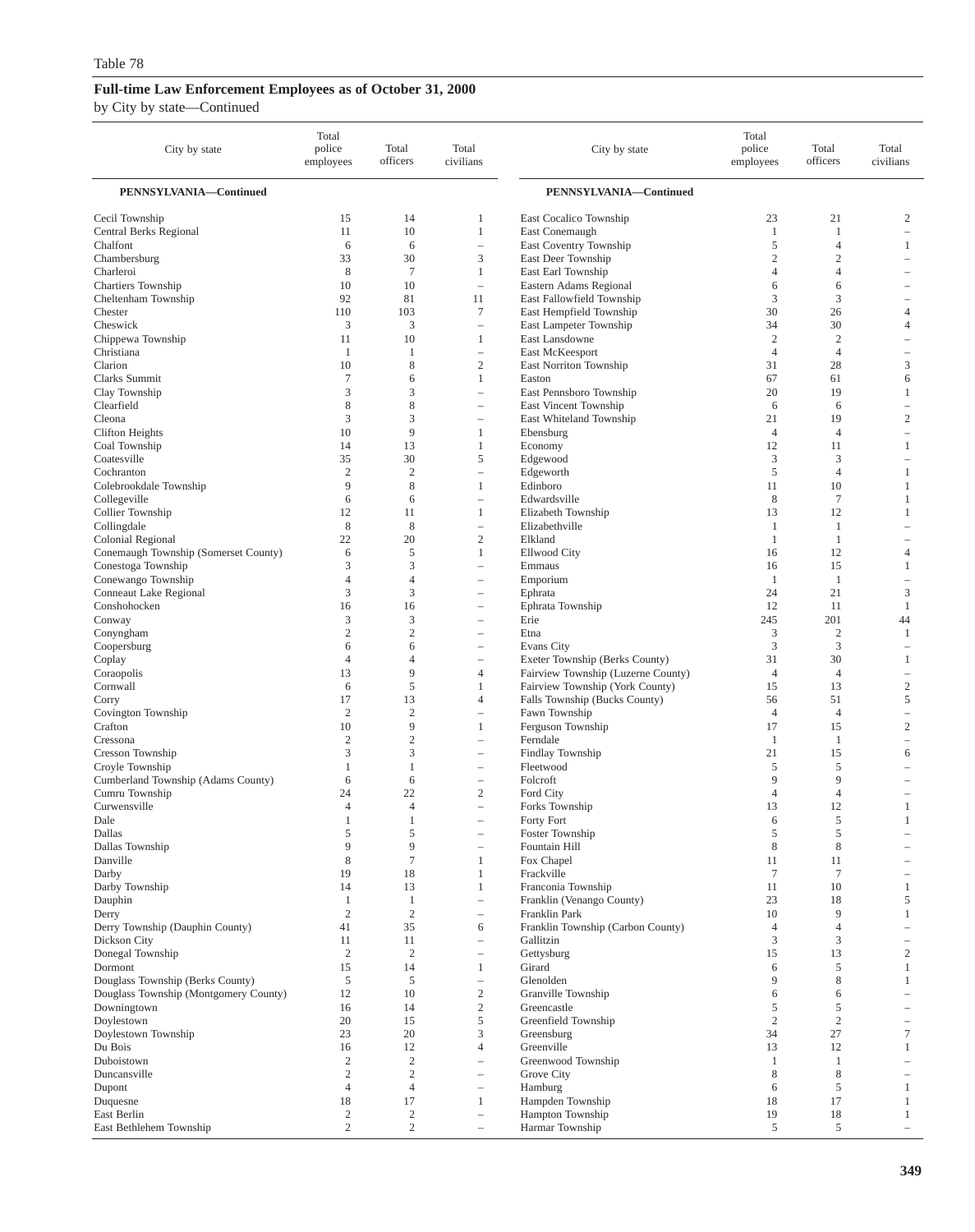| City by state                               | Total<br>police<br>employees | Total<br>officers    | Total<br>civilians                                   | City by state                                       | Total<br>police<br>employees | Total<br>officers   | Total<br>civilians            |
|---------------------------------------------|------------------------------|----------------------|------------------------------------------------------|-----------------------------------------------------|------------------------------|---------------------|-------------------------------|
| PENNSYLVANIA-Continued                      |                              |                      |                                                      | PENNSYLVANIA-Continued                              |                              |                     |                               |
| Harmony Township                            | $\overline{4}$               | $\overline{4}$       | $\overline{\phantom{a}}$                             | Lock Haven                                          | 15                           | 13                  | 2                             |
| Harrisburg                                  | 214                          | 171                  | 43                                                   | Locust Township                                     | 3                            | 3                   | $\overline{\phantom{a}}$      |
| Harrison Township                           | 16                           | 12                   | $\overline{4}$                                       | Logan Township                                      | 18                           | 16                  | $\overline{2}$                |
| Hatboro                                     | 19                           | 14                   | 5<br>5                                               | Lower Allen Township<br>Lower Burrell               | 20<br>17                     | 17<br>17            | 3<br>$\overline{\phantom{a}}$ |
| Hatfield Township<br>Haverford Township     | 27<br>86                     | 22<br>69             | 17                                                   | Lower Gwynedd Township                              | 21                           | 18                  | 3                             |
| Hazleton                                    | 35                           | 32                   | 3                                                    | Lower Heidelberg Township                           | 6                            | 6                   | $\overline{\phantom{a}}$      |
| Heidelberg                                  | $\overline{2}$               | $\mathfrak{2}$       | i.                                                   | Lower Makefield Township                            | 30                           | 27                  | 3                             |
| Heidelberg Township (Lebanon County)        | $\overline{2}$               | $\mathfrak{2}$       | $\overline{\phantom{0}}$                             | Lower Merion Township                               | 164                          | 139                 | 25                            |
| Hellam Township                             | $\overline{7}$               | $\overline{7}$       | $\overline{\phantom{0}}$                             | Lower Moreland Township                             | 26                           | 20                  | 6                             |
| Hempfield Township                          | 7                            | 6                    | 1                                                    | Lower Paxton Township                               | 50                           | 44                  | 6                             |
| Hermitage                                   | 30                           | 27                   | 3                                                    | Lower Pottsgrove Township                           | 16<br>34                     | 13<br>28            | 3                             |
| Highspire<br>Hilltown Township              | 5<br>19                      | 5<br>16              | 3                                                    | Lower Providence Township<br>Lower Salford Township | 18                           | 16                  | 6<br>$\sqrt{2}$               |
| Hollidaysburg                               | 12                           | 8                    | $\overline{4}$                                       | Lower Saucon Township                               | 12                           | 10                  | $\mathbf{2}$                  |
| Homestead                                   | 14                           | 14                   | $\hspace{1.0cm} - \hspace{1.0cm}$                    | Lower Southampton Township                          | 31                           | 28                  | 3                             |
| Honesdale                                   | 11                           | 9                    | $\mathfrak{2}$                                       | Lower Swatara Township                              | 14                           | 13                  | 1                             |
| Honey Brook Township                        | $\overline{4}$               | $\overline{4}$       |                                                      | Luzerne Township                                    | 1                            | 1                   |                               |
| Hooversville                                | 1                            | 1                    | $\overline{\phantom{0}}$                             | Macungie                                            | 4                            | $\overline{4}$      |                               |
| Hopewell Township                           | 17                           | 16                   | $\mathbf{1}$                                         | Mahoning Township (Carbon County)                   | 4                            | 4                   | $\overline{\phantom{a}}$      |
| Horsham Township                            | 49                           | 40                   | 9                                                    | Mahoning Township (Montour County)                  | $\tau$                       | 6                   | $\mathbf{1}$                  |
| Hummelstown                                 | 6                            | 6                    | i.                                                   | Main Township<br>Malvern                            | 1<br>6                       | 1<br>5              | 1                             |
| Huntingdon<br>Independence Township         | 11<br>3                      | 11<br>3              | $\overline{\phantom{0}}$<br>$\overline{\phantom{0}}$ | Manheim                                             | 8                            | $\overline{7}$      | 1                             |
| Indiana                                     | 22                           | 17                   | 5                                                    | Manor                                               | 3                            | 3                   | $\overline{\phantom{a}}$      |
| Indiana Township                            | 9                            | 9                    | $\overline{\phantom{a}}$                             | Manor Township                                      | 20                           | 18                  | $\overline{c}$                |
| Ingram                                      | $\overline{4}$               | 4                    | i.                                                   | Mansfield                                           | 5                            | 5                   |                               |
| Irwin                                       | $\overline{2}$               | $\overline{c}$       | $\overline{\phantom{0}}$                             | Marlborough Township                                | 5                            | $\overline{4}$      | 1                             |
| Jackson Township (Butler County)            | 3                            | 3                    | $\overline{\phantom{0}}$                             | Marple Township                                     | 38                           | 31                  | $\overline{7}$                |
| Jackson Township (Cambria County)           | 1                            | 1                    | $\overline{\phantom{0}}$                             | Mars                                                | $\overline{2}$               | $\mathfrak{2}$      | $\overline{\phantom{a}}$      |
| Jackson Township (Luzerne County)           | 3                            | 3                    |                                                      | Martinsburg                                         | $\mathfrak{2}$               | $\overline{c}$      | $\overline{\phantom{a}}$      |
| Jackson Township (York County)<br>Jeannette | 8<br>18                      | $\overline{7}$<br>17 | 1<br>1                                               | Masontown<br>Matamoras                              | 5<br>4                       | 5<br>$\overline{c}$ | $\overline{c}$                |
| Jefferson-Clark Regional                    | $\overline{2}$               | $\mathfrak{2}$       | $\overline{\phantom{a}}$                             | McAdoo                                              | 3                            | 3                   | $\overline{\phantom{m}}$      |
| Jefferson Hills Borough                     | 17                           | 16                   | $\mathbf{1}$                                         | McCandless                                          | 27                           | 26                  | 1                             |
| Jenkins Township                            | 3                            | 3                    | i.                                                   | McConnellsburg                                      | $\overline{c}$               | $\overline{c}$      | $\overline{\phantom{a}}$      |
| Jenkintown                                  | 11                           | 11                   | $\overline{\phantom{a}}$                             | McDonald Borough                                    | 3                            | 3                   |                               |
| Jersey Shore                                | 7                            | 6                    | 1                                                    | McKeesport                                          | 48                           | 45                  | 3                             |
| Jessup                                      | $\overline{2}$               | $\overline{c}$       | $\overline{\phantom{0}}$                             | McSherrystown                                       | $\overline{4}$               | $\overline{4}$      | $\overline{\phantom{m}}$      |
| Jim Thorpe                                  | 5                            | 5                    | $\overline{\phantom{0}}$                             | Meadville                                           | 28                           | 22                  | 6                             |
| Johnsonburg                                 | $\overline{4}$               | $\overline{4}$       | $\overline{\phantom{a}}$                             | Mechanicsburg<br>Mercer                             | 16<br>6                      | 15<br>6             | 1                             |
| Johnstown<br>Kane                           | 61<br>6                      | 50<br>6              | 11<br>$\overline{\phantom{0}}$                       | Mercersburg                                         | 2                            | $\overline{2}$      |                               |
| Kennedy Township                            | 14                           | 10                   | $\overline{4}$                                       | Meyersdale                                          | $\overline{4}$               | 4                   | $\qquad \qquad -$             |
| Kennett Square                              | 13                           | 11                   | $\overline{2}$                                       | Mid-Cumberland Valley Regional                      | 9                            | 8                   | 1                             |
| Kingston Township                           | 10                           | 10                   | $\overline{\phantom{a}}$                             | Middlesex Township (Butler County)                  | 5                            | 5                   |                               |
| Kittanning                                  | 9                            | 8                    | 1                                                    | Middlesex Township (Cumberland County)              | $\Omega$                     | 8                   |                               |
| Kline Township                              | $\sqrt{2}$                   | $\sqrt{2}$           |                                                      | Middletown                                          | 16                           | 15                  | $\mathbf{1}$                  |
| Kopple Boro                                 | $\mathfrak{2}$               | $\mathfrak{2}$       | $\overline{\phantom{m}}$                             | Middletown Township                                 | 61                           | 52                  | 9                             |
| Kutztown                                    | 11                           | 10                   | $\mathbf{1}$<br>$\overline{\phantom{a}}$             | Midland<br>Mifflin County Regional                  | 3<br>23                      | 3<br>22             | $\mathbf{1}$                  |
| Laflin Boro<br>Lake City                    | 3<br>3                       | 3<br>3               | $\overline{\phantom{a}}$                             | Milford                                             | 3                            | 3                   |                               |
| Lancaster                                   | 193                          | 158                  | 35                                                   | Millbourne                                          | 3                            | $\sqrt{2}$          | 1                             |
| Lansdale                                    | 30                           | 23                   | $\tau$                                               | Millcreek Township                                  | 75                           | 59                  | 16                            |
| Lansdowne                                   | 19                           | 16                   | 3                                                    | Millersburg                                         | 3                            | 3                   | $\overline{\phantom{a}}$      |
| Larksville                                  | $\overline{4}$               | $\overline{4}$       | i.                                                   | Millersville                                        | 15                           | 13                  | $\overline{c}$                |
| Latrobe                                     | 14                           | 13                   | 1                                                    | Millvale                                            | $\boldsymbol{2}$             | $\boldsymbol{2}$    | $\equiv$                      |
| Laureldale                                  | 3                            | 3                    | i.                                                   | Millville                                           | 1                            | 1                   |                               |
| Lawrence Park Township                      | $\tau$<br>9                  | 6<br>9               | 1                                                    | Milton<br>Minersville                               | 11<br>5                      | 10<br>5             | 1<br>$\overline{\phantom{a}}$ |
| Lawrence Township<br>Lebanon                | 48                           | 43                   | $\overline{\phantom{0}}$<br>5                        | Mohnton                                             | 4                            | $\overline{4}$      |                               |
| Lehighton                                   | 9                            | 8                    | 1                                                    | Monaca                                              | $\tau$                       | 6                   | 1                             |
| Lehigh Township (Northampton County)        | 9                            | 8                    | 1                                                    | Monessen                                            | 13                           | 13                  | $\overline{\phantom{a}}$      |
| Lehman Township                             | 3                            | 3                    | i.                                                   | Monroeville                                         | 58                           | 53                  | 5                             |
| Lewisburg                                   | 8                            | $\overline{7}$       | $\mathbf{1}$                                         | Montgomery Township                                 | 45                           | 35                  | 10                            |
| Ligonier Township                           | 3                            | 3                    | $\hspace{1.0cm} - \hspace{1.0cm}$                    | Montoursville                                       | 6                            | 6                   |                               |
| Limerick Township                           | 17                           | 15                   | $\mathfrak{2}$                                       | Moon Township                                       | 36                           | 30                  | 6                             |
| Lititz                                      | 16                           | 13                   | 3                                                    | Moore Township<br>Moosic                            | 6<br>$\tau$                  | 5<br>$\tau$         | $\mathbf{1}$                  |
| Littlestown                                 | $\tau$                       | 7                    | i.                                                   |                                                     |                              |                     | $\overline{\phantom{a}}$      |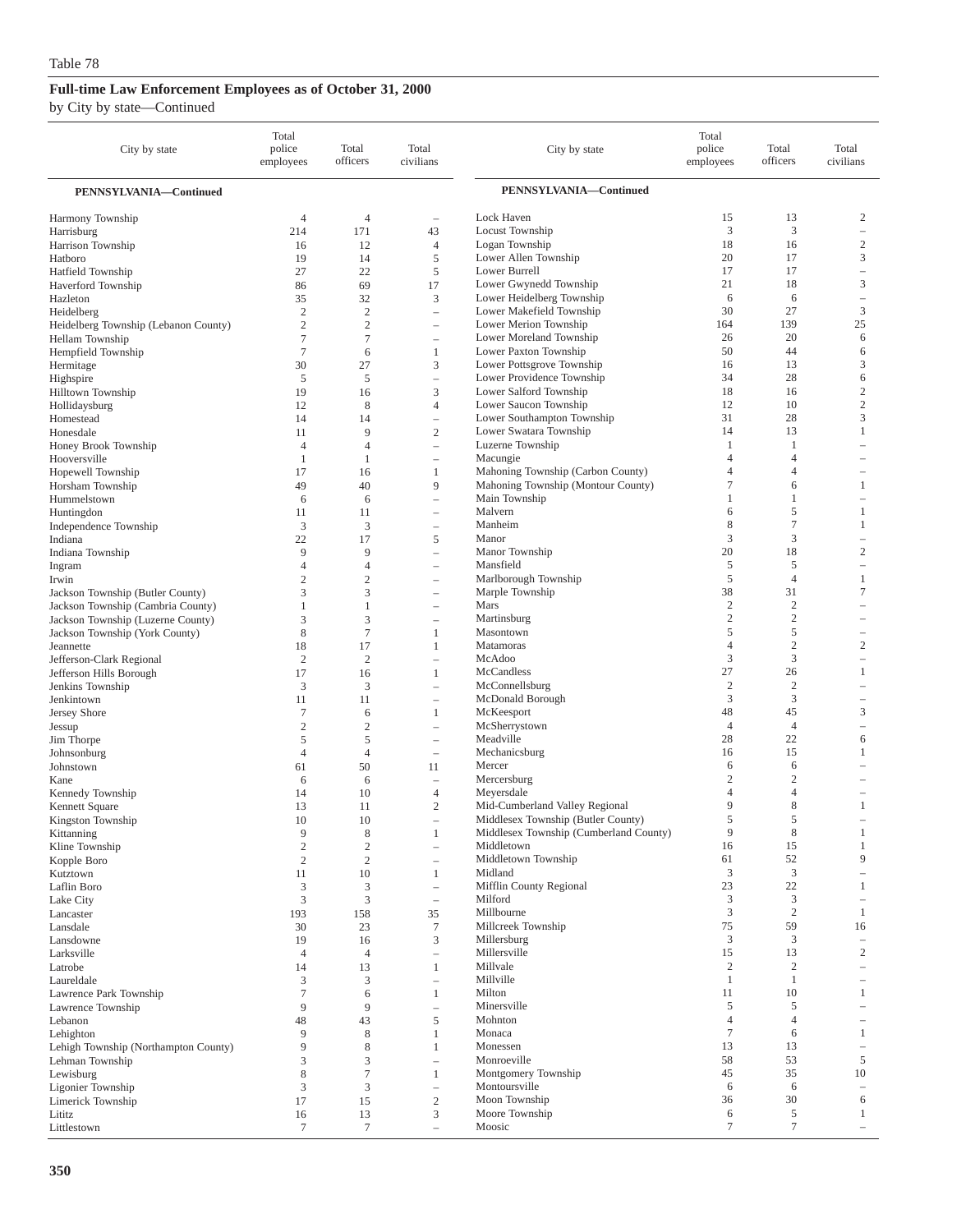| City by state                                       | Total<br>police<br>employees     | Total<br>officers                | Total<br>civilians                                   | City by state                                                           | Total<br>police<br>employees | Total<br>officers                | Total<br>civilians                     |
|-----------------------------------------------------|----------------------------------|----------------------------------|------------------------------------------------------|-------------------------------------------------------------------------|------------------------------|----------------------------------|----------------------------------------|
| PENNSYLVANIA-Continued                              |                                  |                                  |                                                      | PENNSYLVANIA-Continued                                                  |                              |                                  |                                        |
| Morrisville                                         | 10                               | 9                                | 1                                                    | Pen Argyl                                                               | 5                            | 5                                |                                        |
| Morton                                              | 5                                | 5                                | $\overline{\phantom{0}}$                             | Penbrook                                                                | 5                            | 5                                |                                        |
| Mountaintop Regional                                | $\tau$                           | $\tau$                           |                                                      | Penn Hills                                                              | 65                           | 56                               | 9                                      |
| Mount Joy                                           | 12                               | 9                                | 3                                                    | Pennridge Regional                                                      | 18                           | 15                               | 3                                      |
| Mount Joy Township                                  | 8<br>50                          | $\tau$<br>44                     | $\mathbf{1}$<br>6                                    | Penn Township (Butler County)                                           | 3<br>8                       | $\overline{2}$<br>$\overline{7}$ | 1                                      |
| Mount Lebanon<br>Mount Oliver                       | 1                                | 1                                | $\qquad \qquad -$                                    | Penn Township (Lancaster County)<br>Penn Township (Westmoreland County) | 22                           | 20                               | $\mathbf{1}$<br>$\overline{c}$         |
| Mount Union                                         | 6                                | 6                                | $\overline{\phantom{a}}$                             | Penn Township (York County)                                             | 20                           | 19                               | $\mathbf{1}$                           |
| Muhlenberg Township                                 | 30                               | 27                               | 3                                                    | Pequea Township                                                         | 3                            | 3                                | $\qquad \qquad -$                      |
| Munhall                                             | 23                               | 19                               | $\overline{4}$                                       | Perkasie                                                                | 15                           | 13                               | $\overline{c}$                         |
| Murrysville                                         | 23                               | 19                               | $\overline{4}$                                       | Peters Township                                                         | 23                           | 21                               | $\mathbf{2}$                           |
| Myerstown                                           | $\overline{4}$                   | $\overline{4}$                   | $\qquad \qquad -$                                    | Philadelphia                                                            | 7,987                        | 7,076                            | 911                                    |
| Nanticoke                                           | 15                               | 14                               | 1                                                    | Phoenixville                                                            | 24                           | 22                               | 2                                      |
| Narberth                                            | $\tau$                           | 7                                | $\qquad \qquad -$                                    | Pine Grove                                                              | 3                            | 3                                | $\qquad \qquad -$                      |
| Nazareth Area                                       | 6                                | 5                                | 1                                                    | Pine-Marshall-Bradford Woods                                            | 16                           | 15                               | 1                                      |
| Nesquehoning                                        | 3                                | 3                                | i.                                                   | Pitcairn                                                                | $\overline{4}$               | $\overline{4}$                   | $\overline{\phantom{a}}$               |
| Nether Providence Township                          | 14                               | 14                               | $\qquad \qquad -$                                    | Pittsburgh                                                              | 1,147                        | 1,066                            | 81                                     |
| Neville Township                                    | 8                                | 6                                | $\sqrt{2}$                                           | Pittston                                                                | 8                            | 8                                |                                        |
| Newberry Township<br>New Britain                    | 13<br>3                          | 12<br>3                          | $\mathbf{1}$<br>$\overline{\phantom{0}}$             | Plainfield Township<br>Plains Township                                  | 5<br>15                      | 5<br>15                          | $\qquad \qquad$                        |
| New Britain Township                                | 13                               | 12                               | 1                                                    | Pleasant Hills                                                          | 20                           | 16                               | 4                                      |
| New Cumberland                                      | $\tau$                           | 7                                | $\overline{\phantom{0}}$                             | Plumstead Township                                                      | 13                           | 11                               | $\overline{c}$                         |
| New Hanover Township                                | $\tau$                           | $\tau$                           | $\overline{\phantom{a}}$                             | Plymouth Township (Luzerne County)                                      | $\overline{4}$               | $\overline{4}$                   | $\overline{\phantom{0}}$               |
| New Holland                                         | 11                               | 10                               | 1                                                    | Plymouth Township (Montgomery County)                                   | 53                           | 44                               | 9                                      |
| New Hope                                            | $\tau$                           | 6                                | 1                                                    | Pocono Mountain Regional                                                | 34                           | 31                               | 3                                      |
| New Kensington                                      | 31                               | 25                               | 6                                                    | Pocono Township                                                         | 13                           | 13                               | $\equiv$                               |
| Newport Township                                    | 1                                | 1                                | i.                                                   | Point Township                                                          | 5                            | 5                                |                                        |
| New Sewickley Township                              | 8                                | $\tau$                           | 1                                                    | Portage                                                                 | $\mathbf{2}$                 | $\overline{2}$                   |                                        |
| Newtown                                             | $\overline{4}$                   | $\overline{4}$                   | $\qquad \qquad -$                                    | Port Allegany                                                           | 3                            | 3                                |                                        |
| Newtown Township (Bucks County)                     | 30                               | 26                               | $\overline{4}$                                       | Port Carbon                                                             | $\mathfrak{2}$               | $\overline{2}$                   |                                        |
| Newtown Township (Delaware County)                  | 15                               | 14                               | 1                                                    | Pottstown                                                               | 46                           | 37                               | 9                                      |
| Newville<br>New Wilmington                          | $\overline{c}$<br>$\overline{4}$ | $\mathfrak{2}$<br>$\overline{4}$ | i.<br>$\overline{\phantom{a}}$                       | Pottsville                                                              | 33<br>8                      | 32<br>8                          | $\mathbf{1}$                           |
| Norristown                                          | 79                               | 65                               | 14                                                   | Prospect Park<br>Punxsutawney                                           | 9                            | 5                                | $\overline{4}$                         |
| Northampton                                         | 13                               | 12                               | 1                                                    | Pymatuning Township                                                     | $\overline{4}$               | $\overline{4}$                   | $\overline{\phantom{0}}$               |
| Northampton Township                                | 46                               | 40                               | 6                                                    | <b>Quakertown</b>                                                       | 16                           | 14                               | $\overline{c}$                         |
| North Belle Vernon                                  | $\overline{c}$                   | $\mathfrak{2}$                   | i.                                                   | Rankin                                                                  | 1                            | $\mathbf{1}$                     | $\overline{\phantom{a}}$               |
| North Catasauqua                                    | $\overline{4}$                   | 4                                | $\overline{\phantom{a}}$                             | Reading                                                                 | 211                          | 187                              | 24                                     |
| North Charleroi                                     | 3                                | 3                                | $\qquad \qquad -$                                    | Red Lion                                                                | 9                            | 8                                | 1                                      |
| North Cornwall Township                             | 10                               | 9                                | 1                                                    | Redstone Township                                                       | $\mathfrak{2}$               | $\overline{2}$                   | $\equiv$                               |
| North Coventry Township                             | 10                               | 9                                | 1                                                    | Reserve Township                                                        | $\overline{4}$               | $\overline{4}$                   |                                        |
| North East                                          | $\tau$                           | 6                                | 1                                                    | Richland                                                                | 1                            | $\mathbf{1}$                     |                                        |
| Northeastern Regional                               | 9                                | 8                                | 1                                                    | Richland Township (Allegheny County)                                    | 12                           | 11                               | $\mathbf{1}$                           |
| Northern Cambria Borough                            | 3<br>$\overline{4}$              | 3<br>$\overline{4}$              | $\overline{\phantom{a}}$<br>$\overline{\phantom{a}}$ | Richland Township (Bucks County)<br>Richland Township (Cambria County)  | $\tau$<br>19                 | 6<br>18                          | 1<br>1                                 |
| Northern Cambria Regional<br>Northern York Regional | 44                               | 40                               | $\overline{4}$                                       | Ridgway                                                                 | 8                            | 8                                |                                        |
| North Fayette Township                              | 24                               | 18                               | 6                                                    | Ridley Park                                                             | 10                           | $\mathbf Q$                      |                                        |
| North Huntingdon Township                           | 33                               | 26                               | $\tau$                                               | Ridley Township                                                         | 39                           | 33                               | 6                                      |
| North Lebanon Township                              | 10                               | 9                                | 1                                                    | Riverside                                                               | 3                            | 3                                | $\overline{\phantom{0}}$               |
| North Londonderry Township                          | 3                                | $\overline{c}$                   | 1                                                    | Roaring Spring                                                          | $\boldsymbol{2}$             | $\overline{2}$                   |                                        |
| North Middleton Township                            | 9                                | $\,$ 8 $\,$                      | 1                                                    | Robesonia                                                               | $\sqrt{2}$                   | $\overline{2}$                   | $\overline{\phantom{0}}$               |
| North Strabane Township                             | 14                               | 13                               | 1                                                    | Robeson Township                                                        | 5                            | 5                                | $\qquad \qquad -$                      |
| Northumberland                                      | 5                                | 5                                | i.                                                   | Robinson Township (Allegheny County)                                    | 20                           | 15                               | 5                                      |
| Norwegian Township                                  | $\mathbf{1}$                     | $\mathbf{1}$                     | $\qquad \qquad -$                                    | Rochester Township                                                      | 1                            | $\mathbf{1}$                     | $\overline{\phantom{0}}$               |
| Oakmont<br>O'Hara Township                          | 8<br>14                          | 7<br>13                          | 1<br>1                                               | Rockledge<br>Rosslyn Farms                                              | 5<br>$\mathbf{2}$            | 5<br>$\overline{2}$              | $\qquad \qquad -$<br>$\qquad \qquad -$ |
| Ohio Township                                       | 8                                | $\tau$                           | 1                                                    | Ross Township                                                           | 37                           | 35                               | $\mathbf{2}$                           |
| Ohioville                                           | $\sqrt{2}$                       | $\sqrt{2}$                       | i.                                                   | Rostraver Township                                                      | 15                           | 14                               | $\mathbf{1}$                           |
| Old Lycoming Township                               | 9                                | 8                                | 1                                                    | Royersford                                                              | $\,$ 8 $\,$                  | $\overline{7}$                   | $\mathbf{1}$                           |
| Oley Township                                       | 3                                | 3                                | $\overline{\phantom{0}}$                             | Salisbury Township                                                      | 12                           | 10                               | $\mathbf{2}$                           |
| Orangeville                                         | $\mathbf{1}$                     | 1                                | $\qquad \qquad -$                                    | Sandy Lake                                                              | -1                           | 1                                | $\overline{\phantom{0}}$               |
| Orwigsburg                                          | $\overline{4}$                   | $\overline{4}$                   |                                                      | Sandy Township                                                          | $\tau$                       | $\tau$                           | $\qquad \qquad -$                      |
| Oxford                                              | 9                                | 9                                | $\overline{\phantom{m}}$                             | Sayre                                                                   | 10                           | 8                                | $\mathbf{2}$                           |
| Paint Township                                      | $\sqrt{2}$                       | $\mathbf{2}$                     | $\qquad \qquad -$                                    | Schuylkill Haven                                                        | 12                           | 8                                | $\overline{4}$                         |
| Palmerton                                           | 6                                | 5                                | 1                                                    | Schuylkill Township                                                     | 10                           | 9                                | $\mathbf{1}$                           |
| Palmyra                                             | 11                               | 10                               | 1                                                    | Scottdale                                                               | $7\phantom{.0}$              | $\tau$                           | $\overline{\phantom{0}}$               |
| Parkesburg<br>Parkside                              | $\tau$<br>$\mathfrak{Z}$         | $\tau$<br>3                      | $\qquad \qquad -$<br>$\qquad \qquad -$               | Scott Township (Allegheny County)<br>Selinsgrove                        | 20<br>6                      | 19<br>5                          | $\mathbf{1}$<br>$\mathbf{1}$           |
| Patton Township                                     | 17                               | 15                               | $\overline{c}$                                       | Seven Springs                                                           | 7                            | 6                                | $\mathbf{1}$                           |
|                                                     |                                  |                                  |                                                      |                                                                         |                              |                                  |                                        |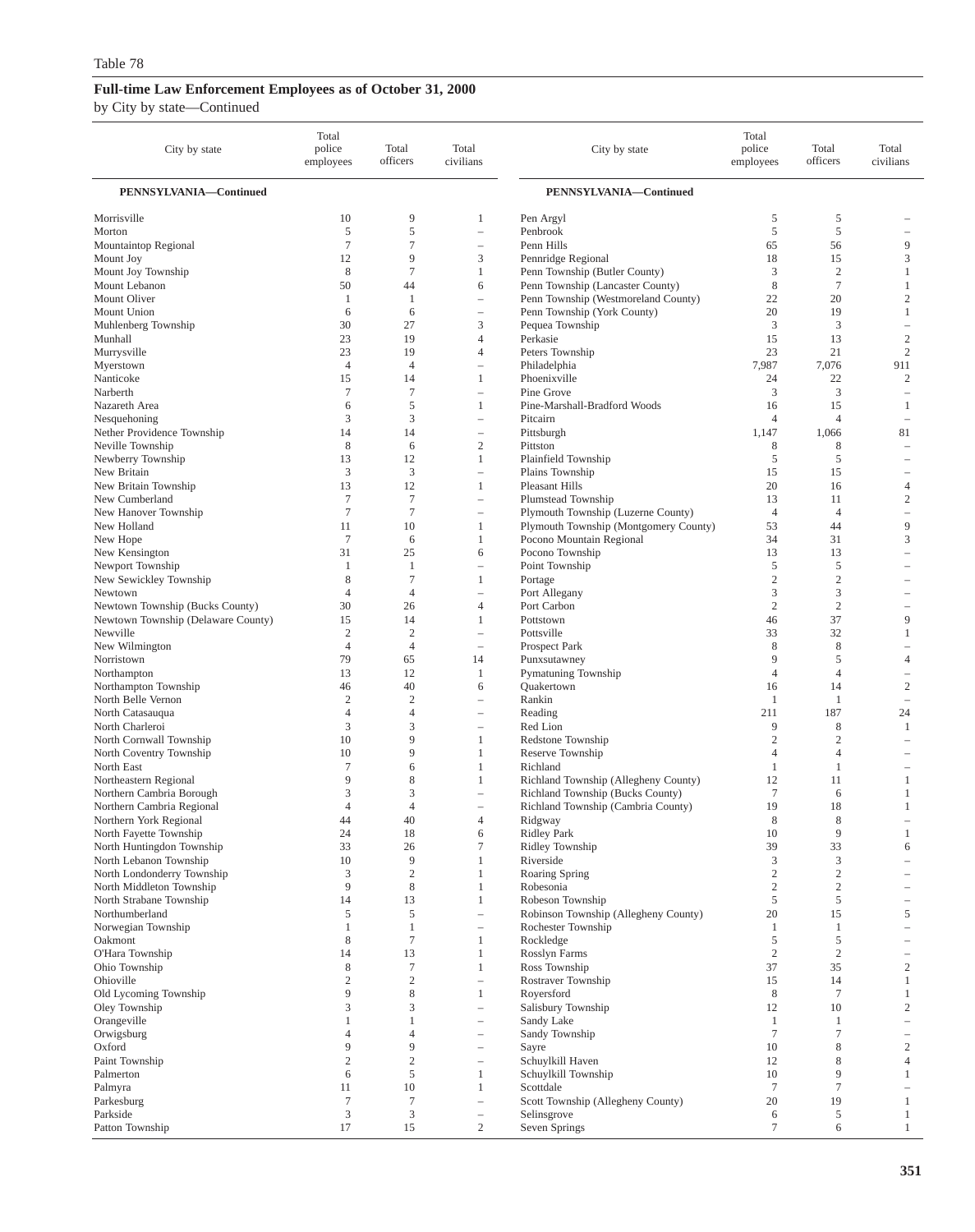| City by state                                                      | Total<br>police<br>employees | Total<br>officers    | Total<br>civilians                       | City by state                                                           | Total<br>police<br>employees | Total<br>officers                | Total<br>civilians       |
|--------------------------------------------------------------------|------------------------------|----------------------|------------------------------------------|-------------------------------------------------------------------------|------------------------------|----------------------------------|--------------------------|
| PENNSYLVANIA-Continued                                             |                              |                      |                                          | PENNSYLVANIA-Continued                                                  |                              |                                  |                          |
| Sewickley                                                          | 8                            | 7                    | 1                                        | Throop                                                                  | 6                            | 6                                |                          |
| Sewickley Heights                                                  | 8                            | $\overline{7}$       | 1                                        | Tinicum Township (Bucks County)                                         | 5                            | 5                                |                          |
| Shaler Township                                                    | 28                           | 27                   | 1                                        | Tinicum Township (Delaware County)                                      | 13                           | 12                               | 1                        |
| Shamokin                                                           | 18                           | 13                   | 5                                        | Titusville                                                              | 16                           | 16                               |                          |
| Shamokin Dam                                                       | 3<br>40                      | 3                    |                                          | Towamencin Township<br>Towanda                                          | 24<br>5                      | 22                               | $\mathfrak{2}$<br>i.     |
| Sharon<br>Sharon Hill                                              | 8                            | 35<br>$\overline{7}$ | 5<br>1                                   | Trafford                                                                | $\overline{4}$               | 5<br>4                           |                          |
| Sharpsburg                                                         | 3                            | 3                    | ÷                                        | Trainer                                                                 | 9                            | 8                                | 1                        |
| Sharpsville                                                        | $\tau$                       | 6                    | 1                                        | Tredyffrin Township                                                     | 57                           | 50                               | $\tau$                   |
| Shenandoah                                                         | 9                            | 8                    | 1                                        | Troy                                                                    | $\overline{2}$               | $\mathfrak{2}$                   | $\overline{\phantom{a}}$ |
| Shenango Township (Lawrence County)                                | 5                            | 5                    | ÷,                                       | Tullytown                                                               | 5                            | $\overline{4}$                   | 1                        |
| Shenango Township (Mercer County)                                  | 5                            | $\overline{4}$       | 1                                        | Tunkhannock                                                             | 5                            | 5                                | ÷,                       |
| Shippingport                                                       | $\mathfrak{2}$               | $\mathfrak{2}$       | $\equiv$                                 | Tunkhannock Township (Wyoming County)                                   | 3                            | 3                                | $\overline{\phantom{a}}$ |
| Shiremanstown<br>Silver Spring Township                            | $\overline{c}$<br>12         | $\mathfrak{2}$<br>11 | $\overline{\phantom{a}}$<br>1            | <b>Union City</b><br>Union Township (Lawrence County)                   | 1<br>1                       | 1<br>1                           | -                        |
| Sinking Spring                                                     | 5                            | 5                    | ÷,                                       | Union Township (Washington County)                                      | 7                            | 7                                |                          |
| Slatington                                                         | 6                            | 6                    | ÷,                                       | Upland                                                                  | $\overline{2}$               | $\overline{c}$                   |                          |
| Slippery Rock                                                      | 5                            | 5                    | ÷                                        | Upper Allen Township                                                    | 15                           | 14                               | 1                        |
| Smith Township                                                     | 1                            | 1                    | ۰                                        | Upper Chichester Township                                               | 21                           | 19                               | $\mathfrak{2}$           |
| Solebury Township                                                  | 10                           | 9                    | 1                                        | <b>Upper Darby Township</b>                                             | 124                          | 113                              | 11                       |
| Somerset                                                           | $\tau$                       | 6                    | 1                                        | Upper Gwynedd Township                                                  | 18                           | 16                               | $\overline{c}$           |
| Souderton<br>South Abington Township                               | 7<br>10                      | 6<br>9               | 1<br>1                                   | Upper Makefield Township<br><b>Upper Merion Township</b>                | 11<br>81                     | 10<br>62                         | 1<br>19                  |
| South Annville Township                                            | $\mathbf{2}$                 | $\overline{2}$       | ÷,                                       | <b>Upper Moreland Township</b>                                          | 52                           | 40                               | 12                       |
| South Beaver Township                                              | $\overline{4}$               | $\overline{4}$       | L,                                       | <b>Upper Nazareth Township</b>                                          | $\overline{4}$               | 3                                | $\mathbf{1}$             |
| South Connellsville Boro                                           | 1                            | 1                    | $\overline{\phantom{a}}$                 | <b>Upper Perkiomen</b>                                                  | 11                           | 10                               | 1                        |
| Southern Regional                                                  | 11                           | 10                   | 1                                        | <b>Upper Pottsgrove Township</b>                                        | 5                            | 5                                | $\overline{\phantom{a}}$ |
| South Fayette Township                                             | 19                           | 17                   | $\mathfrak{2}$                           | Upper Providence Township (Delaware County)                             | 12                           | 11                               | 1                        |
| South Greensburg                                                   | $\overline{c}$               | $\overline{2}$       | ÷,                                       | Upper Providence Township (Montgomery County)                           | 18                           | 16                               | $\overline{c}$           |
| South Heidelberg Township                                          | 6<br>8                       | 6<br>7               | $\overline{\phantom{0}}$<br>$\mathbf{1}$ | <b>Upper Saucon Township</b>                                            | 16<br>25                     | 15<br>22                         | $\mathbf{1}$<br>3        |
| South Lebanon Township<br>South Londonderry Township               | 5                            | 5                    | ÷,                                       | <b>Upper Southampton Township</b><br>Upper St. Clair Township           | 34                           | 27                               | $\overline{7}$           |
| South Park Township                                                | 16                           | 15                   | 1                                        | Upper Uwchlan Township (Chester County)                                 | 9                            | 9                                | $\overline{\phantom{a}}$ |
| South Pymatuning Township                                          | 1                            | 1                    | $\overline{\phantom{a}}$                 | Upper Yoder Township                                                    | 5                            | 5                                |                          |
| South Strabane Township                                            | 12                           | 11                   | 1                                        | Uwchlan Township                                                        | 26                           | 24                               | $\mathfrak{2}$           |
| South Waverly                                                      | 3                            | 3                    | $\overline{\phantom{a}}$                 | Valley Township                                                         | $\overline{4}$               | $\overline{4}$                   | i.                       |
| Southwest Mercer County Regional                                   | 18                           | 16                   | $\overline{c}$                           | Vandergrift                                                             | 8                            | 8                                | $\overline{\phantom{a}}$ |
| South Whitehall Township                                           | 38<br>$\tau$                 | 35                   | 3                                        | Vanport Township                                                        | $\overline{c}$<br>4          | $\mathfrak{2}$<br>$\overline{4}$ |                          |
| South Williamsport<br>Spring City                                  | $\overline{4}$               | 6<br>3               | 1<br>$\mathbf{1}$                        | Vernon Township<br>Verona                                               | 5                            | $\overline{4}$                   | 1                        |
| Springdale                                                         | 1                            | 1                    | ÷,                                       | Versailles                                                              | $\overline{2}$               | $\mathfrak{2}$                   | $\overline{\phantom{a}}$ |
| Springdale Township                                                | $\mathfrak{2}$               | $\overline{2}$       | $\qquad \qquad -$                        | Warminster Township                                                     | 55                           | 46                               | 9                        |
| Springettsbury Township                                            | 31                           | 28                   | 3                                        | Warren                                                                  | 20                           | 15                               | 5                        |
| Springfield Township (Bucks County)                                | 5                            | 5                    | $\overline{\phantom{a}}$                 | Warrington Township                                                     | 28                           | 25                               | 3                        |
| Springfield Township (Delaware County)                             | 40                           | 33                   | $\tau$                                   | Warwick Township (Bucks County)                                         | 20                           | 18                               | $\mathbf{2}$             |
| Springfield Township (Montgomery County)<br>Spring Garden Township | 28<br>17                     | 27<br>16             | 1<br>1                                   | Washington (Washington County)<br>Washington Township (Franklin County) | 33<br>13                     | 30<br>12                         | 3<br>$\mathbf{1}$        |
| Spring Township (Berks County)                                     | 23                           | 22                   | $\mathbf{1}$                             | Washington Township (Westmoreland County)                               | $\tau$                       | $\tau$                           |                          |
| Spring Township (Centre County)                                    | 6                            | 5                    | 1                                        | Watsontown                                                              | 5                            | 5                                |                          |
| <b>State College</b>                                               | 71                           | 61                   | 10                                       | Waynesboro                                                              | 14                           | 13                               | 1                        |
| St. Clair                                                          | 5                            | 5                    | ÷,                                       | Waynesburg                                                              | 8                            | 8                                |                          |
| St. Clair Township                                                 | 1                            | -1                   | $\overline{\phantom{a}}$                 | Weatherly                                                               | 3                            | 3                                |                          |
| Steelton<br>Stewartstown                                           | 11<br>$\overline{4}$         | 10<br>$\overline{4}$ | 1<br>÷,                                  | Wellsboro<br>Wesleyville                                                | 5<br>4                       | 5<br>4                           |                          |
| St. Marys City                                                     | 14                           | 13                   | 1                                        | West Brandywine Township                                                | 5                            | 5                                |                          |
| Strasburg                                                          | $\overline{4}$               | $\overline{4}$       | ÷,                                       | West Chester                                                            | 51                           | 42                               | 9                        |
| Stroud Area Regional                                               | 55                           | 52                   | 3                                        | West Conshohocken                                                       | 9                            | 8                                | 1                        |
| Sugarcreek                                                         | 6                            | 5                    | 1                                        | West Donegal Township                                                   | 6                            | 6                                |                          |
| Sugarloaf Township (Luzerne County)                                | $\overline{4}$               | 3                    | 1                                        | West Earl Township                                                      | 4                            | 4                                |                          |
| Summerhill Township                                                | $\overline{2}$               | $\mathfrak{2}$       |                                          | Westfall Township                                                       | 6                            | 6                                |                          |
| Susquehanna Regional<br>Susquehanna Township (Dauphin County)      | 12<br>38                     | 11<br>36             | 1<br>$\overline{c}$                      | West Goshen Township<br><b>West Grove</b>                               | 30<br>3                      | 26<br>3                          | 4                        |
| Swarthmore                                                         | 9                            | 9                    | $\overline{\phantom{0}}$                 | West Hempfield Township                                                 | 18                           | 16                               | $\mathfrak{2}$           |
| Swatara Township                                                   | 37                           | 35                   | 2                                        | West Hills Regional                                                     | 10                           | 9                                | 1                        |
| Swissvale                                                          | 8                            | 8                    |                                          | West Homestead                                                          | 10                           | $\tau$                           | 3                        |
| Swoyersville                                                       | $\overline{4}$               | $\overline{4}$       | $\overline{\phantom{0}}$                 | West Lampeter Township                                                  | 13                           | 12                               | 1                        |
| Tamaqua                                                            | 10                           | 10                   | $\qquad \qquad -$                        | West Manchester Township                                                | 26                           | 24                               | $\overline{c}$           |
| Tarentum                                                           | $\tau$<br>$\tau$             | 7                    | -                                        | West Manheim Township                                                   | 6                            | 6                                |                          |
| Telford                                                            |                              | 6                    | 1                                        | West Mead Township                                                      | 1                            | $\mathbf{1}$                     | $\overline{\phantom{m}}$ |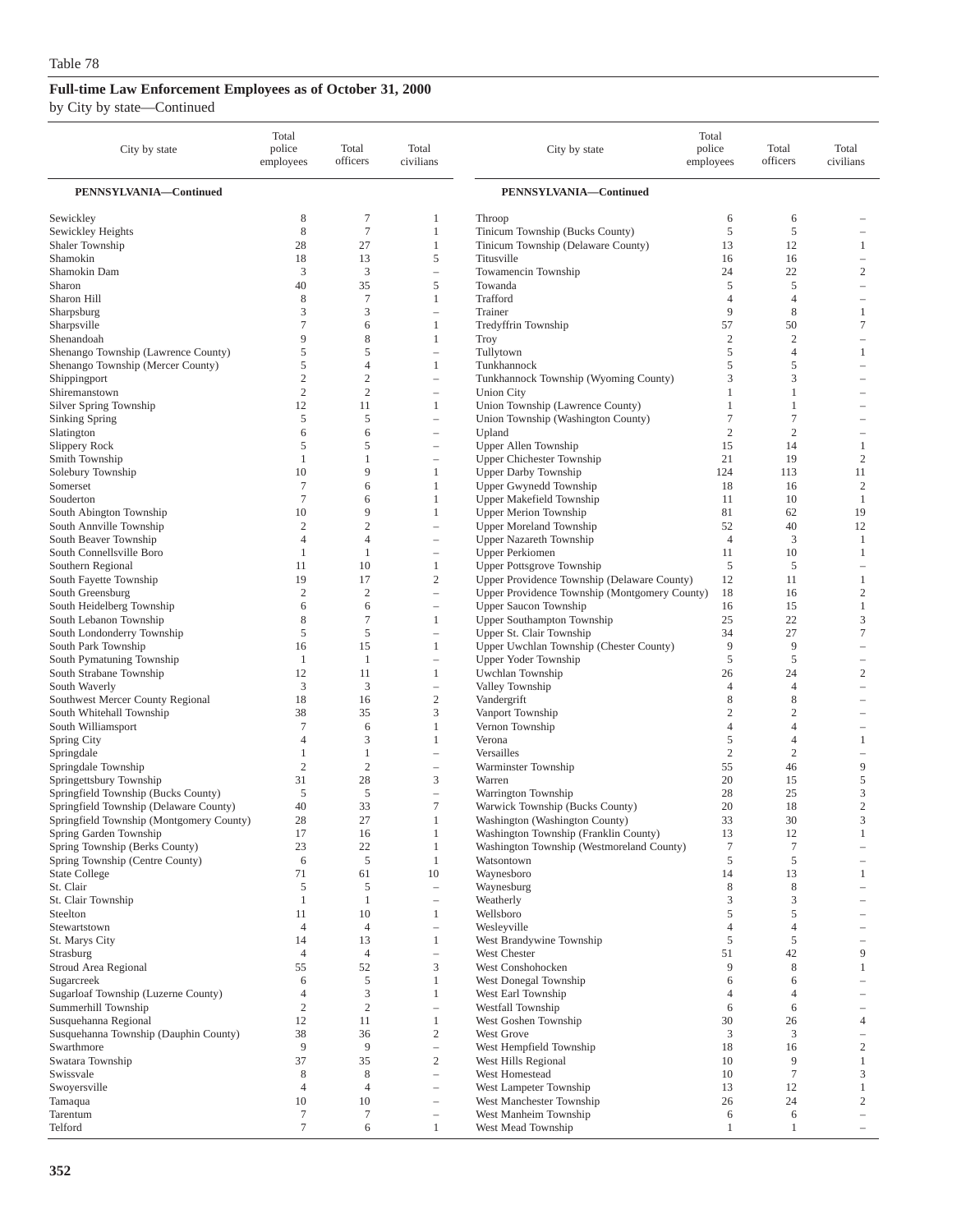| City by state                             | Total<br>police<br>employees | Total<br>officers    | Total<br>civilians                     | City by state                     | Total<br>police<br>employees | Total<br>officers                | Total<br>civilians                         |
|-------------------------------------------|------------------------------|----------------------|----------------------------------------|-----------------------------------|------------------------------|----------------------------------|--------------------------------------------|
| PENNSYLVANIA-Continued                    |                              |                      |                                        | <b>SOUTH CAROLINA</b>             |                              |                                  |                                            |
| West Mifflin                              | 43                           | 37                   | 6                                      | Abbeville                         | 23                           | 20                               | 3                                          |
| West Newton                               | $\mathfrak{Z}$               | $\mathfrak z$        | $\overline{\phantom{0}}$               | Aiken                             | 106                          | 87                               | 19                                         |
| West Norriton Township                    | 31                           | 26                   | 5                                      | Allendale                         | 8                            | $7\phantom{.0}$                  | $\mathbf{1}$                               |
| West Pittston<br>West Pottsgrove Township | 3<br>$\tau$                  | 3<br>$\tau$          | $\qquad \qquad -$<br>$\qquad \qquad -$ | Anderson<br>Andrews               | 111<br>22                    | 81<br>15                         | 30<br>$\tau$                               |
| West Shore Regional                       | 12                           | 10                   | $\overline{c}$                         | Aynor                             | $7\phantom{.0}$              | 5                                | $\boldsymbol{2}$                           |
| Westtown Township                         | 25                           | 22                   | 3                                      | Bamberg                           | 8                            | $\overline{7}$                   | $\mathbf{1}$                               |
| West View                                 | 11                           | 10                   | $\mathbf{1}$                           | Barnwell                          | 13                           | 12                               | $\mathbf{1}$                               |
| West Whiteland Township                   | 29                           | 27                   | $\overline{c}$                         | Batesburg-Leesville               | 24                           | 19                               | 5                                          |
| West York                                 | 6                            | 6                    | $\overline{\phantom{0}}$               | Beaufort                          | 50                           | 44                               | 6                                          |
| Whitehall                                 | 23                           | 18                   | 5                                      | Belton                            | 22                           | 17                               | 5                                          |
| White Haven                               | $\overline{2}$               | $\sqrt{2}$           | $\overline{\phantom{0}}$               | Bennettsville                     | 31                           | 27                               | $\overline{4}$                             |
| Whitemarsh Township<br>White Oak          | 38<br>14                     | 33<br>13             | 5<br>1                                 | Bethune<br>Bishopville            | -1<br>17                     | $\mathbf{1}$<br>16               | 1                                          |
| Whitpain Township                         | 35                           | 28                   | $\tau$                                 | Blacksburg                        | 14                           | 13                               | 1                                          |
| Wiconisco Township                        | $\mathbf{1}$                 | 1                    | $\overline{\phantom{0}}$               | Bluffton                          | 6                            | 6                                | $\equiv$                                   |
| Wilkes-Barre Township                     | 16                           | 14                   | $\mathfrak{2}$                         | Bonneau                           | $\mathbf{2}$                 | $\overline{2}$                   | $\overline{\phantom{a}}$                   |
| Williamsburg                              | $\mathbf{1}$                 | $\mathbf{1}$         | $\qquad \qquad -$                      | Branchville                       | 3                            | $\mathfrak{2}$                   | 1                                          |
| Williamsport                              | 57                           | 53                   | $\overline{4}$                         | <b>Briarcliffe Acres</b>          | 1                            | 1                                | $\equiv$                                   |
| Willistown Township                       | 17                           | 15                   | $\mathfrak{2}$                         | Burnettown                        | $\overline{2}$               | $\overline{2}$                   | $\overline{\phantom{0}}$                   |
| Windber                                   | 3                            | $\mathfrak{2}$       | 1                                      | Calhoun Falls                     | 10                           | 9                                | $\mathbf{1}$                               |
| Wind Gap                                  | $\overline{4}$               | $\overline{4}$       | $\overline{\phantom{0}}$               | Camden                            | 29                           | 26                               | 3                                          |
| Wrightsville                              | $\overline{2}$<br>24         | $\mathfrak{2}$<br>19 | $\qquad \qquad -$<br>5                 | Campobello                        | $\overline{c}$<br>3          | $\overline{2}$<br>$\overline{2}$ | $\overline{\phantom{0}}$                   |
| Wyomissing<br>Yeadon                      | 15                           | 13                   | $\mathfrak{2}$                         | Carlisle<br>Cayce                 | 51                           | 41                               | $\mathbf{1}$<br>10                         |
| York Area Regional                        | 40                           | 35                   | 5                                      | Central                           | 9                            | 9                                | $\equiv$                                   |
| York Springs-Latimore Township            | $\sqrt{2}$                   | $\sqrt{2}$           | $\overline{\phantom{0}}$               | Chapin                            | 6                            | 6                                | $\overline{\phantom{m}}$                   |
| Youngsville                               | $\mathfrak{2}$               | $\mathfrak{2}$       | $\overline{\phantom{a}}$               | Charleston                        | 479                          | 347                              | 132                                        |
|                                           |                              |                      |                                        | Cheraw                            | 31                           | 25                               | 6                                          |
| <b>RHODE ISLAND</b>                       |                              |                      |                                        | Chester                           | 27                           | 21                               | 6                                          |
|                                           |                              |                      |                                        | Chesterfield                      | 6                            | 5                                | 1                                          |
| Barrington<br><b>Bristol</b>              | 30<br>48                     | 24<br>38             | 6<br>10                                | Clemson<br>Clinton                | 31<br>38                     | 24<br>31                         | $\boldsymbol{7}$<br>$\tau$                 |
| Burrillville                              | 29                           | 23                   | 6                                      | Clio                              | 3                            | 3                                | $\overline{\phantom{0}}$                   |
| Central Falls                             | 38                           | 32                   | 6                                      | Clover                            | 14                           | 10                               | $\overline{4}$                             |
| Charlestown                               | 25                           | 20                   | 5                                      | Columbia                          | 327                          | 288                              | 39                                         |
| Coventry                                  | 65                           | 52                   | 13                                     | Cottageville                      | 6                            | $\overline{4}$                   | $\sqrt{2}$                                 |
| Cranston                                  | 184                          | 149                  | 35                                     | Coward                            | 1                            | -1                               | ÷,                                         |
| Cumberland                                | 56                           | 47                   | 9                                      | Cowpens                           | 6                            | 6                                |                                            |
| East Greenwich                            | 39                           | 34                   | $\sqrt{5}$                             | Darlington                        | 29                           | 25                               | $\overline{4}$                             |
| East Providence                           | 118                          | 96                   | 22                                     | Denmark                           | $7\phantom{.0}$              | 6                                | 1                                          |
| Foster<br>Glocester                       | 12<br>17                     | $\tau$<br>13         | 5<br>$\overline{4}$                    | Dillon<br>Due West                | 24<br>5                      | 23<br>5                          | $\mathbf{1}$                               |
| Hopkinton                                 | 17                           | 12                   | 5                                      | Duncan                            | $\tau$                       | $7\phantom{.0}$                  | $\overline{\phantom{m}}$                   |
| Jamestown                                 | 16                           | 12                   | $\overline{4}$                         | Easley                            | 41                           | 30                               | 11                                         |
| Johnston                                  | 91                           | 74                   | 17                                     | Edgefield                         | 9                            | 9                                | $\equiv$                                   |
| Lincoln                                   | 39                           | 32                   | $\tau$                                 | Edisto Beach                      | 5                            | 5                                |                                            |
| Little Compton                            | 12                           | 9                    | 3                                      | Elgin                             | $\ensuremath{\mathfrak{Z}}$  | $\ensuremath{\mathsf{3}}$        |                                            |
| Middletown                                | 42                           | 38                   | $\overline{4}$                         | Elloree                           | 5                            | 5                                |                                            |
| Narragansett                              | 46                           | 34                   | 12                                     | Estill                            | $\boldsymbol{7}$             | 6                                | $\mathbf{1}$                               |
| Newport<br>New Shoreham                   | 105<br>$\,$ 8 $\,$           | 83<br>$\overline{4}$ | 22<br>$\overline{4}$                   | Eutawville<br>Fairfax             | 5                            | 3                                | $\overline{c}$<br>$\overline{\phantom{a}}$ |
| North Kingstown                           | 62                           | 48                   | 14                                     | Florence                          | 6<br>114                     | 6<br>99                          | 15                                         |
| North Providence                          | 92                           | 70                   | 22                                     | Folly Beach                       | 16                           | 10                               | 6                                          |
| North Smithfield                          | 25                           | 21                   | $\overline{4}$                         | <b>Forest Acres</b>               | 30                           | 24                               | 6                                          |
| Pawtucket                                 | 210                          | 152                  | 58                                     | Fort Lawn                         | 3                            | 3                                | $\qquad \qquad -$                          |
| Portsmouth                                | 34                           | 32                   | $\sqrt{2}$                             | Fort Mill                         | 24                           | 18                               | 6                                          |
| Providence                                | 562                          | 461                  | 101                                    | Fountain Inn                      | 29                           | 22                               | 7                                          |
| Richmond                                  | 13                           | 8                    | 5                                      | Gaffney                           | 43                           | 37                               | 6                                          |
| Scituate                                  | 22                           | 16                   | 6                                      | Gaston                            | $\mathbf{1}$                 | 1                                | $\overline{\phantom{a}}$                   |
| Smithfield<br>South Kingstown             | 50<br>62                     | 39<br>44             | 11<br>18                               | Goose Creek<br><b>Great Falls</b> | 42<br>6                      | 32<br>5                          | 10<br>$\mathbf{1}$                         |
| Tiverton                                  | 35                           | 26                   | $\overline{9}$                         | Greeleyville                      | 3                            | 3                                | $\overline{\phantom{a}}$                   |
| Warren                                    | 27                           | 21                   | 6                                      | Greenville                        | 219                          | 179                              | 40                                         |
| Warwick                                   | 223                          | 170                  | 53                                     | Greenwood                         | 58                           | 51                               | 7                                          |
| Westerly                                  | 51                           | 42                   | 9                                      | Greer                             | 64                           | 53                               | 11                                         |
| West Greenwich                            | 14                           | 9                    | $\sqrt{5}$                             | Hampton                           | $\overline{7}$               | 6                                | $\mathbf{1}$                               |
| West Warwick                              | 69                           | 57                   | 12                                     | Hanahan                           | 27                           | 20                               | $\tau$                                     |
| Woonsocket                                | 118                          | 99                   | 19                                     | Hardeeville                       | 15                           | 11                               | $\overline{4}$                             |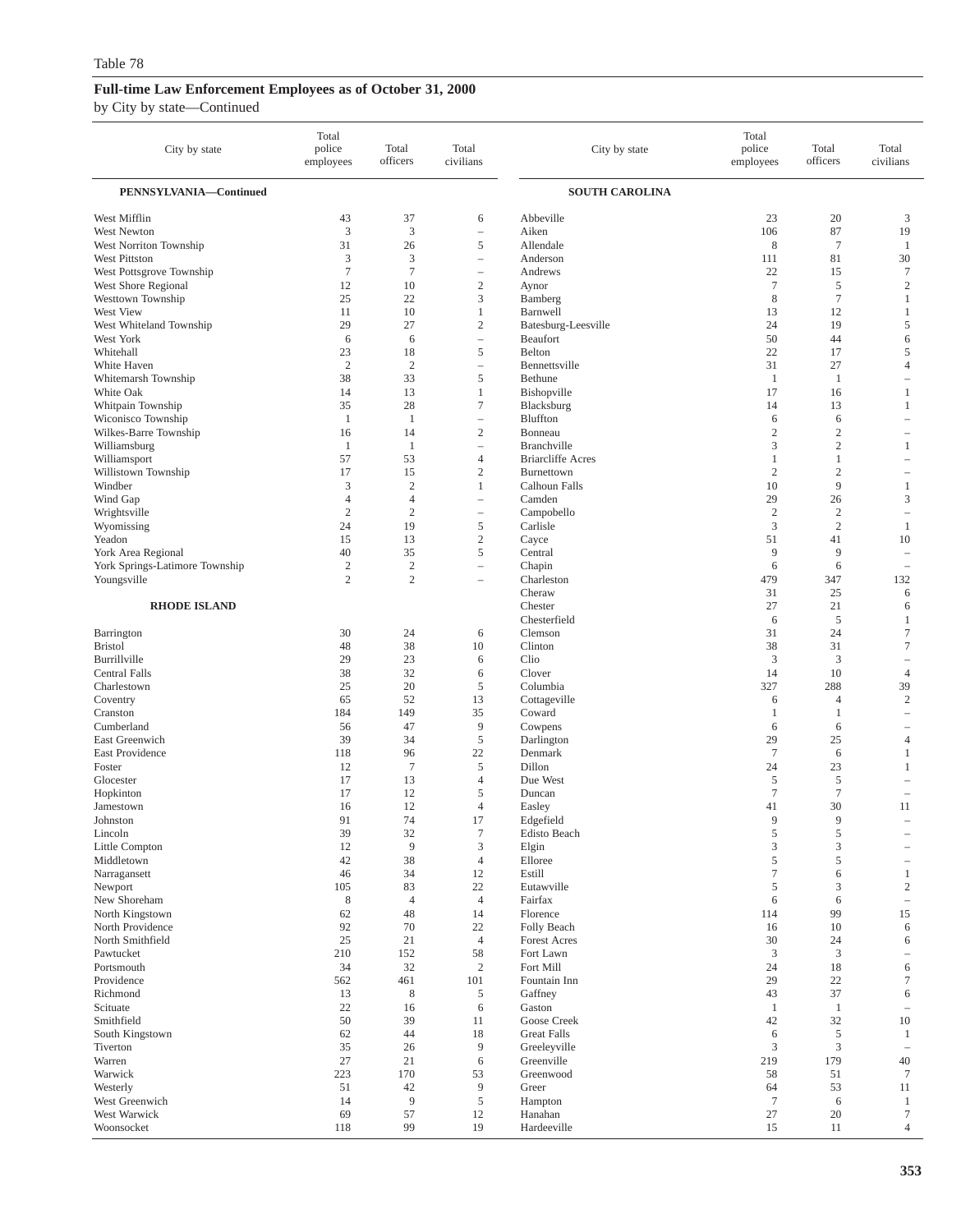| City by state                    | Total<br>police<br>employees | Total<br>officers    | Total<br>civilians                                  | City by state                       | Total<br>police<br>employees   | Total<br>officers            | Total<br>civilians                                   |
|----------------------------------|------------------------------|----------------------|-----------------------------------------------------|-------------------------------------|--------------------------------|------------------------------|------------------------------------------------------|
| <b>SOUTH CAROLINA-Continued</b>  |                              |                      |                                                     | <b>SOUTH CAROLINA-Continued</b>     |                                |                              |                                                      |
| Harleyville<br>Hartsville        | $\overline{4}$<br>39         | $\overline{4}$<br>35 | $\overline{\phantom{0}}$<br>$\overline{4}$          | <b>Travelers Rest</b><br>Turbeville | 21<br>$\mathfrak z$            | 14<br>3                      | $\tau$<br>÷,                                         |
| Hemingway                        | 9                            | 5                    | 4                                                   | Union                               | 45                             | 41                           | $\overline{4}$                                       |
| Holly Hill                       | 10                           | 9                    | 1                                                   | Vance                               | 4                              | 3                            | 1                                                    |
| Honea Path<br>Inman              | 16<br>6                      | 12<br>6              | $\overline{4}$<br>$\hspace{1.0cm} - \hspace{1.0cm}$ | Varnville<br>Wagener                | 6<br>$\sqrt{2}$                | 6<br>$\sqrt{2}$              | $\overline{\phantom{a}}$<br>$\overline{\phantom{0}}$ |
| Irmo                             | 21                           | 19                   | $\mathbf{2}$                                        | Walhalla                            | 18                             | 14                           | $\overline{4}$                                       |
| Isle of Palms                    | 25                           | 17                   | 8                                                   | Walterboro                          | 35                             | 25                           | 10                                                   |
| Iva                              | 6                            | 5                    | $\mathbf{1}$                                        | Ware Shoals                         | 12                             | 11                           | 1                                                    |
| Jackson                          | $\overline{4}$               | $\overline{4}$       | $\equiv$                                            | Wellford                            | 6                              | 6                            | $\sim$                                               |
| Jamestown                        | $\mathbf{1}$                 | 1                    |                                                     | West Columbia                       | 49                             | 40                           | 9                                                    |
| Jefferson<br>Johnsonville        | $\overline{4}$<br>8          | 3<br>7               | $\mathbf{1}$<br>1                                   | Westminster<br>West Pelzer          | 8<br>3                         | 8<br>3                       | $\overline{\phantom{a}}$                             |
| Johnston                         | 8                            | 8                    |                                                     | West Union                          | $\sqrt{2}$                     | $\mathbf{1}$                 | 1                                                    |
| Jonesville                       | $\overline{4}$               | $\overline{4}$       |                                                     | Whitmire                            | 3                              | 3                            |                                                      |
| Kershaw                          | 10                           | 5                    | $\mathfrak s$                                       | Whitten Center                      | 3                              | 3                            | -                                                    |
| Kingstree                        | 22                           | 15                   | $\tau$                                              | Williamston                         | 20                             | 16                           | $\overline{4}$                                       |
| Lake City                        | 34                           | 27                   | 7                                                   | Williston                           | $\,$ 8 $\,$                    | $\tau$                       | 1                                                    |
| Lake View                        | 3                            | 3                    |                                                     | Winnsboro                           | 26                             | 22                           | $\overline{4}$                                       |
| Lamar<br>Lancaster               | $\overline{4}$<br>43         | $\overline{4}$<br>35 | $\overline{\phantom{0}}$<br>8                       | Woodruff<br>Yemassee                | 12<br>$\overline{4}$           | 10<br>$\overline{4}$         | $\overline{c}$<br>$\qquad \qquad -$                  |
| Landrum                          | 8                            | $\tau$               | $\mathbf{1}$                                        | York                                | 32                             | 26                           | 6                                                    |
| Lane                             | $\mathbf{2}$                 | $\overline{c}$       | i.                                                  |                                     |                                |                              |                                                      |
| Latta                            | 11                           | 10                   | 1                                                   | <b>SOUTH DAKOTA</b>                 |                                |                              |                                                      |
| Laurens                          | 37                           | 30                   | 7                                                   |                                     |                                |                              |                                                      |
| Lexington                        | 28                           | 24                   | $\overline{4}$                                      | Aberdeen                            | 45                             | 38                           | $\tau$                                               |
| Liberty<br>Manning               | 14<br>20                     | 9<br>18              | 5<br>$\boldsymbol{2}$                               | Alcester<br><b>Belle Fourche</b>    | $\mathfrak{2}$<br>10           | $\overline{2}$<br>9          | 1                                                    |
| Mauldin                          | 46                           | 37                   | 9                                                   | Beresford                           | 4                              | $\overline{4}$               | $\overline{\phantom{a}}$                             |
| McColl                           | $\tau$                       | $\tau$               | $\overline{\phantom{a}}$                            | <b>Box Elder</b>                    | 6                              | 5                            | 1                                                    |
| McCormick                        | $\overline{7}$               | $\tau$               | $\overline{\phantom{a}}$                            | <b>Brandon</b>                      | 8                              | $\tau$                       | 1                                                    |
| Myrtle Beach                     | 231                          | 177                  | 54                                                  | <b>Brookings</b>                    | 35                             | 27                           | 8                                                    |
| Newberry                         | 32                           | 28                   | 4                                                   | <b>Bryant</b>                       | 1                              | 1                            | ÷                                                    |
| Ninety Six<br>North              | $\tau$<br>$\mathbf{1}$       | 6<br>1               | 1<br>$\overline{\phantom{m}}$                       | <b>Burke</b><br>Canton              | 1<br>5                         | $\mathbf{1}$<br>5            |                                                      |
| North Augusta                    | 66                           | 49                   | 17                                                  | Chamberlain                         | 5                              | 5                            |                                                      |
| North Charleston                 | 294                          | 239                  | 55                                                  | Deadwood                            | 9                              | 9                            |                                                      |
| North Myrtle Beach               | 94                           | 70                   | 24                                                  | Eagle Butte                         | 1                              | 1                            |                                                      |
| Norway                           | 6                            | $\overline{2}$       | $\overline{4}$                                      | Elk Point                           | 3                              | 3                            |                                                      |
| Pacolet                          | 6                            | 5                    | 1                                                   | Eureka                              | 3                              | 3                            | ۰                                                    |
| Pageland                         | 17<br>3                      | 12<br>$\overline{2}$ | 5<br>$\mathbf{1}$                                   | Faith                               | $\mathfrak{2}$                 | $\mathbf{1}$<br>$\mathbf{1}$ | 1                                                    |
| Pawleys Island<br>Pendleton      | 10                           | 9                    | 1                                                   | Garretson<br>Gettysburg             | 1<br>1                         | 1                            |                                                      |
| Pickens                          | 14                           | 12                   | $\mathbf{2}$                                        | Gregory                             | 3                              | 3                            |                                                      |
| Pineridge                        | $\mathfrak{2}$               | 1                    | 1                                                   | Groton                              | 3                              | 3                            |                                                      |
| Pinewood                         | $\mathbf{1}$                 | 1                    | $\overline{\phantom{a}}$                            | Harrisburg                          | 1                              | 1                            |                                                      |
| Port Royal                       | 15                           | 14                   | 1                                                   | Hot Springs                         | 8                              | 7                            | 1                                                    |
| Prosperity<br>Ridgeland          | 3<br>$\tau$                  | 3<br>$\sqrt{6}$      | $\overline{\phantom{0}}$<br>$\mathbf{1}$            | Huron<br>Kadoka                     | 30<br>1                        | 23<br>$\mathbf{1}$           | $\boldsymbol{7}$                                     |
| Ridgeville                       | $\sqrt{2}$                   | $\sqrt{2}$           | $\hspace{1.0cm} - \hspace{1.0cm}$                   | Kimball                             | $\mathbf{1}$                   | 1                            |                                                      |
| Rock Hill                        | 135                          | 96                   | 39                                                  | Lake Andes                          | 3                              | 3                            | $\qquad \qquad -$                                    |
| Saluda                           | 10                           | 10                   | $\overline{\phantom{0}}$                            | Lead                                | $\tau$                         | 6                            | $\mathbf{1}$                                         |
| Santee                           | 14                           | 9                    | $\mathfrak s$                                       | Lemmon                              | 3                              | 3                            | $\overline{\phantom{a}}$                             |
| Scranton                         | $\ensuremath{\mathsf{3}}$    | $\sqrt{2}$           | $\mathbf{1}$                                        | Madison                             | 11                             | 10                           | $\mathbf{1}$                                         |
| Seneca<br>Simpsonville           | 35<br>44                     | 29<br>35             | 6<br>9                                              | McLaughlin<br>Milbank               | $\mathfrak z$<br>5             | 1<br>5                       | $\overline{c}$<br>$\qquad \qquad -$                  |
| Society Hill                     | 12                           | $\mathfrak s$        | $\boldsymbol{7}$                                    | Miller                              | $\overline{4}$                 | $\overline{4}$               |                                                      |
| South Congaree                   | $\mathfrak s$                | 5                    | $\overline{\phantom{m}}$                            | Mitchell                            | 34                             | 24                           | 10                                                   |
| Spartanburg                      | 168                          | 146                  | $22\,$                                              | Mobridge                            | 11                             | $\tau$                       | $\overline{4}$                                       |
| Springdale                       | 10                           | 9                    | $\mathbf{1}$                                        | Murdo                               | $\mathbf{1}$                   | $\mathbf{1}$                 | $\overline{\phantom{a}}$                             |
| Springfield                      | $\mathbf{1}$                 | 1                    | $\overline{\phantom{m}}$                            | North Sioux City                    | 8                              | $\boldsymbol{7}$             | $\mathbf{1}$                                         |
| St. Matthews<br>Sullivans Island | $\tau$<br>9                  | $\tau$<br>$\tau$     | $\boldsymbol{2}$                                    | Parkston                            | $\boldsymbol{2}$<br>$\sqrt{2}$ | $\sqrt{2}$<br>$\sqrt{2}$     |                                                      |
| Summerton                        | $\,$ 8 $\,$                  | $\tau$               | $\mathbf{1}$                                        | Philip<br>Pierre                    | 33                             | 23                           | $\overline{\phantom{a}}$<br>10                       |
| Summerville                      | 74                           | 55                   | 19                                                  | Platte                              | $\overline{c}$                 | $\overline{2}$               | $\overline{\phantom{a}}$                             |
| Sumter                           | 127                          | 87                   | 40                                                  | Rapid City                          | 119                            | 93                           | 26                                                   |
| Surfside Beach                   | 20                           | 14                   | 6                                                   | Salem                               | $\sqrt{2}$                     | $\sqrt{2}$                   | $\overline{\phantom{a}}$                             |
| Tega Cay                         | 12                           | 8                    | 4                                                   | Selby                               | $\mathbf{1}$                   | $\mathbf{1}$                 | $\overline{\phantom{a}}$                             |
| Timmonsville                     | 11                           | 10                   | 1                                                   | Sioux Falls                         | 196                            | 169                          | 27                                                   |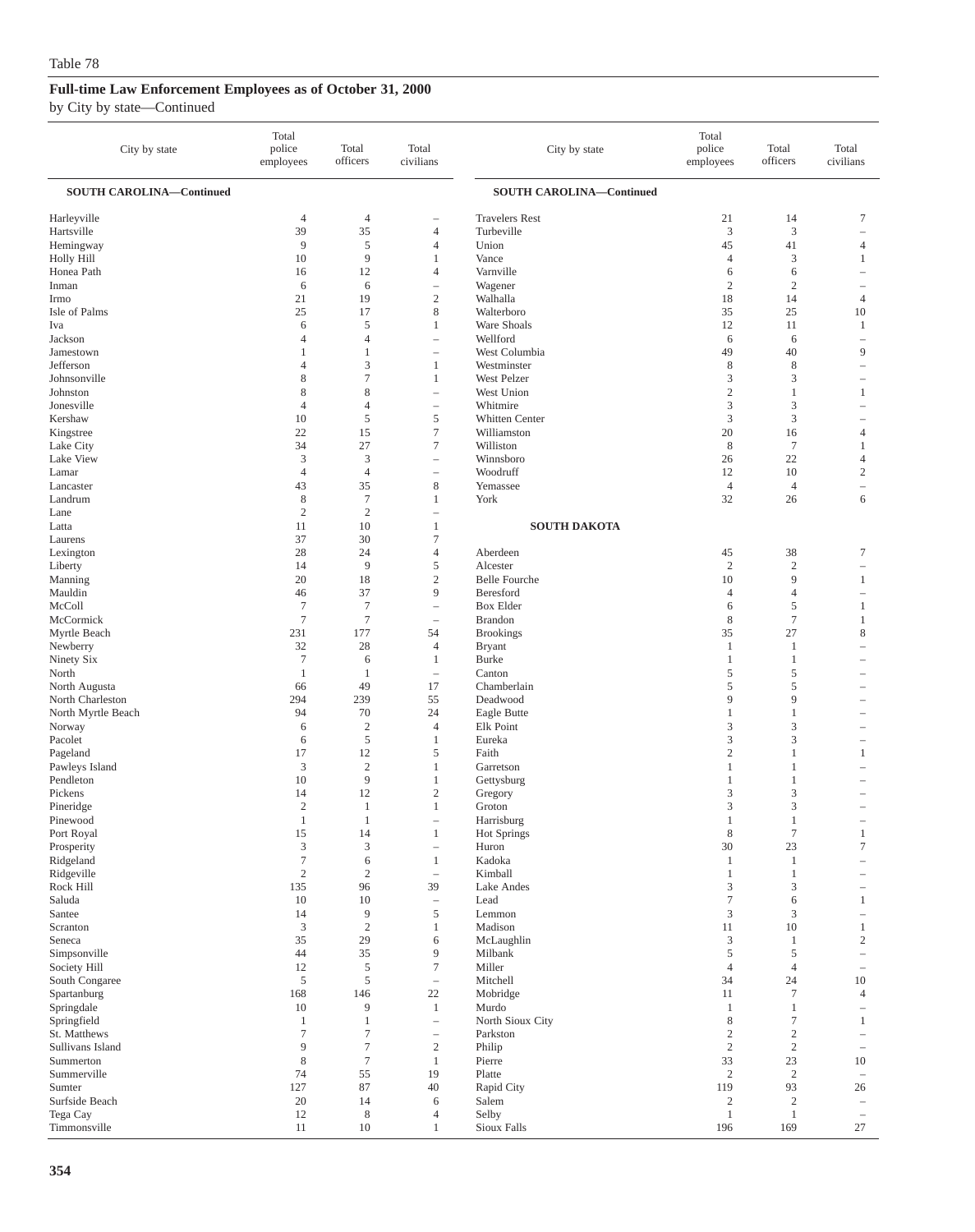| City by state                             | Total<br>police<br>employees | Total<br>officers              | Total<br>civilians                                   | City by state              | Total<br>police<br>employees     | Total<br>officers                | Total<br>civilians                                   |
|-------------------------------------------|------------------------------|--------------------------------|------------------------------------------------------|----------------------------|----------------------------------|----------------------------------|------------------------------------------------------|
| <b>SOUTH DAKOTA-Continued</b>             |                              |                                |                                                      | TENNESSEE-Continued        |                                  |                                  |                                                      |
| Sisseton                                  | 6                            | 6                              | $\overline{\phantom{0}}$                             | Dandridge                  | 9                                | 9                                |                                                      |
| Spearfish                                 | 20                           | 13                             | $\tau$                                               | Dayton                     | 16                               | 14                               | $\mathbf{2}$                                         |
| Sturgis                                   | 15                           | 14                             | $\mathbf{1}$                                         | Decatur                    | $\overline{4}$                   | $\overline{4}$                   | $\overline{\phantom{0}}$                             |
| Tea                                       | 3<br>$\mathbf{1}$            | 3<br>$\mathbf{1}$              | $\qquad \qquad -$<br>$\qquad \qquad -$               | Decaturville<br>Decherd    | $\mathbf{1}$<br>13               | $\mathbf{1}$<br>12               | $\mathbf{1}$                                         |
| Tripp<br>Vermillion                       | 18                           | 17                             | 1                                                    | Dickson                    | 45                               | 41                               | 4                                                    |
| Watertown                                 | 39                           | 30                             | 9                                                    | Dover                      | 5                                | $\overline{4}$                   | $\mathbf{1}$                                         |
| Webster                                   | $\sqrt{5}$                   | 5                              | $\qquad \qquad -$                                    | Dresden                    | 8                                | 8                                |                                                      |
| Winner                                    | 13                           | $\,$ 8 $\,$                    | $\mathfrak s$                                        | Dunlap                     | 9                                | 9                                | ۰                                                    |
| Yankton                                   | 46                           | 27                             | 19                                                   | Dyer                       | 6                                | 6                                |                                                      |
|                                           |                              |                                |                                                      | Dyersburg                  | 84                               | 63                               | 21                                                   |
| <b>TENNESSEE</b>                          |                              |                                |                                                      | Eagleville                 | $\overline{2}$<br>39             | $\overline{2}$<br>30             | $\hspace{1.0cm} - \hspace{1.0cm}$<br>9               |
| Adamsville                                | 11                           | $\tau$                         | 4                                                    | East Ridge<br>Elizabethton | 40                               | 37                               | 3                                                    |
| Alamo                                     | $\mathfrak{2}$               | $\sqrt{2}$                     | $\overline{\phantom{a}}$                             | Elkton                     | $\mathbf{1}$                     | $\mathbf{1}$                     | ÷                                                    |
| Alcoa                                     | 39                           | 35                             | 4                                                    | Englewood                  | $\,$ 5 $\,$                      | $\sqrt{5}$                       | $\overline{\phantom{a}}$                             |
| Alexandria                                | $\sqrt{2}$                   | $\sqrt{2}$                     | $\qquad \qquad -$                                    | Erin                       | 3                                | 3                                |                                                      |
| Algood                                    | $\tau$                       | $\tau$                         |                                                      | Erwin                      | 11                               | 11                               |                                                      |
| Ardmore                                   | 11                           | 6                              | 5                                                    | <b>Estill Springs</b>      | 6                                | 6                                | $\overline{\phantom{a}}$                             |
| <b>Ashland City</b>                       | 13                           | 12                             | $\mathbf{1}$                                         | Ethridge                   | 3                                | $\overline{2}$                   | $\mathbf{1}$                                         |
| Athens<br>Atoka                           | 31<br>$\tau$                 | 30<br>$\tau$                   | 1<br>$\qquad \qquad -$                               | Etowah<br>Fairview         | 13<br>16                         | $\,$ 8 $\,$<br>15                | 5<br>$\mathbf{1}$                                    |
| Baileyton                                 | $\mathfrak{2}$               | $\mathfrak{2}$                 |                                                      | Fayetteville               | 29                               | 27                               | $\overline{c}$                                       |
| <b>Bartlett</b>                           | 100                          | 76                             | 24                                                   | Franklin                   | 108                              | 87                               | 21                                                   |
| <b>Baxter</b>                             | 5                            | 5                              | $\overline{\phantom{a}}$                             | Gallatin                   | 63                               | 50                               | 13                                                   |
| <b>Bean Station</b>                       | $\overline{4}$               | $\overline{4}$                 | i.                                                   | Gallaway                   | 8                                | 8                                | ÷                                                    |
| <b>Belle Meade</b>                        | 20                           | 16                             | $\overline{4}$                                       | Gates                      | 3                                | 3                                | $\overline{\phantom{0}}$                             |
| Bells                                     | $\overline{4}$               | $\overline{4}$                 | $\overline{\phantom{a}}$                             | Gatlinburg                 | 54                               | 45                               | 9                                                    |
| Benton                                    | 6<br>$\overline{4}$          | 5<br>$\mathbf{1}$              | 1<br>3                                               | Germantown<br>Gibson       | 97<br>3                          | 77<br>3                          | 20                                                   |
| <b>Bethel Springs</b><br><b>Big Sandy</b> | $\mathbf{1}$                 | 1                              | $\overline{\phantom{0}}$                             | Gleason                    | $\mathfrak{s}$                   | $\sqrt{5}$                       | $\overline{\phantom{0}}$<br>$\overline{\phantom{m}}$ |
| Blaine                                    | $\overline{4}$               | 3                              | 1                                                    | Goodlettsville             | 51                               | 37                               | 14                                                   |
| <b>Bluff City</b>                         | 9                            | 9                              | i.                                                   | Gordonsville               | 3                                | 3                                | $\overline{\phantom{a}}$                             |
| Bolivar                                   | 29                           | 23                             | 6                                                    | Grand Junction             | 3                                | 3                                |                                                      |
| <b>Bradford</b>                           | $\overline{4}$               | $\overline{4}$                 | $\qquad \qquad -$                                    | Graysville                 | 3                                | $\overline{2}$                   | $\mathbf{1}$                                         |
| Brentwood                                 | 61                           | 49                             | 12                                                   | Greenbrier                 | 10                               | 9                                | $\mathbf{1}$                                         |
| <b>Brighton</b><br><b>Bristol</b>         | $\overline{4}$<br>79         | $\overline{4}$<br>64           | $\overline{\phantom{a}}$<br>15                       | Greeneville<br>Greenfield  | 46<br>$\tau$                     | 44<br>$\overline{7}$             | $\sqrt{2}$<br>L.                                     |
| Brownsville                               | 35                           | 30                             | 5                                                    | Gruetli-Laager             | 3                                | $\mathfrak{Z}$                   |                                                      |
| <b>Bruceton</b>                           | 5                            | 5                              | $\qquad \qquad -$                                    | Halls                      | $\tau$                           | $\overline{7}$                   |                                                      |
| <b>Bulls Gap</b>                          | 3                            | $\mathfrak z$                  | i.                                                   | Harriman                   | 23                               | 22                               | $\mathbf{1}$                                         |
| Calhoun                                   | $\mathbf{1}$                 | $\mathbf{1}$                   | $\qquad \qquad -$                                    | Hartsville                 | 13                               | 9                                | $\overline{4}$                                       |
| Camden                                    | 19                           | 13                             | 6                                                    | Henderson                  | 13                               | 12                               | $\mathbf{1}$                                         |
| Carthage                                  | 11                           | $\tau$                         | $\overline{4}$                                       | Hendersonville             | 83                               | 64                               | 19                                                   |
| Celina<br>Centerville                     | 6<br>20                      | 5<br>15                        | $\mathbf{1}$<br>5                                    | Henning<br>Henry           | $\overline{4}$<br>$\overline{2}$ | $\overline{4}$<br>$\overline{2}$ |                                                      |
| Chapel Hill                               | $\overline{4}$               | $\overline{4}$                 |                                                      | Hohenwald                  | 13                               | 13                               |                                                      |
| Charleston                                | $\mathfrak{Z}$               | $\mathfrak 3$                  | $\overline{\phantom{a}}$                             | <b>Hollow Rock</b>         | $\ensuremath{\mathfrak{Z}}$      | $\ensuremath{\mathfrak{Z}}$      |                                                      |
| Chattanooga                               | 614                          | 448                            | 166                                                  | Hornbeak                   | $\mathbf{1}$                     | $\mathbf{1}$                     |                                                      |
| Church Hill                               | $\overline{9}$               | 8                              | $\mathbf{1}$                                         | Humboldt                   | 33                               | 27                               | 6                                                    |
| Clarksville                               | 241                          | 218                            | 23                                                   | Huntingdon                 | 16                               | 16                               | $\overline{\phantom{0}}$                             |
| Cleveland<br>Clifton                      | 89<br>$\boldsymbol{7}$       | 79<br>$\tau$                   | $10\,$<br>$\qquad \qquad -$                          | Huntland<br>Jacksboro      | $\overline{4}$<br>$\overline{4}$ | $\overline{4}$<br>$\overline{4}$ | $\overline{\phantom{a}}$                             |
| Clinton                                   | 29                           | 26                             | $\ensuremath{\mathfrak{Z}}$                          | Jackson                    | 235                              | 185                              | 50                                                   |
| Collegedale                               | 17                           | 15                             | $\sqrt{2}$                                           | Jamestown                  | $\tau$                           | $\overline{7}$                   | $\overline{\phantom{a}}$                             |
| Collierville                              | $88\,$                       | 70                             | 18                                                   | Jasper                     | $\overline{9}$                   | 8                                | $\mathbf{1}$                                         |
| Collinwood                                | $\mathfrak{Z}$               | $\mathfrak{Z}$                 | $\overline{\phantom{0}}$                             | Jefferson City             | $21\,$                           | 19                               | $\sqrt{2}$                                           |
| Columbia                                  | 86                           | 78                             | $\,$ 8 $\,$                                          | Jellico                    | 11                               | 10                               | $\mathbf{1}$                                         |
| Cookeville                                | 89                           | 68                             | 21                                                   | Johnson City               | 188                              | 157                              | 31                                                   |
| Coopertown<br>Copperhill                  | $\sqrt{2}$<br>$\sqrt{2}$     | $\sqrt{2}$<br>$\sqrt{2}$       | $\overline{\phantom{0}}$<br>$\overline{\phantom{0}}$ | Jonesborough<br>Kenton     | 15<br>$\sqrt{5}$                 | 11<br>5                          | $\overline{4}$<br>$\overline{\phantom{a}}$           |
| Cornersville                              | $\ensuremath{\mathfrak{Z}}$  | $\mathfrak{Z}$                 | $\qquad \qquad -$                                    | Kingsport                  | 140                              | 98                               | 42                                                   |
| Covington                                 | 27                           | 27                             | $\qquad \qquad -$                                    | Kingston                   | 12                               | 10                               | $\overline{c}$                                       |
| Cowan                                     | $\overline{4}$               | $\overline{4}$                 | $\qquad \qquad -$                                    | <b>Kingston Springs</b>    | $\sqrt{5}$                       | $\overline{4}$                   | $\mathbf{1}$                                         |
| Cross Plains                              | $\overline{4}$               | $\mathfrak{Z}$                 | $\mathbf{1}$                                         | Knoxville                  | 514                              | 417                              | 97                                                   |
| Crossville                                | 35                           | 31                             | $\overline{4}$                                       | Lafayette                  | 22                               | 15                               | $\tau$                                               |
| Crump                                     | $\overline{4}$               | $\sqrt{2}$                     | $\mathfrak{2}$                                       | La Follette                | 26                               | 19                               | 7                                                    |
| Cumberland City<br>Cumberland Gap         | 1<br>$\overline{4}$          | $\mathbf{1}$<br>$\overline{4}$ | $\qquad \qquad -$<br>$\qquad \qquad -$               | Lake City<br>La Vergne     | 10<br>55                         | $\tau$<br>41                     | $\mathfrak{Z}$<br>14                                 |
|                                           |                              |                                |                                                      |                            |                                  |                                  |                                                      |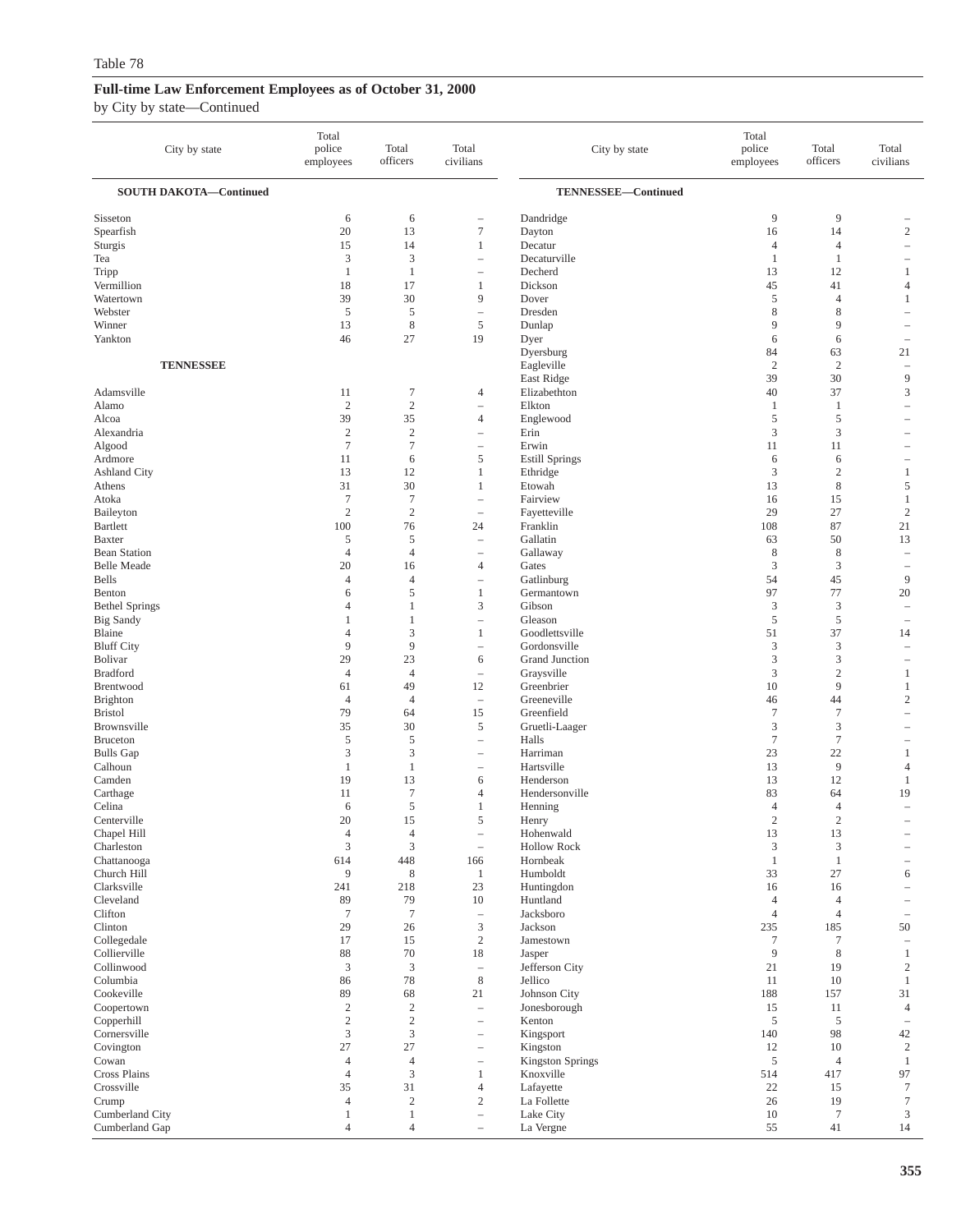| City by state                  | Total<br>police<br>employees | Total<br>officers   | Total<br>civilians                     | City by state                | Total<br>police<br>employees | Total<br>officers                | Total<br>civilians                       |
|--------------------------------|------------------------------|---------------------|----------------------------------------|------------------------------|------------------------------|----------------------------------|------------------------------------------|
| TENNESSEE-Continued            |                              |                     |                                        | TENNESSEE-Continued          |                              |                                  |                                          |
| Lawrenceburg                   | 49                           | 40                  | 9                                      | Savannah                     | 26                           | 14                               | 12                                       |
| Lebanon                        | 76                           | 60                  | 16                                     | <b>Scotts Hill</b>           | $\mathbf{1}$                 | $\mathbf{1}$                     | $\equiv$                                 |
| Lenoir City                    | 19                           | 18                  | 1                                      | Selmer                       | 16                           | 15                               | $\mathbf{1}$                             |
| Lewisburg                      | 35<br>30                     | 29<br>25            | 6<br>5                                 | Sevierville<br>Sewanee       | 56<br>13                     | 46<br>9                          | 10<br>$\overline{4}$                     |
| Lexington<br>Livingston        | 19                           | 14                  | 5                                      | Sharon                       | 3                            | 3                                | $\overline{\phantom{0}}$                 |
| Lookout Mountain               | 19                           | 15                  | $\overline{4}$                         | Shelbyville                  | 47                           | 39                               | $\,$ 8 $\,$                              |
| Loretto                        | $\overline{4}$               | $\overline{4}$      | $\overline{\phantom{0}}$               | Signal Mountain              | 16                           | 14                               | $\mathfrak{2}$                           |
| Loudon                         | 13                           | 12                  | $\mathbf{1}$                           | Smithville                   | 16                           | 10                               | 6                                        |
| Madisonville                   | 14                           | 12                  | $\mathbf{2}$                           | Smyrna                       | 60                           | 50                               | 10                                       |
| Manchester                     | 32                           | 31                  | $\mathbf{1}$                           | Soddy-Daisy                  | 22                           | 19                               | 3                                        |
| Martin                         | 36                           | 29                  | $\tau$                                 | Somerville                   | 18                           | 13                               | $\sqrt{5}$                               |
| Maryville                      | 53                           | 44                  | 9                                      | South Carthage               | $\overline{4}$               | $\overline{4}$                   | ÷,                                       |
| Mason                          | 6<br>3                       | $\overline{4}$<br>3 | $\boldsymbol{2}$                       | South Fulton                 | 8                            | $\overline{\mathcal{I}}$<br>8    | $\mathbf{1}$                             |
| Maynardville<br>McEwen         | $\overline{4}$               | $\overline{4}$      | $\qquad \qquad -$<br>$\qquad \qquad -$ | South Pittsburg<br>Sparta    | 8<br>16                      | 15                               | $\qquad \qquad -$<br>1                   |
| McKenzie                       | 21                           | 16                  | 5                                      | Spencer                      | 4                            | $\sqrt{2}$                       | $\sqrt{2}$                               |
| McMinnville                    | 36                           | 32                  | $\overline{4}$                         | Spring City                  | 12                           | 8                                | $\overline{4}$                           |
| Medina                         | 6                            | 6                   | $\hspace{1.0cm} - \hspace{1.0cm}$      | Springfield                  | 48                           | 37                               | 11                                       |
| Memphis                        | 2,764                        | 1,854               | 910                                    | Spring Hill                  | 20                           | 19                               | 1                                        |
| Middleton                      | 3                            | 3                   | $\overline{\phantom{0}}$               | St. Joseph                   | $\overline{c}$               | $\mathbf{2}$                     | ÷,                                       |
| Milan                          | 27                           | 23                  | 4                                      | Surgoinsville                | 5                            | $\overline{4}$                   | 1                                        |
| Millersville                   | 15                           | 11                  | $\overline{4}$                         | Sweetwater                   | 20                           | 18                               | $\overline{c}$                           |
| Millington                     | 34                           | 26                  | 8                                      | <b>Tazewell</b>              | $\tau$                       | $\tau$                           | $\overline{\phantom{a}}$                 |
| Minor Hill                     | 6                            | $\sqrt{2}$          | $\overline{4}$                         | <b>Tellico Plains</b>        | 5                            | 5                                | -                                        |
| Monteagle                      | 9                            | 5                   | $\overline{4}$                         | Tiptonville                  | 6                            | 6                                |                                          |
| Monterey<br>Morristown         | 8<br>82                      | $\,$ 8 $\,$<br>77   | $\overline{\phantom{0}}$<br>5          | Townsend                     | 3<br>5                       | 3<br>5                           | $\overline{\phantom{a}}$                 |
| Moscow                         | $\overline{4}$               | $\overline{4}$      |                                        | <b>Tracy City</b><br>Trenton | 26                           | 20                               | 6                                        |
| Mountain City                  | 13                           | 12                  | $\mathbf{1}$                           | Trimble                      | $\overline{4}$               | $\overline{4}$                   |                                          |
| Mount Carmel                   | 11                           | 9                   | $\boldsymbol{2}$                       | Troy                         | 4                            | $\overline{4}$                   | $\overline{\phantom{a}}$                 |
| Mount Juliet                   | 31                           | 24                  | $\tau$                                 | Tullahoma                    | 36                           | 32                               | $\overline{4}$                           |
| Mount Pleasant                 | 12                           | 11                  | $\mathbf{1}$                           | Tusculum                     | $\sqrt{2}$                   | $\sqrt{2}$                       | $\overline{\phantom{a}}$                 |
| Munford                        | 13                           | 12                  | 1                                      | <b>Union City</b>            | 45                           | 37                               | 8                                        |
| Murfreesboro                   | 189                          | 154                 | 35                                     | Vonore                       | 9                            | 8                                | 1                                        |
| Nashville                      | 1,644                        | 1,215               | 429                                    | Wartburg                     | 3                            | 3                                | ÷                                        |
| Newbern                        | 18                           | 13                  | 5                                      | Watauga                      | 1                            | $\mathbf{1}$<br>3                | $\overline{\phantom{a}}$<br>$\mathbf{2}$ |
| New Johnsonville<br>New Market | 5<br>$\overline{2}$          | 5<br>$\sqrt{2}$     | $\overline{\phantom{0}}$               | Watertown<br>Waverly         | 5<br>16                      | 11                               | 5                                        |
| Newport                        | 34                           | 28                  | $\qquad \qquad -$<br>6                 | Waynesboro                   | 9                            | 8                                | $\mathbf{1}$                             |
| New Tazewell                   | 10                           | 10                  |                                        | Westmoreland                 | 11                           | $\tau$                           | $\overline{4}$                           |
| Niota                          | $\overline{4}$               | $\overline{4}$      | i.                                     | White Bluff                  | 3                            | 3                                | $\overline{\phantom{a}}$                 |
| Norris                         | $\tau$                       | $\tau$              |                                        | White House                  | 25                           | 18                               | $\tau$                                   |
| Oakland                        | 9                            | 8                   | 1                                      | White Pine                   | 8                            | 8                                |                                          |
| Oak Ridge                      | 72                           | 58                  | 14                                     | Whiteville                   | 6                            | 6                                | $\overline{\phantom{a}}$                 |
| Obion                          | $\overline{4}$               | 4                   | $\hspace{1.0cm} - \hspace{1.0cm}$      | Whitwell                     | 5                            | 4                                | 1                                        |
| Oliver Springs                 | 16                           | 11                  | 5                                      | Winchester                   | 27                           | 20                               | $\tau$                                   |
| Oneida<br>Paris                | 19<br>37                     | 14<br>26            | $\mathfrak s$<br>11                    | Winfield<br>Woodbury         | 3<br>9                       | $\ensuremath{\mathfrak{Z}}$<br>8 | $\mathbf{1}$                             |
| Parsons                        | $\overline{9}$               | $\overline{9}$      | $\qquad \qquad -$                      |                              |                              |                                  |                                          |
| Petersburg                     | $\sqrt{2}$                   | $\overline{c}$      | $\qquad \qquad -$                      | <b>TEXAS</b>                 |                              |                                  |                                          |
| Pigeon Forge                   | 62                           | 50                  | 12                                     |                              |                              |                                  |                                          |
| Pikeville                      | $\overline{4}$               | $\overline{4}$      | $\qquad \qquad -$                      | Abernathy                    | $\overline{4}$               | $\overline{4}$                   |                                          |
| Pittman Center                 | $\sqrt{2}$                   | $\sqrt{2}$          | $\qquad \qquad -$                      | Abilene                      | 239                          | 180                              | 59                                       |
| Pleasant View                  | $\mathbf{1}$                 | $\mathbf{1}$        | $\qquad \qquad -$                      | Addison                      | 79                           | 60                               | 19                                       |
| Portland                       | 27                           | 21                  | 6                                      | Alamo                        | 32                           | 24                               | 8                                        |
| Pulaski                        | 26                           | 24                  | $\mathfrak{2}$                         | Alamo Heights                | 30                           | 21                               | 9                                        |
| Puryear<br>Red Bank            | $\overline{c}$<br>24         | $\sqrt{2}$<br>22    | $\qquad \qquad -$<br>$\mathbf{2}$      | Alice<br>Allen               | 45<br>83                     | 35<br>63                         | 10<br>20                                 |
| Red Boiling Springs            | $\sqrt{5}$                   | $\sqrt{5}$          | $\overline{\phantom{0}}$               | Alpine                       | 21                           | 12                               | $\overline{9}$                           |
| Ridgely                        | $\sqrt{5}$                   | 5                   | $\qquad \qquad -$                      | Alto                         | 5                            | $\overline{4}$                   | $\mathbf{1}$                             |
| Ridgetop                       | $\mathfrak s$                | 5                   | $\overline{\phantom{0}}$               | Alvarado                     | 15                           | 10                               | 5                                        |
| Ripley                         | 33                           | 27                  | 6                                      | Alvin                        | 64                           | 42                               | 22                                       |
| Rockford                       | 3                            | $\mathfrak z$       | $\qquad \qquad -$                      | Amarillo                     | 341                          | 260                              | 81                                       |
| Rockwood                       | 15                           | 14                  | $\mathbf{1}$                           | Andrews                      | 18                           | 14                               | $\overline{4}$                           |
| Rogersville                    | 12                           | 12                  | $\qquad \qquad -$                      | Angleton                     | 48                           | 37                               | 11                                       |
| Rossville                      | $\overline{4}$               | $\overline{4}$      | i.                                     | Anson                        | 6                            | $\overline{4}$                   | $\overline{c}$                           |
| Rutherford                     | 5                            | 5                   | $\overline{\phantom{0}}$               | Anthony                      | 8                            | $\tau$                           | $\mathbf{1}$                             |
| Rutledge                       | $\overline{4}$               | $\overline{4}$      | $\overline{\phantom{0}}$               | Aransas Pass                 | 23                           | 17                               | 6                                        |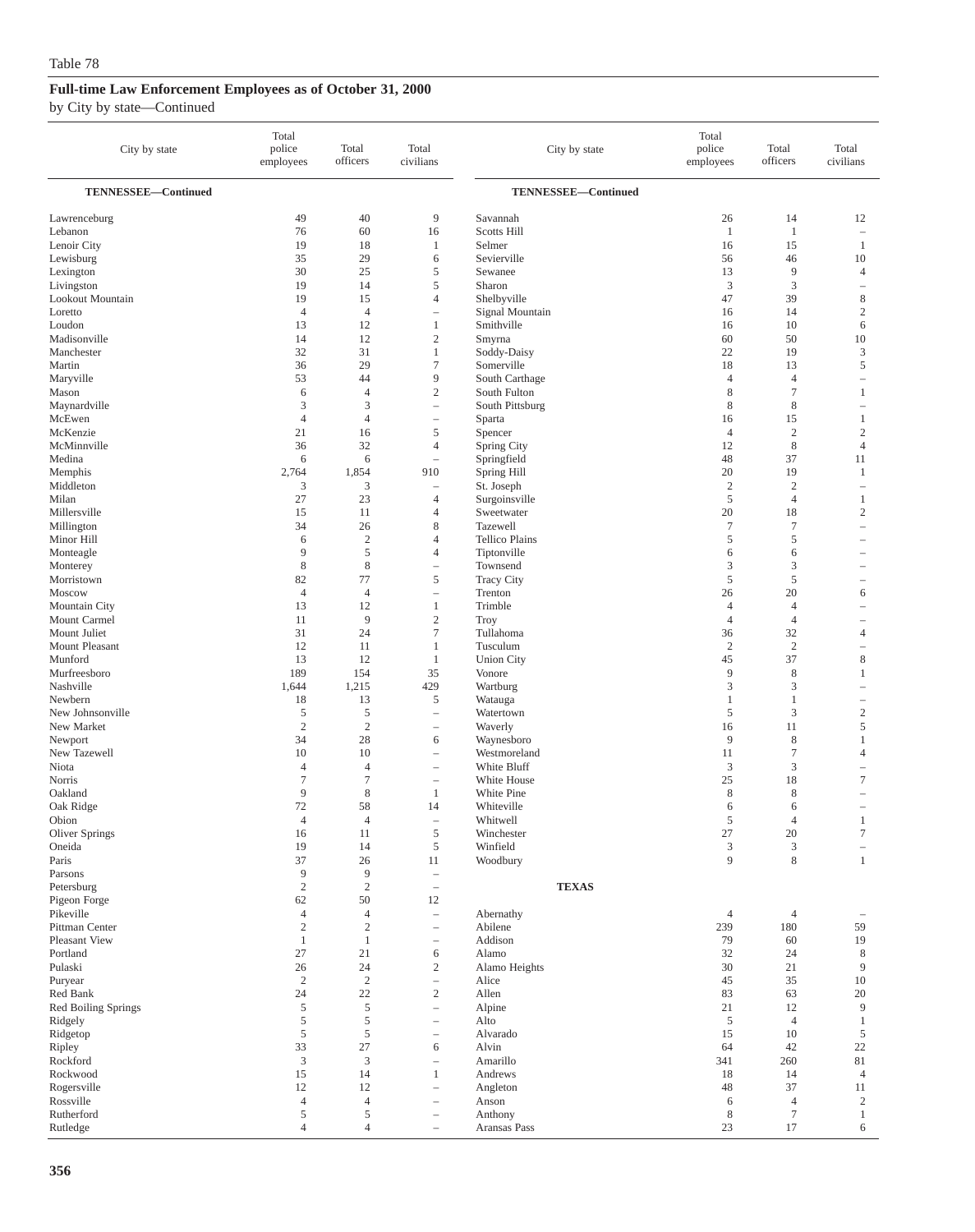| City by state                  | Total<br>police<br>employees      | Total<br>officers      | Total<br>civilians                      | City by state                         | Total<br>police<br>employees | Total<br>officers          | Total<br>civilians       |
|--------------------------------|-----------------------------------|------------------------|-----------------------------------------|---------------------------------------|------------------------------|----------------------------|--------------------------|
| <b>TEXAS-Continued</b>         |                                   |                        |                                         | <b>TEXAS-Continued</b>                |                              |                            |                          |
| Arcola                         | $\tau$                            | 6                      | $\mathbf{1}$                            | Clarksville                           | 11                           | $\tau$                     | $\overline{4}$           |
| Argyle                         | $7\phantom{.0}$                   | $\tau$                 | $\overline{\phantom{a}}$                | Cleburne                              | 58                           | 43                         | 15                       |
| Arlington                      | 657                               | 507                    | 150                                     | Cleveland                             | 25                           | 16                         | 9                        |
| Arp<br>Athens                  | $\boldsymbol{2}$<br>33            | $\boldsymbol{2}$<br>25 | $\overline{\phantom{a}}$<br>$\,$ 8 $\,$ | Clifton<br>Clint                      | 6<br>5                       | 5<br>5                     | $\mathbf{1}$             |
| Atlanta                        | 20                                | 15                     | 5                                       | Clute                                 | 32                           | 23                         | 9                        |
| Austin                         | 1,626                             | 1,136                  | 490                                     | Clyde                                 | 6                            | 5                          | $\mathbf{1}$             |
| Azle                           | 32                                | 24                     | 8                                       | Cockrell Hill                         | 19                           | 14                         | 5                        |
| Baird                          | $\overline{2}$                    | $\sqrt{2}$             | $\sim$                                  | Coffee City                           | $\sqrt{2}$                   | $\sqrt{2}$                 | $\overline{\phantom{0}}$ |
| <b>Balch Springs</b>           | 37                                | 27                     | 10                                      | Coleman                               | 15                           | 9                          | 6                        |
| <b>Balcones Heights</b>        | 23                                | 18                     | 5                                       | College Station                       | 130                          | 94                         | 36                       |
| Ballinger                      | $7\phantom{.0}$<br>$\overline{4}$ | 6                      | $\mathbf{1}$                            | Colleyville                           | 40                           | 31<br>$\tau$               | 9                        |
| <b>Bangs</b><br><b>Bastrop</b> | 20                                | 3<br>17                | 1<br>$\mathfrak z$                      | Colorado City<br>Columbus             | 13<br>11                     | 10                         | 6<br>1                   |
| Bay City                       | 44                                | 33                     | 11                                      | Comanche                              | 8                            | $\overline{7}$             | $\mathbf{1}$             |
| Bayou Vista                    | $\overline{5}$                    | $\mathfrak s$          | $\equiv$                                | Combes                                | 6                            | 6                          | ۰                        |
| Baytown                        | 170                               | 129                    | 41                                      | Commerce                              | 20                           | 14                         | 6                        |
| Beaumont                       | 325                               | 256                    | 69                                      | Conroe                                | 100                          | 76                         | 24                       |
| Bedford                        | 122                               | 77                     | 45                                      | Converse                              | 27                           | 23                         | $\overline{4}$           |
| Beeville                       | 27                                | 22                     | $\mathfrak s$                           | Coppell                               | 67                           | 53                         | 14                       |
| Bellaire                       | 54                                | 39                     | 15                                      | Copperas Cove                         | 62                           | 48                         | 14                       |
| Bellmead                       | 24                                | 17                     | $\tau$                                  | Corinth                               | 23                           | 21                         | $\sqrt{2}$               |
| Bellville                      | 14                                | 12                     | $\sqrt{2}$                              | Corpus Christi                        | 611                          | 434                        | 177                      |
| Belton                         | 33                                | 24                     | 9<br>8                                  | Corrigan                              | 10                           | $\boldsymbol{7}$           | 3                        |
| Benbrook<br>Bertram            | 44<br>$\mathfrak{s}$              | 36<br>4                | 1                                       | Corsicana<br><b>Cottonwood Shores</b> | 59<br>$\sqrt{2}$             | 45<br>$\sqrt{2}$           | 14<br>÷                  |
| <b>Beverly Hills</b>           | 15                                | 10                     | 5                                       | Crane                                 | 12                           | $\tau$                     | 5                        |
| <b>Big Sandy</b>               | 5                                 | $\overline{4}$         | $\mathbf{1}$                            | Crockett                              | 20                           | 17                         | 3                        |
| Big Spring                     | 70                                | 46                     | 24                                      | Crowell                               | $\mathbf{1}$                 | 1                          | ۰                        |
| <b>Bishop</b>                  | 10                                | 6                      | $\overline{4}$                          | Crowley                               | 24                           | 18                         | 6                        |
| Blanco                         | 4                                 | 4                      | $\overline{\phantom{a}}$                | Crystal City                          | 11                           | 8                          | $\mathfrak z$            |
| <b>Blue Mound</b>              | 10                                | 6                      | $\overline{4}$                          | Cuero                                 | 12                           | 11                         | $\mathbf{1}$             |
| Boerne                         | 31                                | 19                     | 12                                      | Cuney                                 | 1                            | 1                          | ۰                        |
| Bogata                         | $\mathfrak{Z}$                    | 3                      | $\overline{\phantom{a}}$                | Daingerfield                          | 9                            | $\,$ 8 $\,$                | $\mathbf{1}$             |
| Bonham                         | 27                                | 21                     | 6                                       | Dalhart                               | 19                           | 12                         | $\tau$                   |
| Borger<br>Bovina               | 31<br>$\mathbf{1}$                | 25<br>$\mathbf{1}$     | 6<br>$\overline{\phantom{a}}$           | Dallas                                | 3,505<br>11                  | 2,863<br>10                | 642<br>$\mathbf{1}$      |
| Bowie                          | 17                                | 12                     | $\sqrt{5}$                              | Dalworthington Gardens<br>Danbury     | 5                            | 5                          | ۰                        |
| <b>Brady</b>                   | 13                                | $\tau$                 | 6                                       | Dayton                                | 17                           | 12                         | 5                        |
| <b>Brazoria</b>                | 14                                | $\,$ 8 $\,$            | 6                                       | Decatur                               | 19                           | 13                         | 6                        |
| Breckenridge                   | 18                                | 12                     | 6                                       | Deer Park                             | 66                           | 49                         | 17                       |
| Brenham                        | 43                                | 31                     | 12                                      | De Kalb                               | 5                            | $\overline{4}$             | 1                        |
| <b>Bridge City</b>             | 18                                | 13                     | 5                                       | De Leon                               | $\overline{4}$               | 4                          | ۰                        |
| Bridgeport                     | 16                                | 10                     | 6                                       | Del Rio                               | 75                           | 58                         | 17                       |
| <b>Brookshire</b>              | 11                                | $\tau$                 | $\overline{4}$                          | Denison                               | 53                           | 43                         | 10                       |
| Brownfield                     | 21                                | 16                     | $\sqrt{5}$                              | Denton                                | 160                          | 128                        | 32                       |
| Brownsville<br>Brownwood       | 281                               | 202                    | 79                                      | Denver City<br>DeSoto                 | 12<br>67                     | $\overline{7}$             | 5<br>9                   |
| Bruceville-Eddy                | 46<br>$\overline{4}$              | 33<br>$\overline{4}$   | 13<br>$\overline{\phantom{a}}$          | Devine                                | 11                           | $58\,$<br>$\boldsymbol{7}$ | $\overline{4}$           |
| Bryan                          | 119                               | 94                     | 25                                      | Diboll                                | 17                           | 12                         | 5                        |
| <b>Bullard</b>                 | 5                                 | $\overline{4}$         | $\mathbf{1}$                            | Dickinson                             | 33                           | 25                         | 8                        |
| Burkburnett                    | 23                                | 16                     | $\tau$                                  | Dilley                                | 6                            | $\mathfrak s$              | $\mathbf{1}$             |
| Burleson                       | 53                                | 39                     | 14                                      | Dimmitt                               | 9                            | $\boldsymbol{7}$           | $\sqrt{2}$               |
| <b>Burnet</b>                  | 13                                | 12                     | $\mathbf{1}$                            | Donna                                 | 33                           | 24                         | 9                        |
| Caddo Mills                    | $\mathbf{1}$                      | $\mathbf{1}$           | $\overline{\phantom{a}}$                | Dublin                                | 17                           | 9                          | $\,$ 8 $\,$              |
| Caldwell                       | 11                                | 10                     | $\mathbf{1}$                            | Dumas                                 | 27                           | 24                         | $\mathfrak{Z}$           |
| Cameron                        | 11<br>$\sqrt{3}$                  | $\boldsymbol{7}$       | $\overline{4}$<br>$\mathbf{1}$          | Duncanville                           | 74                           | 59<br>$\overline{9}$       | 15                       |
| Caney City<br>Canton           | 19                                | $\overline{c}$<br>13   | 6                                       | Eagle Lake<br>Eagle Pass              | 10<br>78                     | 63                         | $\mathbf{1}$<br>15       |
| Canyon                         | 23                                | 20                     | $\mathfrak z$                           | Early                                 | 6                            | 5                          | $\mathbf{1}$             |
| Carrollton                     | 200                               | 143                    | 57                                      | Eastland                              | 12                           | 10                         | $\sqrt{2}$               |
| Carthage                       | 21                                | 14                     | $\boldsymbol{7}$                        | Edcouch                               | $12\,$                       | 11                         | $\mathbf{1}$             |
| Castle Hills                   | 27                                | 21                     | 6                                       | Eden                                  | $\mathfrak{Z}$               | 3                          | $\overline{\phantom{0}}$ |
| Cedar Hill                     | 56                                | 47                     | 9                                       | Edgewood                              | $\overline{4}$               | 3                          | -1                       |
| Cedar Park                     | 52                                | 42                     | 10                                      | Edinburg                              | 105                          | 75                         | 30                       |
| Celina                         | $\tau$                            | $\tau$                 | $\overline{\phantom{a}}$                | Edna                                  | 12                           | 10                         | $\overline{2}$           |
| Center                         | $18\,$                            | 13                     | $\mathfrak s$                           | El Campo                              | 32                           | $22\,$                     | 10                       |
| Childress                      | 13                                | $\,$ 8 $\,$            | $\mathfrak s$                           | Electra                               | 11                           | $\tau$                     | $\overline{4}$           |
| Cisco                          | $\,$ 8 $\,$                       | $\tau$                 | $\mathbf{1}$                            | Elgin                                 | 19                           | 14                         | 5                        |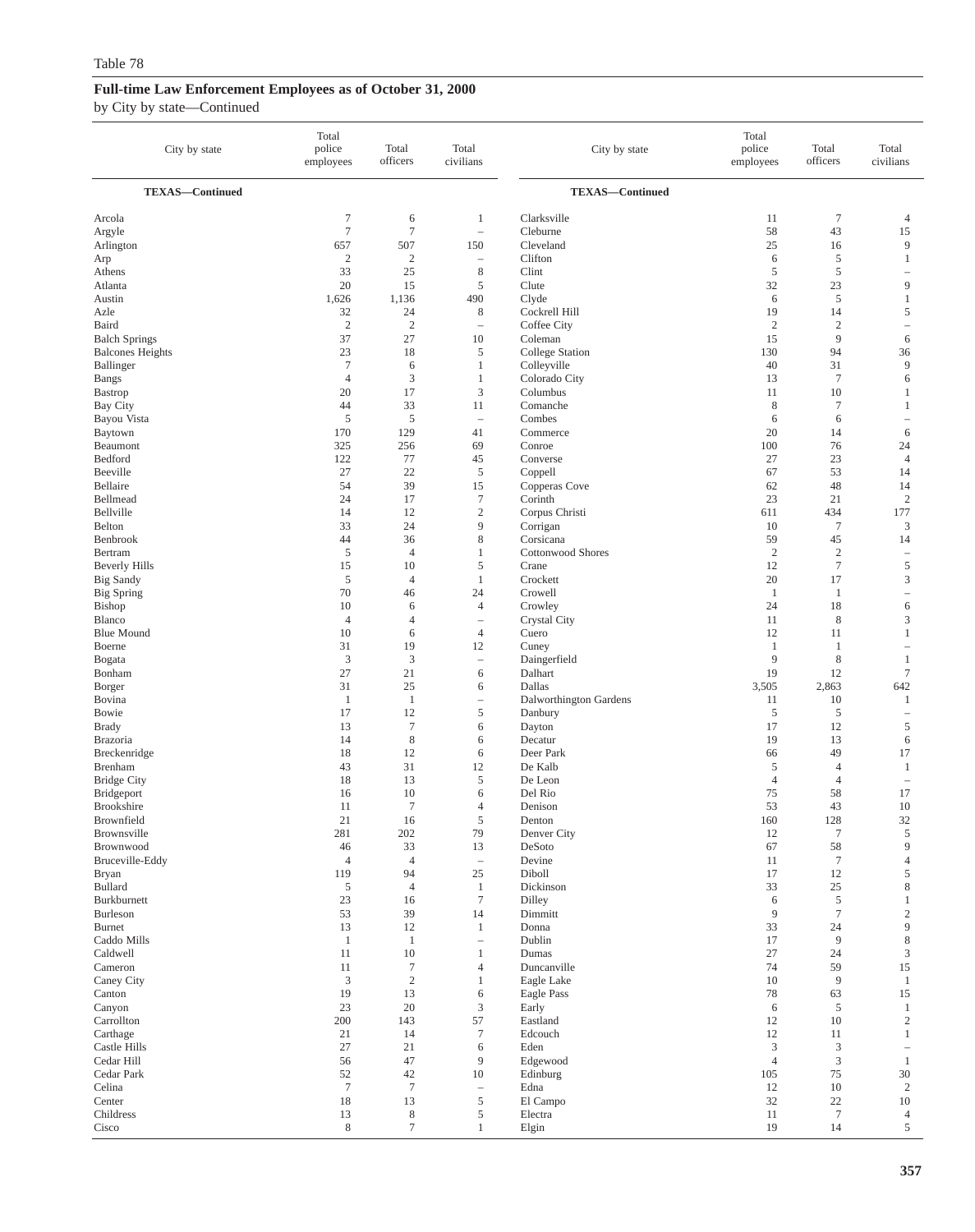| City by state                       | Total<br>police<br>employees | Total<br>officers       | Total<br>civilians            | City by state                     | Total<br>police<br>employees   | Total<br>officers    | Total<br>civilians                     |
|-------------------------------------|------------------------------|-------------------------|-------------------------------|-----------------------------------|--------------------------------|----------------------|----------------------------------------|
| <b>TEXAS-Continued</b>              |                              |                         |                               | <b>TEXAS-Continued</b>            |                                |                      |                                        |
| El Paso                             | 1,392                        | 1,091                   | 301                           | Hereford                          | 33                             | 26                   | $\tau$                                 |
| Elsa                                | 19                           | 14                      | 5                             | Hewitt                            | 27                             | 19                   | $\,$ 8 $\,$                            |
| Ennis                               | 37                           | 31                      | 6                             | <b>Hickory Creek</b>              | 9                              | 9                    | $\overline{\phantom{a}}$               |
| Euless                              | 109                          | 76                      | 33                            | Hico                              | $\overline{4}$                 | $\overline{4}$       |                                        |
| Everman                             | 17                           | 12                      | 5                             | Hidalgo                           | 34                             | 23                   | 11                                     |
| Fairfield                           | 9                            | 8                       | 1                             | <b>Highland Park</b>              | 67                             | 53                   | 14                                     |
| Fair Oaks Ranch                     | 13                           | 13                      | $\overline{\phantom{m}}$      | <b>Highland Village</b>           | 31                             | 23                   | 8                                      |
| Falfurrias                          | 9                            | $\,$ 8 $\,$             | $\mathbf{1}$                  | Hill Country Village              | 11                             | 11                   | $\overline{\phantom{a}}$               |
| Farmers Branch                      | 103                          | 70                      | 33                            | Hillsboro                         | 28                             | 21                   | $\tau$                                 |
| Farmersville                        | $\tau$                       | $\tau$                  | $\overline{\phantom{a}}$      | Hitchcock<br>Holland              | 20                             | 17                   | $\mathfrak z$                          |
| Farwell<br>Ferris                   | $\mathbf{1}$                 | $\mathbf{1}$<br>12      |                               |                                   | $\mathbf{1}$<br>$\mathfrak{2}$ | 1<br>$\overline{c}$  | $\overline{\phantom{a}}$<br>÷          |
| Flatonia                            | 16<br>3                      | $\mathfrak z$           | 4<br>$\overline{\phantom{0}}$ | Holliday<br><b>Hollywood Park</b> | 8                              | 8                    |                                        |
| Florence                            | $\overline{2}$               | $\mathfrak{2}$          |                               | Hooks                             | 5                              | 5                    |                                        |
| Floresville                         | 14                           | 13                      | 1                             | Horizon City                      | 8                              | 8                    |                                        |
| <b>Flower Mound</b>                 | 69                           | 50                      | 19                            | Horseshoe Bay                     | 11                             | 10                   | $\mathbf{1}$                           |
| Floydada                            | 6                            | 6                       | $\overline{\phantom{a}}$      | Houston                           | 7,290                          | 5,437                | 1,853                                  |
| Forney                              | 17                           | 12                      | $\mathfrak s$                 | Howe                              | 5                              | 5                    |                                        |
| Fort Stockton                       | 24                           | 17                      | $7\phantom{.0}$               | Hubbard                           | 4                              | 4                    |                                        |
| Fort Worth                          | 1,501                        | 1,173                   | 328                           | <b>Hudson Oaks</b>                | 8                              | $\,$ 8 $\,$          | $\overline{\phantom{a}}$               |
| Frankston                           | 7                            | $\overline{4}$          | 3                             | Humble                            | 73                             | 59                   | 14                                     |
| Fredericksburg                      | 28                           | 25                      | $\mathfrak{Z}$                | Huntington                        | 5                              | 5                    | $\hspace{1.0cm} - \hspace{1.0cm}$      |
| Freeport                            | 35                           | 28                      | $\tau$                        | Huntsville                        | 45                             | 39                   | 6                                      |
| Freer                               | 9                            | $\overline{4}$          | 5                             | Hurst                             | 102                            | 69                   | 33                                     |
| Friendswood                         | 54                           | 41                      | 13                            | Hutchins                          | 14                             | 10                   | $\overline{4}$                         |
| Friona                              | 11<br>57                     | 6                       | 5                             | Hutto<br>Idalou                   | 6                              | 6                    | $\overline{\phantom{a}}$               |
| Frisco<br>Gainesville               | 48                           | 42<br>36                | 15<br>12                      | Ingleside                         | 3<br>24                        | 3<br>17              | $\overline{\phantom{0}}$<br>$\tau$     |
| Galena Park                         | 23                           | 17                      | 6                             | Ingram                            | $\overline{7}$                 | 6                    | $\mathbf{1}$                           |
| Galveston                           | 191                          | 155                     | 36                            | <b>Iowa Park</b>                  | 16                             | 11                   | $\mathfrak s$                          |
| Garland                             | 420                          | 293                     | 127                           | Irving                            | 439                            | 306                  | 133                                    |
| Gatesville                          | 16                           | 12                      | $\overline{4}$                | Italy                             | 5                              | 5                    | $\overline{\phantom{a}}$               |
| Georgetown                          | 65                           | 45                      | 20                            | Itasca                            | $\mathfrak{2}$                 | $\mathfrak{2}$       | $\overline{\phantom{a}}$               |
| Giddings                            | 16                           | 11                      | 5                             | Jacinto City                      | 24                             | 18                   | 6                                      |
| Gilmer                              | 21                           | 19                      | $\sqrt{2}$                    | Jacksboro                         | $\tau$                         | 6                    | $\mathbf{1}$                           |
| Gladewater                          | 22                           | 16                      | 6                             | Jacksonville                      | 36                             | 27                   | 9                                      |
| Glenn Heights                       | 16                           | 10                      | 6                             | Jamaica Beach                     | 5                              | 5                    | $\overline{\phantom{a}}$               |
| Gorman                              | $\overline{4}$               | $\overline{4}$          | ÷,                            | Jasper                            | 27                             | 18                   | $\overline{9}$                         |
| Graham                              | 17                           | 17                      |                               | Jefferson                         | $\overline{7}$                 | 6                    | $\mathbf{1}$                           |
| Granbury<br>Grand Prairie           | 23<br>274                    | 19<br>182               | $\overline{4}$<br>92          | Jersey Village                    | 25<br>$\overline{2}$           | 19<br>$\overline{2}$ | 6                                      |
| <b>Grand Saline</b>                 | 5                            | 5                       | ÷                             | Jones Creek<br>Joshua             | 15                             | 13                   | $\overline{\phantom{0}}$<br>$\sqrt{2}$ |
| Granger                             | $\mathbf{2}$                 | $\sqrt{2}$              | $\overline{\phantom{m}}$      | Jourdanton                        | 6                              | 6                    | ÷,                                     |
| Granite Shoals                      | 5                            | 5                       |                               | Junction                          | 4                              | 4                    |                                        |
| Grapeland                           | 3                            | 3                       | $\overline{\phantom{a}}$      | Karnes City                       | 6                              | 5                    | $\mathbf{1}$                           |
| Grapevine                           | 116                          | 85                      | 31                            | Katy                              | 56                             | 41                   | 15                                     |
| Greenville                          | 73                           | 46                      | 27                            | Kaufman                           | 26                             | 19                   | 7                                      |
| Gregory                             | $\tau$                       | 6                       | $\mathbf{1}$                  | Keene                             | 13                             | $\overline{9}$       | $\overline{4}$                         |
| Groesbeck                           | $\tau$                       | $\tau$                  | $\overline{\phantom{m}}$      | Keller                            | 43                             | 32                   | 11                                     |
| Groves                              | $20\,$                       | 18                      | $\mathbf{2}$                  | Kemah                             | 30                             | 25                   | $\mathfrak s$                          |
| Gruver                              | $\sqrt{2}$                   | $\overline{\mathbf{c}}$ | $\overline{\phantom{0}}$      | Kemp                              | $\overline{4}$                 | $\overline{4}$       | $\qquad \qquad -$                      |
| Gun Barrel City                     | 22                           | 17                      | 5                             | Kennedale                         | 24                             | 19                   | $\mathfrak s$                          |
| Hale Center                         | $\overline{4}$               | $\overline{4}$          | $\overline{\phantom{a}}$      | Kermit                            | 15                             | 10                   | $\mathfrak s$                          |
| Hallettsville<br><b>Haltom City</b> | $\tau$<br>81                 | 6<br>65                 | $\mathbf{1}$<br>16            | Kerrville<br>Kilgore              | 59<br>38                       | 44<br>31             | $15\,$<br>$\boldsymbol{7}$             |
| Hamlin                              | 10                           | 5                       | 5                             | Killeen                           | 177                            | 138                  | 39                                     |
| Harker Heights                      | 43                           | 31                      | 12                            | Kingsville                        | 60                             | 48                   | 12                                     |
| Harlingen                           | 144                          | 111                     | 33                            | Kirby                             | 20                             | 15                   | $\sqrt{5}$                             |
| Hart                                | $\mathbf{1}$                 | 1                       | $\overline{\phantom{0}}$      | Kirbyville                        | $\overline{4}$                 | 4                    | $\qquad \qquad -$                      |
| Haskell                             | $\overline{4}$               | $\overline{4}$          | $\overline{\phantom{0}}$      | Knox City                         | $\boldsymbol{2}$               | $\overline{c}$       |                                        |
| Hawkins                             | 5                            | 5                       | $\overline{\phantom{0}}$      | Kountze                           | 6                              | 6                    |                                        |
| Hawley                              | $\mathbf{2}$                 | $\sqrt{2}$              | $\overline{\phantom{0}}$      | Kress                             | $\mathbf{1}$                   | $\mathbf{1}$         |                                        |
| Hearne                              | $21\,$                       | 15                      | 6                             | Kyle                              | 9                              | $\,$ 8 $\,$          | $\mathbf{1}$                           |
| Heath                               | 10                           | 9                       | $\mathbf{1}$                  | Lacy-Lakeview                     | 20                             | 13                   | $\boldsymbol{7}$                       |
| Hedwig Village                      | 24                           | 17                      | $\boldsymbol{7}$              | La Feria                          | 14                             | $\overline{9}$       | $\mathfrak s$                          |
| Helotes                             | 11                           | 10                      | $\mathbf{1}$                  | Lago Vista                        | 18                             | 11                   | $\boldsymbol{7}$                       |
| Hemphill                            | 3                            | 3                       | $\overline{\phantom{0}}$      | La Grange                         | $\tau$                         | $\tau$               | $\overline{\phantom{a}}$               |
| Hempstead                           | 11                           | $10\,$                  | $\mathbf{1}$                  | La Joya                           | 18                             | 13                   | $\sqrt{5}$                             |
| Henderson                           | 37                           | $31\,$                  | 6                             | Lake Dallas                       | 17                             | $10\,$               | $\tau$                                 |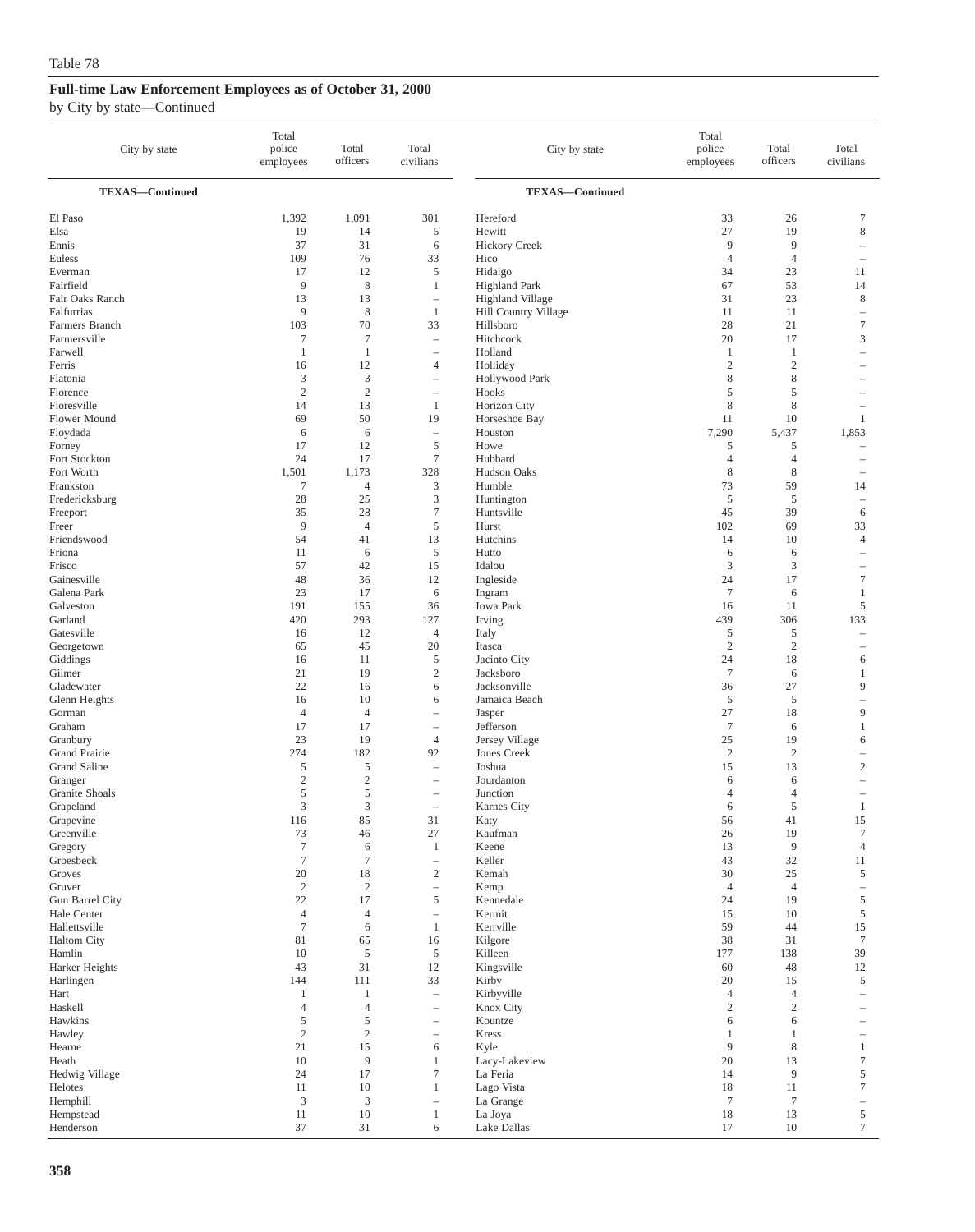| City by state            | Total<br>police<br>employees | Total<br>officers    | Total<br>civilians             | City by state             | Total<br>police<br>employees       | Total<br>officers                  | Total<br>civilians                                   |
|--------------------------|------------------------------|----------------------|--------------------------------|---------------------------|------------------------------------|------------------------------------|------------------------------------------------------|
| <b>TEXAS-Continued</b>   |                              |                      |                                | <b>TEXAS-Continued</b>    |                                    |                                    |                                                      |
| Lake Jackson             | 57                           | 39                   | 18                             | Morgans Point Resort      | 5                                  | 5                                  |                                                      |
| Lakeside                 | $\overline{4}$               | $\overline{4}$       | $\sim$                         | Mount Pleasant            | 39                                 | 29                                 | 10                                                   |
| Lakeview                 | 15                           | 11                   | $\overline{4}$                 | Muleshoe                  | 13                                 | $\tau$                             | 6                                                    |
| Lakeway<br>Lake Worth    | 31<br>29                     | 25<br>21             | 6<br>$\,$ 8 $\,$               | Munday<br>Mustang Ridge   | $\boldsymbol{2}$<br>$\overline{4}$ | $\boldsymbol{2}$<br>$\overline{4}$ | $\overline{\phantom{a}}$<br>$\overline{\phantom{a}}$ |
| La Marque                | 29                           | 22                   | $\tau$                         | Nacogdoches               | 68                                 | 52                                 | 16                                                   |
| Lamesa                   | 25                           | 18                   | $\tau$                         | <b>Naples</b>             | $\mathbf{2}$                       | $\mathbf{2}$                       | $\overline{\phantom{a}}$                             |
| Lampasas                 | 25                           | 16                   | 9                              | Nash                      | 9                                  | 8                                  | $\mathbf{1}$                                         |
| Lancaster                | 55                           | 42                   | 13                             | Nassau Bay                | 17                                 | 12                                 | 5                                                    |
| La Porte                 | 88                           | 68                   | 20                             | Navasota                  | 26                                 | 18                                 | $\,$ 8 $\,$                                          |
| Laredo                   | 403                          | 332                  | 71                             | Nederland                 | 30                                 | 20                                 | 10                                                   |
| La Vernia                | 5                            | $\overline{4}$       | 1                              | Needville                 | 6                                  | 6                                  | $\overline{\phantom{a}}$                             |
| Lavon                    | 6                            | 5                    | $\mathbf{1}$                   | New Boston                | 12                                 | 9                                  | $\mathfrak{Z}$                                       |
| League City<br>Leander   | 96<br>31                     | 62<br>20             | 34<br>11                       | New Braunfels<br>New Deal | 78<br>3                            | 61<br>$\mathbf{2}$                 | 17<br>$\mathbf{1}$                                   |
| Leon Valley              | 34                           | 26                   | 8                              | Nocona                    | $7\phantom{.0}$                    | $\overline{4}$                     | 3                                                    |
| Levelland                | 27                           | 20                   | $\tau$                         | Nolanville                | $\mathfrak{Z}$                     | 3                                  | $\overline{\phantom{a}}$                             |
| Lewisville               | 162                          | 116                  | 46                             | North Richland Hills      | 153                                | 105                                | 48                                                   |
| Lexington                | $\overline{4}$               | $\overline{4}$       | $\overline{\phantom{a}}$       | Oak Ridge                 | $\mathfrak{2}$                     | $\overline{c}$                     | $\overline{\phantom{a}}$                             |
| Liberty                  | 21                           | 14                   | $\tau$                         | Oak Ridge North           | 11                                 | 11                                 | $\overline{\phantom{a}}$                             |
| Lindale                  | 14                           | 11                   | 3                              | Odessa                    | 214                                | 165                                | 49                                                   |
| Littlefield              | 19                           | 11                   | $\,$ 8 $\,$                    | O'Donnell                 | $\sqrt{2}$                         | $\sqrt{2}$                         | ÷                                                    |
| Live Oak                 | 31                           | 22                   | 9<br>$\tau$                    | Olmos Park                | 11<br>9                            | 11                                 | $\overline{\phantom{0}}$                             |
| Livingston<br>Llano      | 20<br>$\,$ 8 $\,$            | 13<br>6              | $\mathfrak{2}$                 | Olney<br>Olton            | $\overline{4}$                     | 5<br>$\overline{4}$                | $\overline{4}$<br>$\overline{\phantom{a}}$           |
| Lockhart                 | 25                           | 24                   | $\mathbf{1}$                   | Onalaska                  | $\tau$                             | $\tau$                             | $\overline{\phantom{a}}$                             |
| Lockney                  | 3                            | 3                    | $\sim$                         | Orange                    | 54                                 | 42                                 | 12                                                   |
| Lone Star                | $\overline{4}$               | 3                    | $\mathbf{1}$                   | Orange Grove              | 10                                 | 10                                 | ÷                                                    |
| Longview                 | 154                          | 132                  | 22                             | Ore City                  | $\overline{4}$                     | $\overline{4}$                     | $\overline{\phantom{a}}$                             |
| Lorena                   | 5                            | $\overline{4}$       | $\mathbf{1}$                   | Overton                   | 9                                  | 6                                  | $\mathfrak{Z}$                                       |
| Los Fresnos              | 23                           | 17                   | 6                              | Ovilla                    | 9                                  | 8                                  | $\mathbf{1}$                                         |
| Lubbock                  | 358                          | 301                  | 57                             | <b>Oyster Creek</b>       | 9                                  | 5                                  | $\overline{4}$                                       |
| Lufkin<br>Luling         | 102<br>10                    | 77<br>9              | 25<br>$\mathbf{1}$             | Palacios<br>Palestine     | 16<br>42                           | 8<br>34                            | $\,$ 8 $\,$<br>8                                     |
| Lumberton                | 16                           | 13                   | 3                              | Palmer                    | 5                                  | 5                                  | $\overline{\phantom{a}}$                             |
| Lytle                    | 5                            | 5                    | $\overline{\phantom{a}}$       | Pampa                     | 30                                 | 23                                 | $\boldsymbol{7}$                                     |
| Madisonville             | 9                            | 8                    | $\mathbf{1}$                   | Panhandle                 | $\mathfrak{Z}$                     | $\mathfrak{Z}$                     | $\overline{\phantom{a}}$                             |
| Magnolia                 | 11                           | 10                   | $\mathbf{1}$                   | Pantego                   | 20                                 | 15                                 | $\sqrt{5}$                                           |
| Malakoff                 | 6                            | 5                    | 1                              | Paris                     | 81                                 | 59                                 | 22                                                   |
| Manor                    | $\overline{7}$               | 6                    | $\mathbf{1}$                   | Parker                    | $\overline{4}$                     | $\overline{4}$                     | $\overline{\phantom{a}}$                             |
| Mansfield                | 108                          | 45                   | 63                             | Pasadena                  | 304                                | 244                                | 60                                                   |
| Manvel                   | 11<br>29                     | 11                   | $\sim$                         | Pearland                  | 85                                 | 61                                 | 24                                                   |
| Marble Falls<br>Marfa    | $\overline{2}$               | 19<br>$\mathfrak{2}$ | 10<br>$\overline{\phantom{a}}$ | Pearsall<br>Pecos         | 11<br>28                           | 10<br>19                           | $\mathbf{1}$<br>9                                    |
| Marlin                   | 16                           | 12                   | $\overline{4}$                 | Pelican Bay               | $\sqrt{2}$                         | $\sqrt{2}$                         | $\overline{\phantom{a}}$                             |
| Marshall                 | 68                           | 49                   | 19                             | Perryton                  | 16                                 | 9                                  | $\boldsymbol{7}$                                     |
| Marshall Creek           | $\overline{2}$               | $\overline{c}$       |                                | Pflugerville              | 45                                 | 34                                 | 11                                                   |
| Mart                     | $\overline{4}$               | $\overline{4}$       | $\qquad \qquad -$              | Pharr                     | 103                                | 79                                 | 24                                                   |
| Martindale               | 3                            | 3                    | $\overline{\phantom{a}}$       | Pilot Point               | 6                                  | 6                                  | $\overline{\phantom{a}}$                             |
| Mathis                   | 12                           | 6                    | 6                              | Pinehurst                 | 10                                 | 6                                  | $\overline{4}$                                       |
| McAllen                  | 332                          | 229                  | 103                            | Pittsburg                 | 8                                  | $\tau$                             | 1                                                    |
| McGregor<br>McKinney     | 14<br>87                     | $\overline{9}$<br>68 | $\sqrt{5}$<br>19               | Plainview<br>Plano        | 42<br>441                          | 34<br>316                          | 8<br>125                                             |
| Meadows Place            | 14                           | 14                   | $\overline{\phantom{a}}$       | Pleasanton                | 17                                 | 14                                 | 3                                                    |
| Melissa                  | $\overline{4}$               | $\mathfrak z$        | $\mathbf{1}$                   | Point Comfort             | $\sqrt{2}$                         | $\sqrt{2}$                         | $\overline{\phantom{a}}$                             |
| <b>Memorial Villages</b> | 34                           | 29                   | 5                              | Port Aransas              | 19                                 | 12                                 | $\tau$                                               |
| Memphis                  | $\overline{4}$               | $\overline{4}$       | $\equiv$                       | Port Arthur               | 142                                | 110                                | $32\,$                                               |
| Mercedes                 | 31                           | 23                   | 8                              | Port Isabel               | 20                                 | 16                                 | $\overline{4}$                                       |
| Meridian                 | $\boldsymbol{2}$             | $\boldsymbol{2}$     | $\overline{\phantom{a}}$       | Portland                  | 29                                 | 21                                 | $\,$ 8 $\,$                                          |
| Merkel                   | $\sqrt{5}$                   | $\overline{4}$       | $\mathbf{1}$                   | Port Lavaca               | 25                                 | 19                                 | 6                                                    |
| Mesquite                 | 268                          | 200                  | 68                             | Port Neches               | 21                                 | 18                                 | 3                                                    |
| Midland<br>Midlothian    | 203<br>27                    | 158<br>21            | 45<br>6                        | Poteet<br>Pottsboro       | 6<br>6                             | $\sqrt{5}$<br>6                    | $\mathbf{1}$                                         |
| Mineola                  | 14                           | 12                   | $\overline{c}$                 | Primera                   | 6                                  | 5                                  | $\mathbf{1}$                                         |
| Mineral Wells            | 32                           | 27                   | $\sqrt{5}$                     | Princeton                 | 5                                  | $\overline{4}$                     | $\mathbf{1}$                                         |
| Mission                  | 111                          | 86                   | 25                             | Progreso                  | 8                                  | 7                                  | 1                                                    |
| Missouri City            | 70                           | 51                   | 19                             | Quanah                    | 4                                  | 4                                  |                                                      |
| Monahans                 | 18                           | 12                   | 6                              | Queen City                | 5                                  | 5                                  |                                                      |
| Mont Belvieu             | 14                           | 9                    | 5                              | Quinlan                   | 8                                  | 7                                  | $\mathbf{1}$                                         |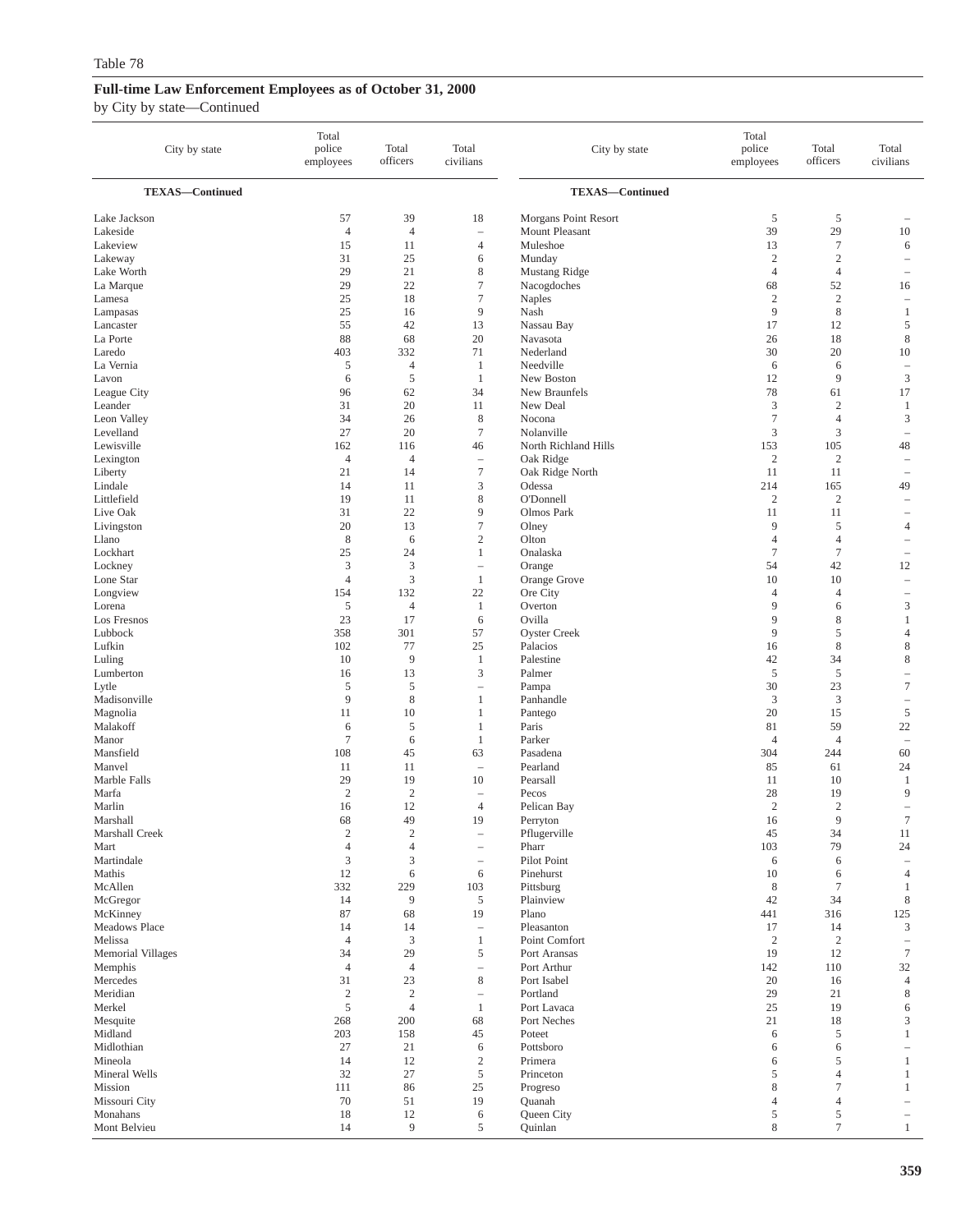| City by state          | Total<br>police<br>employees | Total<br>officers   | Total<br>civilians                | City by state                     | Total<br>police<br>employees | Total<br>officers | Total<br>civilians                    |
|------------------------|------------------------------|---------------------|-----------------------------------|-----------------------------------|------------------------------|-------------------|---------------------------------------|
| <b>TEXAS-Continued</b> |                              |                     |                                   | <b>TEXAS-Continued</b>            |                              |                   |                                       |
| Quitman                | 6                            | 6                   |                                   | Snyder                            | 21                           | 19                | $\overline{c}$                        |
| Ranger                 | $\overline{4}$               | $\overline{4}$      | ÷                                 | Socorro                           | 25                           | 21                | $\overline{4}$                        |
| Ransom Canyon          | $\sqrt{2}$                   | $\sqrt{2}$          | $\hspace{1.0cm} - \hspace{1.0cm}$ | Somerset                          | $\overline{4}$               | $\overline{4}$    | $\overline{\phantom{a}}$              |
| Raymondville           | 21                           | 14                  | $\tau$                            | Somerville                        | 5                            | 5                 |                                       |
| Red Oak                | 17                           | 12                  | $\sqrt{5}$                        | Sour Lake                         | 5                            | $\overline{4}$    | 1                                     |
| Refugio                | $\tau$                       | 6                   | $\mathbf{1}$                      | South Houston                     | 39                           | 30                | 9                                     |
| Reno<br>Richardson     | $\overline{4}$<br>246        | 3<br>151            | 1<br>95                           | Southlake<br>South Padre Island   | 65<br>25                     | 56<br>18          | 9<br>$\tau$                           |
| <b>Richland Hills</b>  | 21                           | 16                  | 5                                 | Southside Place                   | 9                            | 6                 | 3                                     |
| Richmond               | 38                           | 28                  | 10                                | Spearman                          | $\mathfrak s$                | 4                 | $\mathbf{1}$                          |
| Richwood               | 6                            | 5                   | 1                                 | Springtown                        | 12                           | 8                 | $\overline{4}$                        |
| Riesel                 | 3                            | $\overline{2}$      | 1                                 | Spring Valley                     | 21                           | 16                | 5                                     |
| Rio Grande City        | 30                           | 23                  | $\tau$                            | Spur                              | $\overline{2}$               | $\overline{2}$    | $\overline{\phantom{a}}$              |
| <b>River Oaks</b>      | 22                           | 16                  | 6                                 | Stafford                          | 53                           | 40                | 13                                    |
| Roanoke                | 19                           | 14                  | $\mathfrak s$                     | Stamford                          | 11                           | $\tau$            | $\overline{4}$                        |
| Robinson               | 21                           | 14                  | 7                                 | Stanton                           | 6                            | 6                 | $\hspace{1.0cm} \rule{1.5cm}{0.15cm}$ |
| Robstown               | 31                           | 23                  | 8                                 | Stephenville                      | 40                           | 30                | 10                                    |
| Rockdale               | 14                           | 10                  | $\overline{4}$                    | Stratford                         | 3                            | 3                 | $\overline{\phantom{a}}$              |
| Rockport               | 26                           | 19                  | $\tau$                            | Sugar Land                        | 130                          | 99                | 31                                    |
| Rockwall               | 45                           | 33                  | 12                                | <b>Sulphur Springs</b>            | 38                           | 30                | 8                                     |
| Rollingwood            | 6                            | 6                   | $\overline{\phantom{a}}$          | Sunrise Beach Village             | $\overline{2}$               | $\overline{c}$    | $\overline{\phantom{0}}$              |
| Roma                   | 27                           | 21                  | 6                                 | <b>Sunset Valley</b>              | 9                            | 9                 | $\overline{\phantom{a}}$              |
| Roman Forest           | $\overline{4}$               | 3                   | 1                                 | Sweeny                            | 6                            | 6                 | $\overline{\phantom{0}}$              |
| Ropesville             | $\mathbf{1}$                 | $\mathbf{1}$        | $\hspace{1.0cm} - \hspace{1.0cm}$ | Sweetwater                        | 26                           | 21                | 5                                     |
| Rosebud                | 3                            | 3                   | $\overline{\phantom{0}}$          | Taft                              | 6                            | 6                 | $\overline{\phantom{a}}$              |
| Rose City              | $\mathbf{1}$                 | $\mathbf{1}$        | $\overline{\phantom{a}}$          | Tahoka                            | 4                            | $\overline{4}$    | $\overline{\phantom{0}}$              |
| Rosenberg              | 78                           | 59                  | 19                                | Tatum                             | $\overline{4}$               | 3                 | 1                                     |
| Round Rock             | 130                          | 95                  | 35                                | Taylor                            | 38                           | 28                | 10                                    |
| Rowlett                | 71                           | 54                  | 17                                | Teague                            | 5                            | 5                 | ÷,                                    |
| Royse City             | 8                            | $\overline{7}$      | 1                                 | Temple                            | 135                          | 110               | 25                                    |
| Rule                   | $\mathbf{1}$                 | 1                   | $\hspace{1.0cm} - \hspace{1.0cm}$ | Terrell                           | 41                           | 29                | 12                                    |
| Runaway Bay<br>Rusk    | $\overline{4}$<br>10         | $\overline{4}$<br>9 | $\overline{\phantom{m}}$<br>1     | <b>Terrell Hills</b><br>Texarkana | 16<br>97                     | 16<br>86          | $\overline{\phantom{a}}$              |
| Sabinal                | $\overline{4}$               | 3                   | $\mathbf{1}$                      | <b>Texas City</b>                 | 100                          | 79                | 11<br>21                              |
| Sachse                 | 25                           | 18                  | $\tau$                            | The Colony                        | 49                           | 33                | 16                                    |
| Saginaw                | 31                           | 26                  | 5                                 | Thorndale                         | $\overline{2}$               | $\overline{2}$    | $\overline{\phantom{a}}$              |
| Saint Jo               | 3                            | $\overline{2}$      | $\mathbf{1}$                      | Thrall                            | $\boldsymbol{2}$             | $\sqrt{2}$        | $\overline{\phantom{a}}$              |
| San Angelo             | 180                          | 155                 | 25                                | Tolar                             | $\sqrt{2}$                   | $\sqrt{2}$        | $\overline{\phantom{0}}$              |
| San Antonio            | 2,469                        | 1,947               | 522                               | Tomball                           | 40                           | 33                | $\tau$                                |
| San Augustine          | $\tau$                       | 6                   | 1                                 | Tool                              | 5                            | 5                 | $\overline{\phantom{a}}$              |
| San Benito             | 48                           | 41                  | $\tau$                            | Trinity                           | 10                           | 6                 | $\overline{4}$                        |
| San Diego              | $\tau$                       | 5                   | $\boldsymbol{2}$                  | <b>Trophy Club</b>                | 17                           | 16                | 1                                     |
| Sanger                 | 11                           | 10                  | 1                                 | Troup                             | $\overline{4}$               | $\overline{4}$    | $\overline{\phantom{0}}$              |
| San Juan               | 38                           | 29                  | 9                                 | Tulia                             | 11                           | 8                 | 3                                     |
| San Marcos             | 98                           | 77                  | 21                                | Tye                               | 3                            | 3                 | $\sim$                                |
| San Saba               | 5                            | 3                   | $\mathfrak{2}$                    | Tyler                             | 229                          | 173               | 56                                    |
| Sansom Park Village    | 13                           | 9                   | $\overline{4}$                    | Universal City                    | 34                           | 25                | 9                                     |
| Santa Anna             | 3                            | $\sqrt{2}$          | 1                                 | <b>University Park</b>            | 42                           | 32                | $10\,$                                |
| Santa Fe               | 23                           | 17                  | 6                                 | Uvalde                            | 33                           | 26                | $\tau$                                |
| Santa Rosa             | $\sqrt{5}$                   | $\sqrt{5}$          | $\overline{\phantom{m}}$          | Van                               | 6                            | 6                 | $\overline{\phantom{a}}$              |
| Seabrook               | 34                           | 29                  | 5                                 | Van Alstyne                       | 8                            | $\tau$            | $\mathbf{1}$                          |
| Seadrift               | $\mathbf{1}$                 | $\mathbf{1}$        | $\overline{\phantom{0}}$          | Vernon                            | 30                           | 22                | 8                                     |
| Seagoville             | 22                           | 17                  | $\sqrt{5}$                        | Victoria                          | 128                          | 97                | 31                                    |
| Seagraves              | $\overline{4}$               | 3                   | $\mathbf{1}$                      | Vidor                             | 29                           | 21                | 8                                     |
| Sealy                  | 14                           | 12                  | $\sqrt{2}$                        | Waco                              | 293                          | 205               | 88                                    |
| Seguin                 | 67                           | 51<br>9             | 16                                | Wake Village                      | $\tau$                       | 6                 | 1                                     |
| Selma<br>Seminole      | 10<br>12                     | 10                  | $\mathbf{1}$<br>$\sqrt{2}$        | Waller<br>Wallis                  | 8<br>5                       | $\tau$<br>5       | 1                                     |
| <b>Seven Points</b>    | 12                           | $\tau$              | $\mathfrak s$                     | <b>Walnut Springs</b>             | 1                            | $\mathbf{1}$      | $\sim$                                |
| Seymour                | $\,$ 8 $\,$                  | $\tau$              | 1                                 | Watauga                           | 50                           | 35                | 15                                    |
| Shallowater            | $\overline{4}$               | $\overline{4}$      | $\hspace{1.0cm} - \hspace{1.0cm}$ | Waxahachie                        | 56                           | 46                | 10                                    |
| Shamrock               | 3                            | $\overline{c}$      | $\mathbf{1}$                      | Weatherford                       | 62                           | 46                | 16                                    |
| Shavano Park           | 13                           | 12                  | 1                                 | Webster                           | 57                           | 42                | 15                                    |
| Shenandoah             | 14                           | 14                  | $\overline{\phantom{a}}$          | Weimar                            | $\tau$                       | 6                 | $\mathbf{1}$                          |
| Sherman                | 80                           | 58                  | $22\,$                            | Weslaco                           | 73                           | 56                | 17                                    |
| Silsbee                | 21                           | 16                  | 5                                 | West                              | 6                            | 6                 |                                       |
| Sinton                 | $\overline{9}$               | 8                   | $\mathbf{1}$                      | West Columbia                     | 14                           | 8                 | 6                                     |
| Slaton                 | 14                           | 9                   | $\sqrt{5}$                        | West Lake Hills                   | $20\,$                       | 14                | 6                                     |
| Smithville             | 17                           | 10                  | $\tau$                            | West Orange                       | 10                           | 9                 | $\mathbf{1}$                          |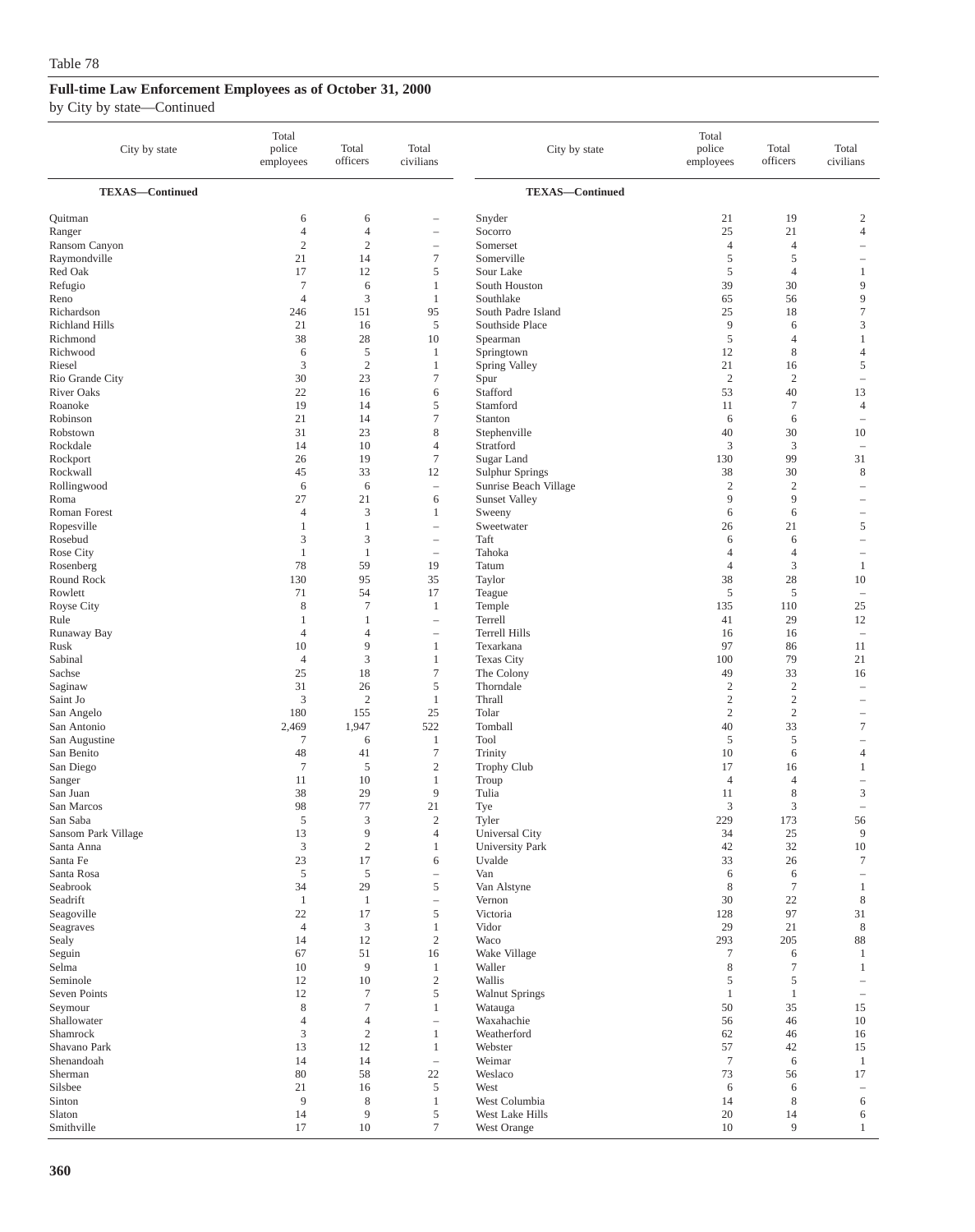| City by state                      | Total<br>police<br>employees | Total<br>officers    | Total<br>civilians                         | City by state                             | Total<br>police<br>employees     | Total<br>officers         | Total<br>civilians                                  |
|------------------------------------|------------------------------|----------------------|--------------------------------------------|-------------------------------------------|----------------------------------|---------------------------|-----------------------------------------------------|
| <b>TEXAS-Continued</b>             |                              |                      |                                            | UTAH-Continued                            |                                  |                           |                                                     |
| Westover Hills                     | 14                           | 12                   | 2                                          | Parowan                                   | $\overline{c}$                   | $\overline{c}$            |                                                     |
| West Tawakoni                      | 6                            | 5                    | $\mathbf{1}$                               | Payson                                    | 18                               | 17                        | $\mathbf{1}$                                        |
| West University Place<br>Westworth | 35<br>11                     | 25<br>$\tau$         | 10<br>$\overline{4}$                       | Perry<br>Pleasant Grove/Lindon            | 3<br>31                          | 3<br>28                   | $\qquad \qquad -$<br>$\mathfrak{Z}$                 |
| Wharton                            | 31                           | 21                   | 10                                         | Pleasant View                             | $7\phantom{.0}$                  | 6                         | $\mathbf{1}$                                        |
| Whitehouse                         | 20                           | 13                   | $\tau$                                     | Price                                     | 19                               | 16                        | $\mathfrak{Z}$                                      |
| White Oak                          | 18                           | 14                   | $\overline{4}$                             | Provo                                     | 154                              | 98                        | 56                                                  |
| Whitesboro                         | 15                           | 9                    | 6                                          | Richfield                                 | 14                               | 11                        | 3                                                   |
| White Settlement<br>Whitney        | 39<br>$\,$ 8 $\,$            | 28<br>8              | 11<br>$\overline{\phantom{0}}$             | Riverdale<br>Roosevelt                    | 21<br>11                         | 17<br>10                  | $\overline{4}$<br>$\mathbf{1}$                      |
| Wichita Falls                      | 243                          | 174                  | 69                                         | Roy                                       | 39                               | 35                        | 4                                                   |
| <b>Willow Park</b>                 | $\tau$                       | 6                    | 1                                          | Salem/Woodland Hills                      | $\tau$                           | $\overline{7}$            | $\qquad \qquad -$                                   |
| Wills Point                        | 10                           | 9                    | 1                                          | Salina                                    | 6                                | 5                         | 1                                                   |
| Wilmer                             | 17                           | 13                   | $\overline{4}$                             | Salt Lake City                            | 568                              | 411                       | 157                                                 |
| Windcrest<br>Wink                  | 21<br>$\mathbf{1}$           | 15<br>$\mathbf{1}$   | 6<br>$\overline{\phantom{0}}$              | Sandy                                     | 139<br>5                         | 105<br>5                  | 34<br>÷                                             |
| Winnsboro                          | 12                           | $\,$ 8 $\,$          | $\overline{4}$                             | Santaquin/Genola<br>South Jordan          | 31                               | 27                        | 4                                                   |
| Winters                            | 6                            | 6                    | $\overline{\phantom{a}}$                   | South Ogden                               | 27                               | 23                        | 4                                                   |
| Wolfforth                          | $\overline{4}$               | $\overline{4}$       |                                            | South Salt Lake                           | 77                               | 67                        | 10                                                  |
| Woodville                          | 8                            | $\tau$               | $\mathbf{1}$                               | Spanish Fork                              | 21                               | 19                        | $\overline{c}$                                      |
| Woodway                            | 33                           | 23                   | 10                                         | Springville                               | 29                               | 21                        | $\,$ 8 $\,$                                         |
| Wylie<br>Yoakum                    | 27<br>16                     | 20<br>9              | $\tau$<br>$\tau$                           | St. George<br>Sunset                      | 84<br>8                          | 68<br>$7\phantom{.0}$     | 16<br>$\mathbf{1}$                                  |
| Yorktown                           | $\overline{4}$               | $\overline{4}$       | $\overline{\phantom{a}}$                   | Syracuse                                  | 12                               | 10                        | $\sqrt{2}$                                          |
|                                    |                              |                      |                                            | Tooele                                    | 34                               | 26                        | $\,$ 8 $\,$                                         |
| <b>UTAH</b>                        |                              |                      |                                            | Tremonton                                 | 9                                | 8                         | $\mathbf{1}$                                        |
|                                    |                              |                      |                                            | Vernal                                    | 19                               | 16                        | 3                                                   |
| Alpine/Highland<br>American Fork   | 12<br>34                     | 12<br>30             | $\overline{\phantom{0}}$<br>$\overline{4}$ | <b>Washington Terrace</b><br>Wellington   | 17<br>$\overline{4}$             | 14<br>$\overline{4}$      | 3                                                   |
| Blanding                           | $\tau$                       | 6                    | $\mathbf{1}$                               | Wendover                                  | 5                                | $\overline{4}$            | $\mathbf{1}$                                        |
| Bountiful                          | 42                           | 33                   | 9                                          | West Bountiful                            | 8                                | $\boldsymbol{7}$          | $\mathbf{1}$                                        |
| Brian Head                         | $\sqrt{5}$                   | $\mathfrak s$        | $\overline{\phantom{0}}$                   | West Jordan                               | 105                              | 84                        | 21                                                  |
| <b>Brigham City</b>                | 34                           | 25                   | 9                                          | West Valley                               | 208                              | 177                       | 31                                                  |
| Cedar City<br>Centerville          | 35<br>18                     | 29<br>15             | 6<br>3                                     | Willard<br><b>Woods Cross</b>             | $\mathfrak{Z}$<br>12             | 3<br>10                   | $\hspace{1.0cm} - \hspace{1.0cm}$<br>$\mathfrak{2}$ |
| Clearfield                         | 41                           | 27                   | 14                                         |                                           |                                  |                           |                                                     |
| Clinton                            | 12                           | 11                   | 1                                          | <b>VERMONT</b>                            |                                  |                           |                                                     |
| East Carbon                        | $\overline{4}$               | $\overline{4}$       | ÷                                          |                                           |                                  |                           |                                                     |
| Ephraim                            | $\sqrt{5}$                   | 5                    |                                            | Barre                                     | 24                               | 18                        | 6                                                   |
| Farmington<br>Garland              | 14<br>$\overline{4}$         | 11<br>$\overline{4}$ | 3<br>$\overline{\phantom{0}}$              | <b>Barre Town</b><br><b>Bellows Falls</b> | $7\phantom{.0}$<br>10            | 6<br>$\sqrt{5}$           | $\mathbf{1}$<br>5                                   |
| Grantsville                        | 10                           | $\,$ 8 $\,$          | $\mathbf{2}$                               | Bennington                                | 29                               | 24                        | 5                                                   |
| Gunnison                           | 3                            | 3                    | i.                                         | Berlin                                    | 8                                | $\overline{7}$            | 1                                                   |
| Harrisville                        | 6                            | 5                    | 1                                          | Brandon                                   | 8                                | $\tau$                    | $\mathbf{1}$                                        |
| Heber City                         | 13                           | 12                   | $\mathbf{1}$                               | Brattleboro                               | 37                               | 23                        | 14                                                  |
| Helper<br>Hildale                  | $\sqrt{5}$<br>6              | 5<br>5               | i.                                         | <b>Bristol</b>                            | 4<br>123                         | $\overline{4}$<br>91      | $\overline{\phantom{a}}$<br>32                      |
| Hurricane                          | 14                           | $10\,$               | $\overline{4}$                             | Burlington<br>Castleton                   | $\ensuremath{\mathfrak{Z}}$      | $\ensuremath{\mathsf{3}}$ | $\qquad \qquad -$                                   |
| Kamas                              | $\sqrt{2}$                   | $\sqrt{2}$           | $\qquad \qquad -$                          | Chester                                   | $\sqrt{5}$                       | $\overline{4}$            | $\mathbf{1}$                                        |
| Kanab                              | $\overline{9}$               | $\boldsymbol{7}$     | $\sqrt{2}$                                 | Colchester                                | 29                               | 24                        | 5                                                   |
| Kaysville                          | 19                           | 17                   | $\sqrt{2}$                                 | Dover                                     | 6                                | $\sqrt{5}$                | $\mathbf{1}$                                        |
| Layton                             | $82\,$                       | 65                   | 17                                         | Essex                                     | 32                               | 26<br>$\overline{c}$      | 6                                                   |
| Lehi<br>Logan                      | 21<br>86                     | 20<br>55             | 1<br>31                                    | Fair Haven<br>Hardwick                    | $\boldsymbol{2}$<br>$\,$ 8 $\,$  | $\boldsymbol{7}$          | $\overline{\phantom{0}}$<br>$\mathbf{1}$            |
| Mapleton                           | $\tau$                       | 5                    | $\sqrt{2}$                                 | Hartford                                  | 29                               | 22                        | $\tau$                                              |
| Midvale                            | 48                           | 44                   | $\overline{4}$                             | Hinesburg                                 | 1                                | -1                        |                                                     |
| Minersville                        | $\mathbf{1}$                 | $\mathbf{1}$         | $\overline{\phantom{0}}$                   | Ludlow                                    | 9                                | $\sqrt{5}$                | $\overline{4}$                                      |
| Moab                               | 16                           | 12                   | $\overline{4}$                             | Manchester                                | 12                               | 8                         | 4                                                   |
| Monticello<br>Mount Pleasant       | 5<br>6                       | $\overline{4}$<br>5  | 1<br>$\mathbf{1}$                          | Middlebury<br>Milton                      | 14<br>14                         | 12<br>13                  | $\boldsymbol{2}$<br>$\mathbf{1}$                    |
| Murray                             | 82                           | 66                   | 16                                         | Montgomery                                | -1                               | 1                         |                                                     |
| <b>Naples</b>                      | $\,$ 8 $\,$                  | 6                    | $\sqrt{2}$                                 | Montpelier                                | 24                               | 16                        | $\,$ 8 $\,$                                         |
| Nephi                              | 10                           | 8                    | $\sqrt{2}$                                 | Morristown                                | 10                               | 9                         | $\mathbf{1}$                                        |
| North Ogden                        | 17                           | 15                   | $\sqrt{2}$                                 | Newport                                   | 14                               | 11                        | 3                                                   |
| North Park<br>North Salt Lake      | $\,$ 8 $\,$<br>13            | $\tau$<br>11         | $\mathbf{1}$<br>$\overline{c}$             | Northfield<br>Norwich                     | $\overline{7}$<br>$\mathfrak{Z}$ | 6<br>$\overline{2}$       | $\mathbf{1}$<br>$\mathbf{1}$                        |
| Ogden                              | 143                          | 119                  | 24                                         | Randolph                                  | 4                                | $\overline{4}$            |                                                     |
| Orem                               | 111                          | 78                   | 33                                         | Richmond                                  | 4                                | $\overline{4}$            | $\qquad \qquad -$                                   |
| Park City                          | 32                           | 24                   | $\,$ 8 $\,$                                | Rutland                                   | 47                               | 38                        | 9                                                   |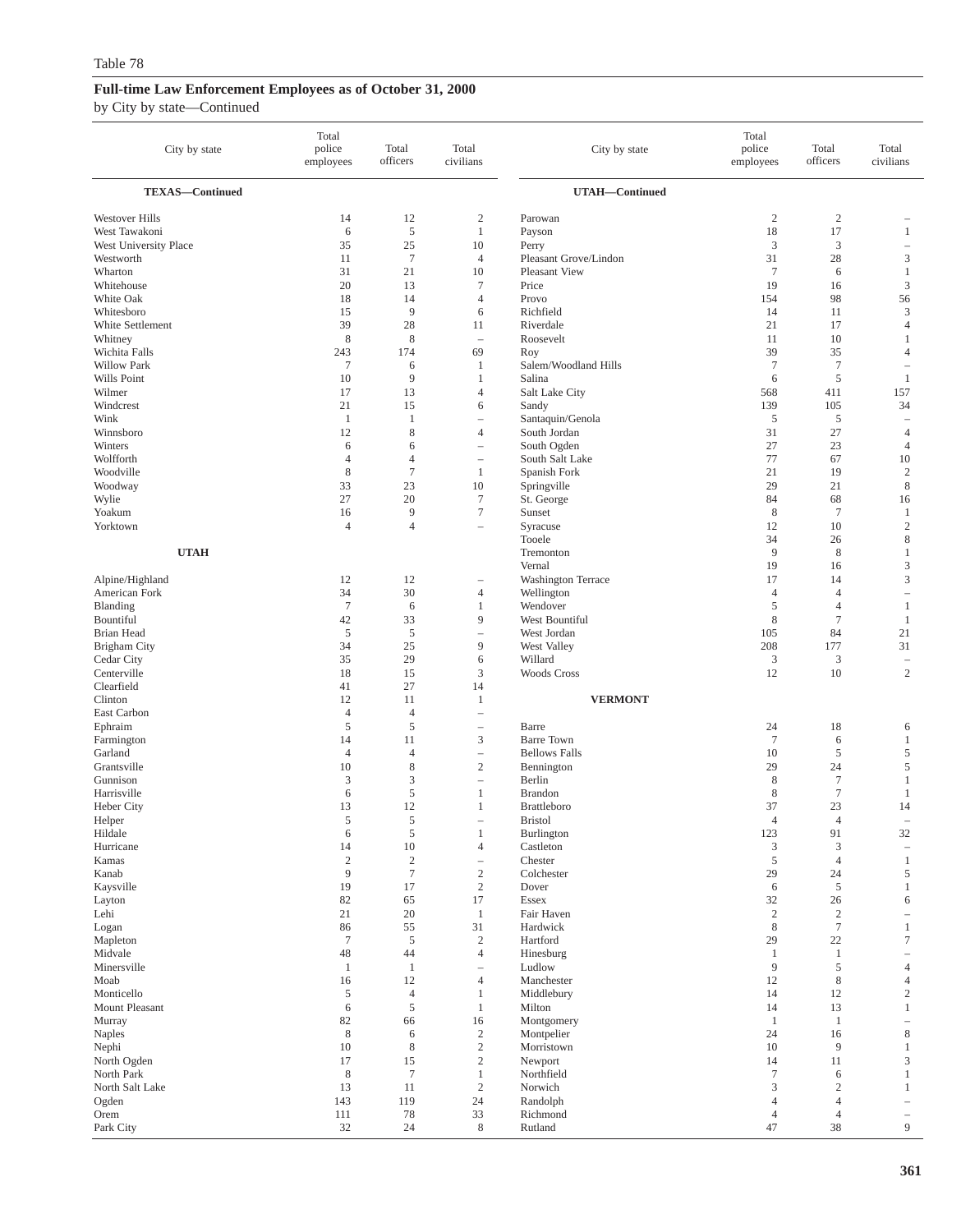| City by state                 | Total<br>police<br>employees | Total<br>officers    | Total<br>civilians                                            | City by state                | Total<br>police<br>employees | Total<br>officers   | Total<br>civilians                         |
|-------------------------------|------------------------------|----------------------|---------------------------------------------------------------|------------------------------|------------------------------|---------------------|--------------------------------------------|
| VERMONT-Continued             |                              |                      |                                                               | VIRGINIA-Continued           |                              |                     |                                            |
| Shelburne                     | 16                           | 11                   | 5                                                             | Exmore                       | 4                            | $\overline{4}$      |                                            |
| South Burlington              | 40                           | 34                   | 6                                                             | Fairfax                      | 76                           | 57                  | 19                                         |
| Springfield                   | 16                           | 11                   | 5                                                             | Falls Church                 | 43                           | 32                  | 11                                         |
| St. Albans                    | 23                           | 15                   | 8                                                             | Farmville                    | 34                           | 23                  | 11                                         |
| St. Johnsbury                 | 17                           | 11                   | 6                                                             | Franklin                     | 42                           | 31                  | 11                                         |
| Stowe                         | 14                           | 12<br>$\overline{4}$ | $\mathfrak{2}$<br>$\mathbf{1}$                                | Fredericksburg               | 82                           | 58                  | 24                                         |
| Swanton<br>Thetford           | 5<br>$\mathbf{1}$            | 1                    | $\qquad \qquad -$                                             | Fries<br>Front Royal         | $\mathbf{1}$<br>36           | $\mathbf{1}$<br>27  | $\overline{\phantom{a}}$<br>$\overline{9}$ |
| Vergennes                     | 5                            | 5                    | $\qquad \qquad -$                                             | Galax                        | 36                           | 24                  | 12                                         |
| Vernon                        | 5                            | $\overline{4}$       | $\mathbf{1}$                                                  | Gate City                    | 6                            | 6                   | $\sim$                                     |
| Waterbury                     | $\overline{4}$               | $\overline{4}$       |                                                               | Glade Spring                 | 3                            | 3                   |                                            |
| Weathersfield                 | 1                            | 1                    | $\overline{\phantom{0}}$                                      | Glasgow                      | 1                            | $\mathbf{1}$        | $\overline{\phantom{a}}$                   |
| Williston                     | 14                           | 12                   | $\sqrt{2}$                                                    | Glen Lyn                     | $\mathfrak{2}$               | $\overline{c}$      |                                            |
| Wilmington                    | 6                            | 5                    | $\mathbf{1}$                                                  | Gordonsville                 | 6                            | 6                   |                                            |
| Windsor                       | 12                           | $\overline{7}$       | $\mathfrak s$                                                 | Gretna                       | 4                            | 4                   | -                                          |
| Winhall<br>Winooski           | 5                            | 5                    | $\overline{4}$                                                | Grottoes                     | 5<br>$\tau$                  | 5                   |                                            |
| Woodstock                     | 20<br>6                      | 16<br>5              | 1                                                             | Grundy<br>Halifax            | $\overline{7}$               | 6<br>6              | 1<br>1                                     |
|                               |                              |                      |                                                               | Hampton                      | 348                          | 253                 | 95                                         |
| <b>VIRGINIA</b>               |                              |                      |                                                               | Harrisonburg                 | 82                           | 65                  | 17                                         |
|                               |                              |                      |                                                               | Haymarket                    | 3                            | 3                   | $\overline{\phantom{0}}$                   |
| Abingdon                      | 20                           | 18                   | $\boldsymbol{2}$                                              | Haysi                        | $\boldsymbol{2}$             | $\overline{2}$      | $\overline{\phantom{a}}$                   |
| Alexandria                    | 410                          | 284                  | 126                                                           | Herndon                      | 63                           | 49                  | 14                                         |
| Altavista                     | 15                           | 11                   | $\overline{4}$                                                | Hillsville                   | 10                           | 9                   | 1                                          |
| Amherst                       | 5                            | $\sqrt{5}$           | ۰                                                             | Honaker                      | $\overline{4}$               | 3                   | 1                                          |
| Appalachia<br>Ashland         | 5<br>20                      | 5<br>17              | $\hspace{1.0cm} - \hspace{1.0cm}$<br>3                        | Hopewell<br>Hurt             | 68<br>3                      | 49<br>3             | 19<br>$\overline{\phantom{a}}$             |
| Bedford                       | 27                           | 22                   | 5                                                             | Independence                 | $\mathfrak{2}$               | $\overline{c}$      |                                            |
| Berryville                    | 8                            | $\tau$               | 1                                                             | Jonesville                   | 6                            | 5                   | 1                                          |
| <b>Big Stone Gap</b>          | 17                           | 15                   | $\sqrt{2}$                                                    | Kenbridge                    | 8                            | $\overline{7}$      | 1                                          |
| Blacksburg                    | 66                           | 50                   | 16                                                            | Kilmarnock                   | 4                            | 4                   |                                            |
| Blackstone                    | 19                           | 14                   | 5                                                             | La Crosse                    | 1                            | 1                   | $\overline{\phantom{a}}$                   |
| Bluefield                     | 17                           | 13                   | $\overline{4}$                                                | Lawrenceville                | 5                            | 5                   | $\overline{\phantom{0}}$                   |
| <b>Bowling Green</b>          | $\overline{c}$               | $\sqrt{2}$           | $\qquad \qquad -$                                             | Lebanon                      | 12                           | 11                  | $\mathbf{1}$                               |
| <b>Boykins</b><br>Bridgewater | 1<br>$\overline{7}$          | 1<br>$\tau$          | $\overline{\phantom{m}}$<br>$\hspace{1.0cm} - \hspace{1.0cm}$ | Leesburg<br>Lexington        | 62<br>17                     | 50<br>16            | 12<br>$\mathbf{1}$                         |
| <b>Bristol</b>                | 81                           | 60                   | 21                                                            | Louisa                       | 5                            | 5                   | $\hspace{1.0cm} - \hspace{1.0cm}$          |
| Broadway                      | 3                            | 3                    | $\overline{\phantom{a}}$                                      | Luray                        | 17                           | 15                  | $\sqrt{2}$                                 |
| <b>Brookneal</b>              | $\overline{4}$               | $\overline{4}$       | $\overline{\phantom{0}}$                                      | Lynchburg                    | 199                          | 152                 | 47                                         |
| <b>Buena Vista</b>            | 15                           | 13                   | $\sqrt{2}$                                                    | Manassas                     | 98                           | 78                  | 20                                         |
| Burkeville                    | 3                            | $\mathfrak{2}$       | $\mathbf{1}$                                                  | Manassas Park                | 25                           | 17                  | 8                                          |
| Cape Charles                  | $\overline{4}$               | $\overline{4}$       | $\overline{\phantom{a}}$                                      | Marion                       | 20                           | 18                  | $\mathbf{2}$                               |
| Cedar Bluff                   | 3<br>137                     | $\sqrt{2}$<br>108    | 1<br>29                                                       | Martinsville                 | 60<br>1                      | 54<br>1             | 6                                          |
| Charlottesville<br>Chase City | 10                           | 8                    | $\boldsymbol{2}$                                              | McKenney<br>Middleburg       | 4                            | 4                   | $\overline{\phantom{a}}$                   |
| Chatham                       | $\overline{4}$               | $\overline{4}$       | $\overline{\phantom{0}}$                                      | Middletown                   | $\mathfrak{2}$               | $\overline{c}$      |                                            |
| Chesapeake                    | 412                          | 320                  | 92                                                            | Mount Jackson                | 4                            | 4                   |                                            |
| Chilhowie                     | 8                            | $\,$ 8 $\,$          | $\overline{\phantom{a}}$                                      | <b>Narrows</b>               | $\overline{4}$               | $\overline{4}$      |                                            |
| Chincoteague                  | 14                           | 10                   | $\overline{4}$                                                | New Market                   | 5                            | 5                   | $\overline{\phantom{0}}$                   |
| Christiansburg                | 51                           | 39                   | 12                                                            | Newport News                 | 498                          | 369                 | 129                                        |
| Clarksville<br>Clifton Forge  | $\tau$<br>15                 | 6<br>11              | $\mathbf{1}$<br>$\overline{4}$                                | Norfolk<br>Norton            | 832<br>23                    | 716<br>17           | 116<br>6                                   |
| Clinchco                      | 1                            | $\mathbf{1}$         | $\qquad \qquad -$                                             | Occoquan                     | $\sqrt{2}$                   | $\sqrt{2}$          |                                            |
| Clintwood                     | 3                            | $\mathfrak z$        | $\overline{\phantom{0}}$                                      | Onancock                     | 5                            | 5                   | $\overline{\phantom{a}}$                   |
| Coeburn                       | $\,$ 8 $\,$                  | $\boldsymbol{7}$     | $\mathbf{1}$                                                  | Onley                        | $\sqrt{2}$                   | $\sqrt{2}$          |                                            |
| Colonial Beach                | 17                           | 12                   | 5                                                             | Orange                       | 14                           | 13                  | 1                                          |
| Colonial Heights              | 66                           | 49                   | 17                                                            | Parksley                     | 3                            | $\mathfrak{Z}$      | $\overline{\phantom{a}}$                   |
| Courtland                     | $\mathfrak z$                | $\mathbf{1}$         | $\overline{c}$                                                | Pearisburg                   | 7                            | 7                   |                                            |
| Covington<br>Crewe            | 19<br>$\mathfrak s$          | 13<br>$\sqrt{5}$     | 6<br>L.                                                       | Pembroke                     | $\boldsymbol{2}$<br>8        | $\overline{c}$<br>6 | $\sqrt{2}$                                 |
| Culpeper                      | 32                           | 26                   | 6                                                             | Pennington Gap<br>Petersburg | 149                          | 111                 | 38                                         |
| Damascus                      | $\mathbf{1}$                 | 1                    | $\overline{\phantom{a}}$                                      | Pocahontas                   | 3                            | 3                   | $\overline{\phantom{a}}$                   |
| Danville                      | 142                          | 136                  | 6                                                             | Poquoson                     | 23                           | 19                  | $\overline{4}$                             |
| Dayton                        | $\overline{4}$               | $\overline{4}$       |                                                               | Portsmouth                   | 337                          | 244                 | 93                                         |
| Dublin                        | 10                           | $\overline{9}$       | $\mathbf{1}$                                                  | Pound                        | $\sqrt{5}$                   | 5                   | $\sim$                                     |
| Dumfries                      | 15                           | 13                   | $\boldsymbol{2}$                                              | Pulaski                      | 37                           | 29                  | $\,$ 8 $\,$                                |
| Edinburg<br>Elkton            | $\overline{4}$<br>$\tau$     | 3<br>6               | $\mathbf{1}$<br>1                                             | Purcellville<br>Quantico     | $\overline{9}$<br>$\sqrt{2}$ | 8<br>1              | 1<br>$\mathbf{1}$                          |
| Emporia                       | 33                           | 26                   | $\tau$                                                        | Radford                      | 39                           | 29                  | $10\,$                                     |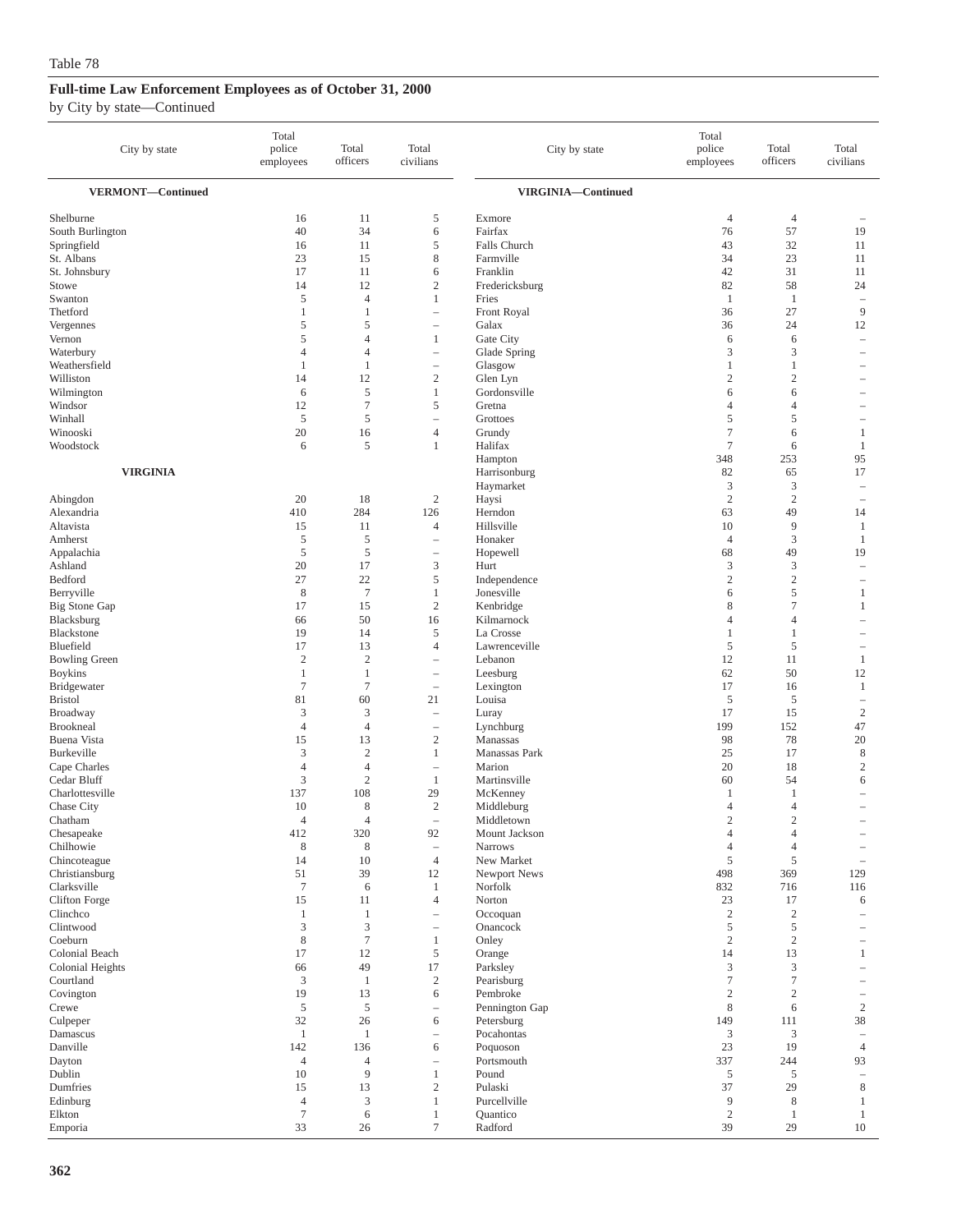| City by state                              | Total<br>police<br>employees | Total<br>officers | Total<br>civilians                     | City by state                  | Total<br>police<br>employees | Total<br>officers    | Total<br>civilians                                |
|--------------------------------------------|------------------------------|-------------------|----------------------------------------|--------------------------------|------------------------------|----------------------|---------------------------------------------------|
| VIRGINIA-Continued                         |                              |                   |                                        | <b>WASHINGTON-Continued</b>    |                              |                      |                                                   |
| Rich Creek                                 | $\mathbf{1}$                 | 1                 |                                        | Colfax                         | 5                            | 5                    |                                                   |
| Richlands                                  | 22                           | 15                | $\overline{7}$                         | College Place                  | 14                           | 11                   | $\mathfrak z$                                     |
| Richmond                                   | 796                          | 677               | 119                                    | Colton                         | $\mathbf{1}$                 | -1                   | $\hspace{1.0cm} - \hspace{1.0cm}$                 |
| Roanoke                                    | 284                          | 230               | 54                                     | Colville                       | 13                           | 11                   | $\sqrt{2}$                                        |
| <b>Rocky Mount</b><br><b>Rural Retreat</b> | 16<br>1                      | 15<br>1           | $\mathbf{1}$<br>$\equiv$               | Connell<br>Cosmopolis          | 5<br>6                       | 5<br>5               | $\hspace{1.0cm} - \hspace{1.0cm}$<br>$\mathbf{1}$ |
| Salem                                      | 80                           | 57                | 23                                     | Coulee Dam                     | $\tau$                       | $\tau$               | $\overline{\phantom{0}}$                          |
| Saltville                                  | 8                            | $\tau$            | 1                                      | Coupeville                     | 5                            | 5                    |                                                   |
| Shenandoah                                 | $\overline{4}$               | $\overline{4}$    | $\overline{\phantom{a}}$               | Covington                      | 8                            | 8                    |                                                   |
| Smithfield                                 | 22                           | 15                | $\tau$                                 | Des Moines                     | 48                           | 39                   | 9                                                 |
| South Boston                               | 32                           | 27                | 5                                      | Duvall                         | 10                           | $\overline{9}$       | $\mathbf{1}$                                      |
| South Hill<br>Stanley                      | 25<br>3                      | 20<br>3           | 5<br>$\equiv$                          | East Wenatchee<br>Eatonville   | 15<br>6                      | 13<br>5              | $\sqrt{2}$<br>$\mathbf{1}$                        |
| Staunton                                   | 62                           | 46                | 16                                     | Edgewood                       | $\tau$                       | $\tau$               | $\sim$                                            |
| <b>Stephens City</b>                       | 3                            | 3                 | $\qquad \qquad -$                      | Edmonds                        | 62                           | 50                   | 12                                                |
| St. Paul                                   | 6                            | 6                 | $\equiv$                               | Ellensburg                     | 31                           | 23                   | $\,8\,$                                           |
| Strasburg                                  | 12                           | 11                | 1                                      | Elma                           | $\,$ 8 $\,$                  | $\overline{7}$       | $\mathbf{1}$                                      |
| Suffolk                                    | 181                          | 138               | 43                                     | Elmer City                     | -1                           | 1                    | $\overline{\phantom{a}}$                          |
| Tappahannock                               | 9                            | 9                 | $\equiv$                               | Enumclaw                       | 30                           | 19                   | 11                                                |
| Tazewell<br>Timberville                    | 12<br>3                      | 11<br>3           | $\mathbf{1}$<br>$\equiv$               | Ephrata<br>Everett             | 16<br>212                    | 12<br>177            | $\overline{4}$<br>35                              |
| Victoria                                   | $\,$ 8 $\,$                  | $\overline{7}$    | 1                                      | Everson                        | 6                            | 5                    | $\mathbf{1}$                                      |
| Vienna                                     | 48                           | 40                | 8                                      | Federal Way                    | 144                          | 104                  | 40                                                |
| Vinton                                     | 24                           | 17                | $\boldsymbol{7}$                       | Ferndale                       | 17                           | 15                   | $\overline{c}$                                    |
| Virginia Beach                             | 852                          | 727               | 125                                    | Fife                           | 30                           | 22                   | $\,8\,$                                           |
| Warrenton                                  | 24                           | 21                | 3                                      | Fircrest                       | 10                           | 9                    | $\mathbf{1}$                                      |
| Warsaw                                     | 3                            | 3<br>5            | $\overline{\phantom{a}}$               | Forks                          | 15<br>15                     | 14                   | $\mathbf{1}$<br>$\overline{c}$                    |
| Waverly<br>Waynesboro                      | 6<br>53                      | 46                | 1<br>$\tau$                            | Gig Harbor<br>Goldendale       | $\,$ 8 $\,$                  | 13<br>$\tau$         | $\mathbf{1}$                                      |
| Weber City                                 | $\overline{4}$               | $\overline{4}$    | $\qquad \qquad -$                      | <b>Grand Coulee</b>            | 3                            | 3                    | $\qquad \qquad -$                                 |
| West Point                                 | 13                           | $\tau$            | 6                                      | Grandview                      | 22                           | 16                   | 6                                                 |
| Williamsburg                               | 46                           | 33                | 13                                     | Granger                        | 6                            | 6                    | $\hspace{1.0cm} - \hspace{1.0cm}$                 |
| Winchester                                 | 75                           | 64                | 11                                     | Granite Falls                  | $\overline{7}$               | 6                    | $\mathbf{1}$                                      |
| Wise                                       | 12                           | 11                | 1                                      | Harrington                     | 1                            | 1                    | $\overline{\phantom{m}}$                          |
| Woodstock<br>Wytheville                    | 15<br>33                     | 14<br>20          | $\mathbf{1}$<br>13                     | Hoquiam<br>Issaquah            | 25<br>51                     | 20<br>28             | 5<br>23                                           |
|                                            |                              |                   |                                        | Kelso                          | 31                           | 27                   | $\overline{4}$                                    |
| <b>WASHINGTON</b>                          |                              |                   |                                        | Kennewick                      | 97                           | 78                   | 19                                                |
|                                            |                              |                   |                                        | Kent                           | 182                          | 122                  | 60                                                |
| Aberdeen                                   | 49                           | 36                | 13                                     | Kettle Falls                   | 5                            | $\overline{4}$       | $\mathbf{1}$                                      |
| Airway Heights                             | $\,$ 8 $\,$                  | $\tau$            | 1                                      | Kirkland                       | 90                           | 62                   | 28                                                |
| Algona<br>Anacortes                        | 8<br>31                      | 6<br>23           | $\sqrt{2}$<br>8                        | La Center                      | 5<br>48                      | 5<br>41              | $\overline{\phantom{a}}$<br>$7\phantom{.0}$       |
| Arlington                                  | 23                           | 19                | $\overline{4}$                         | Lacey<br>La Conner             | 5                            | 5                    | $\overline{\phantom{0}}$                          |
| Auburn                                     | 109                          | 80                | 29                                     | Lake Forest Park               | 27                           | 22                   | 5                                                 |
| Bainbridge Island                          | 25                           | 21                | 4                                      | Lake Stevens                   | 9                            | 8                    | $\mathbf{1}$                                      |
| <b>Battle Ground</b>                       | 17                           | 15                | $\overline{2}$                         | Lakewood                       | 84                           | $78\,$               | 6                                                 |
| Bellevue                                   | 254                          | 163               | 91                                     | Langley                        | $\overline{4}$               | $\overline{4}$       | $\hspace{0.1mm}-\hspace{0.1mm}$                   |
| Bellingham<br>Bingen                       | 152<br>8                     | 104<br>8          | 48                                     | Long Beach<br>Longview         | $\tau$<br>64                 | 6<br>50              | $\mathbf{1}$<br>14                                |
| <b>Black Diamond</b>                       | 10                           | 10                | $\qquad \qquad -$<br>$\qquad \qquad -$ | Lynden                         | 16                           | 13                   | 3                                                 |
| Blaine                                     | 17                           | 14                | 3                                      | Lynnwood                       | 92                           | 64                   | $28\,$                                            |
| <b>Bonney Lake</b>                         | 24                           | 16                | 8                                      | Mabton                         | $\mathfrak{Z}$               | 3                    | $\overline{\phantom{a}}$                          |
| Bothell                                    | 71                           | 46                | 25                                     | Maple Valley                   | 14                           | 12                   | $\overline{2}$                                    |
| Bremerton                                  | 79                           | 62                | 17                                     | Marysville                     | 54                           | 31                   | 23                                                |
| <b>Brewster</b><br><b>Brier</b>            | 9<br>$\,$ 8 $\,$             | $\tau$<br>$\tau$  | $\overline{c}$<br>$\mathbf{1}$         | McCleary<br>Medina             | $\overline{4}$               | $\overline{4}$<br>10 | $\sim$                                            |
| Buckley                                    | 17                           | $\,$ 8 $\,$       | 9                                      | Mercer Island                  | 11<br>42                     | 32                   | $\mathbf{1}$<br>10                                |
| Burlington                                 | 23                           | 18                | 5                                      | Mill Creek                     | 20                           | 16                   | $\overline{4}$                                    |
| Camas                                      | 27                           | 23                | $\overline{4}$                         | Milton                         | 12                           | 11                   | $\mathbf{1}$                                      |
| Carnation                                  | $\sqrt{2}$                   | $\sqrt{2}$        | $\equiv$                               | Montesano                      | 10                           | 8                    | $\overline{2}$                                    |
| Centralia                                  | 32                           | 27                | 5                                      | Morton                         | $\overline{4}$               | $\mathfrak{Z}$       | $\mathbf{1}$                                      |
| Chehalis                                   | 21                           | 17                | 4                                      | Moses Lake                     | 33                           | 26                   | $\tau$                                            |
| Chelan<br>Cheney                           | 15<br>13                     | 9<br>10           | 6<br>3                                 | Mossyrock<br>Mountlake Terrace | $\sqrt{2}$<br>39             | $\sqrt{2}$<br>30     | $\overline{\phantom{a}}$<br>9                     |
| Chewelah                                   | 6                            | $\mathfrak s$     | 1                                      | Mount Vernon                   | 51                           | 40                   | 11                                                |
| Clarkston                                  | 16                           | 13                | 3                                      | Moxee                          | $\sqrt{2}$                   | $\overline{2}$       | $\hspace{0.1mm}-\hspace{0.1mm}$                   |
| Cle Elum                                   | 9                            | $\tau$            | $\overline{c}$                         | Mukilteo                       | 25                           | 22                   | 3                                                 |
| Clyde Hill                                 | $\,$ 8 $\,$                  | $\boldsymbol{7}$  | $\mathbf{1}$                           | Napavine                       | 5                            | $\overline{4}$       | $\mathbf{1}$                                      |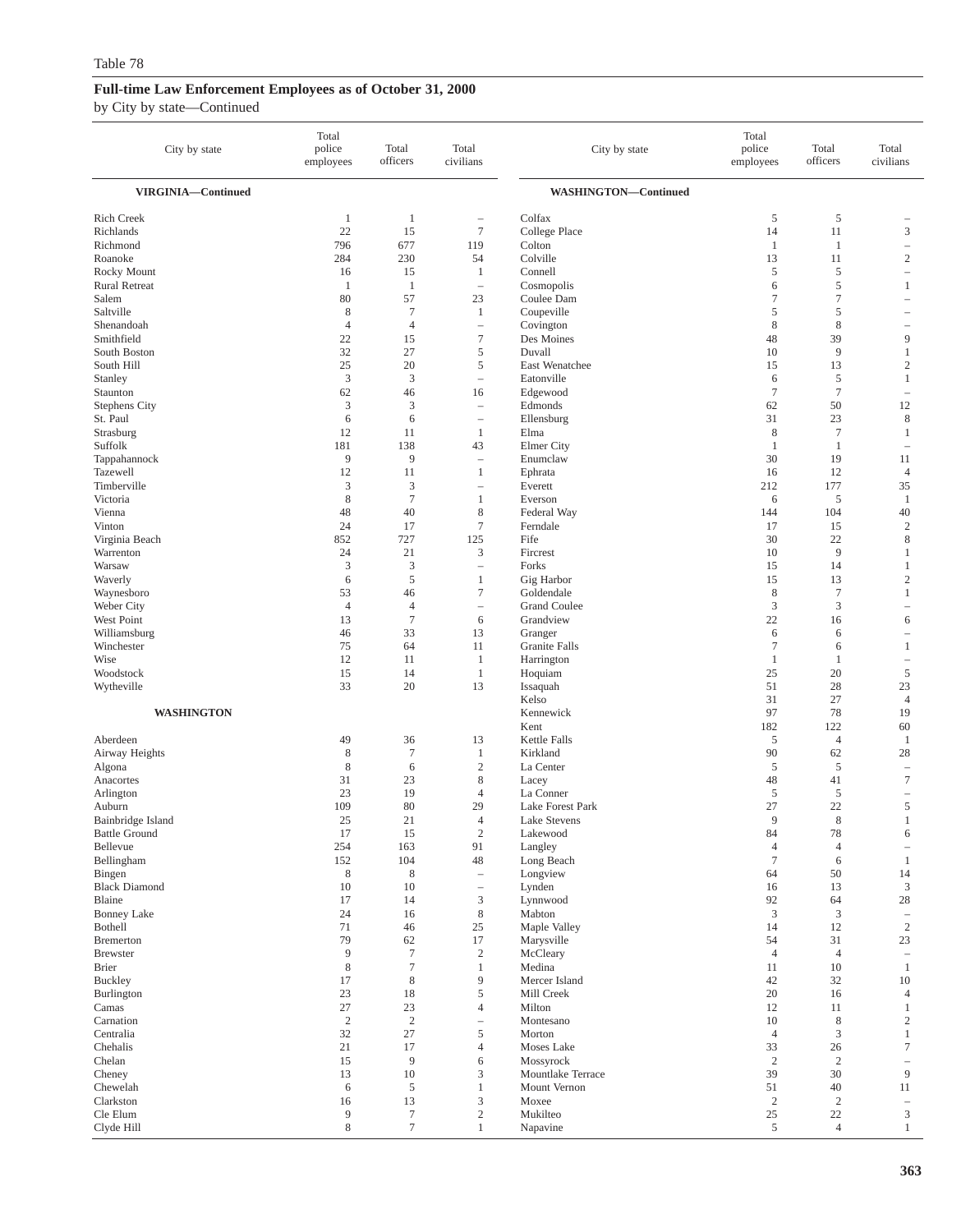### by City by state—Continued

| City by state                 | Total<br>police<br>employees | Total<br>officers            | Total<br>civilians                                    | City by state               | Total<br>police<br>employees     | Total<br>officers              | Total<br>civilians       |
|-------------------------------|------------------------------|------------------------------|-------------------------------------------------------|-----------------------------|----------------------------------|--------------------------------|--------------------------|
| <b>WASHINGTON-Continued</b>   |                              |                              |                                                       | <b>WASHINGTON-Continued</b> |                                  |                                |                          |
| Newcastle<br>Newport          | 7<br>5                       | $\tau$<br>$\overline{4}$     | 1                                                     | Wilbur<br>Winlock           | $\boldsymbol{2}$<br>3            | $\sqrt{2}$<br>3                |                          |
| Normandy Park                 | 14                           | 12                           | $\sqrt{2}$                                            | Winthrop                    | 3                                | 3                              | ۰                        |
| Ocean Shores                  | 14                           | 11                           | 3                                                     | Woodland                    | 8                                | $\tau$                         | $\mathbf{1}$             |
| Olympia                       | 94                           | 69                           | 25                                                    | Yakima                      | 151                              | 107                            | 44                       |
| Omak                          | 14                           | 11                           | 3                                                     | Yelm                        | 11                               | 9                              | $\sqrt{2}$               |
| Oroville                      | 5                            | $\overline{4}$               | $\mathbf{1}$                                          | Zillah                      | 11                               | $\,$ 8 $\,$                    | 3                        |
| Othello                       | 19                           | 12                           | $\tau$                                                |                             |                                  |                                |                          |
| Pacific                       | 12                           | 9                            | 3                                                     | <b>WEST VIRGINIA</b>        |                                  |                                |                          |
| Pasco                         | 55                           | 45                           | 10                                                    | Alderson                    | $\boldsymbol{2}$                 | $\sqrt{2}$                     |                          |
| Pe Ell                        | $\mathbf{1}$                 | $\mathbf{1}$                 | $\overline{\phantom{a}}$                              | Anawalt                     | $\mathbf{1}$                     | $\mathbf{1}$                   |                          |
| Port Angeles                  | 53                           | 28                           | 25                                                    | Anmoore                     | 3                                | $\sqrt{2}$                     | 1                        |
| Port of Seattle               | 116                          | 95                           | 21                                                    | Ansted                      | 3                                | $\mathfrak z$                  | $\overline{\phantom{a}}$ |
| Port Orchard<br>Port Townsend | 16<br>15                     | 15<br>13                     | $\mathbf{1}$<br>$\sqrt{2}$                            | Athens                      | $\overline{2}$                   | 1                              | 1                        |
| Poulsbo                       | 19                           | 16                           | $\mathfrak{Z}$                                        | Barboursville               | 16                               | 14                             | $\mathfrak{2}$           |
| Prosser                       | 17                           | 11                           | 6                                                     | Barrackville                | 1                                | 1                              | $\overline{\phantom{a}}$ |
| Pullman                       | 34                           | 25                           | 9                                                     | Bayard<br>Beckley           | $\mathbf{1}$<br>64               | $\mathbf{1}$<br>46             | 18                       |
| Puyallup                      | 83                           | 50                           | 33                                                    | Belington                   | $\mathfrak{Z}$                   | $\mathfrak z$                  | i.                       |
| Quincy                        | 11                           | 9                            | $\sqrt{2}$                                            | Belle                       | 5                                | 5                              | $\overline{\phantom{a}}$ |
| Rainier                       | $\overline{4}$               | $\overline{4}$               | $\hspace{1.0cm} - \hspace{1.0cm}$                     | Benwood                     | 6                                | 5                              | 1                        |
| Raymond                       | 6                            | 5                            | 1                                                     | <b>Berkley Springs</b>      | $\sqrt{2}$                       | $\sqrt{2}$                     |                          |
| Reardan                       | $\sqrt{2}$                   | $\overline{2}$               | $\overline{\phantom{m}}$                              | Bethlehem                   | $\sqrt{5}$                       | $\sqrt{5}$                     | $\qquad \qquad -$        |
| Redmond                       | 96                           | 71                           | 25                                                    | Bluefield                   | 35                               | 28                             | $\tau$                   |
| Renton                        | 119                          | 85                           | 34                                                    | <b>Bradshaw</b>             | 3                                | 3                              | i.                       |
| Republic<br>Richland          | $\mathfrak{2}$<br>55         | $\overline{2}$<br>49         | $\overline{\phantom{a}}$<br>6                         | Bramwell                    | $\overline{2}$                   | $\overline{2}$                 |                          |
| Ridgefield                    | 5                            | 5                            | $\overline{\phantom{m}}$                              | Bridgeport                  | 22                               | 20                             | $\mathbf{2}$             |
| Ritzville                     | $\overline{4}$               | $\overline{4}$               |                                                       | Buckhannon                  | 8                                | $\overline{7}$                 | 1                        |
| Roy                           | 3                            | 3                            | $\overline{\phantom{0}}$                              | Burnsville<br>Cameron       | 1<br>$\overline{c}$              | $\mathbf{1}$<br>$\overline{c}$ | $\overline{\phantom{a}}$ |
| Royal City                    | 3                            | 3                            | $\overline{\phantom{0}}$                              | Capon Bridge                | $\mathfrak{2}$                   | $\overline{c}$                 | ۰                        |
| Ruston                        | $\mathfrak{2}$               | $\overline{2}$               | $\overline{\phantom{a}}$                              | Cedar Grove                 | $\overline{4}$                   | $\overline{4}$                 | $\overline{\phantom{0}}$ |
| Seattle                       | 1,791                        | 1,276                        | 515                                                   | Ceredo                      | 8                                | 6                              | $\overline{c}$           |
| Sedro Woolley                 | 16                           | 12                           | $\overline{4}$                                        | Chapmanville                | 5                                | $\mathfrak s$                  | i.                       |
| Selah                         | 15<br>16                     | 13<br>13                     | $\sqrt{2}$<br>$\mathfrak{Z}$                          | Charleston                  | 214                              | 180                            | 34                       |
| Sequim<br>Shelton             | 36                           | 20                           | 16                                                    | Charles Town                | 11                               | 10                             | 1                        |
| Snohomish                     | 25                           | 21                           | $\overline{4}$                                        | Chesapeake                  | $\overline{5}$<br>$\overline{4}$ | 5<br>$\overline{4}$            | $\qquad \qquad -$        |
| Snoqualmie                    | 18                           | 16                           | $\mathfrak{2}$                                        | Chester<br>Clarksburg       | 37                               | 33                             | ۰<br>$\overline{4}$      |
| Soap Lake                     | 5                            | 5                            | $\overline{\phantom{a}}$                              | Clay                        | $\mathbf{1}$                     | 1                              |                          |
| South Bend                    | 5                            | $\overline{4}$               | 1                                                     | Clendenin                   | $\overline{4}$                   | $\overline{4}$                 |                          |
| Spokane                       | 403                          | 291                          | 112                                                   | Danville                    | $\overline{4}$                   | $\overline{4}$                 | -                        |
| Stanwood                      | 12                           | 10                           | $\sqrt{2}$                                            | Delbarton                   | $\overline{c}$                   | $\mathfrak{2}$                 | $\overline{\phantom{0}}$ |
| Steilacoom                    | 10                           | 9                            | $\mathbf{1}$                                          | Dunbar                      | 20                               | 14                             | 6                        |
| Sultan<br><b>Sumas</b>        | 14<br>6                      | 12<br>6                      | $\boldsymbol{2}$<br>$\hspace{1.0cm} - \hspace{1.0cm}$ | East Bank                   | $\mathbf{1}$                     | -1                             | $\overline{\phantom{a}}$ |
| Sumner                        | 27                           | 18                           | 9                                                     | Eleanor<br>Elkins           | $\mathbf{1}$<br>15               | 1<br>$\overline{9}$            | ۰                        |
| Sunnyside                     | 39                           | 24                           | 15                                                    | Fairmont                    | 42                               | 31                             | 6<br>11                  |
| Tacoma                        | 414                          | 372                          | $42\,$                                                | Fairview                    | $\mathbf{1}$                     | $\mathbf{1}$                   | i.                       |
| Tekoa                         | $\sqrt{2}$                   | $\sqrt{2}$                   | $\qquad \qquad -$                                     | Farmington                  | $\mathbf{1}$                     | $\mathbf{1}$                   |                          |
| Tenino                        | $\overline{4}$               | $\overline{4}$               | $\overline{\phantom{0}}$                              | Fayetteville                | $\tau$                           | 7                              |                          |
| Tieton                        | $\sqrt{2}$                   | $\sqrt{2}$<br>$\overline{c}$ | $\overline{\phantom{a}}$                              | Follansbee                  | 8                                | 8                              |                          |
| Toledo<br>Tonasket            | $\sqrt{2}$<br>6              | 5                            | $\overline{\phantom{m}}$<br>$\mathbf{1}$              | Fort Gay                    | $\mathbf{1}$                     | $\mathbf{1}$                   | ÷                        |
| Toppenish                     | 24                           | 17                           | $\boldsymbol{7}$                                      | Gary<br>Gassaway            | $\mathbf{2}$<br>$\mathbf{1}$     | $\sqrt{2}$<br>$\mathbf{1}$     |                          |
| Tukwila                       | 87                           | $71\,$                       | 16                                                    | Gauley Bridge               | $\sqrt{2}$                       | $\sqrt{2}$                     | $\overline{\phantom{a}}$ |
| Tumwater                      | 29                           | 25                           | $\overline{4}$                                        | Gilbert                     | $\tau$                           | $\boldsymbol{7}$               | ÷,                       |
| Twisp                         | $\sqrt{5}$                   | $\overline{4}$               | $\mathbf{1}$                                          | Glasgow                     | 3                                | 3                              |                          |
| <b>Union Gap</b>              | 22                           | 17                           | 5                                                     | Glen Dale                   | 6                                | 5                              | $\mathbf{1}$             |
| University Place              | $27\,$                       | 25                           | $\sqrt{2}$                                            | Glenville                   | 3                                | 3                              | i.                       |
| Vader                         | $\sqrt{2}$                   | $\overline{c}$               | $\overline{\phantom{m}}$                              | Grafton                     | $\tau$                           | 6                              | $\mathbf{1}$             |
| Vancouver                     | 183                          | 158                          | 25                                                    | Grantsville                 | $\sqrt{2}$                       | $\sqrt{2}$                     | $\qquad \qquad -$        |
| Walla Walla<br>Wapato         | 52<br>18                     | 43<br>11                     | $\overline{9}$<br>$\tau$                              | <b>Grant Town</b>           | $\mathbf{1}$                     | $\mathbf{1}$                   |                          |
| Warden                        | 5                            | $\overline{4}$               | $\mathbf{1}$                                          | Granville                   | $\mathbf{1}$                     | $\mathbf{1}$                   |                          |
| Washougal                     | 15                           | 13                           | $\sqrt{2}$                                            | Hamlin<br>Handley           | $\sqrt{2}$                       | $\sqrt{2}$                     |                          |
| Wenatchee                     | 61                           | 39                           | 22                                                    | Harpers Ferry/Bolivar       | $\mathfrak{2}$<br>$\mathfrak{Z}$ | $\sqrt{2}$<br>$\mathfrak{Z}$   |                          |
| Westport                      | $\overline{9}$               | $\tau$                       | $\sqrt{2}$                                            | Harrisville                 | $\mathbf{1}$                     | $\mathbf{1}$                   |                          |
| West Richland                 | 15                           | 13                           | $\sqrt{2}$                                            | Henderson                   | $\sqrt{2}$                       | $\sqrt{2}$                     |                          |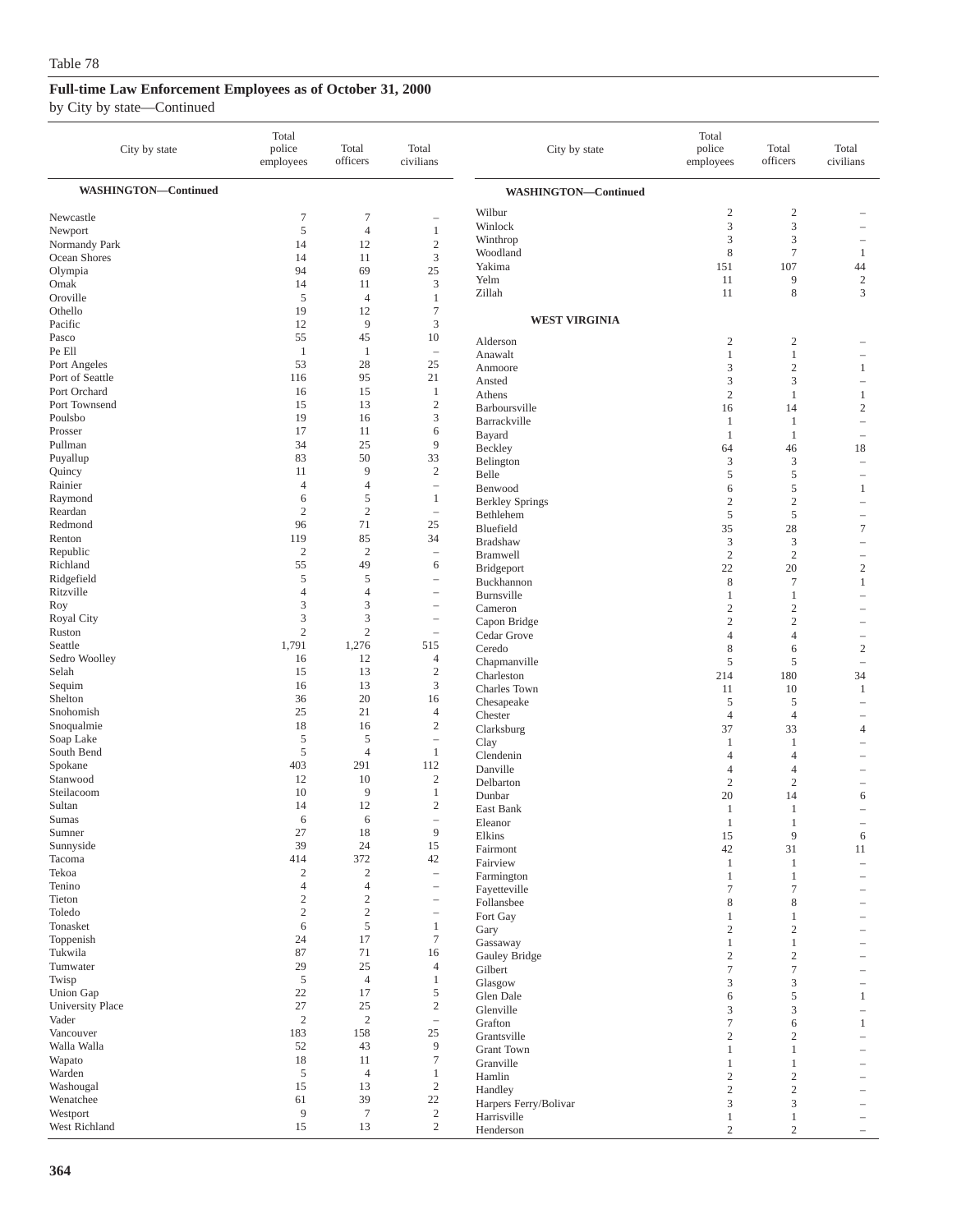| City by state                  | Total<br>police<br>employees   | Total<br>officers              | Total<br>civilians                            | City by state                      | Total<br>police<br>employees | Total<br>officers     | Total<br>civilians                         |
|--------------------------------|--------------------------------|--------------------------------|-----------------------------------------------|------------------------------------|------------------------------|-----------------------|--------------------------------------------|
| <b>WEST VIRGINIA-Continued</b> |                                |                                |                                               | <b>WEST VIRGINIA-Continued</b>     |                              |                       |                                            |
| Hinton                         | $\tau$                         | $\overline{7}$                 | -                                             | Shinnston                          | 6                            | 6                     |                                            |
| Hundred                        | $\mathbf{1}$                   | $\mathbf{1}$                   | L.                                            | Sistersville                       | $\overline{4}$               | $\overline{4}$        |                                            |
| Huntington                     | 110                            | 101                            | 9                                             | Smithers<br>Sophia                 | 5<br>3                       | 5<br>3                |                                            |
| Hurricane                      | 17                             | 14                             | 3                                             | South Charleston                   | 42                           | 33                    | 9                                          |
| Iaeger                         | $\mathbf{1}$                   | $\mathbf{1}$                   | L,                                            | Spencer                            | 8                            | $\tau$                | $\mathbf{1}$                               |
| Kenova<br>Kermit               | 12<br>$\mathbf{1}$             | 8<br>$\mathbf{1}$              | $\overline{4}$<br>L,                          | St. Albans                         | 27                           | 20                    | $\tau$                                     |
| Keyser                         | 14                             | 9                              | 5                                             | <b>Star City</b>                   | $\overline{7}$               | 6                     | 1                                          |
| Keystone                       | $\overline{2}$                 | $\overline{2}$                 | -                                             | St. Marys                          | $\overline{4}$               | $\overline{4}$        | $\equiv$                                   |
| Kimball                        | $\mathbf{1}$                   | 1                              | $\overline{\phantom{a}}$                      | Stonewood                          | 3                            | 3                     | $\overline{\phantom{m}}$                   |
| Kingwood                       | $\overline{4}$                 | $\overline{4}$                 | $\qquad \qquad -$                             | Summersville<br>Sutton             | 20<br>3                      | 18<br>$\overline{c}$  | $\overline{2}$<br>1                        |
| Lewisburg                      | 11                             | 9                              | $\sqrt{2}$                                    | Terra Alta                         | $\sqrt{2}$                   | $\sqrt{2}$            | $\hspace{1.0cm} - \hspace{1.0cm}$          |
| Logan                          | $\tau$<br>$\overline{c}$       | 5                              | $\sqrt{2}$                                    | Vienna                             | 20                           | 15                    | 5                                          |
| Lumberport<br>Mabscott         | $\overline{2}$                 | $\mathbf{2}$<br>$\mathbf{2}$   | $\overline{\phantom{0}}$<br>i.                | War                                | $\sqrt{2}$                   | $\overline{c}$        | ÷                                          |
| Madison                        | $\tau$                         | 6                              | 1                                             | Wardensville                       | 3                            | 3                     | ۰                                          |
| Man                            | 3                              | 3                              | L.                                            | Wayne                              | 4                            | $\sqrt{2}$            | $\sqrt{2}$                                 |
| Mannington                     | $\overline{4}$                 | $\overline{4}$                 |                                               | <b>Webster Springs</b><br>Weirton  | 3                            | 3                     | $\overline{\phantom{a}}$                   |
| Marlinton                      | 3                              | $\sqrt{2}$                     | 1                                             | Welch                              | 48<br>12                     | 38<br>10              | 10<br>$\overline{2}$                       |
| Marmet                         | 5                              | $\sqrt{5}$                     | $\qquad \qquad -$                             | Wellsburg                          | $\tau$                       | 6                     | 1                                          |
| Martinsburg                    | 43                             | 35                             | $\,$ 8 $\,$                                   | West Logan                         | 1                            | 1                     | $\overline{\phantom{a}}$                   |
| Mason<br>Matewan               | $\mathbf{1}$<br>$\sqrt{2}$     | $\mathbf{1}$<br>$\sqrt{2}$     | L,<br>$\overline{\phantom{a}}$                | West Milford                       | $\overline{c}$               | $\overline{c}$        |                                            |
| Matoaka                        | 5                              | 5                              | $\overline{\phantom{0}}$                      | Weston                             | 8                            | $\tau$                | 1                                          |
| McMechen                       | 3                              | 3                              | L.                                            | Westover                           | 9                            | 9                     | $\equiv$                                   |
| Milton                         | $\overline{4}$                 | $\overline{4}$                 | L,                                            | West Union                         | 1                            | $\mathbf{1}$          |                                            |
| Mitchell Heights               | $\mathbf{1}$                   | $\mathbf{1}$                   | L.                                            | Wheeling<br>White Sulphur Springs  | 83<br>$\overline{7}$         | 81<br>6               | $\overline{c}$<br>1                        |
| Monongah                       | $\sqrt{2}$                     | $\sqrt{2}$                     |                                               | Whitesville                        | 5                            | $\overline{4}$        | 1                                          |
| Montgomery                     | 10                             | 9                              | 1                                             | Williamson                         | 8                            | $\tau$                | -1                                         |
| Moorefield<br>Morgantown       | 5<br>62                        | 5<br>53                        | $\overline{\phantom{a}}$<br>9                 | Williamstown                       | 6                            | 5                     | 1                                          |
| Moundsville                    | 24                             | 18                             | 6                                             | Winfield                           | 3                            | 3                     | $\overline{\phantom{a}}$                   |
| Mount Hope                     | 6                              | 6                              | $\overline{\phantom{a}}$                      | Worthington                        | $\mathbf{1}$                 | $\mathbf{1}$          |                                            |
| Mullens                        | 5                              | 5                              | $\overline{\phantom{0}}$                      |                                    |                              |                       |                                            |
| New Cumberland                 | $\overline{2}$                 | 1                              | 1                                             | <b>WISCONSIN</b>                   |                              |                       |                                            |
| New Haven                      | $\overline{c}$                 | $\mathbf{2}$                   | $\qquad \qquad -$                             | Algoma                             | 5                            | $\mathfrak s$         |                                            |
| New Martinsville<br>Nitro      | 14<br>16                       | 10<br>13                       | $\overline{4}$<br>3                           | Altoona                            | 10                           | 9                     | 1                                          |
| Northfork                      | $\overline{4}$                 | $\overline{4}$                 | -                                             | Amery<br>Antigo                    | $\tau$<br>20                 | 6<br>17               | $\mathbf{1}$<br>$\mathfrak{Z}$             |
| Nutter Fort                    | 6                              | 6                              | $\qquad \qquad -$                             | Appleton                           | 138                          | 109                   | 29                                         |
| Oak Hill                       | 15                             | 13                             | $\sqrt{2}$                                    | Arcadia                            | 5                            | $\sqrt{5}$            | $\overline{\phantom{a}}$                   |
| Oceana                         | 5                              | 5                              | $\qquad \qquad -$                             | Ashland                            | 23                           | 20                    | 3                                          |
| Paden City                     | 5                              | $\overline{4}$                 | $\mathbf{1}$                                  | Ashwaubenon                        | 48                           | 42                    | 6                                          |
| Parkersburg<br>Parsons         | 71<br>$\mathbf{1}$             | 56<br>1                        | 15                                            | Bangor                             | $\overline{c}$               | $\sqrt{2}$            | $\overline{\phantom{a}}$                   |
| Paw Paw                        | 1                              | $\mathbf{1}$                   | $\overline{\phantom{a}}$                      | Baraboo                            | 32<br>$\tau$                 | 26<br>$\tau$          | 6                                          |
| Pennsboro                      |                                |                                |                                               | Barron<br>Bayfield                 | 3                            | 3                     |                                            |
| Petersburg                     | $\overline{4}$                 | 4                              | $\qquad \qquad -$                             | Bayside                            | 21                           | 15                    | 6                                          |
| Peterstown                     | $\mathbf{1}$                   | $\mathbf{1}$                   |                                               | Beaver Dam                         | 39                           | 29                    | $10\,$                                     |
| Philippi                       | 5                              | 5                              | $\overline{\phantom{0}}$                      | Belleville                         | $\mathfrak{Z}$               | 3                     | $\overline{\phantom{a}}$                   |
| Piedmont<br>Pineville          | 3<br>3                         | 3<br>3                         | $\qquad \qquad -$                             | Beloit                             | 97                           | 80                    | 17                                         |
| Point Pleasant                 | 9                              | 8                              | $\qquad \qquad -$<br>$\mathbf{1}$             | <b>Beloit Town</b>                 | 10                           | 9                     | 1                                          |
| Pratt                          | $\sqrt{2}$                     | $\mathbf{2}$                   | $\qquad \qquad -$                             | Benton<br>Berlin                   | $\mathbf{1}$<br>15           | $\mathbf{1}$<br>12    | $\overline{\phantom{a}}$<br>$\mathfrak{Z}$ |
| Princeton                      | 21                             | 19                             | $\sqrt{2}$                                    | <b>Black Earth</b>                 | 3                            | $\mathfrak{Z}$        | $\overline{\phantom{0}}$                   |
| Rainelle                       | $\overline{4}$                 | 3                              | $\mathbf{1}$                                  | <b>Black River Falls</b>           | 11                           | 10                    | $\mathbf{1}$                               |
| Ranson                         | 9                              | 8                              | 1                                             | Bloomer                            | $\tau$                       | 6                     | 1                                          |
| Ravenswood                     | 12                             | 8                              | 4                                             | Bloomfield                         | 6                            | 5                     | 1                                          |
| Reedsville<br>Rhodell          | $\mathbf{1}$<br>$\mathfrak{2}$ | $\mathbf{1}$<br>$\overline{c}$ | $\overline{\phantom{0}}$                      | Boscobel                           | 6                            | 6                     |                                            |
| Richwood                       | $\mathfrak s$                  | $\overline{4}$                 | $\qquad \qquad -$<br>$\mathbf{1}$             | <b>Brillion</b><br><b>Brodhead</b> | $\tau$<br>12                 | $\tau$<br>$\,$ 8 $\,$ | $\overline{\phantom{m}}$<br>$\overline{4}$ |
| Ridgeley                       | $\sqrt{2}$                     | $\mathbf{2}$                   | -                                             | Brookfield                         | 82                           | 60                    | 22                                         |
| Ripley                         | 10                             | 9                              | $\mathbf{1}$                                  | <b>Brookfield Township</b>         | 11                           | 10                    | -1                                         |
| Rivesville                     | $\mathbf{1}$                   | $\mathbf{1}$                   | $\qquad \qquad -$                             | <b>Brown Deer</b>                  | 38                           | 29                    | 9                                          |
| Romney                         | $\overline{4}$                 | 3                              | $\mathbf{1}$                                  | Burlington                         | 26                           | 20                    | 6                                          |
| Ronceverte                     | $\overline{4}$                 | $\overline{4}$                 | $\qquad \qquad -$                             | <b>Burlington Town</b>             | 9                            | 9                     | $\overline{\phantom{0}}$                   |
| Rowlesburg<br>Salem            | $\mathbf{1}$<br>$\mathfrak z$  | $\mathbf{1}$<br>3              | $\overline{\phantom{0}}$<br>$\qquad \qquad -$ | <b>Butler</b>                      | 9                            | $\,$ 8 $\,$           | $\mathbf{1}$                               |
| Shepherdstown                  | 5                              | $\overline{4}$                 | $\mathbf{1}$                                  | Caledonia<br>Campbellsport         | 34<br>$\overline{c}$         | 27<br>$\mathfrak{2}$  | $\tau$<br>$\overline{\phantom{a}}$         |
|                                |                                |                                |                                               |                                    |                              |                       |                                            |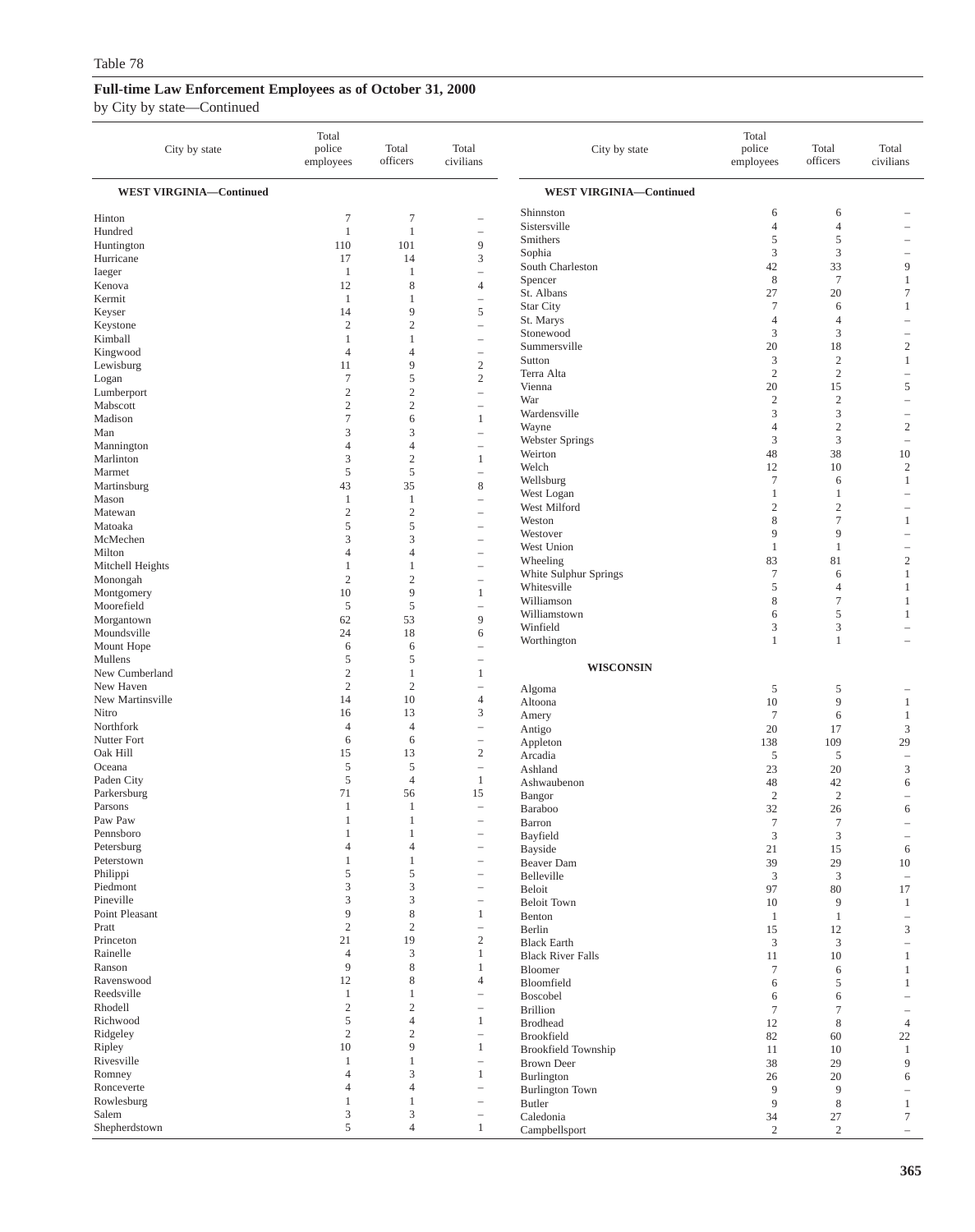### by City by state—Continued

| City by state             | Total<br>police<br>employees | Total<br>officers              | Total<br>civilians             | City by state              | Total<br>police<br>employees | Total<br>officers | Total<br>civilians                  |
|---------------------------|------------------------------|--------------------------------|--------------------------------|----------------------------|------------------------------|-------------------|-------------------------------------|
| WISCONSIN-Continued       |                              |                                |                                | WISCONSIN-Continued        |                              |                   |                                     |
| Campbell Township         | 5                            | 5                              |                                | Hudson                     | 23                           | 20                | 3                                   |
| Cedarburg                 | 28                           | 18                             | 10                             | Hurley                     | $\overline{7}$               | 6                 | $\mathbf{1}$                        |
| Chenequa                  | 9                            | 9                              | $\overline{\phantom{a}}$       | Independence               | $\overline{2}$               | $\mathfrak{2}$    | $\overline{\phantom{a}}$            |
| Chetek                    | 6                            | 5                              | 1                              | Iron Ridge                 | $\mathbf{1}$                 | $\mathbf{1}$      |                                     |
| Chilton<br>Chippewa Falls | $\tau$<br>34                 | $\overline{\mathcal{I}}$<br>26 | $\overline{\phantom{0}}$<br>8  | Jackson<br>Janesville      | 10<br>119                    | 9<br>106          | 1<br>13                             |
| Clear Lake                | $\overline{2}$               | $\mathbf{2}$                   | Ē,                             | Jefferson                  | 16                           | 13                | 3                                   |
| Cleveland                 | $\mathfrak{2}$               | $\mathbf{2}$                   | $\qquad \qquad -$              | Juneau                     | 5                            | $\overline{4}$    | 1                                   |
| Clintonville              | 16                           | 12                             | $\overline{4}$                 | Kaukauna                   | 25                           | 24                | 1                                   |
| Colby-Abbotsford          | $\tau$                       | 6                              | 1                              | Kenosha                    | 189                          | 178               | 11                                  |
| Columbus                  | 13                           | 9                              | $\overline{4}$                 | Kewaskum                   | 6                            | 6                 |                                     |
| <b>Combined Locks</b>     | $\overline{4}$               | $\overline{4}$                 | L.                             | Kewaunee                   | 6                            | 6                 | $\overline{\phantom{a}}$            |
| Cornell                   | $\overline{4}$               | $\overline{4}$                 | $\qquad \qquad -$              | Kiel                       | 12                           | $\tau$            | 5                                   |
| Cottage Grove<br>Crandon  | 9<br>$\overline{4}$          | 8<br>3                         | 1<br>1                         | Kohler<br>Lac du Flambeau  | $\overline{7}$<br>11         | 6<br>10           | $\mathbf{1}$<br>1                   |
| <b>Cross Plains</b>       | 6                            | 5                              | $\mathbf{1}$                   | La Crosse                  | 121                          | 99                | 22                                  |
| Cuba City                 | 5                            | $\overline{4}$                 | 1                              | Ladysmith                  | 10                           | 9                 | 1                                   |
| Cudahy                    | 45                           | 32                             | 13                             | Lake Delton                | 12                           | 11                | 1                                   |
| Darien                    | 6                            | 6                              | $\overline{\phantom{a}}$       | Lake Geneva                | 27                           | 20                | $\tau$                              |
| Darlington                | 6                            | 5                              | 1                              | Lake Mills                 | 13                           | 11                | $\sqrt{2}$                          |
| Deerfield                 | $\overline{2}$               | $\mathfrak{2}$                 |                                | Lodi                       | 6                            | 5                 | $\mathbf{1}$                        |
| DeForest                  | 13                           | 11                             | $\overline{c}$                 | Luxemburg                  | $\overline{2}$               | $\overline{c}$    | $\qquad \qquad -$                   |
| Delafield<br>Delavan Town | 13<br>10                     | 12<br>9                        | 1<br>1                         | Madison<br>Manitowoc       | 438<br>77                    | 367               | 71<br>11                            |
| Denmark                   | 1                            | $\mathbf{1}$                   | L.                             | Maple Bluff                | 5                            | 66<br>5           | $\overline{\phantom{a}}$            |
| De Pere                   | 37                           | 29                             | 8                              | Marinette                  | 31                           | 24                | $\tau$                              |
| Dodgeville                | 10                           | 9                              | $\mathbf{1}$                   | Marion                     | 3                            | 3                 | $\overline{\phantom{a}}$            |
| Durand                    | $\overline{4}$               | $\overline{4}$                 | ÷,                             | Markesan                   | $\overline{4}$               | $\overline{4}$    |                                     |
| Eagle River               | 6                            | 6                              | $\overline{\phantom{0}}$       | Marshall Village           | $\overline{7}$               | 6                 | 1                                   |
| Eagle Village             | $\mathbf{2}$                 | $\mathfrak{2}$                 |                                | Marshfield                 | 52                           | 37                | 15                                  |
| East Troy                 | $\overline{7}$               | $\overline{7}$                 |                                | Mauston                    | 9                            | 8                 | 1                                   |
| Eau Claire                | 130<br>1                     | 100<br>1                       | 30<br>$\overline{\phantom{a}}$ | Mayville<br>Mazomanie      | 12<br>3                      | 10<br>3           | $\mathfrak{2}$<br>$\qquad \qquad -$ |
| Edgar<br>Edgerton         | 12                           | 11                             | 1                              | McFarland                  | 12                           | 11                | 1                                   |
| Eleva                     | 1                            | 1                              | $\overline{\phantom{0}}$       | Medford                    | 10                           | 9                 | 1                                   |
| Elkhart Lake              | 3                            | 3                              | $\qquad \qquad -$              | Menasha                    | 36                           | 30                | 6                                   |
| Elkhorn                   | 21                           | 17                             | $\overline{4}$                 | Menomonee Falls            | 70                           | 56                | 14                                  |
| Elk Mound                 | 1                            | $\mathbf{1}$                   | $\qquad \qquad -$              | Menomonie                  | 34                           | 27                | $\tau$                              |
| Elm Grove                 | 23                           | 17                             | 6                              | Mequon                     | 46                           | 38                | 8                                   |
| Elroy                     | $\overline{4}$<br>9          | $\mathfrak z$                  | 1                              | Merrill                    | 29                           | 22                | $\boldsymbol{7}$                    |
| Evansville<br>Everest     | 25                           | 8<br>23                        | 1<br>2                         | Middleton<br>Milton        | 37<br>9                      | 28<br>8           | 9<br>1                              |
| Fennimore                 | 5                            | 5                              | $\overline{\phantom{a}}$       | Milwaukee                  | 2,438                        | 2,013             | 425                                 |
| Fitchburg                 | 38                           | 29                             | 9                              | Mineral Point              | 6                            | 6                 |                                     |
| Fond du Lac               | 79                           | 67                             | 12                             | Minocqua                   | 15                           | 9                 | 6                                   |
| Fontana                   | 8                            | 7                              | -1                             | Mondovi                    | $\overline{4}$               | $\overline{4}$    |                                     |
| Fort Atkinson             | 25                           | 19                             | 6                              | Monona                     | 23                           | 19                | $\Lambda$                           |
| Fox Lake                  | $\overline{4}$               | $\ensuremath{\mathsf{3}}$      | $\mathbf{1}$                   | Monroe                     | 33                           | 24                | 9                                   |
| Fox Point<br>Fox Valley   | 19<br>28                     | 17<br>25                       | $\sqrt{2}$<br>$\mathfrak{Z}$   | Mosinee<br>Mount Horeb     | $\tau$<br>11                 | 6<br>10           | 1<br>1                              |
| Franklin                  | 73                           | 58                             | 15                             | Mount Pleasant             | 36                           | 27                | 9                                   |
| Geneva Town               | $\tau$                       | 6                              | $\mathbf{1}$                   | Mukwonago                  | 19                           | 13                | 6                                   |
| Genoa City                | $\mathfrak s$                | 4                              | -1                             | Muskego                    | 46                           | 35                | 11                                  |
| Germantown                | 38                           | 28                             | 10                             | Neenah                     | 50                           | 41                | 9                                   |
| Glendale                  | 49                           | 48                             | 1                              | Neillsville                | $\overline{7}$               | 6                 | $\mathbf{1}$                        |
| Grafton                   | 28                           | 21                             | $\tau$                         | New Berlin                 | 86                           | 68                | 18                                  |
| Green Bay<br>Greendale    | 251<br>36                    | 194<br>28                      | 57<br>8                        | New Glarus<br>New Holstein | 5<br>10                      | 5<br>6            | i.<br>$\overline{4}$                |
| Greenfield                | 84                           | 60                             | 24                             | New Lisbon                 | $\overline{4}$               | 3                 | 1                                   |
| Green Lake                | $\overline{4}$               | $\overline{4}$                 | Ē,                             | New London                 | 19                           | 17                | $\mathfrak{2}$                      |
| Hales Corners             | 21                           | 17                             | $\overline{4}$                 | New Richmond               | 13                           | 12                | $\mathbf{1}$                        |
| Hallie                    | $\tau$                       | 6                              | $\mathbf{1}$                   | Niagara                    | 5                            | 5                 | $\overline{\phantom{0}}$            |
| Hartford                  | 26                           | 21                             | 5                              | North Fond du Lac          | 14                           | $\overline{9}$    | 5                                   |
| Hartland                  | 18                           | 16                             | $\overline{c}$                 | Oak Creek                  | 61                           | 46                | 15                                  |
| Hayward                   | $\tau$                       | 6                              | $\mathbf{1}$                   | Oconomowoc                 | 29                           | 22                | 7                                   |
| Hillsboro                 | 3                            | 3                              | $\qquad \qquad -$              | Oconomowoc Town            | 12                           | 12                |                                     |
| Holmen<br>Horicon         | 9<br>13                      | 8<br>9                         | $\mathbf{1}$<br>$\overline{4}$ | Oconto<br>Oconto Falls     | 9<br>6                       | 9<br>6            |                                     |
| Hortonville               | 3                            | 3                              | Ē,                             | Onalaska                   | 31                           | 29                | $\overline{c}$                      |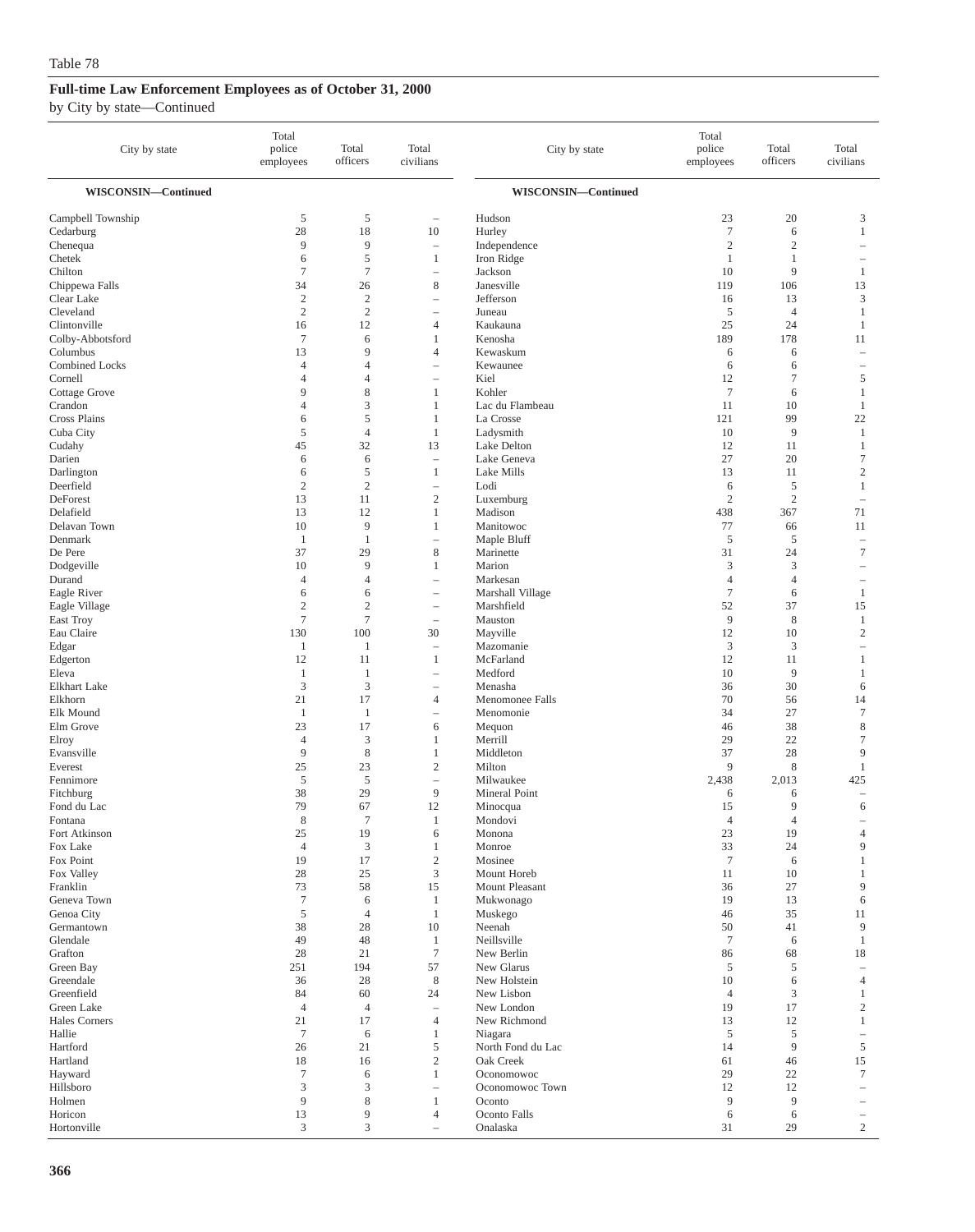| City by state                     | Total<br>police<br>employees | Total<br>officers         | Total<br>civilians                            | City by state              | Total<br>police<br>employees | Total<br>officers    | Total<br>civilians                                  |
|-----------------------------------|------------------------------|---------------------------|-----------------------------------------------|----------------------------|------------------------------|----------------------|-----------------------------------------------------|
| WISCONSIN-Continued               |                              |                           |                                               | WISCONSIN-Continued        |                              |                      |                                                     |
| Oregon                            | 14                           | 13                        | 1                                             | Verona                     | 14                           | 13                   | $\mathbf{1}$                                        |
| Osceola                           | 5                            | 5                         | $\overline{\phantom{a}}$                      | Viroqua                    | 11                           | 9                    | $\overline{c}$                                      |
| Oshkosh                           | 115                          | 98                        | 17                                            | Walworth                   | 6                            | 6                    | $\overline{\phantom{a}}$                            |
| Osseo<br>Palmyra                  | $\overline{4}$<br>5          | $\overline{4}$<br>5       | $\overline{\phantom{a}}$<br>$\qquad \qquad -$ | Washburn<br>Waterloo       | 5<br>8                       | 5<br>$7\phantom{.0}$ | $\overline{\phantom{m}}$<br>$\mathbf{1}$            |
| Park Falls                        | 9                            | $\,$ 8 $\,$               | 1                                             | Watertown                  | 48                           | 34                   | 14                                                  |
| Peshtigo                          | $\overline{7}$               | 6                         | $\mathbf{1}$                                  | Waukesha                   | 148                          | 110                  | 38                                                  |
| Pewaukee                          | 17                           | 15                        | $\mathfrak{2}$                                | Waunakee                   | 14                           | 13                   | $\mathbf{1}$                                        |
| Pewaukee Township                 | 22                           | 20                        | $\sqrt{2}$                                    | Waupaca                    | 16                           | 12                   | $\overline{4}$                                      |
| Phillips                          | 6                            | 5                         | $\mathbf{1}$                                  | Waupun                     | 22                           | 17                   | 5                                                   |
| Platteville                       | 26                           | 20                        | 6                                             | Wausau                     | 71                           | 63                   | $\,8\,$                                             |
| Pleasant Prairie<br>Plover        | 27<br>16                     | 26<br>15                  | 1<br>1                                        | Wautoma<br>Wauwatosa       | 5<br>117                     | 5<br>89              | ÷<br>28                                             |
| Plymouth                          | 15                           | 14                        | 1                                             | West Allis                 | 162                          | 136                  | 26                                                  |
| Portage                           | 29                           | 21                        | 8                                             | West Bend                  | 75                           | 57                   | 18                                                  |
| Port Washington                   | 24                           | 19                        | 5                                             | Westby                     | $\mathfrak{Z}$               | $\mathfrak{Z}$       | $\equiv$                                            |
| Poynette                          | $\overline{4}$               | 3                         | $\mathbf{1}$                                  | West Milwaukee             | 24                           | 19                   | $\overline{5}$                                      |
| Prairie du Chien                  | 18                           | 14                        | $\overline{4}$                                | West Salem                 | 6                            | 5                    | $\mathbf{1}$                                        |
| Prescott                          | 8                            | $\tau$                    | 1                                             | Whitefish Bay              | 27                           | 24                   | $\mathfrak{Z}$                                      |
| Princeton                         | 3                            | 3                         | $\qquad \qquad -$                             | Whitehall                  | $\overline{4}$               | $\overline{4}$       | $\qquad \qquad -$                                   |
| Pulaski<br>Racine                 | $\overline{7}$<br>230        | $\tau$<br>203             | $\equiv$<br>27                                | Whitewater<br>Williams Bay | 33<br>$\tau$                 | 24<br>6              | 9<br>$\mathbf{1}$                                   |
| Readstown                         | 1                            | 1                         | $\equiv$                                      | Winneconne                 | 6                            | 5                    | $\mathbf{1}$                                        |
| Reedsburg                         | 21                           | 15                        | 6                                             | Wisconsin Dells            | 16                           | 11                   | 5                                                   |
| Rhinelander                       | 26                           | 19                        | $\tau$                                        | Wisconsin Rapids           | 48                           | 37                   | 11                                                  |
| Rice Lake                         | 26                           | 23                        | 3                                             | Woodruff                   | 6                            | 5                    | -1                                                  |
| <b>Richland Center</b>            | 13                           | 11                        | $\mathfrak{2}$                                |                            |                              |                      |                                                     |
| Ripon                             | 19                           | 14                        | 5                                             | <b>WYOMING</b>             |                              |                      |                                                     |
| River Falls<br><b>River Hills</b> | 25<br>13                     | 22<br>13                  | 3                                             |                            | 5                            | 5                    |                                                     |
| Rome Town                         | 6                            | 6                         | $\qquad \qquad -$<br>$\qquad \qquad -$        | Afton<br><b>Baggs</b>      | 1                            | 1                    |                                                     |
| Rothschild                        | 12                           | 10                        | $\sqrt{2}$                                    | Basin                      | 3                            | 3                    |                                                     |
| Sauk Prairie                      | 13                           | 12                        | 1                                             | <b>Buffalo</b>             | 15                           | 9                    | 6                                                   |
| Saukville                         | 11                           | 9                         | $\sqrt{2}$                                    | Casper                     | 90                           | 79                   | 11                                                  |
| Shawano                           | 24                           | 20                        | $\overline{4}$                                | Cheyenne                   | 112                          | 86                   | 26                                                  |
| Sheboygan                         | 120                          | 86                        | 34                                            | Cody                       | 20                           | 18                   | $\overline{2}$                                      |
| Sheboygan Falls<br>Shorewood      | 13<br>31                     | 12<br>27                  | $\mathbf{1}$<br>$\overline{4}$                | Diamondville               | $\overline{4}$<br>21         | 3<br>14              | $\mathbf{1}$<br>$\boldsymbol{7}$                    |
| Shorewood Hills                   | $\overline{7}$               | 6                         | $\mathbf{1}$                                  | Douglas<br>Evanston        | 32                           | 27                   | $\overline{5}$                                      |
| Silver Lake                       | $\overline{4}$               | 3                         | $\mathbf{1}$                                  | Evansville                 | 8                            | 5                    | $\mathfrak{Z}$                                      |
| Siren                             | 2                            | $\overline{c}$            | $\equiv$                                      | Gillette                   | 55                           | 38                   | 17                                                  |
| Slinger                           | 9                            | $\,$ 8 $\,$               | 1                                             | Glenrock                   | 12                           | 6                    | 6                                                   |
| Somerset                          | $\overline{7}$               | 6                         | 1                                             | Green River                | 34                           | 26                   | 8                                                   |
| South Milwaukee                   | 40                           | 34                        | 6                                             | Greybull                   | 5                            | $\overline{4}$       | 1                                                   |
| Sparta<br>Spencer                 | 23<br>3                      | 17<br>3                   | 6<br>$\equiv$                                 | Guernsey<br>Hanna          | 5<br>5                       | 5<br>$\mathfrak{2}$  | $\hspace{1.0cm} - \hspace{1.0cm}$<br>$\mathfrak{Z}$ |
| Spooner                           | $\overline{7}$               | 6                         | 1                                             | Jackson                    | 31                           | $23\,$               | 8                                                   |
| Spring Green                      | $\overline{4}$               | $\ensuremath{\mathsf{3}}$ | $\mathbf{1}$                                  | Kemmerer                   | $\overline{9}$               | $\boldsymbol{7}$     | $\sqrt{2}$                                          |
| Stanley                           | 4                            | $\overline{4}$            | $\qquad \qquad -$                             | La Barge                   | -1                           | $\mathbf{1}$         | $\overline{\phantom{a}}$                            |
| St. Croix Falls                   | $\overline{4}$               | $\overline{4}$            | $\qquad \qquad -$                             | Lander                     | 17                           | 16                   | $\mathbf{1}$                                        |
| <b>Stevens Point</b>              | 57                           | 44                        | 13                                            | Laramie                    | 73                           | 47                   | 26                                                  |
| St. Francis                       | 24                           | 19                        | $\mathfrak s$<br>5                            | Lovell                     | $\,$ 8 $\,$                  | $\mathfrak s$        | $\mathfrak{Z}$                                      |
| Stoughton<br>Strum                | 23<br>$\sqrt{2}$             | 18<br>$\sqrt{2}$          | $\qquad \qquad -$                             | Lusk<br>Lyman              | 5<br>6                       | 5<br>5               | $\overline{\phantom{a}}$<br>$\mathbf{1}$            |
| Sturgeon Bay                      | 20                           | 19                        | $\mathbf{1}$                                  | Mills                      | 9                            | 8                    | $\mathbf{1}$                                        |
| Sturtevant                        | 16                           | 10                        | 6                                             | Moorcroft                  | $\overline{4}$               | 3                    | -1                                                  |
| Summit                            | $\,$ 8 $\,$                  | $\,$ 8 $\,$               | $\overline{\phantom{a}}$                      | Newcastle                  | 13                           | 8                    | 5                                                   |
| Sun Prairie                       | 55                           | 39                        | 16                                            | Pine Bluffs                | 6                            | $\boldsymbol{2}$     | $\overline{4}$                                      |
| Superior                          | 65                           | 59                        | 6                                             | Powell                     | 21                           | 14                   | $\tau$                                              |
| Theresa<br>Thiensville            | $\boldsymbol{2}$<br>8        | $\overline{2}$<br>$\tau$  | $\overline{\phantom{0}}$<br>1                 | Rawlins<br>Riverton        | 31<br>33                     | 21<br>21             | 10<br>12                                            |
| Three Lakes                       | $\overline{4}$               | $\overline{4}$            | $\qquad \qquad -$                             | <b>Rock Springs</b>        | 58                           | 36                   | 22                                                  |
| Tomah                             | 25                           | 19                        | 6                                             | Saratoga                   | 9                            | 5                    | $\overline{4}$                                      |
| Town of East Troy                 | $\boldsymbol{7}$             | 6                         | $\mathbf{1}$                                  | Sheridan                   | 45                           | 28                   | 17                                                  |
| Town of Madison                   | 20                           | 18                        | $\overline{c}$                                | Sundance                   | 5                            | 5                    |                                                     |
| Town of Menasha                   | 30                           | 23                        | 7                                             | Thermopolis                | 14                           | 8                    | 6                                                   |
| Trempealeau                       | $\mathbf{1}$                 | $\mathbf{1}$              | $\qquad \qquad -$                             | Torrington                 | $20\,$                       | 14                   | 6                                                   |
| Twin Lakes<br>Two Rivers          | 16<br>30                     | 11<br>25                  | 5<br>5                                        | Wheatland<br>Worland       | 12<br>11                     | 11<br>11             | $\mathbf{1}$                                        |
|                                   |                              |                           |                                               |                            |                              |                      | $\overline{\phantom{a}}$                            |

<sup>1</sup> For publication purposes, the employee counts provided for Charlotte-Mecklenburg, North Carolina, are only those of the Charlotte Police Department. However, the figures presented in Table 8 for Charlotte-Mecklenburg are a combined total of both agencies' reported crime counts.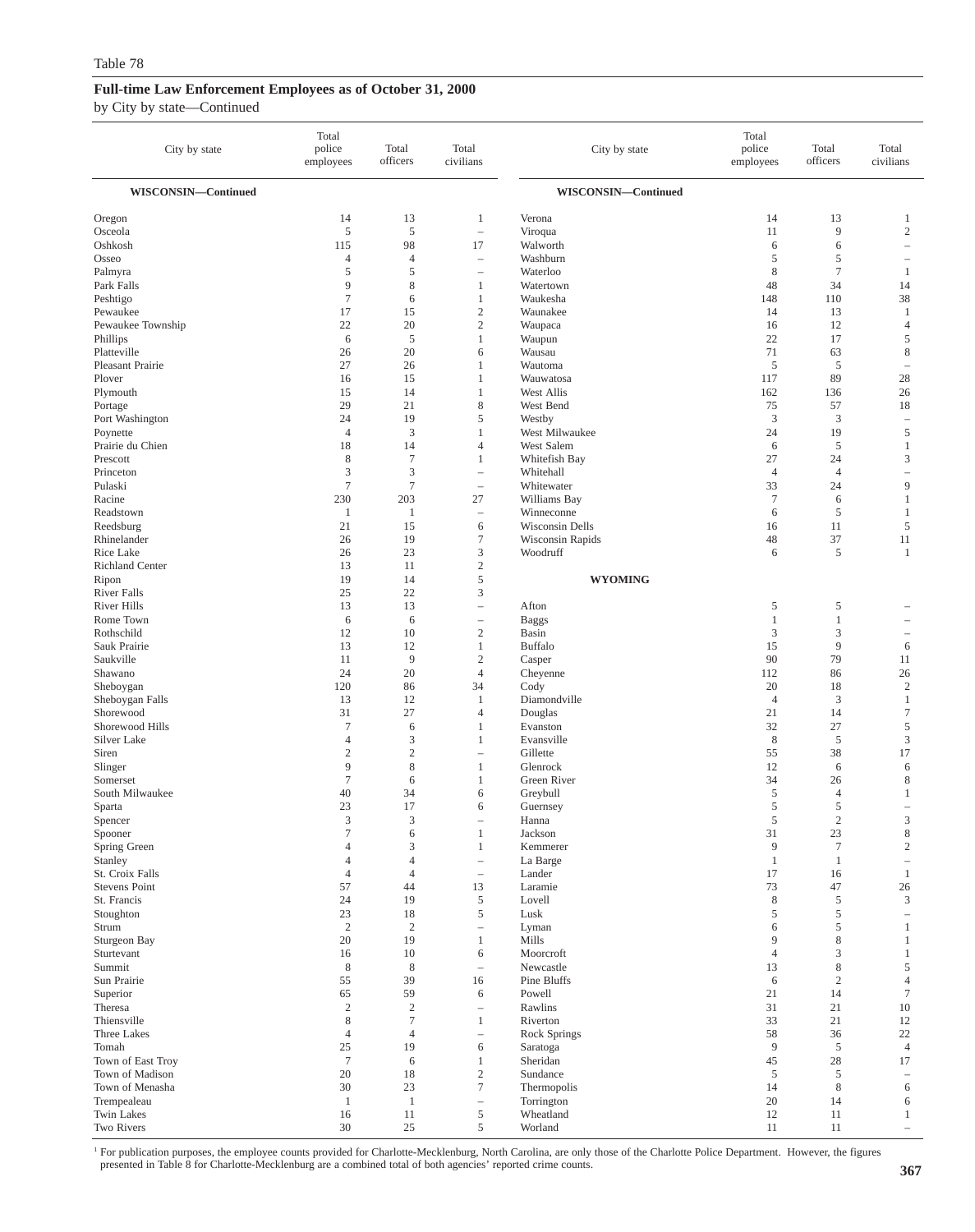by University and College by state

| University/College by state                                        | Total<br>police<br>employees | Total<br>officers   | Total<br>civilians      | University/College by state                                                  | Total<br>police<br>employees | Total<br>officers | Total<br>civilians               |
|--------------------------------------------------------------------|------------------------------|---------------------|-------------------------|------------------------------------------------------------------------------|------------------------------|-------------------|----------------------------------|
| <b>ALABAMA</b>                                                     |                              |                     |                         | <b>CALIFORNIA-Continued</b>                                                  |                              |                   |                                  |
| Alabama State University                                           | 30                           | 22                  | 8                       | College of the Sequoias                                                      | $\tau$                       | 6                 | 1                                |
| Auburn University:                                                 |                              |                     |                         | Contra Costa Community College                                               | 32                           | 21                | 11                               |
| Main Campus                                                        | 47                           | 24                  | 23                      | Cuesta College                                                               | 17                           | 5                 | 12                               |
| Montgomery                                                         | 24                           | 13                  | 11                      | El Camino College                                                            | 25                           | 19                | 6                                |
| <b>Calhoun Community College</b><br>Jacksonville State University  | 8<br>19                      | 5<br>15             | 3<br>$\overline{4}$     | Foothill-De Anza College                                                     | 12                           | 10                | $\sqrt{2}$                       |
| Talladega College                                                  | 6                            | 3                   | 3                       | Humboldt State University                                                    | 18<br>9                      | 12<br>8           | 6<br>1                           |
| Troy State University                                              | 10                           | 9                   | $\mathbf{1}$            | Marin Community College<br>Pasadena Community College                        | 19                           | 9                 | 10                               |
| University of Alabama:                                             |                              |                     |                         | San Bernardino Community College                                             | 6                            | $\overline{4}$    | $\overline{c}$                   |
| Huntsville                                                         | 15                           | 11                  | 4                       | San Diego State University                                                   | 44                           | 27                | 17                               |
| Tuscaloosa                                                         | 48                           | 40                  | $\,$ 8 $\,$             | San Francisco State University                                               | 41                           | 24                | 17                               |
| University of Montevallo                                           | 14<br>12                     | 9<br>11             | 5<br>$\mathbf{1}$       | San Jose/Evergreen Community College                                         | $\overline{7}$               | $\overline{4}$    | $\mathfrak z$                    |
| University of North Alabama<br>University of South Alabama         | 42                           | 29                  | 13                      | Santa Rosa Junior College                                                    | 17                           | 10                | $\tau$                           |
| University of West Alabama                                         | 8                            | 5                   | 3                       | Sonoma State University<br>University of California:                         | 19                           | 12                | $\tau$                           |
|                                                                    |                              |                     |                         | Berkeley                                                                     | 115                          | 72                | 43                               |
| <b>ALASKA</b>                                                      |                              |                     |                         | Irvine                                                                       | 21                           | 21                | $\sim$                           |
| University of Alaska:                                              |                              |                     |                         | Lawrence-Livermore Laboratory                                                | $7\phantom{.0}$              | $\overline{c}$    | 5                                |
| Anchorage                                                          | 20                           | 12                  | 8                       | Los Angeles                                                                  | 73                           | 51                | 22                               |
| Fairbanks                                                          | 11                           | 10                  | 1                       | Riverside                                                                    | 29                           | 21                | 8                                |
|                                                                    |                              |                     |                         | San Diego                                                                    | 41                           | 27                | 14                               |
| <b>ARIZONA</b>                                                     |                              |                     |                         | San Francisco<br>Santa Barbara                                               | 37<br>41                     | 23<br>28          | 14<br>13                         |
|                                                                    |                              |                     |                         | Santa Cruz                                                                   | 38                           | 17                | 21                               |
| Arizona State University:<br>Main Campus                           | 71                           | 42                  | 29                      | West Valley-Mission College                                                  | 12                           | 9                 | 3                                |
| West                                                               | 15                           | 8                   | $\overline{7}$          |                                                                              |                              |                   |                                  |
| Arizona Western College                                            | 8                            | 6                   | $\overline{2}$          | <b>COLORADO</b>                                                              |                              |                   |                                  |
| Central Arizona College                                            | 8                            | $\tau$              | 1                       |                                                                              |                              |                   |                                  |
| Northern Arizona University                                        | 29                           | 20                  | 9                       | <b>Adams State College</b>                                                   | 6                            | 5                 | 1                                |
| Pima Community College                                             | 31                           | 25                  | 6                       | Arapahoe Community College                                                   | 6                            | 5                 | 1                                |
| University of Arizona                                              | 77<br>6                      | 43<br>6             | 34<br>Ē,                | Auraria Higher Education Center<br>Colorado School of Mines                  | 33<br>8                      | 19<br>$\tau$      | 14<br>1                          |
| Yavapai College                                                    |                              |                     |                         | Colorado State University                                                    | 28                           | 19                | 9                                |
| <b>ARKANSAS</b>                                                    |                              |                     |                         | Fort Lewis College                                                           | 8                            | $\tau$            | $\mathbf{1}$                     |
|                                                                    |                              |                     |                         | Pikes Peak Community College                                                 | 15                           | 13                | $\mathfrak{2}$                   |
| Arkansas State University                                          | 24                           | 18                  | 6                       | Red Rocks Community College                                                  | $\overline{c}$               | 1                 | $\mathbf{1}$                     |
| Henderson State University<br>Northwest Arkansas Community College | 9<br>$\sqrt{2}$              | 8<br>$\mathfrak{2}$ | 1                       | University of Colorado:                                                      |                              |                   |                                  |
| Southern Arkansas University                                       | 5                            | 5                   |                         | Boulder                                                                      | 56<br>13                     | 38<br>9           | 18<br>$\overline{4}$             |
| University of Arkansas:                                            |                              |                     |                         | Colorado Springs<br>Health Science Center                                    | 68                           | 31                | 37                               |
| Fayetteville                                                       | 31                           | 25                  | 6                       | University of Northern Colorado                                              | 19                           | 12                | $\tau$                           |
| Little Rock                                                        | 31                           | 26                  | 5                       | University of Southern Colorado                                              | 9                            | 3                 | 6                                |
| <b>Medical Sciences</b>                                            | 46                           | 34                  | 12                      |                                                                              |                              |                   |                                  |
| Monticello<br>Pine Bluff                                           | $\tau$<br>20                 | 6<br>14             | 1<br>6                  | <b>CONNECTICUT</b>                                                           |                              |                   |                                  |
| University of Central Arkansas                                     | 26                           | 22                  | $\overline{4}$          |                                                                              |                              |                   |                                  |
|                                                                    |                              |                     |                         | Central Connecticut State University<br>Eastern Connecticut State University | 29<br>18                     | 22<br>15          | 7<br>$\ensuremath{\mathfrak{Z}}$ |
| <b>CALIFORNIA</b>                                                  |                              |                     |                         | Southern Connecticut State University                                        | 37                           | 26                | 11                               |
|                                                                    |                              | 5                   | 1                       | University of Connecticut:                                                   |                              |                   |                                  |
| Allan Hancock College<br>California State Polytechnic University:  | 6                            |                     |                         | <b>Health Center</b>                                                         | 21                           | 16                | 5                                |
| Pomona                                                             | 32                           | 12                  | 20                      | Storrs, Avery Point, and Hartford                                            | 71                           | 56                | 15                               |
| San Luis Obispo                                                    | 21                           | 15                  | 6                       | Western Connecticut State University                                         | 23                           | 16                | $\tau$                           |
| California State University:                                       |                              |                     |                         | Yale University                                                              | 84                           | 70                | 14                               |
| Bakersfield                                                        | 11                           | 9                   | $\overline{\mathbf{c}}$ | <b>DELAWARE</b>                                                              |                              |                   |                                  |
| Chico                                                              | 15                           | 11                  | $\overline{4}$          |                                                                              |                              |                   |                                  |
| Dominguez Hills<br>Fresno                                          | 20<br>26                     | 16<br>17            | $\overline{4}$<br>9     | University of Delaware                                                       | 69                           | 44                | 25                               |
| Fullerton                                                          | 29                           | 20                  | 9                       |                                                                              |                              |                   |                                  |
| Hayward                                                            | 29                           | 12                  | 17                      | <b>FLORIDA</b>                                                               |                              |                   |                                  |
| Long Beach                                                         | 29                           | 22                  | 7                       |                                                                              |                              |                   |                                  |
| Los Angeles                                                        | 23                           | 18                  | 5                       | Florida A&M University                                                       | 33                           | 26                | 7                                |
| Monterey Bay                                                       | 15                           | 13                  | $\overline{c}$          | Florida Atlantic University                                                  | 38                           | 31                | $\tau$                           |
| Northridge                                                         | 25                           | 17                  | $\,$ 8 $\,$             | Florida Gulf Coast University<br>Florida International University            | 16<br>68                     | 10<br>45          | 6<br>23                          |
| Sacramento<br>San Bernardino                                       | 18<br>37                     | 13<br>13            | 5<br>24                 | Florida State University:                                                    |                              |                   |                                  |
| San Jose                                                           | 57                           | 31                  | 26                      | Panama City                                                                  | 3                            | $\boldsymbol{2}$  | 1                                |
| San Marcos                                                         | 14                           | 8                   | 6                       | Tallahassee                                                                  | 94                           | 55                | 39                               |
| Stanislaus                                                         | 28                           | 17                  | 11                      | Pensacola Junior College                                                     | 19                           | 15                | 4                                |
|                                                                    |                              |                     |                         |                                                                              |                              |                   |                                  |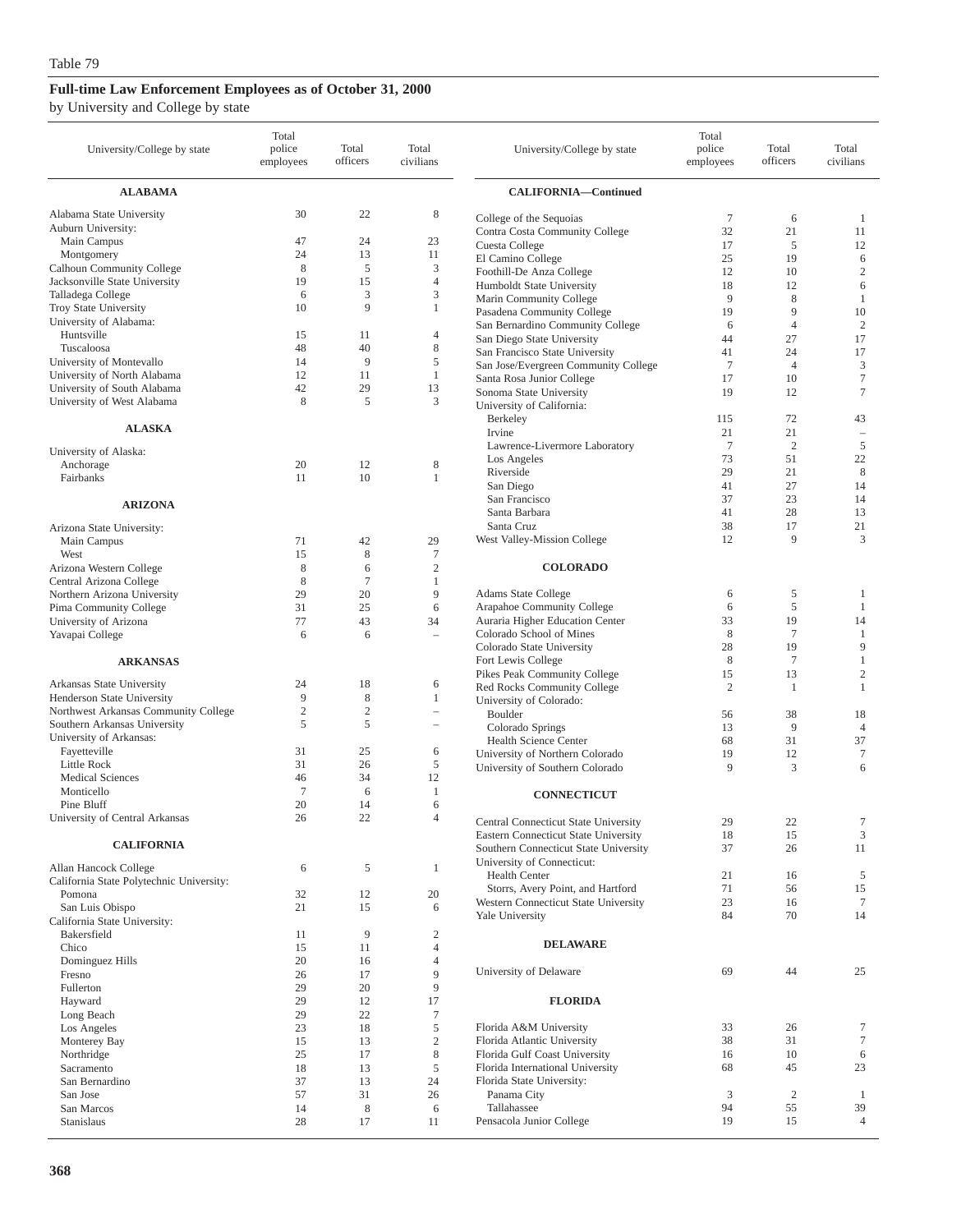### **Full-time Law Enforcement Employees as of October 31, 2000** by University and College by state—Continued

| University/College by state                                             | Total<br>police<br>employees | Total<br>officers | Total<br>civilians       | University/College by state                              | Total<br>police<br>employees | Total<br>officers    | Total<br>civilians                                    |
|-------------------------------------------------------------------------|------------------------------|-------------------|--------------------------|----------------------------------------------------------|------------------------------|----------------------|-------------------------------------------------------|
| FLORIDA-Continued                                                       |                              |                   |                          | <b>ILLINOIS-Continued</b>                                |                              |                      |                                                       |
| Santa Fe Community College                                              | 18                           | 14                | 4                        | Southern Illinois University:                            |                              |                      |                                                       |
| University of Central Florida                                           | 49                           | 37                | 12                       | Carbondale                                               | 52                           | 40                   | 12                                                    |
| University of Florida                                                   | 137                          | 84                | 53                       | Edwardsville                                             | 36                           | 29                   | $\tau$                                                |
| University of North Florida                                             | 46                           | 29                | 17                       | School of Medicine<br>South Suburban College             | 13<br>17                     | $\overline{2}$<br>13 | 11<br>4                                               |
| University of South Florida:<br>Sarasota                                | 17                           | 13                | 4                        | <b>State Community College</b>                           | 12                           | 3                    | 9                                                     |
| St. Petersburg                                                          | 15                           | 11                | $\overline{4}$           | <b>Triton College</b>                                    | 15                           | 10                   | 5                                                     |
| Tampa                                                                   | 64                           | 46                | 18                       | University of Illinois:                                  |                              |                      |                                                       |
| University of West Florida                                              | 30                           | 22                | 8                        | Chicago                                                  | 102                          | 62                   | 40                                                    |
|                                                                         |                              |                   |                          | Springfield                                              | 15                           | 9                    | 6                                                     |
| <b>GEORGIA</b>                                                          |                              |                   |                          | Urbana                                                   | 66                           | 51                   | 15                                                    |
|                                                                         |                              |                   |                          | Waubonsee College<br>Western Illinois University         | -1<br>30                     | -1<br>25             | $\qquad \qquad -$<br>5                                |
| Abraham Baldwin Agricultural College                                    | 12                           | 11                | 1                        | William Rainey Harper College                            | 14                           | $\overline{7}$       | $\tau$                                                |
| <b>Agnes Scott College</b>                                              | 18                           | 12                | 6                        |                                                          |                              |                      |                                                       |
| Albany State University                                                 | 24                           | 13                | 11                       | <b>INDIANA</b>                                           |                              |                      |                                                       |
| Armstrong Atlantic State University                                     | 16                           | 11                | 5                        |                                                          |                              |                      |                                                       |
| Augusta State University<br><b>Berry College</b>                        | 17<br>16                     | 14<br>11          | 3<br>5                   | <b>Ball State University</b>                             | 40                           | 31                   | 9                                                     |
| Clark Atlanta University                                                | 39                           | 22                | 17                       | DePauw University<br>Indiana State University            | 12<br>30                     | 8<br>24              | $\overline{4}$<br>6                                   |
| Clayton College and State University                                    | 21                           | 13                | 8                        | Indiana University:                                      |                              |                      |                                                       |
| Coastal Georgia Community College                                       | $\tau$                       | 6                 | $\mathbf{1}$             | Bloomington                                              | 53                           | 44                   | 9                                                     |
| Columbus State University                                               | 18                           | 17                | 1                        | Gary                                                     | 13                           | 10                   | $\mathfrak{Z}$                                        |
| Dalton State College                                                    | $\tau$                       | $\tau$            | $\qquad \qquad -$        | Indianapolis                                             | 48                           | 32                   | 16                                                    |
| <b>Emory University</b>                                                 | 54                           | 40                | 14                       | New Albany                                               | 9                            | $\overline{7}$       | $\sqrt{2}$                                            |
| Fort Valley State University                                            | 24<br>19                     | 13<br>12          | 11<br>$\tau$             | Marian College                                           | 5                            | 3                    | $\sqrt{2}$                                            |
| Georgia College and State University<br>Georgia Institute of Technology | 55                           | 36                | 19                       | Purdue University                                        | 47                           | 39                   | 8                                                     |
| Georgia Southern University                                             | 32                           | 24                | $\,$ 8 $\,$              | <b>IOWA</b>                                              |                              |                      |                                                       |
| Georgia Southwestern State University                                   | 12                           | 11                | $\mathbf{1}$             |                                                          |                              |                      |                                                       |
| Georgia State University                                                | 99                           | 74                | 25                       | <b>Iowa State University</b>                             | 35                           | 32                   | 3                                                     |
| Gordon College                                                          | 9                            | 6                 | 3                        | University of Iowa                                       | 51                           | 29                   | 22                                                    |
| Kennesaw State University                                               | 29                           | 21                | $\,$ 8 $\,$              | University of Northern Iowa                              | 26                           | 19                   | 7                                                     |
| Medical College of Georgia                                              | 38                           | 31                | $\overline{7}$           |                                                          |                              |                      |                                                       |
| Mercer University<br>Middle Georgia College                             | 27<br>6                      | 21<br>5           | 6<br>1                   | <b>KANSAS</b>                                            |                              |                      |                                                       |
| Morehouse College                                                       | 27                           | 12                | 15                       | Emporia State University                                 | 11                           | 10                   | $\mathbf{1}$                                          |
| North Georgia College                                                   | 9                            | $\overline{7}$    | $\sqrt{2}$               | Fort Hays State University                               | 11                           | 10                   | 1                                                     |
| Reinhardt College                                                       | $7\phantom{.0}$              | $\overline{7}$    | $\overline{\phantom{0}}$ | Kansas State University                                  | 37                           | 23                   | 14                                                    |
| Savannah State University                                               | 18                           | 9                 | 9                        | Pittsburg State University                               | 17                           | 14                   | 3                                                     |
| Southern College of Technology                                          | 18                           | 12                | 6                        | University of Kansas:<br>Main Campus                     | 49                           | 30                   | 19                                                    |
| South Georgia College                                                   | $\tau$                       | $\tau$            | $\qquad \qquad -$        | Medical Center                                           | 50                           | 31                   | 19                                                    |
| University of Georgia<br>Valdosta State University                      | 73<br>29                     | 61<br>19          | 12<br>10                 | Wichita State University                                 | 32                           | 23                   | 9                                                     |
| Wesleyan College                                                        | $\overline{4}$               | $\overline{4}$    | ÷,                       |                                                          |                              |                      |                                                       |
| West Georgia College                                                    | 23                           | 16                | $\tau$                   | <b>KENTUCKY</b>                                          |                              |                      |                                                       |
| Young Harris College                                                    | $\overline{2}$               | $\overline{2}$    | $\overline{\phantom{a}}$ |                                                          |                              |                      |                                                       |
|                                                                         |                              |                   |                          | Eastern Kentucky University<br>Kentucky State University | 26<br>10                     | 18<br>$\overline{4}$ | 8<br>6                                                |
| <b>ILLINOIS</b>                                                         |                              |                   |                          | Murray State University                                  | 14                           | 9                    | 5                                                     |
|                                                                         |                              |                   |                          | Northern Kentucky University                             | 24                           | 16                   | 8                                                     |
| <b>Black Hawk College</b>                                               | $\,$ 8 $\,$                  | $\tau$            | 1                        | University of Kentucky                                   | 47                           | 35                   | 12                                                    |
| Chicago State University                                                | 32                           | 25                | $\tau$                   | University of Louisville                                 | 34                           | 21                   | 13                                                    |
| College of DuPage                                                       | 17                           | 10                | $\boldsymbol{7}$         | Western Kentucky University                              | 28                           | 19                   | 9                                                     |
| College of Lake County<br>Eastern Illinois University                   | 15<br>31                     | 8<br>28           | $\tau$<br>3              |                                                          |                              |                      |                                                       |
| Governors State University                                              | 12                           | $\,$ 8 $\,$       | $\overline{4}$           | <b>LOUISIANA</b>                                         |                              |                      |                                                       |
| Illinois State University                                               | 28                           | 23                | 5                        | Delgado Community College                                | 24                           | 19                   | 5                                                     |
| John A. Logan College                                                   | $\overline{4}$               | $\mathfrak z$     | $\mathbf{1}$             | Grambling State University                               | 20                           | 19                   | $\mathbf{1}$                                          |
| Joliet Junior College                                                   | 17                           | $\,$ 8 $\,$       | 9                        | Louisiana State University:                              |                              |                      |                                                       |
| Loyola University of Chicago                                            | 59                           | 25                | 34                       | <b>Baton Rouge</b>                                       | 57                           | 55                   | $\boldsymbol{2}$                                      |
| Morton College                                                          | 10                           | $\tau$            | 3                        | Health Sciences Center                                   | 51                           | 50                   | $\mathbf{1}$                                          |
| Northeastern Illinois University<br>Northern Illinois University        | 17<br>47                     | 14<br>33          | 3<br>14                  | Shreveport<br>Louisiana Tech University                  | 9<br>20                      | 9<br>17              | $\overline{\phantom{a}}$<br>$\ensuremath{\mathsf{3}}$ |
| Northwestern University:                                                |                              |                   |                          | McNeese State University                                 | 16                           | 11                   | $\mathfrak s$                                         |
| Chicago                                                                 | 19                           | 16                | 3                        | Nicholls State University                                | 14                           | 11                   | $\mathfrak{Z}$                                        |
| Evanston                                                                | 32                           | 22                | 10                       | Northwestern State University                            | 16                           | 14                   | $\sqrt{2}$                                            |
| <b>Oakton Community College</b>                                         | 10                           | 9                 | $\mathbf{1}$             | Southeastern Louisiana University                        | 29                           | 22                   | $\tau$                                                |
| Parkland College                                                        | 17                           | 12                | 5                        | Southern University and A&M College:                     |                              |                      |                                                       |
| Rock Valley College                                                     | 12                           | 10                | $\mathbf{2}$             | <b>Baton Rouge</b>                                       | 35                           | 33                   | $\overline{c}$                                        |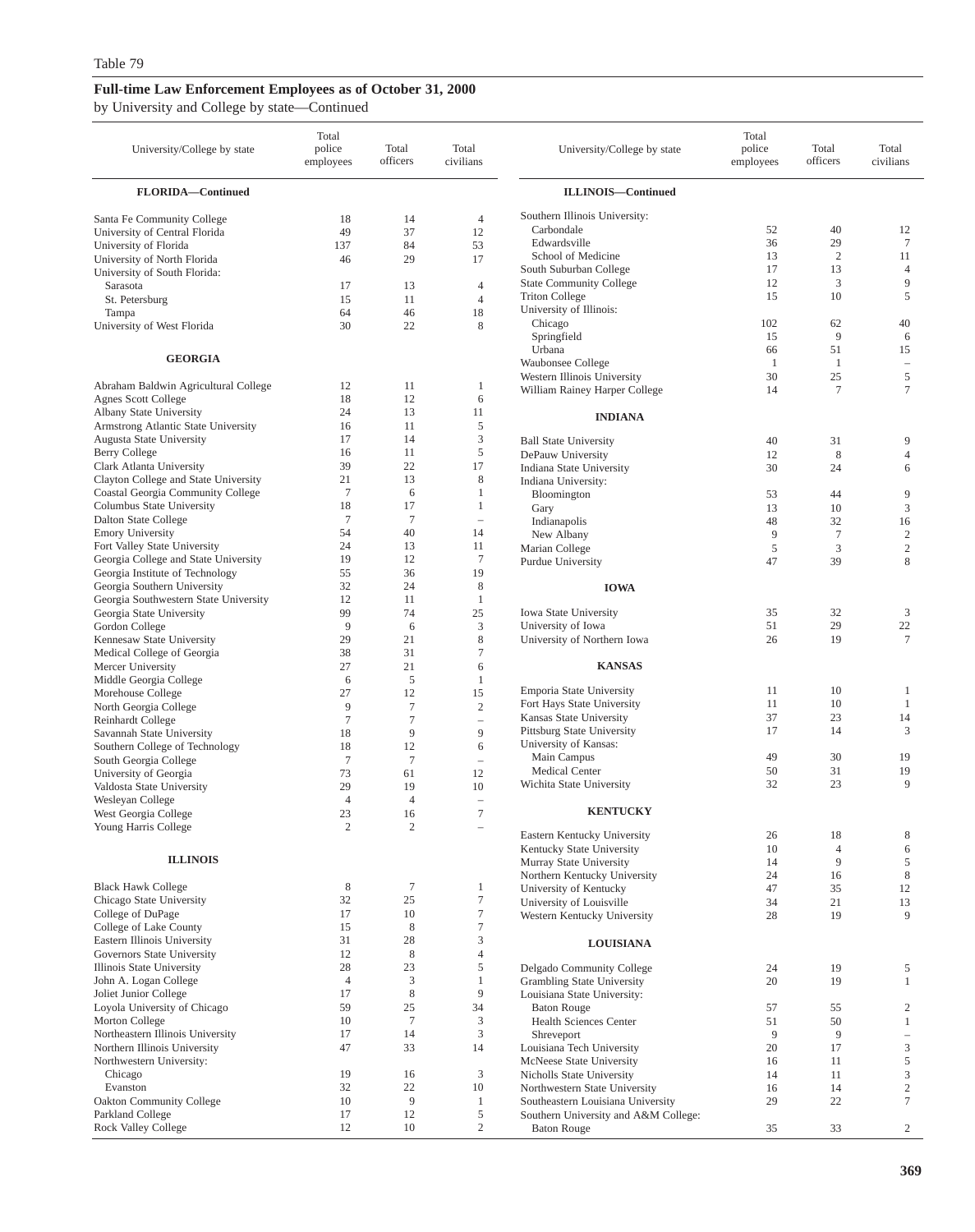|  |  |  |  |  | by University and College by state—Continued |
|--|--|--|--|--|----------------------------------------------|
|--|--|--|--|--|----------------------------------------------|

| University/College by state                         | Total<br>police<br>employees | Total<br>officers    | Total<br>civilians                      | University/College by state                                 | Total<br>police<br>employees | Total<br>officers   | Total<br>civilians   |
|-----------------------------------------------------|------------------------------|----------------------|-----------------------------------------|-------------------------------------------------------------|------------------------------|---------------------|----------------------|
| LOUISIANA-Continued                                 |                              |                      |                                         | MICHIGAN-Continued                                          |                              |                     |                      |
| Southern University and A&M College                 |                              |                      |                                         | Hope College                                                | 11                           | 7                   | 4                    |
| -Continued                                          |                              |                      |                                         | Lansing Community College                                   | 11                           | 9                   | $\mathfrak{2}$       |
| New Orleans                                         | 10                           | 9                    | 1                                       | Macomb Community College                                    | 32                           | 26                  | 6                    |
| Shreveport                                          | 8                            | 8                    | $\overline{\phantom{0}}$                | Michigan State University                                   | 67                           | 61                  | 6                    |
| Tulane University                                   | 45                           | 33                   | 12                                      | Michigan Technological University<br>Mott Community College | 13                           | 9<br>$\overline{c}$ | $\overline{4}$<br>23 |
| University of Louisiana:<br>Lafayette               | 25                           | 22                   | 3                                       | Northern Michigan University                                | 25<br>19                     | 15                  | $\overline{4}$       |
| Monroe                                              | 26                           | 18                   | $\,$ 8 $\,$                             | <b>Oakland Community College</b>                            | 18                           | 17                  | 1                    |
| University of New Orleans                           | 32                           | 29                   | 3                                       | Oakland University                                          | 20                           | 16                  | $\overline{4}$       |
| <b>MAINE</b>                                        |                              |                      |                                         | Saginaw Valley State University<br>University of Michigan:  | 10                           | 8                   | $\overline{c}$       |
|                                                     |                              |                      |                                         | Ann Arbor                                                   | 99                           | 48                  | 51                   |
| University of Maine:                                |                              |                      |                                         | Flint                                                       | 18                           | $\tau$              | 11                   |
| Farmington<br>Orono                                 | $\overline{4}$<br>35         | $\overline{4}$<br>21 | $\hspace{1.0cm} - \hspace{1.0cm}$<br>14 | Western Michigan University                                 | 62                           | 32                  | 30                   |
| University of Southern Maine                        | 21                           | 14                   | 7                                       | <b>MINNESOTA</b>                                            |                              |                     |                      |
| <b>MARYLAND</b>                                     |                              |                      |                                         | University of Minnesota:                                    |                              |                     |                      |
|                                                     |                              |                      |                                         | Duluth                                                      | 8                            | $\tau$              | 1                    |
| <b>Bowie State University</b>                       | 17                           | 13                   | $\overline{4}$                          | <b>Twin Cities</b>                                          | 51                           | 34                  | 17                   |
| Coppin State College                                | 21                           | 15                   | 6                                       | <b>MISSISSIPPI</b>                                          |                              |                     |                      |
| Frostburg State University                          | 19<br>46                     | 15<br>35             | $\overline{4}$<br>11                    |                                                             |                              |                     |                      |
| Morgan State University<br>Salisbury University     | 18                           | 15                   | 3                                       | Coahoma Community College                                   | $\tau$                       | 6                   | 1                    |
| St. Mary's College                                  | 14                           | 5                    | 9                                       | Hinds Community College                                     | 31                           | 30                  | 1                    |
| Towson University                                   | 51                           | 31                   | 20                                      | Itawamba Community College                                  | $\overline{7}$               | 6                   | 1                    |
| University of Baltimore                             | 41                           | 12                   | 29                                      | Jackson State University                                    | 53                           | 49                  | $\overline{4}$       |
| University of Maryland:                             |                              |                      |                                         | Mississippi State University<br>University of Mississippi:  | 36                           | 25                  | 11                   |
| <b>Baltimore City</b>                               | 114                          | 52                   | 62                                      | Medical Center                                              | 77                           | 48                  | 29                   |
| <b>Baltimore County</b><br>College Park             | 28<br>81                     | 21<br>66             | $7\phantom{.0}$<br>15                   | Oxford                                                      | 42                           | 26                  | 16                   |
| Eastern Shore                                       | 39                           | 10                   | 29                                      |                                                             |                              |                     |                      |
|                                                     |                              |                      |                                         | <b>MISSOURI</b>                                             |                              |                     |                      |
| <b>MASSACHUSETTS</b>                                |                              |                      |                                         | Truman State University                                     | 12                           | 8                   | $\overline{4}$       |
| <b>Boston College</b>                               | 60                           | 43                   | 17                                      | University of Missouri:                                     |                              |                     |                      |
| <b>Boston University</b>                            | 62                           | 54                   | 8                                       | Columbia                                                    | 47                           | 30                  | 17                   |
| <b>Brandeis University</b>                          | 18                           | 15                   | 3                                       | St. Louis<br>Washington University                          | 20<br>27                     | 19<br>18            | 1<br>9               |
| <b>Bristol Community College</b>                    | 10                           | 8                    | $\sqrt{2}$                              |                                                             |                              |                     |                      |
| <b>Emerson College</b>                              | 14                           | 12                   | $\sqrt{2}$                              | <b>MONTANA</b>                                              |                              |                     |                      |
| Fitchburg State College<br>Framingham State College | 16<br>14                     | 14<br>13             | $\overline{c}$<br>$\mathbf{1}$          |                                                             |                              |                     |                      |
| <b>Lasell College</b>                               | 8                            | 8                    | $\overline{\phantom{0}}$                | Montana State University                                    | 19                           | 11                  | 8                    |
| Massachusetts College of Art                        | 24                           | $\overline{7}$       | 17                                      | University of Montana                                       | 16                           | 12                  | $\overline{4}$       |
| Massachusetts College of Liberal Arts               | 13                           | 9                    | 4                                       | <b>NEBRASKA</b>                                             |                              |                     |                      |
| Massachusetts Institute of Technology               | 59                           | 56                   | 3                                       |                                                             |                              |                     |                      |
| Massasoit Community College                         | 14                           | 11                   | 3                                       | University of Nebraska:                                     |                              |                     |                      |
| Mount Holyoke College<br>Northeastern University    | 17                           | 15                   | $\sqrt{2}$                              | Kearney                                                     | $\tau$                       | 6                   | 1                    |
| North Shore Community College                       | 68<br>20                     | 48<br>18             | 20<br>$\boldsymbol{2}$                  | Lincoln                                                     | 44                           | 22                  | 22                   |
| Quinsigamond Community College                      | 10                           | 10                   | $\overline{\phantom{a}}$                | <b>NEVADA</b>                                               |                              |                     |                      |
| Tufts University                                    | 52                           | 42                   | 10                                      |                                                             |                              |                     |                      |
| University of Massachusetts:                        |                              |                      |                                         | Truckee Meadows Community College                           | 8                            | 6                   | 2                    |
| Amherst                                             | 82                           | 50                   | 32                                      | University of Nevada:                                       |                              |                     |                      |
| Dartmouth                                           | 38                           | 22                   | 16                                      | Las Vegas                                                   | 38                           | 24                  | 14                   |
| Harbor Campus-Boston<br>Medical Center-Worcester    | 37<br>23                     | 28<br>19             | 9<br>$\overline{4}$                     | Reno                                                        | 22                           | 18                  | $\overline{4}$       |
| Wentworth Institute of Technology                   | 26                           | 11                   | 15                                      | <b>NEW JERSEY</b>                                           |                              |                     |                      |
| Western New England College                         | 20                           | 13                   | $\boldsymbol{7}$                        |                                                             |                              |                     |                      |
| Westfield State College                             | 18                           | 13                   | 5                                       | Middlesex County College                                    | 15                           | 10                  | 5                    |
|                                                     |                              |                      |                                         | Monmouth University                                         | 26                           | 18                  | 8                    |
| <b>MICHIGAN</b>                                     |                              |                      |                                         | Montclair State University                                  | 38                           | 19                  | 19                   |
|                                                     |                              |                      |                                         | New Jersey Institute of Technology                          | 62                           | 26                  | 36                   |
| Central Michigan University                         | 27<br>10                     | 18<br>8              | 9<br>$\sqrt{2}$                         | Richard Stockton College                                    | 25                           | 21                  | $\overline{4}$       |
| Delta College<br>Eastern Michigan University        | 29                           | 23                   | 6                                       | Rowan University<br>Rutgers University:                     | 43                           | 3                   | 40                   |
| Ferris State University                             | 20                           | 14                   | 6                                       | Camden                                                      | 41                           | 18                  | 23                   |
| Grand Rapids Community College                      | 14                           | 9                    | 5                                       | Newark                                                      | 49                           | 25                  | 24                   |
| Grand Valley State University                       | 13                           | 11                   | $\mathbf{2}$                            | New Brunswick                                               | 135                          | 59                  | 76                   |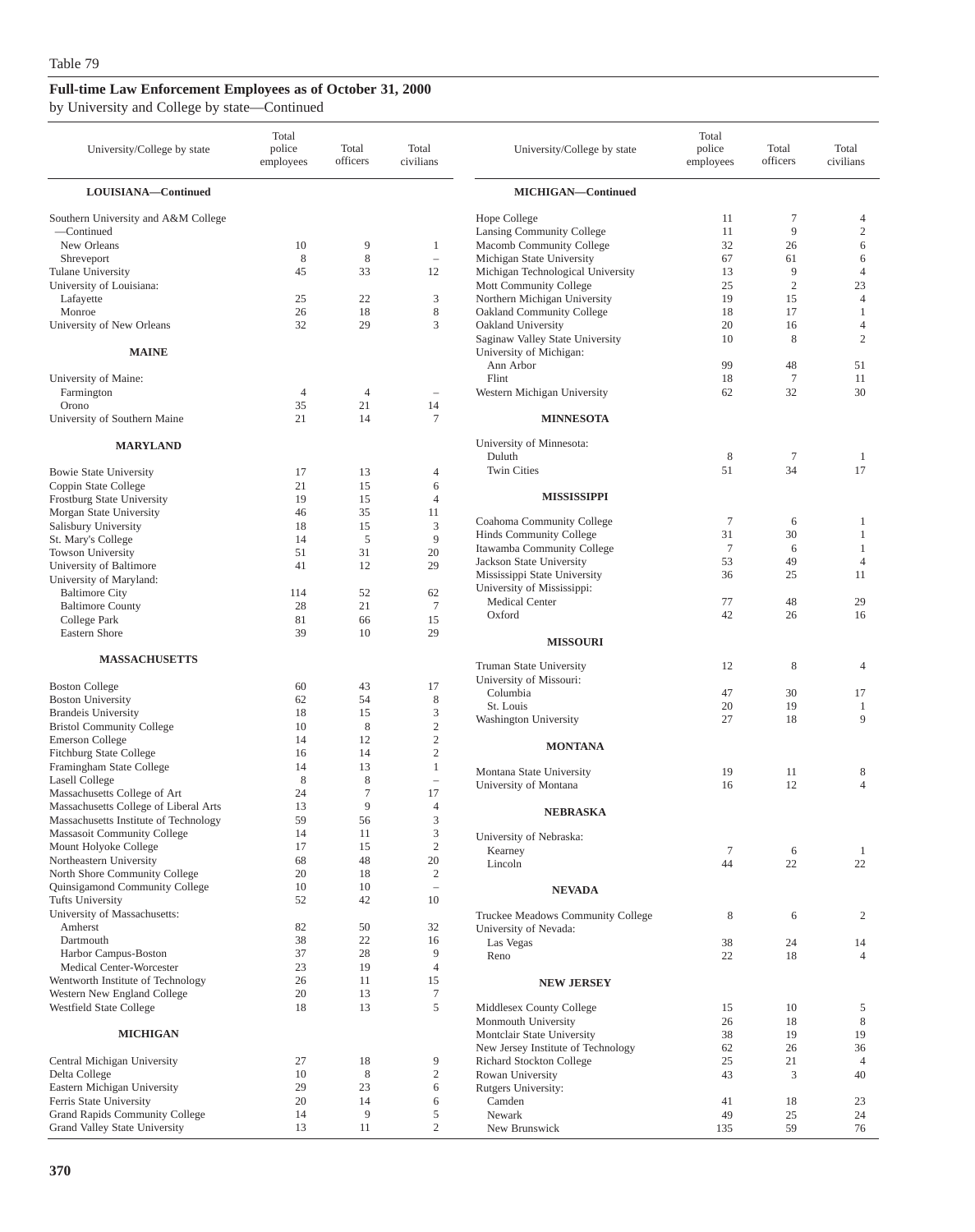by University and College by state—Continued

| University/College by state                                            | Total<br>police<br>employees | Total<br>officers | Total<br>civilians             | University/College by state                                     | Total<br>police<br>employees | Total<br>officers | Total<br>civilians                                |
|------------------------------------------------------------------------|------------------------------|-------------------|--------------------------------|-----------------------------------------------------------------|------------------------------|-------------------|---------------------------------------------------|
| <b>NEW JERSEY-Continued</b>                                            |                              |                   |                                | <b>NORTH DAKOTA</b>                                             |                              |                   |                                                   |
| University of Medicine and Dentistry:                                  |                              |                   |                                | North Dakota State University                                   | 9                            | 9                 |                                                   |
| Camden                                                                 | 18                           | 17                | 1                              | University of North Dakota                                      | 14                           | 9                 | 5                                                 |
| Newark<br>Piscataway                                                   | 130<br>37                    | 50<br>27          | 80<br>10                       | <b>OHIO</b>                                                     |                              |                   |                                                   |
| William Paterson University                                            | 30                           | 17                | 13                             |                                                                 |                              |                   |                                                   |
|                                                                        |                              |                   |                                | <b>Bowling Green State University</b>                           | 28                           | 22                | 6                                                 |
| <b>NEW YORK</b>                                                        |                              |                   |                                | Cleveland State University                                      | 32                           | 26                | 6                                                 |
| Cornell University                                                     |                              |                   |                                | Columbus State Community College                                | 26<br>37                     | 21<br>31          | 5                                                 |
| Ithaca College                                                         | 59<br>31                     | 45<br>15          | 14<br>16                       | Cuyahoga Community College<br>Kent State University             | 35                           | 28                | 6<br>$\tau$                                       |
| Rensselaer Polytechnic Institute                                       | 31                           | 21                | 10                             | Lakeland Community College                                      | 12                           | 9                 | $\mathfrak z$                                     |
| State University of New York:                                          |                              |                   |                                | Marietta College                                                | 6                            | 6                 | ÷                                                 |
| Albany                                                                 | 70                           | 38                | 32                             | Miami University                                                | 38                           | 28                | 10                                                |
| Albany (Plaza)<br>Binghamton                                           | 12<br>42                     | 1<br>28           | 11<br>14                       | Ohio State University<br>Ohio University                        | 64<br>33                     | 51<br>25          | 13<br>8                                           |
| <b>Buffalo</b>                                                         | 65                           | 59                | 6                              | Sinclair Community College                                      | 25                           | 21                | $\overline{4}$                                    |
| Downstate Medical Center                                               | 112                          | 26                | 86                             | University of Akron                                             | 37                           | 31                | 6                                                 |
| Maritime College                                                       | 11                           | $\tau$            | $\overline{4}$                 | University of Cincinnati                                        | 89                           | 40                | 49                                                |
| <b>Stony Brook</b>                                                     | 105                          | 53                | 52                             | University of Toledo                                            | 33                           | 28                | $\mathfrak s$                                     |
| <b>Upstate Medical Center</b>                                          | 65                           | $\overline{2}$    | 63                             | Wright State University                                         | 24                           | 15                | $\overline{9}$<br>$\overline{4}$                  |
| State University of New York<br>Agricultural and Technical College:    |                              |                   |                                | Youngstown State University                                     | 25                           | 21                |                                                   |
| Alfred                                                                 | 18                           | 12                | 6                              | <b>OKLAHOMA</b>                                                 |                              |                   |                                                   |
| Canton                                                                 | 12                           | 11                | 1                              |                                                                 |                              |                   |                                                   |
| Cobleskill                                                             | 12                           | 11                | $\mathbf{1}$                   | Cameron University                                              | $\tau$                       | 6                 | 1                                                 |
| Farmingdale                                                            | 16                           | 15                | 1                              | East Central University                                         | $\overline{4}$               | 4                 | ÷                                                 |
| Morrisville                                                            | 12                           | 11                | $\mathbf{1}$                   | Murray State College                                            | 1<br>10                      | 1                 | $\overline{4}$                                    |
| State University of New York College:<br><b>Brockport</b>              | 19                           | 16                | 3                              | Northeastern Oklahoma A&M College<br>Northeastern State College | 12                           | 6<br>10           | $\mathfrak{2}$                                    |
| Cortland                                                               | 20                           | 19                | $\mathbf{1}$                   | Oklahoma State University:                                      |                              |                   |                                                   |
| Environmental Science and Forestry                                     | 13                           | 11                | $\sqrt{2}$                     | Main Campus                                                     | 42                           | 31                | 11                                                |
| Fredonia                                                               | 17                           | 16                | $\mathbf{1}$                   | Okmulgee                                                        | $\overline{7}$               | 7                 | ÷                                                 |
| Geneseo                                                                | 19                           | 16                | 3                              | Tulsa                                                           | 6                            | $\overline{4}$    | $\overline{c}$                                    |
| New Paltz<br>Old Westbury                                              | 22<br>23                     | 20<br>22          | $\mathfrak{2}$<br>$\mathbf{1}$ | Rogers University, Claremore<br>Seminole State College          | 1<br>$\overline{4}$          | 1<br>3            | $\hspace{1.0cm} - \hspace{1.0cm}$<br>$\mathbf{1}$ |
| Oneonta                                                                | 27                           | 20                | $\tau$                         | Southeastern Oklahoma State University                          | 8                            | $\tau$            | $\mathbf{1}$                                      |
| Optometry                                                              | 14                           | 13                | $\mathbf{1}$                   | Southwestern State College                                      | 9                            | $\overline{7}$    | $\sqrt{2}$                                        |
| Oswego                                                                 | 28                           | 22                | 6                              | Tulsa Community College                                         | 16                           | 8                 | $\,$ 8 $\,$                                       |
| Plattsburgh                                                            | 19                           | 14                | 5                              | University of Central Oklahoma                                  | 18                           | 11                | $\tau$                                            |
| Potsdam<br>Utica-Rome                                                  | 13<br>12                     | 12<br>$\tau$      | $\mathbf{1}$<br>5              | University of Oklahoma:<br><b>Health Sciences Center</b>        | 61                           | 38                | 23                                                |
| <b>Syracuse University</b>                                             | 62                           | 57                | 5                              | Norman                                                          | 49                           | 36                | 13                                                |
|                                                                        |                              |                   |                                |                                                                 |                              |                   |                                                   |
| <b>NORTH CAROLINA</b>                                                  |                              |                   |                                | <b>PENNSYLVANIA</b>                                             |                              |                   |                                                   |
| Appalachian State University                                           | 34                           | 21                | 13                             | <b>Bloomsburg University</b>                                    | 18                           | 13                | 5                                                 |
| Davidson College                                                       | $\mathbf Q$                  | 8                 | $\mathbf{1}$                   | California University                                           | 16                           | 13                | 3                                                 |
| Duke University<br>East Carolina University                            | 133<br>50                    | 54<br>39          | 79<br>11                       | Clarion University<br>East Stroudsburg University               | 15<br>16                     | 12<br>15          | 3<br>$\mathbf{1}$                                 |
| Elizabeth City State University                                        | 13                           | 11                | $\overline{c}$                 | Edinboro University                                             | 15                           | 14                | $\mathbf{1}$                                      |
| Elon College                                                           | 12                           | 7                 | 5                              | Elizabethtown College                                           | 13                           | 8                 | 5                                                 |
| Methodist College                                                      | 17                           | 4                 | 13                             | Kutztown University                                             | 17                           | 11                | 6                                                 |
| North Carolina Agricultural and                                        |                              |                   |                                | Lehigh University                                               | 24                           | 15                | 9                                                 |
| <b>Technical State University</b><br>North Carolina School of the Arts | 56<br>13                     | 24<br>12          | 32<br>$\mathbf{1}$             | Lock Haven University<br>Mansfield University                   | 10<br>11                     | 9<br>11           | $\mathbf{1}$                                      |
| North Carolina State University                                        | 53                           | 36                | 17                             | Pennsylvania State University:                                  |                              |                   |                                                   |
| Pfeiffer College                                                       | 5                            | 5                 | $\overline{\phantom{a}}$       | Altoona                                                         | 9                            | 8                 | $\mathbf{1}$                                      |
| University of North Carolina:                                          |                              |                   |                                | Behrend                                                         | 9                            | 6                 | 3                                                 |
| Asheville                                                              | 16                           | 9                 | $\tau$                         | Harrisburg                                                      | 8                            | $\tau$            | $\mathbf{1}$                                      |
| Chapel Hill                                                            | 63                           | 33                | 30                             | Mont Alto                                                       | 3                            | 3                 |                                                   |
| Greensboro<br>Pembroke                                                 | 36<br>13                     | 24<br>10          | 12<br>3                        | University Park<br>Shippensburg University                      | 56<br>19                     | 42<br>17          | 14<br>$\overline{c}$                              |
| Wilmington                                                             | 33                           | 24                | 9                              | Slippery Rock University                                        | 18                           | 16                | 2                                                 |
| Wake Forest University                                                 | 33                           | 14                | 19                             | University of Pittsburgh:                                       |                              |                   |                                                   |
| Western Carolina University                                            | 17                           | 13                | $\overline{4}$                 | <b>Bradford</b>                                                 | 6                            | 5                 | $\mathbf{1}$                                      |
| Winston-Salem State University                                         | 18                           | 11                | 7                              | Pittsburgh                                                      | 96                           | 69                | 27                                                |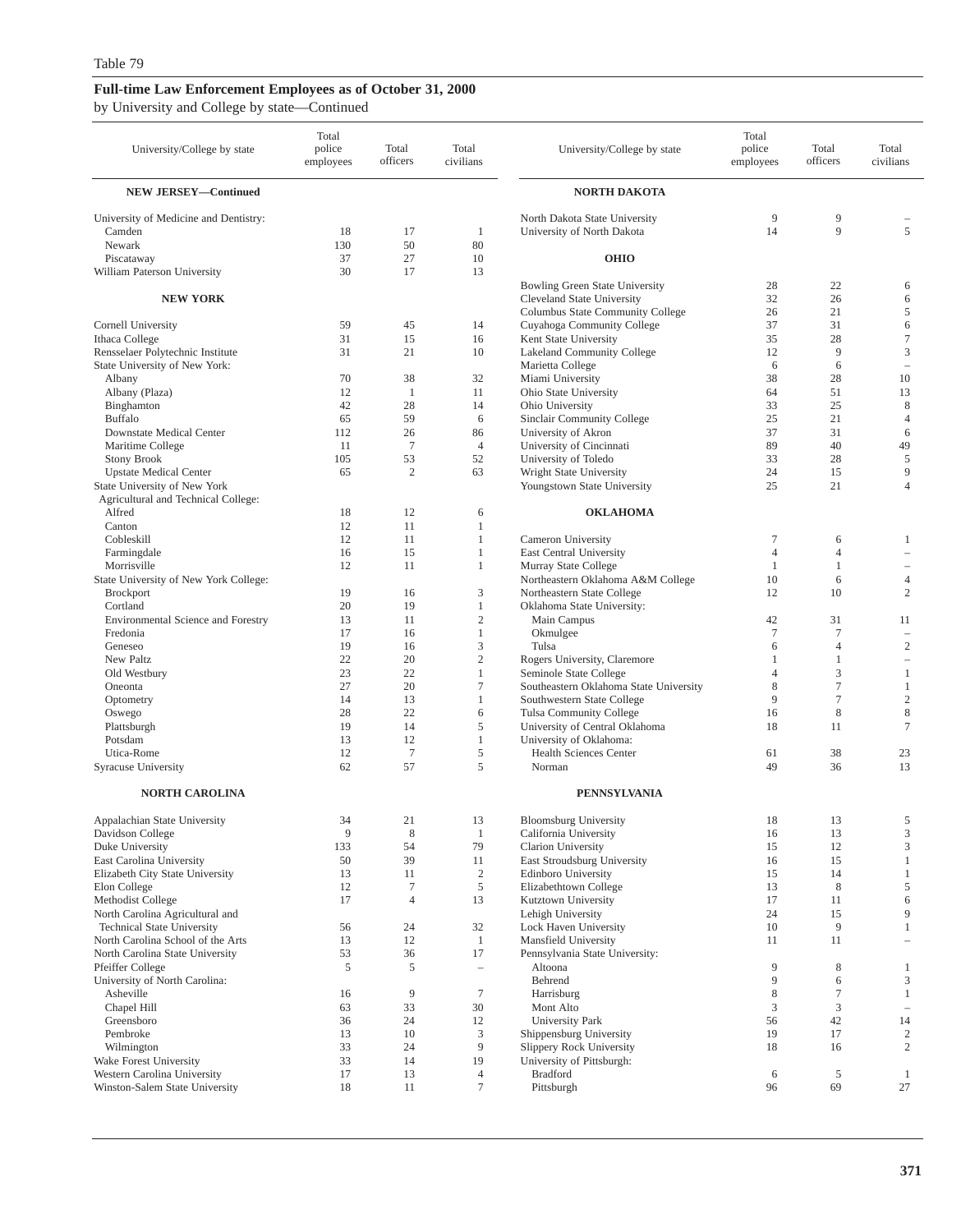|  |  |  |  |  | by University and College by state—Continued |
|--|--|--|--|--|----------------------------------------------|
|--|--|--|--|--|----------------------------------------------|

| University/College by state                                              | Total<br>police<br>employees | Total<br>officers    | Total<br>civilians             | University/College by state                                            | Total<br>police<br>employees | Total<br>officers | Total<br>civilians                |
|--------------------------------------------------------------------------|------------------------------|----------------------|--------------------------------|------------------------------------------------------------------------|------------------------------|-------------------|-----------------------------------|
| <b>RHODE ISLAND</b>                                                      |                              |                      |                                | <b>TEXAS-Continued</b>                                                 |                              |                   |                                   |
| <b>Brown University</b>                                                  | 58                           | 23                   | 35                             | Prairie View A&M University                                            | 27                           | 18                | 9                                 |
| University of Rhode Island                                               | 37                           | 19                   | 18                             | Rice University                                                        | 39                           | 24                | 15                                |
| <b>SOUTH CAROLINA</b>                                                    |                              |                      |                                | <b>Richland College</b><br>Southern Methodist University               | 12<br>36                     | 11<br>24          | 1<br>12                           |
|                                                                          |                              |                      |                                | South Plains College                                                   | 9                            | 9                 | $\qquad \qquad -$                 |
| <b>Benedict College</b>                                                  | 18                           | 12                   | 6                              | Southwestern University                                                | $\overline{7}$               | 6                 | 1                                 |
| <b>Bob Jones University</b><br><b>Clemson University</b>                 | 3<br>48                      | 3<br>30              | $\overline{\phantom{a}}$<br>18 | Southwest Texas State University<br>Stephen F. Austin State University | 60<br>34                     | 29<br>19          | 31<br>15                          |
| Columbia College                                                         | 13                           | 10                   | 3                              | St. Mary's University                                                  | 19                           | 12                | $\tau$                            |
| Erskine College                                                          | $\mathbf{1}$                 | -1                   | i.                             | Sul Ross State University                                              | 8                            | 6                 | $\mathfrak{2}$                    |
| Francis Marion University                                                | 11                           | 11                   | $\overline{\phantom{a}}$       | Tarleton State University                                              | 11                           | 10                | 1                                 |
| Lander College                                                           | 11                           | 10                   | $\mathbf{1}$                   | Texas A&M International University                                     | 18                           | 14                | $\overline{4}$                    |
| Medical University of South Carolina<br><b>Trident Technical College</b> | 71<br>21                     | 51<br>16             | 20<br>5                        | Texas A&M University:<br><b>College Station</b>                        | 125                          | 52                | 73                                |
| University of South Carolina:                                            |                              |                      |                                | Corpus Christi                                                         | 24                           | 14                | 10                                |
| Aiken                                                                    | 8                            | 8                    | $\overline{\phantom{a}}$       | Galveston                                                              | $\overline{7}$               | 6                 | 1                                 |
| Coastal Carolina                                                         | 21                           | 11                   | 10                             | Kingsville                                                             | 20                           | 14                | 6                                 |
| Columbia                                                                 | 81                           | 54                   | 27                             | Texas Christian University                                             | 28                           | 19                | 9                                 |
| Spartanburg<br>Winthrop University                                       | 9<br>19                      | 9<br>13              | $\equiv$<br>6                  | <b>Texas Southern University</b><br>Texas State Technical College:     | 44                           | 31                | 13                                |
|                                                                          |                              |                      |                                | Harlingen                                                              | 10                           | $\tau$            | 3                                 |
| <b>SOUTH DAKOTA</b>                                                      |                              |                      |                                | Waco                                                                   | 11                           | 9                 | $\mathbf{2}$                      |
|                                                                          |                              |                      |                                | Texas Technological University, Lubbock                                | 81                           | 52                | 29                                |
| South Dakota State University                                            | 14                           | 8                    | 6                              | Texas Woman's University<br><b>Trinity University</b>                  | 32<br>26                     | 15<br>12          | 17<br>14                          |
| <b>TENNESSEE</b>                                                         |                              |                      |                                | <b>Tyler Junior College</b>                                            | 11                           | 5                 | 6                                 |
|                                                                          |                              |                      |                                | University of Houston:                                                 |                              |                   |                                   |
| <b>Austin Peay State University</b>                                      | 15                           | 10                   | 5                              | Central Campus                                                         | 45                           | 31                | 14                                |
| Chattanooga State Technical                                              |                              |                      |                                | Clearlake                                                              | 20                           | 13                | $\tau$                            |
| Community College<br>East Tennessee State University                     | 17<br>26                     | $\overline{7}$<br>20 | 10<br>6                        | Downtown Campus<br>University of Mary Hardin, Baylor                   | 28<br>6                      | 18<br>6           | 10<br>$\overline{\phantom{m}}$    |
| Middle Tennessee State University                                        | 31                           | 26                   | 5                              | University of North Texas:                                             |                              |                   |                                   |
| <b>State Technical Institute</b>                                         | 6                            | 5                    | 1                              | Denton                                                                 | 56                           | 34                | 22                                |
| Tennessee State University                                               | 43                           | 37                   | 6                              | Health Science Center                                                  | 22                           | 15                | $\tau$                            |
| Tennessee Technological University                                       | 22                           | 13                   | 9                              | University of Texas:                                                   |                              |                   |                                   |
| University of Memphis<br>University of Tennessee:                        | 35                           | 29                   | 6                              | Arlington<br>Austin                                                    | 59<br>166                    | 26<br>60          | 33<br>106                         |
| Chattanooga                                                              | 24                           | 17                   | 7                              | Brownsville                                                            | 19                           | 12                | 7                                 |
| Knoxville                                                                | 61                           | 52                   | 9                              | Dallas                                                                 | 34                           | 15                | 19                                |
| Martin                                                                   | 14                           | 12                   | $\overline{c}$                 | El Paso                                                                | 47                           | 16                | 31                                |
| Memphis                                                                  | 34<br>85                     | 23<br>64             | 11<br>21                       | Health Science Center, San Antonio<br>Health Science Center, Tyler     | 75<br>20                     | 28<br>9           | 47<br>11                          |
| Vanderbilt University<br>Volunteer State Community College               | 6                            | 5                    | 1                              | Houston                                                                | 207                          | 63                | 144                               |
| Walters State Community College                                          | $\tau$                       | $\overline{7}$       | $\overline{\phantom{a}}$       | Medical Branch                                                         | 87                           | 35                | 52                                |
|                                                                          |                              |                      |                                | Pan American                                                           | 23                           | 10                | 13                                |
| <b>TEXAS</b>                                                             |                              |                      |                                | Permian Basin                                                          | 11                           | $\overline{4}$    | $\overline{7}$                    |
| Alamo Community College District                                         | 66                           | 30                   | 36                             | San Antonio<br>Southwestern Medical School                             | 63<br>29                     | 32<br>26          | $31\,$<br>3                       |
| Alvin Community College                                                  | 12                           | 10                   | $\boldsymbol{2}$               | Tyler                                                                  | 11                           | $\mathfrak{2}$    | 9                                 |
| Amarillo College                                                         | 16                           | 13                   | 3                              | West Texas A&M University                                              | 13                           | 9                 | $\overline{4}$                    |
| Angelo State University                                                  | 12                           | 9                    | 3                              |                                                                        |                              |                   |                                   |
| Austin College<br>Baylor Health Care System                              | $\,$ 8 $\,$<br>78            | $\tau$<br>37         | $\mathbf{1}$<br>41             | <b>UTAH</b>                                                            |                              |                   |                                   |
| Baylor University, Waco                                                  | 31                           | 20                   | 11                             | Brigham Young University                                               | 38                           | 26                | 12                                |
| Central Texas College                                                    | 9                            | 8                    | 1                              | College of Eastern Utah                                                | $\overline{c}$               | $\overline{c}$    | $\qquad \qquad -$                 |
| College of the Mainland                                                  | 6                            | 5                    | $\mathbf{1}$                   | Salt Lake Community College                                            | 17                           | 15                | $\overline{c}$                    |
| <b>Eastfield College</b>                                                 | 12                           | 9                    | $\mathfrak{Z}$                 | Southern Utah University                                               | 6                            | $\sqrt{5}$        | $\mathbf{1}$                      |
| East Texas State University, Commerce<br>El Paso Community College       | 27<br>36                     | 16<br>28             | 11<br>8                        | University of Utah<br>Utah State University                            | 92<br>18                     | 35<br>12          | 57<br>6                           |
| Grayson County College                                                   | 4                            | 3                    | 1                              | Utah Valley State College                                              | 6                            | $\overline{4}$    | $\overline{c}$                    |
| Hardin-Simmons University                                                | $\boldsymbol{7}$             | 6                    | $\mathbf{1}$                   | Weber State University                                                 | 10                           | 9                 | 1                                 |
| Houston Baptist University                                               | 10                           | $\tau$               | 3                              |                                                                        |                              |                   |                                   |
| Lamar University, Beaumont                                               | 28                           | 16                   | 12                             | <b>VIRGINIA</b>                                                        |                              |                   |                                   |
| Laredo Community College<br>McLennan Community College                   | 14<br>$\tau$                 | 13<br>5              | $\mathbf{1}$<br>$\mathfrak{2}$ | Christopher Newport University                                         | 13                           | 12                | 1                                 |
| Midwestern State University                                              | 8                            | $\tau$               | 1                              | Clinch Valley College                                                  | 8                            | $\tau$            | $\mathbf{1}$                      |
| Mountain View College                                                    | $\boldsymbol{7}$             | $\tau$               | $\overline{\phantom{0}}$       | College of William and Mary                                            | 24                           | 19                | 5                                 |
| North Lake College                                                       | 12                           | 11                   | $\mathbf{1}$                   | Emory and Henry College                                                | $\overline{4}$               | 4                 | $\qquad \qquad -$                 |
| Paris Junior College                                                     | 3                            | 3                    | $\overline{\phantom{m}}$       | Ferrum College                                                         | $\tau$                       | 7                 | $\hspace{1.0cm} - \hspace{1.0cm}$ |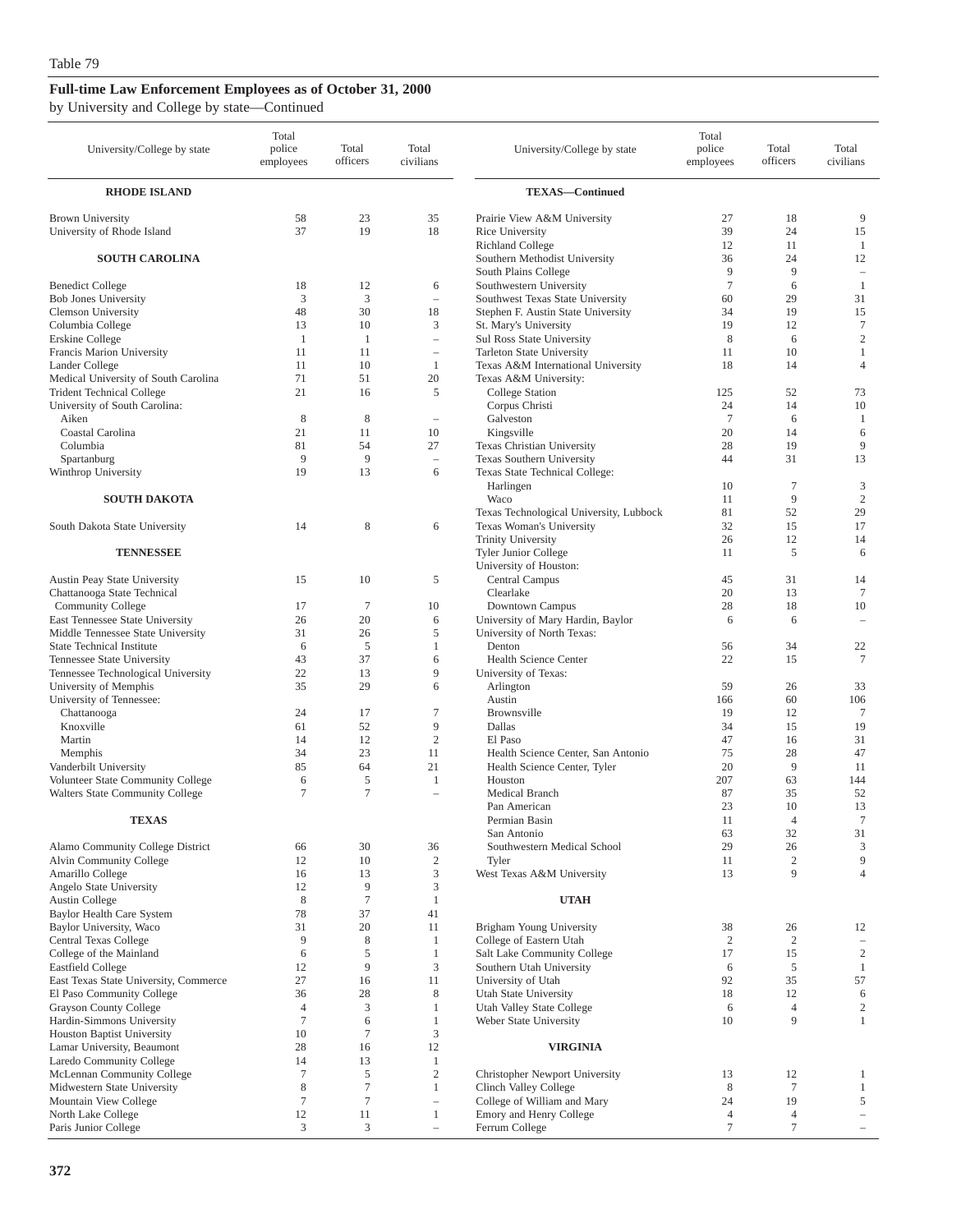### **Full-time Law Enforcement Employees as of October 31, 2000** by University and College by state—Continued

| University/College by state         | Total<br>police<br>employees | Total<br>officers | Total<br>civilians       | University/College by state    | Total<br>police<br>employees | Total<br>officers | Total<br>civilians |
|-------------------------------------|------------------------------|-------------------|--------------------------|--------------------------------|------------------------------|-------------------|--------------------|
| VIRGINIA-Continued                  |                              |                   |                          | <b>WEST VIRGINIA</b>           |                              |                   |                    |
| George Mason University             | 52                           | 43                | 9                        | <b>Bluefield State College</b> | -1                           | 1                 |                    |
| Hampton University                  | 34                           | 20                | 14                       | Concord College                | 8                            | 5                 | 3                  |
| James Madison University            | 27                           | 19                | 8                        | <b>Fairmont State College</b>  | 9                            | 8                 | $\overline{1}$     |
| Longwood College                    | 17                           | 11                | 6                        | <b>Glenville State College</b> | 3                            | 3                 |                    |
| Mary Washington College             | 20                           | 12                | 8                        | Marshall University            | 23                           | 20                | 3                  |
| Norfolk State University            | 40                           | 32                | 8                        | Potomac State College          | 5                            | 5                 |                    |
| Northern Virginia Community College | 36                           | 32                | $\overline{4}$           | West Liberty State College     | $\overline{7}$               | $\tau$            |                    |
| Old Dominion University             | 75                           | 50                | 25                       | West Virginia State College    | 13                           | 11                | 2                  |
| Radford University                  | 24                           | 18                | 6                        | West Virginia Tech             | 5                            | 5                 |                    |
| Thomas Nelson Community College     | 9                            | 8                 | 1                        | West Virginia University       | 51                           | 44                | $\tau$             |
| University of Richmond              | 32                           | 16                | 16                       |                                |                              |                   |                    |
| University of Virginia              | 117                          | 58                | 59                       | <b>WISCONSIN</b>               |                              |                   |                    |
| Virginia Commonwealth University    | 102                          | 68                | 34                       |                                |                              |                   |                    |
| Virginia Military Institute         | 6                            | 6                 | $\overline{\phantom{a}}$ | University of Wisconsin:       |                              |                   |                    |
| Virginia Polytechnic Institute and  |                              |                   |                          | Eau Claire                     | 11                           | 10                | -1                 |
| <b>State University</b>             | 49                           | 36                | 13                       | Green Bay                      | 12                           | 6                 | 6                  |
| Virginia State University           | 37                           | 23                | 14                       | La Crosse                      | 12                           | $\tau$            | 5                  |
| Virginia Western Community College  | 5                            | 5                 | $\overline{\phantom{a}}$ | Madison                        | 98                           | 50                | 48                 |
|                                     |                              |                   |                          | Milwaukee                      | 33                           | 27                | 6                  |
| <b>WASHINGTON</b>                   |                              |                   |                          | Oshkosh                        | 12                           | 10                | $\mathfrak{2}$     |
|                                     |                              |                   |                          | Parkside                       | 13                           | 9                 | $\overline{4}$     |
| Central Washington University       | 14                           | 12                | $\mathfrak{2}$           | Platteville                    | 6                            | 5                 | $\mathbf{1}$       |
| Eastern Washington University       | 9                            | 8                 | $\mathbf{1}$             | <b>Stevens Point</b>           | $\overline{7}$               | $\overline{c}$    | 5                  |
| Evergreen State College             | 17                           | 11                | 6                        | Stout                          | 10                           | 9                 | $\mathbf{1}$       |
| University of Washington            | 77                           | 51                | 26                       | Superior                       | $\overline{1}$               | 1                 |                    |
| Washington State University:        |                              |                   |                          | Whitewater                     | 10                           | 9                 | $\mathbf{1}$       |
| Pullman                             | 18                           | 17                | 1                        |                                |                              |                   |                    |
| Vancouver                           | $\overline{2}$               | $\mathfrak{2}$    | $\sim$                   | <b>WYOMING</b>                 |                              |                   |                    |
| Western Washington University       | 19                           | 13                | 6                        |                                |                              |                   |                    |
|                                     |                              |                   |                          | Sheridan College               | 2                            | $\overline{c}$    |                    |
|                                     |                              |                   |                          | University of Wyoming          | 22                           | 12                | 10                 |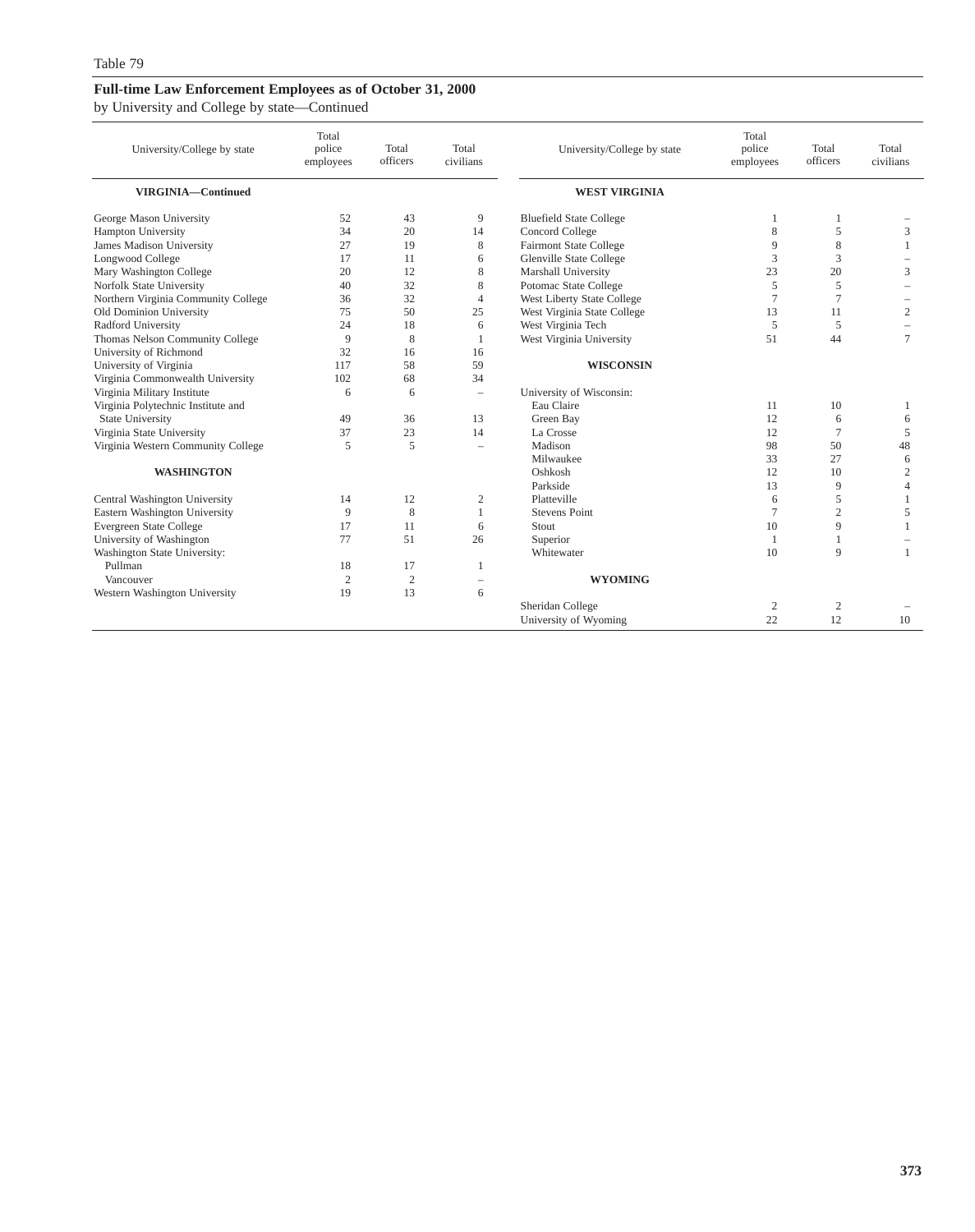### by Suburban County by state

|                                                                                                                                                                                         | County by state   | Total<br>police<br>employees                                                                                        | Total<br>officers                                                                                       | Total<br>civilians                                                                                           | County by state                                                                                                                                                                       | Total<br>police<br>employees                                                                                           | Total<br>officers                                                                                                  | Total<br>civilians                                                                                           |
|-----------------------------------------------------------------------------------------------------------------------------------------------------------------------------------------|-------------------|---------------------------------------------------------------------------------------------------------------------|---------------------------------------------------------------------------------------------------------|--------------------------------------------------------------------------------------------------------------|---------------------------------------------------------------------------------------------------------------------------------------------------------------------------------------|------------------------------------------------------------------------------------------------------------------------|--------------------------------------------------------------------------------------------------------------------|--------------------------------------------------------------------------------------------------------------|
|                                                                                                                                                                                         | <b>ALABAMA</b>    |                                                                                                                     |                                                                                                         |                                                                                                              | CALIFORNIA-Continued                                                                                                                                                                  |                                                                                                                        |                                                                                                                    |                                                                                                              |
| Autauga<br>Baldwin<br><b>Blount</b><br>Calhoun<br>Colbert<br>Dale<br>Elmore<br>Etowah<br>Houston<br>Jefferson<br>Lauderdale<br>Lawrence<br>Limestone<br>Madison<br>Mobile<br>Montgomery |                   | 38<br>204<br>54<br>38<br>38<br>17<br>66<br>128<br>121<br>612<br>38<br>54<br>54<br>210<br>429<br>251                 | 36<br>79<br>30<br>32<br>25<br>14<br>27<br>57<br>50<br>481<br>30<br>28<br>33<br>105<br>149<br>118        | $\boldsymbol{2}$<br>125<br>24<br>6<br>13<br>3<br>39<br>71<br>71<br>131<br>8<br>26<br>21<br>105<br>280<br>133 | Santa Clara<br>Santa Cruz<br>Shasta<br>Solano<br>Sonoma<br>Stanislaus<br>Sutter<br>Tulare<br>Ventura<br>Yolo<br><b>COLORADO</b><br>Adams<br>Arapahoe<br>Boulder                       | 616<br>312<br>251<br>464<br>290<br>532<br>79<br>674<br>1,317<br>215<br>410<br>594<br>318                               | 481<br>257<br>158<br>105<br>179<br>206<br>53<br>493<br>749<br>79<br>281<br>374<br>160                              | 135<br>55<br>93<br>359<br>111<br>326<br>26<br>181<br>568<br>136<br>129<br>220<br>158                         |
| Morgan<br>Russell<br>Shelby<br>St. Clair<br>Tuscaloosa                                                                                                                                  |                   | 78<br>76<br>133<br>70<br>170                                                                                        | 47<br>26<br>87<br>32<br>75                                                                              | 31<br>50<br>46<br>38<br>95                                                                                   | Douglas<br>El Paso<br>Jefferson<br>Pueblo<br>Weld                                                                                                                                     | 304<br>522<br>576<br>257<br>205                                                                                        | 200<br>386<br>403<br>133<br>101                                                                                    | 104<br>136<br>173<br>124<br>104                                                                              |
|                                                                                                                                                                                         | <b>ARIZONA</b>    |                                                                                                                     |                                                                                                         |                                                                                                              | <b>DELAWARE</b>                                                                                                                                                                       |                                                                                                                        |                                                                                                                    |                                                                                                              |
| Maricopa<br>Mohave<br>Pima<br>Pinal<br>Yuma                                                                                                                                             |                   | 2,253<br>234<br>1,150<br>317<br>234                                                                                 | 627<br>96<br>458<br>128<br>60                                                                           | 1,626<br>138<br>692<br>189<br>174                                                                            | New Castle Police Department<br><b>FLORIDA</b><br>Alachua                                                                                                                             | 530<br>662                                                                                                             | 322<br>222                                                                                                         | 208<br>440                                                                                                   |
| Benton<br>Craighead<br>Crawford<br>Crittenden<br>Faulkner<br>Jefferson<br>Lonoke<br>Miller<br>Pulaski<br>Saline<br>Sebastian<br>Washington                                              | <b>ARKANSAS</b>   | 150<br>85<br>52<br>125<br>77<br>46<br>33<br>42<br>474<br>64<br>111<br>150                                           | 59<br>21<br>21<br>32<br>35<br>41<br>18<br>21<br>375<br>40<br>28<br>85                                   | 91<br>64<br>31<br>93<br>42<br>5<br>15<br>21<br>99<br>24<br>83<br>65                                          | Bay<br><b>Brevard</b><br><b>Broward</b><br>Charlotte<br>Clay<br>Collier<br>Escambia<br>Flagler<br>Gadsden<br>Hernando<br>Hillsborough<br>Lake<br>Lee<br>Leon<br>Manatee<br>Marion     | 252<br>586<br>4,212<br>357<br>436<br>939<br>1,060<br>118<br>61<br>287<br>1,957<br>496<br>931<br>323<br>948<br>699      | 171<br>357<br>1,298<br>233<br>248<br>522<br>386<br>83<br>41<br>184<br>1,059<br>220<br>523<br>228<br>358<br>264     | 81<br>229<br>2,914<br>124<br>188<br>417<br>674<br>35<br>20<br>103<br>898<br>276<br>408<br>95<br>590<br>435   |
| Alameda<br><b>Butte</b><br>Contra Costa<br>El Dorado<br>Fresno<br>Kern<br>Los Angeles<br>Madera<br>Marin<br>Merced<br>Monterey<br>Napa<br>Orange<br>Placer<br>Riverside                 | <b>CALIFORNIA</b> | 1,459<br>224<br>1,005<br>376<br>1,020<br>1,027<br>9,931<br>114<br>289<br>219<br>462<br>108<br>3,491<br>393<br>2,534 | 873<br>97<br>687<br>156<br>438<br>492<br>6,582<br>81<br>199<br>82<br>336<br>81<br>1,733<br>214<br>1,328 | 586<br>127<br>318<br>220<br>582<br>535<br>3,349<br>33<br>90<br>137<br>126<br>27<br>1,758<br>179<br>1,206     | Martin<br>Miami-Dade<br>Nassau<br>Okaloosa<br>Orange<br>Osceola<br>Palm Beach<br>Pasco<br>Pinellas<br>Polk<br>Santa Rosa<br>Sarasota<br>Seminole<br>St. Johns<br>St. Lucie<br>Volusia | 490<br>4,813<br>167<br>277<br>1,828<br>403<br>2,567<br>890<br>1,590<br>1,374<br>211<br>832<br>788<br>268<br>466<br>560 | 230<br>3,032<br>102<br>209<br>1,230<br>258<br>1,031<br>373<br>864<br>508<br>139<br>388<br>313<br>179<br>220<br>387 | 260<br>1,781<br>65<br>68<br>598<br>145<br>1,536<br>517<br>726<br>866<br>72<br>444<br>475<br>89<br>246<br>173 |
| Sacramento<br>San Bernardino<br>San Diego<br>San Joaquin<br>San Luis Obispo<br>San Mateo<br>Santa Barbara                                                                               |                   | 1,875<br>2,567<br>3,839<br>636<br>366<br>573<br>668                                                                 | 1,394<br>1,454<br>2,335<br>246<br>268<br>414<br>484                                                     | 481<br>1,113<br>1,504<br>390<br>98<br>159<br>184                                                             | <b>GEORGIA</b><br>Barrow<br><b>Bartow</b><br>Bibb<br>Carroll<br>Catoosa                                                                                                               | 84<br>180<br>272<br>117<br>94                                                                                          | 45<br>118<br>236<br>107<br>52                                                                                      | 39<br>62<br>36<br>10<br>42                                                                                   |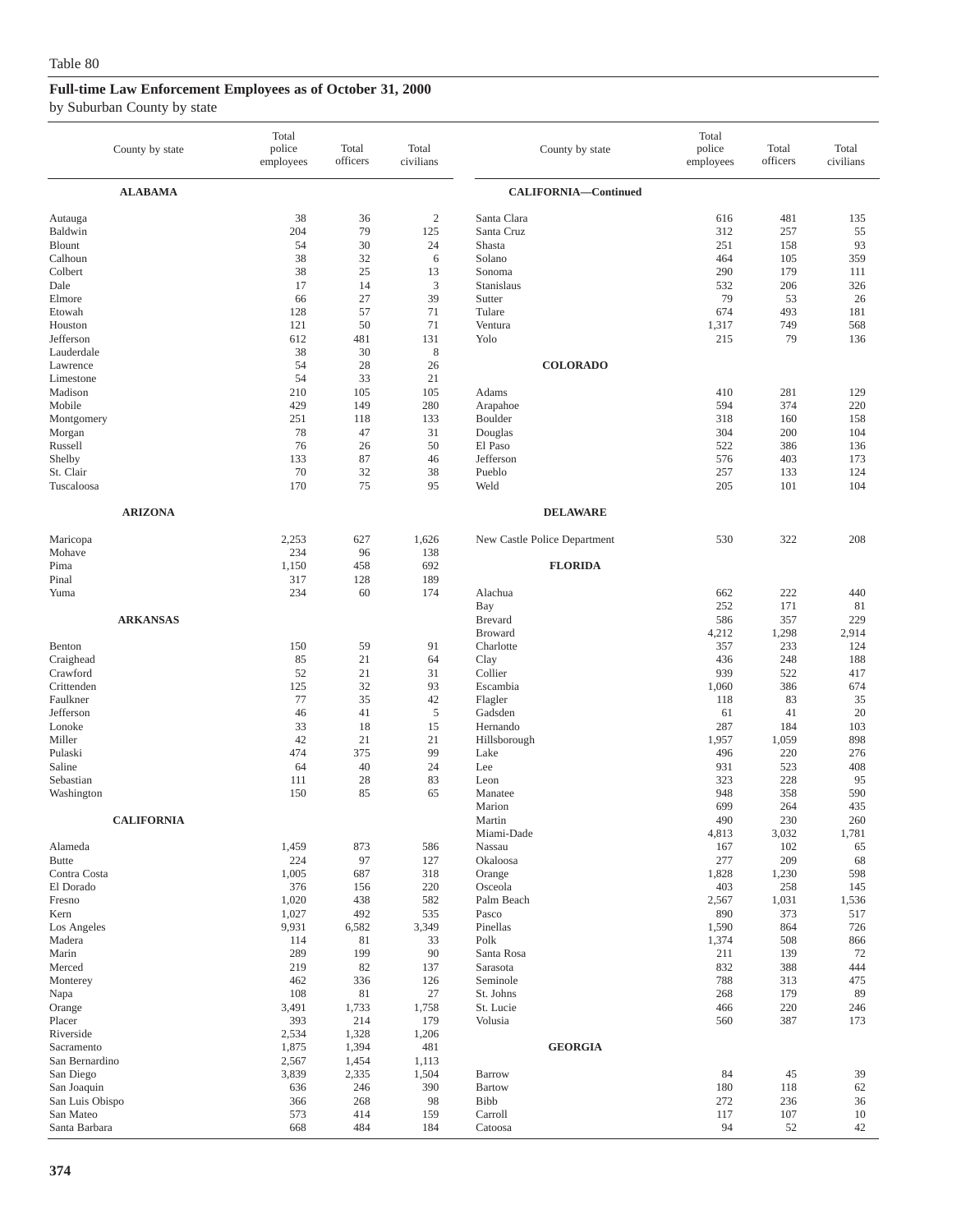| by Suburban County by state—Continued |  |
|---------------------------------------|--|
|---------------------------------------|--|

| County by state                                             | Total<br>police<br>employees         | Total<br>officers                    | Total<br>civilians                            | County by state                                       | Total<br>police<br>employees | Total<br>officers           | Total<br>civilians             |
|-------------------------------------------------------------|--------------------------------------|--------------------------------------|-----------------------------------------------|-------------------------------------------------------|------------------------------|-----------------------------|--------------------------------|
| GEORGIA-Continued                                           |                                      |                                      |                                               | <b>ILLINOIS-Continued</b>                             |                              |                             |                                |
| Chatham                                                     | 370                                  | 312                                  | 58                                            | Tazewell                                              | 70                           | 38                          | 32                             |
| Chatham Police Department                                   | 217                                  | 128                                  | 89                                            | Will                                                  | 434                          | 272                         | 162                            |
| Chattahoochee                                               | 10                                   | 4                                    | 6                                             | Winnebago                                             | 262                          | 120                         | 142                            |
| Cherokee                                                    | 243                                  | 197                                  | 46                                            | Woodford                                              | 35                           | 21                          | 14                             |
| Clayton<br>Cobb<br>Cobb Police Department                   | 285<br>501<br>576                    | 254<br>302<br>515                    | 31<br>199<br>61                               | <b>INDIANA</b>                                        |                              |                             |                                |
| Coweta                                                      | 156                                  | 91                                   | 65                                            | Allen                                                 | 292                          | 120                         | 172                            |
| Dade                                                        | 42                                   | 20                                   | 22                                            | Clark                                                 | 84                           | 32                          | 52                             |
| DeKalb                                                      | 713                                  | 235                                  | 478                                           | Clay                                                  | 27                           | 11                          | 16                             |
| DeKalb Police Department                                    | 841                                  | 726                                  | 115                                           | Clinton                                               | 52                           | 15                          | 37                             |
| Dougherty                                                   | 256                                  | 241                                  | 15                                            | Dearborn                                              | 61                           | 21                          | 40                             |
| Douglas                                                     | 260                                  | 187                                  | 73                                            | Delaware                                              | 110                          | 43                          | 67                             |
| Effingham                                                   | 81                                   | 50                                   | 31                                            | Elkhart                                               | 164                          | 70                          | 94                             |
| Fayette                                                     | 145                                  | 108                                  | 37                                            | Floyd                                                 | 71                           | 23                          | 48                             |
| Forsyth                                                     | 219                                  | 138                                  | 81                                            | Hamilton                                              | 70                           | 57                          | 13                             |
| Fulton                                                      | 884                                  | 522                                  | 362                                           | Hancock                                               | 65                           | 32                          | 33                             |
| <b>Fulton Police Department</b>                             | 360                                  | 288                                  | 72                                            | Harrison                                              | 65                           | 21                          | 44                             |
| <b>Gwinnett Police Department</b>                           | 655                                  | 466                                  | 189                                           | Howard                                                | 110                          | 35                          | 75                             |
| Harris                                                      | 54                                   | 35                                   | 19                                            | Huntington                                            | 37                           | 15                          | 22                             |
| Henry                                                       | 112                                  | 64                                   | 48                                            | Lake                                                  | 482                          | 180                         | 302                            |
| Henry Police Department                                     | 157                                  | 136                                  | 21                                            | Madison                                               | 106                          | 51                          | 55                             |
| Houston                                                     | 196                                  | 96                                   | 100                                           | Monroe                                                | 82                           | 30                          | 52                             |
| Jones                                                       | 62                                   | 30                                   | 32                                            | Porter                                                | 150                          | 107                         | 43                             |
| Lee                                                         | 59                                   | 29                                   | 30                                            | St. Joseph                                            | 212                          | 125                         | 87                             |
| Madison                                                     | 35                                   | 25                                   | 10                                            | Tipton                                                | 21                           | 9                           | 12                             |
| Muscogee                                                    | 244                                  | 148                                  | 96                                            | Vanderburgh                                           | 261                          | 106                         | 155                            |
| Newton                                                      | 105                                  | 65                                   | 40                                            | Warrick                                               | 84                           | 36                          | 48                             |
| Oconee<br>Paulding<br>Pickens<br>Richmond                   | 47<br>164<br>35<br>710               | 31<br>102<br>22<br>525               | 16<br>62<br>13<br>185                         | Wells<br><b>IOWA</b>                                  | 38                           | 13                          | 25                             |
| Rockdale                                                    | 152                                  | 140                                  | 12                                            | <b>Black Hawk</b>                                     | 138                          | 105                         | 33                             |
| Spalding                                                    | 137                                  | 121                                  | 16                                            | Dallas                                                | 41                           | 16                          | 25                             |
| Twiggs                                                      | 25                                   | 8                                    | 17                                            | Dubuque                                               | 52                           | 44                          | $\,$ 8 $\,$                    |
| Walton                                                      | 108                                  | 92                                   | 16                                            | Guthrie                                               | 10                           | 5                           | $\overline{5}$                 |
| <b>IDAHO</b>                                                |                                      |                                      |                                               | Johnson<br>Linn<br>Polk                               | 81<br>163<br>330             | 53<br>107<br>175            | 28<br>56<br>155<br>99          |
| Ada<br>Bannock<br>Canyon                                    | 235<br>62<br>123                     | 112<br>37<br>57                      | 123<br>25<br>66                               | Pottawattamie<br>Scott<br>Warren<br>Woodbury          | 141<br>138<br>29<br>116      | 42<br>43<br>20<br>35        | 95<br>9<br>81                  |
| <b>ILLINOIS</b>                                             |                                      |                                      |                                               | <b>KANSAS</b>                                         |                              |                             |                                |
| Boone<br>Champaign<br>Clinton<br>Cook<br>De Kalb<br>Du Page | 47<br>59<br>22<br>5,985<br>71<br>562 | 30<br>51<br>11<br>2,620<br>53<br>453 | 17<br>$\,$ 8 $\,$<br>11<br>3,365<br>18<br>109 | Butler<br>Douglas<br>Harvey<br>Johnson<br>Leavenworth | 56<br>115<br>32<br>480<br>93 | 41<br>77<br>15<br>400<br>50 | 15<br>$38\,$<br>17<br>80<br>43 |
| Grundy<br>Henry<br>Jersey<br>Kane<br>Kankakee               | 41<br>58<br>19<br>266<br>118         | 29<br>55<br>12<br>94<br>61           | 12<br>3<br>$\boldsymbol{7}$<br>172<br>57      | Miami<br>Sedgwick<br>Shawnee<br>Wyandotte             | 35<br>488<br>142<br>121      | 21<br>172<br>111<br>46      | 14<br>316<br>31<br>75          |
| Kendall<br>Lake<br>Macon                                    | 73<br>412<br>157                     | 66<br>172<br>48                      | $\boldsymbol{7}$<br>240<br>109                | <b>KENTUCKY</b><br>Boone                              | 41                           | 37                          | 4                              |
| Madison                                                     | 104                                  | 75                                   | 29                                            | <b>Boone Police Department</b>                        | 63                           | 59                          | $\overline{4}$                 |
| McHenry                                                     | 164                                  | 118                                  | 46                                            | Bourbon                                               | 6                            | 5                           | $\mathbf{1}$                   |
| McLean                                                      | 69                                   | 55                                   | 14                                            | Boyd                                                  | 18                           | 18                          | $\overline{\phantom{0}}$       |
| Menard                                                      | 13                                   | $\tau$                               | 6                                             | <b>Bullitt</b>                                        | 31                           | 27                          | $\overline{4}$                 |
| Monroe                                                      | 24                                   | 12                                   | 12                                            | Campbell                                              | 10                           | $\overline{9}$              | $\mathbf{1}$                   |
| Ogle                                                        | 59                                   | 44                                   | 15                                            | Campbell Police Department                            | 37                           | 28                          | 9                              |
| Peoria                                                      | 205                                  | 65                                   | 140                                           | Carter                                                | $7\phantom{.0}$              | 5                           | $\overline{2}$                 |
| Rock Island                                                 | 137                                  | 54                                   | 83                                            | Christian                                             | 18                           | 16                          | $\boldsymbol{2}$               |
| Sangamon                                                    | 209                                  | 75                                   | 134                                           | Christian Police Department                           | 9                            | 8                           | $\mathbf{1}$                   |
| St. Clair                                                   | 157                                  | 145                                  | 12                                            | Clark                                                 | 13                           | 11                          | $\overline{c}$                 |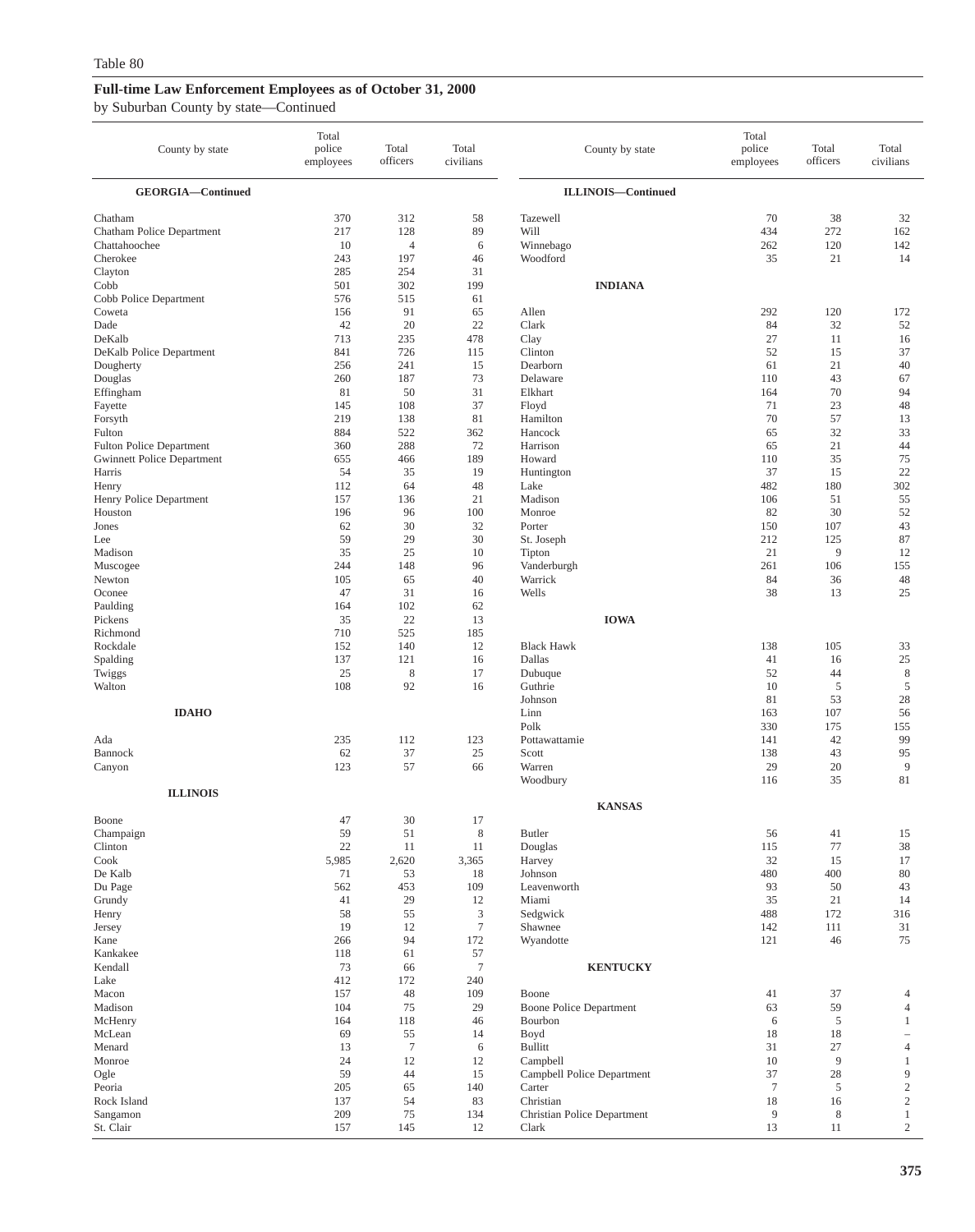| County by state                                 | Total<br>police<br>employees | Total<br>officers | Total<br>civilians                |                         | County by state    | Total<br>police<br>employees | Total<br>officers | Total<br>civilians   |
|-------------------------------------------------|------------------------------|-------------------|-----------------------------------|-------------------------|--------------------|------------------------------|-------------------|----------------------|
| <b>KENTUCKY-Continued</b>                       |                              |                   |                                   |                         | <b>MICHIGAN</b>    |                              |                   |                      |
| Daviess<br>Fayette                              | 43<br>78                     | 31<br>47          | 12<br>31                          | Allegan<br>Bay          |                    | 105<br>85                    | 61<br>37          | 44<br>48             |
| Gallatin                                        | 3                            | 3                 |                                   | Berrien                 |                    | 163                          | 68                | 95                   |
| Grant                                           | 21                           | 19                | $\sqrt{2}$                        | Calhoun                 |                    | 163                          | 57                | 106                  |
| Greenup                                         | 13                           | 13                | $\overline{\phantom{0}}$          | Clinton                 |                    | 59                           | 27                | 32                   |
| Henderson<br>Jefferson                          | 25<br>252                    | 22<br>203         | 3<br>49                           | Eaton<br>Genesee        |                    | 125<br>279                   | 71<br>136         | 54<br>143            |
| Jefferson Police Department                     | 623                          | 469               | 154                               | Ingham                  |                    | 214                          | 120               | 94                   |
| Jessamine                                       | 23                           | 19                | $\overline{4}$                    | Jackson                 |                    | 115                          | 55                | 60                   |
| Kenton                                          | 23                           | 20                | 3                                 | Kalamazoo               |                    | 179                          | 143               | 36                   |
| Kenton Police Department                        | 35                           | 33                | $\overline{c}$                    | Kent                    |                    | 314                          | 167               | 147                  |
| Madison                                         | 16                           | 15                | $\mathbf{1}$                      | Lapeer                  |                    | 82                           | 55                | 27                   |
| Oldham                                          | 16                           | 15                | 1                                 | Lenawee                 |                    | 98                           | 48                | 50                   |
| Oldham Police Department                        | 32                           | 29                | 3                                 | Livingston              |                    | 113                          | 67                | 46                   |
| Pendleton<br>Scott                              | 6<br>26                      | $\sqrt{5}$<br>25  | 1<br>1                            | Macomb<br>Midland       |                    | 411<br>56                    | 203<br>36         | 208<br>20            |
| Woodford                                        | 6                            | 6                 | $\overline{\phantom{0}}$          | Monroe                  |                    | 202                          | 96                | 106                  |
| Woodford Police Department                      | 24                           | 22                | $\mathbf{2}$                      | Muskegon                |                    | 114                          | 49                | 65                   |
|                                                 |                              |                   |                                   | Oakland                 |                    | 860                          | 456               | 404                  |
| <b>LOUISIANA</b>                                |                              |                   |                                   | Ottawa                  |                    | 117                          | 106               | 11                   |
|                                                 |                              |                   |                                   | Saginaw                 |                    | 144                          | 93                | 51                   |
| Acadia<br>Ascension                             | 117<br>241                   | 88<br>186         | 29<br>55                          | St. Clair               |                    | 122                          | 68                | 54                   |
| <b>Bossier</b>                                  | 169                          | 169               | $\hspace{1.0cm} - \hspace{1.0cm}$ | Van Buren               |                    | 79                           | 41                | 38                   |
| Caddo                                           | 599                          | 392               | 207                               | Washtenaw               |                    | 266                          | 142               | 124                  |
| Calcasieu                                       | 699                          | 699               | $\overline{\phantom{0}}$          | Wayne                   |                    | 1,155                        | 806               | 349                  |
| East Baton Rouge                                | 720                          | 720               | $\overline{\phantom{a}}$          |                         | <b>MINNESOTA</b>   |                              |                   |                      |
| Jefferson                                       | 1,459                        | 996               | 463                               |                         |                    |                              |                   |                      |
| Lafayette                                       | 451                          | 451               | $\overline{\phantom{0}}$          | Anoka                   |                    | 200                          | 97                | 103                  |
| Lafourche                                       | 265                          | 217               | 48                                | Benton                  |                    | 61                           | 20                | 41                   |
| Livingston                                      | 168                          | 100               | 68                                | Carver                  |                    | 128                          | 72                | 56                   |
| Ouachita<br>Plaquemines                         | 296<br>224                   | 296<br>221        | $\overline{\phantom{0}}$<br>3     | Chisago                 |                    | 62                           | 33                | 29                   |
| Rapides                                         | 404                          | 319               | 85                                | Clay                    |                    | 55                           | 29                | 26                   |
| St. Charles                                     | 267                          | 179               | 88                                | Dakota                  |                    | 144                          | 70                | 74                   |
| St. James                                       | 104                          | 49                | 55                                | Hennepin<br>Houston     |                    | 686<br>21                    | 305<br>11         | 381<br>10            |
| St. John the Baptist                            | 209                          | 207               | $\sqrt{2}$                        | Isanti                  |                    | 50                           | 17                | 33                   |
| St. Landry                                      | 131                          | 130               | $\mathbf{1}$                      | Olmsted                 |                    | 96                           | 46                | 50                   |
| St. Martin                                      | 205                          | 172               | 33                                | Polk                    |                    | 29                           | 24                | 5                    |
| St. Tammany                                     | 494                          | 408               | 86                                | Ramsey                  |                    | 379                          | 288               | 91                   |
| Terrebonne<br>Webster                           | 317<br>104                   | 298               | 19                                | Scott                   |                    | 114                          | 36                | 78                   |
| West Baton Rouge                                | 169                          | 38<br>133         | 66<br>36                          | Sherburne               |                    | 138                          | 46                | 92                   |
|                                                 |                              |                   |                                   | <b>Stearns</b>          |                    | 121                          | 45                | 76                   |
| <b>MAINE</b>                                    |                              |                   |                                   | St. Louis<br>Washington |                    | 189<br>213                   | 97<br>81          | 92<br>132            |
|                                                 |                              |                   |                                   | Wright                  |                    | 147                          | 87                | 60                   |
| Androscoggin                                    | 21                           | 14                | $\overline{7}$                    |                         |                    |                              |                   |                      |
| Cumberland                                      | 63                           | 50                | 13                                |                         | <b>MISSISSIPPI</b> |                              |                   |                      |
| <b>MARYLAND</b>                                 |                              |                   |                                   | Desoto                  |                    | 130                          | 121               | $\overline{9}$       |
| Allegany                                        | 27                           | 20                | $\tau$                            | Jackson                 |                    | 118                          | 58                | 60                   |
| Anne Arundel                                    | 89                           | 67                | 22                                | Lamar                   |                    | 43                           | 19                | 24                   |
| Anne Arundel Police Department                  | 855                          | 641               | 214                               | Madison                 |                    | 83                           | 35                | 48                   |
| <b>Baltimore County Police Department</b>       | 2,053                        | 1,727             | 326                               | Rankin                  |                    | 128                          | 64                | 64                   |
| <b>Baltimore County Sheriff</b><br>Calvert      | 76<br>89                     | 61<br>76          | 15<br>13                          |                         | <b>MISSOURI</b>    |                              |                   |                      |
| Carroll                                         | 55                           | 45                | 10                                |                         |                    |                              |                   |                      |
| Cecil                                           | 78                           | 62                | 16                                | Andrew                  |                    | 13                           | 10                | 3                    |
| Charles                                         | 314                          | 214               | 100                               | Boone                   |                    | 108                          | 50                | 58                   |
| Frederick                                       | 175                          | 135               | 40                                | Cass                    |                    | 63                           | 52                | 11                   |
| Harford                                         | 274                          | 208               | 66                                | Christian               |                    | 42                           | 32                | 10                   |
| Howard                                          | 60                           | 35                | 25                                | Clay                    |                    | 166                          | 127               | 39                   |
| Howard Police Department                        | 420                          | 323               | 97                                | Franklin                |                    | 115                          | 102               | 13                   |
| Montgomery                                      | 130                          | 111               | 19                                | Jackson                 |                    | 114<br>99                    | 80<br>85          | 34<br>14             |
| Montgomery Police Department<br>Prince George's | 1,431<br>192                 | 1,125<br>129      | 306<br>63                         | Jasper<br>Jefferson     |                    | 222                          | 150               | 72                   |
| Prince George's Police Department               | 1,713                        | 1,400             | 313                               | Lafayette               |                    | 27                           | 24                | $\boldsymbol{\beta}$ |
| Queen Anne's                                    | 38                           | 35                | 3                                 | Platte                  |                    | 109                          | 75                | 34                   |
| Washington                                      | 195                          | 70                | 125                               | Ray                     |                    | 22                           | 10                | 12                   |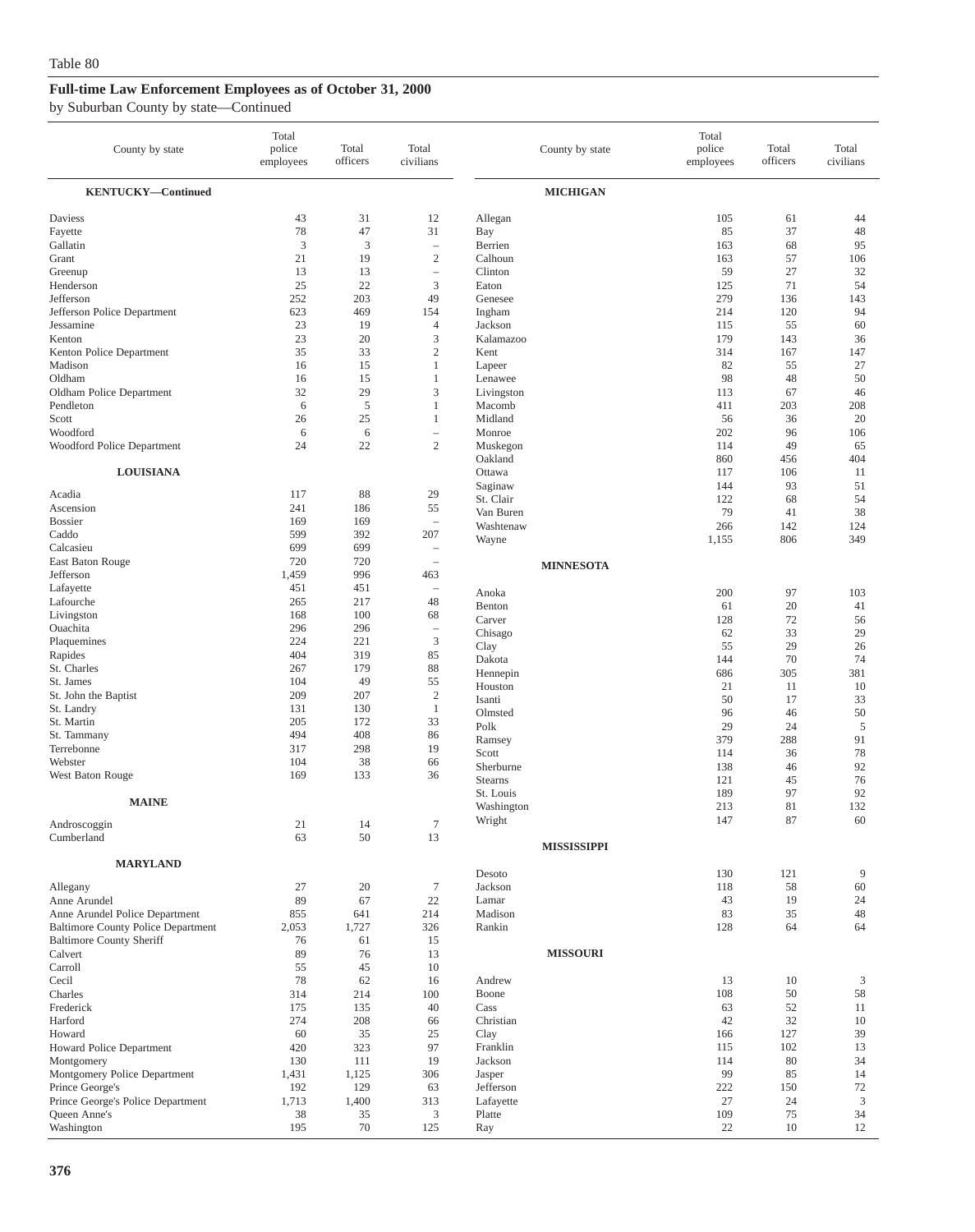| County by state                                                        | Total<br>police<br>employees | Total<br>officers      | Total<br>civilians   | County by state                                        | Total<br>police<br>employees | Total<br>officers | Total<br>civilians         |
|------------------------------------------------------------------------|------------------------------|------------------------|----------------------|--------------------------------------------------------|------------------------------|-------------------|----------------------------|
| MISSOURI-Continued                                                     |                              |                        |                      | <b>NEW JERSEY-Continued</b>                            |                              |                   |                            |
| St. Charles<br>St. Louis County Police Department<br>Warren<br>Webster | 185<br>942<br>57<br>24       | 129<br>701<br>34<br>15 | 56<br>241<br>23<br>9 | <b>Union Prosecutor</b><br>Warren<br>Warren Prosecutor | 216<br>19<br>60              | 125<br>15<br>36   | 91<br>$\overline{4}$<br>24 |
|                                                                        |                              |                        |                      | <b>NEW MEXICO</b>                                      |                              |                   |                            |
| <b>MONTANA</b>                                                         |                              |                        |                      | Bernalillo                                             | 336                          | 268               | 68                         |
| Cascade                                                                | 128<br>165                   | 34                     | 94<br>120            | Sandoval                                               | 56<br>98                     | 40<br>67          | 16<br>31                   |
| Missoula<br>Yellowstone                                                | 145                          | 45<br>51               | 94                   | Santa Fe<br>Valencia                                   | 47                           | 36                | 11                         |
| <b>NEBRASKA</b>                                                        |                              |                        |                      | <b>NEW YORK</b>                                        |                              |                   |                            |
| Cass                                                                   | 35                           | 19                     | 16                   | Albany                                                 | 157                          | 99                | 58                         |
| Dakota                                                                 | 25                           | 12                     | 13                   | <b>Broome</b>                                          | 67                           | 51                | 16                         |
| Douglas<br>Lancaster                                                   | 180<br>85                    | 119<br>68              | 61<br>17             | Cayuga                                                 | 53<br>51                     | 32<br>44          | 21<br>$\overline{7}$       |
| Sarpy                                                                  | 158                          | 111                    | 47                   | Chemung<br>Dutchess                                    | 116                          | 102               | 14                         |
| Washington                                                             | 34                           | 21                     | 13                   | Erie                                                   | 230                          | 172               | 58                         |
|                                                                        |                              |                        |                      | Genesee                                                | 57                           | 39                | 18                         |
| <b>NEVADA</b>                                                          |                              |                        |                      | Herkimer<br>Livingston                                 | 11<br>59                     | 6<br>41           | 5<br>18                    |
| Nye                                                                    | 133                          | 90                     | 43                   | Madison                                                | 33                           | 27                | 6                          |
| Washoe                                                                 | 697                          | 441                    | 256                  | Monroe                                                 | 338                          | 269               | 69                         |
|                                                                        |                              |                        |                      | Montgomery                                             | 31                           | 24                | $\tau$                     |
| <b>NEW JERSEY</b>                                                      |                              |                        |                      | Nassau<br>Niagara                                      | 3,629<br>138                 | 2,951<br>106      | 678<br>32                  |
| Atlantic                                                               | 112                          | 84                     | 28                   | Oneida                                                 | 175                          | 119               | 56                         |
| <b>Atlantic Prosecutor</b>                                             | 162                          | 71                     | 91                   | Onondaga                                               | 268                          | 238               | 30                         |
| Bergen                                                                 | 443                          | 366                    | 77                   | Ontario                                                | 91                           | 60                | 31                         |
| Bergen Police Department<br><b>Bergen Prosecutor</b>                   | 124<br>273                   | 83<br>125              | 41<br>148            | Orange<br>Orleans                                      | 110<br>40                    | 100<br>28         | 10<br>12                   |
| Burlington                                                             | 75                           | 62                     | 13                   | Oswego                                                 | 75                           | 65                | 10                         |
| <b>Burlington Prosecutor</b>                                           | 130                          | 49                     | 81                   | Putnam                                                 | 93                           | 77                | 16                         |
| Camden                                                                 | 218                          | 189                    | 29                   | Rensselaer                                             | 39                           | 34                | 5                          |
| Camden Prosecutor                                                      | 252<br>119                   | 173<br>108             | 79<br>11             | Rockland                                               | 75<br>99                     | 68<br>73          | $\tau$                     |
| Cape May<br>Cape May Prosecutor                                        | 50                           | 18                     | 32                   | Saratoga<br>Schoharie                                  | 29                           | 16                | 26<br>13                   |
| Cumberland                                                             | 54                           | 47                     | $7\phantom{.0}$      | Suffolk                                                | 182                          | 129               | 53                         |
| <b>Cumberland Prosecutor</b>                                           | 60                           | 19                     | 41                   | Tioga                                                  | 53                           | 35                | 18                         |
| Essex                                                                  | 523                          | 444                    | 79                   | Warren                                                 | 84                           | 65                | 19                         |
| <b>Essex Police Department</b><br><b>Essex Prosecutor</b>              | 42<br>398                    | 40<br>276              | 2<br>122             | Wayne<br>Westchester Public Safety                     | 62<br>287                    | 49<br>237         | 13<br>50                   |
| Gloucester                                                             | 214                          | 186                    | 28                   |                                                        |                              |                   |                            |
| Gloucester Prosecutor                                                  | 97                           | 55                     | 42                   | <b>NORTH CAROLINA</b>                                  |                              |                   |                            |
| Hudson                                                                 | 249                          | 186                    | 63                   |                                                        |                              |                   |                            |
| Hudson Prosecutor<br>Hunterdon                                         | 272<br>31                    | 94<br>24               | 178<br>$\tau$        | Alamance<br>Alexander                                  | 129<br>33                    | 80<br>22          | 49                         |
| Hunterdon Prosecutor                                                   | 48                           | 19                     | 29                   | Brunswick                                              | 91                           | 71                | 11<br>20                   |
| Mercer                                                                 | 127                          | 98                     | 29                   | Buncombe                                               | 294                          | 214               | 80                         |
| Mercer Prosecutor                                                      | 148                          | 96                     | 52                   | <b>Burke</b>                                           | 96                           | 73                | 23                         |
| Middlesex                                                              | 231                          | 192                    | 39                   | Cabarrus                                               | 142                          | 137               | 5                          |
| Middlesex Prosecutor<br>Monmouth                                       | 210<br>658                   | 132<br>451             | 78<br>207            | Caldwell<br>Catawba                                    | 93<br>114                    | 51<br>98          | 42<br>16                   |
| Monmouth Prosecutor                                                    | 267                          | 75                     | 192                  | Chatham                                                | 76                           | 52                | 24                         |
| Morris                                                                 | 296                          | 213                    | 83                   | Cumberland                                             | 458                          | 300               | 158                        |
| Morris Prosecutor                                                      | 148                          | 98                     | 50                   | Currituck                                              | 51                           | 38                | 13                         |
| Ocean<br>Ocean Prosecutor                                              | 178<br>137                   | 82<br>65               | 96<br>72             | Davidson<br>Davie                                      | 173<br>42                    | 112<br>27         | 61<br>15                   |
| Passaic                                                                | 749                          | 540                    | 209                  | Durham                                                 | 384                          | 138               | 246                        |
| Passaic Prosecutor                                                     | 206                          | 85                     | 121                  | Edgecombe                                              | 96                           | 44                | 52                         |
| Salem                                                                  | 151                          | 129                    | 22                   | Forsyth                                                | 456                          | 221               | 235                        |
| Salem Prosecutor                                                       | 41                           | 15                     | 26                   | Franklin<br>Guilford                                   | 80<br>406                    | 38<br>222         | 42<br>184                  |
| Somerset<br>Somerset Prosecutor                                        | 193<br>111                   | 145<br>69              | 48<br>42             | Johnston                                               | 150                          | 77                | 73                         |
| <b>Sussex</b>                                                          | 122                          | 108                    | 14                   | Lincoln                                                | 116                          | 62                | 54                         |
| <b>Sussex Prosecutor</b>                                               | 49                           | 30                     | 19                   | Madison                                                | 20                           | 11                | 9                          |
| Union                                                                  | 182                          | 158                    | 24                   | Mecklenburg <sup>1</sup>                               | 883                          | 276               | 607                        |
| <b>Union Police Department</b>                                         | 472                          | 425                    | 47                   | Nash                                                   | 108                          | 62                | 46                         |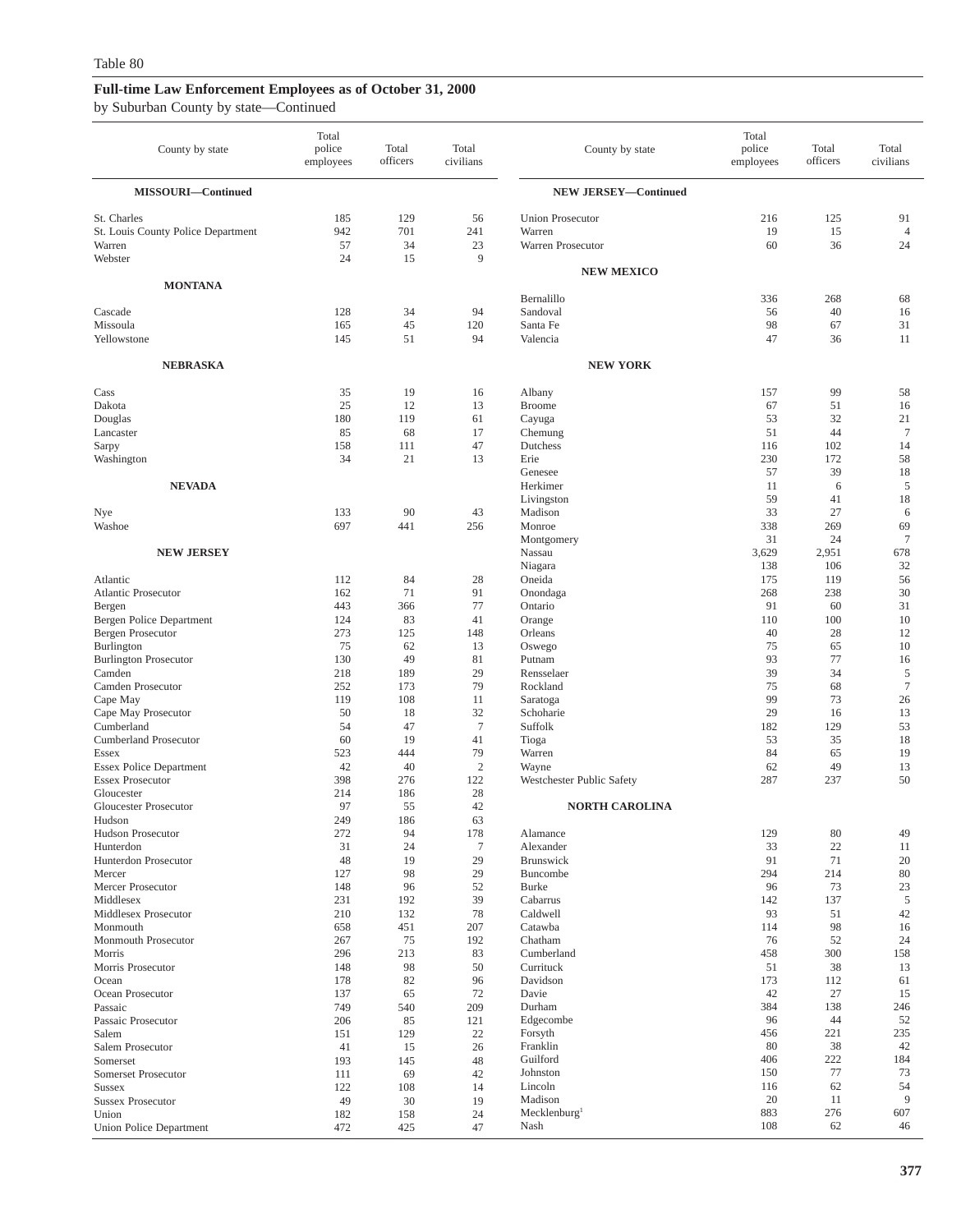| County by state                 | Total<br>police<br>employees | Total<br>officers | Total<br>civilians | County by state                                               | Total<br>police<br>employees | Total<br>officers | Total<br>civilians           |
|---------------------------------|------------------------------|-------------------|--------------------|---------------------------------------------------------------|------------------------------|-------------------|------------------------------|
| <b>NORTH CAROLINA-Continued</b> |                              |                   |                    | OKLAHOMA-Continued                                            |                              |                   |                              |
| New Hanover                     | 301                          | 223               | 78                 | Rogers                                                        | 20                           | 17                | 3                            |
| Onslow                          | 138                          | 95                | 43                 | Sequoyah                                                      | 22                           | 8                 | 14                           |
| Orange                          | 126                          | 101               | 25                 | Tulsa                                                         | 166                          | 142               | 24                           |
| Pitt                            | 218                          | 105               | 113                | Wagoner                                                       | 19                           | 11                | 8                            |
| Randolph<br>Rowan               | 180<br>140                   | 130<br>100        | 50<br>40           | <b>OREGON</b>                                                 |                              |                   |                              |
| <b>Stokes</b>                   | 56                           | 40                | 16                 |                                                               |                              |                   |                              |
| Union                           | 155                          | 113               | 42                 | Clackamas                                                     | 236                          | 193               | 43                           |
| Wake                            | 472                          | 257               | 215                | Columbia                                                      | 20                           | 17                | $\mathfrak z$                |
| Wayne                           | 127                          | 67                | 60                 | Jackson                                                       | 65                           | 47                | 18                           |
| Yadkin                          | 50                           | 32                | 18                 | Lane                                                          | 100                          | 73                | 27                           |
| <b>NORTH DAKOTA</b>             |                              |                   |                    | Marion<br>Multnomah                                           | 114<br>131                   | 84<br>102         | 30<br>29                     |
|                                 |                              |                   |                    | Polk                                                          | 31                           | 25                | 6                            |
| Burleigh                        | 58                           | 35                | 23                 | Washington                                                    | 237                          | 175               | 62                           |
| Cass                            | 71                           | 50                | 21                 | Yamhill                                                       | 58                           | 44                | 14                           |
| <b>Grand Forks</b>              | 28                           | 22                | 6                  |                                                               |                              |                   |                              |
| Morton                          | 31                           | 18                | 13                 | <b>PENNSYLVANIA</b>                                           |                              |                   |                              |
| <b>OHIO</b>                     |                              |                   |                    | Allegheny                                                     | 203                          | 173               | 30                           |
|                                 |                              |                   |                    | Allegheny Police Department                                   | 266                          | 205               | 61                           |
| Allen                           | 157                          | 73                | 84                 | Beaver                                                        | 32                           | 24                | $\,$ 8 $\,$                  |
| Ashtabula                       | 91                           | 50                | 41                 | Cambria                                                       | 21                           | 15                | 6                            |
| Auglaize                        | 56                           | 20                | 36                 | Centre                                                        | 13                           | 11                | $\sqrt{2}$                   |
| Belmont                         | 70                           | 59                | 11                 | Cumberland                                                    | 28                           | 24<br>31          | $\overline{4}$<br>$\sqrt{2}$ |
| <b>Brown</b><br><b>Butler</b>   | 52<br>245                    | 35<br>103         | 17<br>142          | Delaware Criminal Investigation Division<br>Lebanon Detective | 33<br>6                      | 5                 | $\mathbf{1}$                 |
| Carroll                         | 24                           | 16                | 8                  | Lehigh Detective                                              | 8                            | 8                 | $\overline{\phantom{a}}$     |
| Clark                           | 158                          | 129               | 29                 | Washington                                                    | 34                           | 30                | $\overline{4}$               |
| Clermont                        | 190                          | 84                | 106                | Westmoreland                                                  | 60                           | 51                | 9                            |
| Columbiana                      | 31                           | 21                | 10                 | Westmoreland Detective                                        | 59                           | 15                | 44                           |
| Crawford<br>Cuyahoga            | 66<br>1,101                  | 18<br>158         | 48<br>943          | <b>SOUTH CAROLINA</b>                                         |                              |                   |                              |
| Delaware                        | 109                          | 56                | 53                 |                                                               |                              |                   |                              |
| Fairfield                       | 118                          | 97                | 21                 | Aiken                                                         | 128                          | 98                | 30                           |
| Franklin                        | 748                          | 412               | 336                | Anderson                                                      | 153                          | 128               | 25                           |
| Fulton                          | 32                           | 21                | 11                 | Berkeley                                                      | 153                          | 97                | 56                           |
| Geauga                          | 95                           | 42                | 53                 | Charleston                                                    | 331                          | 238               | 93                           |
| Greene<br>Hamilton              | 159<br>976                   | 139<br>275        | 20<br>701          | Cherokee<br>Dorchester                                        | 84<br>138                    | 39<br>67          | 45<br>71                     |
| Jefferson                       | 93                           | 34                | 59                 | Edgefield                                                     | 43                           | 21                | 22                           |
| Lake                            | 188                          | 51                | 137                | Florence                                                      | 203                          | 101               | 102                          |
| Lawrence                        | 44                           | 36                | 8                  | Greenville                                                    | 405                          | 330               | 75                           |
| Licking                         | 151                          | 112               | 39                 | Lexington                                                     | 349                          | 207               | 142                          |
| Lorain<br>Lucas                 | 220<br>454                   | 73<br>286         | 147<br>168         | Pickens<br>Richland                                           | 99<br>427                    | 72<br>394         | 27<br>33                     |
| Madison                         | 29                           | 22                | 7                  | Spartanburg                                                   | 287                          | 263               | 24                           |
| Mahoning                        | 243                          | 235               | $\,$ 8 $\,$        | Sumter                                                        | 116                          | 108               | $\,$ 8 $\,$                  |
| Medina                          | 162                          | 71                | 91                 |                                                               |                              |                   |                              |
| Miami                           | 124                          | 44                | 80                 | <b>SOUTH DAKOTA</b>                                           |                              |                   |                              |
| Pickaway                        | 81                           | 46<br>52          | 35                 | Lincoln                                                       | $\boldsymbol{7}$             |                   |                              |
| Portage<br>Richland             | 130<br>121                   | 52                | 78<br>69           | Minnehaha                                                     | 123                          | 6<br>67           | $\mathbf{1}$<br>56           |
| <b>Stark</b>                    | 243                          | 123               | 120                | Pennington                                                    | 154                          | 61                | 93                           |
| Trumbull                        | 138                          | 50                | 88                 |                                                               |                              |                   |                              |
| Wood                            | 112                          | 108               | $\overline{4}$     | <b>TENNESSEE</b>                                              |                              |                   |                              |
| <b>OKLAHOMA</b>                 |                              |                   |                    | Blount                                                        | 214                          | 122               | 92                           |
|                                 |                              |                   |                    | Carter                                                        | 60                           | 54                | 6                            |
| Canadian                        | 50                           | 24                | 26                 | Cheatham                                                      | 64                           | 26                | 38                           |
| Cleveland<br>Comanche           | 88                           | 40                | 48                 | Chester                                                       | 21                           | 9                 | 12                           |
| Creek                           | 52<br>35                     | 30<br>15          | $22\,$<br>20       | Dickson<br>Fayette                                            | 104<br>53                    | 55<br>30          | 49<br>23                     |
| Garfield                        | 32                           | 17                | 15                 | Hawkins                                                       | 53                           | 50                | $\mathfrak z$                |
| Logan                           | 18                           | 10                | 8                  | Loudon                                                        | 53                           | 52                | $\mathbf{1}$                 |
| McClain                         | 24                           | 11                | 13                 | Madison                                                       | 71                           | 71                | $\overline{\phantom{a}}$     |
| Oklahoma                        | 629                          | 139               | 490                | Marion                                                        | 31                           | 16                | 15                           |
| Osage<br>Pottawatomie           | 57<br>31                     | 29<br>13          | 28<br>18           | Montgomery<br>Robertson                                       | 183<br>88                    | 168<br>75         | 15<br>13                     |
|                                 |                              |                   |                    |                                                               |                              |                   |                              |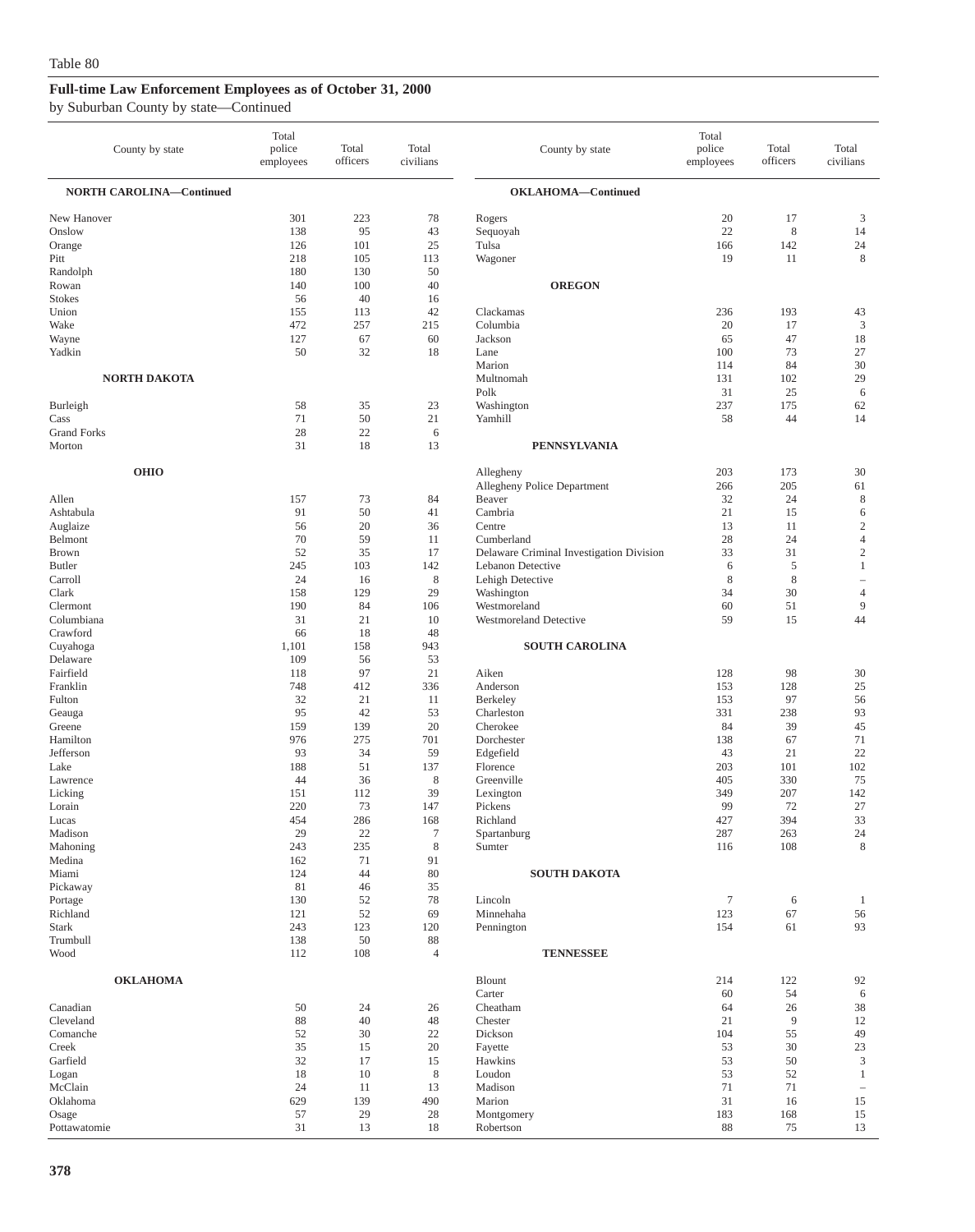| County by state                                                          | Total<br>police<br>employees                  | Total<br>officers                         | Total<br>civilians                          | County by state                                                                                      | Total<br>police<br>employees     | Total<br>officers              | Total<br>civilians                  |
|--------------------------------------------------------------------------|-----------------------------------------------|-------------------------------------------|---------------------------------------------|------------------------------------------------------------------------------------------------------|----------------------------------|--------------------------------|-------------------------------------|
| TENNESSEE-Continued                                                      |                                               |                                           |                                             | <b>UTAH</b>                                                                                          |                                  |                                |                                     |
| Rutherford<br>Sevier<br>Shelby<br>Sullivan<br>Sumner<br>Tipton<br>Unicoi | 301<br>118<br>1,827<br>229<br>139<br>55<br>33 | 129<br>77<br>523<br>105<br>63<br>33<br>18 | 172<br>41<br>1,304<br>124<br>76<br>22<br>15 | Davis<br>Kane<br>Salt Lake<br>Utah<br>Weber<br><b>VERMONT</b>                                        | 215<br>22<br>1,331<br>268<br>325 | 180<br>15<br>447<br>187<br>196 | 35<br>$\tau$<br>884<br>81<br>129    |
| Union<br>Washington                                                      | 26<br>162                                     | 16<br>78                                  | 10<br>84                                    | Grand Isle                                                                                           | 3                                | $\mathbf{1}$                   | 2                                   |
| Williamson<br><b>TEXAS</b>                                               | 162                                           | 74                                        | 88                                          | <b>VIRGINIA</b>                                                                                      |                                  |                                |                                     |
| Archer                                                                   | 11                                            | 6                                         | 5                                           | Albemarle County Police Department<br>Amherst                                                        | 122<br>70                        | 101<br>53                      | 21<br>17                            |
| Bastrop                                                                  | 118                                           | 46                                        | 72                                          | Arlington County Police Department                                                                   | 409                              | 333                            | 76                                  |
| Bell                                                                     | 233                                           | 89                                        | 144                                         | Bedford                                                                                              | 67                               | 67                             | $\overline{\phantom{a}}$            |
| Bexar                                                                    | 1,519                                         | 426                                       | 1,093                                       | <b>Botetourt</b>                                                                                     | 77                               | 61                             | 16                                  |
| Bowie                                                                    | 222                                           | 43                                        | 179                                         | Campbell                                                                                             | 56                               | 53                             | $\mathfrak{Z}$                      |
| Brazoria                                                                 | 300                                           | 149                                       | 151                                         | Charles City                                                                                         | 16                               | 10                             | 6                                   |
| <b>Brazos</b>                                                            | 162                                           | 70                                        | 92                                          | Chesterfield County Police Department                                                                | 499                              | 407                            | 92                                  |
| Caldwell                                                                 | 54                                            | 16                                        | 38                                          | Clarke                                                                                               | 23                               | 14                             | 9                                   |
| Cameron                                                                  | 265                                           | 89                                        | 176                                         | Culpeper                                                                                             | 81                               | 64                             | 17                                  |
| Chambers                                                                 | 61                                            | 22                                        | 39                                          | Dinwiddie                                                                                            | 58                               | 47                             | 11                                  |
| Collin                                                                   | 350                                           | 103                                       | 247                                         | Fairfax County Police Department                                                                     | 1,530                            | 1,187                          | 343                                 |
| Comal                                                                    | 170                                           | 67                                        | 103                                         | Fauquier                                                                                             | 103                              | 89                             | 14                                  |
| Coryell                                                                  | 44                                            | 19                                        | 25                                          | Fluvanna                                                                                             | 24                               | 18                             | 6                                   |
| Dallas                                                                   | 1,829                                         | 492                                       | 1,337                                       | Gloucester                                                                                           | 91                               | 76                             | 15                                  |
| Denton                                                                   | 425                                           | 131                                       | 294                                         | Goochland                                                                                            | 28                               | 23                             | 5                                   |
| Ector                                                                    | 194                                           | 92                                        | 102                                         | Greene                                                                                               | 31                               | 20                             | 11                                  |
| Ellis                                                                    | 136                                           | 56                                        | 80                                          | Hanover                                                                                              | 169                              | 153                            | 16                                  |
| El Paso                                                                  | 931                                           | 234                                       | 697                                         | Henrico County Police Department                                                                     | 703                              | 508                            | 195                                 |
| Fort Bend                                                                | 379                                           | 236                                       | 143                                         | Isle of Wight                                                                                        | 31                               | 24                             | $\tau$                              |
| Grayson                                                                  | 112                                           | 59                                        | 53                                          | James City County Police Department                                                                  | 65                               | 62                             | $\mathfrak{Z}$                      |
| Gregg                                                                    | 140                                           | 76                                        | 64                                          | King George                                                                                          | 36                               | 23                             | 13                                  |
| Guadalupe                                                                | 100                                           | 34                                        | 66                                          | Loudoun                                                                                              | 295                              | 240                            | 55                                  |
| Hardin                                                                   | 58                                            | 35                                        | 23                                          | Mathews                                                                                              | 19                               | 19                             | $\overline{\phantom{a}}$            |
| Harris                                                                   | 3,458                                         | 2,600                                     | 858                                         | New Kent                                                                                             | 30                               | 22                             | $\,8\,$                             |
| Harrison<br>Hays<br>Henderson                                            | 82<br>205<br>86                               | 37<br>87<br>57                            | 45<br>118<br>29                             | Pittsylvania<br>Powhatan<br>Prince George County Police Department                                   | 122<br>42<br>52                  | 67<br>34<br>41                 | 55<br>8<br>11<br>99                 |
| Hidalgo<br>Hood<br>Hunt<br>Jefferson                                     | 387<br>83<br>73<br>408                        | 191<br>30<br>29<br>96                     | 196<br>53<br>44<br>312                      | Prince William County Police Department<br>Roanoke County Police Department<br>Scott<br>Spotsylvania | 493<br>134<br>41<br>93           | 394<br>103<br>41<br>87         | 31<br>$\overline{\phantom{a}}$<br>6 |
| Johnson                                                                  | 146                                           | 59                                        | 87                                          | Stafford                                                                                             | 109                              | 99                             | 10                                  |
| Kaufman                                                                  | 82                                            | 32                                        | 50                                          | Warren                                                                                               | 61                               | 60                             | $\mathbf{1}$                        |
| Liberty                                                                  | 54                                            | 37                                        | 17                                          | Washington                                                                                           | 76                               | 66                             | 10                                  |
| Lubbock                                                                  | 260                                           | 132                                       | 128                                         | York                                                                                                 | $81\,$                           | $76\,$                         | 5                                   |
| McLennan<br>Midland<br>Montgomery                                        | 268<br>167<br>447                             | 105<br>89<br>284                          | 163<br>78<br>163                            | <b>WASHINGTON</b>                                                                                    |                                  |                                |                                     |
| Orange                                                                   | 134                                           | 61                                        | 73                                          | Benton                                                                                               | 69                               | 52                             | 17                                  |
| Parker                                                                   | 92                                            | 47                                        | 45                                          | Clark                                                                                                | 190                              | 128                            | 62                                  |
| Potter                                                                   | 182                                           | 120                                       | 62                                          | Franklin                                                                                             | 24                               | 21                             | 3                                   |
| Randall                                                                  | 108                                           | 65                                        | 43                                          | Island                                                                                               | 42                               | 36                             | 6                                   |
| Rockwall                                                                 | 73                                            | 33                                        | 40                                          | King                                                                                                 | 943                              | 669                            | 274                                 |
| San Patricio                                                             | 85                                            | 37                                        | 48                                          | Kitsap                                                                                               | 182                              | 108                            | 74                                  |
| Smith                                                                    | 227                                           | 115                                       | 112                                         | Pierce                                                                                               | 290                              | 233                            | 57                                  |
| Tarrant                                                                  | 1,203                                         | 405                                       | 798                                         | Snohomish                                                                                            | 305                              | 224                            | $81\,$                              |
| Taylor                                                                   | 150                                           | 62                                        | 88                                          | Spokane                                                                                              | 258                              | 203                            | 55                                  |
| Tom Green                                                                | 131                                           | 36                                        | 95                                          | Thurston                                                                                             | 111                              | 85                             | 26                                  |
| Travis                                                                   | 1,151                                         | 589                                       | 562                                         | Whatcom                                                                                              | 79                               | 66                             | 13                                  |
| Upshur                                                                   | 43                                            | 17                                        | 26                                          | Yakima                                                                                               | 104                              | 70                             | 34                                  |
| Victoria<br>Waller<br>Webb                                               | 152<br>46<br>234                              | 100<br>21<br>150                          | 52<br>25<br>84                              | <b>WEST VIRGINIA</b>                                                                                 |                                  |                                |                                     |
| Wichita                                                                  | 149                                           | 37                                        | 112                                         | Berkeley                                                                                             | 40                               | 32                             | 8                                   |
| Williamson                                                               | 270                                           | 162                                       | 108                                         | Berkeley-Martinsburg State Police                                                                    | 30                               | $22\,$                         | $\,$ 8 $\,$                         |
| Wilson                                                                   | 65                                            | 24                                        | 41                                          | <b>Brooke</b>                                                                                        | 23                               | 16                             | $\tau$                              |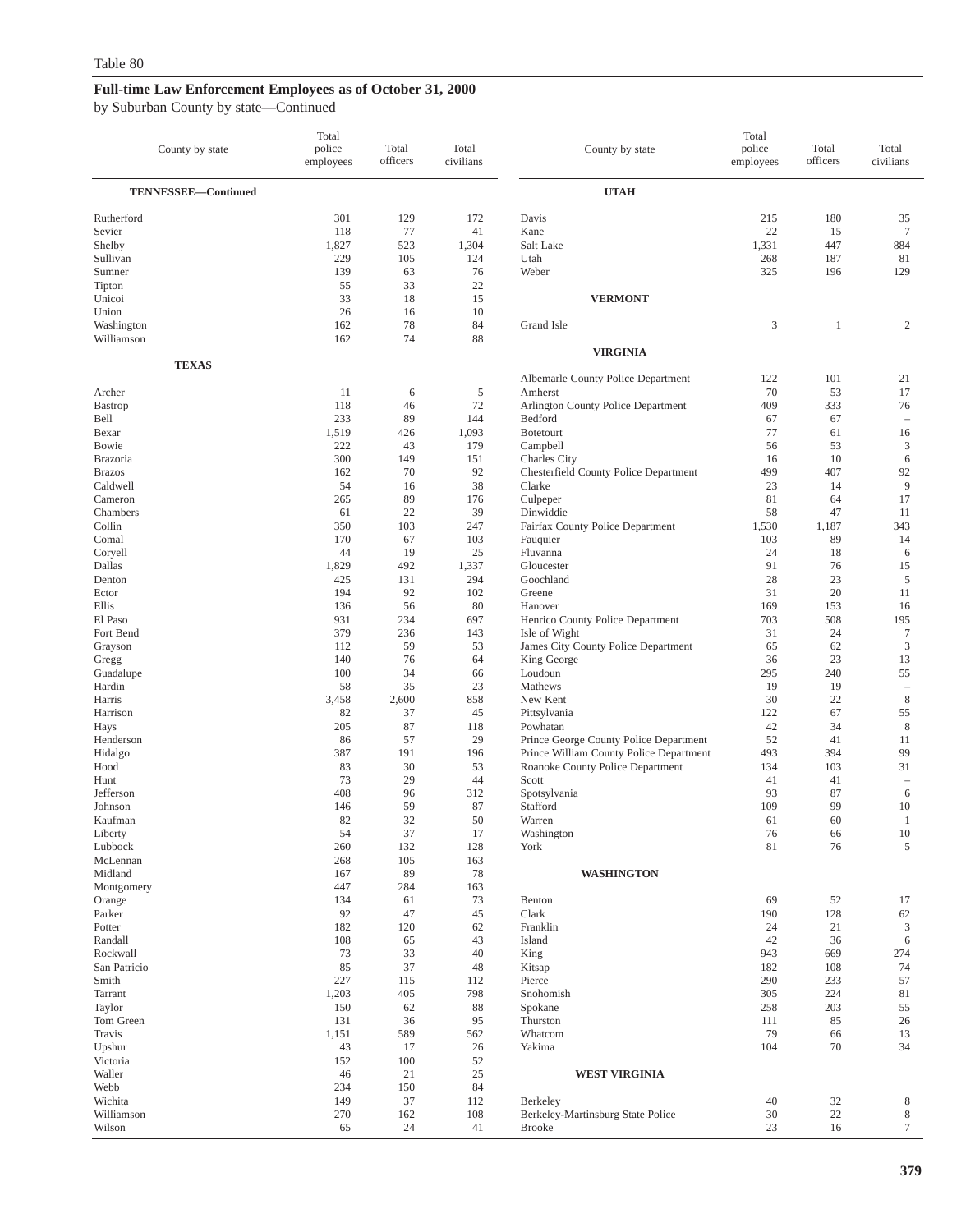by Suburban County by state—Continued

| County by state                      | Total<br>police<br>employees | Total<br>officers | Total<br>civilians       | County by state  | Total<br>police<br>employees | Total<br>officers | Total<br>civilians |
|--------------------------------------|------------------------------|-------------------|--------------------------|------------------|------------------------------|-------------------|--------------------|
| <b>WEST VIRGINIA-Continued</b>       |                              |                   |                          | <b>WISCONSIN</b> |                              |                   |                    |
| Brooke-Wellsburg State Police        | 5                            | $\overline{4}$    |                          | <b>Brown</b>     | 244                          | 134               | 110                |
| Cabell                               | 96                           | 35                | 61                       | Calumet          | 42                           | 22                | 20                 |
| Cabell-Huntington State Police       | 17                           | 11                | 6                        | Chippewa         | 61                           | 47                | 14                 |
| Hancock                              | 32                           | 23                | 9                        | Dane             | 461                          | 376               | 85                 |
| Hancock-New Cumberland State Police  | 5                            | $\overline{4}$    |                          | Douglas          | 43                           | 27                | 16                 |
| Jefferson                            | 18                           | 15                | 3                        | Eau Claire       | 90                           | 46                | 44                 |
| Jefferson-Kearneysville State Police | 15                           | 14                |                          | Kenosha          | 383                          | 109               | 274                |
| Kanawha                              | 99                           | 77                | 22                       | La Crosse        | 93                           | 32                | 61                 |
| Kanawha State Police:                |                              |                   |                          | Marathon         | 188                          | 71                | 117                |
| Parkway Authority                    | 7                            | $\overline{7}$    | $\overline{\phantom{0}}$ | Milwaukee        | 989                          | 680               | 309                |
| Quincy                               | 8                            | $\overline{7}$    |                          | Outagamie        | 216                          | 73                | 143                |
| South Charleston                     | 32                           | 26                | 6                        | Ozaukee          | 98                           | 74                | 24                 |
| Marshall                             | 25                           | 23                | $\overline{2}$           | Pierce           | 44                           | 42                | $\overline{2}$     |
| Marshall-Moundsville State Police    | 16                           | $\overline{7}$    | 9                        | Racine           | 273                          | 197               | 76                 |
| Mineral                              | 7                            | 5                 | $\mathfrak{2}$           | Rock             | 192                          | 97                | 95                 |
| Mineral-Keyser State Police          | 8                            | $\overline{7}$    |                          | St. Croix        | 69                           | 37                | 32                 |
| Ohio                                 | 28                           | 27                |                          | Waukesha         | 313                          | 151               | 162                |
| Ohio-Wheeling State Police           | 10                           | 9                 |                          | Winnebago        | 170                          | 114               | 56                 |
| Putnam                               | 40                           | 35                | 5                        |                  |                              |                   |                    |
| Putnam State Police:                 |                              |                   |                          | <b>WYOMING</b>   |                              |                   |                    |
| <b>Teays Valley</b>                  | 7                            | 6                 |                          |                  |                              |                   |                    |
| Winfield                             | 5                            | 4                 |                          | Laramie          | 73                           | 40                | 33                 |
| Wayne                                | 26                           | 16                | 10                       | Natrona          | 49                           | 42                | 7                  |
| Wayne-Wayne State Police             | 10                           | 9                 |                          |                  |                              |                   |                    |
| Wood                                 | 44                           | 37                | $\overline{7}$           |                  |                              |                   |                    |
| Wood-Parkersburg State Police        | 16                           | 9                 | $\tau$                   |                  |                              |                   |                    |

<sup>1</sup> For publication purposes, employee counts are listed separately for Mecklenburg County, North Carolina. However, the figures presented in Table 8 for Charlotte-Mecklenburg are a combined total of both agencies' reported crime counts.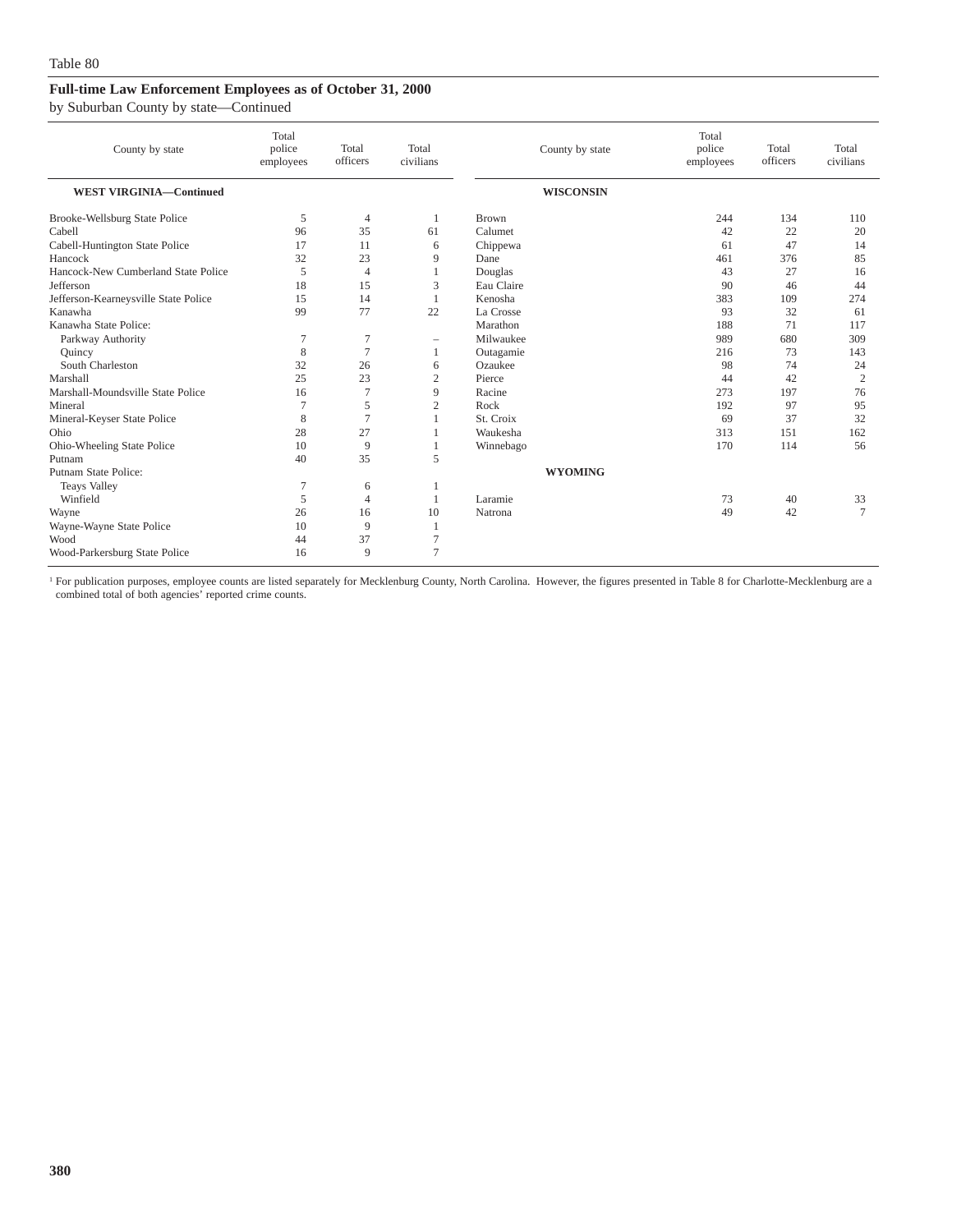|                                           | County by state | Total<br>police<br>employees | Total<br>officers                 | Total<br>civilians          | County by state                        | Total<br>police<br>employees | Total<br>officers               | Total<br>civilians                            |
|-------------------------------------------|-----------------|------------------------------|-----------------------------------|-----------------------------|----------------------------------------|------------------------------|---------------------------------|-----------------------------------------------|
|                                           | <b>ALABAMA</b>  |                              |                                   |                             | <b>ARKANSAS-Continued</b>              |                              |                                 |                                               |
| Barbour                                   |                 | 15                           | 12                                | 3                           | Franklin                               | 17                           | 10                              | $\tau$                                        |
| Chambers                                  |                 | 51                           | 17                                | 34                          | Fulton                                 | 10                           | 6                               | $\overline{4}$                                |
| Chilton                                   |                 | 49                           | 20                                | 29                          | Garland                                | 114                          | 38                              | 76                                            |
| Choctaw                                   |                 | 14                           | 6                                 | $\,8\,$                     | Grant                                  | 9                            | $\boldsymbol{7}$                | $\overline{c}$                                |
| Clarke                                    |                 | 39                           | 14                                | 25                          | Greene                                 | 44                           | 13                              | 31                                            |
| Clay                                      |                 | 11                           | $\overline{4}$                    | $\boldsymbol{7}$            | Hempstead                              | 46                           | 14                              | $32\,$                                        |
| Cleburne                                  |                 | 13                           | $\tau$                            | 6                           | Hot Spring                             | 23                           | 21                              | $\sqrt{2}$                                    |
| Coffee                                    |                 | 34                           | 11                                | 23                          | Howard                                 | 20                           | 9                               | 11                                            |
| Conecuh                                   |                 | 21                           | 8                                 | 13                          | Independence                           | 66                           | 39                              | 27                                            |
| Coosa                                     |                 | 16                           | 8                                 | 8                           | Izard                                  | 14                           | 9                               | 5                                             |
| Covington                                 |                 | 16                           | 16                                | $\sim$                      | Jackson                                | 21                           | 11                              | 10                                            |
| Crenshaw                                  |                 | 8                            | $\tau$                            | $\mathbf{1}$                | Johnson                                | 30                           | 11                              | 19                                            |
| Cullman                                   |                 | 92                           | 61                                | 31                          | Lafayette                              | 15                           | $\tau$                          | $\,$ 8 $\,$                                   |
| Dallas                                    |                 | 48                           | 24                                | 24                          | Lawrence                               | 18                           | 9                               | 9                                             |
| Escambia                                  |                 | 45                           | 19                                | 26                          | Lee                                    | $7\phantom{.0}$              | 5                               | $\sqrt{2}$                                    |
| Fayette                                   |                 | 20                           | 19                                | $\mathbf{1}$                | Lincoln                                | 18                           | $\boldsymbol{7}$                | 11                                            |
| Franklin                                  |                 | 35                           | 16                                | 19                          | Little River                           | 19                           | $7\phantom{.0}$                 | 12                                            |
| Geneva                                    |                 | 17                           | 8                                 | 9                           | Logan                                  | 23                           | 11                              | 12                                            |
| Greene                                    |                 | 15                           | 6                                 | 9                           | Madison                                | 15                           | $\,$ 8 $\,$                     | $\boldsymbol{7}$                              |
| Henry                                     |                 | 17                           | 8                                 | 9                           | Marion                                 | 19                           | 10                              | 9                                             |
| Jackson                                   |                 | 62                           | 28                                | 34                          | Mississippi                            | 81                           | 23                              | 58                                            |
| Lamar                                     |                 | 17                           | $\boldsymbol{7}$                  | 10                          | Monroe                                 | 17                           | $\,$ 8 $\,$                     | 9                                             |
| Lee                                       |                 | 85                           | 37                                | 48                          | Montgomery                             | 16                           | 6                               | 10                                            |
| Lowndes                                   |                 | 36                           | 11                                | 25                          | Nevada                                 | 17                           | 6                               | 11                                            |
| Macon                                     |                 | 33                           | 18                                | 15                          | Newton                                 | 9                            | 6                               | $\mathfrak{Z}$                                |
| Marion                                    |                 | 21                           | 11                                | 10                          | Ouachita                               | 26                           | 13                              | 13                                            |
| Marshall                                  |                 | 50                           | 23                                | 27                          | Perry                                  | 13                           | $7\phantom{.0}$                 | $\sqrt{6}$                                    |
| Monroe                                    |                 | 43                           | 22                                | 21                          | Phillips                               | 9                            | 6                               | $\mathfrak{Z}$                                |
| Perry                                     |                 | 17                           | 9                                 | $\,8\,$                     | Pike                                   | 11                           | 6                               | $\sqrt{5}$                                    |
| Pickens                                   |                 | 21                           | $\tau$                            | 14                          | Poinsett                               | 42                           | 13                              | 29                                            |
| Pike<br>Randolph<br>Sumter                |                 | 17<br>9<br>25<br>52          | 14<br>$\tau$<br>$\,$ 8 $\,$<br>21 | 3<br>$\sqrt{2}$<br>17<br>31 | Polk<br>Pope<br>Prairie                | 21<br>62<br>16<br>17         | 10<br>29<br>8<br>8              | 11<br>33<br>$\,8\,$<br>$\overline{9}$         |
| Tallapoosa<br>Walker<br>Wilcox<br>Winston |                 | 74<br>20<br>19               | 34<br>10<br>11                    | 40<br>10<br>8               | Randolph<br>Scott<br>Searcy<br>Sevier  | 11<br>11<br>21<br>19         | 6<br>$\overline{4}$<br>11<br>10 | $\sqrt{5}$<br>$\boldsymbol{7}$<br>$10\,$<br>9 |
| Apache                                    | <b>ARIZONA</b>  | 68                           | 32                                | 36                          | Sharp<br>St. Francis<br>Stone<br>Union | 44<br>14<br>57               | 16<br>8<br>25                   | $28\,$<br>6<br>32                             |
| Cochise                                   |                 | 187                          | 74                                | 113                         | Van Buren                              | 20                           | $\,$ 8 $\,$                     | 12                                            |
| Gila                                      |                 | 115                          | 44                                | 71                          | White                                  | 42                           | 27                              | 15                                            |
| Graham                                    |                 | 52                           | 20                                | 32                          | Woodruff                               | 12                           | $\sqrt{5}$                      | $\boldsymbol{7}$                              |
| Greenlee                                  |                 | 24                           | 15                                | 9                           | Yell                                   | 18                           | 11                              | $\tau$                                        |
| Lapaz<br>Navajo<br>Santa Cruz             |                 | 85<br>115<br>67              | 31<br>52<br>37                    | 54<br>63<br>30              | <b>CALIFORNIA</b><br>Alpine            | 14                           |                                 | $\sqrt{3}$                                    |
| Arkansas                                  | <b>ARKANSAS</b> | 30                           | 13                                | 17                          | Amador<br>Calaveras<br>Colusa          | 94<br>88<br>67               | 11<br>44<br>52<br>36            | $50\,$<br>36<br>$31\,$                        |
| Ashley                                    |                 | 22                           | 10                                | 12                          | Del Norte                              | 38                           | 29                              | 9                                             |
| <b>Baxter</b>                             |                 | 43                           | 29                                | 14                          | Glenn                                  | 65                           | 28                              | 37                                            |
| Boone                                     |                 | 34                           | 19                                | 15                          | Humboldt                               | 214                          | 81                              | 133                                           |
| <b>Bradley</b>                            |                 | $\sqrt{5}$                   | $\overline{4}$                    | $\mathbf{1}$                | Imperial                               | 256                          | 104                             | 152                                           |
| Calhoun                                   |                 | 12                           | $\mathfrak s$                     | $\boldsymbol{7}$            | Inyo                                   | 71                           | 39                              | 32                                            |
| Carroll                                   |                 | 32                           | 16                                | 16                          | Kings                                  | 194                          | 77                              | 117                                           |
| Chicot                                    |                 | $\,8\,$                      | 6                                 | $\sqrt{2}$                  | Mariposa                               | 63                           | 36                              | $27\,$                                        |
| Clark                                     |                 | 26                           | 13                                | 13                          | Mendocino                              | 159                          | 124                             | 35                                            |
| Clay                                      |                 | 22                           | $\boldsymbol{7}$                  | 15                          | Modoc                                  | 21                           | 18                              | $\sqrt{3}$                                    |
| Cleburne                                  |                 | 24                           | 21                                | $\sqrt{3}$                  | Mono                                   | 61                           | 25                              | 36                                            |
| Cleveland                                 |                 | 11                           | $\boldsymbol{7}$                  | $\overline{4}$              | Nevada                                 | 179                          | 80                              | 99                                            |
| Columbia                                  |                 | 23                           | $\overline{9}$                    | 14                          | Plumas                                 | 68                           | 37                              | 31                                            |
| Conway                                    |                 | 30                           | 11                                | 19                          | San Benito                             | 54                           | 17                              | 37                                            |
| Cross                                     |                 | 29                           | 14                                | 15                          | Sierra                                 | 17                           | 11                              | 6                                             |
| Dallas                                    |                 | 27                           | $\mathfrak s$                     | 22                          | Siskiyou                               | 115                          | 56                              | 59                                            |
| Desha                                     |                 | $\overline{9}$               | $\boldsymbol{7}$                  | $\sqrt{2}$                  | Trinity                                | 29                           | 23                              | 6                                             |
| Drew                                      |                 | 12                           | 10                                | $\sqrt{2}$                  | Tuolumne                               | 119                          | 60                              | 59                                            |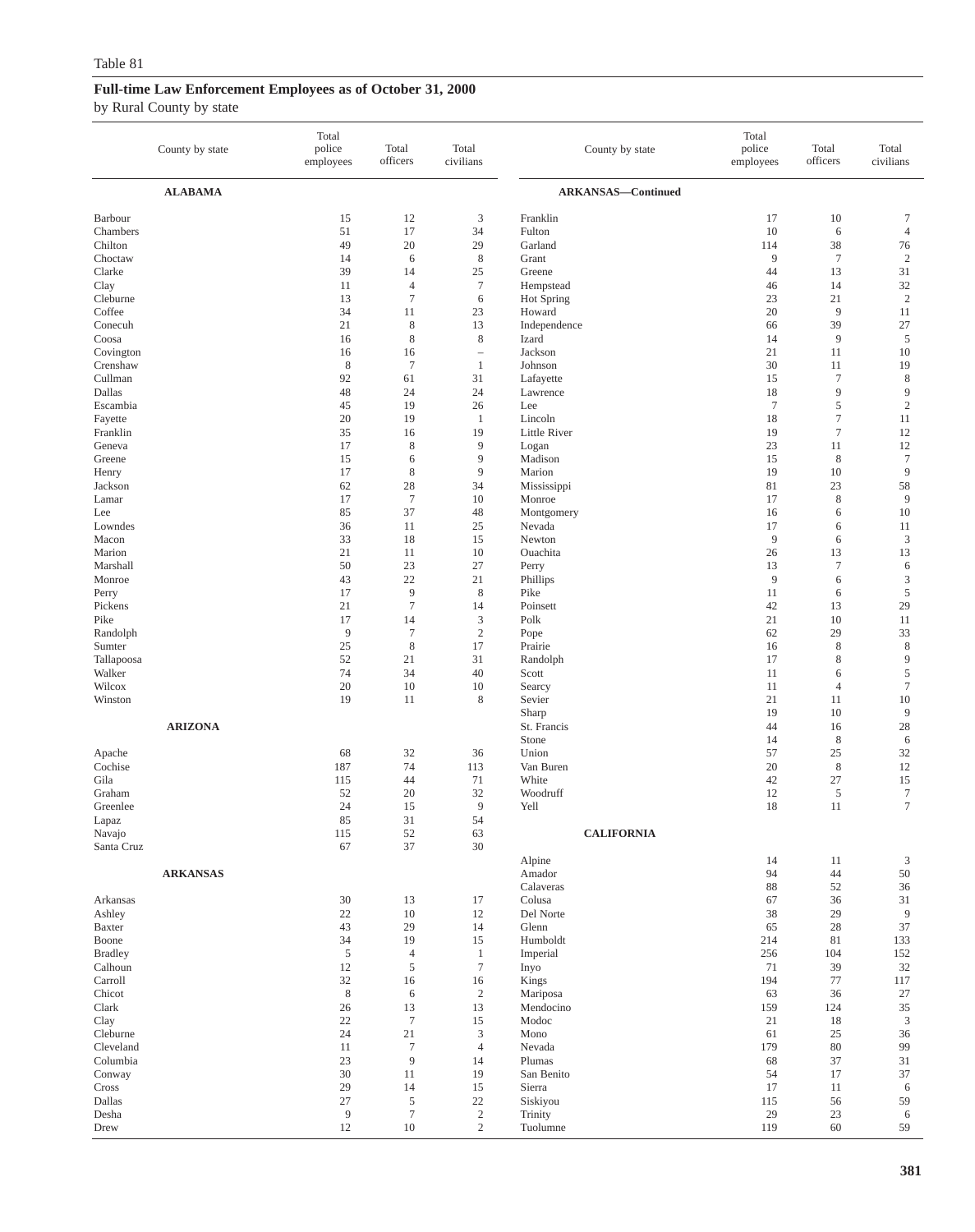|                                                               | County by state | Total<br>police<br>employees                                   | Total<br>officers                          | Total<br>civilians                                                         | County by state                                                           | Total<br>police<br>employees             | Total<br>officers                            | Total<br>civilians                                    |
|---------------------------------------------------------------|-----------------|----------------------------------------------------------------|--------------------------------------------|----------------------------------------------------------------------------|---------------------------------------------------------------------------|------------------------------------------|----------------------------------------------|-------------------------------------------------------|
|                                                               | <b>COLORADO</b> |                                                                |                                            |                                                                            | FLORIDA-Continued                                                         |                                          |                                              |                                                       |
| Alamosa<br>Archuleta<br>Baca<br>Bent<br>Chaffee<br>Cheyenne   |                 | 37<br>31<br>10<br>21<br>31<br>11                               | 27<br>9<br>$\overline{4}$<br>10<br>13<br>6 | 10<br>22<br>6<br>11<br>18<br>5                                             | Sumter<br>Suwannee<br>Taylor<br>Union<br>Wakulla<br>Walton                | 116<br>96<br>46<br>17<br>100<br>157      | 66<br>51<br>30<br>$\overline{9}$<br>47<br>81 | 50<br>45<br>16<br>8<br>53<br>76                       |
| Crowley<br>Custer<br>Delta                                    |                 | 12<br>15<br>42                                                 | 8<br>9<br>18                               | $\overline{4}$<br>6<br>24                                                  | Washington<br><b>GEORGIA</b>                                              | 62                                       | 37                                           | 25                                                    |
| Dolores<br>Eagle<br>Elbert<br>Fremont<br>Garfield<br>Grand    |                 | $\,8\,$<br>75<br>26<br>73<br>67<br>53                          | 5<br>60<br>18<br>35<br>22<br>30            | 3<br>15<br>8<br>38<br>45<br>23                                             | Appling<br>Bacon<br>Baker<br><b>Banks</b><br>Ben Hill                     | 38<br>20<br>$\overline{7}$<br>31<br>34   | 14<br>5<br>$\mathfrak z$<br>29<br>18         | 24<br>15<br>4<br>$\sqrt{2}$<br>16                     |
| Gunnison<br>Hinsdale<br>Huerfano<br>Jackson<br>Kiowa          |                 | 24<br>$\overline{4}$<br>20<br>$\overline{7}$<br>$\overline{4}$ | 11<br>3<br>9<br>$\overline{4}$<br>3        | 13<br>$\mathbf{1}$<br>11<br>3<br>1                                         | Bleckley<br><b>Brantley</b><br><b>Brooks</b><br><b>Butts</b><br>Calhoun   | 20<br>18<br>25<br>51<br>16               | 9<br>13<br>16<br>31<br>$\tau$                | 11<br>$\sqrt{5}$<br>9<br>20<br>9                      |
| Lake<br>La Plata<br>Las Animas<br>Lincoln<br>Logan<br>Mineral |                 | 19<br>90<br>35<br>17<br>42                                     | 10<br>71<br>13<br>5<br>22                  | 9<br>19<br>22<br>12<br>20                                                  | Camden<br>Charlton<br>Chattooga<br>Clinch<br>Coffee                       | 113<br>22<br>37<br>15<br>55              | 88<br>10<br>21<br>$\overline{9}$<br>47       | 25<br>12<br>16<br>6<br>$\,$ 8 $\,$                    |
| Montezuma<br>Montrose<br>Morgan<br>Otero                      |                 | $\overline{4}$<br>43<br>98<br>53<br>22<br>$\tau$               | 3<br>25<br>68<br>41<br>22<br>6             | $\mathbf{1}$<br>18<br>30<br>12<br>$\overline{\phantom{a}}$<br>$\mathbf{1}$ | Colquitt<br>Cook<br>Crawford<br>Dawson<br>Dooly<br>Elbert                 | 66<br>22<br>24<br>61<br>20<br>33         | 29<br>14<br>11<br>36<br>17<br>20             | 37<br>8<br>13<br>25<br>$\mathfrak z$<br>13            |
| Ouray<br>Park<br>Phillips<br>Pitkin<br>Prowers                |                 | 62<br>$\mathfrak{Z}$<br>41<br>27                               | 43<br>3<br>21<br>8                         | 19<br>$\overline{\phantom{a}}$<br>20<br>19                                 | Emanuel<br>Fannin<br>Floyd<br>Floyd Police Department                     | 22<br>30<br>122<br>73                    | 21<br>21<br>54<br>67                         | $\mathbf{1}$<br>9<br>68<br>6                          |
| Rio Blanco<br>Rio Grande<br>Routt<br>Saguache<br>San Juan     |                 | 19<br>22<br>36<br>15<br>$\overline{4}$                         | 13<br>8<br>21<br>9<br>3                    | 6<br>14<br>15<br>6<br>1                                                    | Franklin<br>Gilmer<br>Glascock<br>Glynn<br><b>Glynn Police Department</b> | 41<br>42<br>$\overline{2}$<br>120<br>136 | 23<br>24<br>$\mathbf{1}$<br>31<br>108        | 18<br>18<br>1<br>89<br>28                             |
| Sedgwick<br>Teller<br>Washington<br>Yuma                      |                 | 10<br>76<br>17<br>16                                           | $\overline{4}$<br>36<br>10<br>6            | 6<br>40<br>$\overline{7}$<br>10                                            | Gordon<br>Greene<br>Habersham<br>Hancock<br>Haralson                      | 72<br>40<br>45<br>32<br>42               | 42<br>26<br>25<br>12<br>22                   | 30<br>14<br>20<br>20<br>20                            |
| Baker                                                         | <b>FLORIDA</b>  | 69                                                             | 31                                         | 38                                                                         | Hart<br>Heard<br>Irwin                                                    | 34<br>19<br>13                           | 21<br>15<br>6                                | 13<br>$\overline{4}$<br>$\boldsymbol{7}$              |
| <b>Bradford</b><br>Citrus<br>Dixie<br>Franklin                |                 | 32<br>264<br>52<br>70                                          | 21<br>161<br>26<br>31                      | 11<br>103<br>26<br>39                                                      | Jackson<br>Jeff Davis<br>Jefferson<br>Jenkins                             | 61<br>19<br>24<br>8                      | 41<br>11<br>22<br>$\overline{4}$             | $20\,$<br>$\,$ 8 $\,$<br>$\sqrt{2}$<br>$\overline{4}$ |
| Gilchrist<br>Glades<br>Gulf<br>Hamilton<br>Hardee             |                 | 37<br>53<br>41<br>56<br>89                                     | 23<br>23<br>27<br>16<br>37                 | 14<br>30<br>14<br>40<br>52                                                 | Johnson<br>Lamar<br>Laurens<br>Liberty<br>Lincoln                         | 10<br>45<br>92<br>79<br>24               | $\sqrt{5}$<br>21<br>48<br>56<br>$\,$ 8 $\,$  | $\mathfrak s$<br>24<br>44<br>23<br>16                 |
| Hendry<br>Highlands<br>Holmes<br><b>Indian River</b>          |                 | 128<br>231<br>35<br>400                                        | 68<br>161<br>23<br>275                     | 60<br>70<br>12<br>125                                                      | Long<br>Lowndes<br>Lumpkin<br>Macon                                       | 15<br>206<br>50<br>10                    | 14<br>177<br>37<br>10                        | 1<br>29<br>13<br>$\qquad \qquad -$                    |
| Jackson<br>Jefferson<br>Levy<br>Liberty<br>Madison            |                 | 69<br>40<br>124<br>20<br>60                                    | 48<br>16<br>66<br>12<br>53                 | 21<br>24<br>58<br>8<br>$\tau$                                              | Marion<br>McIntosh<br>Meriwether<br>Miller<br>Monroe                      | 11<br>34<br>31<br>18<br>61               | $\overline{4}$<br>28<br>16<br>9<br>42        | $\tau$<br>6<br>15<br>9<br>19                          |
| Monroe<br>Okeechobee<br>Putnam                                |                 | 489<br>157<br>137                                              | 323<br>77<br>96                            | 166<br>80<br>41                                                            | Murray<br>Pike<br>Polk                                                    | 49<br>21<br>52                           | 26<br>12<br>49                               | 23<br>9<br>3                                          |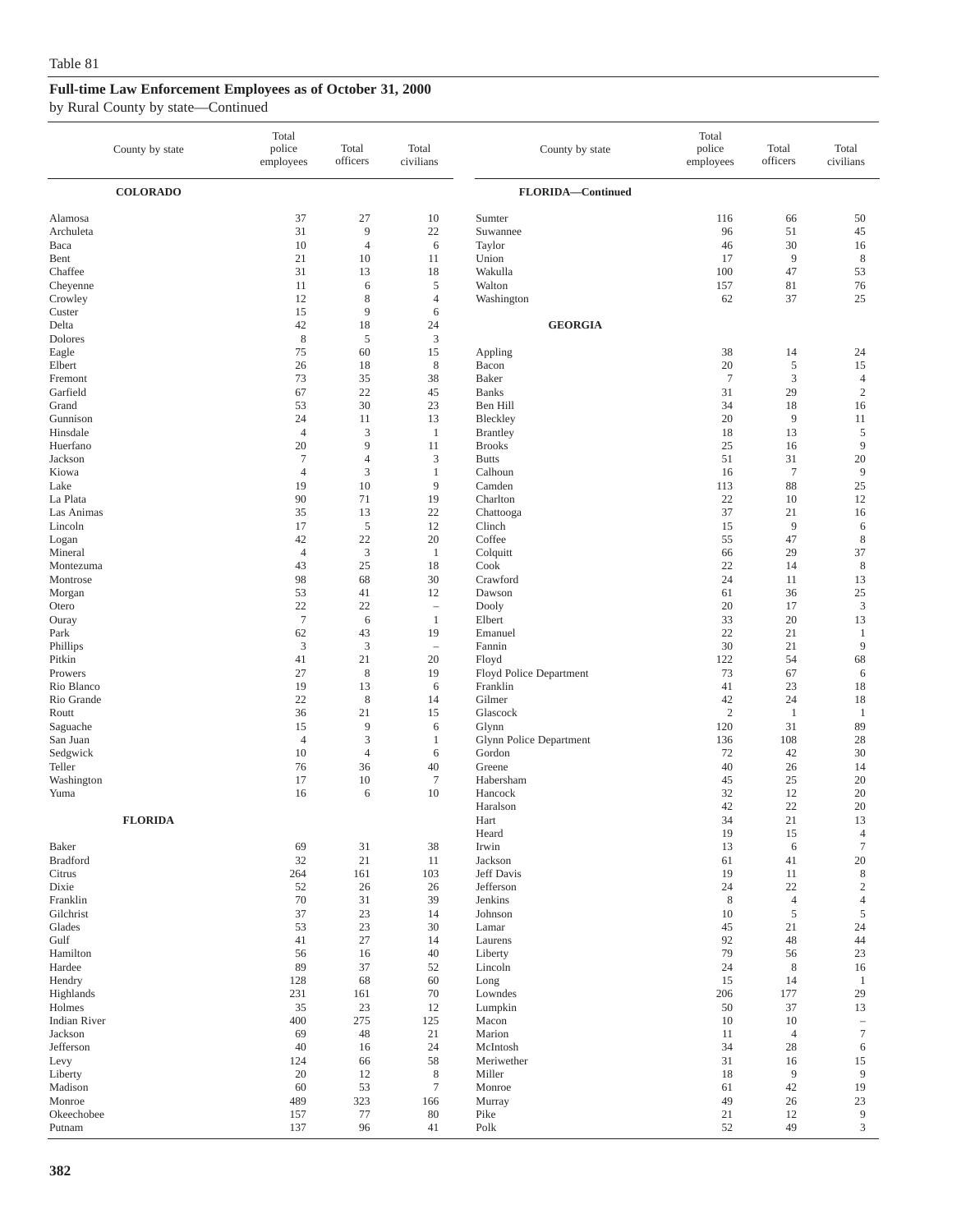| County by state          | Total<br>police<br>employees | Total<br>officers    | Total<br>civilians       | County by state        | Total<br>police<br>employees | Total<br>officers            | Total<br>civilians                          |
|--------------------------|------------------------------|----------------------|--------------------------|------------------------|------------------------------|------------------------------|---------------------------------------------|
| GEORGIA-Continued        |                              |                      |                          | <b>IDAHO-Continued</b> |                              |                              |                                             |
| Polk Police Department   | 38                           | 36                   | $\overline{\mathbf{c}}$  | Shoshone               | 24                           | 15                           | 9                                           |
| Pulaski                  | 16                           | 9                    | $\tau$                   | Teton                  | 13                           | 9                            | $\overline{4}$                              |
| Putnam                   | 49                           | 24                   | 25                       | <b>Twin Falls</b>      | 64                           | 44                           | 20                                          |
| Quitman                  | $\overline{4}$               | 3                    | 1                        | Valley                 | 26                           | 14                           | 12                                          |
| Stephens                 | 44                           | 27                   | 17                       | Washington             | 17                           | 9                            | $\,$ 8 $\,$                                 |
| Sumter                   | 71                           | 54                   | 17                       |                        |                              |                              |                                             |
| Talbot<br>Tattnall       | 10<br>30                     | 5<br>15              | 5<br>15                  | <b>ILLINOIS</b>        |                              |                              |                                             |
| Terrell                  | 19                           | 9                    | 10                       | Adams                  | 61                           | 27                           | 34                                          |
| Tift                     | 108                          | 43                   | 65                       | Alexander              | 12                           | 10                           | $\boldsymbol{2}$                            |
| <b>Toombs</b>            | 53                           | 22                   | 31                       | Bond                   | 17                           | 8                            | 9                                           |
| Towns                    | 14                           | 12                   | $\overline{c}$           | <b>Brown</b>           | 6                            | 5                            | $\mathbf{1}$                                |
| Treutlen                 | 15                           | 11                   | $\overline{4}$           | Bureau                 | 38                           | 21                           | 17                                          |
| Troup                    | 102                          | 51                   | 51                       | Calhoun                | 10                           | 6                            | $\overline{4}$                              |
| Turner<br>Union          | 9<br>32                      | 8<br>16              | $\mathbf{1}$<br>16       | Carroll<br>Cass        | 22<br>$\overline{7}$         | 8<br>6                       | 14<br>$\mathbf{1}$                          |
| Ware                     | 62                           | 32                   | 30                       | Christian              | 26                           | 15                           | 11                                          |
| Ware Police Department   | 13                           | 1                    | 12                       | Clark                  | 14                           | $\,$ 8 $\,$                  | 6                                           |
| Warren                   | $\sqrt{2}$                   | $\overline{c}$       | $\qquad \qquad -$        | Clay                   | 14                           | 8                            | 6                                           |
| Warren Police Department | $\tau$                       | $\tau$               |                          | Coles                  | 39                           | 29                           | 10                                          |
| Washington               | 32                           | 19                   | 13                       | Crawford               | 21                           | 9                            | 12                                          |
| Wheeler                  | 8                            | 3                    | 5                        | Cumberland             | 17                           | $7\phantom{.0}$              | 10                                          |
| White                    | 47                           | 28                   | 19                       | De Witt                | 29                           | 16                           | 13                                          |
| Wilcox<br>Wilkes         | 10<br>31                     | $\overline{7}$<br>11 | 3<br>20                  | Douglas<br>Edgar       | 23<br>19                     | 9<br>10                      | 14<br>9                                     |
| Wilkinson                | 20                           | 14                   | 6                        | Edwards                | 9                            | 3                            | 6                                           |
|                          |                              |                      |                          | Effingham              | 40                           | 18                           | 22                                          |
| <b>HAWAII</b>            |                              |                      |                          | Fayette                | 26                           | 10                           | 16                                          |
|                          |                              |                      |                          | Ford                   | 26                           | $\,$ 8 $\,$                  | 18                                          |
| Hawaii Police Department | 518                          | 384                  | 134                      | Franklin               | 39                           | 15                           | 24                                          |
| Kauai Police Department  | 165                          | 128                  | 37                       | Fulton                 | 41                           | 19                           | 22                                          |
| Maui Police Department   | 395                          | 293                  | 102                      | Gallatin<br>Greene     | $\overline{4}$<br>13         | $\overline{4}$<br>6          | $\hspace{1.0cm} - \hspace{1.0cm}$<br>$\tau$ |
| <b>IDAHO</b>             |                              |                      |                          | Hamilton               | $\overline{7}$               | 3                            | $\overline{4}$                              |
|                          |                              |                      |                          | Hancock                | 19                           | 10                           | 9                                           |
| Adams                    | 12                           | 12                   | $\overline{\phantom{0}}$ | Hardin                 | 6                            | $\overline{4}$               | $\sqrt{2}$                                  |
| Bear Lake                | 11                           | 5                    | 6                        | Henderson              | 14                           | 9                            | 5                                           |
| Benewah                  | 16                           | 9                    | $\tau$                   | Iroquois               | 31                           | 16                           | 15                                          |
| Bingham<br>Blaine        | 49<br>29                     | 31                   | 18                       | Jackson                | 64<br>19                     | 20<br>9                      | 44<br>10                                    |
| <b>Boise</b>             | 17                           | 17<br>11             | 12<br>6                  | Jasper<br>Jefferson    | 41                           | 22                           | 19                                          |
| Bonner                   | 63                           | 40                   | 23                       | Jo Daviess             | 31                           | 19                           | 12                                          |
| Bonneville               | 73                           | 48                   | 25                       | Johnson                | 13                           | $7\phantom{.0}$              | 6                                           |
| Boundary                 | 17                           | 9                    | 8                        | Knox                   | 52                           | 49                           | 3                                           |
| <b>Butte</b>             | 9                            | $\overline{4}$       | 5                        | La Salle               | 68                           | 54                           | 14                                          |
| Camas                    | 6                            | 3                    | 3                        | Lawrence               | 9                            | $\overline{4}$               | 5                                           |
| Caribou<br>Cassia        | 14<br>47                     | 8<br>33              | 6<br>14                  | Lee<br>Livingston      | 35<br>55                     | 24<br>$28\,$                 | 11<br>27                                    |
| Clark                    | $\boldsymbol{7}$             | 3                    | $\overline{4}$           | Logan                  | 35                           | 19                           | 16                                          |
| Clearwater               | 23                           | 16                   | $\boldsymbol{7}$         | Macoupin               | 50                           | 23                           | 27                                          |
| Custer                   | 11                           | $\boldsymbol{7}$     | $\overline{4}$           | Marion                 | 17                           | 17                           | $\hspace{0.1in} - \hspace{0.1in}$           |
| Elmore                   | 19                           | 15                   | $\overline{4}$           | Marshall               | 17                           | 8                            | 9                                           |
| Fremont                  | 17                           | 11                   | 6                        | Mason                  | $10\,$                       | 9                            | $\mathbf{1}$                                |
| Gem                      | 21                           | 11                   | 10                       | Massac                 | 28                           | 11                           | 17                                          |
| Gooding<br>Idaho         | 15<br>30                     | 10<br>20             | 5<br>10                  | McDonough<br>Mercer    | 26<br>22                     | 14<br>11                     | 12<br>11                                    |
| Jefferson                | 22                           | 17                   | 5                        | Montgomery             | 23                           | 12                           | 11                                          |
| Jerome                   | 18                           | 14                   | $\overline{4}$           | Morgan                 | 40                           | 17                           | 23                                          |
| Kootenai                 | 100                          | 71                   | 29                       | Moultrie               | 17                           | 10                           | $\tau$                                      |
| Latah                    | 36                           | 24                   | 12                       | Perry                  | 29                           | 10                           | 19                                          |
| Lewis                    | 11                           | 6                    | 5                        | Piatt                  | 25                           | 10                           | 15                                          |
| Lincoln                  | 6                            | 5                    | $\mathbf{1}$             | Pike                   | 25                           | 12                           | 13                                          |
| Madison                  | 21                           | 15                   | 6                        | Pope                   | 5                            | $\mathfrak{Z}$               | $\sqrt{2}$                                  |
| Minidoka<br>Nez Perce    | 22<br>37                     | 14<br>$22\,$         | $\,$ 8 $\,$<br>15        | Pulaski<br>Putnam      | 9<br>10                      | $\overline{4}$<br>$\sqrt{5}$ | 5<br>5                                      |
| Oneida                   | 12                           | $\tau$               | 5                        | Randolph               | 20                           | 10                           | 10                                          |
| Owyhee                   | 19                           | 11                   | $\,$ 8 $\,$              | Richland               | 20                           | 8                            | 12                                          |
| Payette                  | $28\,$                       | 17                   | 11                       | Saline                 | 13                           | 10                           | 3                                           |
| Power                    | 17                           | 11                   | 6                        | Schuyler               | $10\,$                       | $\overline{4}$               | 6                                           |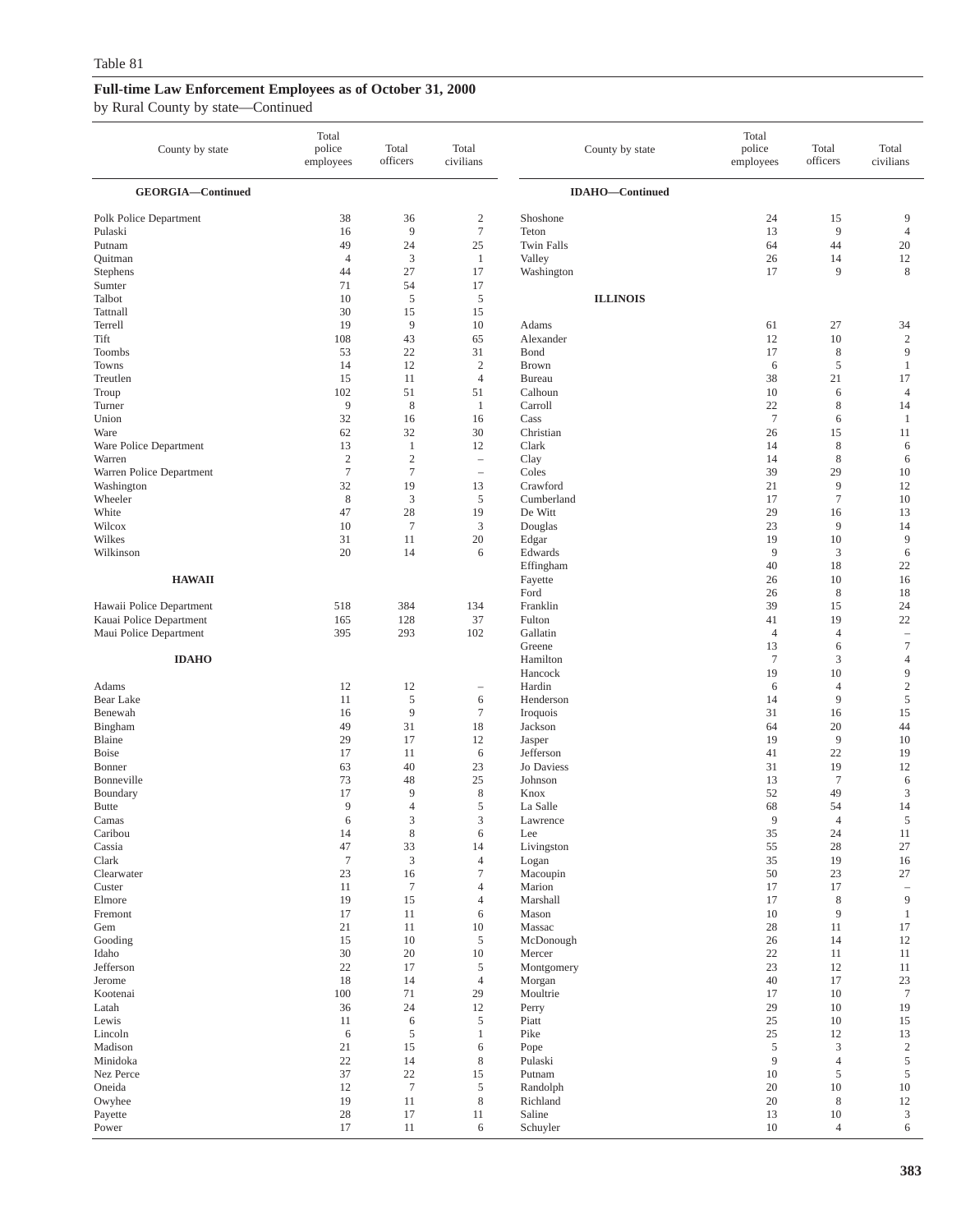| County by state           | Total<br>police<br>employees | Total<br>officers      | Total<br>civilians    | County by state       | Total<br>police<br>employees | Total<br>officers             | Total<br>civilians             |
|---------------------------|------------------------------|------------------------|-----------------------|-----------------------|------------------------------|-------------------------------|--------------------------------|
| <b>ILLINOIS-Continued</b> |                              |                        |                       | <b>IOWA-Continued</b> |                              |                               |                                |
| Scott                     | 8                            | $\overline{4}$         | 4                     | Dubuque               | 52                           | 44                            | 8                              |
| Shelby                    | 20                           | 11                     | 9                     | Emmet                 | 15                           | $\,$ 8 $\,$                   | $\tau$                         |
| <b>Stark</b>              | 9                            | 3                      | 6                     | Fayette               | 19                           | 9                             | 10                             |
| Stephenson                | 71                           | 30                     | 41                    | Floyd                 | 19                           | 10                            | $\overline{9}$                 |
| Union<br>Vermilion        | 15<br>75                     | 8<br>33                | $7\phantom{.0}$<br>42 | Franklin<br>Fremont   | 10<br>19                     | $\tau$<br>$\boldsymbol{7}$    | $\mathfrak z$<br>12            |
| Wabash                    | 9                            | $\overline{4}$         | $\mathfrak s$         | Greene                | 13                           | 6                             | $\tau$                         |
| Warren                    | 19                           | 12                     | $\tau$                | Grundy                | 16                           | 12                            | $\overline{4}$                 |
| Washington                | 18                           | 6                      | 12                    | Guthrie               | 10                           | 5                             | 5                              |
| Wayne                     | 19                           | 8                      | 11                    | Hamilton              | 10                           | 9                             | $\mathbf{1}$                   |
| White                     | $\boldsymbol{7}$             | $\tau$                 | $\sim$                | Hancock               | 9                            | $\tau$                        | $\sqrt{2}$                     |
| Whiteside<br>Williamson   | 52<br>62                     | 23<br>32               | 29<br>30              | Hardin<br>Harrison    | 31<br>11                     | 11<br>9                       | 20<br>$\sqrt{2}$               |
|                           |                              |                        |                       | Henry                 | 23                           | 11                            | 12                             |
| <b>INDIANA</b>            |                              |                        |                       | Howard                | 8                            | $\overline{7}$                | $\mathbf{1}$                   |
|                           |                              |                        |                       | Humboldt              | 13                           | 9                             | $\overline{4}$                 |
| Bartholomew               | 70                           | 37                     | 33                    | Ida                   | 15                           | $\,$ 8 $\,$                   | $\tau$                         |
| Blackford                 | 28                           | $\,$ 8 $\,$            | 20                    | Iowa                  | 17                           | 11                            | 6                              |
| Brown<br>Daviess          | 33<br>30                     | 13<br>13               | 20<br>17              | Jackson               | 14<br>33                     | $\,$ 8 $\,$<br>12             | 6<br>21                        |
| Gibson                    | 37                           | 14                     | 23                    | Jasper<br>Jefferson   | 25                           | 8                             | 17                             |
| Grant                     | 127                          | 46                     | 81                    | Jones                 | 20                           | 10                            | 10                             |
| Henry                     | 54                           | 28                     | 26                    | Keokuk                | 9                            | $\overline{4}$                | 5                              |
| Jefferson                 | 29                           | 14                     | 15                    | Kossuth               | 15                           | 9                             | 6                              |
| Kosciusko                 | 69                           | 33                     | 36                    | Lee                   | 32                           | 15                            | 17                             |
| La Porte                  | 108                          | 52                     | 56                    | Louisa                | 20                           | 10                            | 10                             |
| Lawrence<br>Martin        | 62<br>19                     | 27<br>$\overline{7}$   | 35<br>12              | Lucas<br>Lyon         | 12<br>15                     | 5<br>9                        | $\tau$<br>6                    |
| Miami                     | 37                           | 15                     | $22\,$                | Madison               | 14                           | $\mathfrak s$                 | 9                              |
| Montgomery                | 33                           | 16                     | 17                    | Mahaska               | 25                           | 10                            | 15                             |
| Newton                    | 39                           | 14                     | 25                    | Marion                | 20                           | 10                            | 10                             |
| Orange                    | 24                           | 8                      | 16                    | Marshall              | 53                           | 17                            | 36                             |
| Pulaski                   | 39                           | 9                      | 30                    | Mills                 | 25                           | 11                            | 14                             |
| Putnam<br>Randolph        | 32<br>39                     | 12<br>16               | 20<br>23              | Mitchell<br>Monona    | $\overline{7}$<br>19         | 6<br>8                        | 1<br>11                        |
| Starke                    | 26                           | 12                     | 14                    | Monroe                | 12                           | 5                             | $\tau$                         |
| Steuben                   | 56                           | 21                     | 35                    | Montgomery            | 18                           | $\,$ 8 $\,$                   | $10\,$                         |
| Wayne                     | 78                           | 28                     | 50                    | Muscatine             | 64                           | 22                            | 42                             |
|                           |                              |                        |                       | O'Brien               | 24                           | 10                            | 14                             |
| <b>IOWA</b>               |                              |                        |                       | Osceola               | 13                           | 9<br>$\sqrt{ }$               | $\overline{4}$                 |
| Adair                     | $\tau$                       | 6                      | 1                     | Page<br>Palo Alto     | 12<br>13                     | 8                             | $\sqrt{5}$<br>$\sqrt{5}$       |
| Adams                     | 8                            | $\overline{4}$         | $\overline{4}$        | Plymouth              | 20                           | 9                             | 11                             |
| Allamakee                 | 14                           | $\tau$                 | $\boldsymbol{7}$      | Pocahontas            | 10                           | 5                             | 5                              |
| Appanoose                 | 16                           | 9                      | $\tau$                | Poweshiek             | 14                           | 8                             | 6                              |
| Audubon                   | 9                            | 5                      | $\overline{4}$        | Ringgold              | 11                           | 6                             | $\sqrt{5}$                     |
| Benton<br>Boone           | 24<br>11                     | 10<br>$\overline{9}$   | 14<br>$\sqrt{2}$      | Sac<br>Shelby         | 19<br>13                     | $\overline{7}$<br>$\,$ 8 $\,$ | 12<br>$\mathfrak s$            |
| Bremer                    | 17                           | $10\,$                 | $\boldsymbol{7}$      | Sioux                 | 26                           | 16                            | 10                             |
| Buchanan                  | 24                           | 13                     | 11                    | Story                 | 65                           | 35                            | 30                             |
| Buena Vista               | 16                           | 9                      | $\tau$                | Tama                  | 27                           | 12                            | 15                             |
| <b>Butler</b>             | 15                           | 9                      | 6                     | Taylor                | 13                           | $\overline{9}$                | $\overline{4}$                 |
| Calhoun                   | 11                           | 6                      | 5                     | Union                 | 12                           | 5                             | $\boldsymbol{7}$               |
| Carroll<br>Cass           | 13<br>13                     | 10<br>$\boldsymbol{7}$ | 3<br>6                | Van Buren<br>Wapello  | 10<br>37                     | 5<br>$\overline{9}$           | $\mathfrak s$<br>28            |
| Cedar                     | 22                           | $\,$ 8 $\,$            | 14                    | Washington            | 30                           | 13                            | 17                             |
| Cerro Gordo               | 47                           | 16                     | 31                    | Wayne                 | 10                           | $\sqrt{5}$                    | $\mathfrak s$                  |
| Cherokee                  | 15                           | 5                      | 10                    | Webster               | 44                           | 17                            | 27                             |
| Chickasaw                 | 12                           | $\,$ 8 $\,$            | 4                     | Winnebago             | 13                           | 5                             | 8                              |
| Clarke                    | 13                           | 5                      | 8                     | Winneshiek            | 19                           | 10                            | 9                              |
| Clay<br>Clayton           | 15<br>20                     | 9<br>10                | 6<br>10               | Worth<br>Wright       | 15<br>$\boldsymbol{7}$       | 6<br>6                        | $\overline{9}$<br>$\mathbf{1}$ |
| Clinton                   | 39                           | 28                     | 11                    |                       |                              |                               |                                |
| Crawford                  | 12                           | 10                     | $\sqrt{2}$            | <b>KANSAS</b>         |                              |                               |                                |
| Davis                     | 6                            | 5                      | $\,1$                 |                       |                              |                               |                                |
| Decatur                   | 9                            | $\overline{4}$         | 5                     | Allen                 | 15                           | 8                             | $\tau$                         |
| Delaware<br>Des Moines    | 11<br>46                     | 10<br>22               | $\mathbf{1}$<br>24    | Anderson<br>Atchison  | 15<br>23                     | 14<br>8                       | $\mathbf{1}$<br>15             |
| Dickinson                 | $18\,$                       | 9                      | 9                     | Barber                | 9                            | $\overline{4}$                | $\sqrt{5}$                     |
|                           |                              |                        |                       |                       |                              |                               |                                |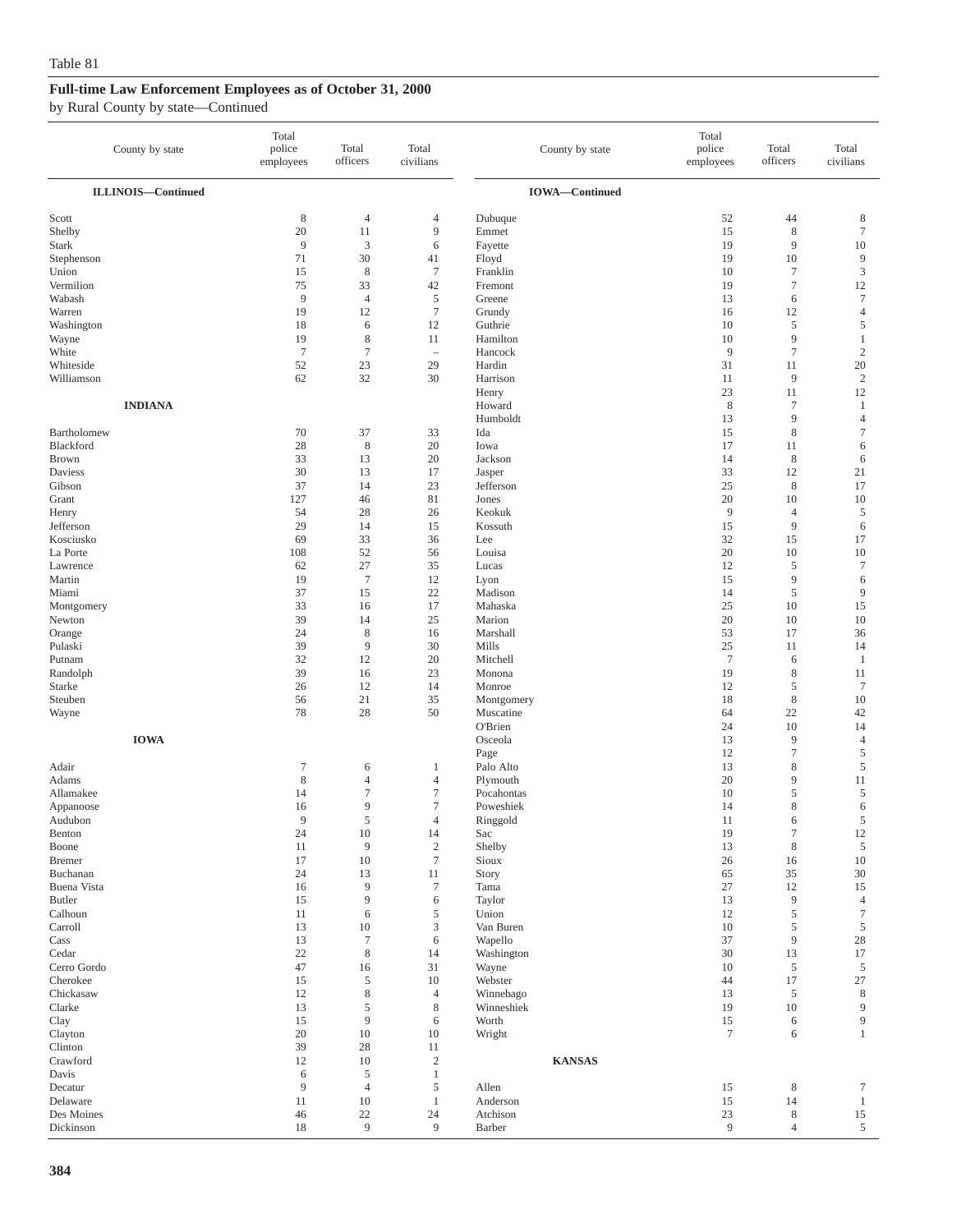| County by state         | Total<br>police<br>employees | Total<br>officers    | Total<br>civilians       | County by state                       | Total<br>police<br>employees     | Total<br>officers        | Total<br>civilians                         |
|-------------------------|------------------------------|----------------------|--------------------------|---------------------------------------|----------------------------------|--------------------------|--------------------------------------------|
| <b>KANSAS-Continued</b> |                              |                      |                          | <b>KANSAS-Continued</b>               |                                  |                          |                                            |
| Barton                  | 35                           | 17                   | 18                       | <b>Riley County Police Department</b> | 147                              | 84                       | 63                                         |
| Bourbon                 | 9                            | $\overline{7}$       | $\sqrt{2}$               | Rooks                                 | 12                               | 6                        | 6                                          |
| <b>Brown</b>            | 20                           | $\,$ 8 $\,$          | 12                       | Rush                                  | 9                                | $\overline{4}$           | 5                                          |
| Chase                   | 9                            | 5                    | $\overline{4}$           | Russell                               | 15                               | 8                        | $\boldsymbol{7}$                           |
| Chautauqua              | 10                           | $\overline{4}$       | 6                        | Saline                                | 87                               | 39                       | 48                                         |
| Cherokee<br>Cheyenne    | 37<br>$\mathfrak{Z}$         | 15<br>$\sqrt{2}$     | 22<br>$\mathbf{1}$       | Scott<br>Seward                       | $\sqrt{5}$<br>40                 | $\overline{4}$<br>14     | $\mathbf{1}$<br>26                         |
| Clark                   | 10                           | $\mathfrak s$        | 5                        | Sheridan                              | 6                                | 3                        | 3                                          |
| Clay                    | 13                           | 6                    | $\boldsymbol{7}$         | Sherman                               | 5                                | 5                        | ÷                                          |
| Cloud                   | 13                           | $\overline{7}$       | 6                        | Smith                                 | 6                                | $\mathbf{2}$             | $\overline{4}$                             |
| Coffey                  | 28                           | 12                   | 16                       | Stafford                              | 9                                | $\overline{4}$           | $\sqrt{5}$                                 |
| Comanche                | 9                            | $\overline{4}$       | 5                        | Stanton                               | 13                               | 5                        | $\,$ 8 $\,$                                |
| Cowley                  | 41                           | 17                   | 24                       | Stevens                               | 12                               | 6                        | 6                                          |
| Crawford<br>Decatur     | 65<br>$\tau$                 | 25<br>3              | 40<br>$\overline{4}$     | Sumner<br>Thomas                      | 26<br>$\tau$                     | 14<br>$\tau$             | 12<br>$\hspace{1.0cm} - \hspace{1.0cm}$    |
| Dickinson               | 25                           | 15                   | 10                       | Trego                                 | $\tau$                           | 3                        | $\overline{4}$                             |
| Doniphan                | 6                            | 5                    | 1                        | Wabaunsee                             | 9                                | $\tau$                   | $\sqrt{2}$                                 |
| Edwards                 | 9                            | 5                    | $\overline{4}$           | Wallace                               | $\mathbf{2}$                     | 1                        | $\mathbf{1}$                               |
| Elk                     | $\tau$                       | 3                    | 4                        | Washington                            | $\tau$                           | $\tau$                   | $\overline{\phantom{a}}$                   |
| Ellis                   | 19                           | 13                   | 6                        | Wichita                               | 9                                | $\overline{4}$           | 5                                          |
| Ellsworth               | 16                           | 10                   | 6                        | Wilson                                | 20                               | 9                        | 11                                         |
| Finney<br>Ford          | 86<br>46                     | 38<br>19             | 48<br>27                 | Woodson                               | $\tau$                           | 3                        | $\overline{4}$                             |
| Franklin                | 41                           | 19                   | 22                       | <b>KENTUCKY</b>                       |                                  |                          |                                            |
| Geary                   | 57                           | 21                   | 36                       |                                       |                                  |                          |                                            |
| Gove                    | $\overline{4}$               | 3                    | $\mathbf{1}$             | Adair                                 | 6                                | 4                        | $\boldsymbol{2}$                           |
| Graham                  | $\overline{7}$               | $\overline{7}$       | $\overline{\phantom{a}}$ | Allen                                 | 10                               | 9                        | $\mathbf{1}$                               |
| Grant                   | 14                           | $\overline{4}$       | 10                       | Anderson                              | 8                                | $\tau$                   | 1                                          |
| Gray                    | 11                           | 5                    | 6                        | Anderson Police Department            | $\sqrt{2}$                       | $\mathbf{2}$             | $\overline{\phantom{a}}$                   |
| Greeley<br>Greenwood    | 6<br>21                      | 3<br>12              | 3<br>9                   | Ballard<br>Barren                     | 10<br>13                         | 10<br>11                 | $\overline{\phantom{0}}$<br>$\sqrt{2}$     |
| Hamilton                | 12                           | 6                    | 6                        | Bath                                  | $\overline{4}$                   | 3                        | $\mathbf{1}$                               |
| Harper                  | 17                           | 5                    | 12                       | Bell                                  | 12                               | 12                       | $\overline{\phantom{a}}$                   |
| Haskell                 | 14                           | 9                    | $\mathfrak s$            | Boyle                                 | $\tau$                           | $\boldsymbol{7}$         | $\overline{\phantom{m}}$                   |
| Hodgeman                | 9                            | $\overline{4}$       | 5                        | <b>Bracken</b>                        | $\mathfrak{2}$                   | $\mathbf{1}$             | 1                                          |
| Jackson                 | 38                           | 15                   | 23                       | <b>Breathitt</b>                      | $\tau$                           | 6                        | $\mathbf{1}$                               |
| Jefferson               | 40                           | 22                   | 18                       | Breckinridge                          | $\overline{7}$                   | $\boldsymbol{7}$         | $\overline{\phantom{0}}$                   |
| Jewell<br>Kearny        | 8<br>18                      | $\overline{4}$<br>9  | $\overline{4}$<br>9      | <b>Butler</b><br>Caldwell             | $\tau$<br>$\tau$                 | 5<br>6                   | $\sqrt{2}$<br>1                            |
| Kingman                 | 12                           | $\overline{7}$       | 5                        | Calloway                              | 27                               | 26                       | $\mathbf{1}$                               |
| Kiowa                   | 13                           | 13                   | $\overline{\phantom{a}}$ | Carroll                               | 5                                | 5                        | $\overline{\phantom{0}}$                   |
| Labette                 | 33                           | 17                   | 16                       | Casey                                 | 8                                | 8                        | $\qquad \qquad -$                          |
| Lane                    | 10                           | 6                    | $\overline{4}$           | Clay                                  | 7                                | 5                        | $\boldsymbol{2}$                           |
| Linn                    | 20                           | 9                    | 11                       | Clinton                               | 5                                | $\overline{4}$           | 1                                          |
| Logan                   | $\overline{4}$               | 3                    | 1                        | Crittenden                            | 3                                | $\mathbf{2}$             | 1                                          |
| Lyon<br>Marion          | 55<br>13                     | 13<br>$\overline{7}$ | 42<br>6                  | Cumberland<br>Edmonson                | $\overline{4}$<br>$\overline{7}$ | 3<br>5                   | $\mathbf{1}$<br>$\overline{2}$             |
| Marshall                | 14                           | 6                    | $\,$ 8 $\,$              | Elliott                               | $\overline{4}$                   | 3                        | $\mathbf{1}$                               |
| McPherson               | 36                           | 15                   | 21                       | Estill                                | 5                                | $\overline{\mathcal{L}}$ | $\mathbf{1}$                               |
| Meade                   | $\mathfrak{Z}$               | $\mathfrak z$        | $\qquad \qquad -$        | Fleming                               | $\,$ 8 $\,$                      | $\tau$                   | $\mathbf{1}$                               |
| Mitchell                | 10                           | 6                    | 4                        | Floyd                                 | 31                               | 18                       | 13                                         |
| Montgomery              | 27                           | 19                   | 8                        | Franklin                              | 13                               | 13                       | $\hspace{1.0cm} - \hspace{1.0cm}$          |
| Morris                  | 11<br>10                     | 6<br>5               | 5<br>5                   | Fulton<br>Garrard                     | $\overline{4}$                   | $\overline{4}$<br>6      | $\overline{\phantom{a}}$                   |
| Morton<br>Nemaha        | 15                           | 10                   | 5                        | Graves                                | 6<br>16                          | 13                       | $\overline{\phantom{m}}$<br>$\mathfrak{Z}$ |
| Neosho                  | 18                           | 11                   | $\tau$                   | Grayson                               | 13                               | 11                       | $\sqrt{2}$                                 |
| <b>Ness</b>             | 10                           | 5                    | 5                        | Green                                 | 3                                | $\sqrt{2}$               | $\mathbf{1}$                               |
| Norton                  | $\overline{9}$               | $\overline{4}$       | $\sqrt{5}$               | Hancock                               | 6                                | 6                        | $\overline{\phantom{a}}$                   |
| Osage                   | 35                           | 16                   | 19                       | Hardin                                | 30                               | 29                       | $\mathbf{1}$                               |
| Osborne                 | 13                           | 8                    | $\mathfrak{S}$           | Harlan                                | 14                               | 14                       |                                            |
| Ottawa                  | 20                           | 5                    | 15                       | Harrison                              | $\tau$                           | $\boldsymbol{7}$         | $\overline{\phantom{0}}$                   |
| Pawnee<br>Phillips      | 14<br>15                     | 6<br>10              | $\,$ 8 $\,$<br>5         | Hart<br>Henry                         | 8<br>6                           | 8<br>6                   | $\overline{\phantom{a}}$                   |
| Pottawatomie            | 28                           | 19                   | 9                        | Hickman                               | 3                                | 3                        | $\overline{\phantom{m}}$                   |
| Pratt                   | 14                           | $\tau$               | $\boldsymbol{7}$         | Hopkins                               | 10                               | 8                        | $\sqrt{2}$                                 |
| Rawlins                 | $\,$ 8 $\,$                  | 3                    | 5                        | Jackson                               | 6                                | $\overline{4}$           | $\sqrt{2}$                                 |
| Reno                    | 66                           | 46                   | 20                       | Johnson                               | 13                               | 8                        | $\sqrt{5}$                                 |
| Republic                | 11                           | $\tau$               | $\overline{4}$           | Knott                                 | $\tau$                           | $\boldsymbol{7}$         | $\overline{\phantom{a}}$                   |
| Rice                    | 17                           | 10                   | $\boldsymbol{7}$         | Knox                                  | 10                               | 8                        | $\sqrt{2}$                                 |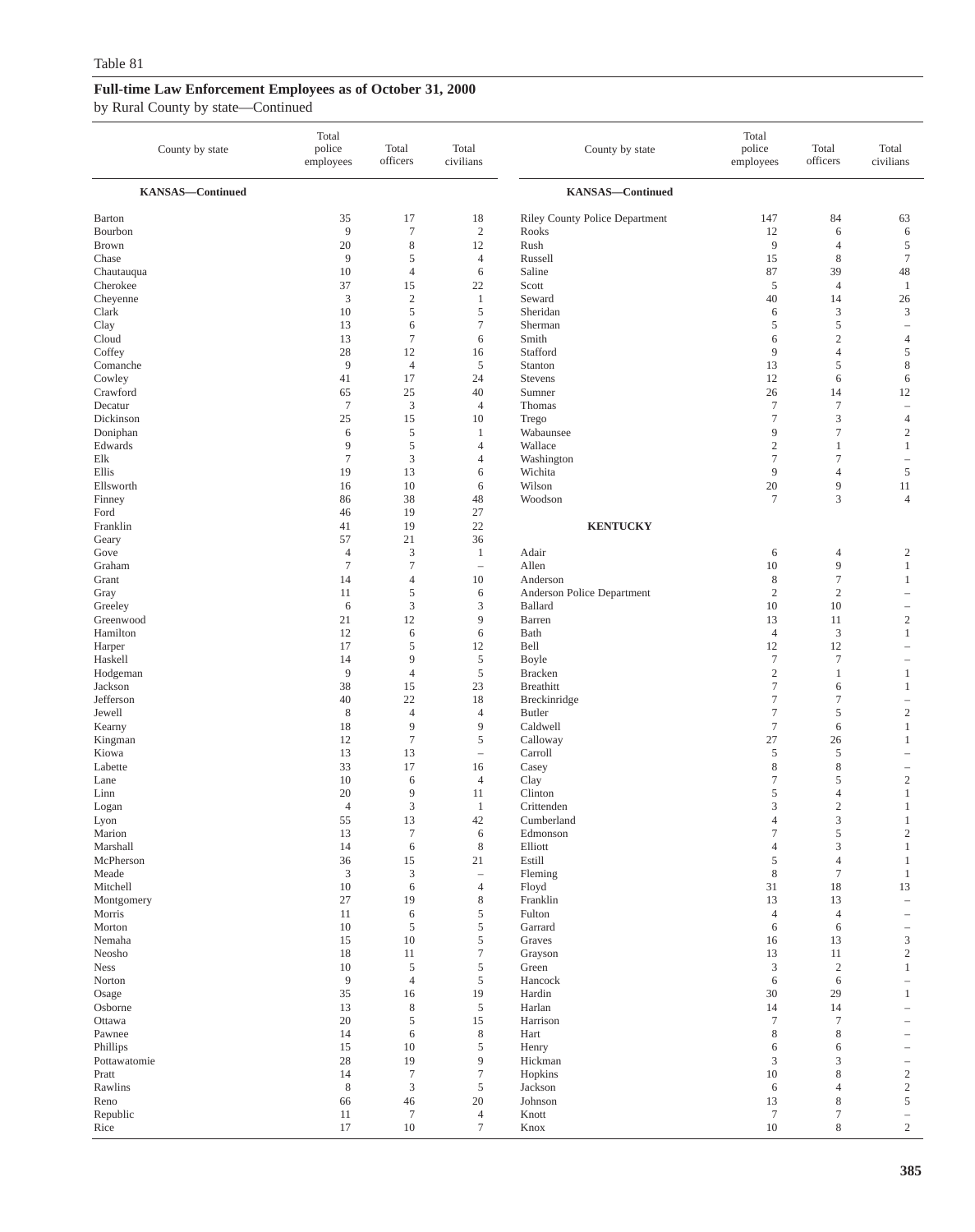| County by state                                          | Total<br>police<br>employees                                 | Total<br>officers                                         | Total<br>civilians                                                                   | County by state                                      | Total<br>police<br>employees | Total<br>officers    | Total<br>civilians                             |
|----------------------------------------------------------|--------------------------------------------------------------|-----------------------------------------------------------|--------------------------------------------------------------------------------------|------------------------------------------------------|------------------------------|----------------------|------------------------------------------------|
| <b>KENTUCKY-Continued</b>                                |                                                              |                                                           |                                                                                      | LOUISIANA-Continued                                  |                              |                      |                                                |
| Larue                                                    | $\boldsymbol{7}$                                             | 6                                                         | 1                                                                                    | East Feliciana                                       | 32                           | 32                   | $\overline{\phantom{a}}$                       |
| Laurel                                                   | 22                                                           | 16                                                        | 6                                                                                    | Evangeline                                           | 60                           | 30                   | 30                                             |
| Lawrence                                                 | $\tau$                                                       | 5                                                         | $\mathfrak{2}$                                                                       | Franklin                                             | 73                           | 73                   | $\overline{\phantom{a}}$                       |
| Lee                                                      | 3                                                            | $\sqrt{2}$                                                | $\,1$                                                                                | Grant                                                | 45                           | 45                   | $\overline{\phantom{a}}$                       |
| Leslie                                                   | 8                                                            | 5                                                         | 3                                                                                    | Jackson                                              | 35                           | 32                   | $\mathfrak z$                                  |
| Letcher                                                  | 8                                                            | $\overline{7}$                                            | $\mathbf{1}$                                                                         | Jefferson Davis                                      | 46                           | 45                   | $\mathbf{1}$                                   |
| Lewis                                                    | $\tau$                                                       | 6                                                         | $\mathbf{1}$                                                                         | La Salle                                             | 48                           | 41                   | $\tau$                                         |
| Lincoln                                                  | 6                                                            | 5                                                         | 1                                                                                    | Lincoln                                              | 48                           | 39                   | 9                                              |
| Livingston                                               | $\tau$                                                       | $\overline{7}$                                            | $\qquad \qquad -$                                                                    | Madison                                              | 42                           | 42                   | $\overline{\phantom{a}}$                       |
| Logan                                                    | 17                                                           | 15                                                        | $\overline{c}$                                                                       | Morehouse                                            | 172                          | 172                  | $\overline{\phantom{a}}$                       |
| Lyon                                                     | $\overline{4}$                                               | $\overline{4}$                                            | $\qquad \qquad -$                                                                    | Natchitoches                                         | 62                           | 40                   | 22                                             |
| Magoffin                                                 | $\overline{4}$                                               | $\overline{4}$                                            |                                                                                      | Pointe Coupee                                        | 111                          | 39                   | 72                                             |
| Marion                                                   | $\sqrt{5}$                                                   | $\overline{4}$                                            | $\mathbf{1}$                                                                         | Red River                                            | 44                           | 37                   | $\boldsymbol{7}$                               |
| Marshall                                                 | 20                                                           | 18                                                        | $\overline{c}$                                                                       | Richland                                             | 131                          | 117                  | 14                                             |
| Martin                                                   | $\sqrt{5}$                                                   | 3                                                         | $\mathfrak{2}$                                                                       | Sabine                                               | 66                           | 66                   | $\overline{\phantom{a}}$                       |
| Mason                                                    | 11                                                           | 9                                                         | $\mathfrak{2}$                                                                       | St. Helena                                           | 50                           | 23                   | 27                                             |
| McCracken                                                | 38                                                           | 36                                                        | $\overline{c}$                                                                       | St. Mary                                             | 147                          | 147                  | $\overline{\phantom{a}}$                       |
| McCracken Police Department                              | $\overline{2}$                                               | 1                                                         | 1                                                                                    | Tangipahoa                                           | 296                          | 296                  | $\sim$                                         |
| McCreary                                                 | 6                                                            | 5                                                         | $\mathbf{1}$                                                                         | Tensas                                               | 114                          | 29                   | 85                                             |
| McLean                                                   | $\sqrt{5}$                                                   | $\overline{4}$                                            | 1                                                                                    | Union                                                | 48                           | 36                   | 12                                             |
| Meade                                                    | 10                                                           | 8                                                         | $\overline{c}$                                                                       | Vermilion                                            | 102                          | 77                   | 25                                             |
| Menifee                                                  | $\tau$                                                       | 6                                                         | $\mathbf{1}$                                                                         | Vernon                                               | 133                          | 133                  | $\hspace{1.0cm} \rule{1.5cm}{0.15cm}$          |
| Mercer                                                   | 8                                                            | $\,$ 8 $\,$                                               | $\overline{\phantom{0}}$                                                             | Washington                                           | 111                          | 111                  | $\overline{\phantom{a}}$                       |
| Metcalfe                                                 | $\overline{4}$                                               | 3                                                         | 1                                                                                    | West Carroll                                         | 17                           | 17                   | $\overline{\phantom{0}}$                       |
| Monroe                                                   | 6                                                            | 5                                                         | 1                                                                                    | West Feliciana                                       | 59                           | 50                   | $\overline{9}$                                 |
| Montgomery<br>Morgan<br>Muhlenberg<br>Nelson<br>Nicholas | 17<br>3<br>10<br>23<br>3                                     | 16<br>3<br>10<br>20<br>3                                  | $\mathbf{1}$<br>$\overline{\phantom{0}}$<br>$\overline{\phantom{0}}$<br>3<br>÷,      | Winn<br><b>MAINE</b><br>Aroostook                    | 40<br>18                     | 40<br>13             | $\qquad \qquad -$<br>5                         |
| Ohio                                                     | 13                                                           | 12                                                        | $\mathbf{1}$                                                                         | Franklin                                             | 24                           | 14                   | 10                                             |
| Owen                                                     | $\overline{4}$                                               | 3                                                         | $\mathbf{1}$                                                                         | Hancock                                              | 20                           | 12                   | 8                                              |
| Owsley                                                   | $\sqrt{5}$                                                   | $\overline{4}$                                            | 1                                                                                    | Kennebec                                             | 25                           | 17                   | $\,$ 8 $\,$                                    |
| Perry                                                    | 19                                                           | 18                                                        | $\mathbf{1}$                                                                         | Knox                                                 | 19                           | 17                   | $\sqrt{2}$                                     |
| Pike                                                     | 31                                                           | 20                                                        | 11                                                                                   | Lincoln                                              | 24                           | 21                   | 3                                              |
| Powell                                                   | 10                                                           | 9                                                         | 1                                                                                    | Oxford                                               | 20                           | 18                   | $\mathfrak{2}$                                 |
| Pulaski                                                  | 34                                                           | 26                                                        | 8                                                                                    | Penobscot                                            | 22                           | 18                   | $\overline{4}$                                 |
| Robertson                                                | $\sqrt{2}$                                                   | 1                                                         | 1                                                                                    | Piscataquis                                          | $\tau$                       | $\tau$               | $\sim$                                         |
| Rockcastle                                               | $\sqrt{5}$                                                   | 5                                                         |                                                                                      | Sagadahoc                                            | 15                           | 15                   | $\overline{\phantom{a}}$                       |
| Rowan<br>Russell<br>Shelby<br>Simpson<br>Spencer         | 13<br>12<br>17<br>11<br>5                                    | 9<br>11<br>16<br>11<br>5                                  | $\overline{4}$<br>$\mathbf{1}$<br>$\mathbf{1}$<br>i.                                 | Somerset<br>Waldo<br>Washington<br>York              | 16<br>14<br>20<br>26         | 15<br>13<br>11<br>23 | 1<br>1<br>9<br>$\overline{3}$                  |
| Taylor<br>Todd<br>Trigg<br>Trimble<br>Union              | 10<br>$\overline{4}$<br>$\boldsymbol{7}$<br>3<br>$\,$ 8 $\,$ | 8<br>3<br>7<br>$\ensuremath{\mathfrak{Z}}$<br>$\,$ 8 $\,$ | $\mathbf{2}$<br>$\mathbf{1}$<br>$\overline{\phantom{0}}$<br>$\overline{\phantom{0}}$ | <b>MARYLAND</b><br>Caroline<br>Dorchester<br>Garrett | 25<br>30<br>37               | 23<br>25<br>18       | $\overline{\mathbf{c}}$<br>$\mathfrak s$<br>19 |
| Warren                                                   | 56                                                           | 49                                                        | $\tau$                                                                               | Kent                                                 | 22                           | 20                   | $\,2$                                          |
| Washington                                               | $\overline{4}$                                               | $\overline{4}$                                            | $\overline{\phantom{0}}$                                                             | Somerset                                             | 19                           | 17                   | $\sqrt{2}$                                     |
| Wayne                                                    | 9                                                            | $\,$ 8 $\,$                                               | $\mathbf{1}$                                                                         | St. Mary's                                           | 152                          | 108                  | 44                                             |
| Webster                                                  | $\boldsymbol{7}$                                             | $\tau$                                                    | $\overline{\phantom{0}}$                                                             | Talbot                                               | 21                           | 19                   | $\sqrt{2}$                                     |
| Whitley                                                  | $12\,$                                                       | 9                                                         | 3                                                                                    | Wicomico                                             | 89                           | $71\,$               | $18\,$                                         |
| Wolfe                                                    | $\overline{4}$                                               | $\overline{4}$                                            | ÷,                                                                                   | Worcester                                            | 48                           | 38                   | 10                                             |
| <b>LOUISIANA</b>                                         |                                                              |                                                           |                                                                                      | <b>MICHIGAN</b>                                      |                              |                      |                                                |
| Assumption                                               | 70                                                           | 37                                                        | 33                                                                                   | Alcona                                               | 25                           | 13                   | 12                                             |
| Avoyelles                                                | 270                                                          | 270                                                       | $\overline{\phantom{a}}$                                                             | Alger                                                | 14                           | 10                   | $\overline{4}$                                 |
| Beauregard                                               | 77                                                           | 64                                                        | 13                                                                                   | Alpena                                               | 30                           | 14                   | 16                                             |
| Bienville                                                | 40                                                           | 39                                                        | $\mathbf{1}$                                                                         | Antrim                                               | 41                           | 20                   | 21                                             |
| Caldwell                                                 | 26                                                           | 26                                                        | $\overline{\phantom{0}}$                                                             | Arenac                                               | 23                           | 15                   | $\,$ 8 $\,$                                    |
| Cameron                                                  | 75                                                           | 75                                                        | $\overline{\phantom{0}}$                                                             | Baraga                                               | 14                           | $\sqrt{6}$           | $\,$ 8 $\,$                                    |
| Catahoula                                                | 23                                                           | 18                                                        | $\sqrt{5}$                                                                           | Barry                                                | 51                           | 32                   | 19                                             |
| Claiborne                                                | 77                                                           | 25                                                        | 52                                                                                   | Benzie                                               | 38                           | 15                   | 23                                             |
| Concordia                                                | 153                                                          | 152                                                       | $\mathbf{1}$                                                                         | Branch                                               | 39                           | 18                   | 21                                             |
| De Soto                                                  | 70                                                           | 61                                                        | 9                                                                                    | Cass                                                 | 76                           | 39                   | 37                                             |
| East Carroll                                             | 167                                                          | 15                                                        | 152                                                                                  | Charlevoix                                           | 32                           | 16                   | 16                                             |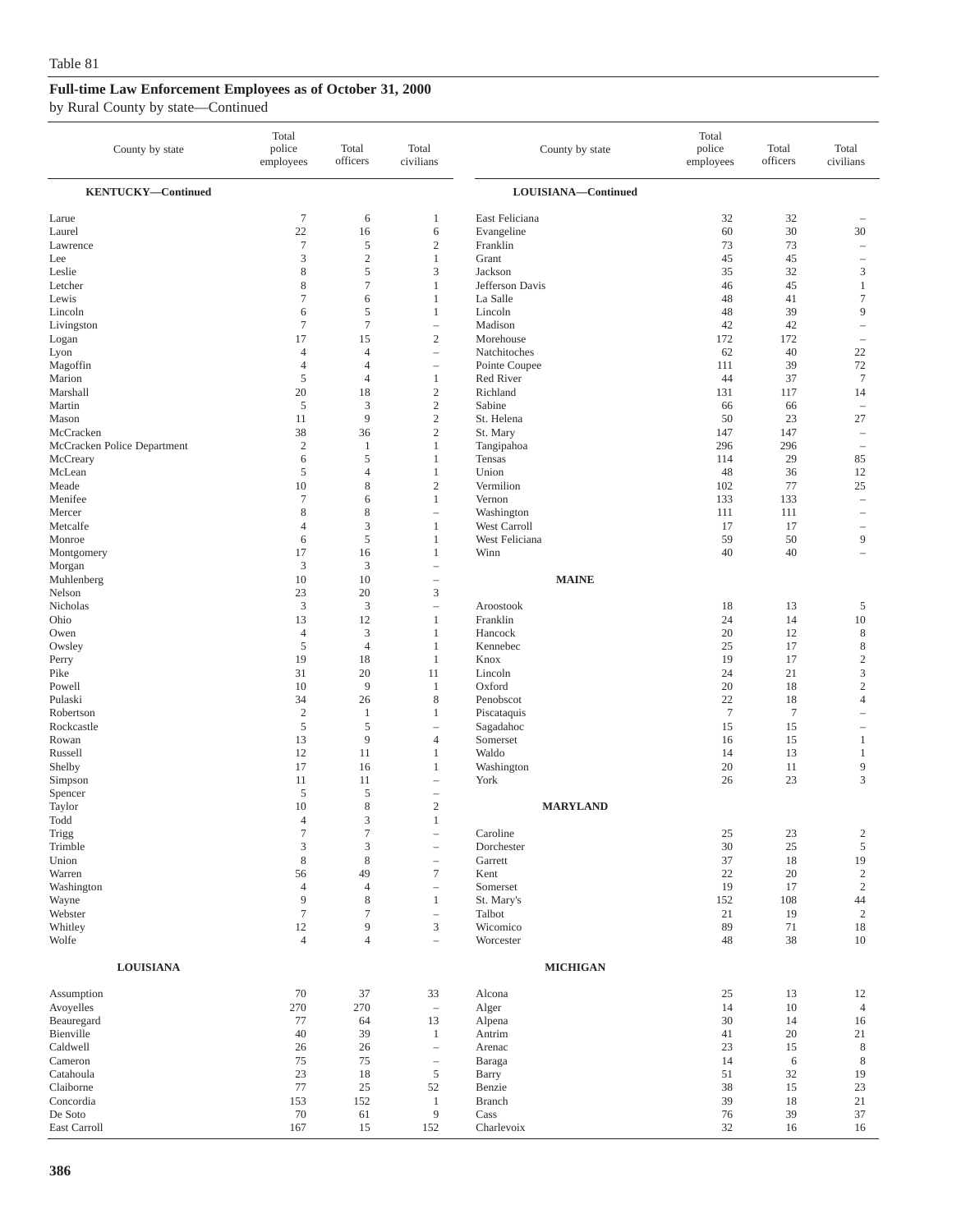| County by state           | Total<br>police<br>employees | Total<br>officers          | Total<br>civilians          | County by state        | Total<br>police<br>employees | Total<br>officers             | Total<br>civilians   |
|---------------------------|------------------------------|----------------------------|-----------------------------|------------------------|------------------------------|-------------------------------|----------------------|
| MICHIGAN-Continued        |                              |                            |                             | MINNESOTA-Continued    |                              |                               |                      |
| Cheboygan                 | 36                           | 17                         | 19                          | Grant                  | 10                           | 5                             | 5                    |
| Chippewa                  | 29                           | 15                         | 14                          | Hubbard                | 23                           | 12                            | 11                   |
| Clare<br>Crawford         | 26<br>26                     | 22<br>15                   | $\overline{4}$<br>11        | Itasca<br>Jackson      | 60<br>18                     | 50<br>$\tau$                  | 10<br>11             |
| Delta                     | 34                           | 16                         | 18                          | Kanabec                | 21                           | 10                            | 11                   |
| Dickinson                 | 25                           | 12                         | 13                          | Kandiyohi              | 70                           | 31                            | 39                   |
| Emmet                     | 39                           | 19                         | 20                          | Kittson                | 10                           | 5                             | 5                    |
| Gladwin                   | 39                           | 21                         | 18                          | Koochiching            | 17                           | 11                            | 6                    |
| Gogebic<br>Grand Traverse | 23<br>147                    | 16<br>110                  | $\boldsymbol{7}$<br>37      | Lac Qui Parle<br>Lake  | 10<br>23                     | $\,$ 8 $\,$<br>13             | $\mathfrak{2}$<br>10 |
| Gratiot                   | 37                           | 20                         | 17                          | Lake of the Woods      | 9                            | 5                             | $\overline{4}$       |
| Hillsdale                 | 33                           | 19                         | 14                          | Le Sueur               | 25                           | 14                            | 11                   |
| Houghton                  | 20                           | 20                         | $\equiv$                    | Lincoln                | $\,$ 8 $\,$                  | $\overline{4}$                | 4                    |
| Huron                     | 42                           | 23                         | 19                          | Lyon                   | 32                           | 13                            | 19                   |
| Ionia<br><b>I</b> osco    | 53<br>26                     | 22<br>$\sqrt{5}$           | 31<br>21                    | Mahnomen<br>Marshall   | 17<br>18                     | 11<br>11                      | 6<br>7               |
| Iron                      | 10                           | 8                          | $\sqrt{2}$                  | Martin                 | 24                           | 9                             | 15                   |
| Isabella                  | 54                           | 28                         | 26                          | McLeod                 | 48                           | 21                            | 27                   |
| Kalkaska                  | 46                           | 27                         | 19                          | Meeker                 | 32                           | 13                            | 19                   |
| Keweenaw                  | 6                            | 5                          | $\mathbf{1}$                | Mille Lacs             | 58                           | 19                            | 39                   |
| Lake<br>Leelanau          | 52<br>35                     | 17<br>18                   | 35<br>17                    | Morrison<br>Mower      | 39<br>42                     | 15<br>18                      | 24<br>24             |
| Luce                      | $\sqrt{5}$                   | $\mathfrak{Z}$             | $\sqrt{2}$                  | Murray                 | 9                            | $\overline{4}$                | 5                    |
| Mackinac                  | 16                           | $\tau$                     | 9                           | Nicollet               | 21                           | 10                            | 11                   |
| Manistee                  | 25                           | 12                         | 13                          | <b>Nobles</b>          | 21                           | 8                             | 13                   |
| Marquette                 | 60                           | 32                         | 28                          | Norman                 | $\,$ 8 $\,$                  | $\sqrt{5}$                    | $\mathfrak{Z}$       |
| Mason                     | 39<br>40                     | 20<br>24                   | 19                          | Otter Tail             | 64                           | 26                            | 38                   |
| Mecosta<br>Menominee      | 31                           | 15                         | 16<br>16                    | Pennington<br>Pine     | 28<br>47                     | 6<br>23                       | 22<br>24             |
| Missaukee                 | 25                           | 13                         | 12                          | Pipestone              | 20                           | 10                            | 10                   |
| Montcalm                  | 64                           | 28                         | 36                          | Pope                   | 12                           | $\sqrt{5}$                    | $\tau$               |
| Montmorency               | 26                           | 13                         | 13                          | Red Lake               | 10                           | $\overline{7}$                | 3                    |
| Newaygo                   | 29                           | 26                         | $\mathfrak z$               | Redwood                | 19                           | 9                             | 10                   |
| Oceana<br>Ogemaw          | 33<br>31                     | 19<br>15                   | 14<br>16                    | Renville<br>Rice       | 16<br>45                     | 9<br>21                       | $\tau$<br>24         |
| Ontonagon                 | 14                           | 14                         | $\qquad \qquad -$           | Rock                   | 16                           | 11                            | 5                    |
| Osceola                   | 35                           | 16                         | 19                          | Roseau                 | 15                           | 9                             | 6                    |
| Oscoda                    | 15                           | 9                          | 6                           | Sibley                 | 20                           | 9                             | 11                   |
| Otsego                    | 29                           | 14                         | 15                          | Steele                 | 35                           | 17                            | 18                   |
| Presque Isle<br>Roscommon | 25<br>39                     | 12<br>25                   | 13<br>14                    | Stevens<br>Swift       | 10<br>14                     | 5<br>6                        | 5<br>$\,$ 8 $\,$     |
| Sanilac                   | 49                           | 25                         | 24                          | Todd                   | 27                           | 14                            | 13                   |
| Schoolcraft               | 13                           | $\sqrt{5}$                 | $\,$ 8 $\,$                 | Traverse               | 6                            | $\mathfrak{Z}$                | $\mathfrak z$        |
| Shiawassee                | 67                           | 33                         | 34                          | Wabasha                | 27                           | 13                            | 14                   |
| St. Joseph                | 52                           | 26                         | 26                          | Wadena                 | 16                           | 6                             | 10                   |
| Tuscola                   | 45<br>49                     | 29<br>23                   | 16<br>26                    | Waseca<br>Watonwan     | 23<br>17                     | 11<br>8                       | 12<br>9              |
| Wexford                   |                              |                            |                             | Wilkin                 | $\boldsymbol{7}$             | 6                             | $\,1$                |
| <b>MINNESOTA</b>          |                              |                            |                             | Winona                 | 44                           | 19                            | $25\,$               |
|                           |                              |                            |                             | Yellow Medicine        | 14                           | $\tau$                        | $\tau$               |
| Aitkin                    | 50                           | 17                         | 33                          |                        |                              |                               |                      |
| Becker<br>Beltrami        | 47<br>80                     | 21<br>30                   | 26<br>50                    | <b>MISSISSIPPI</b>     |                              |                               |                      |
| <b>Big Stone</b>          | $\boldsymbol{7}$             | $\overline{4}$             | $\ensuremath{\mathfrak{Z}}$ | Adams                  | 53                           | 24                            | 29                   |
| <b>Blue Earth</b>         | 48                           | 19                         | 29                          | Amite                  | 12                           | $\overline{7}$                | 5                    |
| <b>Brown</b>              | 34                           | $\overline{9}$             | 25                          | Attala                 | 11                           | 6                             | $\mathfrak s$        |
| Carlton                   | 39                           | 23                         | 16                          | Benton                 | 8                            | 4                             | $\overline{4}$       |
| Cass                      | 50                           | 28                         | 22                          | Calhoun                | 10                           | 5                             | 5                    |
| Chippewa<br>Clearwater    | 16<br>16                     | $\boldsymbol{7}$<br>$\tau$ | 9<br>9                      | Chickasaw<br>Claiborne | 12<br>19                     | $\,$ 8 $\,$<br>$\overline{7}$ | $\overline{4}$<br>12 |
| Cook                      | 16                           | 10                         | 6                           | Coahoma                | 15                           | 14                            | $\mathbf{1}$         |
| Cottonwood                | 13                           | 6                          | $\tau$                      | Copiah                 | 31                           | 14                            | 17                   |
| Crow Wing                 | 71                           | 33                         | 38                          | Covington              | 12                           | $\overline{7}$                | 5                    |
| Dodge                     | 27                           | 19                         | $\,$ 8 $\,$                 | Grenada                | 13                           | 11                            | $\sqrt{2}$           |
| Douglas<br>Faribault      | 58<br>20                     | 19<br>$\overline{9}$       | 39<br>11                    | Holmes<br>Issaquena    | 46<br>$\overline{4}$         | 9<br>3                        | 37<br>$\mathbf{1}$   |
| Fillmore                  | 31                           | 18                         | 13                          | Jones                  | 51                           | 43                            | 8                    |
| Freeborn                  | 36                           | 18                         | 18                          | Kemper                 | 12                           | 6                             | 6                    |
| Goodhue                   | 97                           | 36                         | 61                          | Lauderdale             | 119                          | 40                            | 79                   |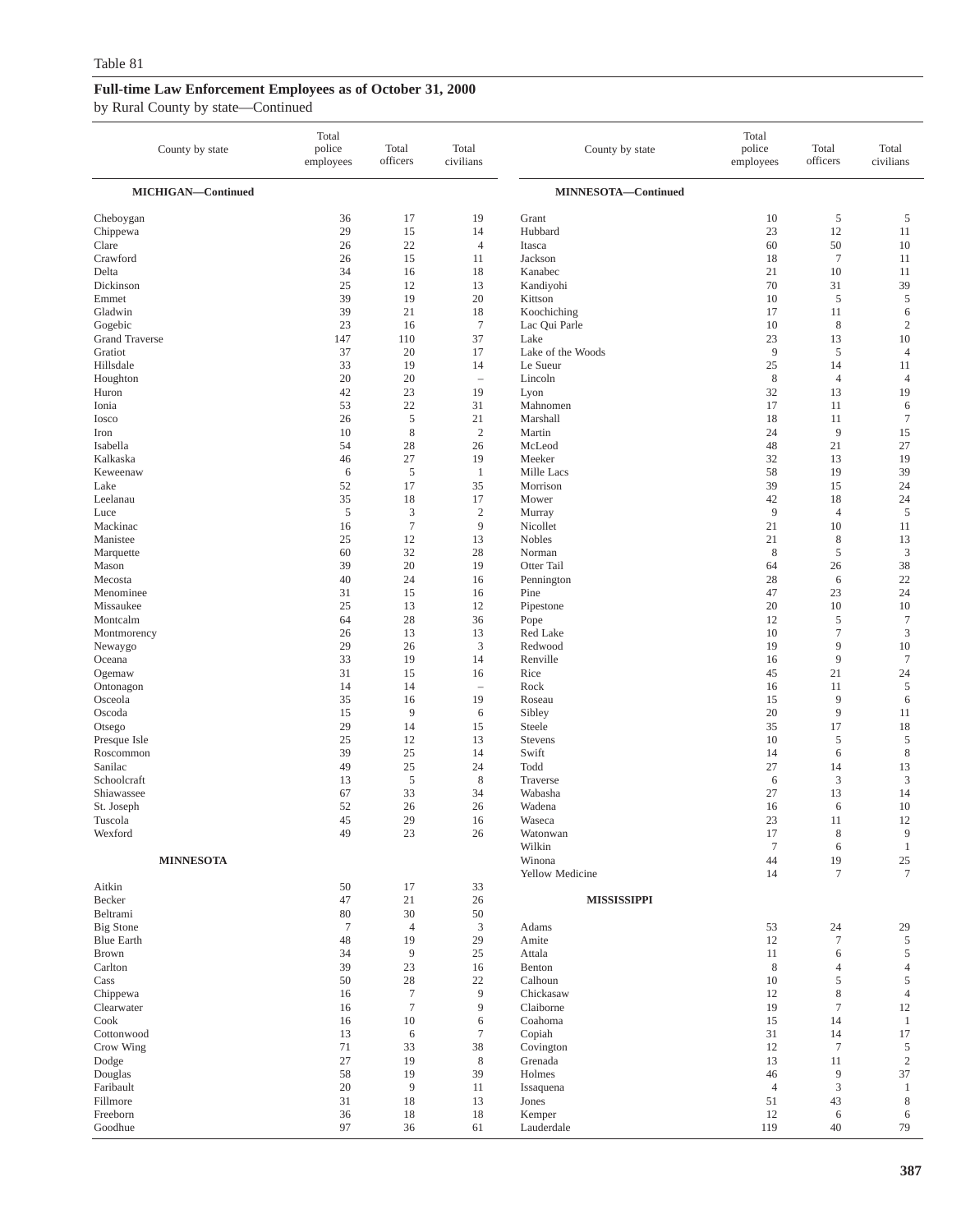| County by state           | Total<br>police<br>employees | Total<br>officers    | Total<br>civilians             | County by state             | Total<br>police<br>employees | Total<br>officers                    | Total<br>civilians                         |
|---------------------------|------------------------------|----------------------|--------------------------------|-----------------------------|------------------------------|--------------------------------------|--------------------------------------------|
| MISSISSIPPI-Continued     |                              |                      |                                | MISSOURI-Continued          |                              |                                      |                                            |
| Lee                       | 93                           | 42                   | 51                             | Stone                       | 37                           | 29                                   | 8                                          |
| Leflore                   | 38                           | 20                   | 18                             | Vernon                      | 21                           | 11                                   | $10\,$                                     |
| Lincoln                   | 44                           | 21                   | 23                             | Washington                  | 33                           | 18                                   | 15                                         |
| Lowndes<br>Noxubee        | 46<br>9                      | 38<br>5              | $\,$ 8 $\,$<br>$\overline{4}$  | <b>MONTANA</b>              |                              |                                      |                                            |
| Panola                    | 42                           | 16                   | 26                             |                             |                              |                                      |                                            |
| Pontotoc                  | 20                           | 12                   | $\,$ 8 $\,$                    | Beaverhead                  | 15                           | $\overline{7}$                       | 8                                          |
| Prentiss                  | 17                           | 16                   | 1                              | Big Horn                    | 28                           | 13                                   | 15                                         |
| Simpson                   | 34                           | 14                   | 20                             | Blaine                      | 15                           | 5                                    | 10                                         |
| Tippah<br>Tunica          | 18<br>122                    | $\,$ 8 $\,$<br>47    | 10<br>75                       | <b>Broadwater</b><br>Carbon | 10<br>10                     | 6<br>6                               | $\overline{4}$<br>4                        |
| Union                     | 40                           | 30                   | 10                             | Carter                      | $\mathfrak{2}$               | $\overline{c}$                       | $\qquad \qquad -$                          |
| Warren                    | 50                           | 32                   | 18                             | Chouteau                    | 14                           | 9                                    | 5                                          |
| Washington                | 50                           | 29                   | 21                             | Custer                      | 12                           | 6                                    | 6                                          |
| Wayne                     | 14                           | $\sqrt{5}$           | 9                              | Daniels                     | 6                            | $\boldsymbol{2}$                     | $\overline{4}$                             |
| Yalobusha                 | 11                           | $\overline{7}$       | $\overline{4}$                 | Dawson<br>Deer Lodge        | 58<br>26                     | 6<br>19                              | 52<br>$\boldsymbol{7}$                     |
| <b>MISSOURI</b>           |                              |                      |                                | Fallon                      | $7\phantom{.0}$              | $\sqrt{2}$                           | 5                                          |
|                           |                              |                      |                                | Fergus                      | 15                           | $\overline{7}$                       | $\,$ 8 $\,$                                |
| Atchison                  | 8                            | $\overline{4}$       | $\overline{4}$                 | Flathead                    | 91                           | 46                                   | 45                                         |
| Audrain                   | 28                           | 16                   | 12                             | Gallatin                    | 66                           | 31                                   | 35                                         |
| Barry<br>Barton           | 29<br>14                     | 19<br>5              | 10<br>9                        | Garfield<br>Glacier         | $\overline{4}$<br>16         | 3<br>9                               | 1<br>7                                     |
| <b>Bates</b>              | 12                           | 6                    | 6                              | Golden Valley               | $\sqrt{2}$                   | $\sqrt{2}$                           | $\overline{\phantom{0}}$                   |
| Benton                    | 21                           | 15                   | 6                              | Granite                     | 9                            | 5                                    | $\overline{4}$                             |
| Butler                    | 42                           | 32                   | 10                             | <b>Hill</b>                 | 24                           | 10                                   | 14                                         |
| Caldwell                  | 11                           | $\tau$               | $\overline{4}$                 | Jefferson                   | 21                           | 11                                   | 10                                         |
| Camden                    | 90                           | 46                   | 44                             | Judith Basin                | $\mathfrak s$                | $\overline{4}$                       | $\mathbf{1}$                               |
| Cape Girardeau<br>Carroll | 57<br>18                     | 35<br>$\tau$         | 22<br>11                       | Lake<br>Lewis and Clark     | 39<br>63                     | 17<br>38                             | 22<br>25                                   |
| Carter                    | $\tau$                       | $\overline{4}$       | 3                              | Liberty                     | $\overline{9}$               | $\overline{4}$                       | 5                                          |
| Cedar                     | 8                            | $\sqrt{5}$           | $\mathfrak{Z}$                 | Lincoln                     | 29                           | 16                                   | 13                                         |
| Chariton                  | 12                           | 11                   | 1                              | Madison                     | 10                           | $\tau$                               | 3                                          |
| Clark                     | 14<br>38                     | 10<br>31             | $\overline{4}$<br>$\tau$       | McCone                      | $\mathfrak z$<br>$\tau$      | $\mathfrak z$<br>3                   | $\overline{\phantom{0}}$<br>$\overline{4}$ |
| Cole<br>Cooper            | $\tau$                       | 6                    | 1                              | Meagher<br>Mineral          | 19                           | $\,$ 8 $\,$                          | 11                                         |
| Crawford                  | 24                           | 21                   | 3                              | Musselshell                 | 11                           | $\overline{7}$                       | 4                                          |
| Daviess                   | 5                            | $\overline{4}$       | 1                              | Park                        | 16                           | 10                                   | 6                                          |
| De Kalb                   | 9                            | 5                    | $\overline{4}$                 | Petroleum                   | $\sqrt{2}$                   | $\boldsymbol{2}$                     | -                                          |
| Dunklin<br>Grundy         | 21<br>9                      | 9<br>$\overline{4}$  | 12<br>5                        | Phillips<br>Pondera         | 10<br>10                     | 6<br>8                               | 4<br>$\mathbf{2}$                          |
| Henry                     | 17                           | 10                   | $\tau$                         | Powder River                | $\tau$                       | 3                                    | 4                                          |
| Hickory                   | 12                           | 10                   | $\boldsymbol{2}$               | Powell                      | 15                           | 11                                   | 4                                          |
| Howard                    | 11                           | 6                    | $\mathfrak s$                  | Prairie                     | $\tau$                       | 3                                    | $\overline{4}$                             |
| Howell                    | 25                           | 22                   | 3                              | Ravalli                     | 63                           | 25                                   | 38                                         |
| Iron<br>Linn              | 17<br>$\tau$                 | 15<br>6              | $\mathbf{2}$<br>1              | Richland<br>Roosevelt       | 17<br>15                     | $\tau$<br>9                          | 10<br>6                                    |
| Marion                    | 31                           | 16                   | 15                             | Rosebud                     | 31                           | 17                                   | 14                                         |
| Mercer                    | $\tau$                       | $\mathfrak{Z}$       | $\overline{4}$                 | Sanders                     | 19                           | $\boldsymbol{7}$                     | 12                                         |
| Miller                    | 68                           | 15                   | 53                             | Sheridan                    | 10                           | $\sqrt{5}$                           | 5                                          |
| Mississippi               | 31                           | 18                   | 13                             | Silver Bow<br>Stillwater    | 72                           | 41                                   | 31                                         |
| Monroe<br>Montgomery      | $\,$ 8 $\,$<br>23            | $\,$ 8 $\,$<br>14    | $\overline{\phantom{m}}$<br>9  | <b>Sweet Grass</b>          | 11<br>13                     | $\boldsymbol{7}$<br>$\boldsymbol{7}$ | $\overline{4}$<br>6                        |
| Morgan                    | 23                           | 19                   | $\overline{4}$                 | Teton                       | 15                           | 9                                    | 6                                          |
| New Madrid                | 24                           | 18                   | 6                              | Toole                       | 19                           | $12\,$                               | $\tau$                                     |
| Nodaway                   | 18                           | 9                    | 9                              | Treasure                    | $\mathfrak{Z}$               | 3                                    | -                                          |
| Ozark<br>Pemiscot         | 15<br>32                     | $\overline{7}$<br>16 | $\,$ 8 $\,$<br>16              | Valley<br>Wheatland         | 14<br>$\,$ 8 $\,$            | 6<br>5                               | 8<br>3                                     |
| Perry                     | 22                           | 14                   | $\,$ 8 $\,$                    | Wibaux                      | $\sqrt{2}$                   | $\sqrt{2}$                           | L,                                         |
| Pike                      | 28                           | $\,8\,$              | 20                             |                             |                              |                                      |                                            |
| Platte                    | 109                          | 75                   | 34                             | <b>NEBRASKA</b>             |                              |                                      |                                            |
| Polk                      | $27\,$                       | $21\,$               | 6                              |                             |                              |                                      |                                            |
| Pulaski                   | 20<br>31                     | 20<br>17             | $\overline{\phantom{a}}$<br>14 | Adams                       | 22<br>11                     | 20<br>6                              | 2<br>5                                     |
| Randolph<br>Saline        | 27                           | 15                   | 12                             | Antelope<br>Arthur          | $\mathbf{1}$                 | 1                                    |                                            |
| Schuyler                  | 8                            | 3                    | 5                              | Banner                      | $\mathbf{1}$                 | 1                                    | L.                                         |
| Shannon                   | 8                            | $\overline{4}$       | $\overline{4}$                 | Blaine                      | $\mathbf{1}$                 | 1                                    | $\overline{\phantom{0}}$                   |
| Shelby                    | 9                            | $\overline{4}$       | 5                              | Boone                       | 11                           | 5                                    | 6                                          |
| Ste. Genevieve            | 49                           | 36                   | 13                             | <b>Box Butte</b>            | $\boldsymbol{7}$             | 6                                    | 1                                          |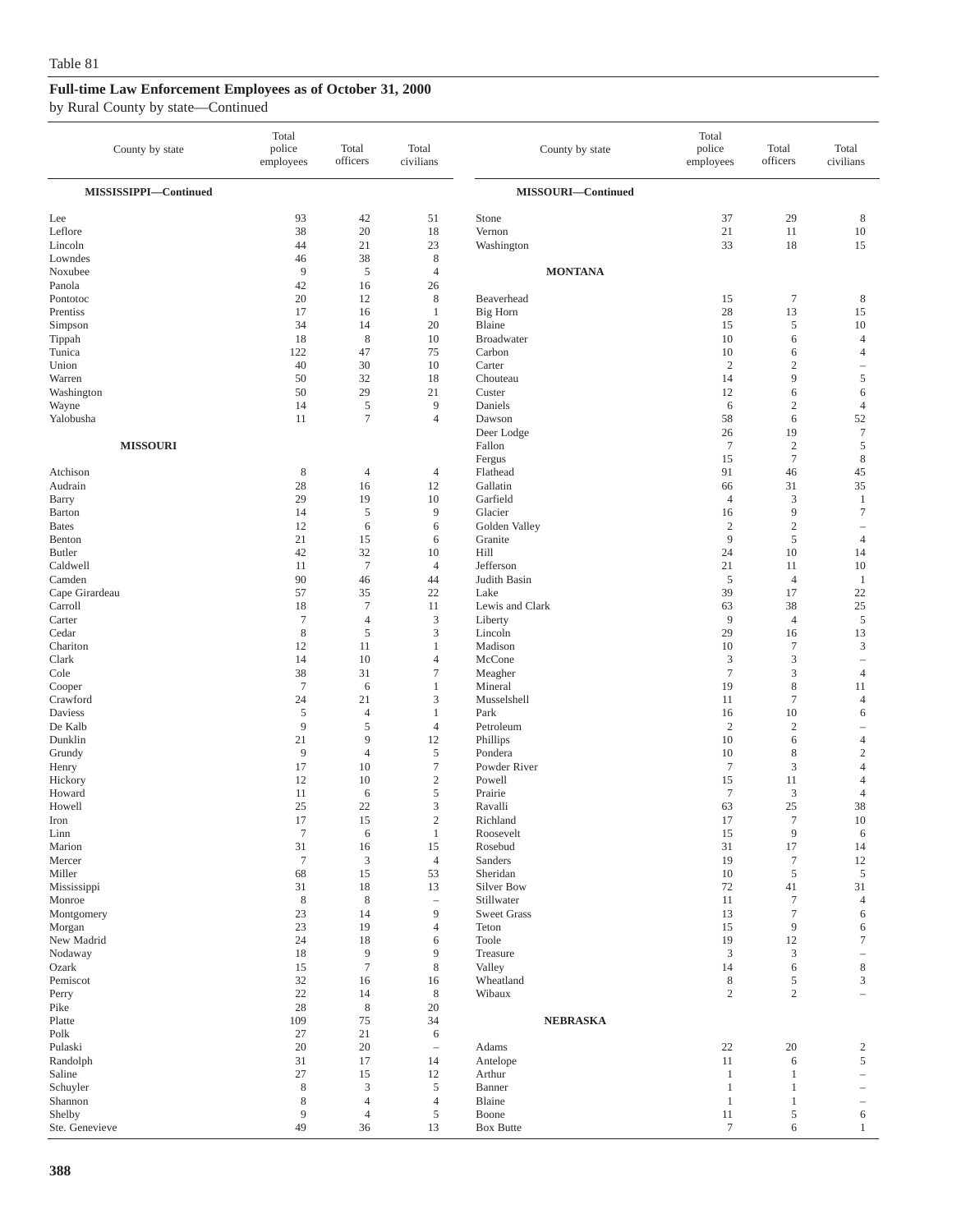| County by state        | Total<br>police<br>employees | Total<br>officers         | Total<br>civilians            | County by state          | Total<br>police<br>employees | Total<br>officers          | Total<br>civilians                         |
|------------------------|------------------------------|---------------------------|-------------------------------|--------------------------|------------------------------|----------------------------|--------------------------------------------|
| NEBRASKA-Continued     |                              |                           |                               | NEBRASKA-Continued       |                              |                            |                                            |
| Boyd<br>Brown          | $\overline{c}$<br>10         | $\sqrt{2}$<br>$\tau$      | $\qquad \qquad -$<br>3        | Sherman<br>Sioux         | 5<br>$\mathbf{1}$            | 4<br>$\mathbf{1}$          | 1<br>$\overline{\phantom{0}}$              |
| <b>Buffalo</b>         | 61<br>10                     | 21<br>5                   | 40<br>5                       | Stanton                  | 8<br>10                      | $\tau$                     | 1<br>$\overline{4}$                        |
| Burt<br><b>Butler</b>  | 9                            | 5                         | 4                             | Thayer<br>Thomas         | 1                            | 6<br>1                     | ۰                                          |
| Cedar                  | 8                            | $\overline{4}$            | 4                             | Thurston                 | 13                           | 6                          | $\boldsymbol{7}$                           |
| Chase                  | 6                            | $\overline{c}$            | 4                             | Valley                   | 5                            | $\mathfrak{2}$             | 3                                          |
| Cherry                 | 13                           | 5                         | 8                             | Wayne                    | 5                            | $\overline{4}$             | $\mathbf{1}$                               |
| Cheyenne<br>Clay       | 14<br>9                      | 5<br>$\overline{4}$       | 9<br>5                        | Webster<br>Wheeler       | 10<br>$\overline{c}$         | $\tau$<br>$\boldsymbol{2}$ | $\mathfrak{Z}$<br>$\overline{\phantom{a}}$ |
| Colfax                 | 11                           | $\overline{4}$            | $\tau$                        | York                     | 22                           | 9                          | 13                                         |
| Cuming                 | 5                            | $\overline{4}$            | $\mathbf{1}$                  |                          |                              |                            |                                            |
| Custer                 | 12                           | 6                         | 6                             | <b>NEVADA</b>            |                              |                            |                                            |
| Dawes                  | $\tau$                       | 3                         | $\overline{4}$                |                          |                              |                            |                                            |
| Dawson<br>Deuel        | 61<br>$\sqrt{5}$             | 19<br>$\overline{4}$      | 42<br>$\mathbf{1}$            | Carson City<br>Churchill | 119<br>44                    | 87<br>37                   | 32<br>$\boldsymbol{7}$                     |
| Dixon                  | 11                           | $\overline{7}$            | $\overline{4}$                | Douglas                  | 114                          | 99                         | 15                                         |
| Dodge                  | 23                           | 16                        | $\tau$                        | Elko                     | 62                           | 51                         | 11                                         |
| Dundy                  | 8                            | $\overline{4}$            | 4                             | Esmeralda                | 15                           | 11                         | $\overline{4}$                             |
| Fillmore<br>Franklin   | 9<br>$\overline{7}$          | $\overline{4}$<br>3       | 5<br>4                        | Eureka<br>Humboldt       | 19<br>47                     | 17<br>20                   | $\overline{2}$<br>27                       |
| Frontier               | 8                            | 5                         | 3                             | Lander                   | 40                           | 27                         | 13                                         |
| Furnas                 | 14                           | 9                         | 5                             | Lincoln                  | 18                           | 17                         | $\mathbf{1}$                               |
| Gage                   | 19                           | 11                        | 8                             | Lyon                     | 93                           | 66                         | 27                                         |
| Garden                 | 10                           | 5                         | 5                             | Mineral                  | 26                           | 21                         | 5                                          |
| Garfield               | $\sqrt{2}$                   | $\sqrt{2}$                | $\overline{\phantom{0}}$      | Pershing                 | 21                           | 15                         | 6                                          |
| Gosper<br>Grant        | 5<br>$\mathbf{1}$            | $\overline{4}$<br>1       | $\mathbf{1}$<br>÷,            | Storey<br>White Pine     | 26<br>34                     | 23<br>27                   | $\mathfrak{Z}$<br>$\tau$                   |
| Greeley                | $\mathfrak z$                | $\overline{2}$            | 1                             |                          |                              |                            |                                            |
| Hall                   | 33                           | 26                        | 7                             | <b>NEW HAMPSHIRE</b>     |                              |                            |                                            |
| Hamilton               | 14                           | $\overline{7}$            | $\tau$                        |                          |                              |                            |                                            |
| Harlan                 | $\tau$<br>1                  | $\overline{4}$<br>1       | 3<br>$\overline{\phantom{a}}$ | Carroll<br>Cheshire      | 15<br>21                     | 9<br>8                     | 6<br>13                                    |
| Hayes<br>Hitchcock     | $\overline{7}$               | $\overline{4}$            | 3                             | Merrimack                | 29                           | 16                         | 13                                         |
| Holt                   | 10                           | $\overline{4}$            | 6                             |                          |                              |                            |                                            |
| Hooker                 | 1                            | 1                         | $\qquad \qquad -$             | <b>NEW MEXICO</b>        |                              |                            |                                            |
| Howard                 | 6                            | 5                         | $\mathbf{1}$                  |                          |                              |                            |                                            |
| Jefferson<br>Johnson   | 9<br>8                       | 5<br>3                    | 4<br>5                        | Catron<br>Chaves         | 15<br>50                     | 6<br>35                    | 9<br>15                                    |
| Kearney                | 13                           | $\tau$                    | 6                             | Cibola                   | 23                           | 14                         | 9                                          |
| Keith                  | 15                           | 8                         | $\tau$                        | Curry                    | 19                           | 14                         | $\sqrt{5}$                                 |
| Keya Paha              | $\overline{c}$               | $\mathbf{1}$              | $\mathbf{1}$                  | De Baca                  | 17                           | 5                          | 12                                         |
| Kimball                | $\,$ 8 $\,$                  | 3                         | 5                             | Eddy                     | 53                           | 39                         | 14                                         |
| Knox<br>Lincoln        | 12<br>41                     | $\overline{4}$<br>21      | $\,$ 8 $\,$<br>20             | Grant<br>Harding         | 36<br>$\overline{c}$         | 32<br>$\sqrt{2}$           | $\overline{4}$<br>$\overline{\phantom{a}}$ |
| Logan                  | $\overline{2}$               | 1                         | 1                             | Lincoln                  | 25                           | 15                         | 10                                         |
| Loup                   | $\mathbf{1}$                 | 1                         |                               | Luna                     | 29                           | $25\,$                     | $\overline{4}$                             |
| Madison                | 45                           | 24                        | 21                            | McKinley                 | 44                           | 34                         | 10                                         |
| McPherson<br>Merrick   | $\mathbf{1}$<br>10           | $\mathbf{1}$<br>5         | $\overline{\phantom{a}}$<br>5 | Mora<br>Otero            | 10<br>45                     | $\,$ 8 $\,$<br>33          | $\sqrt{2}$<br>12                           |
| Morrill                | $\,$ 8 $\,$                  | $\ensuremath{\mathsf{3}}$ | 5                             | Rio Arriba               | 24                           | 21                         | $\ensuremath{\mathfrak{Z}}$                |
| Nance                  | 11                           | $\tau$                    | 4                             | Roosevelt                | 12                           | 10                         | $\sqrt{2}$                                 |
| Nemaha                 | 6                            | 3                         | 3                             | San Juan                 | 94                           | 77                         | 17                                         |
| Nuckolls               | $\tau$                       | $\overline{4}$            | 3<br>9                        | San Miguel               | 16                           | 13                         | $\ensuremath{\mathsf{3}}$                  |
| Otoe<br>Pawnee         | 17<br>$\overline{4}$         | $\,$ 8 $\,$<br>3          | $\mathbf{1}$                  | Sierra<br>Socorro        | 14<br>15                     | 12<br>12                   | $\sqrt{2}$<br>$\mathfrak{Z}$               |
| Perkins                | $\,$ 8 $\,$                  | $\overline{4}$            | 4                             |                          |                              |                            |                                            |
| Phelps                 | 12                           | 5                         | $\boldsymbol{7}$              | <b>NEW YORK</b>          |                              |                            |                                            |
| Pierce                 | $\overline{9}$               | $\overline{4}$            | $\mathfrak s$                 |                          |                              |                            |                                            |
| Platte                 | 26                           | 14                        | 12                            | Allegany                 | 38                           | 31                         | $\tau$                                     |
| Polk<br>Red Willow     | 10<br>$\sqrt{5}$             | $\tau$<br>$\mathfrak z$   | $\mathfrak z$<br>$\sqrt{2}$   | Cattaraugus<br>Chenango  | 69<br>36                     | 48<br>24                   | 21<br>12                                   |
| Richardson             | 10                           | $\sqrt{5}$                | $\mathfrak s$                 | Clinton                  | 31                           | $22\,$                     | 9                                          |
| Rock                   | $\,$ 8 $\,$                  | $\mathfrak z$             | 5                             | Columbia                 | 54                           | 44                         | 10                                         |
| Saline                 | 14                           | 10                        | 4                             | Cortland                 | 48                           | 31                         | 17                                         |
| Saunders               | 13                           | 9                         | 4                             | Delaware                 | 20                           | 13                         | $\boldsymbol{7}$                           |
| Scotts Bluff<br>Seward | 24<br>11                     | 16<br>10                  | 8<br>1                        | Essex<br>Franklin        | 35<br>1                      | 33<br>$\mathbf{1}$         | $\sqrt{2}$<br>$\overline{\phantom{a}}$     |
| Sheridan               | $\sqrt{5}$                   | $\overline{4}$            | $\mathbf{1}$                  | Fulton                   | 52                           | 35                         | 17                                         |
|                        |                              |                           |                               |                          |                              |                            |                                            |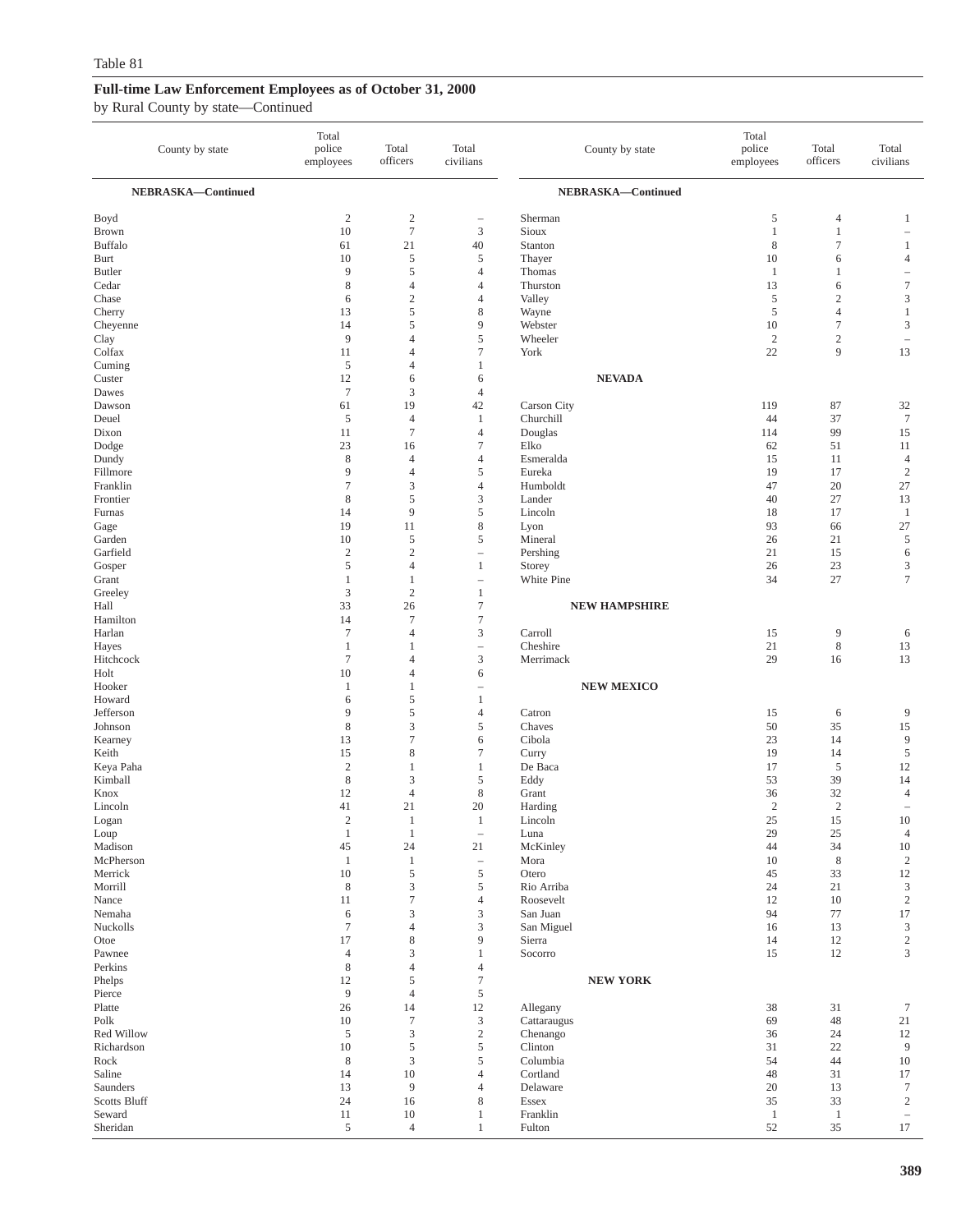|  |  | by Rural County by state—Continued |
|--|--|------------------------------------|
|--|--|------------------------------------|

| County by state                                                                | Total<br>police<br>employees           | Total<br>officers                      | Total<br>civilians                                                                     | County by state                                                               | Total<br>police<br>employees            | Total<br>officers                                  | Total<br>civilians                    |
|--------------------------------------------------------------------------------|----------------------------------------|----------------------------------------|----------------------------------------------------------------------------------------|-------------------------------------------------------------------------------|-----------------------------------------|----------------------------------------------------|---------------------------------------|
| <b>NEW YORK-Continued</b>                                                      |                                        |                                        |                                                                                        | <b>NORTH CAROLINA-Continued</b>                                               |                                         |                                                    |                                       |
| Greene<br>Jefferson<br>Otsego<br>Schuyler<br>Seneca<br>Steuben<br>St. Lawrence | 25<br>68<br>20<br>34<br>38<br>55<br>42 | 23<br>36<br>17<br>32<br>27<br>40<br>38 | $\boldsymbol{2}$<br>32<br>$\mathfrak{Z}$<br>$\mathbf{2}$<br>11<br>15<br>$\overline{4}$ | Transylvania<br>Tyrrell<br>Vance<br>Warren<br>Washington<br>Watauga<br>Wilkes | 52<br>13<br>81<br>45<br>33<br>47<br>100 | 39<br>$\overline{7}$<br>38<br>22<br>17<br>27<br>64 | 13<br>6<br>43<br>23<br>16<br>20<br>36 |
| Sullivan<br>Ulster                                                             | 36<br>80                               | 33<br>60                               | 3<br>20                                                                                | Wilson<br>Yancey                                                              | 111<br>23                               | 60<br>15                                           | 51<br>8                               |
| Wyoming<br>Yates                                                               | 41<br>38                               | 30<br>22                               | 11<br>16                                                                               | <b>NORTH DAKOTA</b>                                                           |                                         |                                                    |                                       |
| <b>NORTH CAROLINA</b>                                                          |                                        |                                        |                                                                                        | Adams                                                                         | 3                                       | 3                                                  |                                       |
| Alleghany                                                                      | 25                                     | 10                                     | 15                                                                                     | <b>Barnes</b><br>Benson                                                       | $\tau$<br>4                             | 6<br>4                                             | $\mathbf{1}$<br>÷,                    |
| Anson                                                                          | 50                                     | 25                                     | 25                                                                                     | <b>Billings</b>                                                               | 4                                       | 3                                                  | 1                                     |
| Ashe                                                                           | 32                                     | 17                                     | 15                                                                                     | Bottineau                                                                     | 14                                      | 10                                                 | $\overline{4}$                        |
| Avery<br>Beaufort                                                              | 26<br>69                               | 21<br>44                               | $\sqrt{5}$<br>25                                                                       | Bowman<br><b>Burke</b>                                                        | $\overline{c}$<br>$\overline{4}$        | 1<br>$\overline{4}$                                | 1<br>$\overline{\phantom{0}}$         |
| Bertie                                                                         | 23                                     | 16                                     | $\overline{7}$                                                                         | Cavalier                                                                      | 11                                      | 5                                                  | 6                                     |
| Bladen                                                                         | 66                                     | 42                                     | 24                                                                                     | Dickey                                                                        | 6                                       | 5                                                  | 1                                     |
| Camden                                                                         | $\tau$                                 | $\overline{7}$                         | $\overline{\phantom{a}}$                                                               | Divide                                                                        | $\mathfrak{2}$                          | $\overline{c}$                                     | $\overline{\phantom{0}}$              |
| Carteret                                                                       | 84                                     | 42                                     | 42                                                                                     | Dunn                                                                          | $\overline{4}$                          | 3                                                  | $\mathbf{1}$                          |
| Caswell                                                                        | 43                                     | 25                                     | 18                                                                                     | Eddy                                                                          | 5                                       | 5                                                  | ÷,                                    |
| Cherokee                                                                       | 32                                     | 20                                     | 12                                                                                     | Emmons                                                                        | 3                                       | 3                                                  | $\overline{\phantom{a}}$              |
| Chowan                                                                         | 38<br>19                               | 15<br>10                               | 23<br>9                                                                                | Foster<br>Golden Valley                                                       | 3<br>4                                  | $\sqrt{2}$<br>3                                    | 1<br>1                                |
| Clay<br>Cleveland                                                              | 116                                    | 77                                     | 39                                                                                     | Grant                                                                         | $\sqrt{2}$                              | $\overline{c}$                                     | $\overline{\phantom{a}}$              |
| Columbus                                                                       | 86                                     | 55                                     | 31                                                                                     | Griggs                                                                        | $\mathfrak{2}$                          | $\mathfrak{2}$                                     |                                       |
| Craven                                                                         | 105                                    | 59                                     | 46                                                                                     | Hettinger                                                                     | 4                                       | $\overline{4}$                                     | $\overline{\phantom{a}}$              |
| Dare                                                                           | 128                                    | 53                                     | 75                                                                                     | Kidder                                                                        | 3                                       | $\mathfrak{2}$                                     | $\mathbf{1}$                          |
| Duplin                                                                         | 68                                     | 43                                     | 25                                                                                     | Lamoure                                                                       | 4                                       | 3                                                  | 1                                     |
| Gates<br>Graham                                                                | 12<br>12                               | 11<br>10                               | $\mathbf{1}$<br>$\overline{c}$                                                         | Logan<br>McHenry                                                              | 3<br>6                                  | $\sqrt{2}$<br>5                                    | 1<br>$\mathbf{1}$                     |
| Granville                                                                      | 68                                     | 37                                     | 31                                                                                     | McIntosh                                                                      | $\boldsymbol{2}$                        | $\sqrt{2}$                                         | $\overline{\phantom{a}}$              |
| Greene                                                                         | 36                                     | 24                                     | 12                                                                                     | McKenzie                                                                      | 9                                       | 5                                                  | $\overline{4}$                        |
| Halifax                                                                        | 73                                     | 47                                     | 26                                                                                     | McLean                                                                        | 24                                      | 20                                                 | $\overline{4}$                        |
| Harnett                                                                        | 110                                    | 67                                     | 43                                                                                     | Mercer                                                                        | 19                                      | $\tau$                                             | 12                                    |
| Haywood                                                                        | 67                                     | 46                                     | 21                                                                                     | Mountrail                                                                     | 9                                       | 5                                                  | $\overline{4}$                        |
| Henderson                                                                      | 123                                    | 93                                     | 30<br>39                                                                               | Nelson                                                                        | 5                                       | 4                                                  | 1                                     |
| Hertford<br>Hoke                                                               | 56<br>49                               | 17<br>31                               | 18                                                                                     | Oliver<br>Pembina                                                             | 3<br>20                                 | $\sqrt{2}$<br>14                                   | 1<br>6                                |
| Hyde                                                                           | 14                                     | 10                                     | $\overline{4}$                                                                         | Pierce                                                                        | $\tau$                                  | 3                                                  | $\overline{4}$                        |
| Iredell                                                                        | 149                                    | 104                                    | 45                                                                                     | Ramsey                                                                        | 7                                       | 6                                                  | 1                                     |
| Jackson                                                                        | 41                                     | 35                                     | 6                                                                                      | Ransom                                                                        | 5                                       | 5                                                  | $\overline{\phantom{a}}$              |
| Jones                                                                          | 15                                     | 9                                      | 6                                                                                      | Renville                                                                      | $\overline{4}$                          | $\overline{4}$                                     |                                       |
| Lee                                                                            | 68<br>84                               | 34<br>51                               | 34<br>33                                                                               | Richland<br>Rolette                                                           | 20<br>13                                | 11<br>$\overline{9}$                               | $\mathbf{Q}$                          |
| Lenoir<br>Macon                                                                | 49                                     | 36                                     | 13                                                                                     | Sargent                                                                       | $\overline{4}$                          | 3                                                  | $\overline{4}$<br>$\mathbf{1}$        |
| Martin                                                                         | 30                                     | 26                                     | $\overline{4}$                                                                         | Sheridan                                                                      | 3                                       | 3                                                  | $\overline{\phantom{a}}$              |
| McDowell                                                                       | 54                                     | 38                                     | 16                                                                                     | Sioux                                                                         | $\mathbf{1}$                            | $\mathbf{1}$                                       |                                       |
| Montgomery                                                                     | 50                                     | 28                                     | 22                                                                                     | Slope                                                                         | $\mathbf{1}$                            | $\mathbf{1}$                                       | $\overline{\phantom{0}}$              |
| Moore                                                                          | 98                                     | 62                                     | 36                                                                                     | <b>Stark</b>                                                                  | 12                                      | 9                                                  | $\ensuremath{\mathsf{3}}$             |
| Northampton<br>Pamlico                                                         | 38<br>26                               | 17<br>13                               | 21<br>13                                                                               | Stutsman<br>Towner                                                            | 10<br>$\mathfrak z$                     | 8<br>$\mathfrak{2}$                                | $\sqrt{2}$<br>1                       |
| Pasquotank                                                                     | 39                                     | 33                                     | 6                                                                                      | Traill                                                                        | 8                                       | $\overline{4}$                                     | $\overline{4}$                        |
| Pender                                                                         | 47                                     | 37                                     | 10                                                                                     | Walsh                                                                         | 15                                      | 9                                                  | 6                                     |
| Perquimans                                                                     | 9                                      | 8                                      | $\mathbf{1}$                                                                           | Ward                                                                          | 42                                      | 19                                                 | $23\,$                                |
| Person                                                                         | 73                                     | 41                                     | 32                                                                                     | Wells                                                                         | $\mathbf{3}$                            | 3                                                  | $\overline{\phantom{a}}$              |
| Polk                                                                           | 28                                     | 21                                     | $\boldsymbol{7}$                                                                       | Williams                                                                      | 27                                      | 21                                                 | 6                                     |
| Richmond                                                                       | 65                                     | 41                                     | 24                                                                                     |                                                                               |                                         |                                                    |                                       |
| Robeson<br>Rockingham                                                          | 208<br>126                             | 96<br>91                               | 112<br>35                                                                              | <b>OHIO</b>                                                                   |                                         |                                                    |                                       |
| Rutherford                                                                     | 95                                     | 49                                     | 46                                                                                     | Adams                                                                         | 28                                      | 22                                                 | 6                                     |
| Sampson                                                                        | 74                                     | 50                                     | 24                                                                                     | Ashland                                                                       | 66                                      | 27                                                 | 39                                    |
| Scotland                                                                       | 55                                     | 31                                     | 24                                                                                     | Athens                                                                        | 31                                      | 26                                                 | 5                                     |
| Stanly                                                                         | 61                                     | 41                                     | 20                                                                                     | Champaign                                                                     | 41                                      | 29                                                 | 12                                    |
| Surry                                                                          | 76                                     | 49                                     | $27\,$                                                                                 | Clinton                                                                       | 64                                      | 40                                                 | 24                                    |
| Swain                                                                          | 26                                     | 13                                     | 13                                                                                     | Coshocton                                                                     | 61                                      | 49                                                 | 12                                    |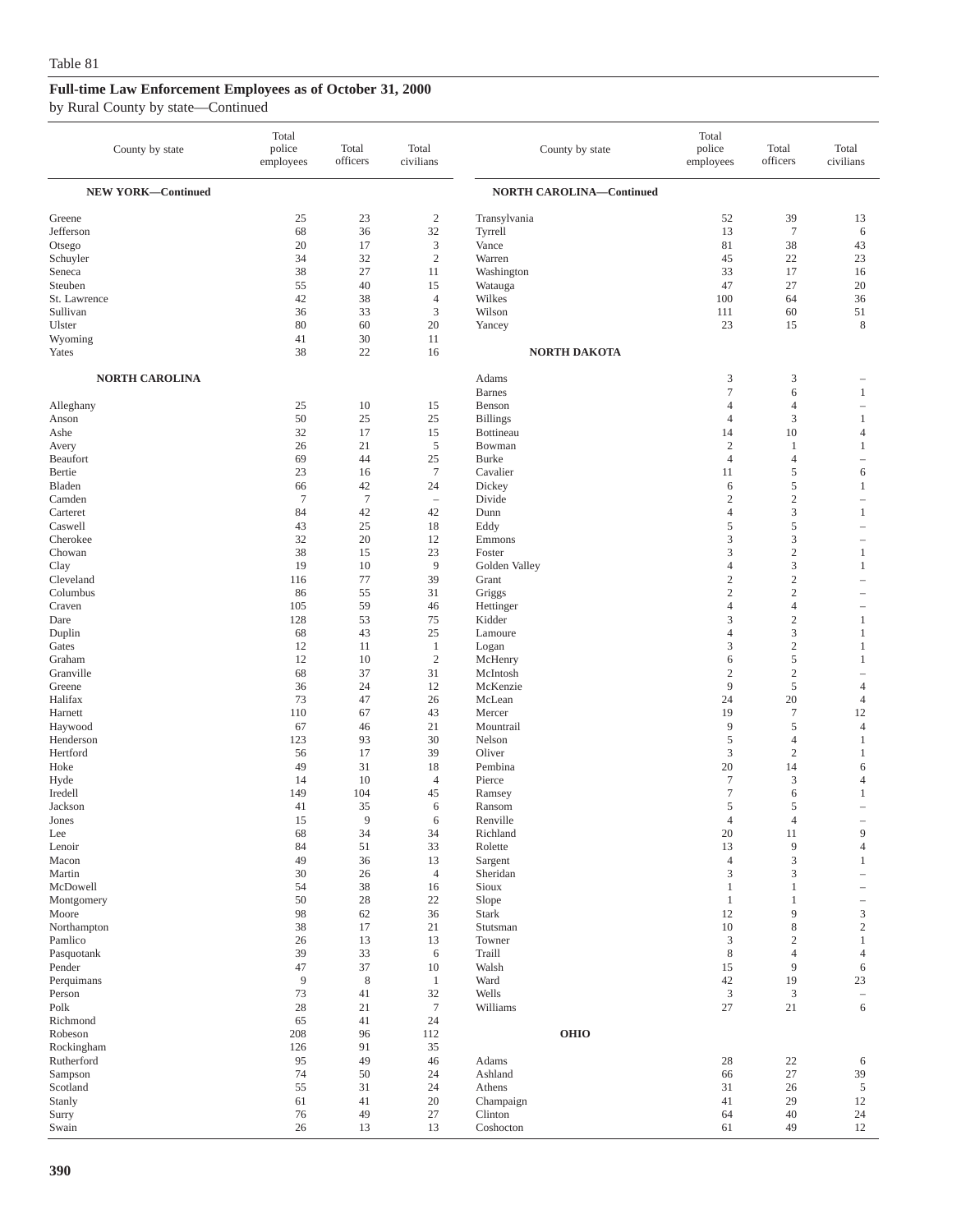| County by state      | Total<br>police<br>employees | Total<br>officers           | Total<br>civilians               | County by state             | Total<br>police<br>employees | Total<br>officers | Total<br>civilians                |
|----------------------|------------------------------|-----------------------------|----------------------------------|-----------------------------|------------------------------|-------------------|-----------------------------------|
| OHIO-Continued       |                              |                             |                                  | OKLAHOMA-Continued          |                              |                   |                                   |
| Darke                | 70                           | 38                          | 32                               | Harper                      | $\,$ 8 $\,$                  | $\overline{4}$    | $\overline{4}$                    |
| Defiance             | 33                           | 20                          | 13                               | Haskell                     | 13                           | 9                 | $\overline{4}$                    |
| Erie                 | 69                           | 32                          | 37                               | Hughes                      | 14                           | $\,$ 8 $\,$       | 6                                 |
| Fayette<br>Gallia    | 43<br>35                     | 29<br>32                    | 14<br>$\mathfrak z$              | Jackson<br>Jefferson        | 19<br>19                     | 9<br>$\tau$       | $10\,$<br>12                      |
| Guernsey             | 47                           | 20                          | 27                               | Johnston                    | 12                           | $\overline{7}$    | 5                                 |
| Hancock              | 94                           | 37                          | 57                               | Kay                         | 28                           | 11                | 17                                |
| Hardin               | 22                           | 16                          | 6                                | Kingfisher                  | 12                           | 6                 | 6                                 |
| Harrison             | 17                           | 14                          | 3                                | Kiowa                       | 11                           | $\,$ 8 $\,$       | $\mathfrak{Z}$                    |
| Henry<br>Highland    | 25<br>35                     | 25<br>25                    | $\qquad \qquad -$<br>10          | Latimer<br>Le Flore         | 11<br>24                     | $\tau$<br>13      | $\overline{4}$<br>11              |
| Hocking              | 20                           | 19                          | $\mathbf{1}$                     | Lincoln                     | 18                           | 9                 | 9                                 |
| Holmes               | 30                           | 28                          | $\sqrt{2}$                       | Love                        | 15                           | $\tau$            | $\,$ 8 $\,$                       |
| Huron                | 78                           | 41                          | 37                               | Major                       | 11                           | $\overline{4}$    | $\boldsymbol{7}$                  |
| Jackson              | 42                           | 16                          | 26                               | Marshall                    | 14                           | 5                 | 9                                 |
| Knox<br>Logan        | 49<br>72                     | 44<br>36                    | $\sqrt{5}$<br>36                 | Mayes<br>McCurtain          | 32<br>31                     | 13<br>25          | 19<br>6                           |
| Marion               | 40                           | 27                          | 13                               | McIntosh                    | 14                           | $\,$ 8 $\,$       | 6                                 |
| Meigs                | 19                           | 17                          | $\sqrt{2}$                       | Murray                      | 6                            | 3                 | $\mathbf{3}$                      |
| Mercer               | 29                           | 28                          | $\mathbf{1}$                     | Muskogee                    | 74                           | 17                | 57                                |
| Monroe               | 29                           | 24                          | 5                                | Noble                       | 10                           | 5                 | 5                                 |
| Morgan               | 17<br>67                     | 12<br>38                    | 5                                | Nowata                      | 20                           | 10                | 10<br>$\overline{4}$              |
| Morrow<br>Muskingum  | 120                          | 79                          | 29<br>41                         | Okfuskee<br>Okmulgee        | 16<br>23                     | 12<br>12          | 11                                |
| Noble                | 29                           | $\,$ 8 $\,$                 | 21                               | Ottawa                      | 28                           | 15                | 13                                |
| Ottawa               | 58                           | 44                          | 14                               | Pawnee                      | 17                           | 10                | $\tau$                            |
| Paulding             | 25                           | 11                          | 14                               | Payne                       | 40                           | 24                | 16                                |
| Perry                | 30                           | 19                          | 11                               | Pittsburg                   | 17                           | 12                | $\sqrt{5}$                        |
| Pike<br>Preble       | 21<br>63                     | 19<br>22                    | $\sqrt{2}$<br>41                 | Pontotoc<br>Pushmataha      | 13<br>15                     | $\tau$<br>6       | 6<br>9                            |
| Ross                 | 93                           | 62                          | 31                               | Roger Mills                 | 13                           | $\,$ 8 $\,$       | $\sqrt{5}$                        |
| Sandusky             | 64                           | 45                          | 19                               | Seminole                    | 19                           | 12                | $7\phantom{.0}$                   |
| Scioto               | 66                           | 53                          | 13                               | Stephens                    | 20                           | 10                | 10                                |
| Seneca               | 65                           | 17                          | 48                               | Texas                       | 34                           | 11                | 23                                |
| Shelby<br>Tuscarawas | 63<br>83                     | 32<br>47                    | 31<br>36                         | Tillman<br>Washington       | 10<br>30                     | 5<br>16           | 5<br>14                           |
| Union                | 62                           | 40                          | 22                               | Washita                     | 12                           | $\tau$            | 5                                 |
| Van Wert             | 39                           | 18                          | 21                               | Woods                       | $\overline{4}$               | $\overline{4}$    | $\overline{\phantom{a}}$          |
| Vinton               | 14                           | 10                          | $\overline{4}$                   | Woodward                    | 15                           | 10                | 5                                 |
| Wayne                | 91                           | 65                          | 26                               |                             |                              |                   |                                   |
| Williams<br>Wyandot  | 24<br>20                     | 21<br>11                    | 3<br>9                           | <b>OREGON</b>               |                              |                   |                                   |
|                      |                              |                             |                                  | Baker                       | 19                           | 10                | 9                                 |
| <b>OKLAHOMA</b>      |                              |                             |                                  | Benton                      | 41                           | 32                | 9                                 |
|                      |                              |                             |                                  | Clatsop                     | 26                           | 22                | $\overline{4}$                    |
| Adair                | 18                           | 11                          | $\tau$                           | Coos                        | 44                           | 27                | 17                                |
| Alfalfa<br>Atoka     | 9<br>11                      | 5<br>$\tau$                 | $\overline{4}$<br>$\overline{4}$ | Crook<br>Curry              | 16<br>23                     | 12<br>15          | $\overline{4}$<br>$\,8\,$         |
| Beaver               | 13                           | 9                           | $\overline{4}$                   | Deschutes                   | 83                           | 68                | 15                                |
| Beckham              | 13                           | $\,$ 8 $\,$                 | 5                                | Douglas                     | 88                           | 73                | 15                                |
| Blaine               | $\,$ 8 $\,$                  | 6                           | $\overline{c}$                   | Gilliam                     | 5                            | $\overline{4}$    | $\mathbf{1}$                      |
| <b>Bryan</b>         | 27                           | 11                          | 16                               | Grant                       | 6                            | 5                 | $\mathbf{1}$                      |
| Caddo                | 27<br>54                     | 14<br>17                    | 13<br>37                         | Harney<br><b>Hood River</b> | $\overline{4}$               | $\overline{4}$    | $\hspace{1.0cm} - \hspace{1.0cm}$ |
| Carter<br>Cherokee   | 29                           | 19                          | 10                               | Jefferson                   | 18<br>23                     | 16<br>17          | $\sqrt{2}$<br>6                   |
| Choctaw              | 13                           | $\sqrt{6}$                  | $\tau$                           | Josephine                   | 74                           | 40                | 34                                |
| Cimarron             | 12                           | $\tau$                      | 5                                | Klamath                     | 36                           | $28\,$            | $\,8\,$                           |
| Coal                 | 11                           | $\boldsymbol{7}$            | $\overline{4}$                   | Lake                        | $\overline{7}$               | 5                 | 2                                 |
| Cotton               | 11                           | 6                           | $\mathfrak s$                    | Lincoln                     | 31                           | $28\,$            | 3                                 |
| Craig<br>Custer      | 14<br>$21\,$                 | 8<br>9                      | 6<br>12                          | Linn<br>Malheur             | 88<br>$22\,$                 | 55<br>14          | 33<br>$\,8\,$                     |
| Delaware             | 19                           | 15                          | $\overline{4}$                   | Morrow                      | $20\,$                       | 11                | 9                                 |
| Dewey                | $\overline{9}$               | $\mathfrak z$               | 6                                | Sherman                     | 6                            | $\sqrt{5}$        | $\mathbf{1}$                      |
| Ellis                | 11                           | $\overline{4}$              | $\boldsymbol{7}$                 | Tillamook                   | 25                           | $22\,$            | 3                                 |
| Garvin               | 25                           | 13                          | 12                               | Umatilla                    | 31                           | 16                | 15                                |
| Grady<br>Grant       | 35<br>$10\,$                 | 20<br>5                     | 15<br>5                          | Union<br>Wasco              | 10<br>$20\,$                 | $\,$ 8 $\,$<br>18 | $\overline{c}$<br>$\overline{2}$  |
| Greer                | 6                            | $\ensuremath{\mathsf{3}}$   | 3                                | Wheeler                     | 3                            | 3                 | $\equiv$                          |
| Harmon               | $\ensuremath{\mathfrak{Z}}$  | $\ensuremath{\mathfrak{Z}}$ | $\qquad \qquad -$                |                             |                              |                   |                                   |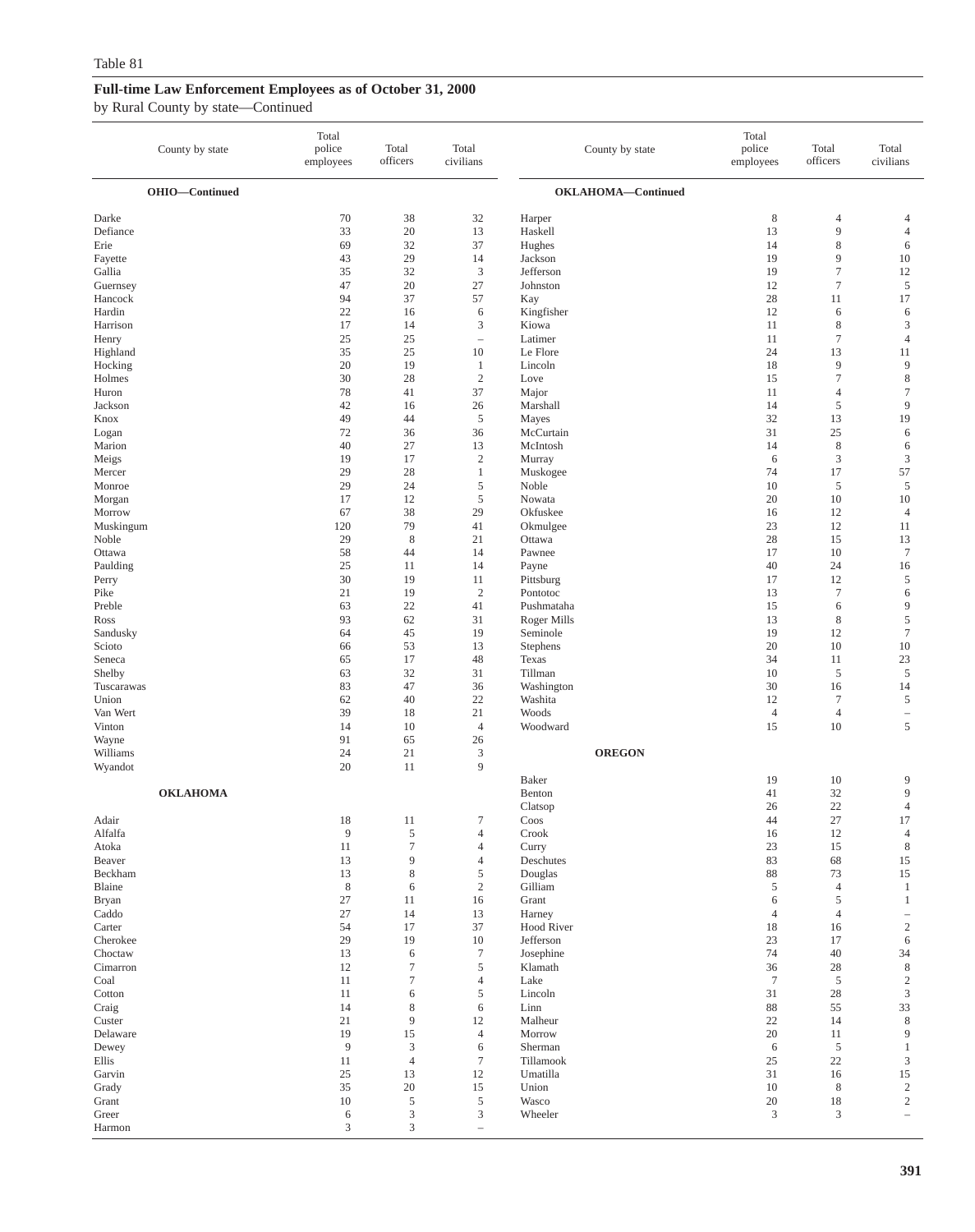| County by state                                     | Total<br>police<br>employees                | Total<br>officers                   | Total<br>civilians                                            | County by state                                  | Total<br>police<br>employees       | Total<br>officers                                                       | Total<br>civilians                |
|-----------------------------------------------------|---------------------------------------------|-------------------------------------|---------------------------------------------------------------|--------------------------------------------------|------------------------------------|-------------------------------------------------------------------------|-----------------------------------|
| <b>PENNSYLVANIA</b>                                 |                                             |                                     |                                                               | <b>SOUTH DAKOTA-Continued</b>                    |                                    |                                                                         |                                   |
| Clarion<br>Elk<br>Huntingdon<br>Jefferson<br>Warren | 9<br>$\sqrt{5}$<br>5<br>$\sqrt{5}$<br>46    | 6<br>$\overline{4}$<br>5<br>5<br>19 | 3<br>$\mathbf{1}$<br>$\overline{\phantom{0}}$<br>27           | Jackson<br>Jerauld<br>Jones<br>Kingsbury<br>Lake | 1<br>1<br>$\overline{2}$<br>5<br>9 | 1<br>$\mathbf{1}$<br>$\mathfrak{2}$<br>$\overline{4}$<br>$\overline{4}$ | 1<br>$\mathfrak s$                |
| <b>SOUTH CAROLINA</b>                               |                                             |                                     |                                                               | Lawrence<br>Lyman                                | 35<br>$\overline{4}$               | 14<br>3                                                                 | 21<br>1                           |
| Abbeville                                           | 37                                          | 26                                  | 11                                                            | Marshall<br>McCook                               | 9<br>$\overline{4}$                | 5<br>3                                                                  | $\overline{4}$<br>1               |
| Allendale<br>Bamberg                                | 10<br>13                                    | 9<br>11                             | $\mathbf{1}$<br>$\overline{c}$                                | McPherson<br>Meade                               | $\mathbf{1}$<br>44                 | $\mathbf{1}$<br>15                                                      | $\overline{\phantom{m}}$<br>29    |
| Barnwell<br>Beaufort                                | 37<br>171                                   | 25<br>153                           | 12<br>18                                                      | Mellette<br>Miner                                | $\overline{4}$<br>$\overline{4}$   | 3<br>3                                                                  | 1<br>$\mathbf{1}$                 |
| Calhoun                                             | 18                                          | 16                                  | $\sqrt{2}$                                                    | Moody                                            | 14                                 | 9                                                                       | 5                                 |
| Chester<br>Chesterfield                             | 47<br>55                                    | 42<br>33                            | $\sqrt{5}$<br>22                                              | Perkins<br>Potter                                | 3<br>6                             | $\sqrt{2}$<br>$\sqrt{2}$                                                | $\mathbf{1}$<br>$\overline{4}$    |
| Clarendon                                           | 47                                          | 30                                  | 17                                                            | Roberts                                          | $\tau$                             | 3                                                                       | $\overline{4}$                    |
| Colleton                                            | 103                                         | 47                                  | 56                                                            | Sanborn                                          | 3                                  | $\overline{c}$                                                          | $\mathbf{1}$                      |
| Darlington<br>Dillon                                | 49<br>32                                    | 44<br>28                            | 5<br>$\overline{4}$                                           | Spink<br>Stanley                                 | 14<br>6                            | 9<br>5                                                                  | 5<br>$\mathbf{1}$                 |
| Fairfield                                           | 49                                          | 43                                  | 6                                                             | Sully                                            | 3                                  | 3                                                                       | $\overline{\phantom{a}}$          |
| Georgetown                                          | 125                                         | 66                                  | 59                                                            | Todd                                             | $\overline{c}$                     | $\mathbf{1}$                                                            | 1                                 |
| Greenwood<br>Hampton                                | 108<br>45                                   | 61<br>25                            | 47<br>20                                                      | Tripp<br>Turner                                  | $\overline{4}$<br>5                | 3<br>$\overline{4}$                                                     | $\mathbf{1}$<br>1                 |
| Kershaw                                             | 55                                          | 51                                  | $\overline{4}$                                                | Union                                            | 18                                 | 6                                                                       | 12                                |
| Lancaster                                           | 91                                          | 53                                  | 38                                                            | Walworth                                         | 11                                 | $\boldsymbol{2}$                                                        | $\overline{9}$                    |
| Laurens<br>Marlboro                                 | 57<br>48                                    | 49<br>19                            | $\,$ 8 $\,$<br>29                                             | Yankton<br>Ziebach                               | 9<br>$\overline{2}$                | $\,$ 8 $\,$<br>$\overline{c}$                                           | $\mathbf{1}$                      |
| McCormick                                           | 26                                          | 13                                  | 13                                                            |                                                  |                                    |                                                                         |                                   |
| Newberry                                            | 53                                          | 34                                  | 19                                                            | <b>TENNESSEE</b>                                 |                                    |                                                                         |                                   |
| Oconee<br>Union                                     | 74<br>45                                    | 52<br>28                            | 22<br>17                                                      | Bedford                                          | 57                                 | 25                                                                      | 32                                |
|                                                     |                                             |                                     |                                                               | Benton                                           | 29                                 | 14                                                                      | 15                                |
| <b>SOUTH DAKOTA</b>                                 |                                             |                                     |                                                               | Bledsoe                                          | 15                                 | 10                                                                      | 5                                 |
| Aurora                                              | $\overline{4}$                              | 3                                   | 1                                                             | <b>Bradley</b><br>Campbell                       | 122<br>46                          | 71<br>29                                                                | 51<br>17                          |
| Beadle                                              | 17                                          | 6                                   | 11                                                            | Cannon                                           | 25                                 | $\,8\,$                                                                 | 17                                |
| Bennett                                             | 10                                          | 6                                   | $\overline{4}$                                                | Carroll                                          | 29                                 | 15                                                                      | 14                                |
| <b>Bon Homme</b><br><b>Brookings</b>                | $\tau$<br>20                                | 3<br>11                             | $\overline{4}$<br>9                                           | Clay<br>Cocke                                    | 15<br>52                           | 10<br>43                                                                | 5<br>$\overline{9}$               |
| Brown                                               | 40                                          | 14                                  | 26                                                            | Coffee                                           | 56                                 | 51                                                                      | $\mathfrak s$                     |
| <b>Brule</b>                                        | 11                                          | $\mathfrak z$                       | $\,$ 8 $\,$                                                   | Crockett                                         | 30                                 | 14                                                                      | 16                                |
| Buffalo<br><b>Butte</b>                             | $\mathbf{1}$<br>6                           | 1<br>5                              | $\overline{\phantom{0}}$<br>1                                 | Cumberland<br>Decatur                            | 78<br>14                           | 38<br>9                                                                 | 40<br>5                           |
| Campbell                                            | $\mathfrak{2}$                              | $\mathbf{2}$                        | $\hspace{1.0cm} - \hspace{1.0cm}$                             | DeKalb                                           | 27                                 | 13                                                                      | 14                                |
| Charles Mix                                         | 9                                           | 3                                   | 6                                                             | Dyer                                             | 47                                 | 25                                                                      | 22                                |
| Clark                                               | $\mathbf{2}$<br>$10\,$                      | 2<br>$\sqrt{6}$                     |                                                               | Fentress<br>Franklin                             | 23<br>58                           | 22<br>30                                                                | $\mathbf{1}$                      |
| Clay<br>Codington                                   | $\,$ 8 $\,$                                 | $\mathfrak s$                       | $\overline{4}$<br>3                                           | Gibson                                           | 57                                 | 52                                                                      | 28<br>$\sqrt{5}$                  |
| Corson                                              | $\ensuremath{\mathsf{3}}$                   | $\sqrt{2}$                          | $\mathbf{1}$                                                  | Giles                                            | 53                                 | 18                                                                      | 35                                |
| Custer                                              | 10                                          | 9                                   | $\mathbf{1}$                                                  | Grainger                                         | 24                                 | 14                                                                      | 10                                |
| Davison<br>Day                                      | 6<br>6                                      | $\overline{4}$<br>$\mathfrak{Z}$    | $\sqrt{2}$<br>3                                               | Greene<br>Grundy                                 | 115<br>19                          | 104<br>10                                                               | 11<br>$\overline{9}$              |
| Deuel                                               | $\boldsymbol{7}$                            | $\overline{4}$                      | 3                                                             | Hamblen                                          | 57                                 | 51                                                                      | 6                                 |
| Dewey                                               | $\ensuremath{\mathfrak{Z}}$<br>$\sqrt{2}$   | $\sqrt{2}$                          | $\mathbf{1}$                                                  | Hancock                                          | 18                                 | 12                                                                      | 6                                 |
| Douglas<br>Edmunds                                  | $\mathfrak s$                               | $\sqrt{2}$<br>$\mathfrak{Z}$        | $\overline{\phantom{0}}$<br>$\sqrt{2}$                        | Hardeman<br>Hardin                               | 41<br>25                           | 21<br>$22\,$                                                            | 20<br>$\ensuremath{\mathfrak{Z}}$ |
| Fall River                                          | 12                                          | $\overline{4}$                      | $\,$ 8 $\,$                                                   | Haywood                                          | 36                                 | 15                                                                      | $21\,$                            |
| Faulk                                               | 6                                           | $\mathfrak z$                       | 3                                                             | Henderson                                        | 28                                 | 16                                                                      | 12                                |
| Grant<br>Gregory                                    | $\overline{4}$<br>$\overline{4}$            | $\mathfrak z$<br>$\mathfrak z$      | $\mathbf{1}$<br>1                                             | Henry<br>Hickman                                 | 55<br>27                           | 33<br>17                                                                | 22<br>10                          |
| Haakon                                              | $\sqrt{2}$                                  | $\sqrt{2}$                          | $\overline{\phantom{0}}$                                      | Houston                                          | 11                                 | 10                                                                      | 1                                 |
| Hamlin                                              | $\mathfrak{2}$                              | $\mathbf{2}$                        | $\overline{\phantom{0}}$                                      | Humphreys                                        | 24                                 | 12                                                                      | 12                                |
| Hand<br>Hanson                                      | $\overline{4}$<br>$\mathbf{1}$              | $\overline{4}$<br>1                 | $\overline{\phantom{0}}$<br>$\hspace{1.0cm} - \hspace{1.0cm}$ | Jackson<br>Jefferson                             | 21<br>46                           | $\overline{9}$<br>$27\,$                                                | 12<br>19                          |
| Harding                                             | $\mathfrak{2}$                              | 1                                   | $\mathbf{1}$                                                  | Johnson                                          | 33                                 | 16                                                                      | 17                                |
| Hughes                                              | 24                                          | $\boldsymbol{7}$                    | 17                                                            | Lake                                             | 12                                 | $\boldsymbol{7}$                                                        | $\mathfrak s$                     |
| Hutchinson<br>Hyde                                  | $\ensuremath{\mathfrak{Z}}$<br>$\mathbf{1}$ | $\mathfrak{Z}$<br>$\mathbf{1}$      | $\hspace{1.0cm} - \hspace{1.0cm}$                             | Lauderdale<br>Lawrence                           | $42\,$<br>44                       | 17<br>30                                                                | $25\,$<br>14                      |
|                                                     |                                             |                                     | $\hspace{1.0cm} - \hspace{1.0cm}$                             |                                                  |                                    |                                                                         |                                   |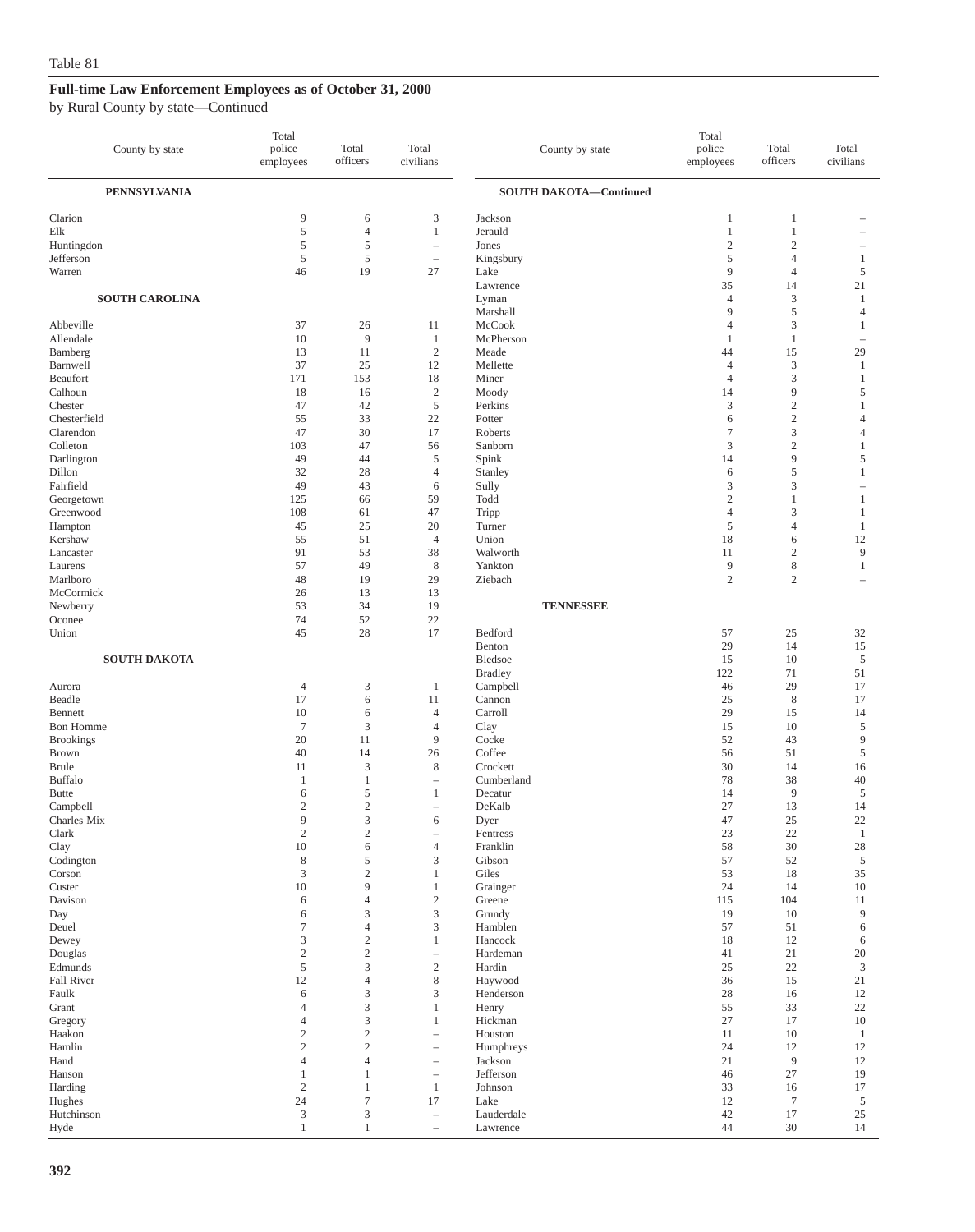| County by state                 | Total<br>police<br>employees | Total<br>officers    | Total<br>civilians       | County by state        | Total<br>police<br>employees | Total<br>officers             | Total<br>civilians             |
|---------------------------------|------------------------------|----------------------|--------------------------|------------------------|------------------------------|-------------------------------|--------------------------------|
| TENNESSEE-Continued             |                              |                      |                          | <b>TEXAS-Continued</b> |                              |                               |                                |
| Lewis<br>Lincoln                | 25<br>51                     | 9<br>18              | 16<br>33                 | Crockett<br>Crosby     | 12<br>15                     | 10<br>6                       | $\overline{c}$<br>9            |
| Macon                           | 32                           | 20                   | 12                       | Culberson              | 13                           | $\tau$                        | 6                              |
| Marshall<br>Maury               | 40<br>102                    | 19<br>54             | 21<br>48                 | Dawson<br>Deaf Smith   | 17<br>33                     | $\tau$<br>14                  | 10<br>19                       |
| McMinn                          | 65                           | 41                   | 24                       | Delta                  | 18                           | 10                            | $\,8\,$                        |
| McNairy                         | 25                           | 12                   | 13                       | Dewitt                 | 26                           | 9                             | 17                             |
| Meigs                           | 19                           | 10                   | 9                        | Dickens                | 6                            | $\sqrt{2}$                    | $\overline{4}$                 |
| Monroe                          | 43                           | 43                   | $\overline{\phantom{a}}$ | Dimmit                 | 22                           | 11                            | 11                             |
| Moore                           | 20<br>32                     | 12<br>15             | $\,$ 8 $\,$<br>17        | Donley<br>Duval        | 9<br>27                      | $\overline{4}$<br>14          | 5<br>13                        |
| Morgan<br>Obion                 | 48                           | 22                   | 26                       | Eastland               | 18                           | $\boldsymbol{7}$              | 11                             |
| Overton                         | 28                           | 18                   | 10                       | Edwards                | 10                           | $\overline{4}$                | 6                              |
| Perry                           | 17                           | 11                   | 6                        | Erath                  | 46                           | 21                            | 25                             |
| Pickett                         | 12                           | 11                   | $\mathbf{1}$             | Falls                  | 15                           | 9                             | 6                              |
| Polk                            | 34                           | 16                   | 18                       | Fannin                 | 29                           | 14                            | 15                             |
| Putnam<br>Rhea                  | 100<br>37                    | 45<br>35             | 55<br>$\overline{c}$     | Fayette<br>Fisher      | 32<br>9                      | 16<br>5                       | 16<br>$\overline{4}$           |
| Roane                           | 50                           | 27                   | 23                       | Floyd                  | 11                           | $\overline{4}$                | $\boldsymbol{7}$               |
| Scott                           | 43                           | 28                   | 15                       | Foard                  | $\sqrt{5}$                   | $\sqrt{2}$                    | $\mathfrak{Z}$                 |
| Sequatchie                      | 18                           | 10                   | 8                        | Franklin               | 18                           | 9                             | 9                              |
| Smith                           | 39                           | 13                   | 26                       | Freestone              | 21                           | 14                            | $\boldsymbol{7}$               |
| Stewart                         | 23                           | 12<br>9              | 11<br>9                  | Frio                   | 17                           | 11<br>9                       | 6                              |
| Trousdale<br>Van Buren          | 18<br>12                     | $\tau$               | $\mathfrak{S}$           | Gaines<br>Garza        | 19<br>13                     | $\,$ 8 $\,$                   | 10<br>5                        |
| Warren                          | 71                           | 38                   | 33                       | Gillespie              | 28                           | 15                            | 13                             |
| Wayne                           | 20                           | 10                   | 10                       | Glasscock              | $\mathfrak{Z}$               | $\mathfrak{Z}$                | $\equiv$                       |
| Weakley                         | 39                           | 20                   | 19                       | Goliad                 | 24                           | 11                            | 13                             |
| <b>TEXAS</b>                    |                              |                      |                          | Gonzales               | 30                           | 17<br>14                      | 13                             |
|                                 |                              |                      |                          | Gray<br>Grimes         | 38<br>38                     | 24                            | 24<br>14                       |
| Anderson                        | 52                           | 24                   | 28                       | Hale                   | 48                           | 22                            | 26                             |
| Andrews                         | 29                           | 12                   | 17                       | Hall                   | 9                            | $\mathfrak{Z}$                | 6                              |
| Angelina                        | 84                           | 41                   | 43                       | Hamilton               | 20                           | 8                             | 12                             |
| Aransas                         | 45<br>$\,$ 8 $\,$            | 25<br>$\overline{4}$ | 20<br>$\overline{4}$     | Hansford               | 9<br>9                       | $\overline{4}$<br>5           | 5<br>$\overline{4}$            |
| Armstrong<br>Atascosa           | 71                           | 27                   | 44                       | Hardeman<br>Hartley    | 6                            | 3                             | $\mathfrak z$                  |
| Austin                          | 40                           | 24                   | 16                       | Haskell                | 9                            | 3                             | 6                              |
| Bailey                          | 9                            | $\overline{4}$       | 5                        | Hemphill               | 14                           | 9                             | 5                              |
| Bandera                         | 38                           | 21                   | 17                       | Hill                   | 36                           | 21                            | 15                             |
| Baylor                          | 13                           | 6                    | $\tau$                   | Hockley                | 20                           | 9                             | 11                             |
| Bee<br>Blanco                   | 35<br>16                     | 18<br>9              | 17<br>$7\phantom{.0}$    | Hopkins<br>Houston     | 48<br>27                     | 29<br>11                      | 19<br>16                       |
| Borden                          | $\overline{4}$               | 3                    | $\mathbf{1}$             | Howard                 | 24                           | 10                            | 14                             |
| <b>Bosque</b>                   | 22                           | 12                   | $10\,$                   | Hudspeth               | 27                           | 10                            | 17                             |
| Brewster                        | 21                           | 8                    | 13                       | Hutchinson             | 30                           | 17                            | 13                             |
| <b>Briscoe</b><br><b>Brooks</b> | 3<br>$25\,$                  | $\sqrt{2}$<br>11     | 1<br>14                  | Irion<br>Jack          | $\,$ 8 $\,$<br>13            | $\overline{4}$<br>$\,$ 8 $\,$ | $\overline{4}$<br>$\sqrt{5}$   |
| Brown                           | 44                           | 20                   | 24                       | Jackson                | 26                           | 11                            | 15                             |
| Burleson                        | 27                           | 18                   | 9                        | Jasper                 | 31                           | 16                            | 15                             |
| Burnet                          | 59                           | 30                   | 29                       | Jeff Davis             | $\overline{4}$               | 3                             | $\mathbf{1}$                   |
| Calhoun                         | 43                           | 24                   | 19                       | Jim Hogg               | 35                           | 19                            | 16                             |
| Callahan<br>Camp                | 13<br>14                     | $\,$ 8 $\,$<br>5     | 5<br>9                   | Jones<br>Karnes        | 10<br>15                     | 3<br>$\,$ 8 $\,$              | $7\phantom{.0}$<br>$\tau$      |
| Carson                          | 12                           | 6                    | 6                        | Kendall                | 41                           | 32                            | $\overline{9}$                 |
| Cass                            | 35                           | 11                   | 24                       | Kenedy                 | 11                           | 10                            | -1                             |
| Castro                          | $22\,$                       | $\boldsymbol{9}$     | 13                       | Kent                   | $\overline{4}$               | $\overline{c}$                | $\overline{c}$                 |
| Cherokee                        | 51                           | $22\,$               | 29                       | Kerr                   | 72                           | 33                            | 39                             |
| Childress                       | 15<br>15                     | $\mathfrak s$<br>10  | 10<br>$\mathfrak{S}$     | Kimble                 | 17<br>$\mathbf{1}$           | 13                            | $\overline{4}$                 |
| Clay<br>Cochran                 | 12                           | $\tau$               | 5                        | King<br>Kinney         | 16                           | $\mathbf{1}$<br>6             | $\overline{\phantom{a}}$<br>10 |
| Coke                            | 6                            | 5                    | $\mathbf{1}$             | Kleberg                | 59                           | 27                            | 32                             |
| Coleman                         | 10                           | 5                    | 5                        | Knox                   | $\boldsymbol{7}$             | $\overline{4}$                | 3                              |
| Collingsworth                   | 10                           | 6                    | $\overline{4}$           | Lamar                  | 62                           | 20                            | 42                             |
| Colorado                        | 35                           | 15                   | 20                       | Lamb                   | 25                           | 10                            | 15                             |
| Comanche<br>Cooke               | 32<br>47                     | $\,$ 8 $\,$<br>21    | 24<br>26                 | Lampasas<br>La Salle   | 30<br>10                     | 19<br>10                      | 11<br>$\equiv$                 |
| Cottle                          | $\mathbf{1}$                 | $\mathbf{1}$         | $\qquad \qquad -$        | Lavaca                 | 20                           | 10                            | 10                             |
| Crane                           | 12                           | 9                    | 3                        | Lee                    | 16                           | 10                            | 6                              |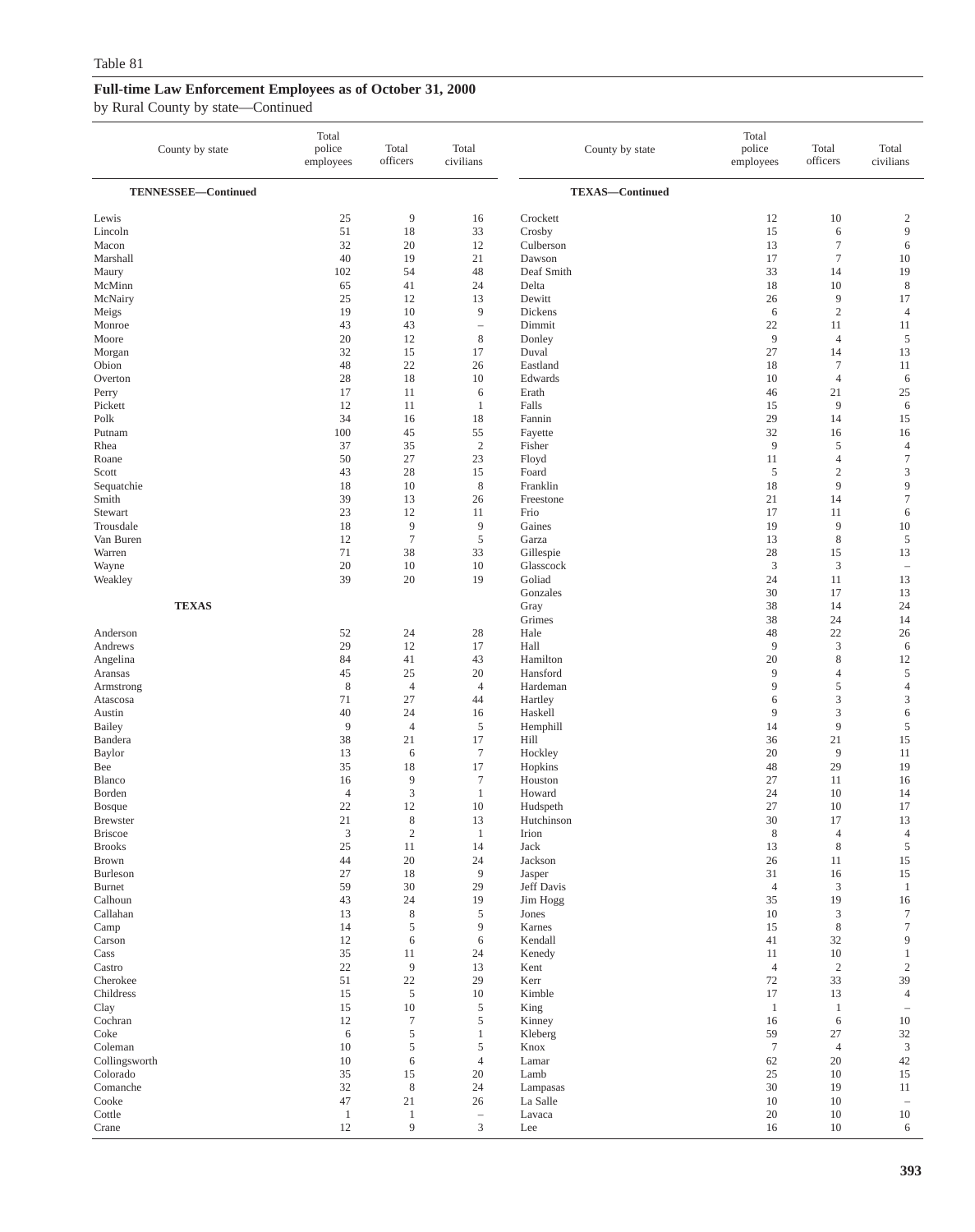| County by state              | Total<br>police<br>employees | Total<br>officers                  | Total<br>civilians                | County by state        | Total<br>police<br>employees | Total<br>officers    | Total<br>civilians  |
|------------------------------|------------------------------|------------------------------------|-----------------------------------|------------------------|------------------------------|----------------------|---------------------|
| <b>TEXAS-Continued</b>       |                              |                                    |                                   | <b>TEXAS-Continued</b> |                              |                      |                     |
| Leon<br>Limestone            | 24<br>44                     | 11<br>16                           | 13<br>28                          | Walker<br>Ward         | 61<br>29                     | 30<br>11             | 31<br>18            |
| Lipscomb                     | $\overline{9}$               | 5                                  | $\overline{4}$                    | Washington             | 50                           | 25                   | 25                  |
| Live Oak                     | 26                           | 11                                 | 15                                | Wharton                | 60                           | 37                   | 23                  |
| Llano                        | 34                           | 18                                 | 16                                | Wheeler                | 10                           | 6                    | $\overline{4}$      |
| Loving                       | 3                            | $\overline{2}$                     | $\mathbf{1}$                      | Wilbarger              | 17                           | $\tau$               | 10                  |
| Madison<br>Marion            | 19<br>16                     | 6<br>10                            | 13<br>6                           | Willacy<br>Winkler     | 36<br>25                     | 17<br>12             | 19<br>13            |
| Martin                       | 8                            | 3                                  | 5                                 | Wise                   | 76                           | 40                   | 36                  |
| Mason                        | 12                           | $\sqrt{5}$                         | $\tau$                            | Wood                   | 53                           | 24                   | 29                  |
| Matagorda                    | 67                           | 41                                 | 26                                | Yoakum                 | 20                           | 8                    | 12                  |
| Maverick                     | 57                           | 28                                 | 29                                | Young                  | 28                           | 14                   | 14                  |
| McCulloch                    | 9                            | $\overline{4}$                     | $\mathfrak s$                     | Zapata                 | 51                           | 32                   | 19                  |
| McMullen<br>Medina           | $\sqrt{2}$<br>47             | $\overline{2}$                     | ÷<br>31                           | <b>UTAH</b>            |                              |                      |                     |
| Menard                       | 9                            | 16<br>5                            | $\overline{4}$                    |                        |                              |                      |                     |
| Milam                        | 26                           | 10                                 | 16                                | Beaver                 | 43                           | 14                   | 29                  |
| Mills                        | 9                            | 5                                  | $\overline{4}$                    | <b>Box Elder</b>       | 75                           | 26                   | 49                  |
| Mitchell                     | 10                           | $\overline{4}$                     | 6                                 | Cache                  | 84                           | 75                   | 9                   |
| Montague                     | 20                           | 8                                  | 12                                | Carbon                 | 34                           | 16                   | 18                  |
| Moore                        | 35                           | 13                                 | 22                                | Daggett                | 23                           | 18                   | 5                   |
| Morris                       | 21<br>$\overline{2}$         | $\,$ 8 $\,$<br>$\overline{2}$      | 13<br>$\overline{\phantom{a}}$    | Duchesne               | 51<br>35                     | 18<br>25             | 33<br>10            |
| Motley<br>Navarro            | 100                          | 54                                 | 46                                | Emery<br>Garfield      | 27                           | 6                    | 21                  |
| Newton                       | 19                           | 12                                 | $\tau$                            | Grand                  | 26                           | 19                   | $\tau$              |
| Nolan                        | 21                           | 10                                 | 11                                | Iron                   | 60                           | 55                   | 5                   |
| Ochiltree                    | 17                           | $\tau$                             | 10                                | Millard                | 41                           | 32                   | 9                   |
| Oldham                       | 10                           | $\sqrt{5}$                         | 5                                 | Morgan                 | 12                           | $\overline{9}$       | 3                   |
| Palo Pinto                   | 46                           | 17                                 | 29                                | Piute                  | 3                            | 3                    | $\qquad \qquad -$   |
| Panola<br>Parmer             | 33<br>11                     | 22<br>5                            | 11<br>6                           | Rich<br>San Juan       | 9<br>30                      | $\mathfrak{Z}$<br>28 | 6<br>$\sqrt{2}$     |
| Pecos                        | 22                           | 14                                 | 8                                 | Sanpete                | 25                           | 20                   | $\sqrt{5}$          |
| Polk                         | 65                           | 40                                 | 25                                | Sevier                 | 52                           | 40                   | 12                  |
| Presidio                     | 32                           | 9                                  | 23                                | Summit                 | 64                           | 51                   | 13                  |
| Rains                        | 18                           | $\,8\,$                            | 10                                | Tooele                 | 52                           | 44                   | 8                   |
| Reagan                       | 16                           | $\tau$                             | 9                                 | Uintah                 | 43                           | 35                   | 8                   |
| Real                         | 9                            | 3                                  | 6                                 | Wasatch                | 34                           | 30                   | $\overline{4}$      |
| Red River<br>Reeves          | 26<br>457                    | 11<br>14                           | 15<br>443                         | Washington<br>Wayne    | 128<br>6                     | 114<br>5             | 14<br>$\mathbf{1}$  |
| Refugio                      | 30                           | 10                                 | 20                                |                        |                              |                      |                     |
| Roberts                      | 5                            | $\overline{4}$                     | $\mathbf{1}$                      | <b>VERMONT</b>         |                              |                      |                     |
| Robertson                    | 22                           | 9                                  | 13                                |                        |                              |                      |                     |
| Runnels                      | 20                           | 6                                  | 14                                | Lamoille               | 14                           | 11                   | 3                   |
| Rusk                         | 54                           | 35                                 | 19                                | Orleans                | 9                            | $\tau$               | $\sqrt{2}$          |
| Sabine                       | 16<br>11                     | $\tau$<br>5                        | 9<br>6                            | Rutland                | 18                           | 13                   | 5                   |
| San Augustine<br>San Jacinto | 27                           | 14                                 | 13                                | <b>VIRGINIA</b>        |                              |                      |                     |
| San Saba                     | $\overline{9}$               | $\overline{4}$                     | $\sqrt{5}$                        |                        |                              |                      |                     |
| Schleicher                   | $10\,$                       | $\sqrt{5}$                         | 5                                 | Accomack               | 59                           | 55                   | 4                   |
| Scurry                       | 18                           | $\,8\,$                            | 10                                | Alleghany              | 38                           | 30                   | $\,$ 8 $\,$         |
| Shackelford                  | 12                           | 3                                  | 9                                 | Amelia                 | 18                           | 11                   | 7                   |
| Shelby<br>Sherman            | 32<br>$\overline{9}$         | 14<br>$\overline{4}$               | 18<br>$\sqrt{5}$                  | Appomattox             | 32<br>118                    | 29<br>100            | 3<br>$18\,$         |
| Somervell                    | 29                           | 16                                 | 13                                | Augusta<br>Bath        | 19                           | 19                   | $\qquad \qquad -$   |
| Stephens                     | 10                           | $\sqrt{5}$                         | $\sqrt{5}$                        | Bland                  | 14                           | $\tau$               | $\boldsymbol{7}$    |
| Sterling                     | 3                            | 3                                  | $\hspace{1.0cm} - \hspace{1.0cm}$ | Brunswick              | 41                           | 17                   | 24                  |
| Stonewall                    | $\tau$                       | 3                                  | $\overline{4}$                    | Buchanan               | 48                           | 40                   | 8                   |
| Sutton                       | 14                           | $\sqrt{5}$                         | 9                                 | Buckingham             | 18                           | 13                   | 5                   |
| Swisher                      | 11                           | 11                                 | $\hspace{1.0cm} - \hspace{1.0cm}$ | Caroline               | 38                           | 29                   | 9                   |
| Terrell<br>Terry             | $\mathfrak s$<br>32          | $\mathfrak{Z}$<br>$\boldsymbol{7}$ | $\sqrt{2}$<br>25                  | Carroll<br>Charlotte   | 33<br>29                     | 27<br>27             | 6<br>$\mathfrak{2}$ |
| Throckmorton                 | 6                            | $\overline{2}$                     | $\overline{4}$                    | Craig                  | 13                           | $\,$ 8 $\,$          | 5                   |
| <b>Titus</b>                 | 59                           | 23                                 | 36                                | Cumberland             | 16                           | 11                   | $\mathfrak s$       |
| Trinity                      | 14                           | 9                                  | 5                                 | Dickenson              | 37                           | 34                   | 3                   |
| Tyler                        | 28                           | 18                                 | 10                                | Essex                  | 19                           | 19                   | $\qquad \qquad -$   |
| Upton                        | 16                           | 8                                  | 8                                 | Floyd                  | 27                           | 18                   | 9                   |
| Uvalde<br>Val Verde          | 29<br>$77\,$                 | 20<br>25                           | $\overline{9}$<br>52              | Franklin<br>Frederick  | 87<br>95                     | 72<br>78             | 15                  |
| Van Zandt                    | 57                           | 21                                 | 36                                | Giles                  | 31                           | 21                   | 17<br>10            |
|                              |                              |                                    |                                   |                        |                              |                      |                     |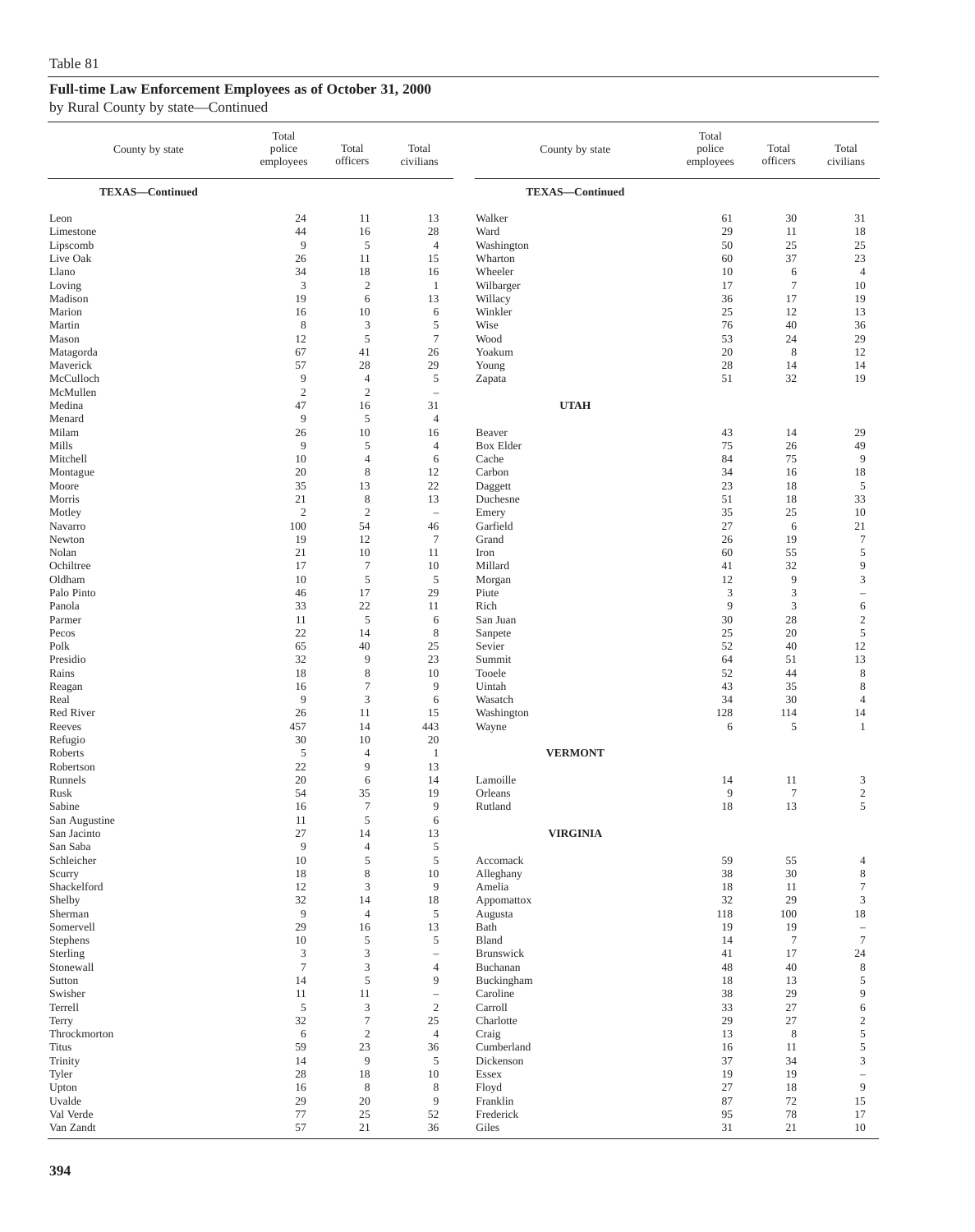| County by state           | Total<br>police<br>employees | Total<br>officers      | Total<br>civilians       | County by state                                      | Total<br>police<br>employees | Total<br>officers    | Total<br>civilians       |
|---------------------------|------------------------------|------------------------|--------------------------|------------------------------------------------------|------------------------------|----------------------|--------------------------|
| VIRGINIA-Continued        |                              |                        |                          | <b>WEST VIRGINIA</b>                                 |                              |                      |                          |
| Grayson                   | 20                           | 20                     | $\overline{\phantom{a}}$ | Barbour                                              | 7                            | 3                    | 4                        |
| Greensville               | 25                           | 20                     | 5                        | Barbour-Philippi State Police                        | 6                            | 5                    | 1                        |
| Halifax                   | 48                           | 36                     | 12                       | Boone                                                | 22                           | 20                   | $\mathfrak{2}$           |
| Henry                     | 122                          | 109                    | 13                       | Boone State Police:                                  |                              |                      |                          |
| Highland                  | 12                           | 7                      | 5                        | Danville                                             | 8                            | $\tau$               | 1                        |
| King and Queen            | 13                           | $\boldsymbol{7}$       | 6                        | Whitesville                                          | 5                            | $\overline{4}$       | 1                        |
| King William<br>Lancaster | 23<br>31                     | 16<br>25               | $\tau$<br>6              | <b>Braxton</b><br><b>Braxton-Sutton State Police</b> | 8<br>7                       | $\tau$<br>6          | 1<br>1                   |
| Lee                       | 45                           | 45                     | $\overline{\phantom{a}}$ | Calhoun                                              | $\mathfrak{2}$               | $\sqrt{2}$           | $\overline{\phantom{a}}$ |
| Louisa                    | 40                           | 28                     | 12                       | Calhoun-Grantsville State Police                     | 5                            | $\overline{4}$       | 1                        |
| Lunenburg                 | 19                           | 13                     | 6                        | Clay                                                 | 7                            | 6                    | 1                        |
| Madison                   | 18                           | 12                     | 6                        | Clay-Clay State Police                               | 5                            | $\overline{4}$       | 1                        |
| Mecklenburg               | 80                           | 77                     | 3                        | Doddridge                                            | $\mathfrak{2}$               | $\overline{c}$       | $\equiv$                 |
| Middlesex                 | 18                           | 11                     | $\tau$                   | Doddridge-West Union State Police                    | 5                            | $\overline{4}$       | 1                        |
| Montgomery                | 68<br>21                     | 56                     | 12                       | Fayette                                              | 37                           | 33                   | $\overline{4}$           |
| Nelson<br>Northampton     | 47                           | 15<br>38               | 6<br>9                   | Fayette State Police:<br>Gauley Bridge               | 5                            | $\overline{4}$       | 1                        |
| Northumberland            | 24                           | 14                     | 10                       | Oak Hill                                             | 12                           | 11                   | 1                        |
| Nottoway                  | 17                           | 15                     | $\overline{c}$           | Parkway Authority                                    | $\overline{4}$               | $\overline{4}$       |                          |
| Orange                    | 35                           | 27                     | 8                        | Gilmer                                               | 5                            | $\overline{4}$       | 1                        |
| Page                      | 49                           | 45                     | $\overline{4}$           | Gilmer-Glenville State Police                        | 6                            | 5                    | -1                       |
| Patrick                   | 42                           | 29                     | 13                       | Grant                                                | 6                            | 6                    | $\qquad \qquad -$        |
| Prince Edward             | 25                           | 25                     | $\overline{\phantom{0}}$ | Greenbrier                                           | 20                           | 17                   | 3                        |
| Pulaski                   | 52                           | 43                     | 9                        | Greenbrier State Police:                             |                              |                      |                          |
| Rappahannock              | 20<br>17                     | 19                     | $\mathbf{1}$<br>6        | Lewisburg<br>Rainelle                                | 12                           | 11                   | 1                        |
| Richmond<br>Rockbridge    | 29                           | 11<br>22               | $\tau$                   | Hampshire                                            | 6<br>8                       | 5<br>$\tau$          | 1<br>1                   |
| Rockingham                | 157                          | 52                     | 105                      | Hampshire-Romney State Police                        | 21                           | 9                    | 12                       |
| Russell                   | 53                           | 42                     | 11                       | Hardy                                                | 5                            | $\overline{4}$       | 1                        |
| Shenandoah                | 58                           | 50                     | 8                        | Hardy-Moorefield State Police                        | 7                            | 6                    | 1                        |
| Smyth                     | 55                           | 55                     | i.                       | Harrison                                             | 36                           | 34                   | $\overline{c}$           |
| Southampton               | 70                           | 59                     | 11                       | Harrison-Bridgeport State Police                     | 16                           | 15                   | 1                        |
| Surry                     | 18                           | 13                     | 5                        | Jackson                                              | 23                           | 14                   | 9                        |
| <b>Sussex</b>             | 38                           | 34                     | $\overline{4}$           | Jackson-Ripley State Police                          | 5                            | $\overline{4}$       | 1                        |
| Tazewell<br>Westmoreland  | 81<br>31                     | 71<br>21               | 10<br>10                 | Lewis<br>Lewis-Weston State Police                   | 10<br>9                      | 10<br>8              | 1                        |
| Wise                      | 77                           | 65                     | 12                       | Lincoln                                              | 9                            | 9                    |                          |
| Wythe                     | 33                           | 26                     | $\tau$                   | Lincoln-Hamlin State Police                          | 11                           | 10                   | 1                        |
|                           |                              |                        |                          | Logan                                                | 26                           | 18                   | 8                        |
| <b>WASHINGTON</b>         |                              |                        |                          | Logan-Logan State Police                             | 20                           | 14                   | 6                        |
|                           |                              |                        |                          | Marion                                               | 53                           | 25                   | 28                       |
| Adams                     | 30                           | 17                     | 13                       | Marion-Fairmont State Police                         | $\overline{7}$               | 6                    | 1                        |
| Asotin                    | 16                           | 14                     | $\overline{2}$           | Mason                                                | 18                           | 11                   | $\tau$                   |
| Chelan<br>Clallam         | 65<br>46                     | 50<br>37               | 15<br>9                  | Mason-Point Pleasant State Police<br>McDowell        | 5<br>17                      | $\overline{4}$<br>16 | -1<br>1                  |
| Columbia                  | 15                           | 9                      | 6                        | McDowell-Welch State Police                          | 9                            | 8                    | -1                       |
| Cowlitz                   | 52                           | 43                     | 9                        | Mercer                                               | 28                           | 22                   | 6                        |
| Douglas                   | 40                           | 27                     | 13                       | Mercer State Police:                                 |                              |                      |                          |
| Ferry                     | 29                           | 11                     | 18                       | Parkway Authority                                    | 3                            | 3                    |                          |
| Garfield                  | 9                            | 5                      | $\overline{4}$           | Princeton                                            | 15                           | 12                   | 3                        |
| Grant                     | 56                           | 41                     | 15                       | Mingo                                                | 19                           | 17                   | 2                        |
| Grays Harbor              | 76                           | 42                     | 34                       | Mingo State Police:                                  |                              |                      |                          |
| Jefferson                 | 26                           | 20                     | 6                        | Gilbert                                              | 5                            | 4                    | 1                        |
| Kittitas<br>Klickitat     | 46<br>45                     | 26<br>18               | 20<br>27                 | Williamson<br>Monongalia                             | 6<br>62                      | 5<br>29              | $\mathbf{1}$<br>33       |
| Lewis                     | 59                           | 44                     | 15                       | Monongalia-Morgantown State Police                   | 25                           | 17                   | 8                        |
| Lincoln                   | 22                           | 13                     | 9                        | Monroe                                               | 8                            | 8                    | $\overline{\phantom{a}}$ |
| Mason                     | 78                           | 42                     | 36                       | Monroe-Union State Police                            | 5                            | $\overline{4}$       | 1                        |
| Okanogan                  | 39                           | 33                     | 6                        | Morgan                                               | 8                            | $\tau$               | 1                        |
| Pacific                   | 20                           | 16                     | $\overline{4}$           | Morgan-Berkeley Springs State Police                 | 5                            | $\overline{4}$       | 1                        |
| Pend Oreille              | 22                           | 14                     | 8                        | Nicholas                                             | 24                           | 19                   | 5                        |
| San Juan                  | 25                           | 17                     | $\,$ 8 $\,$              | Nicholas State Police:                               |                              |                      |                          |
| Skagit                    | 102                          | 49                     | 53                       | Richwood                                             | 3                            | $\overline{c}$       | 1                        |
| Skamania                  | 40                           | 21                     | 19                       | Summersville                                         | 6                            | 5                    | 1                        |
| Stevens<br>Wahkiakum      | 35<br>8                      | 29<br>$\boldsymbol{7}$ | 6<br>1                   | Pendleton<br>Pendleton-Franklin State Police         | $\mathfrak{2}$<br>6          | $\sqrt{2}$<br>5      | $\mathbf{1}$             |
| Walla Walla               | 25                           | 22                     | 3                        | Pleasants                                            | 10                           | 6                    | $\overline{4}$           |
| Whitman                   | 32                           | 16                     | 16                       | Pleasants-St. Marys State Police                     | 5                            | $\overline{4}$       | 1                        |
|                           |                              |                        |                          | Pocahontas                                           | 18                           | $\overline{7}$       | 11                       |